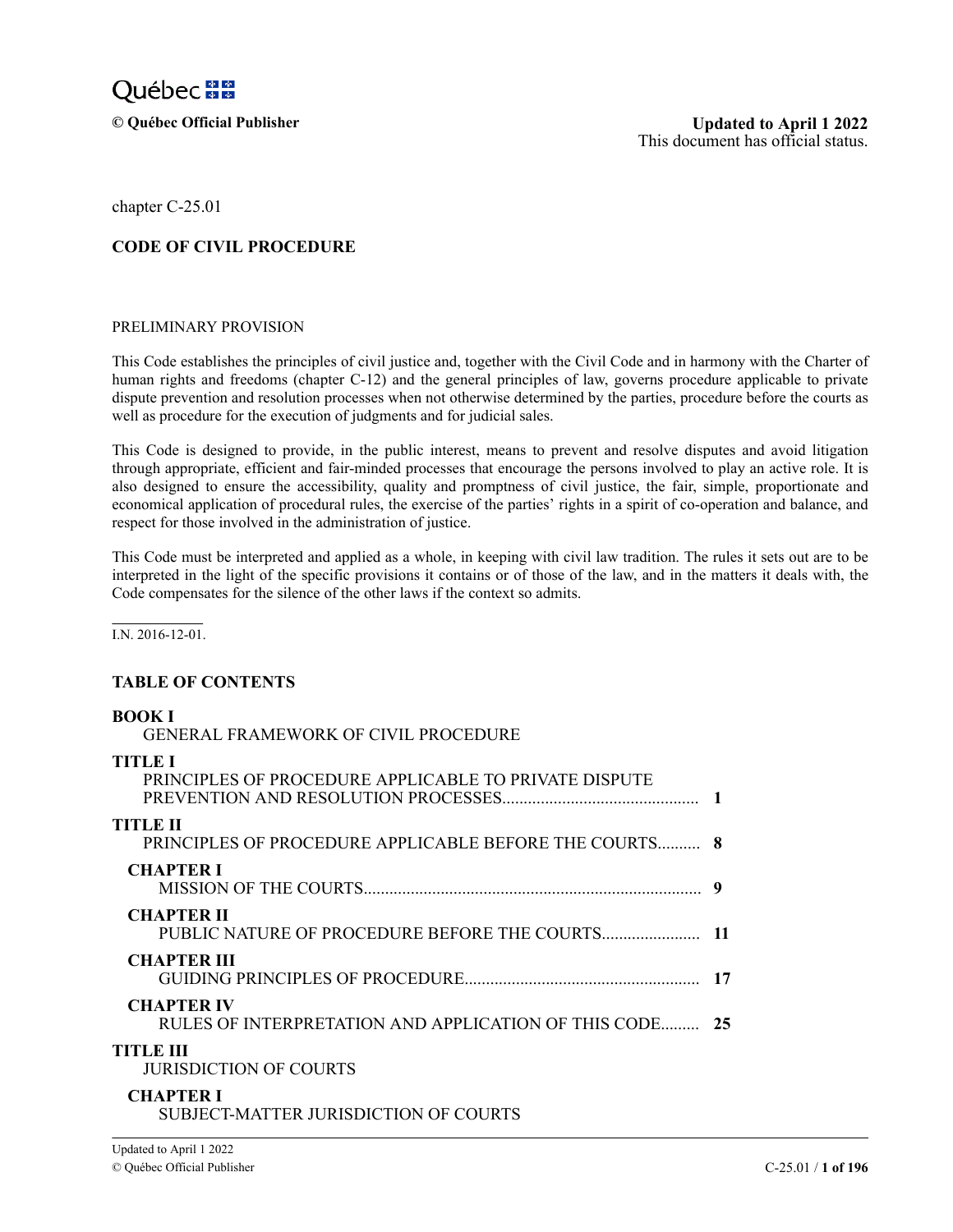| <b>DIVISION I</b>                                                      | 29  |
|------------------------------------------------------------------------|-----|
| <b>DIVISION II</b>                                                     | 33  |
| <b>DIVISION III</b>                                                    |     |
| <b>CHAPTER II</b><br>TERRITORIAL JURISDICTION OF COURTS                |     |
| <b>DIVISION I</b>                                                      | 40  |
| <b>DIVISION II</b>                                                     |     |
| <b>CHAPTER III</b><br><b>POWERS OF COURTS</b>                          |     |
| <b>DIVISION I</b>                                                      |     |
| <b>DIVISION II</b><br>POWER TO IMPOSE SANCTIONS FOR ABUSE OF PROCEDURE | 51  |
| <b>DIVISION III</b>                                                    |     |
| <b>DIVISION IV</b>                                                     | 63  |
| <b>CHAPTER IV</b>                                                      | 66  |
| <b>CHAPTER V</b>                                                       | 68  |
| TITLE IV                                                               | 75  |
| TITLE V<br>PROCEDURE APPLICABLE TO ALL JUDICIAL APPLICATIONS           |     |
| <b>CHAPTER I</b>                                                       | 82  |
| <b>CHAPTER II</b>                                                      | 85  |
| <b>CHAPTER III</b><br>REPRESENTATION BEFORE COURTS AND CAPACITY TO ACT | 86  |
| <b>CHAPTER IV</b>                                                      | 93  |
| <b>CHAPTER V</b><br><b>PLEADINGS</b>                                   |     |
| <b>DIVISION I</b>                                                      | 99  |
| <b>DIVISION II</b>                                                     | 105 |
|                                                                        |     |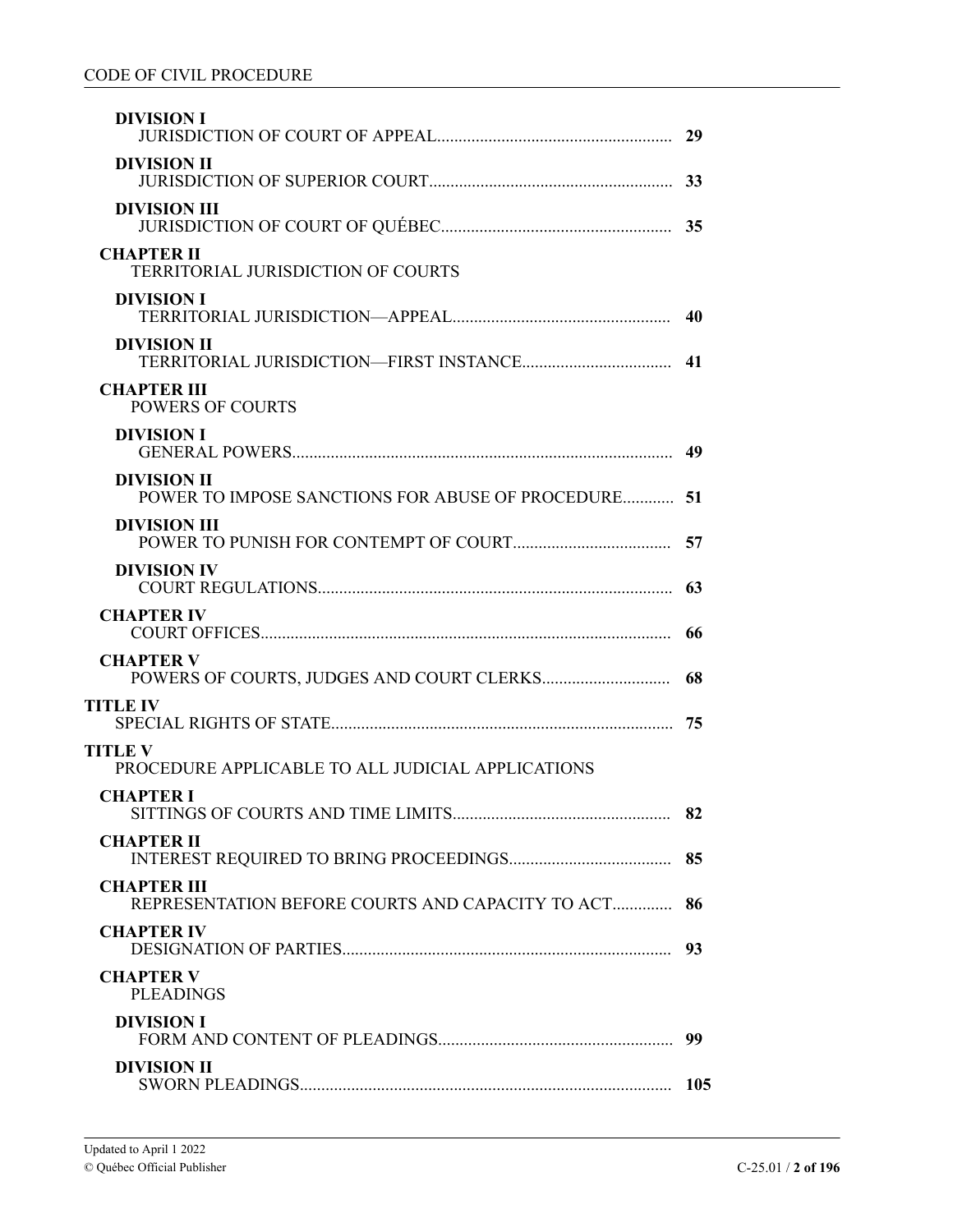| <b>DIVISION III</b>                                             |            |
|-----------------------------------------------------------------|------------|
| <b>CHAPTER VI</b><br>NOTIFICATION OF PLEADINGS AND DOCUMENTS    |            |
| <b>DIVISION I</b>                                               | 109        |
| <b>DIVISION II</b><br><b>SERVICE OR NOTIFICATION BY BAILIFF</b> |            |
|                                                                 | 116        |
| $§ 2. - Personal notification.$                                 | 121<br>124 |
|                                                                 | 129        |
| <b>DIVISION III</b><br>OTHER METHODS OF NOTIFICATION            |            |
|                                                                 | 130<br>132 |
|                                                                 | 133        |
|                                                                 | 135        |
| <b>DIVISION IV</b>                                              | 139        |
| BOOK II<br><b>CONTENTIOUS PROCEEDINGS</b>                       |            |
| TITLE I<br><b>INITIAL STAGES OF PROCEEDING</b>                  |            |
| <b>CHAPTER I</b>                                                |            |
| <b>CHAPTER II</b>                                               |            |
| <b>CHAPTER III</b><br><b>CASE MANAGEMENT</b>                    |            |
| <b>DIVISION I</b>                                               | 148        |
| <b>DIVISION II</b>                                              | 153        |
| <b>DIVISION III</b>                                             | 157        |
| <b>DIVISION IV</b>                                              | 158        |
| <b>CHAPTER IV</b>                                               | <b>161</b> |
| <b>CHAPTER V</b><br><b>DEFENCE</b>                              |            |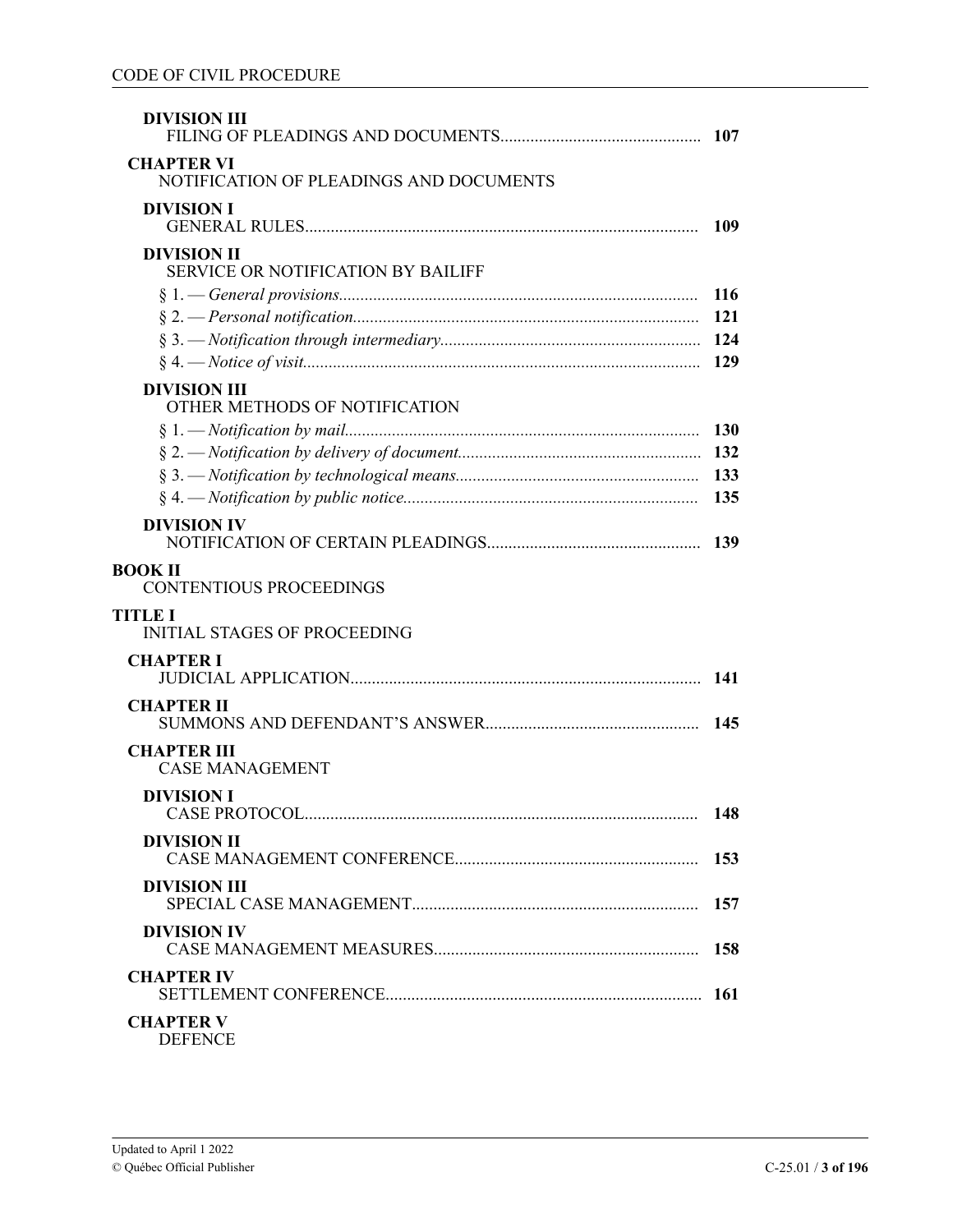| <b>DIVISION I</b><br>PRELIMINARY EXCEPTIONS                                  |            |
|------------------------------------------------------------------------------|------------|
|                                                                              |            |
|                                                                              |            |
|                                                                              |            |
|                                                                              |            |
| <b>DIVISION II</b>                                                           |            |
| <b>CHAPTER VI</b><br>READINESS FOR TRIAL AND SETTING DOWN FOR TRIAL AND      | 173        |
| <b>CHAPTER VII</b>                                                           |            |
| <b>CHAPTER VIII</b><br>PROCESSING OF CASE SET DOWN FOLLOWING DEFENDANT'S     | <b>180</b> |
| TITLE II<br><b>INCIDENTAL PROCEEDINGS</b>                                    |            |
| <b>CHAPTER I</b><br>INTERVENTION OF THIRD PERSONS IN PROCEEDING              |            |
| <b>DIVISION I</b>                                                            |            |
| <b>DIVISION II</b>                                                           |            |
| <b>DIVISION III</b>                                                          |            |
| <b>CHAPTER II</b><br>INCIDENTAL PROCEEDINGS RELATING TO PARTIES' LAWYERS 191 |            |
| <b>CHAPTER III</b>                                                           | 196        |
| <b>CHAPTER IV</b><br><b>RECUSATION</b>                                       | 201        |
| <b>CHAPTER V</b><br><b>INCIDENTAL PROCEEDINGS RELATING TO PLEADINGS</b>      |            |
| <b>DIVISION I</b>                                                            |            |
| <b>DIVISION II</b>                                                           |            |
| <b>DIVISION III</b>                                                          |            |
| <b>DIVISION IV</b>                                                           |            |
| <b>DIVISION V</b>                                                            |            |
| <b>CHAPTER VI</b><br>INCIDENTAL PROCEEDINGS THAT TERMINATE PROCEEDING        |            |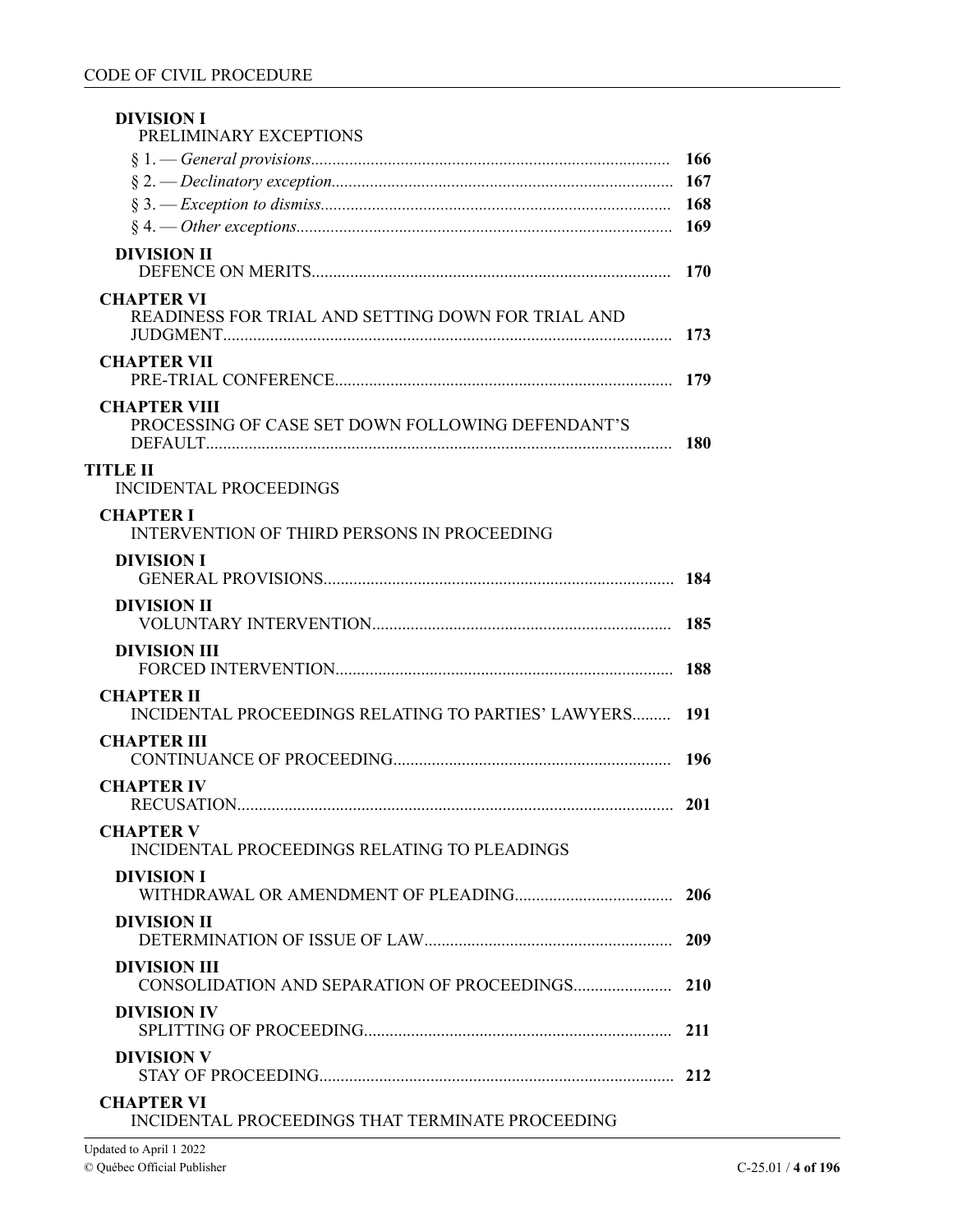| <b>DIVISION I</b>                                                          | 213 |
|----------------------------------------------------------------------------|-----|
| <b>DIVISION II</b>                                                         |     |
| <b>DIVISION III</b>                                                        |     |
| <b>DIVISION IV</b>                                                         |     |
| TITLE III<br>PRE-TRIAL DISCOVERY AND DISCLOSURE                            |     |
| <b>CHAPTER I</b><br>PRE-TRIAL EXAMINATION                                  |     |
| <b>DIVISION I</b>                                                          |     |
| <b>DIVISION II</b>                                                         |     |
| <b>DIVISION III</b>                                                        |     |
| <b>CHAPTER II</b><br><b>EXPERT EVIDENCE</b>                                |     |
| <b>DIVISION I</b>                                                          |     |
| <b>DIVISION II</b>                                                         |     |
| <b>DIVISION III</b>                                                        |     |
| <b>DIVISION IV</b><br>SPECIAL RULES APPLICABLE TO PHYSICAL, MENTAL OR      |     |
| <b>CHAPTER III</b><br>DISCLOSURE AND FILING OF EXHIBITS AND OTHER EVIDENCE |     |
| <b>DIVISION I</b>                                                          |     |
| <b>DIVISION II</b>                                                         |     |
| <b>DIVISION III</b><br>DOCUMENT OR REAL EVIDENCE IN POSSESSION OF PARTY OR | 251 |
| <b>DIVISION IV</b>                                                         |     |
| <b>CHAPTER IV</b><br>PRE-TRIAL DISCOVERY                                   |     |
| <b>DIVISION I</b>                                                          |     |
| <b>DIVISION II</b>                                                         |     |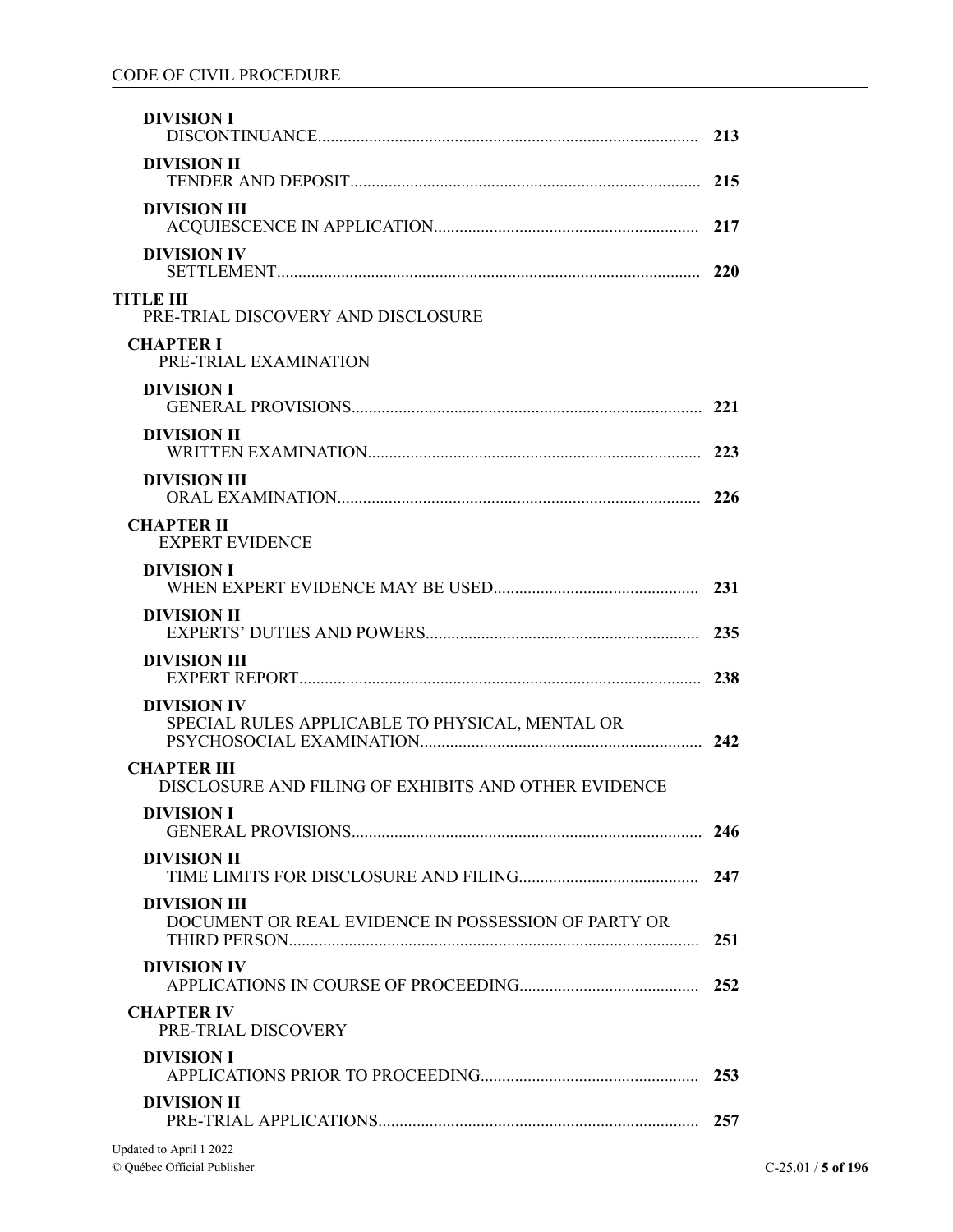| <b>CHAPTER V</b><br><b>CONTESTATION OF EVIDENCE</b>                    |            |
|------------------------------------------------------------------------|------------|
| <b>DIVISION I</b>                                                      |            |
| <b>DIVISION II</b>                                                     | 261        |
| <b>DIVISION III</b>                                                    | 262        |
| <b>CHAPTER VI</b>                                                      |            |
| TITLE IV<br><b>TRIAL</b>                                               |            |
| <b>CHAPTER I</b>                                                       | 265        |
| <b>CHAPTER II</b><br><b>EVIDENCE STAGE OF TRIAL</b>                    |            |
| <b>DIVISION I</b>                                                      | 269        |
| <b>DIVISION II</b>                                                     |            |
| <b>DIVISION III</b>                                                    |            |
| <b>DIVISION IV</b><br>HEARING OF MINOR OR INCAPABLE PERSON OF FULL AGE | <b>290</b> |
| <b>DIVISION V</b>                                                      | 292        |
| <b>DIVISION VI</b>                                                     | 293        |
| <b>DIVISION VII</b>                                                    | 295        |
| <b>DIVISION VIII</b>                                                   | 298        |
| <b>DIVISION IX</b>                                                     | 300        |
| <b>BOOK III</b><br>PROCEDURE IN NON-CONTENTIOUS PROCEEDINGS            |            |
| TITLE I                                                                | 302        |
| TITLE II<br>RULES APPLICABLE BEFORE COURT                              |            |
| <b>CHAPTER I</b>                                                       | 306        |
| <b>CHAPTER II</b>                                                      | 308        |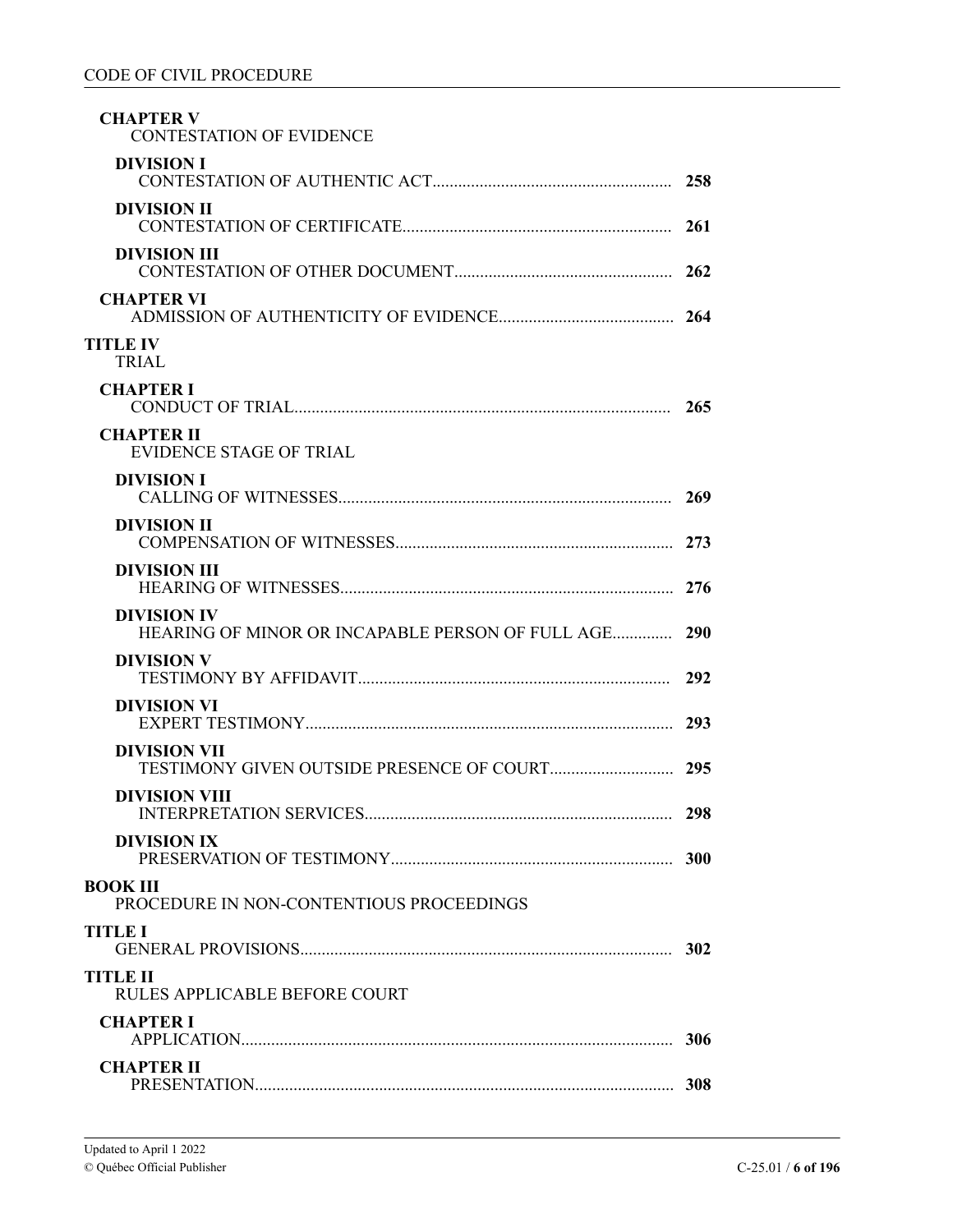| TITLE III<br>RULES APPLICABLE BEFORE NOTARY                                |     |
|----------------------------------------------------------------------------|-----|
| <b>CHAPTER I</b>                                                           | 312 |
| <b>CHAPTER II</b>                                                          |     |
| <b>CHAPTER III</b>                                                         |     |
| <b>BOOK IV</b><br>JUDGMENT, APPLICATION FOR REVOCATION AND APPEAL          |     |
| <b>TITLE I</b><br><b>JUDGMENT</b>                                          |     |
| <b>CHAPTER I</b>                                                           |     |
| <b>CHAPTER II</b>                                                          |     |
| <b>CHAPTER III</b>                                                         |     |
| CHAPTER IV                                                                 |     |
| <b>CHAPTER V</b>                                                           | 334 |
| TITLE II                                                                   |     |
| <b>TITLE III</b><br><b>REVOCATION OF JUDGMENT</b>                          |     |
| <b>CHAPTER I</b>                                                           |     |
| <b>CHAPTER II</b>                                                          | 349 |
| <b>CHAPTER III</b>                                                         | 350 |
| <b>TITLE IV</b><br><b>APPEAL</b>                                           |     |
| <b>CHAPTER I</b><br><b>COMMENCEMENT OF APPEAL PROCEEDING</b>               |     |
| <b>DIVISION I</b>                                                          | 351 |
| <b>DIVISION II</b>                                                         | 360 |
| <b>DIVISION III</b><br>CONDITIONS IMPOSED ON APPEAL OR DISMISSAL OF APPEAL | 364 |
| <b>CHAPTER II</b>                                                          | 367 |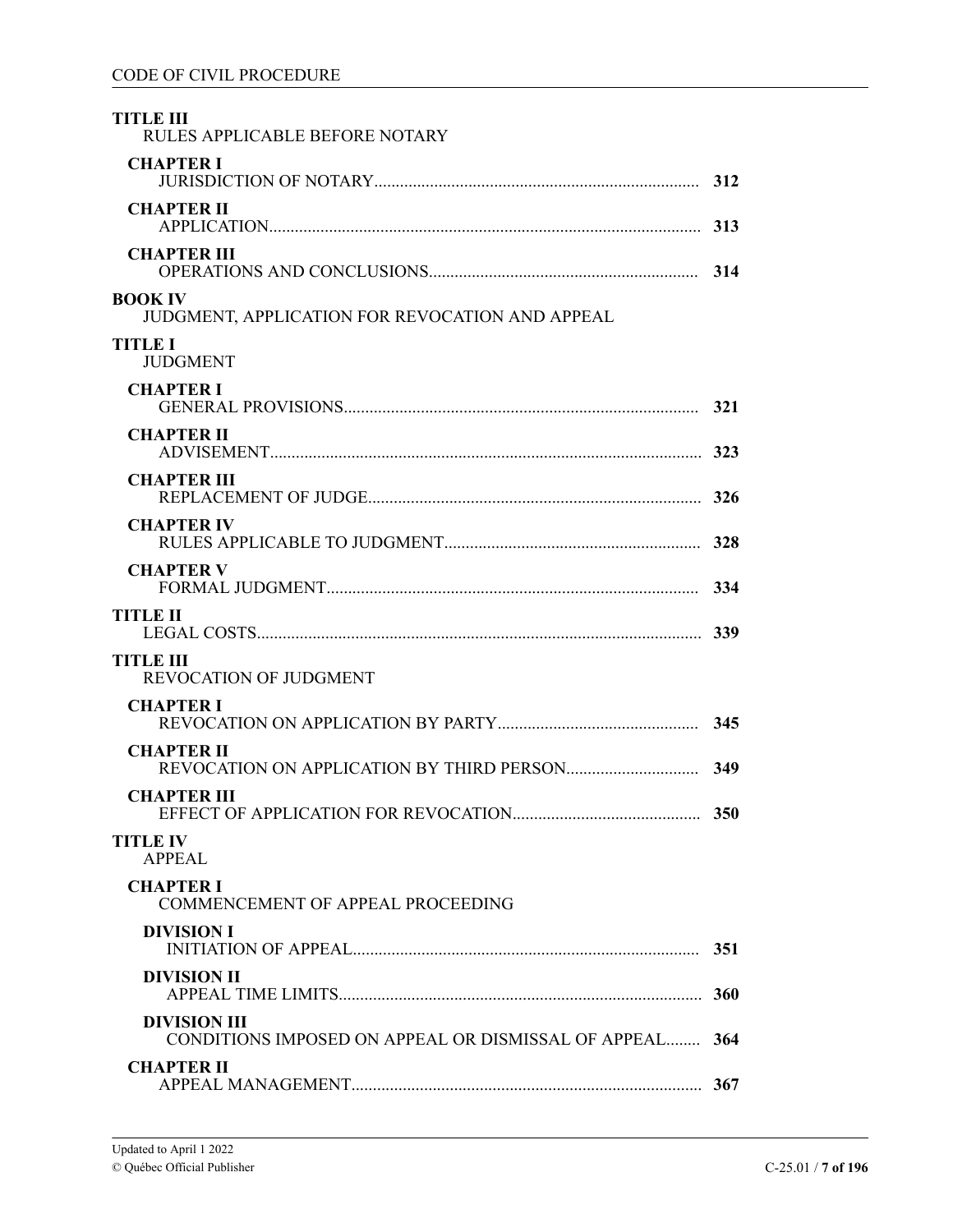| <b>CHAPTER III</b>                                                          |     |
|-----------------------------------------------------------------------------|-----|
| <b>CHAPTER IV</b><br><b>CONDUCT OF APPEAL</b>                               |     |
| <b>DIVISION I</b><br>APPLICATIONS IN COURSE OF PROCEEDING AND INCIDENTAL    |     |
| <b>DIVISION II</b>                                                          |     |
| <b>DIVISION III</b>                                                         |     |
| <b>DIVISION IV</b>                                                          |     |
| <b>CHAPTER V</b>                                                            |     |
| BOOK V<br>RULES APPLICABLE TO CERTAIN CIVIL MATTERS                         |     |
| TITLE I<br>APPLICATIONS IN MATTERS GOVERNED BY LAW OF PERSONS               |     |
| <b>CHAPTER I</b>                                                            | 391 |
| <b>CHAPTER II</b><br>APPLICATIONS RELATING TO PERSONAL INTEGRITY            |     |
| <b>DIVISION I</b>                                                           | 395 |
| <b>DIVISION II</b>                                                          |     |
| <b>CHAPTER III</b><br>APPLICATIONS RELATING TO PERSONAL STATUS AND CAPACITY | 403 |
| <b>CHAPTER IV</b>                                                           | 407 |
| TITLE II<br>APPLICATIONS IN FAMILY MATTERS                                  |     |
| <b>CHAPTER I</b>                                                            |     |
| <b>CHAPTER II</b><br><b>MEDIATION IN COURSE OF PROCEEDING</b>               |     |
| DIVISION I                                                                  | 417 |
| <b>DIVISION II</b>                                                          | 420 |
| <b>CHAPTER III</b><br>ASSESSMENT BY PSYCHOSOCIAL ASSESSMENT SERVICE         | 425 |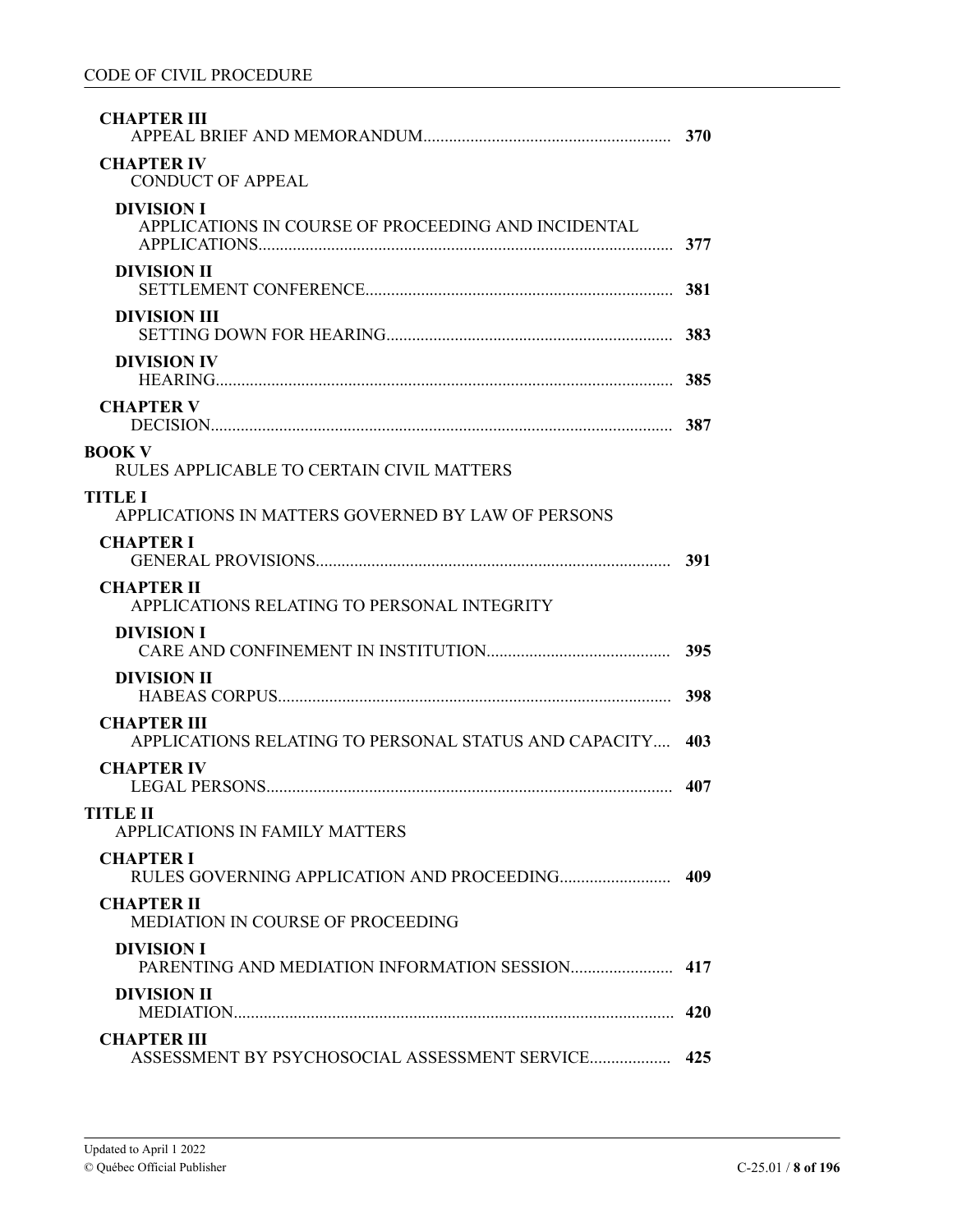| <b>CHAPTER IV</b><br>JOINT APPLICATION FOR SEPARATION FROM BED AND BOARD,                    |       |
|----------------------------------------------------------------------------------------------|-------|
| DIVORCE OR DISSOLUTION OF CIVIL UNION ON BASIS OF DRAFT                                      |       |
| <b>CHAPTER V</b>                                                                             | 431.1 |
| <b>CHAPTER VI</b><br>APPLICATIONS RELATING TO SUPPORT OBLIGATIONS                            | 443   |
| <b>CHAPTER VII</b>                                                                           | 451   |
| <b>CHAPTER VIII</b>                                                                          | 453   |
| <b>CHAPTER IX</b>                                                                            |       |
| TITLE III<br>APPLICATIONS RELATING TO SUCCESSIONS, PROPERTY, SECURITY<br><b>AND EVIDENCE</b> |       |
| <b>CHAPTER I</b><br>PROBATE OF WILLS AND LETTERS OF VERIFICATION                             |       |
| <b>DIVISION I</b>                                                                            |       |
| <b>DIVISION II</b>                                                                           |       |
| <b>CHAPTER II</b><br>APPLICATIONS RELATING TO PUBLICATION OF RIGHTS AND TO                   | 467   |
| <b>CHAPTER III</b>                                                                           | 469   |
| <b>CHAPTER IV</b>                                                                            |       |
| <b>CHAPTER V</b>                                                                             |       |
| <b>CHAPTER VI</b>                                                                            |       |
| <b>CHAPTER VII</b>                                                                           |       |
| <b>CHAPTER VIII</b>                                                                          | 486   |
| TITLE IV<br>APPLICATIONS INVOLVING PRIVATE INTERNATIONAL LAW                                 |       |
| <b>CHAPTER I</b>                                                                             | 489   |
| <b>CHAPTER II</b>                                                                            |       |
| <b>CHAPTER III</b>                                                                           |       |
|                                                                                              |       |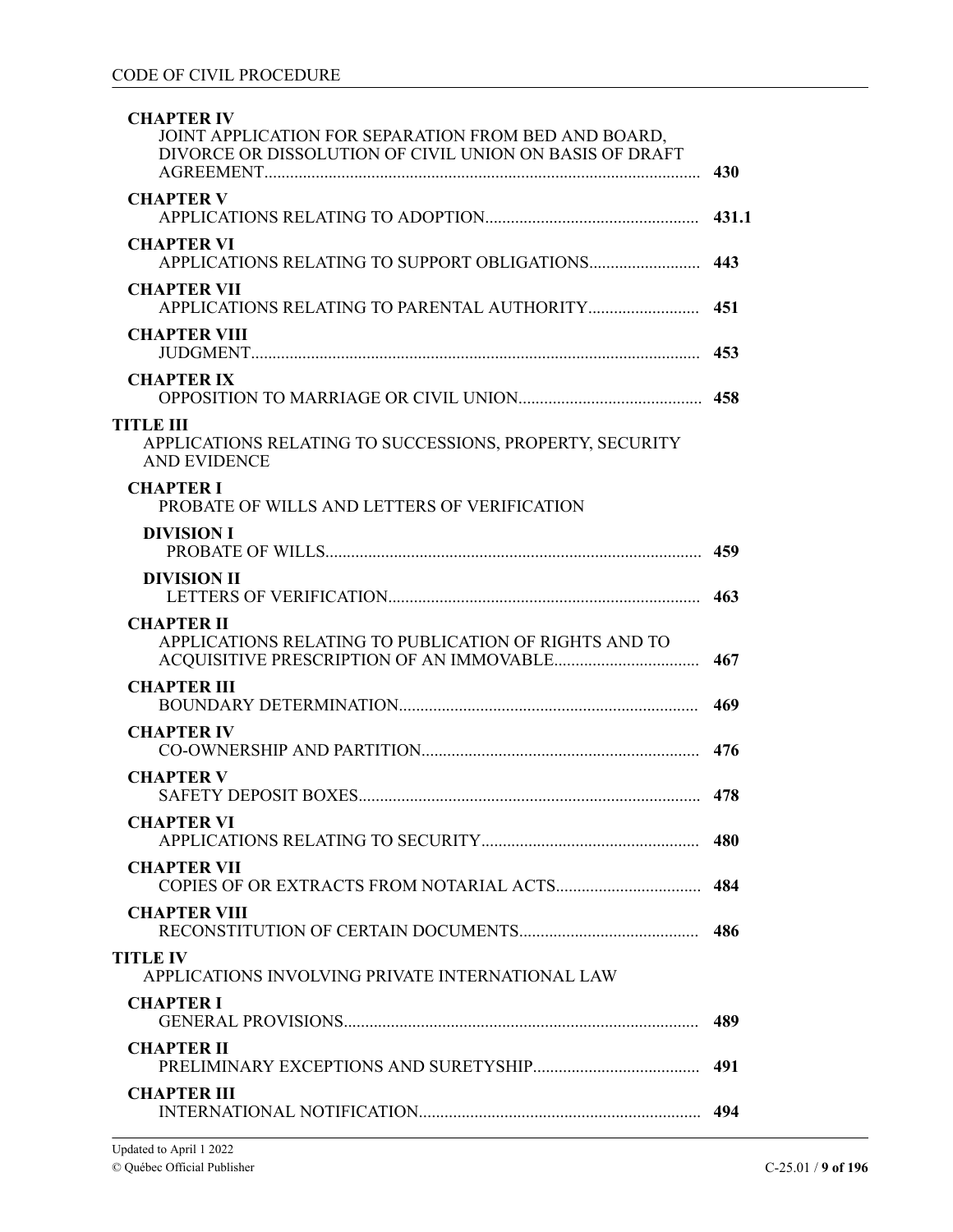| <b>CHAPTER IV</b>                                                          | 497 |
|----------------------------------------------------------------------------|-----|
| <b>CHAPTER V</b><br><b>ROGATORY COMMISSIONS</b>                            |     |
| <b>DIVISION I</b>                                                          |     |
| <b>DIVISION II</b>                                                         |     |
| <b>CHAPTER VI</b><br>RECOGNITION AND ENFORCEMENT OF FOREIGN DECISIONS AND  | 507 |
| BOOK VI<br><b>SPECIAL PROCEDURES</b>                                       |     |
| TITLE I<br>PROVISIONAL AND CONTROL MEASURES                                |     |
| <b>CHAPTER I</b>                                                           |     |
| <b>CHAPTER II</b><br>SEIZURE BEFORE JUDGMENT AND SEQUESTRATION             |     |
| <b>DIVISION I</b>                                                          |     |
| <b>DIVISION II</b>                                                         |     |
| <b>CHAPTER III</b>                                                         |     |
| <b>CHAPTER IV</b><br><b>JUDICIAL REVIEW</b>                                |     |
| <b>DIVISION I</b>                                                          |     |
| <b>DIVISION II</b><br>SPECIAL RULES APPLICABLE TO USURPATION OF OFFICE 532 |     |
| <b>TITLE II</b><br>RECOVERY OF SMALL CLAIMS                                |     |
| <b>CHAPTER I</b>                                                           |     |
| <b>CHAPTER II</b>                                                          |     |
| <b>CHAPTER III</b><br><b>PROCEDURE</b>                                     |     |
| <b>DIVISION I</b>                                                          |     |
| <b>DIVISION II</b>                                                         |     |
| <b>DIVISION III</b>                                                        |     |
|                                                                            |     |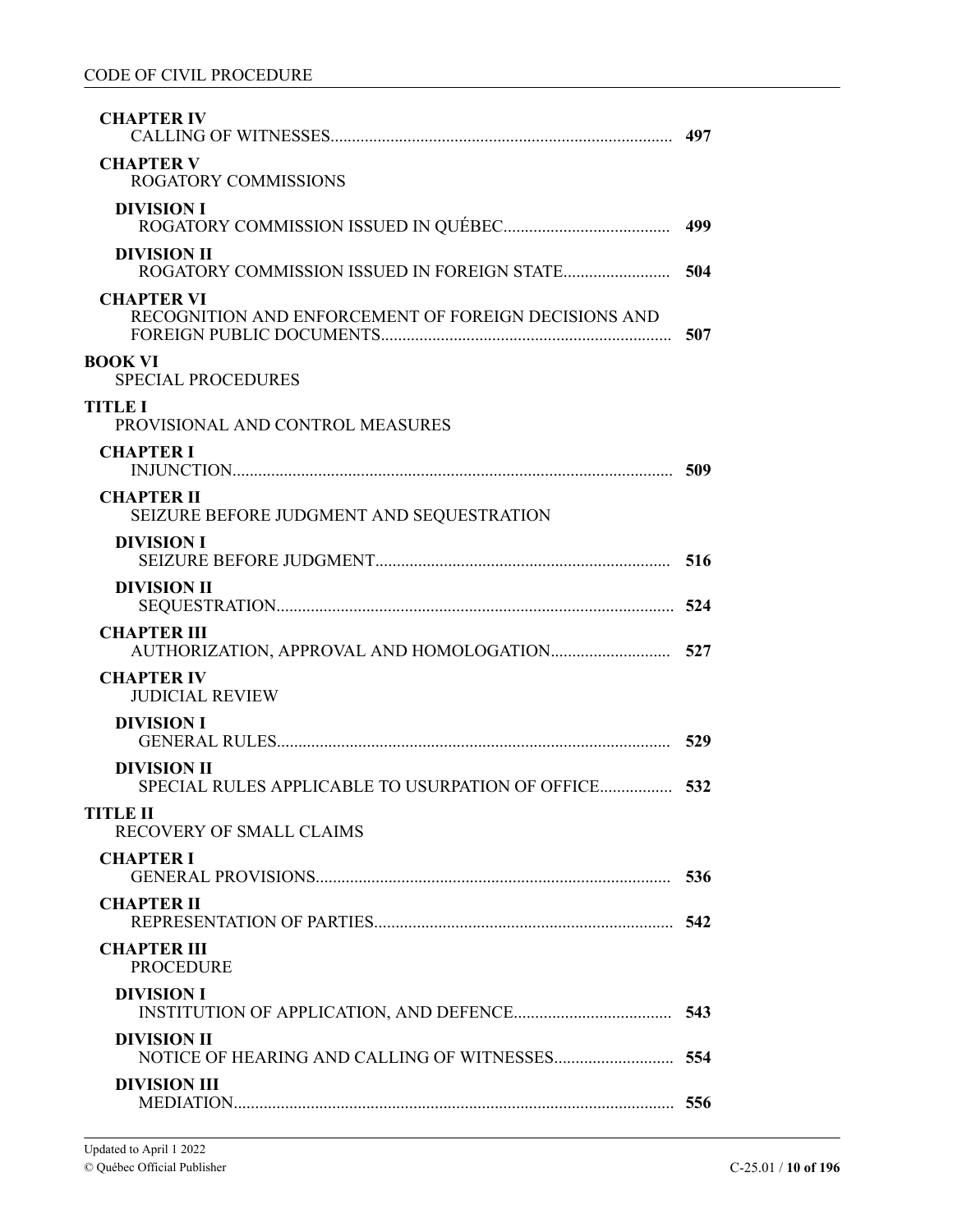| <b>DIVISION IV</b>                                                     |     |
|------------------------------------------------------------------------|-----|
| <b>DIVISION V</b>                                                      |     |
| <b>CHAPTER IV</b>                                                      |     |
| <b>TITLE III</b><br><b>SPECIAL RULES FOR CLASS ACTIONS</b>             |     |
| <b>CHAPTER I</b>                                                       |     |
| <b>CHAPTER II</b>                                                      |     |
| <b>CHAPTER III</b>                                                     |     |
| <b>CHAPTER IV</b>                                                      |     |
| <b>CHAPTER V</b><br><b>JUDGMENT AND EXECUTION MEASURES</b>             |     |
| <b>DIVISION I</b>                                                      |     |
| <b>DIVISION II</b>                                                     |     |
| <b>DIVISION III</b>                                                    |     |
| <b>DIVISION IV</b>                                                     |     |
| <b>BOOK VII</b><br>PRIVATE DISPUTE PREVENTION AND RESOLUTION PROCESSES |     |
| TITLE I<br><b>MEDIATION</b>                                            |     |
| <b>CHAPTER I</b>                                                       | 605 |
| <b>CHAPTER II</b>                                                      | 608 |
| <b>CHAPTER III</b>                                                     | 613 |
| <b>CHAPTER IV</b><br>SPECIAL PROVISIONS APPLICABLE TO FAMILY MEDIATION | 616 |
| <b>TITLE II</b><br><b>ARBITRATION</b>                                  |     |
| <b>CHAPTER I</b>                                                       | 620 |
| <b>CHAPTER II</b>                                                      |     |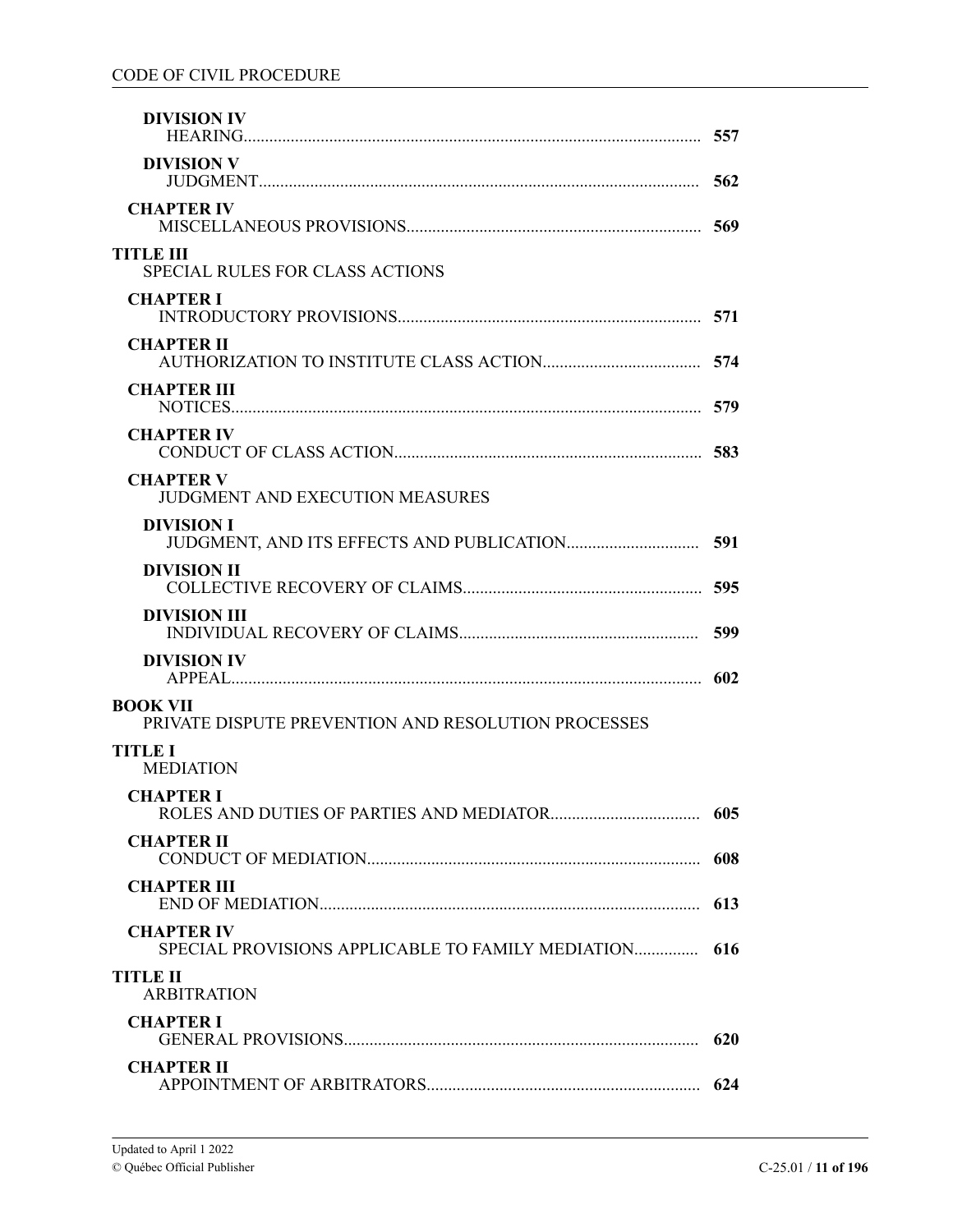| <b>CHAPTER III</b>                                                                              | 631 |
|-------------------------------------------------------------------------------------------------|-----|
| <b>CHAPTER IV</b>                                                                               |     |
| <b>CHAPTER V</b>                                                                                |     |
| <b>CHAPTER VI</b>                                                                               | 645 |
| <b>CHAPTER VII</b>                                                                              | 648 |
| <b>CHAPTER VIII</b><br>SPECIAL PROVISIONS APPLICABLE TO INTERNATIONAL                           |     |
| <b>CHAPTER IX</b><br>RECOGNITION AND ENFORCEMENT OF ARBITRATION AWARDS                          |     |
| BOOK VIII<br><b>EXECUTION OF JUDGMENTS</b>                                                      |     |
| TITLE I<br>PRINCIPLES AND GENERAL RULES                                                         |     |
| <b>CHAPTER I</b>                                                                                | 656 |
| <b>CHAPTER II</b>                                                                               |     |
| <b>CHAPTER III</b><br>VOLUNTARY EXECUTION                                                       |     |
| <b>DIVISION I</b><br><b>PAYMENT</b>                                                             |     |
|                                                                                                 | 662 |
|                                                                                                 |     |
|                                                                                                 |     |
| DIVISION II                                                                                     |     |
| <b>DIVISION III</b>                                                                             | 672 |
| <b>DIVISION IV</b>                                                                              | 675 |
| <b>CHAPTER IV</b><br><b>FORCED EXECUTION</b>                                                    |     |
| <b>DIVISION I</b>                                                                               | 679 |
| <b>DIVISION II</b><br>RIGHTS AND OBLIGATIONS OF PARTICIPANTS IN EXECUTION<br><b>PROCEEDINGS</b> |     |
|                                                                                                 | 683 |
|                                                                                                 | 685 |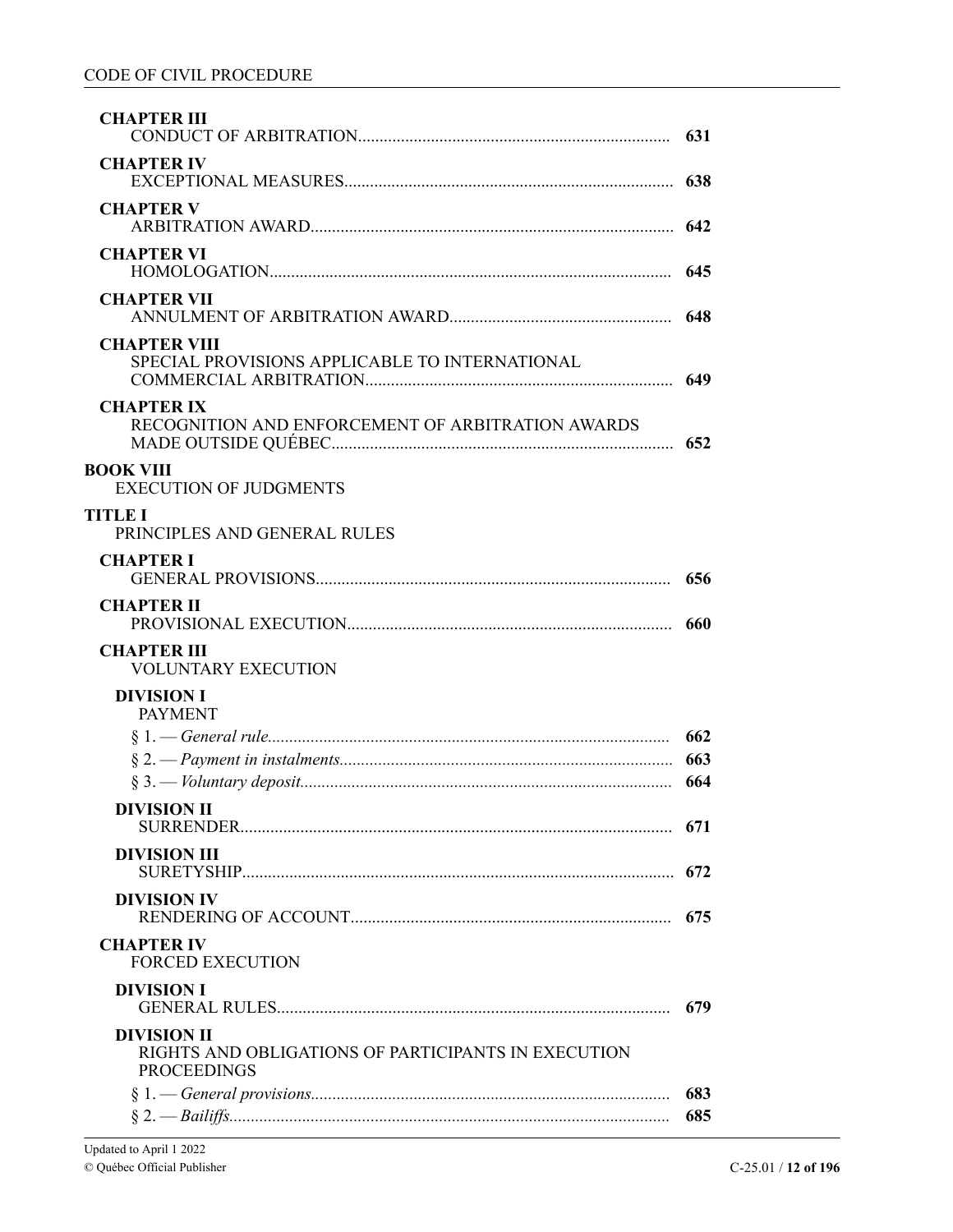| <b>DIVISION III</b>                                                       | 688 |
|---------------------------------------------------------------------------|-----|
| <b>DIVISION IV</b><br>RULES APPLICABLE IN EVENT OF DEATH OR IN CASE OF    | 690 |
| <b>DIVISION V</b><br>SPECIAL RULES APPLICABLE TO FORCED EXECUTION IN REAL | 692 |
| <b>DIVISION VI</b>                                                        |     |
| TITLE II<br><b>SEIZURE OF PROPERTY</b>                                    |     |
| <b>CHAPTER I</b>                                                          |     |
| <b>CHAPTER II</b><br>SEIZURE OF MOVABLE AND IMMOVABLE PROPERTY IN         | 704 |
| <b>CHAPTER III</b><br><b>SEIZURE IN THE HANDS OF THIRD PERSONS</b>        |     |
| <b>DIVISION I</b>                                                         | 711 |
| <b>DIVISION II</b>                                                        |     |
| <b>CHAPTER IV</b><br>SPECIAL RULES APPLICABLE TO CERTAIN SEIZURES         |     |
| <b>DIVISION I</b>                                                         |     |
| <b>DIVISION II</b><br>SEIZURE OF SECURITIES OR SECURITY ENTITLEMENTS TO   |     |
| <b>DIVISION III</b>                                                       | 727 |
| <b>DIVISION IV</b><br>SEIZURE OF PROPERTY IN SAFE OR SAFETY DEPOSIT BOX   | 729 |
| <b>DIVISION V</b>                                                         | 730 |
| <b>CHAPTER V</b>                                                          |     |
| <b>CHAPTER VI</b><br><b>OPPOSITION TO SEIZURE AND SALE</b>                |     |
| <b>DIVISION I</b>                                                         |     |
| <b>DIVISION II</b>                                                        |     |
| <b>TITLE III</b><br><b>SALE UNDER JUDICIAL AUTHORITY</b>                  |     |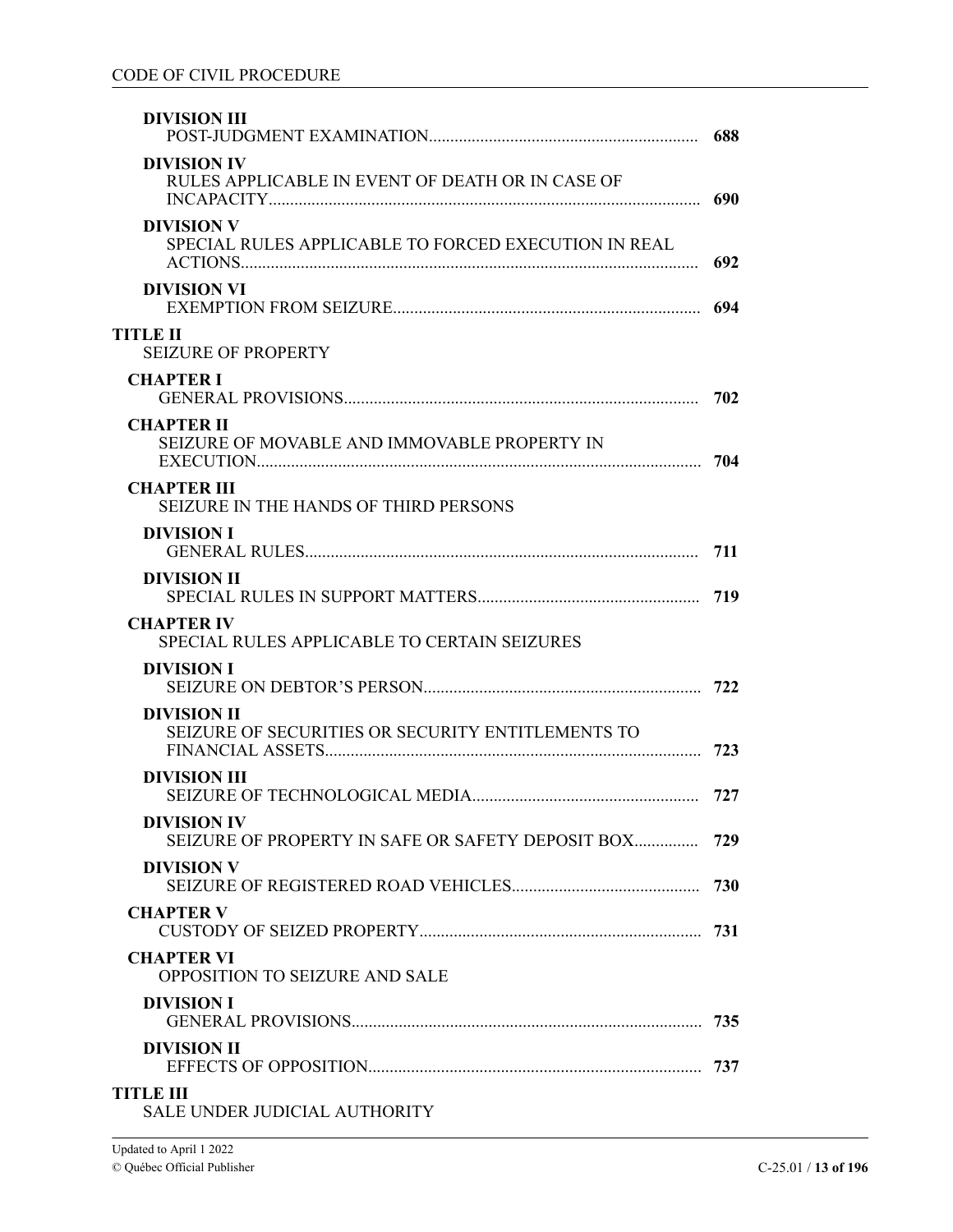| <b>CHAPTER I</b>                                                      |     |
|-----------------------------------------------------------------------|-----|
|                                                                       | 742 |
| <b>CHAPTER II</b>                                                     |     |
| <b>CHAPTER III</b>                                                    |     |
| TITLE IV                                                              |     |
| DISTRIBUTION OF PROCEEDS OF EXECUTION                                 |     |
| <b>CHAPTER I</b>                                                      | 762 |
| <b>CHAPTER II</b><br>DISTRIBUTION OF PROCEEDS OF SALE OR MONEY SEIZED |     |
| <b>DIVISION I</b>                                                     |     |
| <b>DIVISION II</b>                                                    |     |
| <b>CHAPTER III</b>                                                    |     |
|                                                                       |     |
|                                                                       |     |
|                                                                       |     |
|                                                                       |     |
|                                                                       |     |
|                                                                       |     |
| ACT RESPECTING FINANCIAL ASSISTANCE FOR EDUCATION                     | 812 |
| ACT RESPECTING LEGAL AID AND THE PROVISION OF CERTAIN                 |     |
|                                                                       |     |
|                                                                       |     |
|                                                                       |     |
|                                                                       |     |
|                                                                       | 823 |
|                                                                       | 824 |
|                                                                       | 825 |
|                                                                       | 827 |
|                                                                       | 829 |
|                                                                       | 833 |
|                                                                       |     |

# **SCHEDULE I**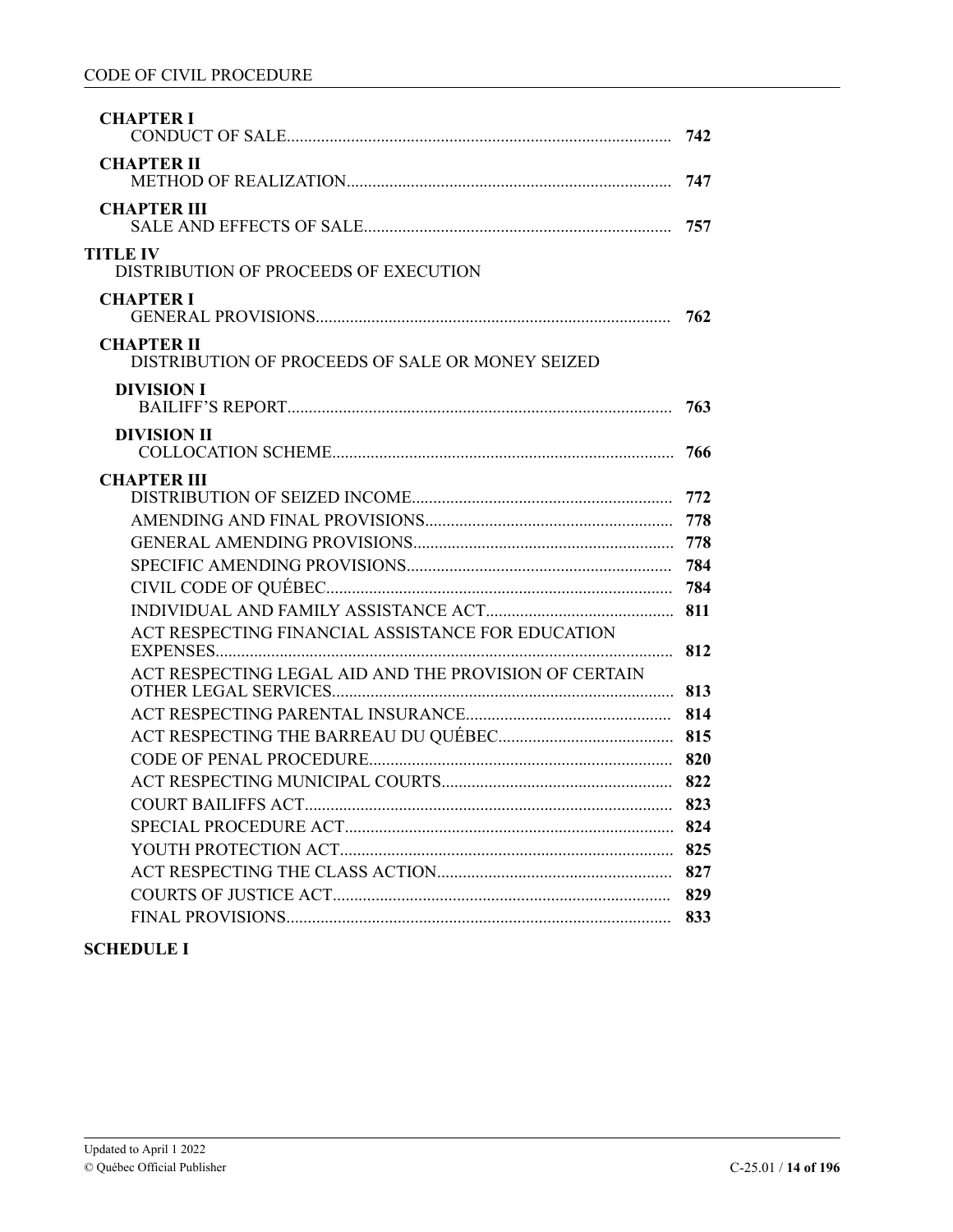## <span id="page-14-0"></span>**BOOK I**

GENERAL FRAMEWORK OF CIVIL PROCEDURE

## **TITLE I**

PRINCIPLES OF PROCEDURE APPLICABLE TO PRIVATE DISPUTE PREVENTION AND RESOLUTION **PROCESSES** 

**1.** To prevent a potential dispute or resolve an existing one, the parties concerned, by mutual agreement, may opt for a private dispute prevention and resolution process.

The main private dispute prevention and resolution processes are negotiation between the parties, and mediation and arbitration, in which the parties call on a third person to assist them. The parties may also resort to any other process that suits them and that they consider appropriate, whether or not it borrows from negotiation, mediation or arbitration.

Parties must consider private prevention and resolution processes before referring their dispute to the courts.

2014, c. 1, a. 1.

**2.** Parties who enter into a private dispute prevention and resolution process do so voluntarily. They are required to participate in the process in good faith, to be transparent with each other, including as regards the information in their possession, and to co-operate actively in searching for a solution and, if applicable, in preparing and implementing a pre-court protocol; they are also required to share the costs of the process.

They must, as must any third person assisting them, ensure that any steps they take are proportionate, in terms of the cost and time involved, to the nature and complexity of the dispute.

In addition, they are required, in any steps they take and agreements they make, to uphold human rights and freedoms and observe other public order rules.

 $\overline{2014, c. 1, a. 2.}$ 

**3.** The third person called upon by the parties to assist them in the process they have opted for or to decide their dispute must be chosen by them jointly.

The third person must be capable of acting impartially and diligently and in accordance with the requirements of good faith. If acting on a volunteer basis or for an unselfish motive, the third person incurs no liability other than that incurred through an intentional or gross fault.

2014, c. 1, a. 3; I.N. 2016-12-01.

**4.** Parties who opt for a private dispute prevention and resolution process and the third person assisting them undertake to preserve the confidentiality of anything said, written or done during the process, subject to any agreement between them on the matter or to any special provisions of the law.

2014, c. 1, a. 4.

**5.** The third person called upon to assist the parties may provide information for research, teaching or statistical purposes or in connection with a general evaluation of the dispute prevention and resolution process or its results without it being a breach of the person's duty of confidentiality, provided no personal information is revealed.

2014, c. 1, a. 5.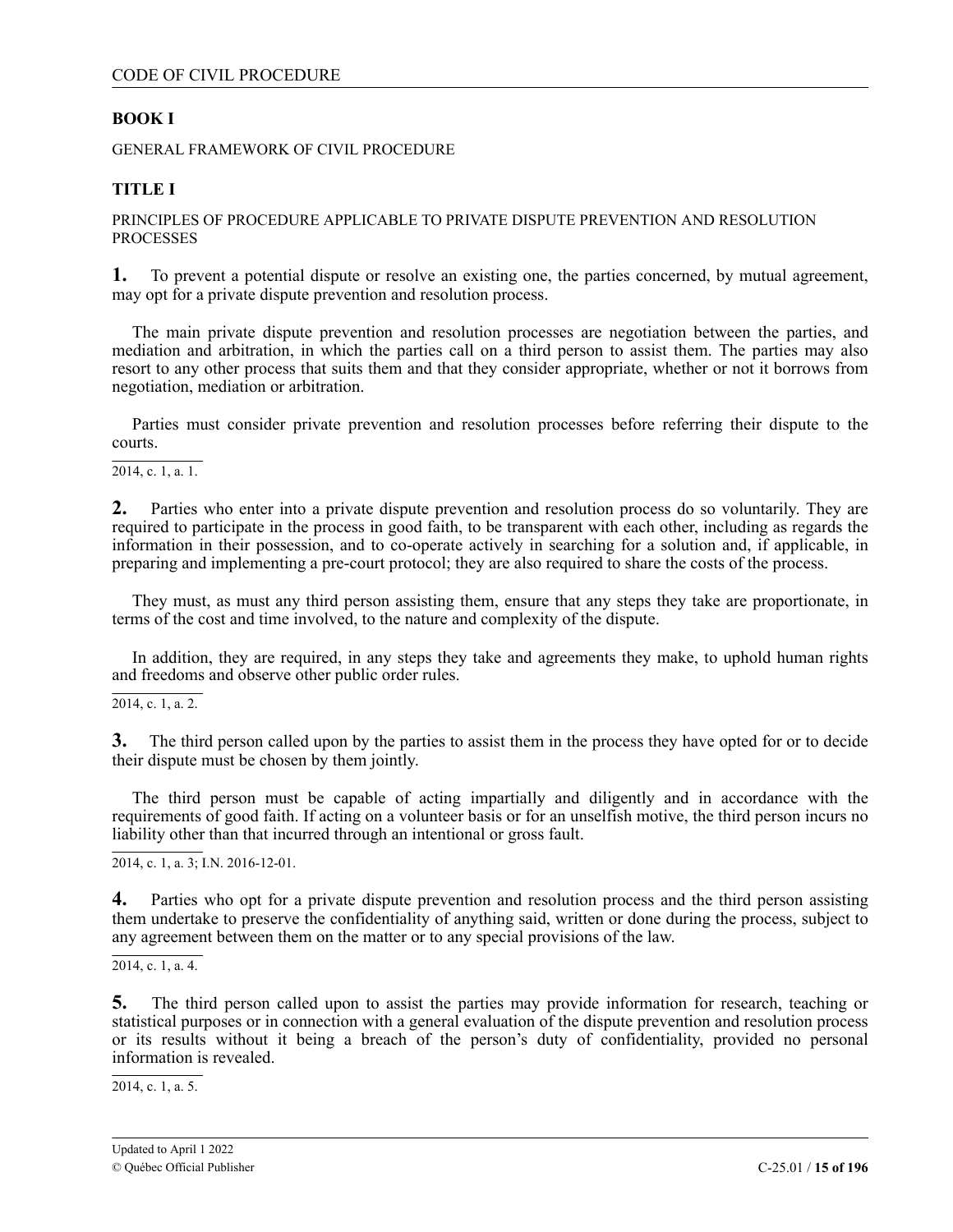<span id="page-15-0"></span>**6.** Parties who agree to resort to a private dispute prevention and resolution process, together with the third person involved in the process, if any, determine the procedure applicable to the process they have selected. If the parties have opted for mediation or arbitration or a similar process and the procedure they have determined must be supplemented, the rules of Book VII apply.

 $\overline{2014, c. 1, a. 6.}$ 

**7.** Participation in a private dispute prevention and resolution process other than arbitration does not entail a waiver of the right to act before the courts. However, the parties may undertake not to exercise that right in connection with the dispute in the course of the process, unless it proves necessary for the preservation of their rights.

They may also agree to waive prescription already acquired and the benefit of time elapsed for prescription purposes or agree, in a signed document, to suspend prescription for the duration of the process. Prescription cannot, however, be suspended for more than six months.

2014, c. 1, a. 7.

## **TITLE II**

PRINCIPLES OF PROCEDURE APPLICABLE BEFORE THE COURTS

**8.** Public civil justice is administered by the courts under the legislative authority of Québec. The Court of Appeal, the Superior Court and the Court of Québec exercise their jurisdiction throughout the territory of Québec.

Municipal courts exercise civil jurisdiction in the matters assigned to them by special Acts, but only within the territory specified by those Acts and by their constituting instruments.

The Supreme Court of Canada, the Federal Court of Appeal and the Federal Court of Canada have jurisdiction in some civil matters in Québec, as provided for in the Acts of the Parliament of Canada.

2014, c. 1, a. 8.

## **CHAPTER I**

#### MISSION OF THE COURTS

**9.** It is the mission of the courts to adjudicate the disputes brought before them, in accordance with the applicable rules of law. It is also their mission to make a ruling, even in the absence of a dispute, whenever the law requires that an application be brought before the court because of the nature of the case or the capacity of the persons concerned.

That mission includes ensuring proper case management in keeping with the principles and objectives of procedure. It further includes, both in first instance and in appeal, facilitating conciliation whenever the law so requires, the parties request it or consent to it or circumstances permit, or if a settlement conference is held.

The courts and judges enjoy judicial immunity. Judges must be impartial and, in their decisions, they must have regard to the best interests of justice.

 $\sqrt{2014 + 1 + 9}$ 

**10.** The courts cannot seize themselves of a matter; it is up to the parties to commence a proceeding and determine its subject matter.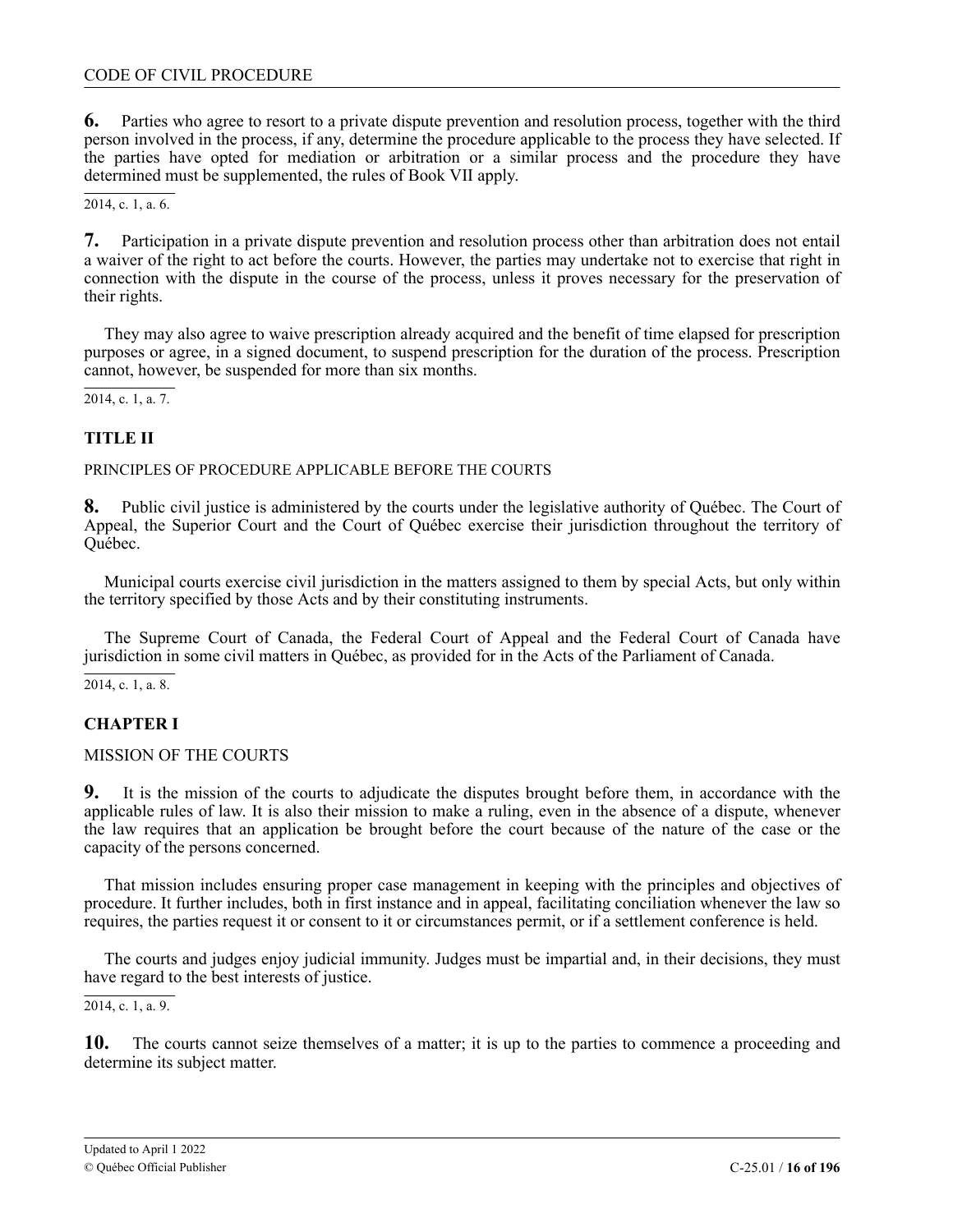<span id="page-16-0"></span>The courts cannot adjudicate beyond what is sought by the parties. If necessary, they may correct any improper term in the conclusions set out in a written pleading in order to give them their proper characterization in light of the allegations in the pleading.

The courts are not required to decide theoretical questions or to adjudicate where a judgment would not put an end to the uncertainty or the controversy, but they cannot refuse to adjudicate under the pretext that the law is silent, obscure or insufficient.

 $\overline{2014, c. 1, a. 10}.$ 

## **CHAPTER II**

#### PUBLIC NATURE OF PROCEDURE BEFORE THE COURTS

**11.** Civil justice administered by the courts is public. Anyone may attend court hearings wherever they are held, and have access to court records and entries in the registers of the courts.

An exception to this principle applies if the law provides for in camera proceedings or restricts access to the court records or to certain documents filed in a court record.

Exceptions to the principle of open proceedings set out in this chapter apply despite section 23 of the Charter of human rights and freedoms (chapter C-12).

 $\overline{2014, c. 1, a. 11}.$ 

**12.** The court may make an exception to the principle of open proceedings if, in its opinion, public order, in particular the preservation of the dignity of the persons involved or the protection of substantial and legitimate interests, requires that the hearing be held in camera, that access to a document or the disclosure or circulation of information or documents specified by the court be prohibited or restricted, or that the anonymity of the persons involved be protected.

2014, c. 1, a. 12.

**13.** Lawyers, notaries, their articling students, and journalists who show proof of their status may attend a hearing held in camera; if the hearing concerns a person's personal integrity or capacity, anyone the person considers capable of assisting or reassuring the person, as well as any other person the court considers capable of doing so, may also attend. However, if circumstances so require, the court may exclude such persons to prevent serious prejudice to a person whose interests may be affected by the application or by the proceeding.

Persons whose presence is, in the court's opinion, required in the interests of justice may also attend.

2014, c. 1, a. 13; 2020, c. 29, s. 8.

14. Persons present at a court hearing must conduct themselves in a respectful and restrained manner. Only those who prove their status as journalists may make a sound recording of the proceedings and the decision, unless the court prohibits them from doing so. In no case may images be recorded or sound or image recordings be broadcast.

The parties and their representatives are duty-bound to exercise restraint throughout the proceeding out of respect for the judicial process.

All persons, even if they are not present in person at a hearing, must comply with those rules and obey the orders of the court and of the officers of justice under its authority, under pain of contempt of court.

2014, c. 1, a. 14; 2020, c. 29, s. 9.

 $\overline{a}$ 

 $\overline{a}$ 2020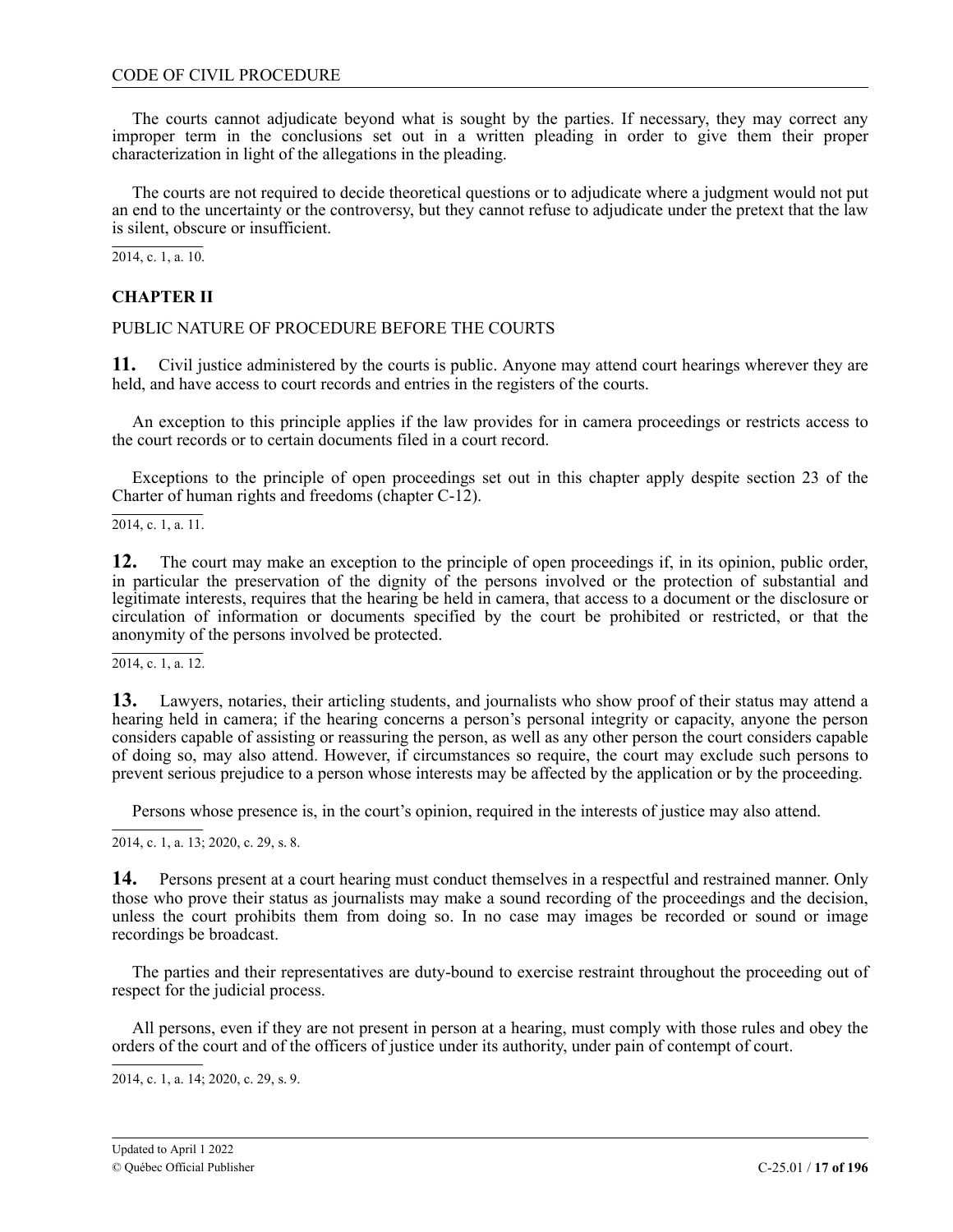<span id="page-17-0"></span>**15.** In family matters, in matters regarding authorization for care or for the alienation of a body part, in matters regarding confinement in institution or in matters regarding a change of designation of sex as it appears in a minor child's act of birth, hearings of the court of first instance are held in camera; however, the court, in the interests of justice, may order that a hearing be public. Unless authorized by the court, no person attending a hearing nor any other person may disclose information that would allow the persons concerned to be identified, under pain of contempt of court.

Judgments in such matters may only be published if the anonymity of the parties and of any child whose interests are at stake in the proceeding is protected and the passages that would allow them to be identified have been deleted or redacted. However, the information necessary to ensure the publication of rights resulting from such judgments may be published in the land register or in the register of personal and movable real rights in accordance with the rules of the Civil Code.

2014, c. 1, a. 15; 2016, c. 19, s. 12; 2020, c. 29, s. 10; 2020, c. 17, s. 62.

16. In family matters, in matters regarding authorization for care or for the alienation of a body part, in matters regarding confinement in institution or in matters regarding a change of designation of sex as it appears in a minor child's act of birth, access to the court records is restricted. In all other matters, especially those relating to personal integrity or capacity, access to documents pertaining to a person's health or . . . psychosocial situation is restricted if they have been filed in a sealed envelope.

Access-restricted records or documents may only be consulted or copied by the parties, by their representatives, by lawyers and notaries, by persons designated by law, and by any person, including journalists, who has been authorized by the court after proving a legitimate interest, subject to the access conditions and procedure determined by the court.

In adoption matters, access to the court records is restricted to the parties, their representatives and any person having proven a legitimate interest, and is subject to the authorization of the court and to the conditions and procedure it determines.

The Minister of Justice is considered, by virtue of office, to have a legitimate interest to access records or documents for research, reform or procedure evaluation purposes.

No person who has had access to a record in a family matter, in a matter regarding authorization for care or for the alienation of a body part, in a matter regarding confinement in institution or in a matter regarding a change of designation of sex as it appears in a minor child's act of birth may disclose or circulate any information that would allow a party or a child whose interests are at stake in a proceeding to be identified, unless authorized by the court or by law or unless the disclosure or circulation of the information is necessary for the purpose of applying a law.

2014, c. 1, a. 16; 2016, c. 19, s. 13; 2017, c. 12, s. 40; 2020, c. 29, s. 11.

# 1 **CHAPTER III**

## GUIDING PRINCIPLES OF PROCEDURE

17. The court cannot rule on an application, or take a measure on its own initiative, which affects the rights of a party unless the party has been heard or duly called.

In any contentious matter, the court, even on its own initiative, must uphold the adversarial principle and see that it is adhered to until the judgment and during execution of the judgment. It cannot base its decision on grounds the parties have not had the opportunity to debate.

2014, c. 1, a. 17; I.N. 2016-12-01.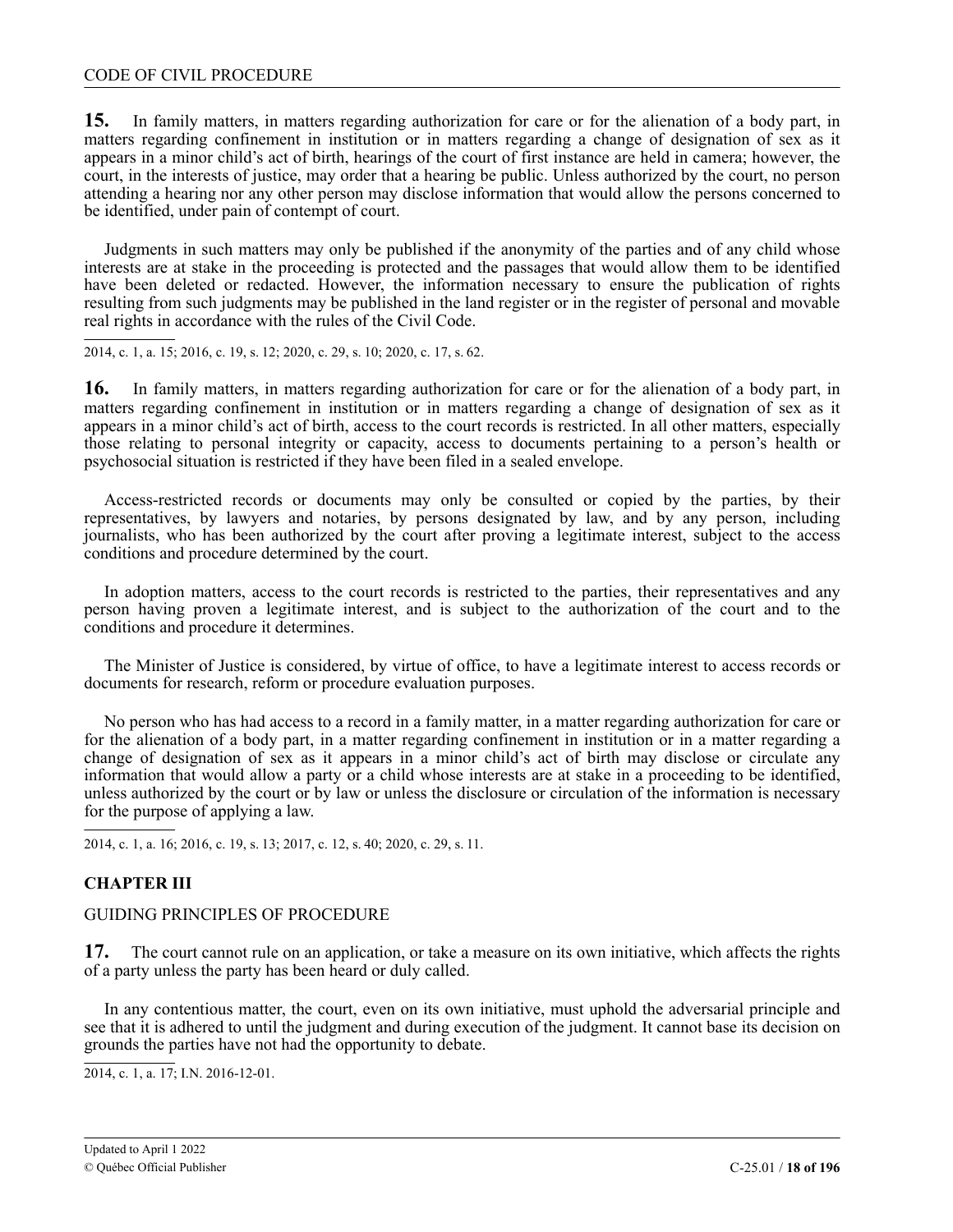**18.** The parties to a proceeding must observe the principle of proportionality and ensure that their actions, their pleadings, including their choice of an oral or a written defence, and the means of proof they use are proportionate, in terms of the cost and time involved, to the nature and complexity of the matter and the purpose of the application.

Judges must likewise observe the principle of proportionality in managing the proceedings they are assigned, regardless of the stage at which they intervene. They must ensure that the measures and acts they order or authorize are in keeping with the same principle, while having regard to the proper administration of justice.

2014, c. 1, a. 18.

**19.** Subject to the duty of the courts to ensure proper case management and the orderly conduct of proceedings, the parties control the course of their case insofar as they comply with the principles, objectives and rules of procedure and the prescribed time limits.

They must be careful to confine the case to what is necessary to resolve the dispute, and must refrain from acting with the intent to cause prejudice to another person or behaving in an excessive or unreasonable manner, contrary to the requirements of good faith.

They may, at any stage of the proceeding, without necessarily stopping its progress, agree to settle their dispute through a private dispute prevention and resolution process or judicial conciliation; they may also otherwise terminate the proceeding at any time.

2014, c. 1, a. 19; I.N. 2016-12-01.

**20.** The parties are duty-bound to co-operate and, in particular, to keep one another informed at all times of the facts and particulars conducive to a fair debate and make sure that relevant evidence is preserved.

They must, among other things, at the time prescribed by this Code or determined in the case protocol, inform one another of the facts on which their contentions are based and of the evidence they intend to produce.

2014, c. 1, a. 20.

**21.** A person who is called as a witness is duty-bound to appear, testify and tell the truth.

Witnesses have the right to be informed, by the calling party, of the reason they have been called, of the subject matter of the testimony and of the conduct of the proceeding. They also have the right to be informed without delay that their presence is no longer required.

2014, c. 1, a. 21; I.N. 2016-12-01.

**22.** The mission of an expert whose services have been retained by a single party or by the parties jointly or who has been appointed by the court, whether the matter is contentious or not, is to enlighten the court. This mission overrides the parties' interests.

Experts must fulfill their mission objectively, impartially and thoroughly.

 $\overline{2014, c. 1, a. 22}$ .

**23.** Natural persons may self-represent before the courts, but must comply with the procedure established by this Code and the regulations under this Code.

2014, c. 1, a. 23.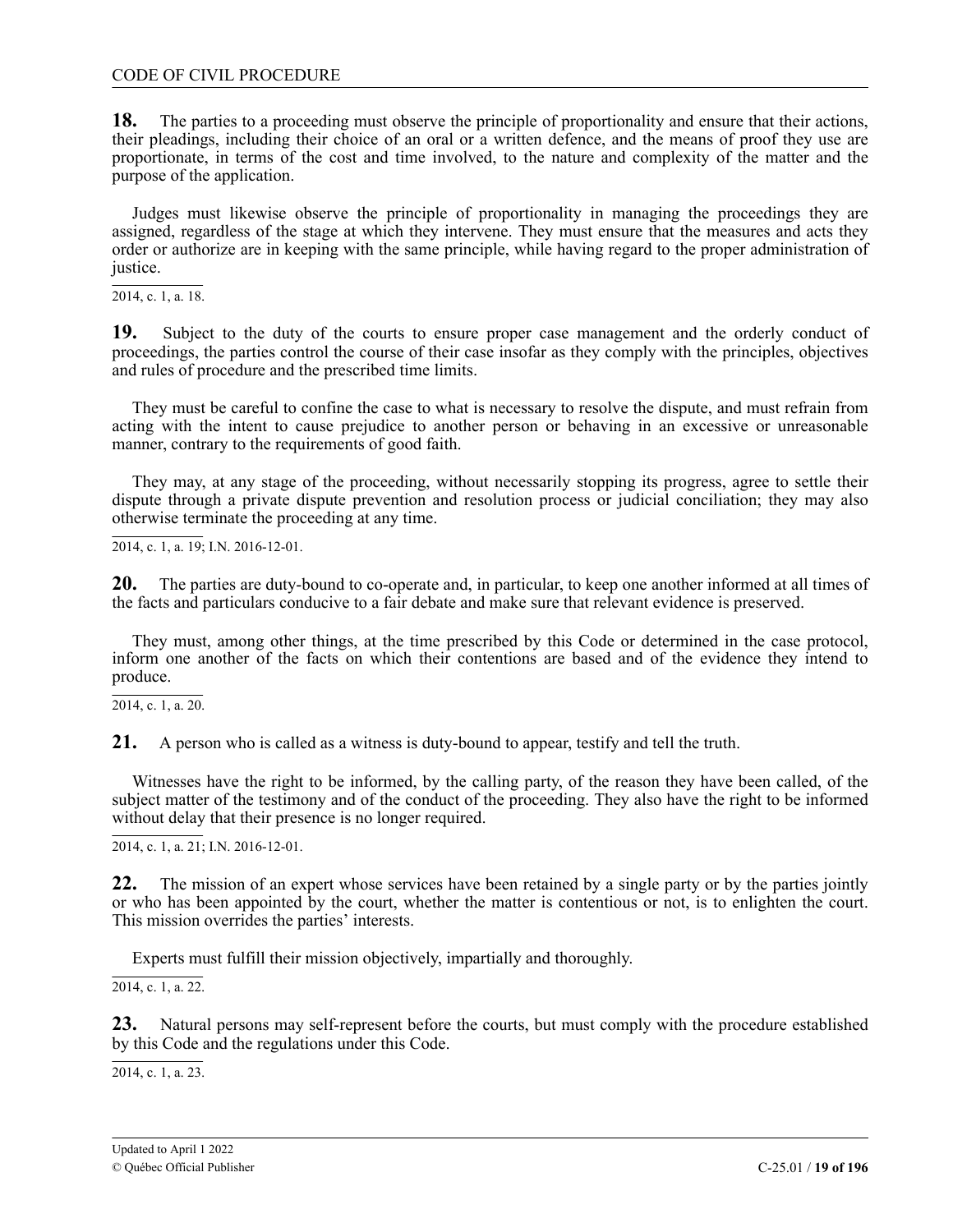<span id="page-19-0"></span>**24.** The taking of an oath is a solemn undertaking to tell the truth or to exercise a function impartially and competently.

In addition to cases in which an oath is required by law, an oath may be required by the court whenever it considers it necessary in the interests of justice. The oath must be taken before a judge, a court clerk or any other person legally authorized to administer oaths.

2014, c. 1, a. 24.

## **CHAPTER IV**

RULES OF INTERPRETATION AND APPLICATION OF THIS CODE

**25.** The rules of this Code are designed to facilitate the resolution of disputes and to bring out the substantive law and ensure that it is carried out.

Failure to observe a rule that is not a public order rule does not prevent an application from being decided provided the failure is remedied in a timely manner; likewise, if no specific procedure is provided for exercising a right, any mode of proceeding may be used that is not inconsistent with the rules of this Code.

2014, c. 1, a. 25.

**26.** In applying this Code, appropriate technological means that are available to both the parties and the court should be used whenever possible, taking into account the technological environment in place to support the business of the courts.

The court, may use such means or, if the interests of justice so require, order that such means be used by the parties, even on its own initiative, including for case management purposes, for holding hearings or for sending and receiving documents in a medium other than paper; if it considers it necessary, the court may also, despite an agreement between the parties, require a person to appear in person at a hearing, a conference or an examination.

2014, c. 1, a. 26; 2020, c. 29, s. 12.

2 **27.** In a state of emergency declared by the Government or in a situation where it is impossible in fact to comply with the rules of this Code or to use a means of communication, the Chief Justice of Québec and the , Minister of Justice may jointly suspend or extend a prescription or procedural period for a specified time, or authorize the use of another means of communication in the manner they specify.

2 Their decision takes effect immediately, and must be published without delay in the *Gazette officielle du Québec*.

2014, c. 1, a. 27.

**28.** After considering the effects of the project on the rights of individuals and obtaining the agreement of the Chief Justice of Québec or the Chief Justice of the Superior Court or the Chief Judge of the Court of Québec, according to their jurisdiction, and after consulting the Barreau du Québec and, if applicable, the Chambre des notaires du Québec or the Chambre des huissiers de justice du Québec, the Minister of Justice, by regulation, may modify a rule of procedure, or introduce a new one, for a specified time not exceeding three years, for the purposes of a pilot project conducted in specified judicial districts.

2014, c. 1, a. 28.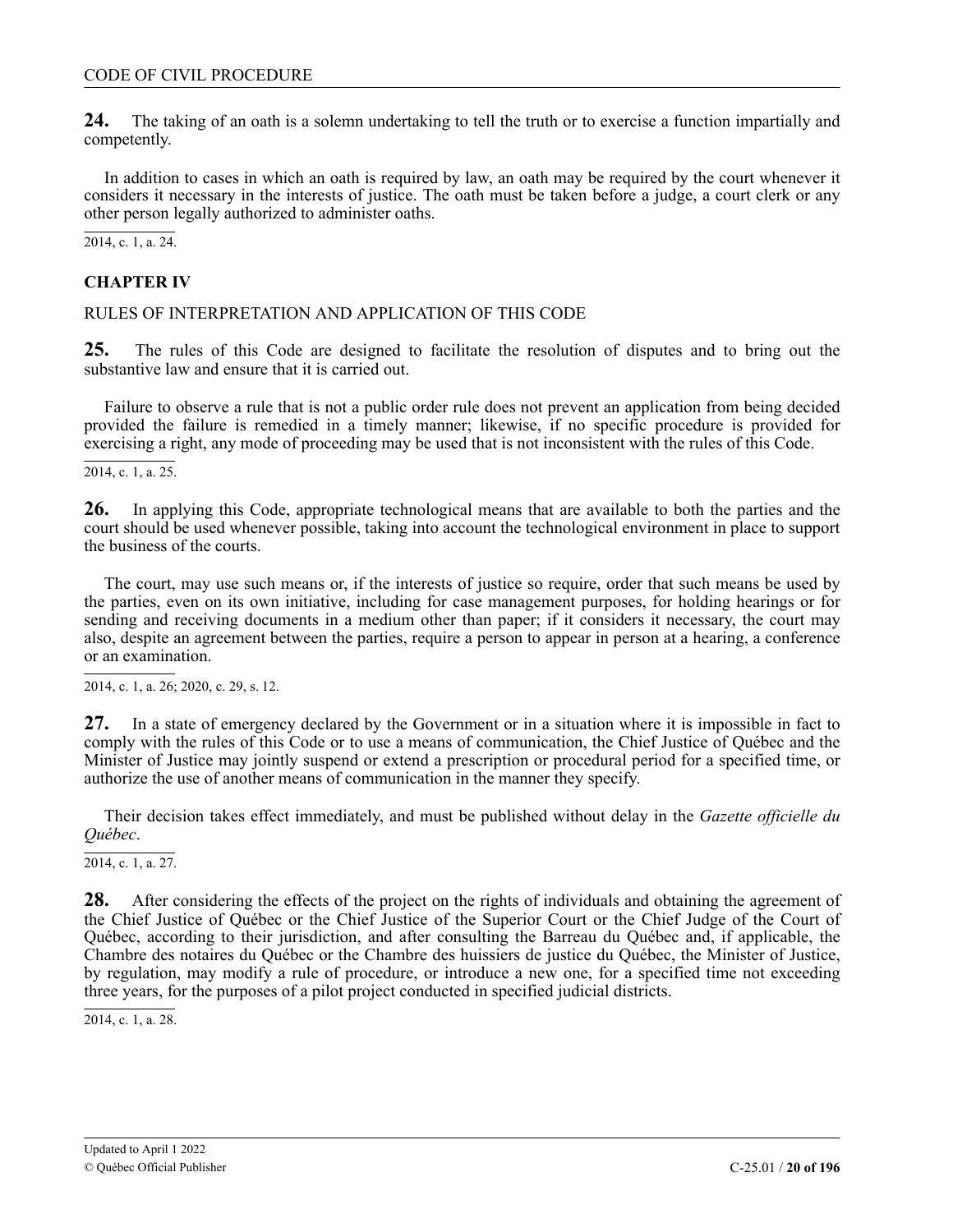## <span id="page-20-0"></span>**TITLE III**

JURISDICTION OF COURTS

## **CHAPTER I**

SUBJECT-MATTER JURISDICTION OF COURTS

## **DIVISION I**

JURISDICTION OF COURT OF APPEAL

**29.** The Court of Appeal is the general appellate court in charge of hearing appeals against appealable judgments of other courts, unless a provision specifies that an appeal is to be made before another court.

 $\overline{2014, c. 1, a. 29}.$ 

**30.** Judgments of the Superior Court and the Court of Québec that terminate a proceeding, and judgments or orders that pertain to personal integrity, status or capacity, the special rights of the State or contempt of court, may be appealed as of right.

The following, however, may be appealed only with leave:

(1) judgments where the value of the subject matter of the dispute in appeal is less than \$60,000;

(2) judgments rendered according to the procedure for non-contentious proceedings and not appealable as of right;

(3) judgments dismissing a judicial application because of its abusive nature;

(4) judgments denying an application for forced or voluntary intervention of a third person;

(5) judicial review judgments of the Superior Court relating to the evocation of a case pending before a court or to a decision made by a person or body or a judgment rendered by a court that is subject to judicial review by the Superior Court, or relating to a remedy commanding the performance of an act;

- (6) judgments ruling on legal costs awarded to punish a substantial breach;
- (7) judgments confirming or quashing a seizure before judgment;
- (8) judgments ruling on execution matters.

Leave to appeal is granted by a judge of the Court of Appeal if that judge considers that the matter at issue is one that should be submitted to that Court, for example because it involves a question of principle, a new issue or an issue of law that has given rise to conflicting judicial decisions.

If it is necessary to calculate the value of the subject matter of the dispute in appeal, account must be taken of interest already accrued on the date of the judgment in first instance and of the additional indemnity mentioned in article 1619 of the Civil Code. Legal costs are disregarded. If the subject matter of the appeal is the right to additional damages for bodily injury, only the amount of those damages is to be taken into account.

2014, c. 1, a. 30; I.N. 2016-12-01.

**31.** A judgment of the Superior Court or the Court of Québec rendered in the course of a proceeding, including during a trial, is appealable as of right if it disallows an objection to evidence based on the duty of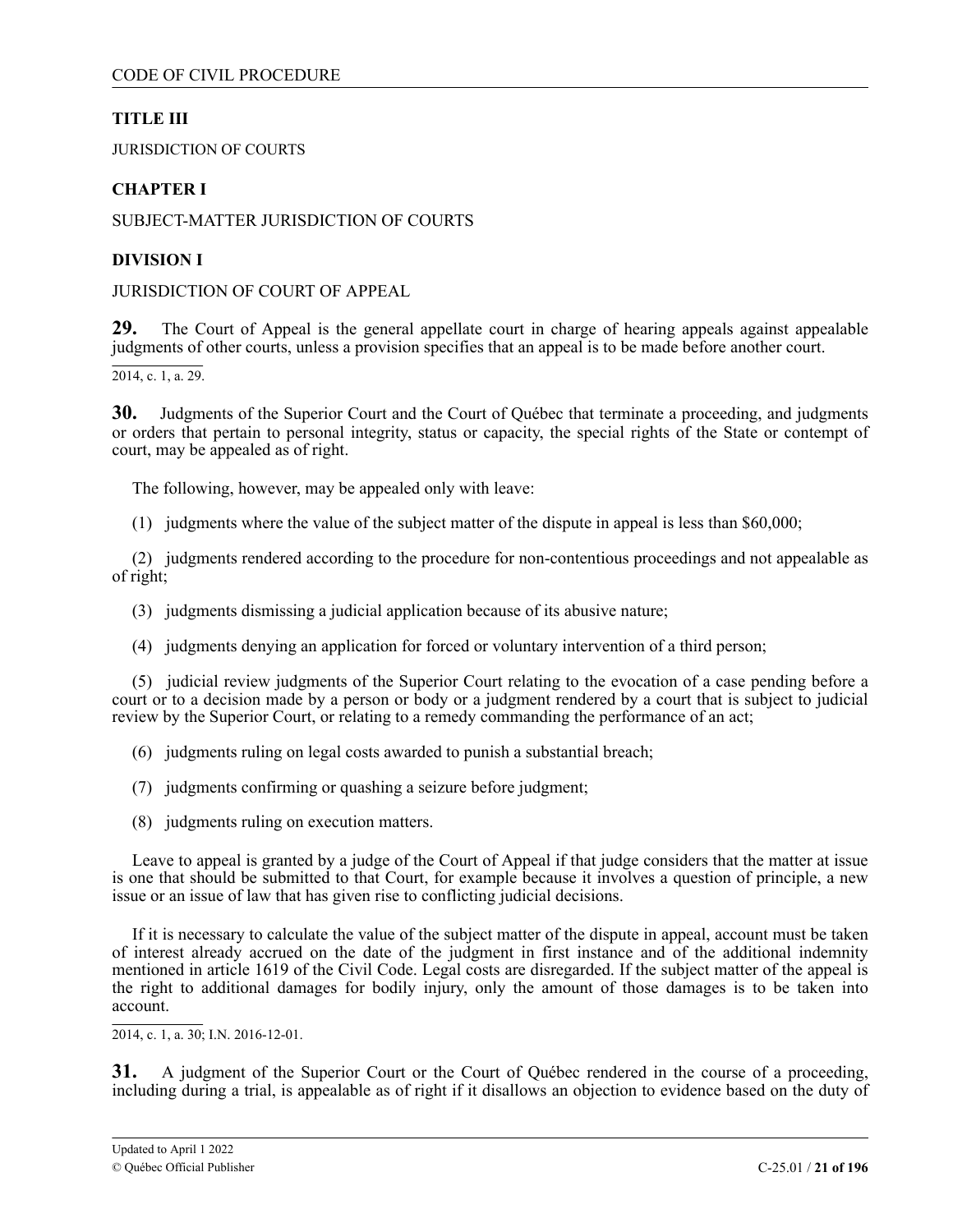<span id="page-21-0"></span>discretion of public servants, on professional secrecy or on the protection of the confidentiality of a journalistic source.

Such a judgment may be appealed with leave of a judge of the Court of Appeal if the judge considers that it determines part of the dispute or causes irremediable injury to a party, including if it allows an objection to evidence.

The judgment must be appealed without delay. The appeal does not stay the proceeding unless a judge of the Court of Appeal so orders. If the judgment was rendered in the course of the trial, the appeal does not stay the trial; however, judgment on the merits cannot be rendered nor, if applicable, the evidence concerned heard until the decision on the appeal is rendered.

Any other judgment rendered in the course of a trial, except one that allows an objection to evidence, may only be challenged on an appeal against the judgment on the merits.

2014, c. 1, a. 31; I.N. 2016-12-01; 2018, c. 26, s. 8.

1 **32.** Case management measures relating to the conduct of a proceeding and rulings on incidental applications concerning the continuance of a proceeding, the joinder or severance of proceedings, the stay of a , trial, the splitting of a proceeding or pre-trial discovery cannot be appealed. However, if a measure or a ruling appears unreasonable in light of the guiding principles of procedure, a judge of the Court of Appeal may grant leave to appeal.

 $\overline{2014, c. 1, a. 32}$ .

#### **DIVISION II**

JURISDICTION OF SUPERIOR COURT

**33.** The Superior Court is the court of original general jurisdiction. It has jurisdiction in first instance to hear and determine any application not formally and exclusively assigned by law to another court or to an adjudicative body.

It has exclusive jurisdiction to hear and determine class actions and applications for an injunction.

 $\overline{2014}$ , c. 1, a. 33.

**34.** The Superior Court is vested with a general power of judicial review over all courts in Québec other than the Court of Appeal, over public bodies, over legal persons established in the public interest or for a private interest, and over partnerships and associations and other groups not endowed with juridical personality.

This power cannot be exercised in cases excluded by law or declared by law to be under the exclusive purview of those courts, persons, bodies or groups, except where there is lack or excess of jurisdiction.

A matter is brought before the Court by means of an application for judicial review.

 $2014$ , c. 1, a. 34; I.N. 2016-12-01.

## **DIVISION III**

JURISDICTION OF COURT OF QUÉBEC

**35.** The Court of Québec has exclusive jurisdiction to hear and determine applications in which the value of the subject matter of the dispute or the amount claimed, including in lease resiliation matters, is less than \$85,000, exclusive of interest; it also hears and determines applications ancillary to such an application, including those for the specific performance of a contractual obligation. However, it does not have such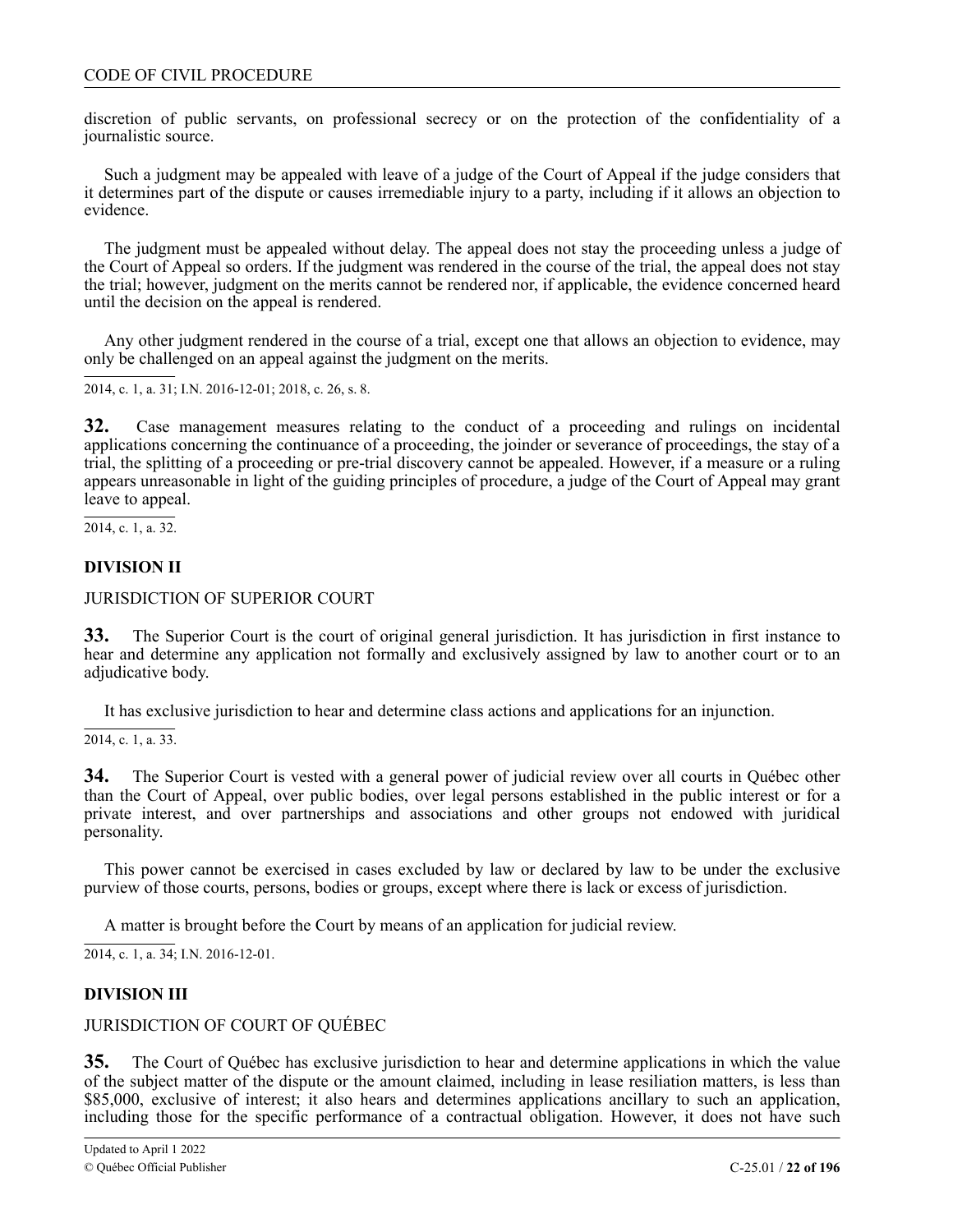jurisdiction in cases where jurisdiction is formally and exclusively assigned to another court or adjudicative body, or in family matters other than adoption.

An application brought before the Court of Québec is no longer within the jurisdiction of that Court if a cross-application is made for an amount or value equal to or exceeding \$85,000, or if an amendment to the application increases the amount claimed or the value of the subject matter of the dispute to \$85,000 or more. Conversely, the Court of Québec alone becomes competent to hear and determine an application brought before the Superior Court if the amount claimed or the value of the subject matter of the dispute falls below that amount. In either case, the record is transferred to the competent court if all parties agree or if the court so orders on its own initiative or on a party's request.

If two or more plaintiffs join together or are represented by the same person in the same judicial application, the Court of Québec has jurisdiction if it would be competent to hear and determine each plaintiff's application.

#### *Not in force*

The monetary jurisdiction limit of the Court of Québec is increased by \$5,000 on 1 September of the calendar year following the calendar year in which the total amount resulting from annual adjustment of the indexed limit amount on the basis of the Consumer Price Index for Québec, determined by Statistics Canada, since the last increase is equal to or exceeds \$5,000. A notice stating the monetary jurisdiction limit of the Court resulting from that calculation is published in the *Gazette officielle du Québec* by the Minister of Justice not later than 1 August of the year in which the new limit comes into force. Judicial applications introduced before 1 September of that year continue before the court seized.

2014, c. 1, a. 35; I.N. 2016-12-01.

**36.** Subject to the jurisdiction assigned to the municipal courts, the Court of Québec has jurisdiction, to the exclusion of the Superior Court, to hear and determine applications for the recovery of property taxes, other taxes or any other amount due under an Act to a municipality, a school service centre or a school board, and applications by which the existence or amount of such a debt is contested.

The Court also has jurisdiction to hear and determine applications for the reimbursement of an overpayment to a municipality, a school service centre or a school board.

2014, c. 1, a. 36; 2020, c. 1, s. 180.

37. The Court of Québec has jurisdiction, to the exclusion of the Superior Court, to hear and determine applications in adoption matters.

In other youth matters, jurisdiction and procedure are determined by special Acts.

1 If an adoption or youth protection matter is already before the Court of Québec, it may rule on any related application concerning child custody, emancipation, the exercise of parental authority, suppletive tutorship or tutorship requested by the director of youth protection.

2014, c. 1, a. 37; 2017, c. 12, s. 41.

1 **38.** The Court of Québec has exclusive jurisdiction to hear and determine applications concerning a 7 person's confinement in a health or social services institution for or after a psychiatric assessment without the , person's consent.

2014, c. 1, a. 38.

2 **39.** The Court of Québec has exclusive jurisdiction to hear and determine applications relating to an arbitration insofar as it would be competent to rule on the subject matter of the dispute referred to the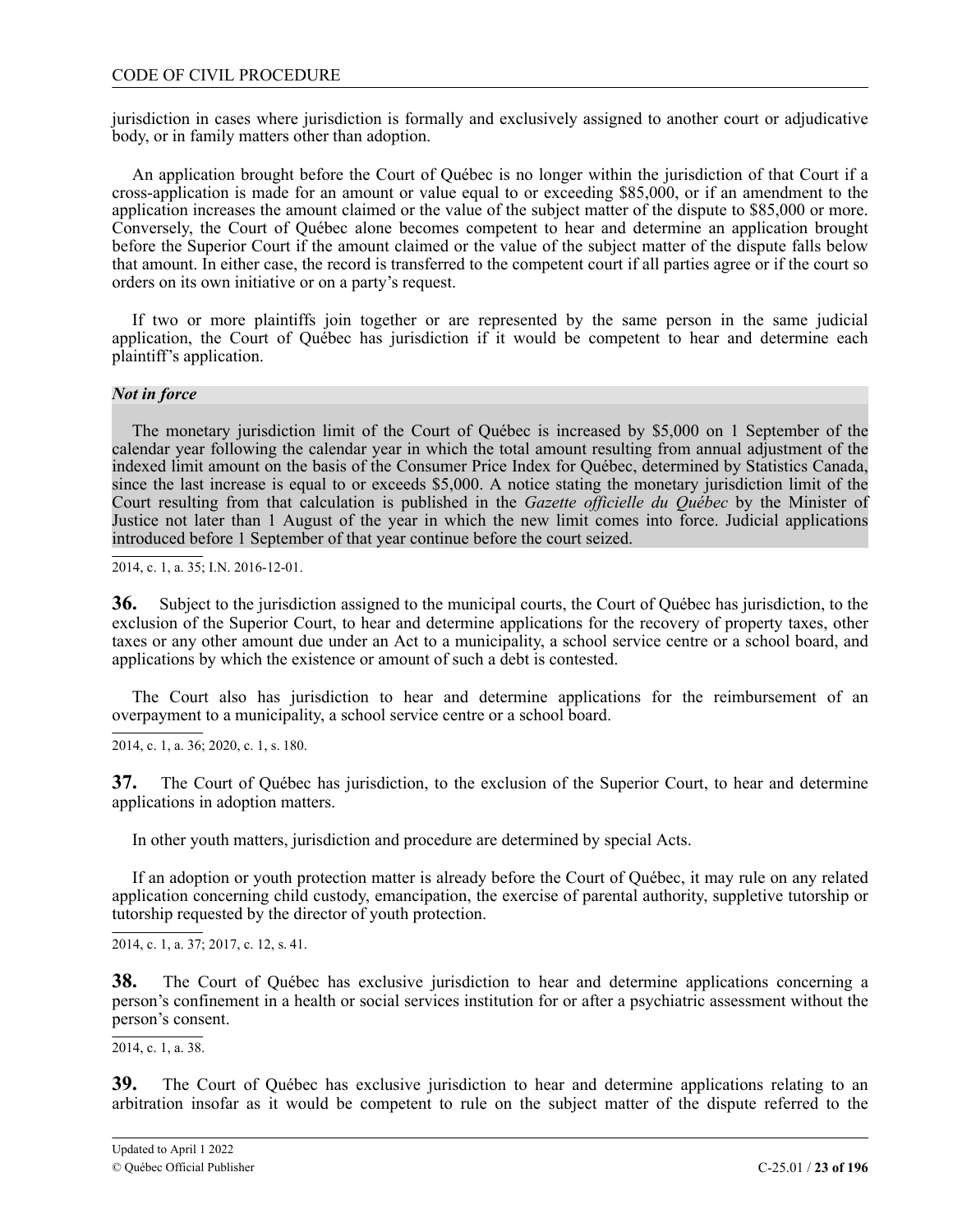<span id="page-23-0"></span>arbitrator, and to hear and determine applications for the recognition and enforcement of a decision rendered outside Québec in a matter within its jurisdiction.

2014, c. 1, a. 39.

## **CHAPTER II**

#### TERRITORIAL JURISDICTION OF COURTS

#### **DIVISION I**

#### TERRITORIAL JURISDICTION—APPEAL

**40.** The Court of Appeal sitting at Montréal hears appeals against judgments rendered in the judicial districts of Beauharnois, Bedford, Drummond, Gatineau, Iberville, Joliette, Labelle, Laval, Longueuil, Mégantic, Montréal, Pontiac, Richelieu, Saint-François, Saint-Hyacinthe and Terrebonne. The Court of Appeal sitting at Québec hears appeals against judgments rendered in all other districts.

2014, c. 1, a. 40.

## **DIVISION II**

#### TERRITORIAL JURISDICTION—FIRST INSTANCE

**41.** The court having territorial jurisdiction in Québec to hear a judicial application is the court of the domicile of the defendant, or of one of the defendants if there are two or more defendants domiciled in different districts.

If the defendant has no domicile in Québec, the court that has territorial jurisdiction is the court of the defendant's residence or, in the case of a legal person, the court of the place where the defendant has an establishment, or the court of the place where the defendant has property.

So far as public order permits, the court of the defendant's elected domicile, or the court designated by an agreement between the parties other than a contract adhesion, also has territorial jurisdiction.

2014, c. 1, a. 41; I.N. 2016-12-01.

**42.** At the plaintiff's option,

(1) an application for the performance of contractual obligations may also be brought before the court of the place where the contract was made;

(2) an application concerning extracontractual civil liability may also be brought before the court of the place where the injurious act or omission occurred or the court of any of the places where the injury was suffered: and

(3) an application whose subject matter is immovable property may also be brought before the court of the place where the property is wholly or partly situated.

2014, c. 1, a. 42.

**43.** If an application pertains to an employment contract or a consumer contract, the court having jurisdiction is the court of the domicile or residence of the employee or the consumer, whether that person is the plaintiff or the defendant.

If an application pertains to an insurance contract, the court having jurisdiction is the court of the domicile or residence of the insured, whether that person is the plaintiff or the defendant, or, as applicable, the court of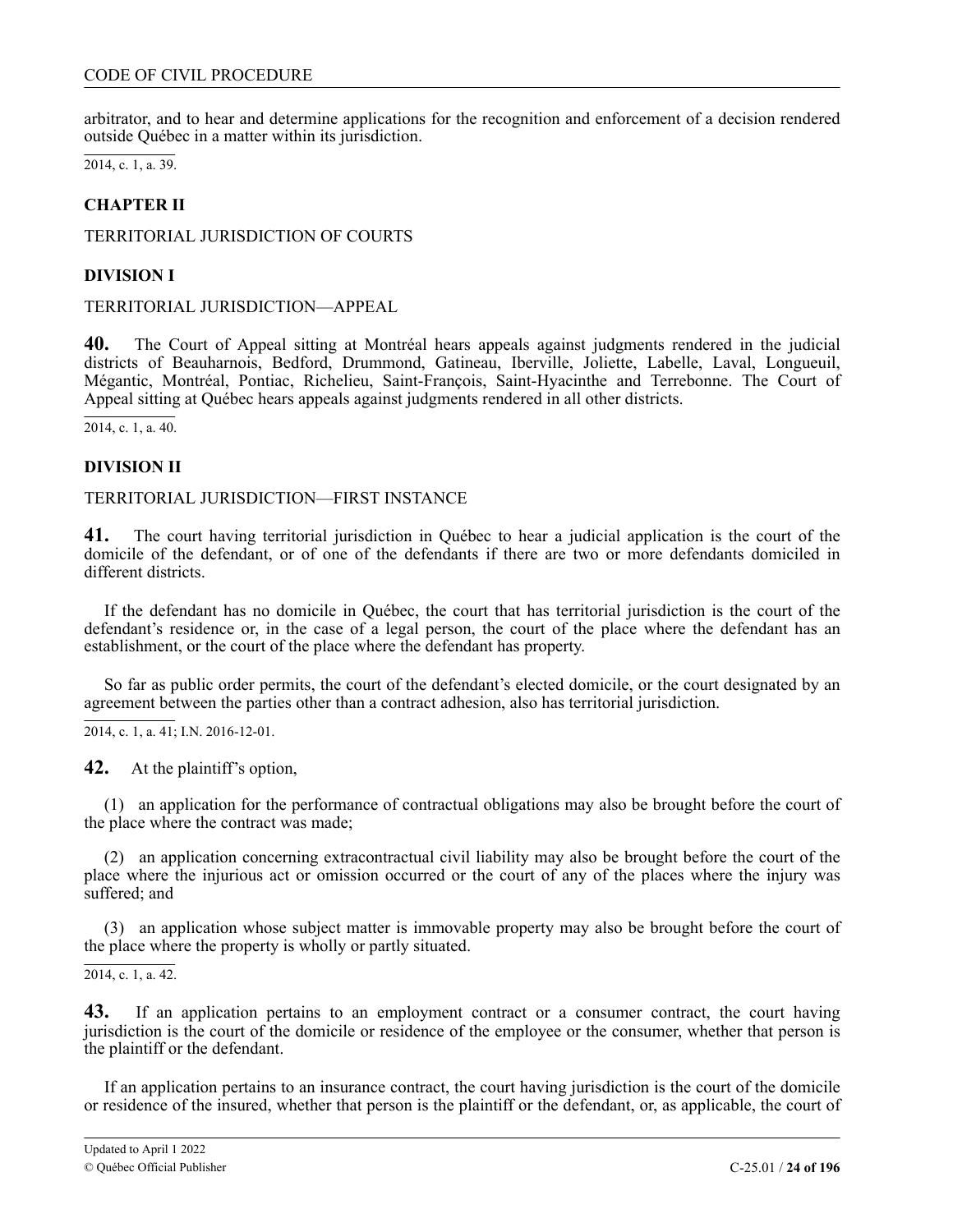the domicile or residence of the beneficiary under the contract. In the case of property insurance, the court of the place where the loss occurred also has jurisdiction.

If an application pertains to the exercise of a hypothecary right on an immovable serving as the debtor's main residence, the court having jurisdiction is the court of the place where the immovable is situated.

An agreement to the contrary is unenforceable against the employee, the consumer, the insured, the insurance contract beneficiary or the hypothecary debtor.

2014, c. 1, a. 43.

**44.** In matters relating to personal integrity, status or capacity, the court having jurisdiction is the court of the domicile or residence of the minor or person of full age concerned or, in the case of an absentee, of the absentee's representative.

An application concerning a person of full age who resides in a health or social services institution may also be brought before the court of the place where the institution is situated, the court of the person's former domicile or residence, or the court of the plaintiff's domicile.

If the person of full age under protective supervision, the plaintiff or the representative no longer lives in the district where the judgment was rendered, an application for review of the judgment may be brought before the court of the domicile or residence of any of them.

2014, c. 1, a. 44.

**45.** In family matters, the court having jurisdiction is the court of the common domicile of the parties or, if they do not have a common domicile, the court of the domicile of one of the parties and, in cases of opposition to marriage or civil union, the court of the place of solemnization.

In adoption matters, the court having jurisdiction is the court of the domicile of the minor child or of the applicant or, if the parties consent, the court of the place under the responsibility of the director of youth protection who was last in charge of the child.

If the parties are no longer domiciled in the district where the judgment was rendered, an application for review of the judgment may be brought before the court of the domicile of one of the parties, but if one of them still lives in that district, the application may only be brought in another district with the consent of that party. Whenever a child is involved, the application may be brought before the court of the child's domicile.

 $2014, c. 1, a. 45.$ 

**46.** In succession matters, the court having jurisdiction is the court of the place where the succession opened.

However, if the succession did not open in Québec, an application may be brought, at the plaintiff's option, before the court of the place where the property is situated, the court of the place where the death occurred or the court of the domicile of the defendant or one of the defendants.

The court of the domicile of the liquidator of the succession is also competent in respect of any application pertaining to the appointment of the liquidator or the exercise of the liquidator's functions.

 $\overline{2014, c. 1, a. 46}$ .

**47.** Incidental applications, such as recourses in warranty and applications for additional damages for bodily injury, must be brought before the court before which the principal application was brought.

2014, c. 1, a. 47.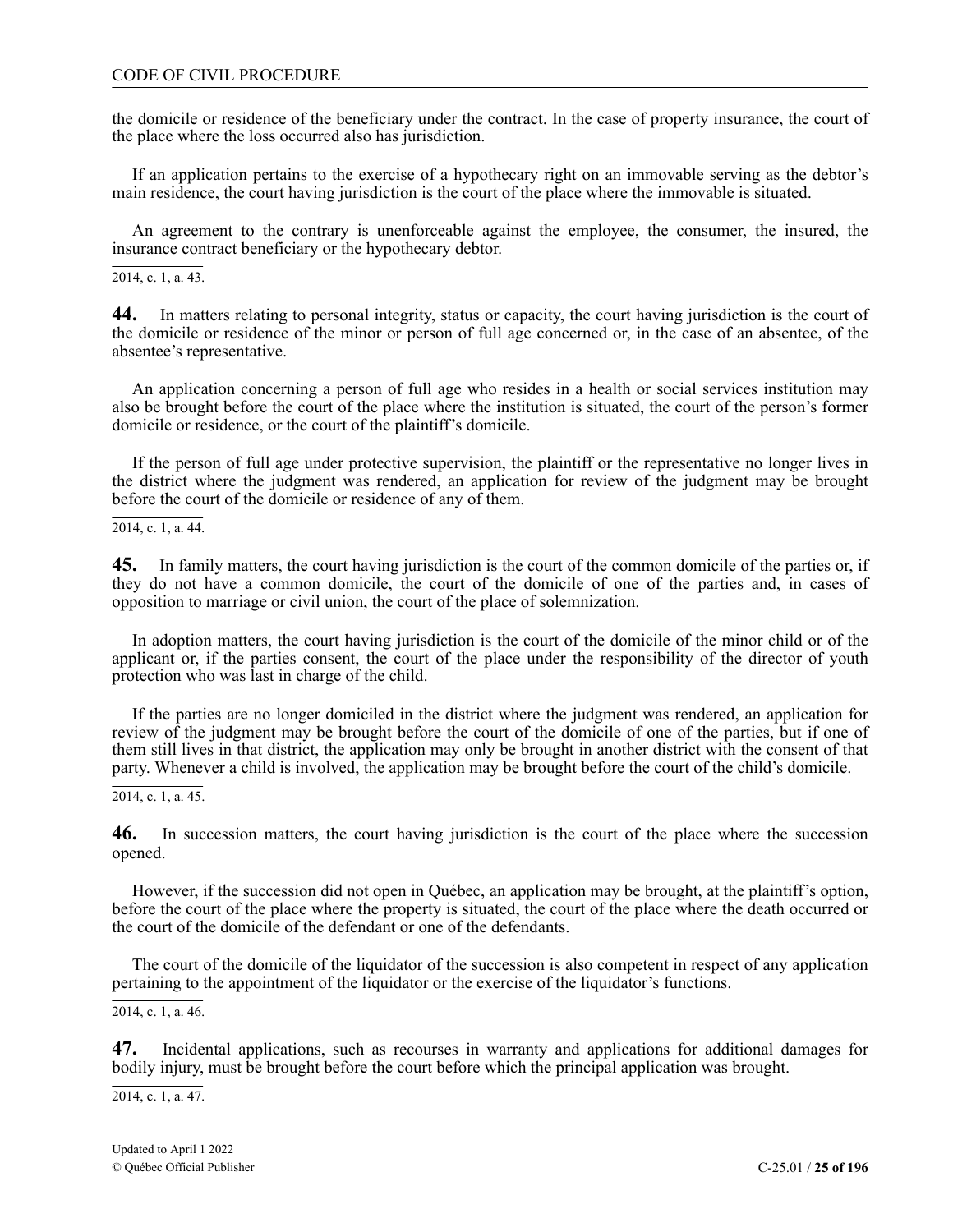<span id="page-25-0"></span>**48.** At any stage of a proceeding, the chief justice or chief judge may, by way of exception, order, even on their own initiative, that a case, a trial or an application relating to the execution of a judgment be transferred to another district in the interests of the parties or of the third persons concerned or if warranted on serious grounds.

2014, c. 1, a. 48.

# **CHAPTER III**

POWERS OF COURTS

## **DIVISION I**

GENERAL POWERS

**49.** The courts and judges, both in first instance and in appeal, have all the powers necessary to exercise their jurisdiction.

They may, at any time and in all matters, even on their own initiative, grant injunctions or issue protection orders or orders to safeguard the parties' rights for the period and subject to the conditions they determine. As well, they may make such orders as are appropriate to deal with situations for which no solution is provided by law.

2014, c. 1, a. 49; 2016, c. 12, s. 18.

50. When sitting in first instance in non-contentious cases or in cases in which a child's interests or a person's personal integrity, status or capacity are at issue, the courts, even on their own initiative, may require the attendance of a person or the presentation of evidence, and without formality hear persons who may c enlighten them and, after calling them, persons whose interests may be affected by the decision.

1 2014, c. 1, a. 50; I.N. 2016-12-01.

## **DIVISION II**

POWER TO IMPOSE SANCTIONS FOR ABUSE OF PROCEDURE

**51.** The courts may, at any time, on an application and even on their own initiative, declare that a judicial application or a pleading is abusive.

Regardless of intent, the abuse of procedure may consist in a judicial application or pleading that is clearly unfounded, frivolous or intended to delay or in conduct that is vexatious or quarrelsome. It may also consist in a use of procedure that is excessive or unreasonable or that causes prejudice to another person, or attempts to defeat the ends of justice, particularly if it operates to restrict another person's freedom of expression in public debate.

2014, c. 1, a. 51.

**52.** If a party summarily establishes that a judicial application or pleading may constitute an abuse of procedure, the onus is on the initiator of the application or pleading to show that it is not excessive or unreasonable and is justified in law.

An application before the trial must be notified to the other parties and filed with the court office at least 10 days before the date of presentation and is defended orally. However, the court may, on the face of the record, deny the application based on the grounds that it has no reasonable chance of success or is abusive.

An application during the trial is presented and defended orally.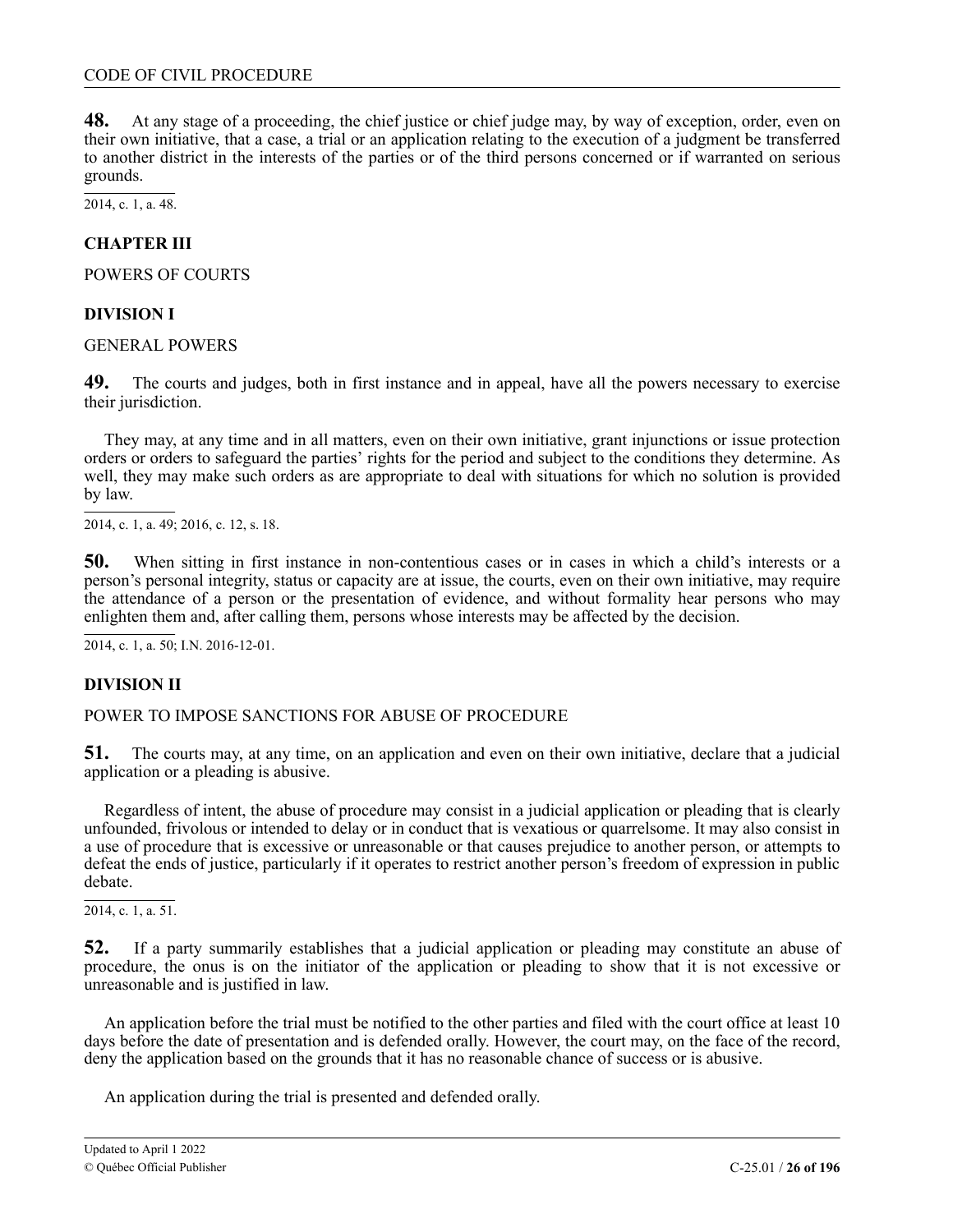If the application is defended orally, it is decided by the court on the face of the pleadings and exhibits in the record and the transcripts of any pre-trial examinations. No other evidence is presented, unless the court considers it necessary.

An application for a court ruling on the abusive nature of a pleading that operates to restrict another person's freedom of expression in public debate must, in first instance, be dealt with as a matter of priority.

2014, c. 1, a. 52; 2020, c. 29, s. 13.

53. If there has been an abuse of procedure, the court may dismiss the judicial application or reject a pleading, strike out a conclusion or require that it be amended, terminate or refuse to allow an examination, or , cancel a subpoena. 1<br>19

If there has been or if there appears to have been an abuse of procedure, the court, if it considers it appropriate, may do one or more of the following:

extending the conditions on any further steps in the judicial application or on the pleading;

(2) require undertakings from the party concerned with respect to the orderly conduct of the proceeding;

- (3) stay the proceeding for the period it determines;
- (4) recommend that the chief justice or chief judge order special case management; or

(5) order the party that initiated the judicial application or presented the pleading to pay the other party, under pain of dismissal of the application or rejection of the pleading, a provision for costs, if the circumstances so warrant and if the court notes that, without such assistance, that other party's financial situation would likely prevent it from effectively conducting its case.

2014, c. 1, a. 53.

**54.** On ruling on whether a judicial application or pleading, including one presented under this division, is abusive, the court may order a provision for costs to be reimbursed, order a party to pay, in addition to legal costs, damages for any injury suffered by another party, including to cover the professional fees and disbursements incurred by that other party, or award punitive damages if warranted by the circumstances.

If the amount of the damages is not admitted or cannot be easily calculated at the time the application or pleading is declared abusive, the court may summarily determine the amount within the time and subject to the conditions it specifies or, in the case of the Court of Appeal, refer the matter back to the court of first instance for a decision.

2014, c. 1, a. 54.

**55.** If an abuse of procedure results from a party's quarrelsomeness, the court may, in addition to other measures, prohibit the party from instituting a judicial application or presenting a pleading in an ongoing proceeding except with the authorization of and subject to the conditions determined by the chief justice or the chief judge.

 $\overline{2014, c. 1, a. 55}.$ 

**56.** If a legal person is responsible for an abuse of procedure, those of its directors and officers who participated in the decision may be ordered personally to pay damages. The same holds for an administrator of the property of others who is responsible for such an abuse.

2014, c. 1, a. 56.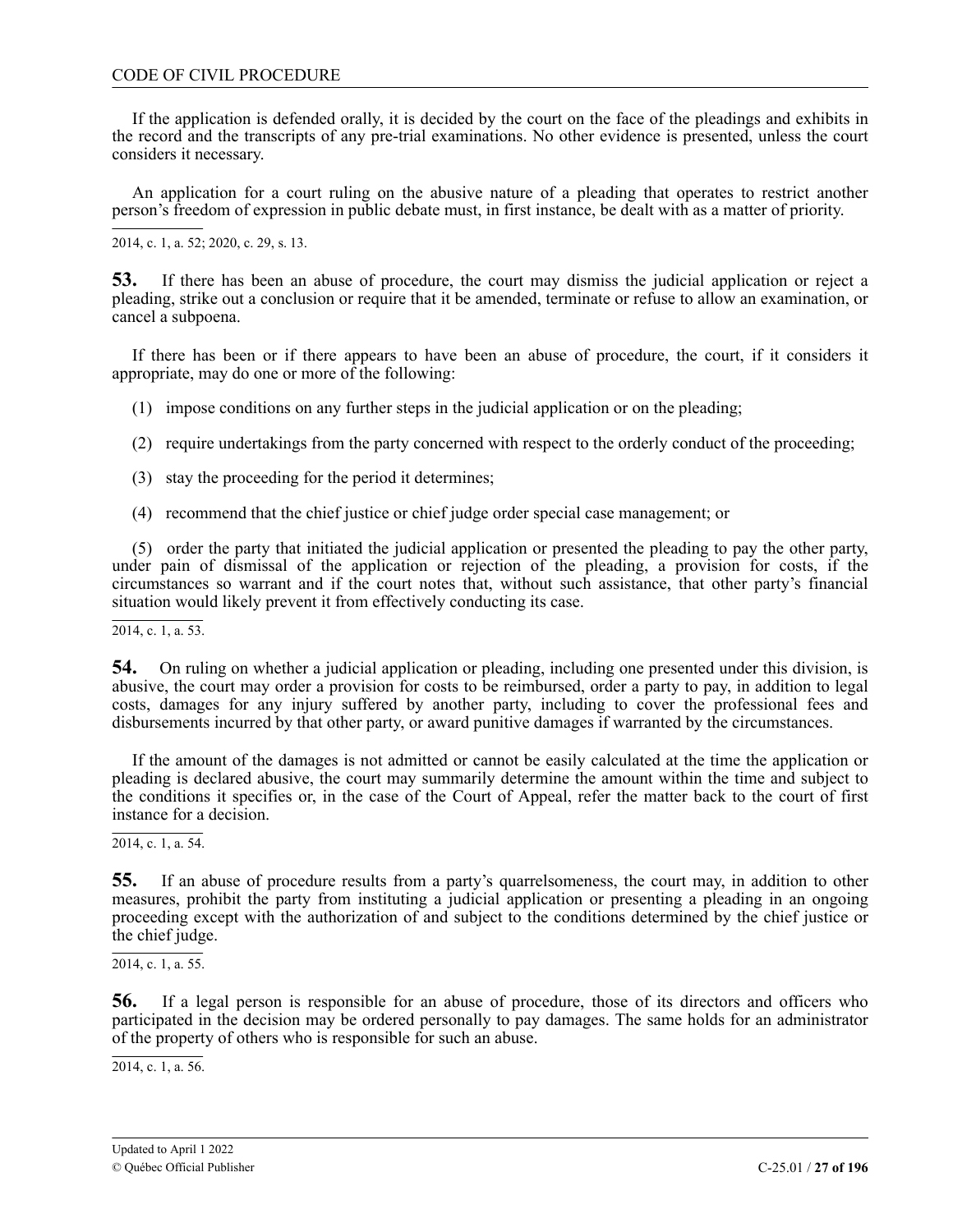## <span id="page-27-0"></span>**DIVISION III**

## POWER TO PUNISH FOR CONTEMPT OF COURT

**57.** The courts may punish the conduct of any person who is guilty of contempt of court, whether committed in or outside the presence of the court. In the case of contempt of the Court of Appeal committed outside the presence of the Court, the matter is brought before the Superior Court.

A transaction or any other act that puts an end to a dispute cannot be invoked against the court in a matter of contempt.

 $\overline{2014, c. 1, a. 57}.$ 

**58.** A person who disobeys a court order or injunction or acts in such a way as to interfere with the orderly administration of justice or undermine the authority or dignity of the court is guilty of contempt of court.

A person not named in an injunction or protection order who disobeys that injunction or protection order is guilty of contempt of court only if the person does so knowingly.

 $\overline{2014, c. 1, a. 58}$ ; 2016, c. 12, a. 19.

**59.** A person charged with contempt of court must be summoned, by an order of the court, to appear on the day and at the time specified to hear proof of the acts held against the person and to raise grounds of defence.

 $\overline{2014, c. 1, a. 59}$ .

**60.** The order to appear is issued on the court's own initiative or on an application presented before the court, which does not require notification.

The order must be served personally; however, if circumstances do not permit personal service, the court may authorize another method of notification.

If the alleged contempt of court is committed in the presence of the court and must be ruled on without delay, the only requirement is that the person be first called upon to justify their behaviour.

2014, c. 1, a. 60.

**61.** The judge who is to rule on a contempt of court allegation must not be the judge before whom it was allegedly committed, unless the matter must be ruled on without delay. The person charged with contempt of court cannot be compelled to testify.

The proof submitted to establish contempt of court must be beyond a reasonable doubt.

If the judgment finds that contempt of court was committed, it must set out the facts on which the finding of contempt is based. The resulting sanction may be imposed in a subsequent judgment.

The time limit for appealing a finding of contempt runs as of the date of the notice of judgment imposing the sanction or the date of the judgment imposing the sanction if the judgment was rendered at the hearing.

2014, c. 1, a. 61; 2 2020, c. 29, s. 14.1

2 **62.** The only sanctions that may be imposed for contempt of court are

, (1) payment of a punitive amount not exceeding \$10,000 for contempt committed by a natural person, or \$100,000 for contempt committed by a legal person, a partnership or an association or another group not . endowed with juridical personality, in which case the judgment is executed in accordance with Chapter XIII of the Code of Penal Procedure (chapter C-25.1); and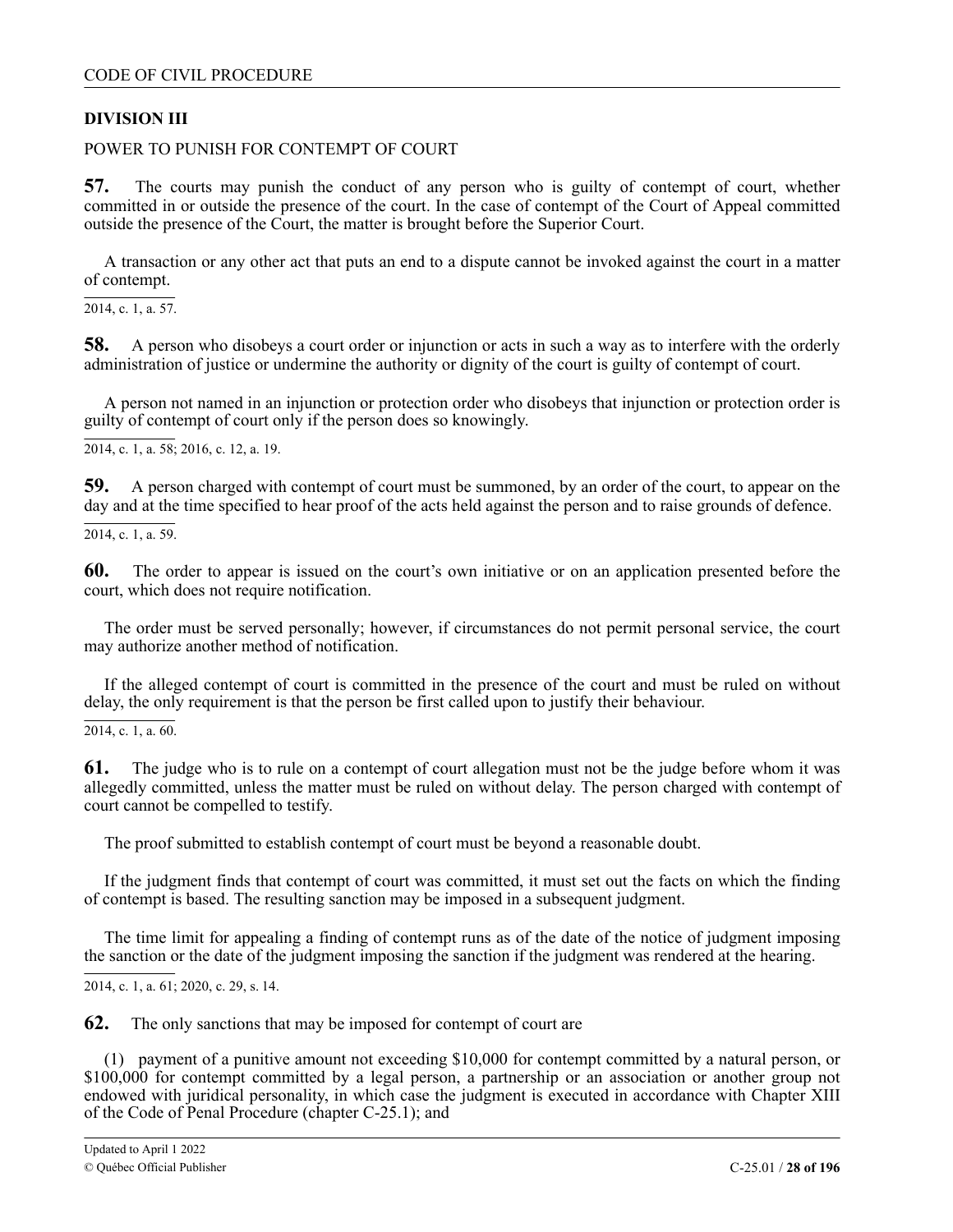<span id="page-28-0"></span>(2) performance, by the person or the person's officers, of compensatory community work the nature, terms and duration of which are determined by the court.

If the person refuses to comply with the court order or injunction, in addition to the sanction imposed, the court may order imprisonment for the term it specifies. The person so imprisoned must be summoned before the court periodically to explain themselves, and imprisonment may be ordered again until the person complies. Imprisonment can in no case exceed one year.

 $\overline{2014, c. 1, a. 62}$ .

#### **DIVISION IV**

#### COURT REGULATIONS

**63.** A court may make regulations to regulate practice in that court or in any of its divisions and to ensure, in keeping with this Code, that the procedure established by this Code is properly complied with. Such regulations must be adopted by a majority of the judges of the court or, if special rules are needed for the district of Québec or Montréal, by a majority of the judges of that district.

If expedient, the chief justice or chief judge of the court, after consulting the judges concerned, may issue directives for one or more districts, as needed. Those directives, of a purely administrative nature, are the only ones applicable.

 $\overline{2014}$ , c. 1, a, 63.

**64.** For the purpose of adopting regulations, the chief justice or chief judge of the court determines the most effective method of consultation so as to obtain the opinion of each of the judges concerned.

The chief justice or chief judge sends draft regulations to the Minister of Justice so that the latter may submit observations on any provisions having financial implications either for the State or for the parties to a proceeding.

After taking the Minister's observations into consideration, the chief justice or chief judge publishes draft regulations in the *Gazette officielle du Québec* at least 45 days before they are to be adopted, with a notice stating that comments are welcome and specifying where they should be sent. If required by the urgency of the situation, the chief justice or chief judge may shorten the publication period, giving reasons in the publication notice.

2014, c. 1, a. 64.

**65.** Regulations adopted by a court come into force 15 days after their publication in the *Gazette officielle du Québec* or on any later date specified in the regulations.

All such regulations, as well as any directives issued by the chief justice or chief judge, must be published so as to be easily accessible to the public, including through posting on the court's website.

2014, c. 1, a. 65.

## **CHAPTER IV**

#### COURT OFFICES

**66.** Court offices provide clerical services to the court they serve, manage the information and documents required for the operation of the court and have custody of court registers, records, orders and judgments. They also manage the fees and costs prescribed by regulation and are responsible for the preservation of court records.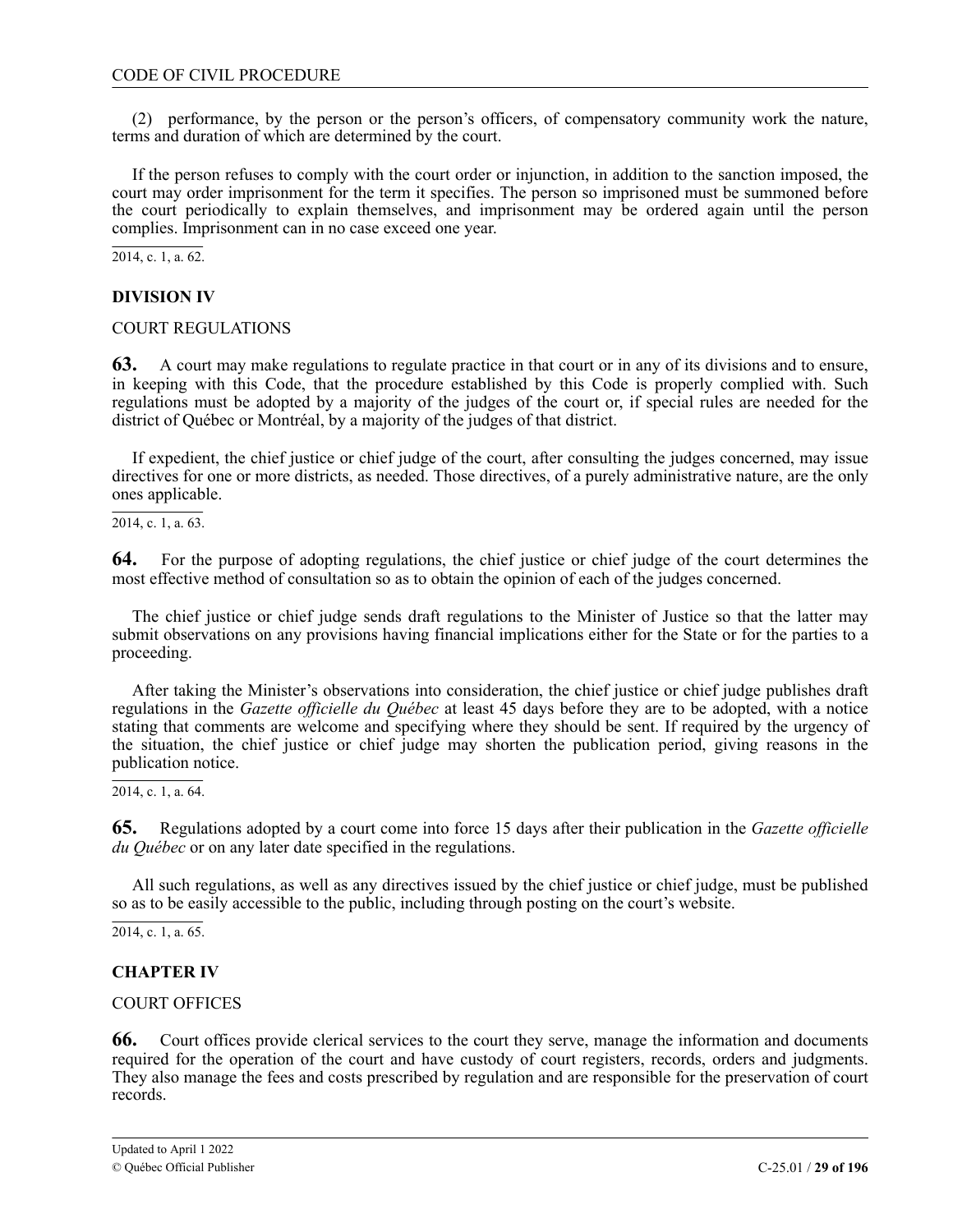<span id="page-29-0"></span>Court offices perform their functions in accordance with this Code, the regulations of the court, the directives of the chief justice or chief judge and those of the Deputy Minister of Justice, and within the technological environment in place to support the business of the courts.

2014, c. 1, a. 66.

**67.** Court clerks are in charge of the court office to which they are assigned and exercise the powers conferred on them by law. They may, with the consent of the Minister of Justice or a person designated by the latter, choose deputy court clerks, who are authorized to exercise those powers. Court clerks are assisted by the personnel needed to carry out their functions and run the court office. They may designate a person from among that personnel to perform, in their place or the deputy court clerks' place, acts that do not require the exercise of a jurisdictional or discretionary power.

In addition, the Minister, by order and with the consent of the chief justice or chief judge, may appoint special clerks to exercise, for the court, the adjudicative functions assigned to special clerks by law. Special clerks, by virtue of their office, may exercise the powers of court clerks.

2014, c. 1, a. 67.

# **CHAPTER V**

#### POWERS OF COURTS, JUDGES AND COURT CLERKS

**68.** The jurisdiction and powers conferred on the Court of Appeal are exercised by the Court, its judges or the court clerk, as provided in this Code, particularly in Title IV of Book IV, which governs appeals.

The jurisdiction and powers conferred on the courts of first instance are also conferred on the judges appointed to those courts. The courts, when holding hearings, are vested with all the powers conferred by law on judges.

A measure which, under this Code, may be taken by the chief justice or chief judge may also, if warranted, be taken by the associate or assistant chief justice or chief judge, according to the division of responsibilities that prevails at the court, or by another judge designated by any of them.

2014, c. 1, a. 68.

**69.** In first instance, judges sit in court to hear and try an application.

Judges, in chambers or in another place serving as chambers, may meet parties to take case management measures and try and decide applications that require immediate intervention or do not require the presentation of evidence, such as incidental applications, applications proceeding by default, non-contentious applications, and applications relating to temporary injunctions, seizures before judgment or execution matters. In all such cases and in all cases where judges are permitted by law to exercise their powers in chambers or such other places, minutes of the meeting must be drawn up.

On their own initiative or on an application, judges may refer to the court any matter submitted to them in chambers or in another place serving as chambers.

2014, c. 1, a. 69.

**70.** Court clerks and special clerks only exercise the jurisdiction expressly assigned to them by law. In matters within their jurisdiction, they have the powers of the judges or the court.

If they consider that the interests of justice so require, they may refer any matter submitted to them to a judge or to the court.

2014, c. 1, a. 70.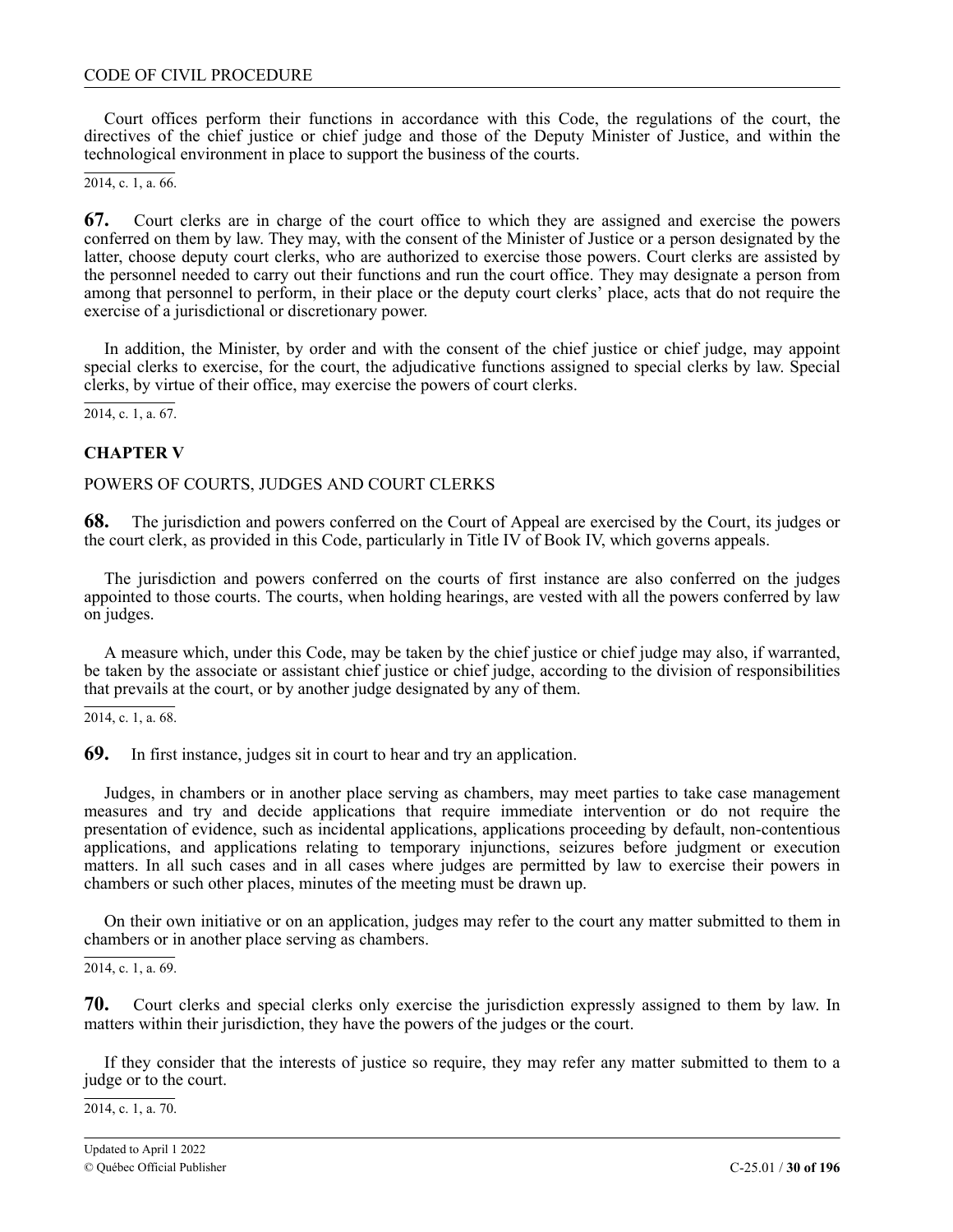**71.** If the judge is absent or unable to act and any delay could result in the loss of a right or cause serious prejudice, the court clerk may exercise the jurisdiction of the judge.

However, the court clerk cannot decide an incidental application, issue an order for police assistance or authorize a seizure before judgment unless no judge or special clerk is present in the district; nor may the court clerk decide an application for a stay unless it is impossible to reach a judge in another district or the oncall judge designated by the chief justice or chief judge.

In addition to applications expressly excluded from the jurisdiction of court clerks, the court clerk may in no case decide an application relating to personal integrity, status or capacity, authorize the seizure of property on a debtor's person or decide an application for judicial review or an application for an injunction.

2014, c. 1, a. 71.

**72.** The special clerk may rule on any application, contested or not, whose subject matter is the referral of the originating application to the court having territorial jurisdiction in a case described in article 43, security for costs, the calling of a witness, except in the cases described in article 497, the disclosure, production or rejection of exhibits, the examination or copying of an access-restricted document, or the physical, mental or psychosocial assessment of a person, the joinder of proceedings, amendments to pleadings or particulars to clarify pleadings or a substitution of lawyer and on any application for relief from default or to cease representing. In the course of a proceeding or of execution, the special clerk may rule on any pleading, but only with the parties' consent in the case of a contested pleading.

The special clerk may homologate any agreement between the parties that provides a complete settlement of a child custody or support matter and, in order to evaluate the agreement or assess the consent of the parties, may convene the parties and hear them, even separately, in the presence of their lawyer. If the special clerk considers that the agreement does not sufficiently protect the children's interests or that consent was obtained under duress, the case is referred to a judge or to the court.

An agreement homologated by the special clerk has the same force and effect as a judgment.

Applications that are within the jurisdiction of the special clerk are presented directly to the special clerk and, unless contested, are decided on the face of the record.

2014, c. 1, a. 72; 2 2020, c. 12, s. 59.1

2 **73.** In a non-contentious proceeding, the jurisdiction of the court may be exercised by the special clerk.

However, the special clerk cannot decide applications concerning personal integrity or status, absence or a judicial declaration of death or, in family matters, joint applications on a draft agreement; nor may the special . clerk decide applications for the review of a decision of the registrar of civil status or relating to the publication of rights or the reconstitution of an authentic act or public register.

2014, c. 1, a. 73.

**74.** Decisions of the court clerk other than administrative decisions and decisions of the special clerk, except judgments rendered by default following the defendant's failure to answer the summons, attend the case management conference or defend on the merits, may, on an application, be reviewed by a judge in chambers or by the court. The same applies to decisions of the appellate clerk, which may be reviewed by an appellate judge.

The application for review must state the grounds on which it is based, be notified to the other parties and filed with the court office within 10 days after the date of the decision concerned. If the decision is quashed, matters are restored to their former state.

2014, c. 1, a. 74.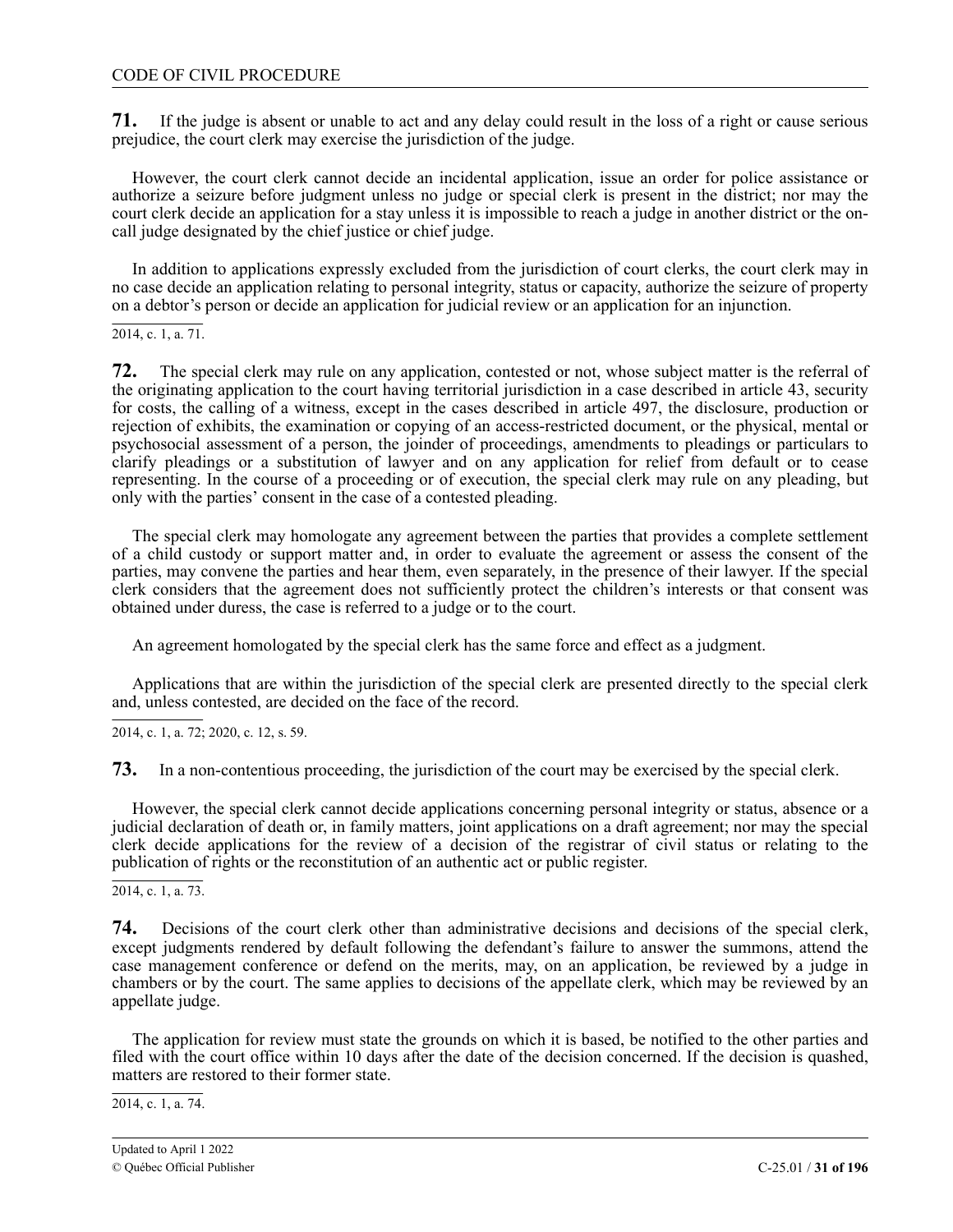## <span id="page-31-0"></span>**TITLE IV**

#### SPECIAL RIGHTS OF STATE

**75.** The State and state bodies, in seeking to resolve a dispute with natural or legal persons, may, if they consider it advisable, resort to a private dispute prevention and resolution process before taking the matter before the courts.

They are, however, required to comply with government regulations on the subject and to resort to such a process only to the extent permitted by the public interest or the applicable legal standards.

 $\overline{2014, c. 1, a. 75}.$ 

**76.** In any civil, administrative, penal or criminal case, a person intending to question the operability, the constitutionality or the validity of a provision of an Act of the Parliament of Québec or the Parliament of Canada, of any regulation made under such an Act, of a government or ministerial order or of any other rule of law must give notice to the Attorney General of Québec.

Such notice is also required when a person seeks reparation from the State, a state body or a legal person established in the public interest for an infringement or denial of their fundamental rights and freedoms under the Charter of human rights and freedoms (chapter C-12) or the Canadian Charter of Rights and Freedoms (Part I of Schedule B to the Canada Act, chapter 11 in the 1982 volume of the Acts of the Parliament of the United Kingdom).

Again, such notice is required when a person intends to raise, in a proceeding, the issue of the navigability or floatability of a lake or watercourse or the issue of the ownership of the bed or banks of a lake or watercourse.

No such application may be ruled on unless such notice has been validly given, and the court may only adjudicate with respect to the grounds set out in the notice.

 $\overline{2014, c. 1, a. 76}$ .

**77.** To be validly given, the notice to the Attorney General of Québec must clearly state the contentions the person intends to assert and the grounds on which they are based, and be served on the Attorney General by a bailiff as soon as possible in the course of the proceeding but, in a civil matter, at least 30 days before the case is ready for trial and, in other matters, at least 30 days before the trial; in addition, the notice must be accompanied by all pleadings already filed in the record. The Attorney General becomes a party to the proceeding without further formality and may submit conclusions to the court, in which case the court must rule on them.

Only the Attorney General may waive the notice period.

The notice to the Attorney General must also be served on the Attorney General of Canada if the provision or rule of law concerned comes under federal jurisdiction; it must be notified to the Director of Criminal and Penal Prosecutions if the provision or rule of law concerned relates to a criminal or penal matter.

#### 2014, c. 1, a. 77.

**78.** In criminal or penal matters, a notice to the Attorney General of Québec under the second paragraph of article 76 must be served at least 10 days before the date of the trial on the application for reparation. Failing that, the court orders service of the notice and postpones the hearing, unless the Attorney General waives the notice period or the court shortens it because, in its opinion, it is necessary to prevent irreparable prejudice to the initiator of the application or to a third person.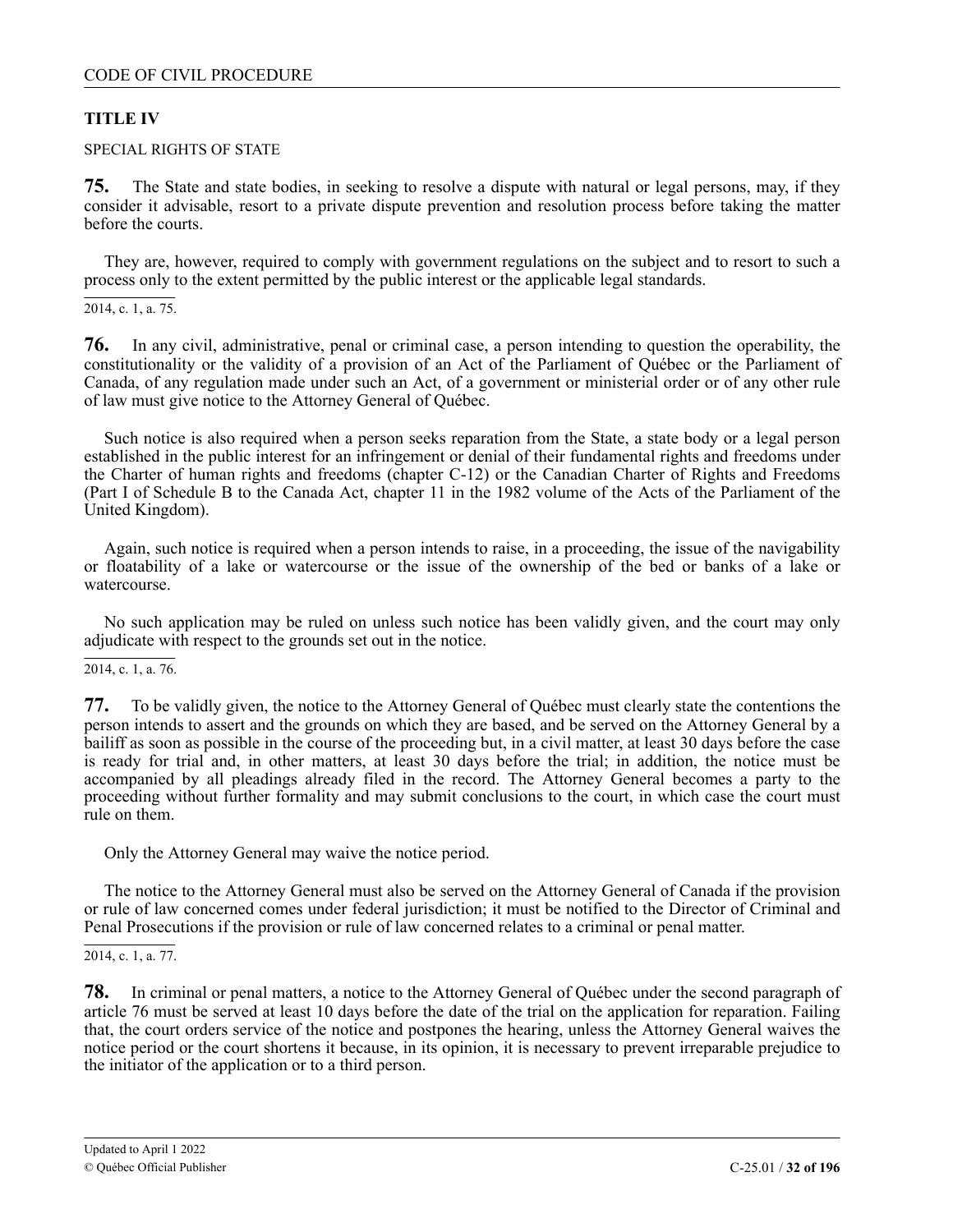<span id="page-32-0"></span>Such a notice is not required if the reparation sought relates to the disclosure or exclusion of evidence or to the period of time elapsed since the accusation, or in the cases determined by order of the Minister of Justice published in the *Gazette officielle du Québec*.

 $\overline{2014, c. 1, a. 78}.$ 

**79.** In a proceeding involving a public interest issue, the court, even on its own initiative, may order the parties to invite the Attorney General of Québec to intervene as a party.

The Attorney General, on the Attorney General's own initiative, may intervene as a party in a proceeding involving such an issue without notice or formality and without having to prove an interest. As well, the Attorney General, on the Attorney General's own initiative, may appeal any judgment on a public interest issue, whether or not the Attorney General was a party in the proceeding.

 $\overline{2014, c. 1, a. 79}.$ 

**80.** No measures to force execution are available with respect to a judgment against the Attorney General of Québec other than in accordance with the special rules for forced execution in real actions. If the judgment orders the payment of a sum of money, the Minister of Finance, on receiving the judgment once it has become final, pays the amount specified out of available appropriations or, failing that, out of the Consolidated Revenue Fund.

2014, c. 1, a. 80.

**81.** The courts cannot order a provisional measure or a sanction against, or exercise the power of judicial review over, the Government or a minister of the Government or any person, whether or not a public servant, acting under their authority or on their instructions in a matter relating to the exercise of a function or the authority conferred on them by law. An exception to this rule may be made if it is shown to the court that there was a lack or excess of jurisdiction.

2014, c. 1, a. 81.

## **TITLE V**

PROCEDURE APPLICABLE TO ALL JUDICIAL APPLICATIONS

## **CHAPTER I**

## SITTINGS OF COURTS AND TIME LIMITS

**82.** The courts do not sit on Saturdays or on holidays within the meaning of section 61 of the Interpretation Act (chapter I-16), nor do they sit on 26 December or 2 January, which are considered holidays for civil procedure purposes. In urgent cases, an application may be heard on a Saturday or a holiday by the on-call judge designated by the chief justice or chief judge.

In addition, courts of first instance are not required to sit between 30 June and 1 September, or between 20 December and 7 January. They are nevertheless required to hear cases relating to personal integrity, status or capacity or family matters, cases concerning a labour or leasing contract, cases proceeding by default, incidental proceedings, proceedings concerning provisional measures or control measures, non-contentious applications and applications incidental to the execution of judgments. If they hold a trial on the merits during such a period, they must make sure, before setting the date, that the parties and their lawyers and their witnesses, if any, may attend without any major inconvenience to themselves or their families.

In all circumstances, habeas corpus applications, applications relating to personal integrity and applications identified as urgent by law or considered urgent by the chief justice or chief judge have priority, in that order, over any other.

2014, c. 1, a. 82; I.N. 2016-12-01.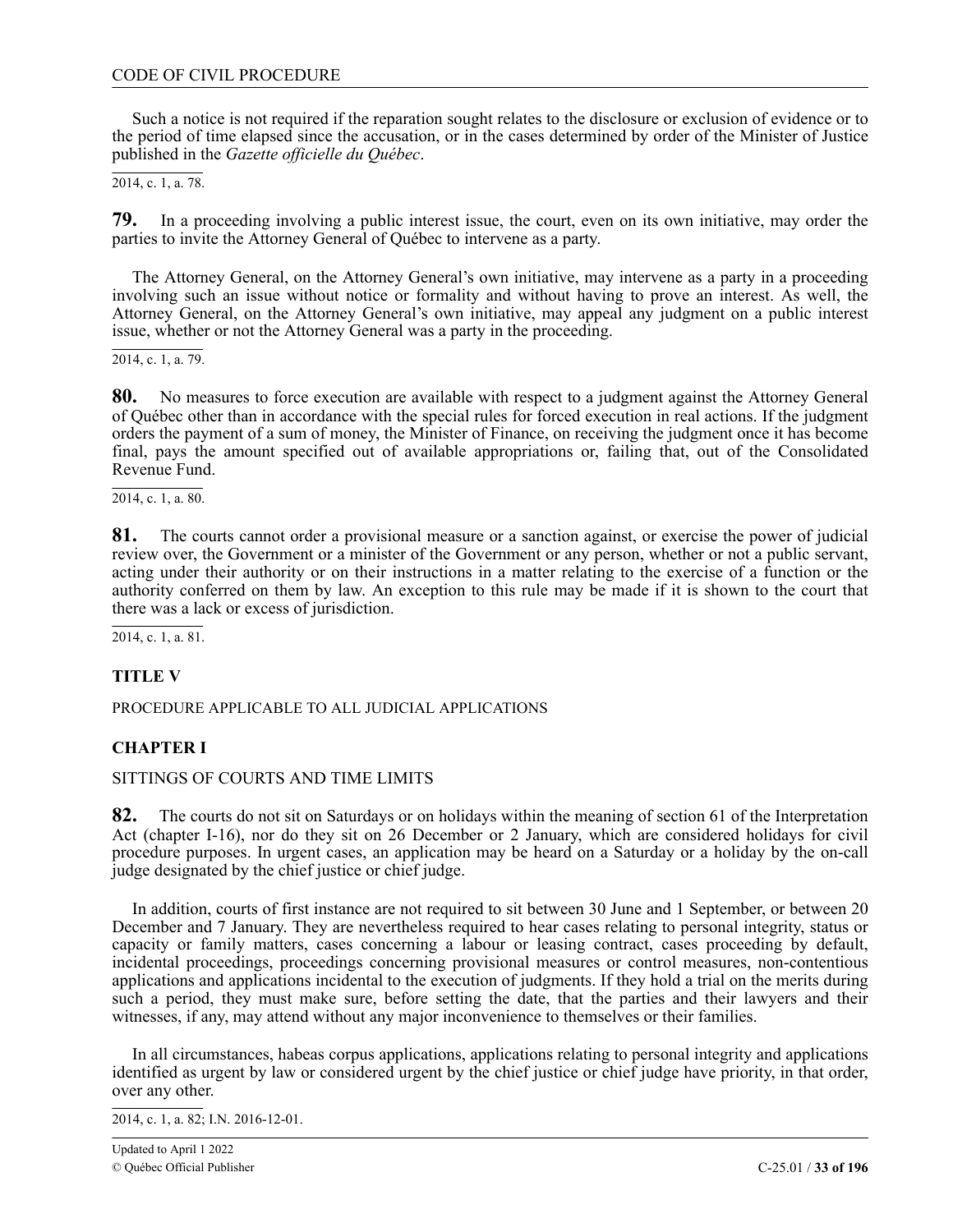<span id="page-33-0"></span>**83.** A time limit fixed by this Code, set by the court or agreed by the parties for the performance of an act or of a formality runs as of the act, event, decision or notification that gives rise to the time limit.

A time limit is counted by whole day or, if applicable, by month. If the time limit is expressed in days, the day that marks the start is not counted but the terminal day is. If the time limit is expressed in months, it expires on the day, in the last month, that bears the same calendar number as the day of the act, event, decision or notification having given rise to the time limit; if there is no such calendar number in that month, the time limit expires on the last day of the month.

A time limit expires at 12 midnight on the last day; a time limit that would normally expire on a Saturday or a holiday is extended until the following working day.

 $\overline{2014, c. 1, a. 83}.$ 

**84.** A time limit described by this Code as a strict time limit cannot be extended unless the court is convinced that it was impossible in fact for the party concerned to act sooner. If the court considers it necessary, any other time limit may be extended or, in an urgent situation, shortened by the court. When the court extends a time limit, it may relieve a party from the consequences of failing to comply with the original time limit.

 $\overline{2014}$ , c. 1, a, 84.

# **CHAPTER II**

## INTEREST REQUIRED TO BRING PROCEEDINGS

**85.** To bring a judicial application, a person must have a sufficient interest.

The interest of a plaintiff who intends to raise a public interest issue is assessed on the basis of whether the interest is genuine, whether the issue is a serious one that can be validly resolved by the court and whether there is no other effective way to bring the issue before the court.

2014, c. 1, a. 85.

# **CHAPTER III**

## REPRESENTATION BEFORE COURTS AND CAPACITY TO ACT

**86.** The right to act before the courts in order to represent a person before the courts is reserved to lawyers. However, notaries may do so in non-contentious proceedings and in the other cases specified in paragraph 7 of section 15 of the Notaries Act (chapter N-3).

2014, c. 1, a. 86.

**87.** The following are required to be represented before the courts by a lawyer in contentious proceedings, and by a lawyer or a notary in non-contentious proceedings:

(1) representatives, mandataries, tutors and curators and other persons acting on behalf of another person who, for serious reasons, cannot act on their own behalf;

- (2) in a class action, the representative plaintiff or any person applying to act in that capacity;
- (3) legal persons;

(4) general or limited partnerships and associations and other groups not endowed with juridical personality, unless all the partners or members act themselves or mandate one of their number to act;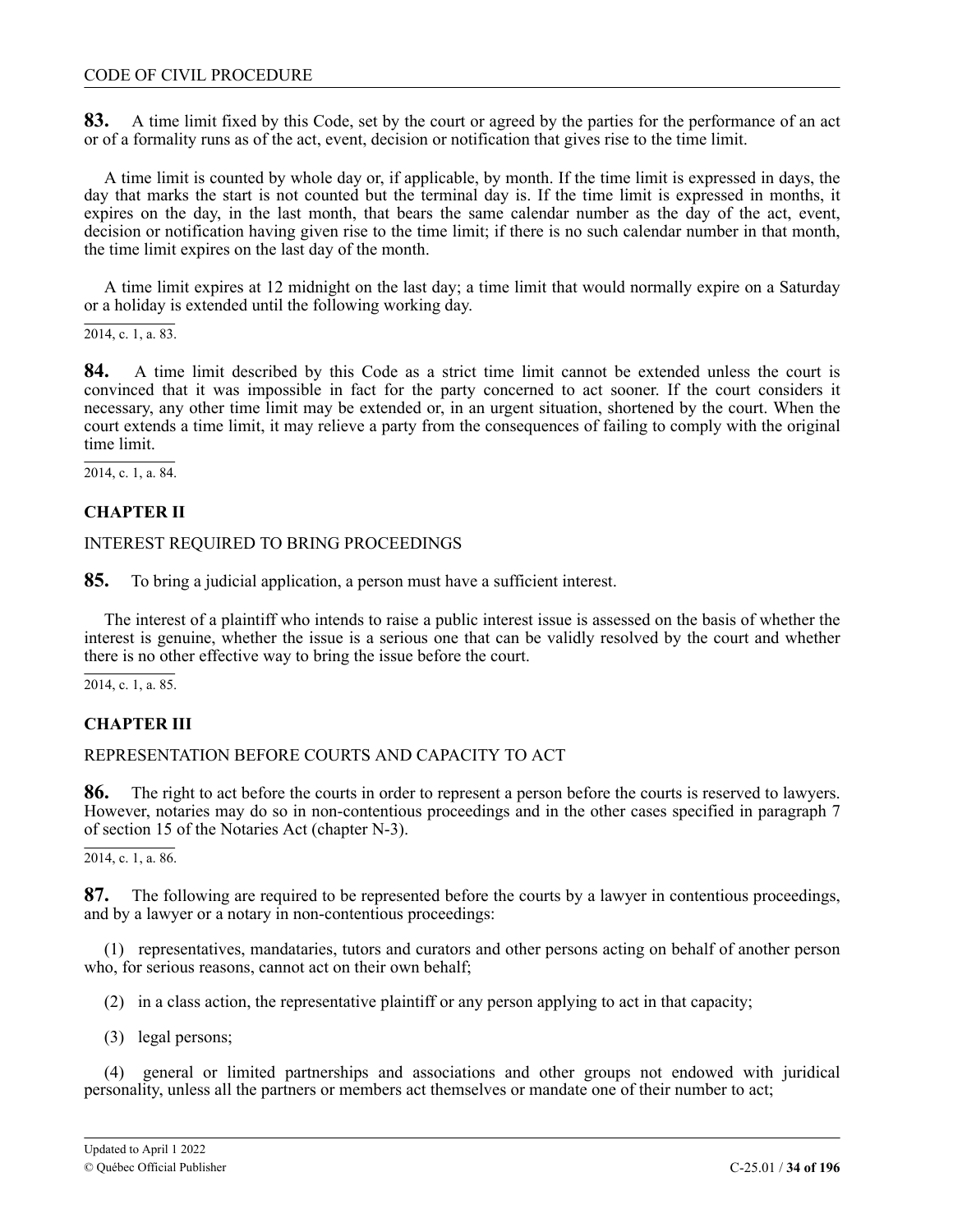- <span id="page-34-0"></span>(5) the Public Curator, guardians and sequestrators;
- (6) liquidators, trustees and other representatives of collective interests when acting in that capacity;
- (7) acquirers of accounts by onerous title, and collection agents.

 $2014, c. 1, a. 87$ ; I.N. 2016-12-01.

**88.** Persons and groups may be represented by a mandatary other than a lawyer for the recovery of small claims under Title II of Book VI, in accordance with the rules of this Code.

Legal persons and groups may be represented by such a mandatary for the purpose of participating in the distribution of money derived from an execution measure.

2014, c. 1, a. 88.

**89.** Tutors, curators and other representatives of persons who are unable to fully exercise their rights act in their own name and capacity. The same applies to administrators of the property of others as regards their administration, and to mandataries as regards the fulfillment of a protection mandate.

 $\overline{2014}$ , c. 1, a. 89.

**90.** Whether in a contentious or non-contentious proceeding, the court, even on its own initiative, may order representation if the court considers it necessary to safeguard the rights and interests of a minor or those of a person of full age not represented by a tutor, a curator or a mandatary and considered incapable by the court.

2014, c. 1, a. 90.

**91.** Two or more persons who have a common interest in a dispute may mandate one of them to act in a proceeding on their behalf. The mandate must be mentioned in the originating application or in the defence.

The mandators are solidarily liable with the mandatary for the legal costs. The mandate is not affected by the death or change of status of any mandator, and cannot be revoked except with the authorization of the court.

 $\overline{2014}$ , c. 1, a. 91.

**92.** An irregularity resulting from failure to be represented, assisted or authorized has no effect unless it is not remedied, and this may be done retroactively at any stage of a proceeding, even in appeal.

2014, c. 1, a. 92.

# **CHAPTER IV**

#### DESIGNATION OF PARTIES

**93.** Parties are designated by their name and, when they are not acting in a personal capacity, by the capacity in which they are acting or, in the case of public office holders, by their official title if it is sufficient to identify them.

Legal persons and general or limited partnerships are designated by the name under which they were constituted or by which they identify themselves, and by their juridical form. Syndicates of co-owners and associations and other groups not endowed with juridical personality may be designated by the name by which they are generally known; if the name of a syndicate of co-owners is not known, it may be designated by the address of the immovable.

 $2014$ , c. 1, a. 93; I.N. 2016-12-01.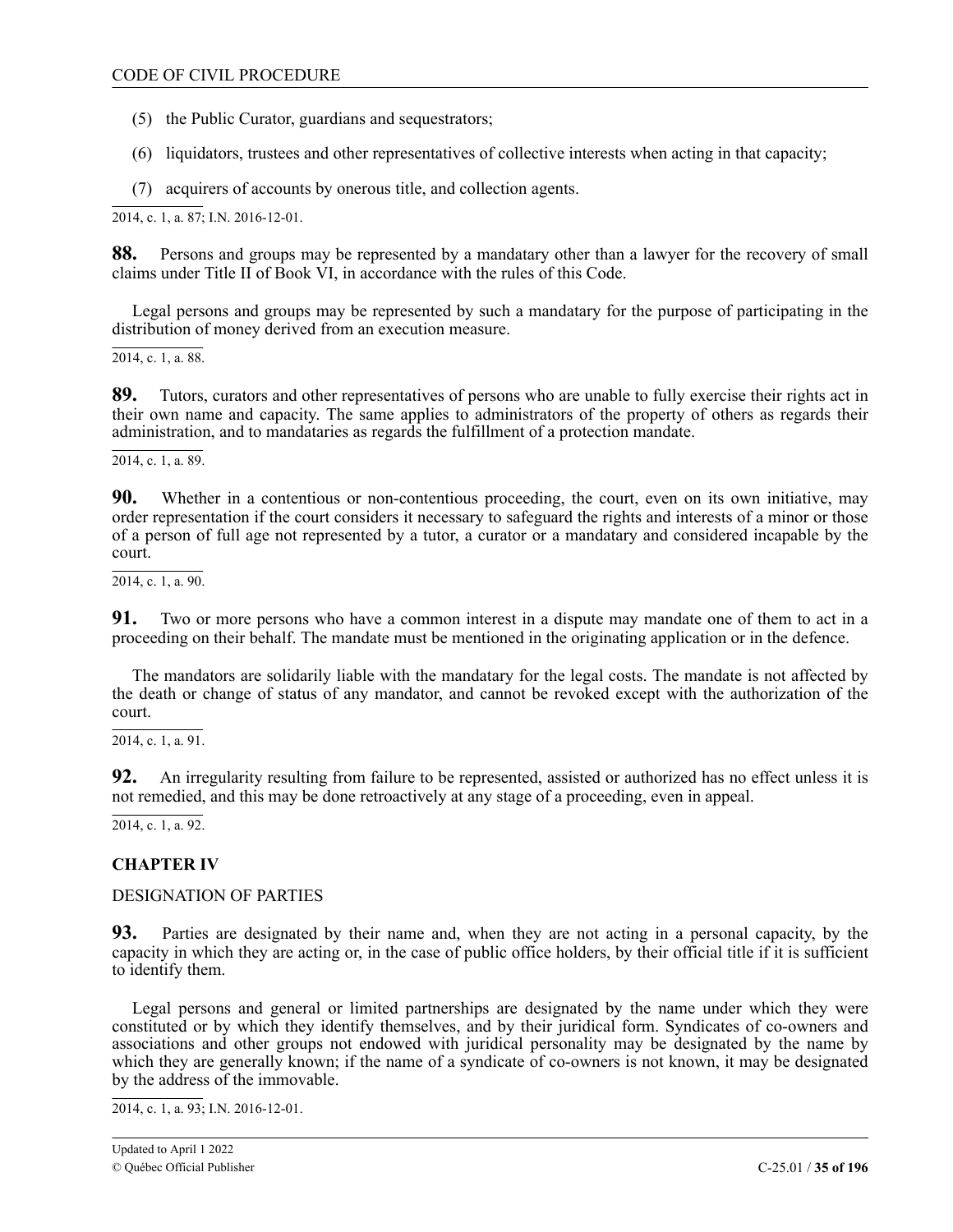<span id="page-35-0"></span>**94.** A party whose name is unknown or uncertain is sufficiently designated by a name that clearly identifies it.

If the subject matter of the application is a bill of exchange or other private writing, a party is sufficiently designated by the name or initials appearing on the writing.

 $\overline{2014, c. 1, a. 94}.$ 

**95.** If a party's domicile or residence must be stated, but is unknown, the party's last known residence is sufficient. In the case of a legal person, a partnership or an association or another group not endowed with juridical personality or an office holder, the principal establishment or any other known establishment or a professional or other business address may be stated instead of the domicile.

2014, c. 1, a. 95.

**96.** An application pertaining to the rights and obligations of the Government must be directed against the Attorney General of Québec.

An application pertaining to the rights and obligations of a public body or of a public officer or office holder who is called on to make changes to an act or a register must be directed against the body or person concerned.

2014, c. 1, a. 96.

**97.** An application pertaining to the rights and obligations of the heirs, legatees by particular title and successors of a deceased person must be directed against the liquidator of the succession. However, if the liquidator is unknown or cannot be identified in sufficient time, the heirs, legatees and successors may be collectively designated as a party, without specifying their names or residence.

Heirs and legatees by particular title of a person whose succession opened outside Québec who have not registered a declaration of transmission in accordance with article 2998 of the Civil Code may be sued and designated collectively in any immovable real action relating to the succession.

2014, c. 1, a. 97; I.N. 2016-12-01.

**98.** An application pertaining to certain and determinate property must describe the property in such a manner as to clearly distinguish it from other property.

An application pertaining to an immovable must designate the immovable in accordance with the book of the Civil Code governing the publication of rights.

2014, c. 1, a. 98.

## **CHAPTER V**

PLEADINGS

## **DIVISION I**

#### FORM AND CONTENT OF PLEADINGS

**99.** A pleading must specify its nature and purpose and state the facts on which it is based and the conclusions sought. It must also state anything which, if not alleged, could take another party by surprise or raise an unexpected debate. The statements it contains must be clear, precise and concise, presented in logical order and numbered consecutively.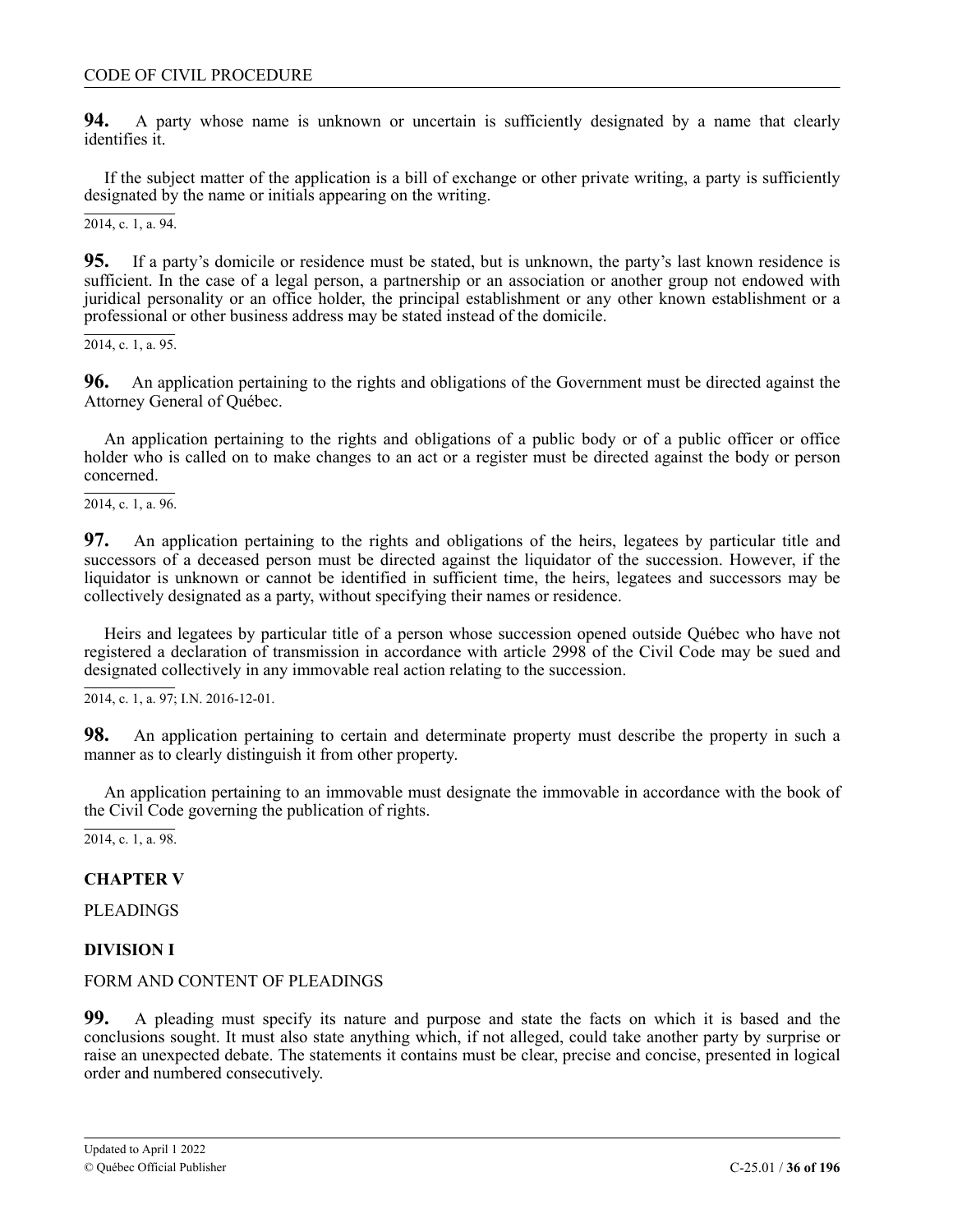A pleading must specify the court seized, the judicial district in which it is filed, the number of the record to which it relates, the names of the parties and its date. If the court office can receive pleadings in technological media, the pleading must be in one of the standardized formats determined by the Minister of Justice to ensure the proper operation of the court office.

The author of a pleading must be identified by means of the author's signature, or that which serves the purpose of a signature as provided in the Act to establish a legal framework for information technology  $(chapter C-1.1).$ 

2014, c. 1, a. 99.

**100.** An originating application, whether in a contentious or non-contentious case, is filed with the court in writing by the plaintiff or, as applicable, by the plaintiff's lawyer or notary. In addition to the parties' names, it must state their domicile or residence, as applicable, and indicate, if applicable, in what capacity persons are party to the proceeding if otherwise than in their own name.

 $\overline{2014, c. 1, a. 100}$ .

**101.** An application in the course of a proceeding may be in writing or presented orally and without formality at the hearing. If in writing, it must state the date, time and place it will be presented before the court, and must be notified to the other parties at least three days in advance. If presented orally, it must be submitted to the court in the presence of the other parties.

An application in the course of a proceeding may also be set out in a note, a letter or a notice if it concerns a case management measure, if the judge so requires or if the judge and the parties so agree. The note, letter or notice must clearly state the nature of the application and its subject matter, the number of the record to which it relates and any conclusions sought.

An application in the course of a proceeding that is grounded on facts not supported by evidence filed in the record must be supported by an affidavit of the person alleging the facts.

An application in the course of a proceeding can only be contested orally, unless written contestation is authorized by the court, in particular if the court is permitted to rule on the face of the record. During the hearing, any party may submit relevant evidence.

2014, c. 1, a. 101; I.N. 2016-12-01; 2020, c. 29, s. 15.

102. When replying to a pleading, a party must admit the allegations that it knows to be true and deny those that it does not admit, giving reasons for the denial, or state that it is unaware of the fact. To evoke an alleged fact, it is sufficient to refer to the paragraph in which it is stated.

. Silence with respect to an alleged fact is not an admission of that fact.

2014, c. 1, a. 102.

**103.** In their pleadings, lawyers, notaries and bailiffs must designate themselves by their name, the name of their partnership or the name by which they are known. They must also state their professional address and give the name and contact information of the person in their office with whom the other parties may communicate.

 $\overline{2014, c. 1, a. 103}.$ 

**104.** Model pleadings and documents established by the Minister are posted on the Ministère de la Justice website.

2014, c. 1, a. 104.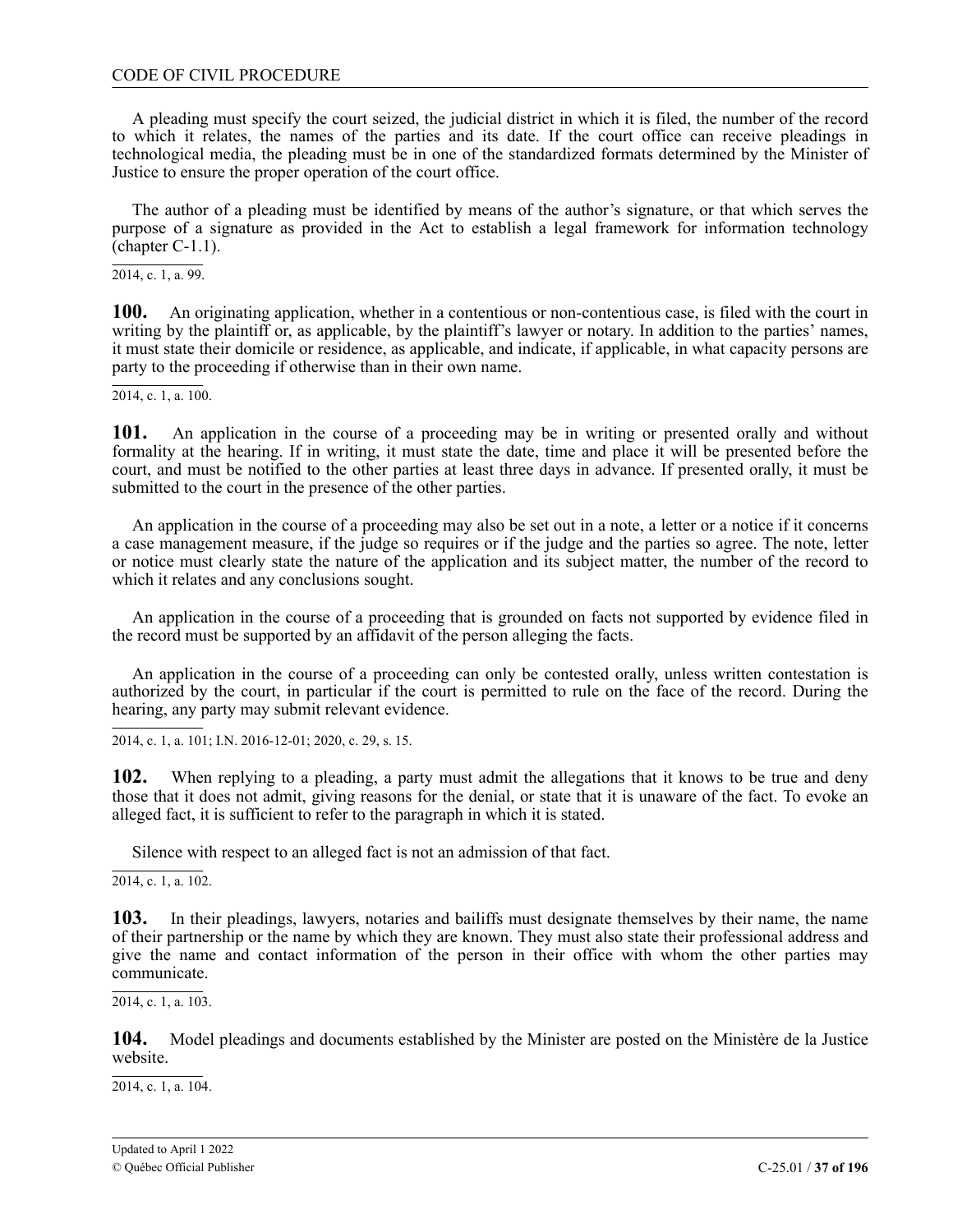### **DIVISION II**

#### SWORN PLEADINGS

**105.** Whenever the law requires that a pleading be supported by an oath or whenever it requires or allows an affidavit as evidence, the oath must be sworn by a person who can attest to the truth of the facts alleged in the pleading or affidavit.

The pleading or affidavit must mention the date and place the oath is sworn or received, as well as the name and address of the person swearing the oath and the name and capacity of the person receiving it.

The person who swore the oath may be examined on the facts whose truth the person attested to; similarly, the affiant may be examined on the facts mentioned in the affidavit if the pleading, attestation or affidavit is deemed by law to be sworn. If the person refuses to submit to such an examination without valid cause, the pleading or affidavit is rejected.

2014, c. 1, a. 105.

**106.** A sworn statement, whatever its medium, must set out the facts and other evidence clearly and only contain facts or evidence that are relevant and the truth of which can be attested to by the person making the statement. A reference to the paragraphs in the pleadings is sufficient to identify the facts that are sworn to. Repeating the wording of pleadings may constitute an abuse of procedure.

Evidence by sworn statement is permitted when the defence is oral. It is required in the case of an interlocutory injunction, a seizure before judgment or a judicial review but does not preclude testimonial evidence.

2014, c. 1, a. 106; I.N. 2016-12-01.

#### **DIVISION III**

### FILING OF PLEADINGS AND DOCUMENTS

**107.** An originating application must be filed with the court office before it is notified to the other parties. The court clerk records it in the court registers, opens and assigns an identification number to the case record and writes that number on the document to be used by the party for notification purposes. All other pleadings must be filed with proof of notification and with any other required document.

Pleadings that are to be presented at the hearing must be filed with the court office at least two days before the date of presentation, except in an urgent situation noted by the court.

No originating application may be set down for trial or judgment unless the plaintiff has first filed proof of notification; an originating application expires if it is not notified within three months after it is filed.

Pleadings on technological media filed outside court office hours are deemed filed at the court office's next opening time. In an urgent situation, the filing of a pleading outside court office hours may be attested to by the court clerk.

To be considered received on the date of its filing, a pleading must be filed with the prescribed court costs and fees, if any. However, if the amount of the costs and fees is determined by the court clerk after the pleading is filed, payment must be made not later than two days after the notification of a notice stating the amount.

2014, c. 1, a. 107; 2020, c. 29, s. 16.

, 2020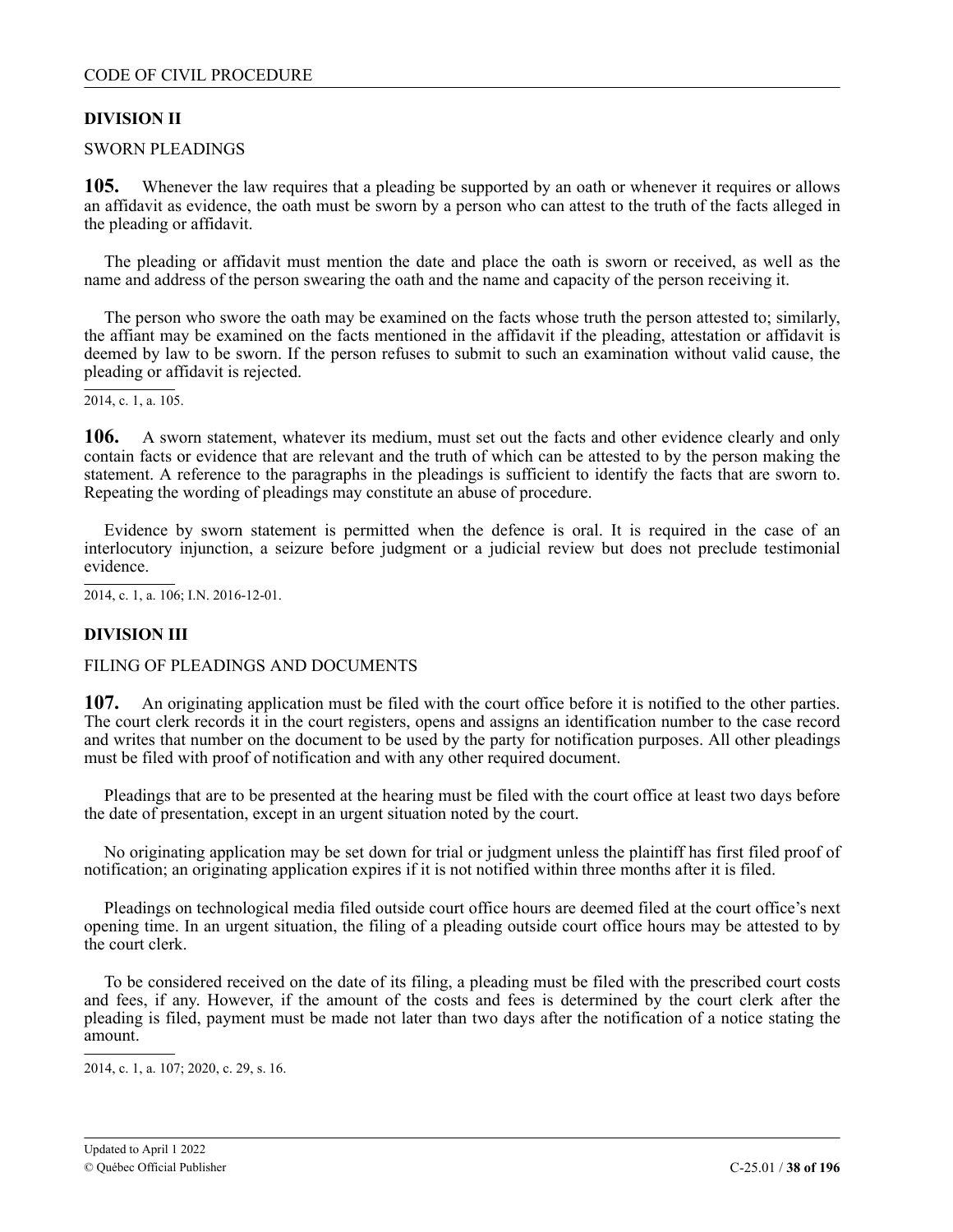**108.** The parties and the lawyers, or in non-contentious proceedings, the notaries representing the parties, must see to it that exhibits and other documents that contain identifying particulars generally held to be confidential are filed in a form that protects the confidentiality of the information.

Any document or real evidence that is filed in the record as an exhibit must remain in the record until the end of the proceeding, unless all the parties consent to its being removed. Once the proceeding has ended, the parties must retrieve the exhibits they have filed; otherwise, the court clerk may destroy them one year after the date on which the judgment becomes final or the date of the pleading terminating the proceeding. In either case, the chief justice or chief judge, if of the opinion that the exhibits can still be useful, may stay their destruction.

However, in reviewable or reassessable matters and, in non-contentious cases, notices, certificates, minutes, inventories, medical and psychosocial evidence, affidavits, statements, declarations and documents made enforceable by a judgment, including any child support determination form attached to a judgment, cannot be removed from the record or destroyed.

2014, c. 1, a. 108.

# **CHAPTER VI**

NOTIFICATION OF PLEADINGS AND DOCUMENTS

### **DIVISION I**

GENERAL RULES

**109.** The purpose of notification is to bring a document, whether an originating application or any other pleading or document, to the attention of the persons concerned.

A document intended for two or more addressees must be notified to each separately.

2014, c. 1, a. 109.

**110.** Notification may be made by any appropriate method that provides the notifier with proof that the document was delivered, sent or published. Such methods include notification by court bailiff, by mail, by delivery, by technological means and by public notice.

If the law so requires, notification is made by a court bailiff, in which case it is called service.

Whatever the method of notification used, a person who acknowledges receipt of the document or admits having received it is deemed to have been validly notified.

2014, c. 1, a. 110.

**111.** Notification of a pleading by bailiff or by delivery of a document may only be made on days other than holidays, between 7 a.m. and 9 p.m. Notification of pleadings to lawyers, notaries and bailiffs or between them cannot be made on Saturdays, on holidays or before 8 a.m. or after 5 p.m. except with their consent.

Notification by a technological means on a Saturday or on a holiday or after 5 p.m. is deemed to have been made at 8 a.m. on the next working day.

2014, c. 1, a. 111.

**112.** If required by the circumstances, the court, on an informal request, authorizes notification of a pleading otherwise than as provided for in or outside the hours prescribed by this chapter; in such a case, the court determines how notification is to be proved. The decision of the court is recorded on or attached to the pleading.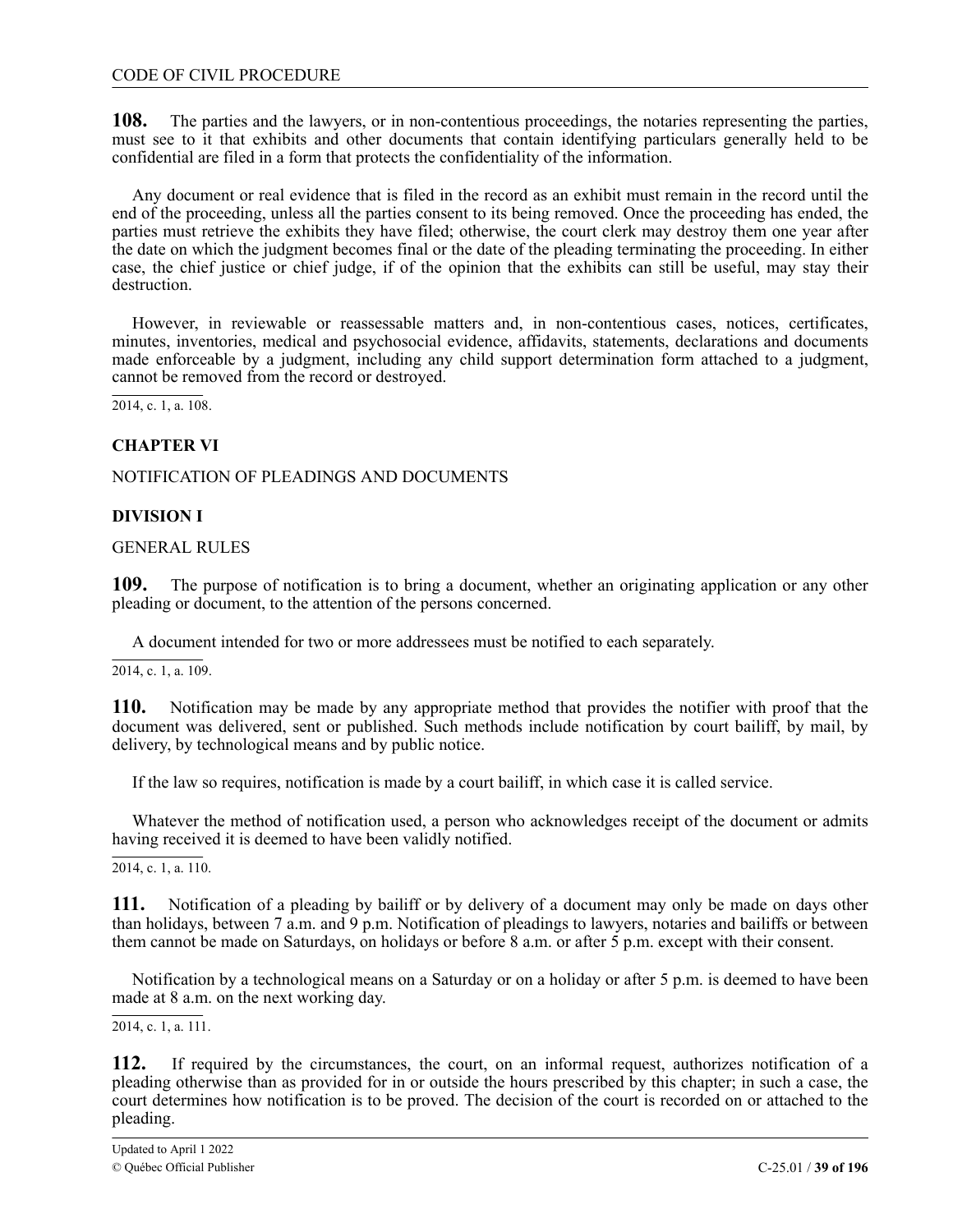The authorization of the court may be obtained in the district where the notification is to be made, the district of the court that is seized of the matter or the district of the notifier's residence or, for service of a notice of appeal, in the district where the judgment in first instance was rendered.

The court clerk may exercise the powers conferred on the court with respect to notification, except as regards the notification of pleadings in personal integrity, status or capacity matters.

2014, c. 1, a. 112.

**113.** Notification by a lawyer, a notary or a bailiff to a correspondent who is a lawyer, a notary or a bailiff may be made by any means of communication and the correspondent's signature is proof of the authenticity of the document.

2014, c. 1, a. 113.

**114.** The notifying party is required, on request, to let another party inspect the original or the document held by the notifying party. If the notifying party refuses or neglects to do so, the other party may seek a court order requiring compliance within the time specified by the court.

2014, c. 1, a. 114.

**115.** Notification of a pleading cannot be made in a public place of worship, a courtroom or a hearing room of an administrative tribunal, nor to a Member of the National Assembly in the chamber or a room where the Assembly or a committee sits.

Notification of a pleading can be made at the court office if the addressee has no known domicile, residence or business establishment and the addressee is not represented by a lawyer or no notary is acting for the addressee. In such circumstances, the notification of the notice of execution, of opposition to seizure or sale, or of application for the annulment of a seizure or sale can also be made at the court office.

2014, c. 1, a. 115; 2020, c. 29, s. 17.

### **DIVISION II**

, SERVICE OR NOTIFICATION BY BAILIFF

. § 1. — *General provisions* 2

116. Service or notification by bailiff is made by delivering the document to the addressee personally or, if this cannot be done, by leaving it at the addressee's domicile or residence with a person who appears to be capable of receiving it. If the document cannot be so delivered, it must be left at an appropriate place in a sealed envelope or in any other form that protects its confidentiality.

If the document is being served, the bailiff signs and stamps the document and records the date and time on it.

If the addressee refuses to accept the document, the bailiff records the refusal on the document, which is deemed to have been served or notified personally at the time of the refusal. The bailiff must leave the document on the premises by any appropriate means.

2014, c. 1, a. 116.

**117.** A bailiff may serve a document anywhere in Québec. However, if there is no bailiff firm in a radius of 75 km from the place of service, service may be made either by a person of full age residing within that radius and designated by the bailiff to act in the bailiff's name and under the bailiff's authority, or by any other method of notification best allowing the addressee to be reached. In the latter case, notification is made by delivering the document to the addressee in exchange for a receipt.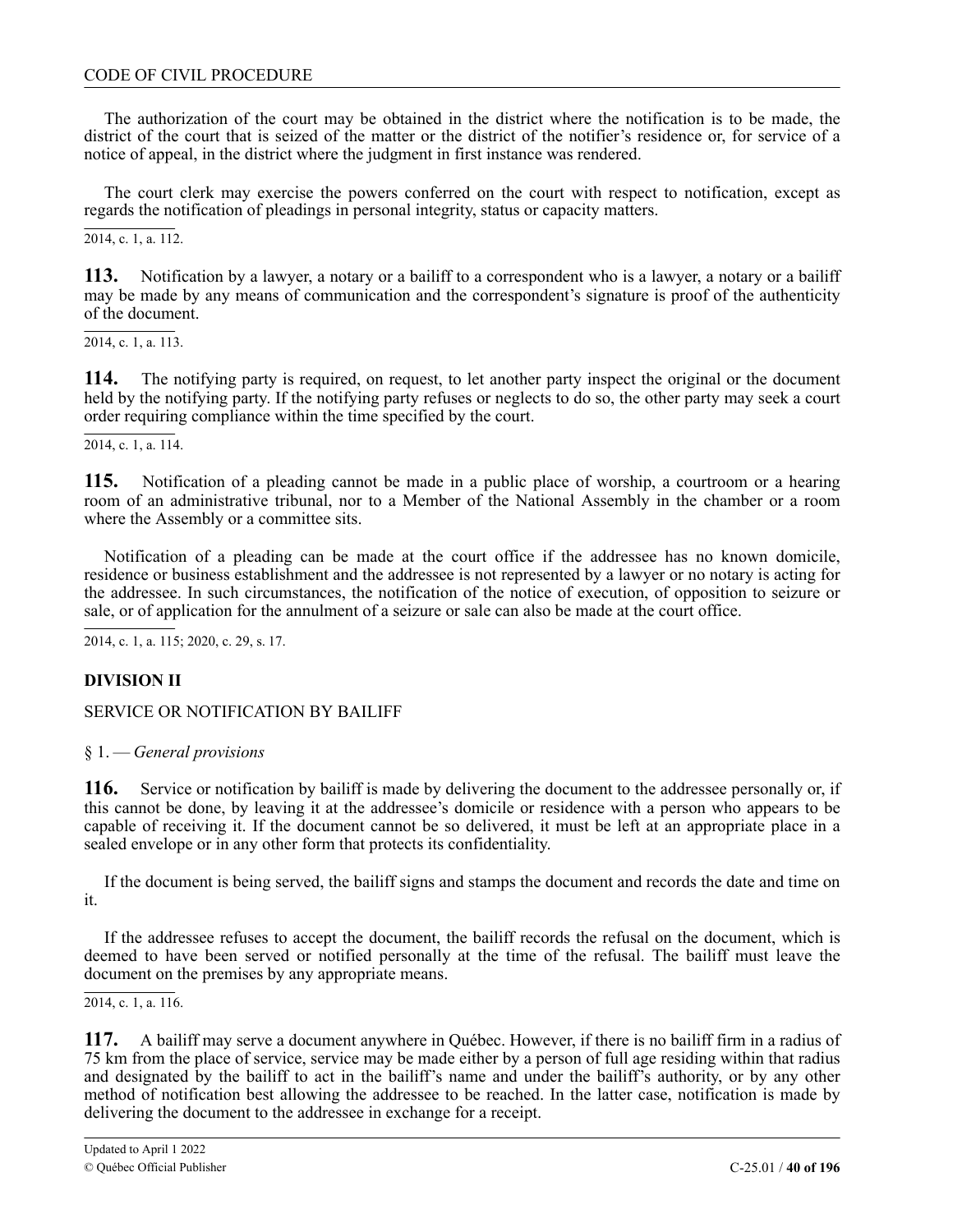When service is required by law, the only professional fees and expenses that may be charged by the bailiff as legal costs are those chargeable under the regulation under the Court Bailiffs Act (chapter H-4.1).

2014, c. 1, a. 117.

**118.** A document may be served even if another method of notification is permitted by law; no additional cost above the cost of notification by mail may be charged to the addressee, however, unless the addressee has rendered service necessary or service has been authorized by the court.

2014, c. 1, a. 118.

**119.** Service is proved by a certificate of service drawn up by the bailiff under their oath of office.

The certificate of service must mention

(1) the court record number and the parties' names;

- (2) the nature of the document;
- (3) the place, date and time of service;

(4) the name of the person to whom the document was delivered and, if not the addressee, the person's capacity, or the place where the document was left, if applicable;

(5) if such is the case, the fact that the addressee refused to accept service or that the attempt to serve the document was unsuccessful; and

(6) the amount of the professional fees and expenses.

The bailiff may correct a clerical error in the certificate of service at any time before it is filed with the court office.

2014, c. 1, a. 119; I.N. 2016-12-01.

**120.** Service by a person designated by a bailiff is proved by a certificate of service drawn up by the person, stating their name, capacity and address. The certificate of service must be supported by a receipt given by the person who received the document, unless that person refused to give one, in which case that fact is recorded in the certificate of service.

On the face of the certificate drawn up by the designated person after an unsuccessful attempt to serve a document, the court may authorize notification by any method appropriate in the circumstances. The authorization is recorded on the certificate and on the document to be notified.

2014, c. 1, a. 120.

### § 2. — *Personal notification*

**121.** Service of an originating application must be made on the addressee personally if the addressee is 14 years of age or older and the application pertains to their personal integrity, status or capacity. The same applies if the addressee is imprisoned or otherwise confined against their will, or if their true identity is unknown or uncertain.

2014, c. 1, a. 121.

**122.** If the parties reside together, documents must be notified personally by one party to the other, unless they have agreed together to another method of notification.

2014, c. 1, a. 122.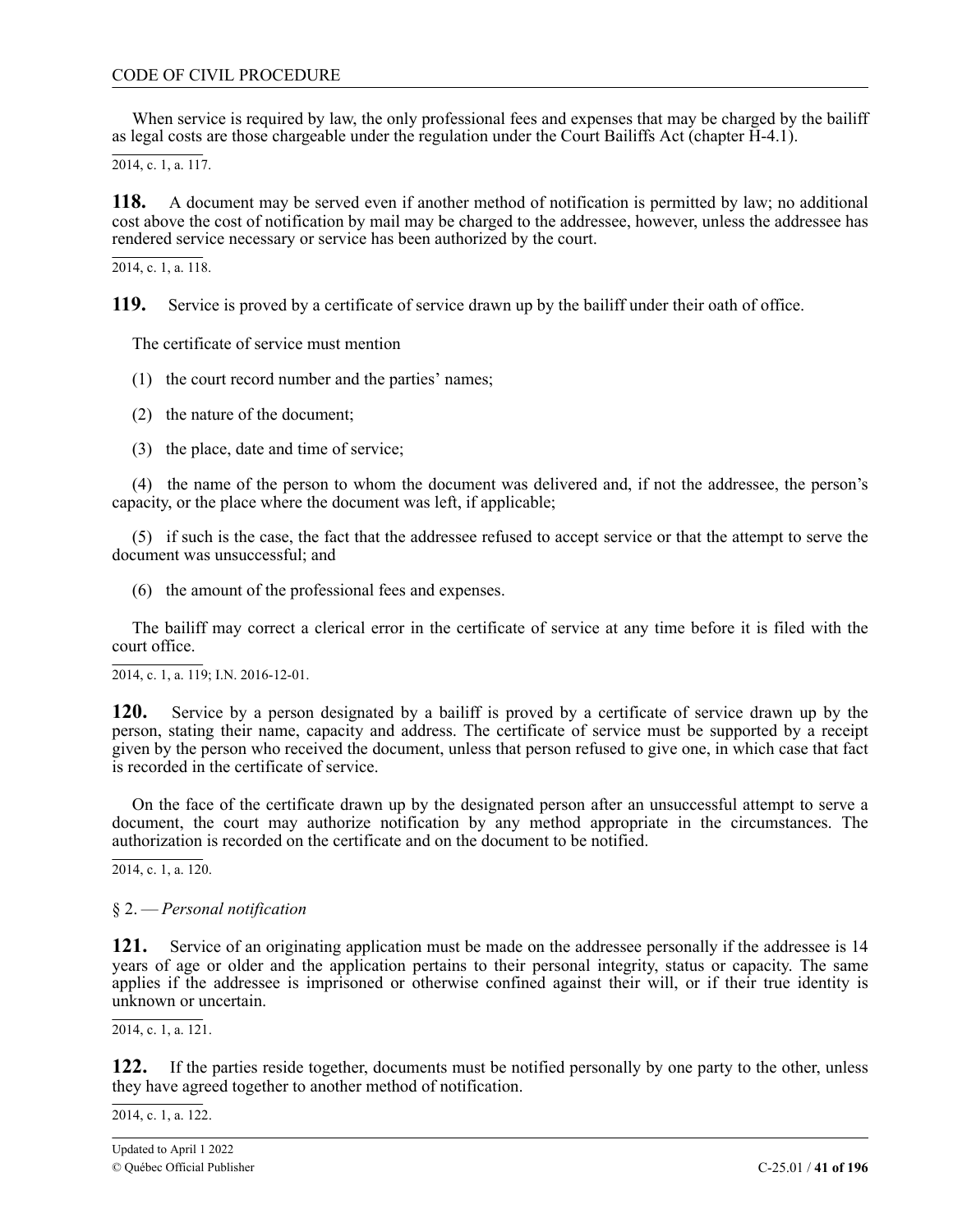**123.** In the case of a document other than an originating application, if there is a risk that personal notification could worsen the addressee's physical or psychological condition, the court may authorize the delivery of the document, in a form that protects its confidentiality, to an authorized person within the health or social services institution or to the person in charge of the place where the addressee is, or to any other person designated by the court.

By way of exception, the court, if it considers that notification of an application concerning a person's confinement in a health or social services institution for or after a psychiatric assessment would be harmful to the health or safety of the person concerned or of another person, or in an urgent situation, may exempt such an application from notification.

2014, c. 1, a. 123.

§ 3. — *Notification through intermediary*

**124.** Notification to a natural person that cannot be made personally is made by leaving the document at the addressee's domicile or residence in the care of a person who resides or works there and appears to be capable of receiving the document; if this cannot be done, notification may be made by leaving the document at the addressee's business establishment or place of work in the care of the person in charge of the premises.

If the addressee's place of work is a means of transportation such as a ship, an airplane or a bus, the document may, if need be, be notified by a technological means.

2014, c. 1, a. 124.

**125.** Notification to a legal person is made at its head office or, if the head office is outside Québec, at one of its establishments in Québec, by leaving the document in the care of a person who appears to be in a position to give it to an officer or director or an agent of the legal person. It may also be made by delivering the document personally to such an officer, director or agent, wherever that person may be.

Notification of a document to a general or limited partnership or an association or any other group not endowed with juridical personality is made at its business establishment or office by leaving the document in the care of a person who appears to be in a position to give it to the addressee. It may also be made by delivering the document personally to one of its partners, members or officers, wherever that person may be.

Notification to a trustee, the liquidator of a legal person or enterprise or a trustee in bankruptcy is made at their domicile or place of work, either by delivering the document personally to them or by leaving the document in the care of a person who appears to be in a position to give it to the addressee.

2014, c. 1, a. 125.

**126.** Notification to the Attorney General of Québec is made at the Québec or Montréal office of the legal department of the Ministère de la Justice by leaving the document in the care of the person in charge of the premises.

2014, c. 1, a. 126.

**127.** Notification to the liquidator of a succession is made in the same manner as to a natural person; if the liquidator is unknown or resides outside Québec, notification may be made to one of the heirs.

Notification to heirs and legatees by particular title collectively designated as a party is made by leaving the document at the deceased's last domicile; if that domicile is outside Québec or is closed, or if no member of the deceased's family is to be found there, notification may be made to one of the heirs or legatees by particular title.

2014, c. 1, a. 127; I.N. 2016-12-01.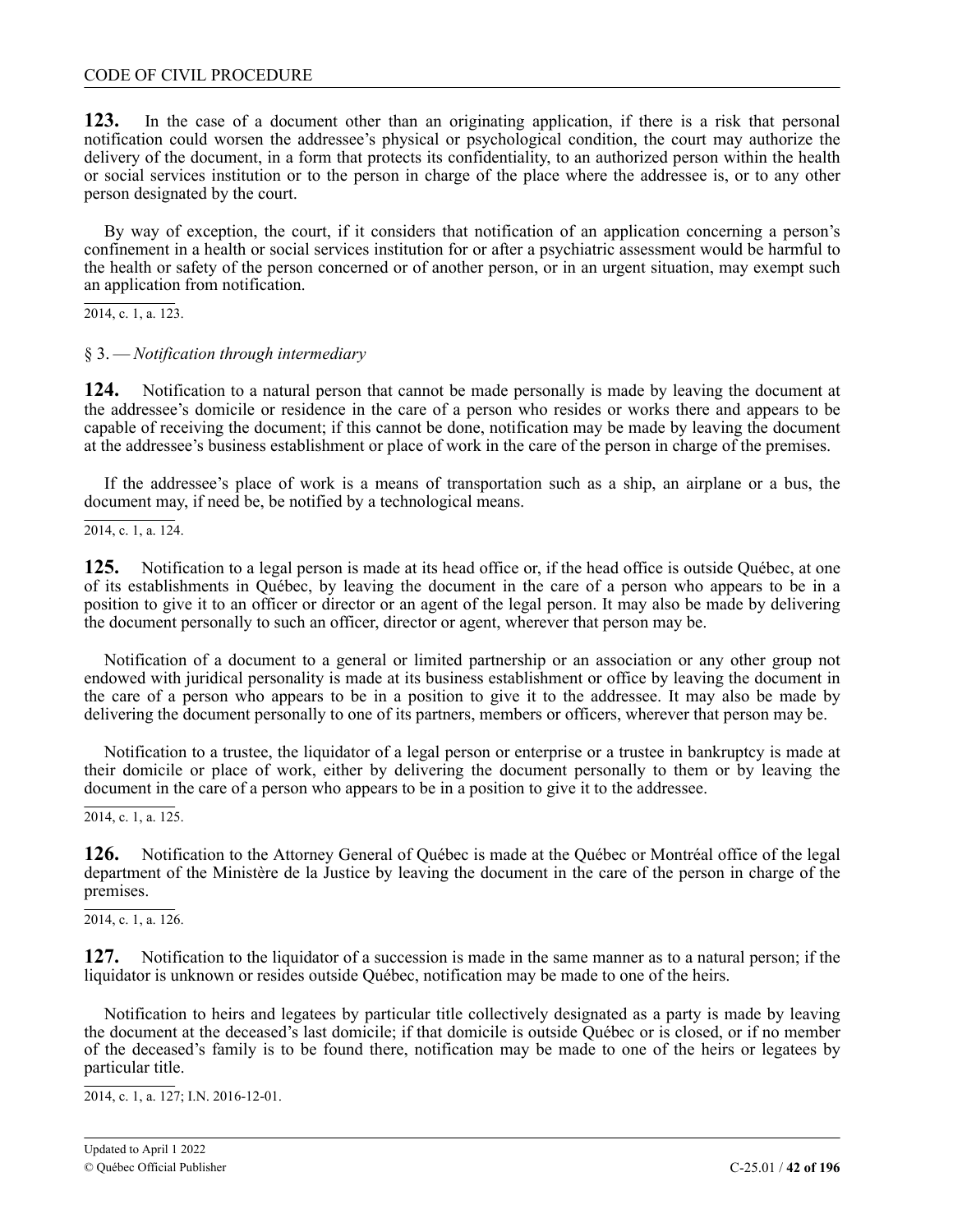**128.** Notification may be made to a person designated by the addressee or at the addressee's elected domicile. If the addressee has no domicile, residence or business establishment in Québec, notification may be made at the firm of the lawyer representing the addressee or of the notary acting for the addressee.

2014, c. 1, a. 128.

§ 4. — *Notice of visit*

**129.** A bailiff who has been unable to deliver a document to the addressee or to an intermediary leaves a notice of visit, in a sealed envelope, at the addressee's domicile, residence or business establishment, informing the addressee of the unsuccessful delivery attempt and specifying the nature of the document, the notifier's name and the place where the addressee can take delivery of the document.

The notice may be left in the addressee's mailbox or in a place accessible only to the addressee or, failing that, in a place where it will be plainly visible; it may instead be left with the owner, administrator or manager of the building. In all cases, the owner, administrator or manager is required to co-operate with the bailiff, such as by providing access to an appropriate place.

Alternatively, the notice may be sent by a technological means.

2014, c. 1, a. 129.

### **DIVISION III**

### OTHER METHODS OF NOTIFICATION

§ 1. — *Notification by mail*

**130.** Notification by mail is made by sending the document to the addressee's last known residential address; if the place of residence is unknown, the document may be sent to the addressee's known place of work. A document is considered to be mailed by registered mail if the delivery or receipt of the document is recorded.

2014, c. 1, a. 130.

**131.** Notification by registered mail is proved by the delivery notice or the receipt notice presented by the letter carrier at the time of delivery. Failing that, it is proved by the sender's declaration that the document was sent, with a reference to the delivery or receipt status.

The notification is deemed to have been made on the date the receipt notice was signed by the addressee or an intermediary capable of receiving notification or, as applicable, on the date of the delivery notice.

2014, c. 1, a. 131.

# § 2. — *Notification by delivery of document*

**132.** Notification by delivery is made by having the document delivered by a courier or any other carrier to the addressee personally, to the addressee's representative or to a person who appears to be capable of receiving it and in a position to give it to the addressee. If the document is delivered to a person other than the addressee, it must be in a sealed envelope or in any other form that protects its confidentiality.

The notification is made according to the notifier's instructions and in exchange for a receipt, which is proof of the date on which the notification is presumed to have been made.

2014, c. 1, a. 132.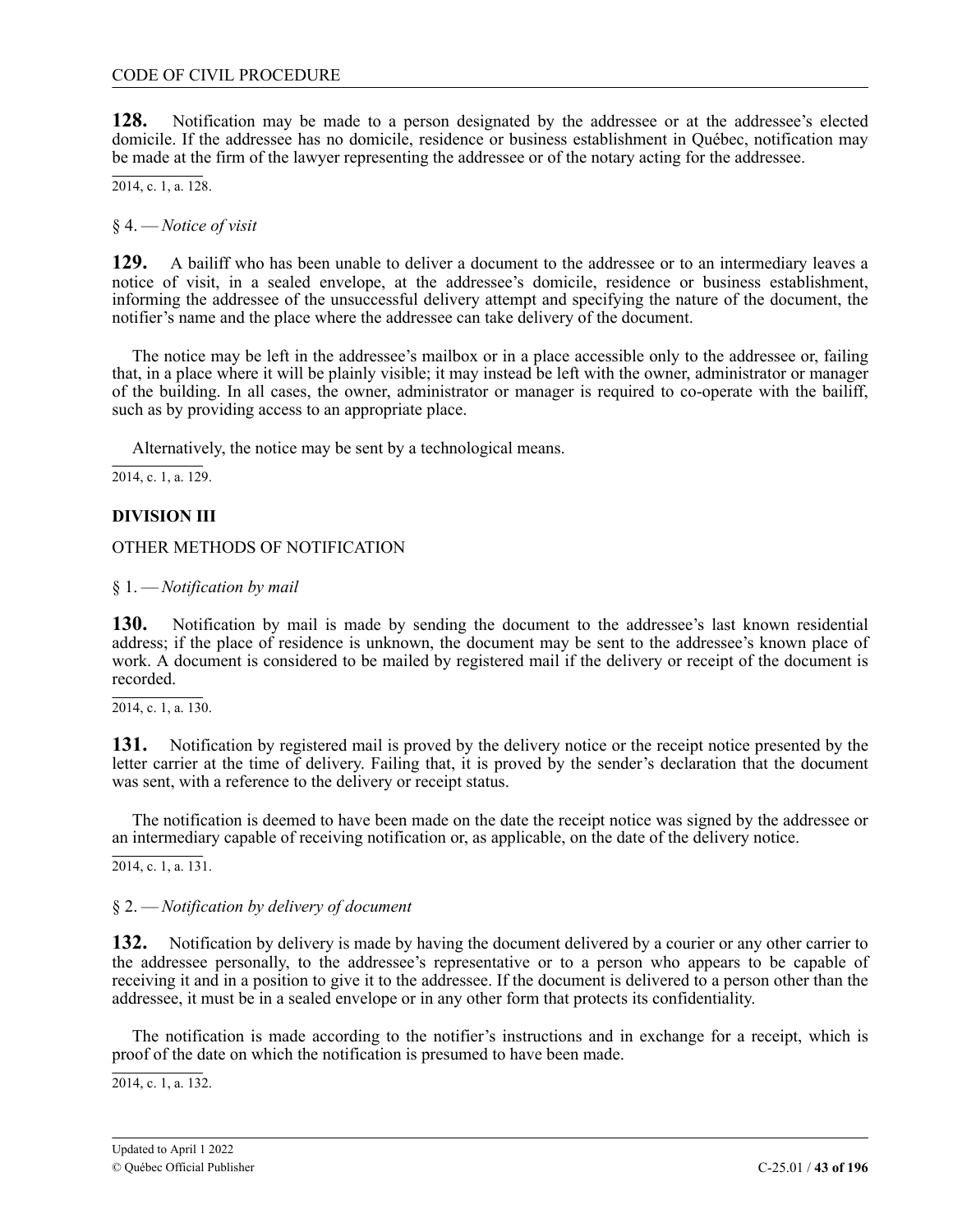### § 3. — *Notification by technological means*

**133.** Notification by a technological means is made by sending the document to the address provided by the addressee for the receipt of the document, or to the address that is publicly known as the address where the addressee receives documents, provided the address is active at the time of sending.

However, notification by a technological means to a party not represented by a lawyer or a notary is permitted only with the party's consent or if ordered by the court.

2014, c. 1, a. 133.

**134.** Notification by a technological means is proved by the transmission slip or, failing that, by an affidavit of the sender.

The transmission slip must set out the nature of the document, the court record number, the names and contact information of the sender and the addressee, and the place, date, hour and minute of sending; unless the document was sent by a bailiff, the transmission slip must also contain the information needed to enable the addressee to make sure that the entire document was sent. The transmission slip is filed with the court office only if a party so requests.

2014, c. 1, a. 134.

#### § 4. — *Notification by public notice*

**135.** Notification by public notice is by order of the court. Notification by public notice may also be used without a court order by a bailiff who has tried unsuccessfully to serve a document and has recorded that fact in the certificate of service.

2014, c. 1, a. 135.

**136.** Notification by public notice is made by publishing a notice or a summary of a document in keeping with the model established by the Minister of Justice by any means likely to reach the person concerned, such as by posting it on a website recognized by an order of the Minister of Justice or by publishing it in, or posting it on the website of, a newspaper circulated in the municipality of the person's last known address or the municipality where the immovable that is the subject of the dispute is situated.

The notice or summary must be published in French on a website for at least 60 days or once only in hard copy in a newspaper. If required by the circumstances, the notice or summary may be published more than once or may also be published in English.

2014, c. 1, a. 136.

**137.** A public notice concerning an originating application must direct the defendant to take delivery of the application at the court office within 30 days or any other time specified, and must mention that its publication is by court order or on the bailiff's request.

2014, c. 1, a. 137.

**138.** Notification by public notice is proved by filing with the court office a relevant extract from the published document, showing the date and the method or place of publication.

Notification by public notice is deemed to have taken place on the date the time limit specified for taking delivery of the document expires.

2014, c. 1, a. 138; 2020, c. 29, s. 18.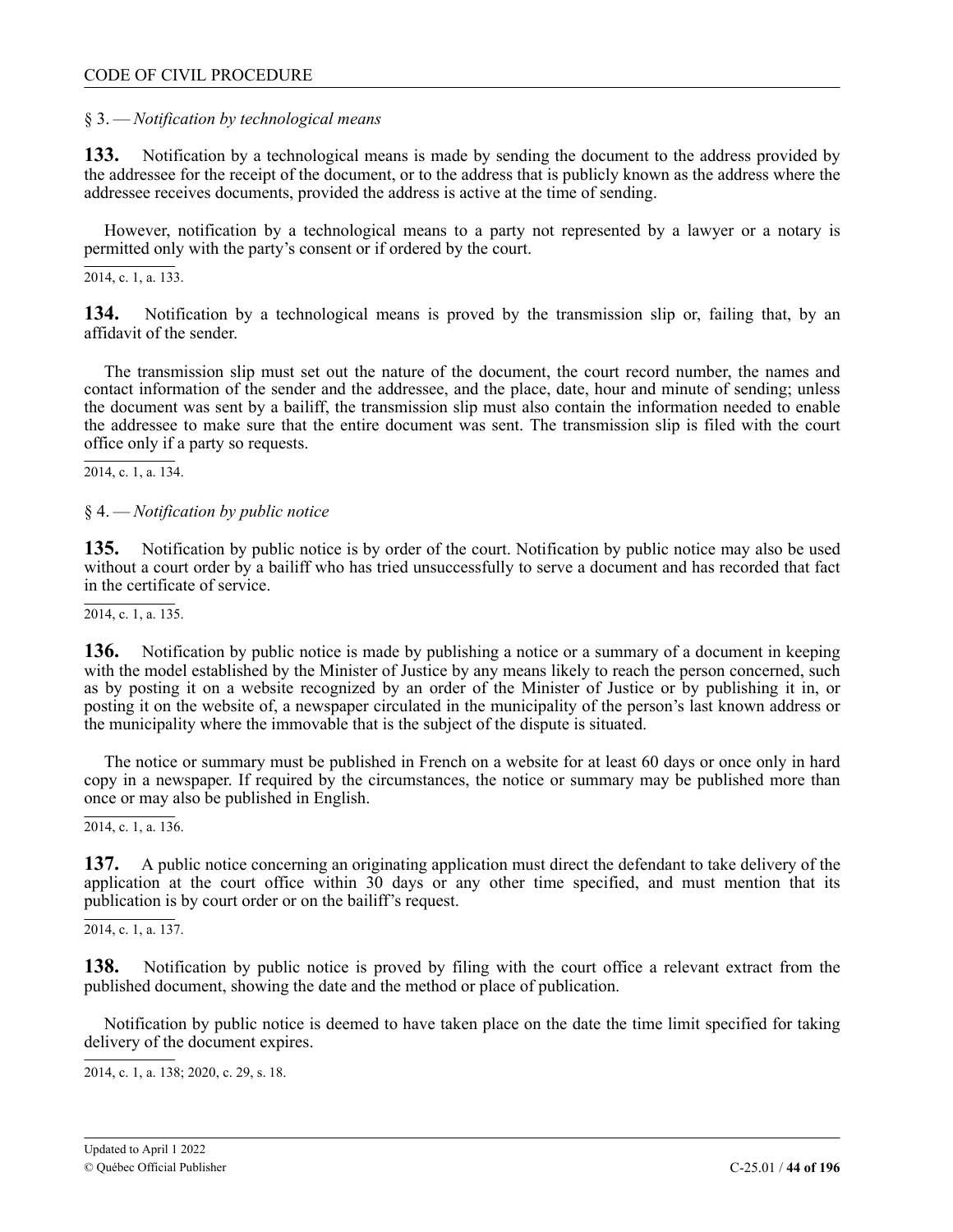## **DIVISION IV**

### NOTIFICATION OF CERTAIN PLEADINGS

**139.** An originating application must be served by bailiff. The same applies to other pleadings required to be served under this Code or another law.

Documents that must be served include

- (1) subpoenas to witnesses;
- (2) cross-applications and declaration of intervention;
- (3) formal notices for the determination of boundaries;
- (4) judgments granting an injunction or containing any other order to do or not do something;
- (5) notices of appeal, applications for leave to appeal and applications for revocation of a judgment; and

(6) in execution matters, notices of execution, oppositions to seizure or sale, and applications for the annulment of a seizure or sale.

However, an application that impleads the Public Curator, the registrar of civil status, the Land Registrar, the Personal and Movable Real Rights Registrar, the enterprise registrar or the Agence du revenu du Québec may be notified to them otherwise than by service. The same applies to applications and other pleadings under Title II of Book VI and to cross-applications instituted against a party represented by a lawyer.

2014, c. 1, a. 139; 2016, c. 29, s. 23; 2020, c. 29, s. 19; 2020, c. 17, s. 63.

140. An originating application must be served on the defendant and the other parties. It is validly served only if certified by the serving party, its lawyer or the bailiff as being a true copy of the document filed with , the court office.

. . . Other pleadings by a party must be notified to the lawyers or, as applicable, notaries of the other parties, or to the parties themselves if they are not so represented. They may be certified as true copies on request.  $\ddot{\phantom{1}}$ 7

If the pleading notified is not a true copy of the pleading filed with the court office, the notifier may notify a new pleading, with or without leave of the court depending on whether the party that was notified has replied or not to the pleading.

2014, c. 1, a. 140.

### **BOOK II**

CONTENTIOUS PROCEEDINGS

### **TITLE I**

INITIAL STAGES OF PROCEEDING

### **CHAPTER I**

#### JUDICIAL APPLICATION

**141.** In a contentious case, a judicial application originating a proceeding is conducted according to the procedure set out in this Book.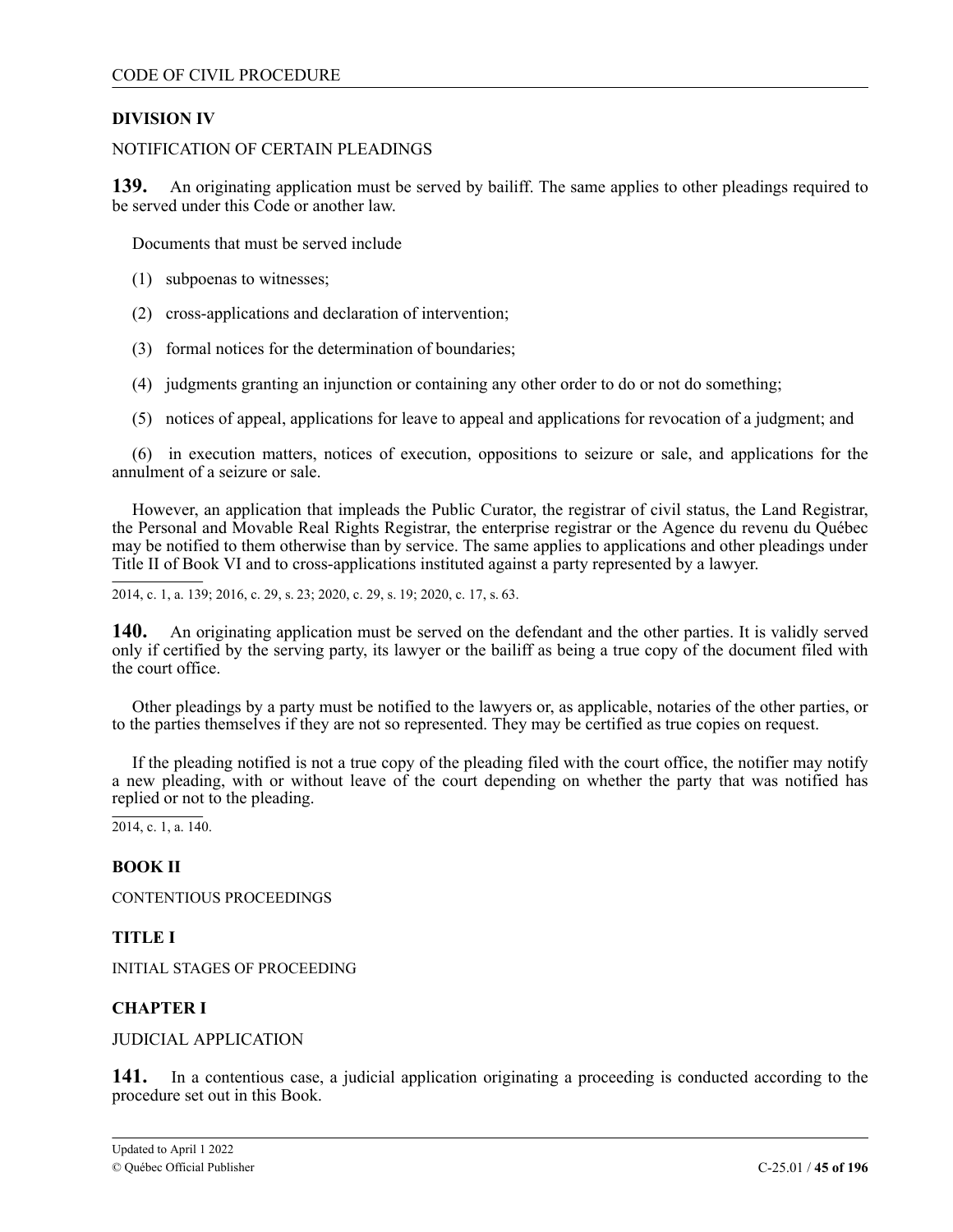The special rules for the conduct of certain civil matters set out in Book V and for special proceedings provided for in Book VI may supplement that procedure or depart from it.

2014, c. 1, a. 141.

**142.** Even in the absence of a dispute, a judicial application may be instituted to seek, in order to resolve a genuine problem, a declaratory judgment determining the status of the plaintiff, or a right, power or obligation conferred on the plaintiff by a juridical act.

2014, c. 1, a. 142.

**143.** Two or more subject matters or claims may be joined in the same judicial application, provided the conclusions sought are compatible. In family matters, the conclusions of the application may pertain to provisional measures, to claims for custody or support or to the principal application.

Two or more plaintiffs may join their claims and conclusions in the same application if they have the same juridical basis, are grounded on the same facts or raise the same points of law, or if circumstances permit. If the plaintiffs agree on the facts, they may confine the application to the issue of law which is likely to cause a dispute between them.

2014, c. 1, a. 143; I.N. 2016-12-01.

**144.** A plaintiff cannot divide a debt that is due for the purpose of claiming payment by means of more than one application.

2014, c. 1, a. 144.

# **CHAPTER II**

SUMMONS AND DEFENDANT'S ANSWER

**145.** The plaintiff summons the defendant before justice by means of a summons attached to the application. The summons includes a list of the exhibits in support of the application. The plaintiff sends them to the defendant as soon as possible, in the manner they agree on.

The defendant must answer the application within the following 15 days, failing which a default judgment may be rendered and the legal costs awarded against the defendant.

2014, c. 1, a. 145; 2020, c. 29, s. 20.

146. The summons must be in keeping with the model established by the Minister of Justice.

It states, among other things, that the defendant must co-operate with the plaintiff in preparing the case protocol that is to govern the conduct of the proceeding; it also specifies the sanction to which the defendant is subject for failing to submit an answer to the application within 15 days after its service.

The summons also sets out the options available to the defendant in answering the summons.

It informs the defendant that, if article 43 applies, the defendant may ask for the referral of the originating application to the court having territorial jurisdiction by applying to the special clerk in the district concerned after notifying the request to the other parties and the office of the court already seized of the originating application.

Last, it informs the defendant of the defendant's right to contact the court office to request that the application be processed according to the rules of Title II of Book VI relating to the recovery of small claims, provided the defendant would qualify to act as plaintiff under those rules. It further states that if the defendant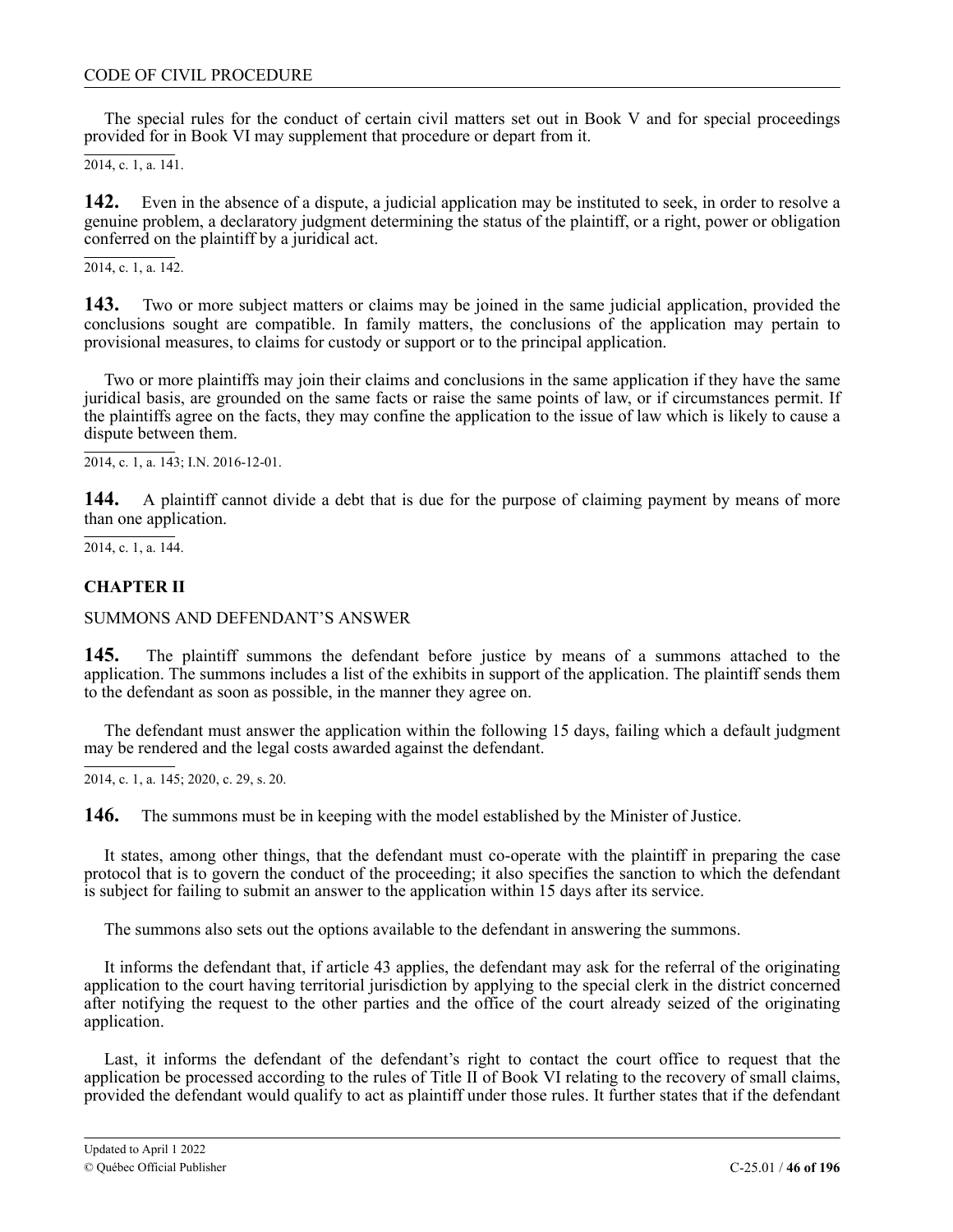requests that the application be so processed, the plaintiff's legal costs will not exceed those prescribed for the recovery of such claims.

2014, c. 1, a. 146; I.N. 2016-12-01.

**147.** In the answer to the summons, the defendant states their intention to either negotiate a settlement or defend the application and establish a case protocol with the plaintiff. The defendant may also propose mediation or a settlement conference. The answer to the summons must include the defendant's contact information and, if the defendant is represented by a lawyer, the lawyer's name and contact information.

The answer is notified to the plaintiff's lawyer or, if the plaintiff is not represented, to the plaintiff; it is filed with the court office whose contact information is given in the summons.

If two or more defendants have been summoned, the plaintiff is required to inform all the parties of the answers received and of the names of the defendants' lawyers.

2014, c. 1, a. 147.

#### **CHAPTER III**

CASE MANAGEMENT

#### **DIVISION I**

CASE PROTOCOL

**148.** The parties are required to co-operate to either arrive at a settlement or establish a case protocol. In the case protocol, the parties set out their agreements and undertakings and the issues in dispute, indicate the consideration given to private dispute prevention and resolution processes, describe the steps to be taken to ensure the orderly conduct of the proceeding, assess the time completing these steps could require and the foreseeable legal costs, and set the deadlines to be met within the strict time limit for trial readiness.

The case protocol covers such aspects as

- (1) preliminary exceptions and safeguard measures;
- (2) the advisability of holding a settlement conference;

(3) pre-trial written or oral examinations, their necessity and, if any are to be conducted, their anticipated number and length;

(4) the advisability of seeking one or more expert opinions, the nature of the opinion or opinions to be sought and the reasons why the parties do not intend to jointly seek expert opinion, if that is the case;

(5) the defence, whether it will be oral or written, and, if the defence is oral, the advisability of filing a brief outline of the arguments made and the time limit for filing the outline if it cannot be filed with the case protocol or, if the defence is written, the time limit for filing it;

- (6) the procedure and time limit for pre-trial discovery and disclosure;
- (7) foreseeable incidental applications;
- (8) the extension of the time limit for trial readiness, if an extension proves necessary; and
- (9) the methods of notification the parties intend to use.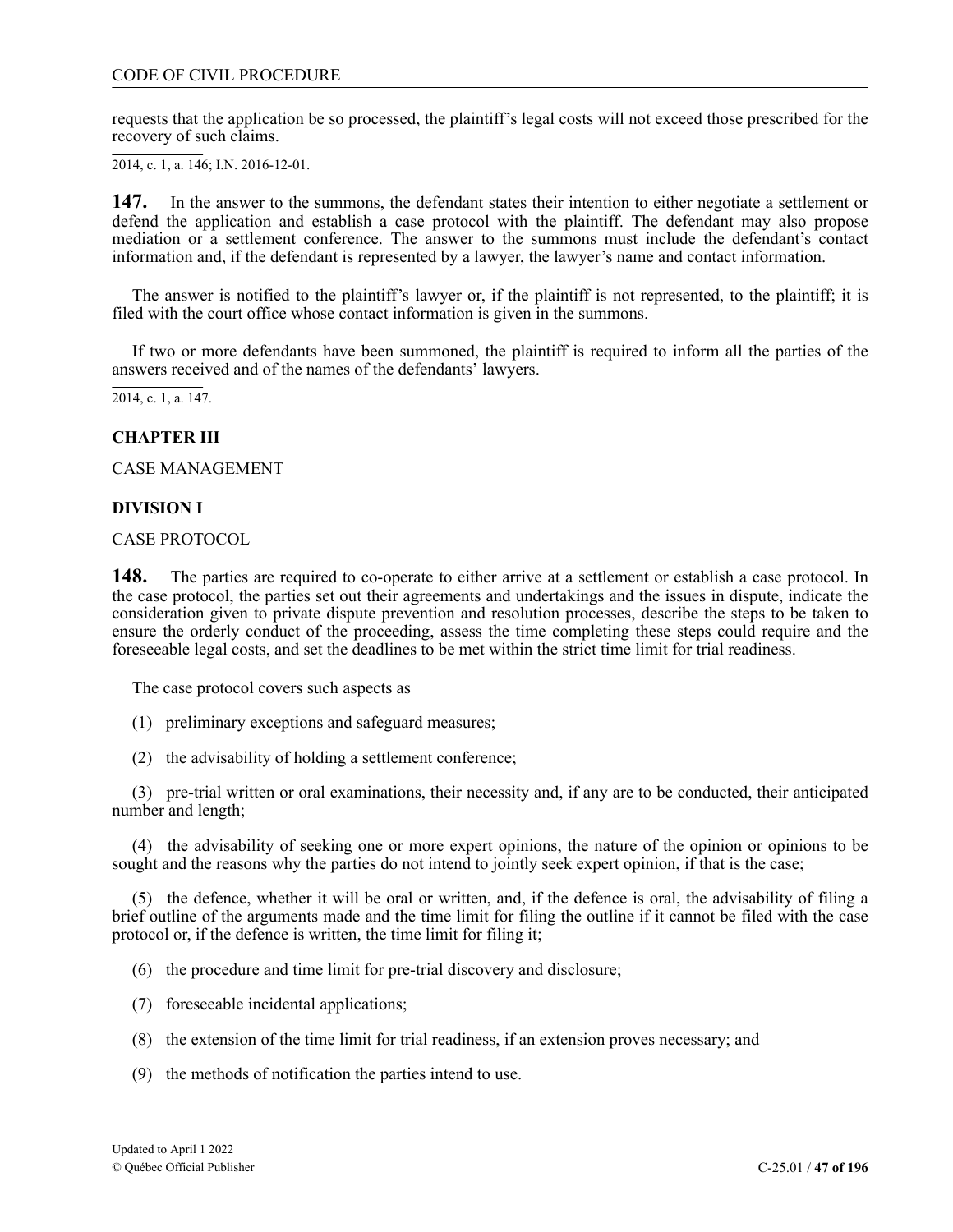If warranted by the complexity of the case or by special circumstances, the parties may agree on a complementary protocol to provide for points that cannot be determined at the case protocol stage or identify certain points on which they were unable to reach an agreement.

2014, c. 1, a. 148; I.N. 2016-12-01; 2020, c. 29, s. 21.

149. A case protocol agreed between the parties' lawyers must be notified to the parties unless they have signed it.

It must be filed with the court office within 45 days after service of the summons or, in family matters, . within three months after service of the summons.

2014, c. 1, a. 149.

**150.** Within 20 days after the case protocol is filed, the court examines it in light of the directives given by the chief justice or chief judge to ensure that the guiding principles of procedure are observed. The case protocol is presumed to be accepted unless the parties are called, within that same 20-day period, to a case management conference, which must be held within 30 days after the notice calling the conference.

The case protocol accepted by or established in conjunction with the court is binding on the parties, who are each required to comply with it under pain, among other sanctions, of paying the legal costs incurred by any of the parties or by third persons as a result of their failure to comply. The parties cannot amend the case protocol without the approval of the court unless the amendment pertains to the agreed time limits or facilitates the conduct of the proceeding, and is not inconsistent with specific decisions of the court; the parties are required to file all amendments to the case protocol with the court office.

 $\overline{2014, c. 1, a. 150}$ .

**151.** A person impleaded by the application may participate in the establishment of the case protocol. To do so, the person must inform the parties within 15 days after notification. Otherwise, the person is presumed to accept the case protocol established by the parties.

A person who becomes a party in the course of a proceeding must, within 15 days, propose terms for their participation in the proceeding, taking into account the existing case protocol. Failing agreement with the other parties, the person may ask the court to set those terms and amend the case protocol accordingly.

2014, c. 1, a. 151.

**152.** If a party fails to co-operate in establishing a case protocol, the other party files a proposal within the time limit for filing. On the expiry of a period of 10 days after the date of the filing, the proposal serves as the case protocol filed on that same date, unless the party that failed to co-operate has stated the points on which the parties differ. If the differences between the parties are such that they are unable to establish a case protocol, one of the parties or each of them files a proposal within the time limit for filing, stating the points on which the parties differ. If points on which the parties differ remain, the court may either convene the parties to establish the case protocol or establish the case protocol, even on its own initiative.

2014, c. 1, a. 152; 2020, c. 29, s. 22.

### **DIVISION II**

CASE MANAGEMENT CONFERENCE  $\mathbb{R}$ 

.

153. At the case management conference convened on the court's own initiative or on request, the court acquaints itself with the issues of fact or law in dispute, examines the case protocol, discusses it with the parties and takes the appropriate case management measures. If it considers it useful, the court may require parties and takes the appropriate case management measures. If it considers it useful, the court may require undertakings from the parties as to the further conduct of the proceeding, or subject the proceeding to certain conditions.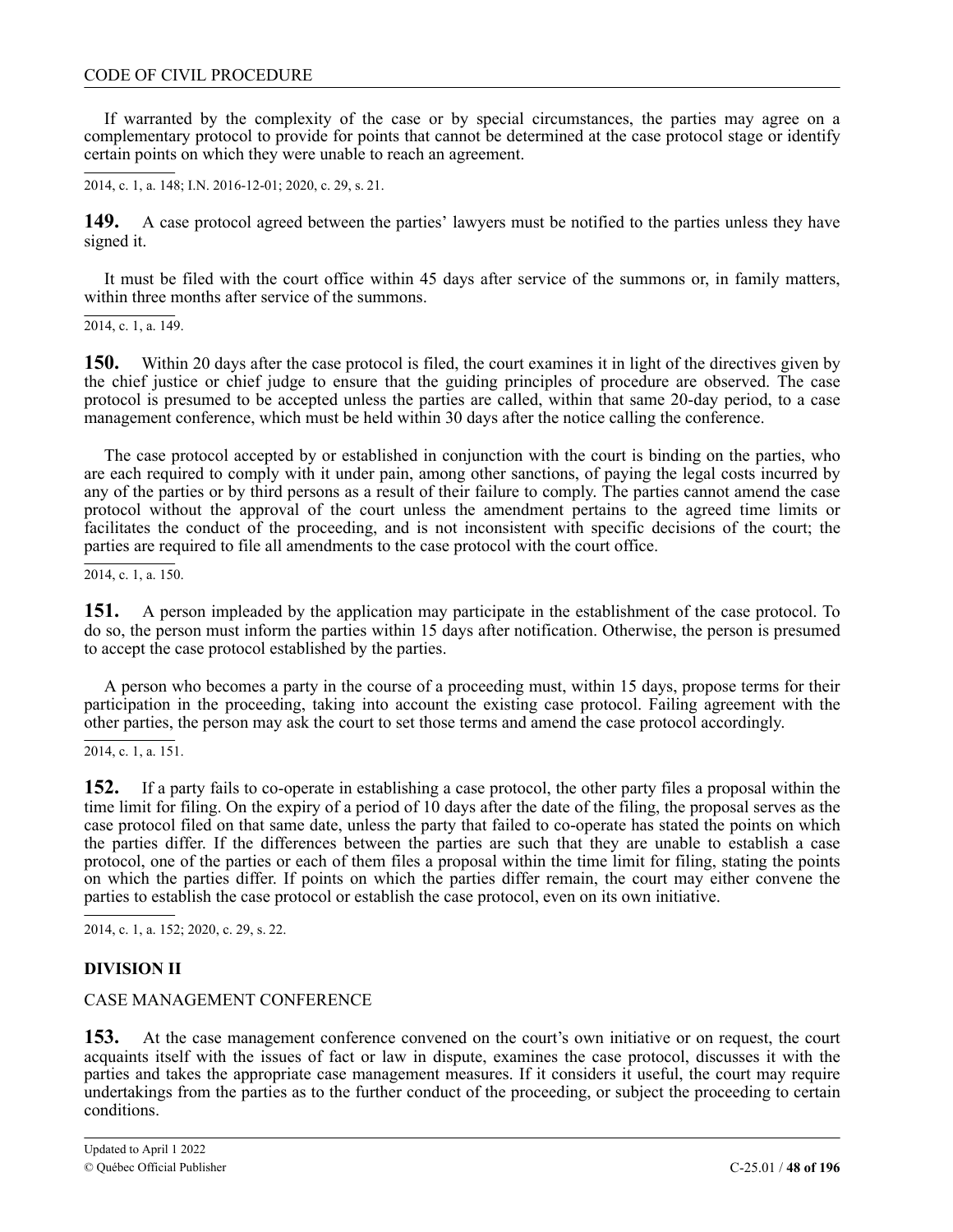If a party is absent without valid reason, the court may hear the party that is present if the latter is ready to proceed on case management measures.

If the parties have agreed on a complementary protocol, the court may also schedule another case management conference.

2014, c. 1, a. 153.

**154.** At the case management conference, the court may decide to hold a hearing of the parties, on the preliminary exceptions, or to hear the defendant on the grounds of defence, which are recorded in the minutes of the hearing or in a brief statement. The court may try the case immediately if the defence is to be oral and the parties are ready to proceed, postpone the hearing to a specified later date or leave it to the court clerk to set the date.

Preliminary exceptions are presented and contested orally, but the court may authorize the parties to submit the relevant evidence.

2014, c. 1, a. 154; 2020, c. 29, s. 23.

155. If the court tries the application on the same day as the case management conference, the parties prove their cases by means of affidavits if the law so requires or permits. They may also present any other , evidence, be it testimonial or documentary.

2014, c. 1, a. 155.

156. If it is shown to the court that the application is of a conservatory nature, that a settlement is possible and that the effort required to prepare the case for trial would be wasted or disproportionate in the circumstances, and the court is in addition convinced of the seriousness of the steps taken, the court may stay the proceeding for the time it determines. It may lift the stay on a party's request if it considers that the grounds for the stay no longer exist.

2014, c. 1, a. 156.

### **DIVISION III**

#### SPECIAL CASE MANAGEMENT

**157.** In order to ensure the orderly progress of a proceeding, the chief justice or chief judge may, on their own initiative, given the nature, character or complexity of the case, order that it be examined and, if warranted, case-managed as soon as the application is instituted and even before the case protocol is filed.

The chief justice or chief judge may also, for the same reasons, on their own initiative or on request, order special case management at any time and assign a judge as special case management judge. The special case management judge is responsible for deciding all incidental applications, convening a case management conference and a pre-trial conference if warranted, and issuing such orders as are appropriate, unless another judge is temporarily assigned because the special case management judge is unable to act. The special case management judge may also be assigned to preside over the trial and render judgment on the merits of the principal application.

The judge seized of a case may also, for the same reasons and with the authorization of the chief justice or chief judge, on their own initiative or on request, order special case management at any time, in which case the judge has the same responsibilities as a judge assigned by the chief justice or chief judge.

2014, c. 1, a. 157; 2020, c. 29, s. 24.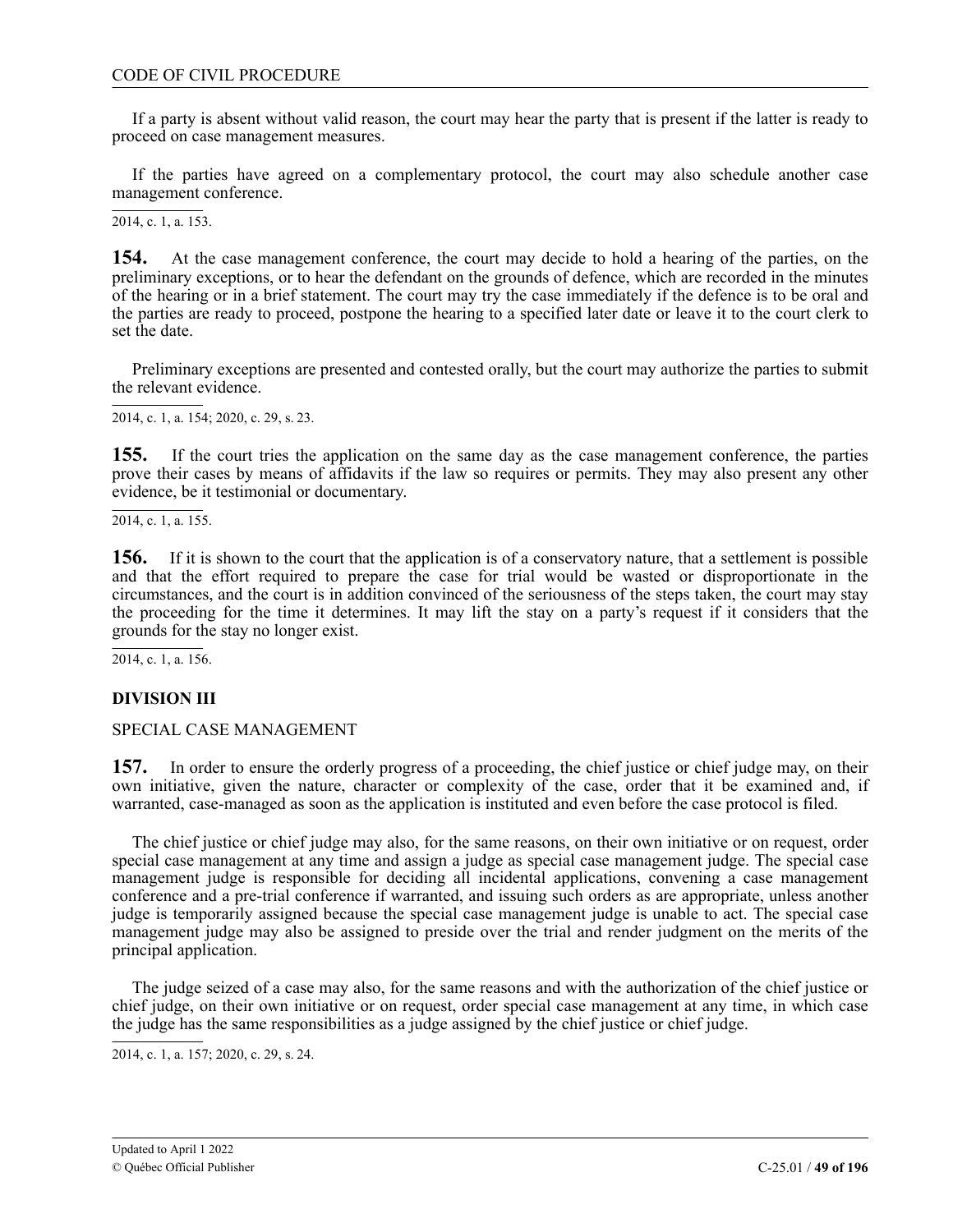### **DIVISION IV**

#### CASE MANAGEMENT MEASURES

**158.** For case management purposes, at any stage of a proceeding, the court may decide, on its own initiative or on request, to

(1) take measures to simplify or expedite the proceeding and shorten the trial by ruling, among other things, on the advisability of ordering the consolidation or separation of proceedings or the splitting of the proceeding, of better defining the issues in dispute, of amending the pleadings, of limiting the length of the trial, of admitting facts or documents, of authorizing affidavits in lieu of testimony or of determining the procedure and time limit for the disclosure of exhibits and other evidence between the parties, or by convening the parties to a case management conference or a settlement conference, or encouraging them to use mediation;

(2) assess the purpose and usefulness of seeking expert opinion, whether joint or not, determine the mechanics of that process as well as the anticipated costs, and set a time limit for submission of the expert report; if the parties failed to agree on joint expert evidence, assess the merits of their reasons and impose joint expert evidence if it is necessary to do so to uphold the principle of proportionality and if, in light of the steps already taken, doing so is conducive to the efficient resolution of the dispute without, however, jeopardizing the parties' right to assert their contentions;

(3) determine terms for the conduct of pre-trial examinations, if such examinations are required, including their number and their length when it appears necessary to exceed the time prescribed by this Code;

(4) order notification of the application to persons whose rights or interests may be affected by the judgment, or invite the parties to bring a third person in as an intervenor or to implead a third person if the court considers that that person's participation is necessary in order to resolve the dispute and, in family or personal status or capacity matters, order the production of additional evidence;

(5) rule on any special requests made by the parties, modify the case protocol or authorize or order provisional measures or safeguard measures as it considers appropriate;

- (6) determine whether the defence is to be oral or written;
- (7) extend the time limit for trial readiness; or
- (8) issue a safeguard order, effective for not more than six months.

2014, c. 1, a. 158.

**159.** The court's case management decisions are recorded in the minutes of the hearing and are considered to be part of the case protocol. Unless revised by the court, they govern the conduct of the proceeding together with the case protocol.

 $2014$ , c. 1, a. 159.

**160.** If the court orders the appointment of a lawyer to represent a minor or a person of full age it considers incapable who is not represented by a tutor, a curator or a mandatary, it rules, if need be, on the lawyer's fee, which is borne either by the minor's father and mother, or by the incapable person.

In the case of such a person of full age, the court, on its own initiative, may order that the application be notified to the person's spouse, a close relative or a person who shows a special interest in the person or, in their absence, to the Public Curator.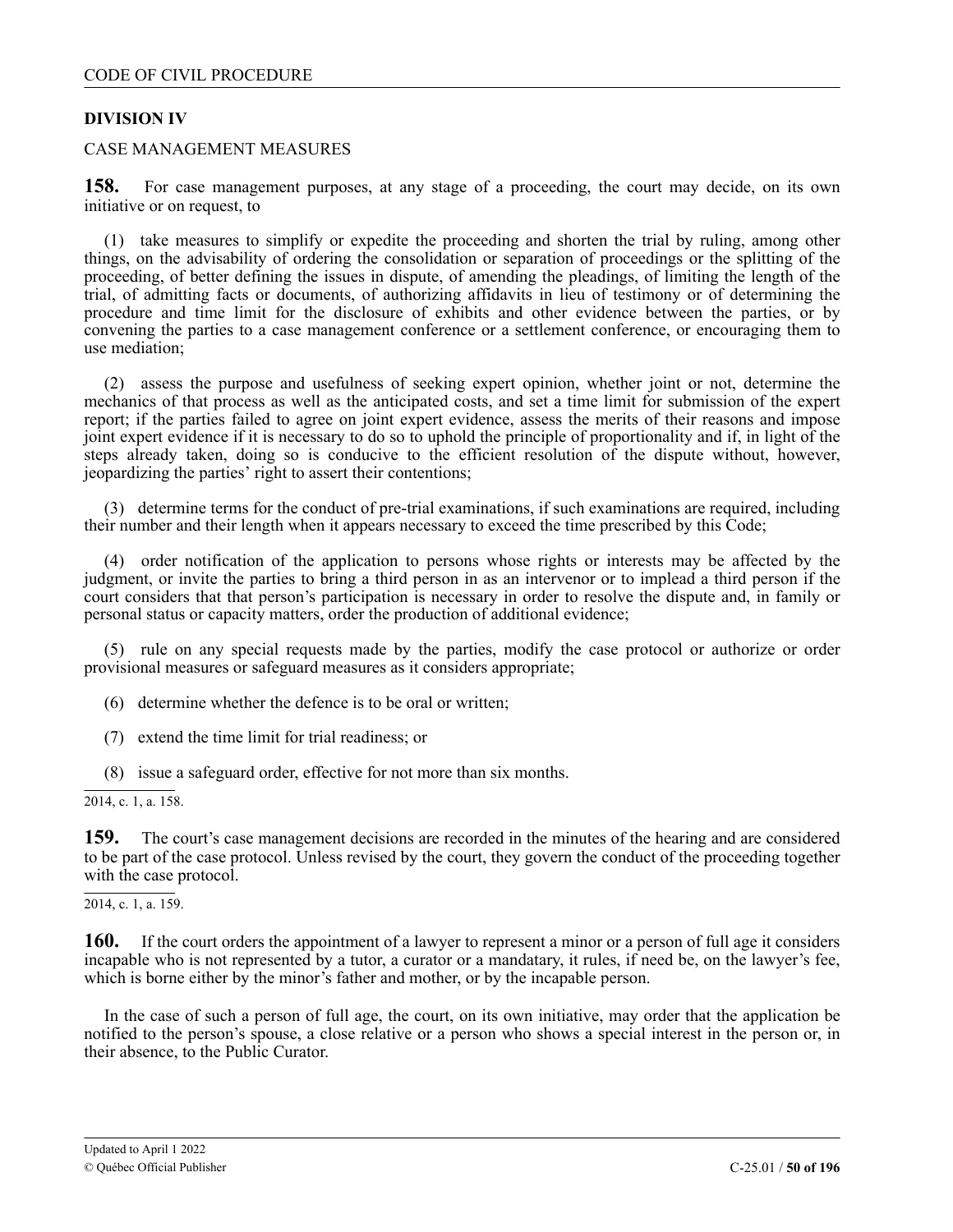In all cases where the representative of a minor or of an incapable person of full age has an interest adverse to that of the minor or incapable person, the court, even on its own initiative, may appoint a tutor or curator ad hoc to ensure proper representation of the minor or incapable person.

If required by the circumstances, the court may stay the proceeding for the time it specifies.

2014, c. 1, a. 160.

# **CHAPTER IV**

SETTLEMENT CONFERENCE

**161.** At any stage of a proceeding but before the scheduled trial date, the chief justice or chief judge may assign a judge to preside over a settlement conference if the parties so request, briefly stating the issues to be examined, or if the chief justice or chief judge recommends that a settlement conference be held and the parties concur. The chief justice or chief judge may also do so even after the scheduled trial date, if exceptional circumstances so warrant.

Presiding over settlement conferences falls within the conciliation mission of judges.

2014, c. 1, a. 161.

**162.** The purpose of a settlement conference is to facilitate dialogue between the parties to help them better understand and assess their respective needs, interests and positions, and explore solutions that may lead to a mutually satisfactory agreement to resolve the dispute.

2014, c. 1, a. 162.

**163.** A settlement conference is held in the presence of the parties, and, if the parties so wish, in the presence of their lawyers. It is held in camera, at no cost to the parties and without formality.

The settlement conference does not stay the proceeding, but the judge presiding over the conference, if of the opinion that it is necessary, may modify the case protocol accordingly.

Anything said, written or done during the settlement conference is confidential.

 $\overline{2014}$ , c. 1, a, 163.

**164.** In agreement with the parties, the judge determines the schedule of meetings, the rules applicable to the settlement conference and any measure to facilitate its conduct.

The rules may, among other things, allow the judge to meet with the parties separately and allow other persons to take part in the settlement conference if it is considered that their presence would be helpful in resolving the dispute.

The parties are required to ensure that the persons who have the authority to make a settlement agreement are present at the conference or that they can be reached in sufficient time to give their consent.

#### 2014, c. 1, a. 164.

**165.** If a settlement is reached, the judge may, on an application, homologate the transaction.

If no settlement is reached, the judge may take the appropriate case management measures or, with the parties' consent, convert the settlement conference into a case management conference. The judge cannot, however, subsequently try the case or decide any incidental application.

2014, c. 1, a. 165.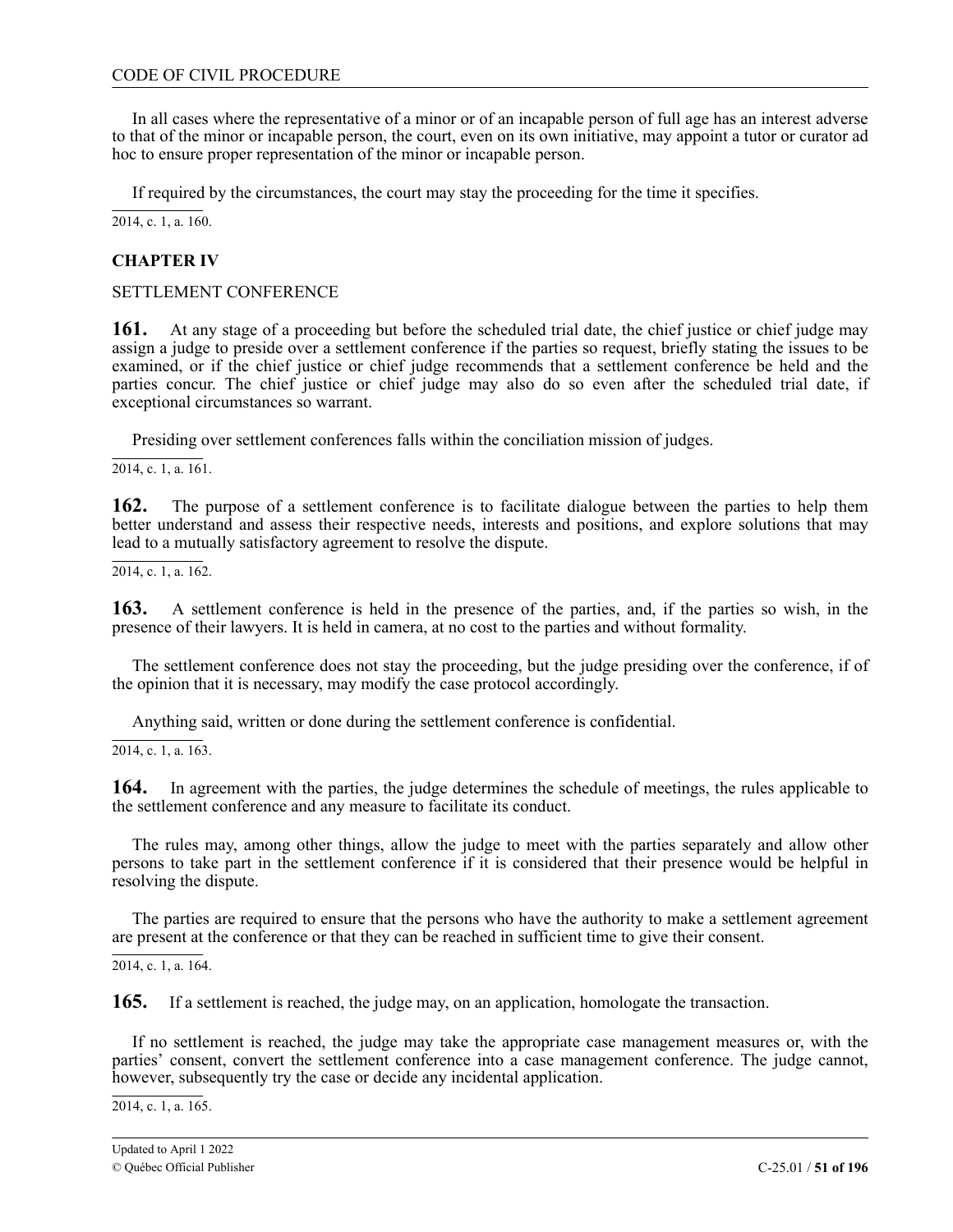# **CHAPTER V**

**DEFENCE** 

# **DIVISION I**

## PRELIMINARY EXCEPTIONS

### § 1. — *General provisions*

**166.** A party that has preliminary exceptions to raise must disclose them in writing to the other party in sufficient time and file the written disclosure with the court office.

The party must do so before the time limit for filing the case protocol or on the date specified in the case protocol, or at least three days before the date set by the court for the case management conference on the case protocol, or, if no case protocol is required, at least three days before the originating application is to be presented before the court. If an exception to dismiss an application or a defence is raised, the three-day time limit is extended to 10 days.

The disclosure and filing required by the first paragraph may only be effected at another time in cases determined by law or with the authorization of the court if serious reasons so warrant.

#### 2014, c. 1, a. 166; 2020, c. 29, s. 25.

### 2 § 2. — *Declinatory exception*

167. If an application is brought before a court other than the court of competent jurisdiction, a party may ask that it be referred to the competent court or, failing that, that it be dismissed.

2 Lack of subject-matter jurisdiction may be raised at any stage of the proceeding, and may even be declared 9 by the court on its own initiative, in which case the court adjudicates as to legal costs according to the circumstances.

2014, c. 1, a. 167.

§ 3. — *Exception to dismiss*

**168.** A party may ask that an application or a defence be dismissed if

- (1) there is lis pendens or res judicata;
- (2) one of the parties is incapable or does not have the necessary capacity to act; or
- (3) one of the parties clearly has no interest.

The party may also ask that an application or a defence be dismissed if it is unfounded in law even if the facts alleged are true. Such an exception may pertain to only part of the application or defence.

The court may, on the face of the record, deny an application for dismissal based on the grounds that it has no reasonable chance of success.

The party against which the exception is raised may be allowed a period of time to correct the situation but if, on the expiry of that period, the correction has not been made, the application or defence is dismissed.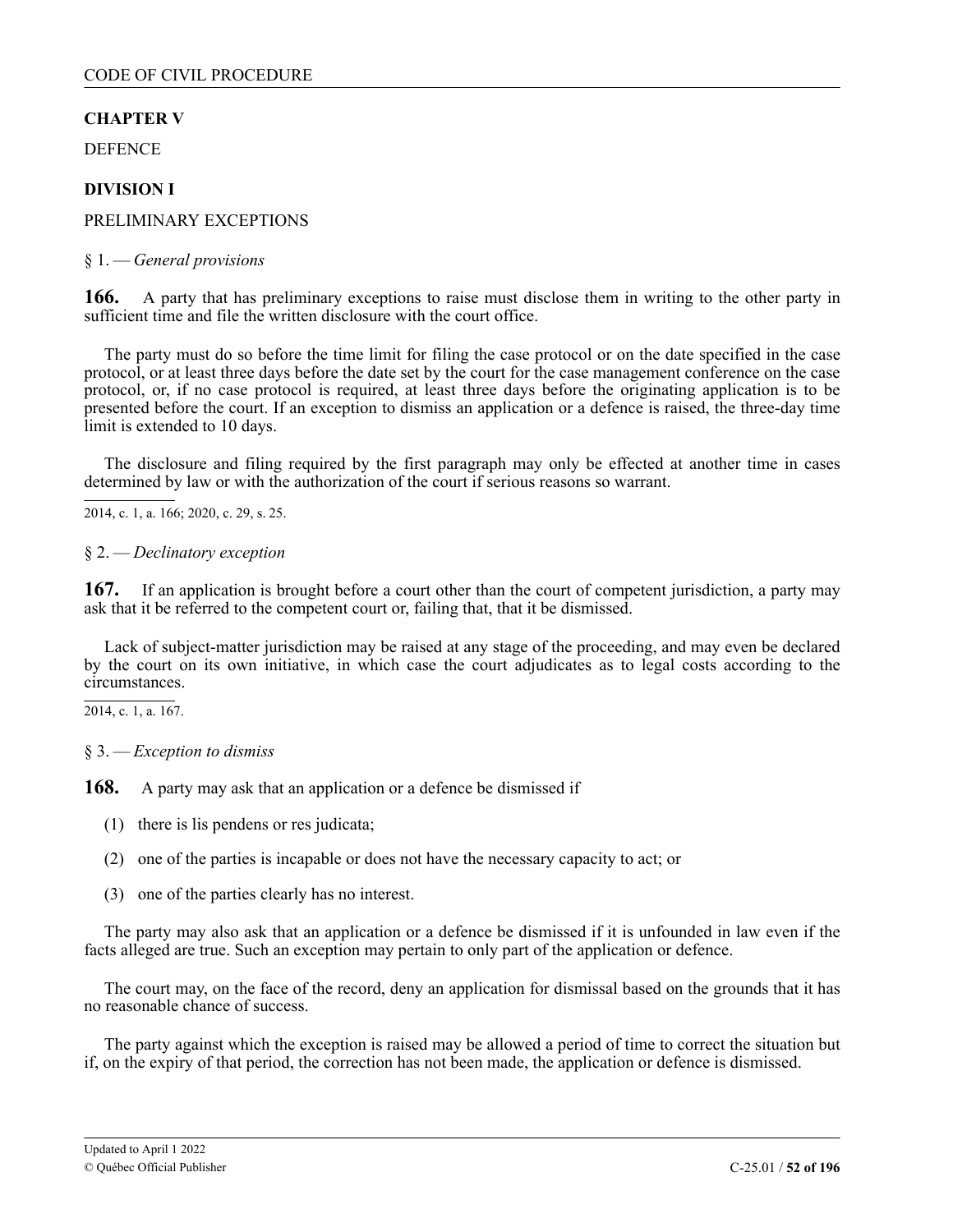The dismissal of an application may be urged even if the exception to dismiss was not raised before the first case management conference.

2014, c. 1, a. 168; 2020, c. 29, s. 26.

2 § 4. — *Other exceptions*

169. A party may apply to the court for any measure conducive to the orderly conduct of the proceeding.  $\overline{\phantom{a}}$ 

. A party may also apply to the court for an order directing another party to provide particulars as to the ,<br>1 allegations made in the application or the defence, disclose a document to the party or strike immaterial allegations.

A judgment granting such an application may require a party to do something within a specified time under pain of the originating application or the defence being dismissed or the allegations in question being struck.

2014, c. 1, a. 169; I.N. 2016-12-01.

#### **DIVISION II**

#### DEFENCE ON MERITS

**170.** Defending an application, whether orally or in writing, consists in raising all the grounds of law or fact that argue against granting in whole or in part the conclusions sought in the application. In its defence, a party may allege any material facts, even material facts that have arisen since the application was instituted, and advance any conclusions necessary to defeat grounds set up by the other parties.

If the defence is oral, the arguments made are recorded in the minutes of the hearing or in a brief outline attached to the minutes. If the defence is written, it is set out in a pleading.

The defendant discloses to the plaintiff the exhibits in support of the defence as soon as possible, in the manner they agree on.

A declaration by a party that it submits to justice is not a defence, nor is it acquiescence in the claims of another party.

2014, c. 1, a. 170; 2020, c. 29, s. 27.

171. The defence is to be oral unless the case presents a high level of complexity or special circumstances warrant otherwise.

The defence is to be oral, for example, in all instances where the purpose of the proceeding is to obtain support or a right relating to the custody of a child, to obtain the surrender of property, an authorization, a designation, a homologation or the recognition of a decision, or a determination as to the manner in which an office is to be discharged or the sole determination of an amount of money due under a contract or as reparation for proven injury.

2014, c. 1, a. 171; I.N. 2016-12-01.

**172.** In the defence, the defendant may make a cross-application against the plaintiff to assert a claim arising from the same source as the principal application or from a related source. The court remains seized of the cross-application despite discontinuance of the principal application.

A cross-application is made in writing but defended orally, unless the court, on its own initiative, requires that it be defended in writing.

2014, c. 1, a. 172; I.N. 2016-12-01.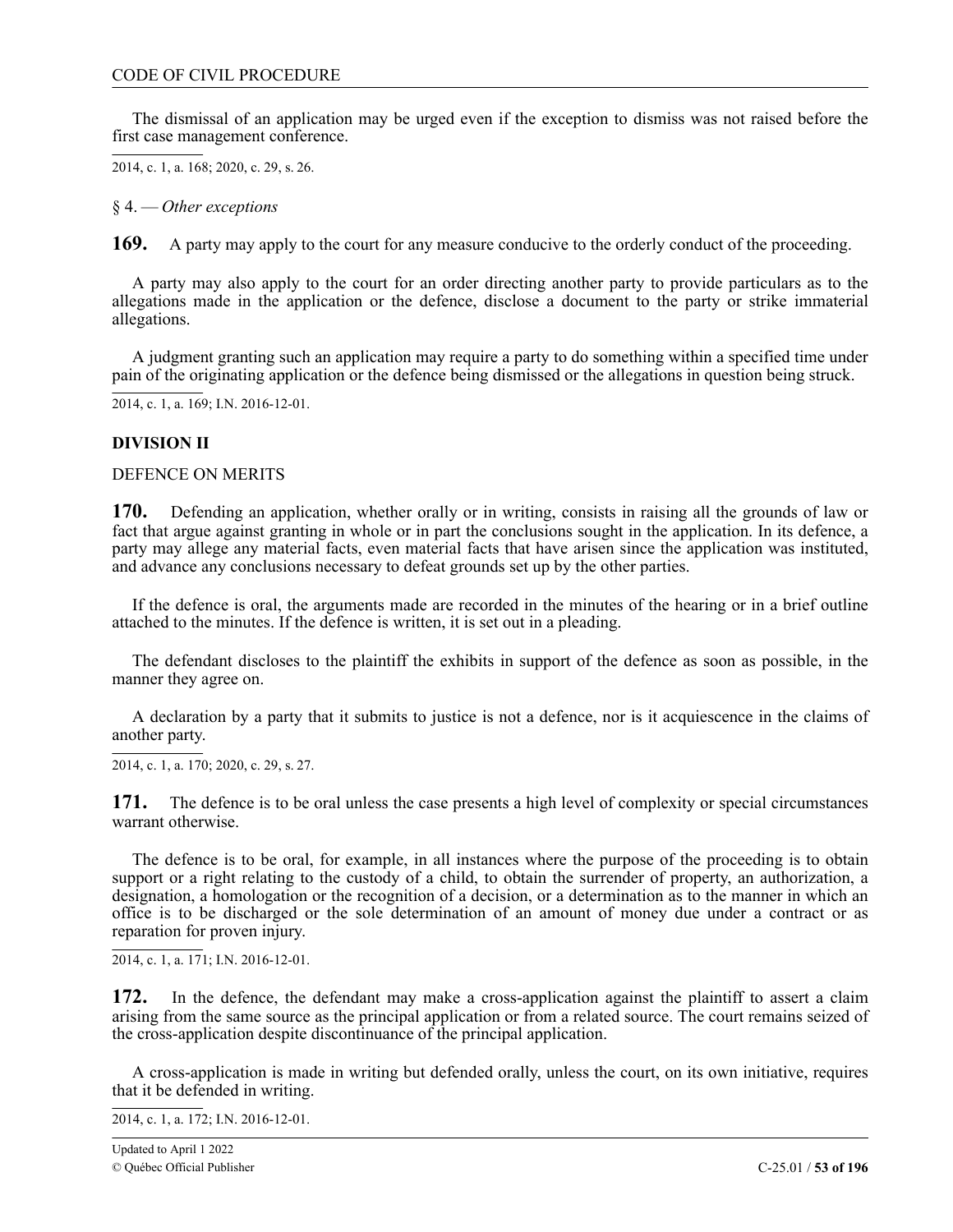# **CHAPTER VI**

### READINESS FOR TRIAL AND SETTING DOWN FOR TRIAL AND JUDGMENT

**173.** The plaintiff is required to ready the case for trial within six months, or one year in family matters, after the date on which the case protocol is presumed to be accepted or after the date on which the court accepted or established the case protocol, and, before that strict time limit expires, to file a request with the court office to have the case set down for trial and judgment.

Nevertheless, if warranted by the high level of complexity of the case or by special circumstances, the court may extend the time limit at a case management conference. Even after the case management conference, the court may extend the time limit before it expires, if the parties show that it was impossible in fact, at the time of that conference, to properly assess how long they would need to ready the case for trial, or that circumstances unforeseeable at that time have since occurred. The new time limit set by the court is also a strict time limit.

If the parties or the plaintiff have not filed a case protocol or a proposed case protocol within the prescribed 45-day or three-month time limit for doing so, the six-month or one-year time limit under this article is counted from service of the application. In such an instance, the court cannot extend the latter time limit unless it was impossible in fact for one of the parties to act.

2014, c. 1, a. 173; 2020, c. 29, s. 28.

174. A request for setting down for trial and judgment is made by means of a joint declaration by the parties stating that the case is ready for trial and containing

c (1) the name of each party and, if the party is represented, its lawyer's name, as well as their contact information;

9 (2) a list of the exhibits and other evidence disclosed between the parties;

(3) a list of the witnesses each party intends to call and a list of those whose testimony it intends to present in the form of affidavits, unless there is valid cause not to disclose their identities;

(4) a list of the facts that are admitted;

(5) a list of the points to be determined by experts; and

(6) an estimate of the length of the trial and, if applicable, particulars as to the use of the services of an interpreter or the use of technological means.

If the declaration cannot be made by the parties jointly, the plaintiff or, if the plaintiff fails to do so, another party, files a declaration and notifies it to the other parties. The declaration is deemed confirmed unless the other parties specify, within 15 days after it is notified, what should, in their opinion, be added or deleted.

2014, c. 1, a. 174.

**175.** If the defendant fails to answer the summons or to file a defence within the time limit set in the case protocol and the plaintiff so requires, the court clerk sets the case down for judgment. If the defendant fails to attend the case management conference, the case is set down for judgment on an order of the court.

In such instances, the plaintiff must file the exhibits and the plaintiff's own affidavit with the court office.

2014, c. 1, a. 175.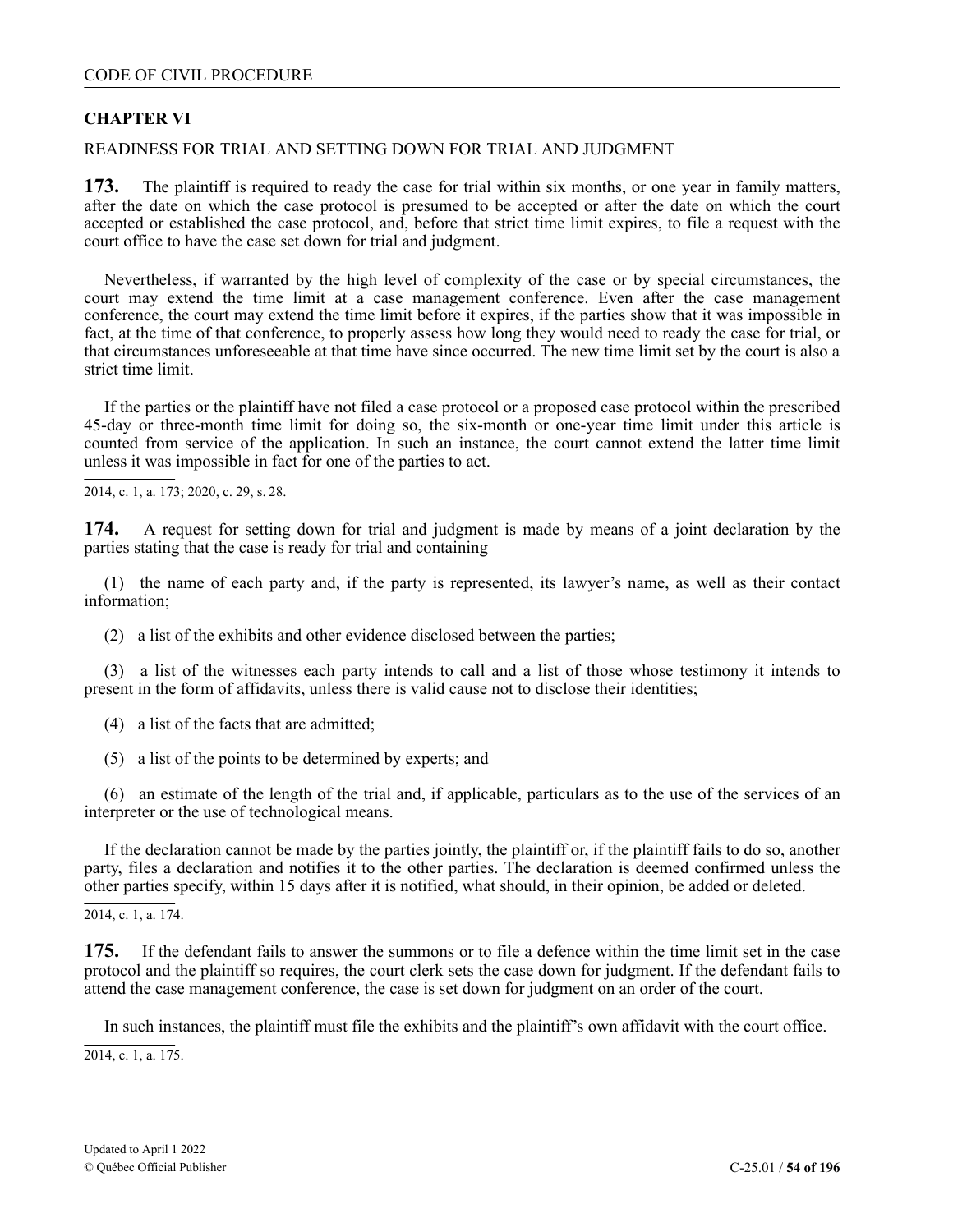**176.** A premature or irregular request for setting down a case may be cancelled by the court or the court clerk, on their own initiative. A request made after the expiry of the time limit prescribed by law or set by the court is inadmissible.

2014, c. 1, a. 176.

**177.** A plaintiff who fails to file a request for setting down within the strict time limit is presumed to have discontinued the application, unless another party files such a request within 30 days after the expiry of the time limit.

The court may relieve the plaintiff from this sanction if it is satisfied that it was impossible in fact for the latter to act within the time limit. In such an instance, the court modifies the case protocol and sets a new time limit, which cannot be extended except for compelling reasons.

 $\overline{2014}$ , c. 1, a. 177.

**178.** Once the case has been set down for trial, a notice of the scheduled trial date is notified by the court clerk to the parties and their lawyers unless a trial date was set by the court or with the parties' consent. The notice is notified at least one month but not more than two months before the trial date, unless the parties agree to a shorter notice period. The notice is presumed to have been received if the notification is recorded in the court register.

The fact that a party did not receive the notice is not grounds for postponing the trial if its lawyer received it.

 $\overline{2014, c. 1, a. 178}.$ 

# **CHAPTER VII**

PRE-TRIAL CONFERENCE

**179.** Once a case has been set down, the judge who is to preside over the trial, or any other judge designated by the chief justice or chief judge, may, on the judge's own initiative or on request, convene the lawyers to discuss appropriate means of simplifying and shortening the trial.

The lawyers must, on the judge's request, provide any exhibits or other evidence not already filed in the record that they intend to produce as evidence during the trial.

The agreements and decisions made during the pre-trial conference are recorded in the minutes of the conference and are binding on the parties during the trial.

2014, c. 1, a. 179.

### **CHAPTER VIII**

#### PROCESSING OF CASE SET DOWN FOLLOWING DEFENDANT'S DEFAULT

**180.** If a case has been set down following the defendant's failure to answer the summons, the plaintiff may obtain judgment without further delay or notice. However, if the failure is attributable to the Attorney General, the plaintiff must give the Attorney General at least one month's notice before filing the request for setting down.

If a case has been set down following the defendant's failure to attend the case management conference without valid cause or to defend the application within the time limit set in the case protocol, the plaintiff must give the defendant at least five days' advance notice before the case proceeds to trial.

2014, c. 1, a. 180.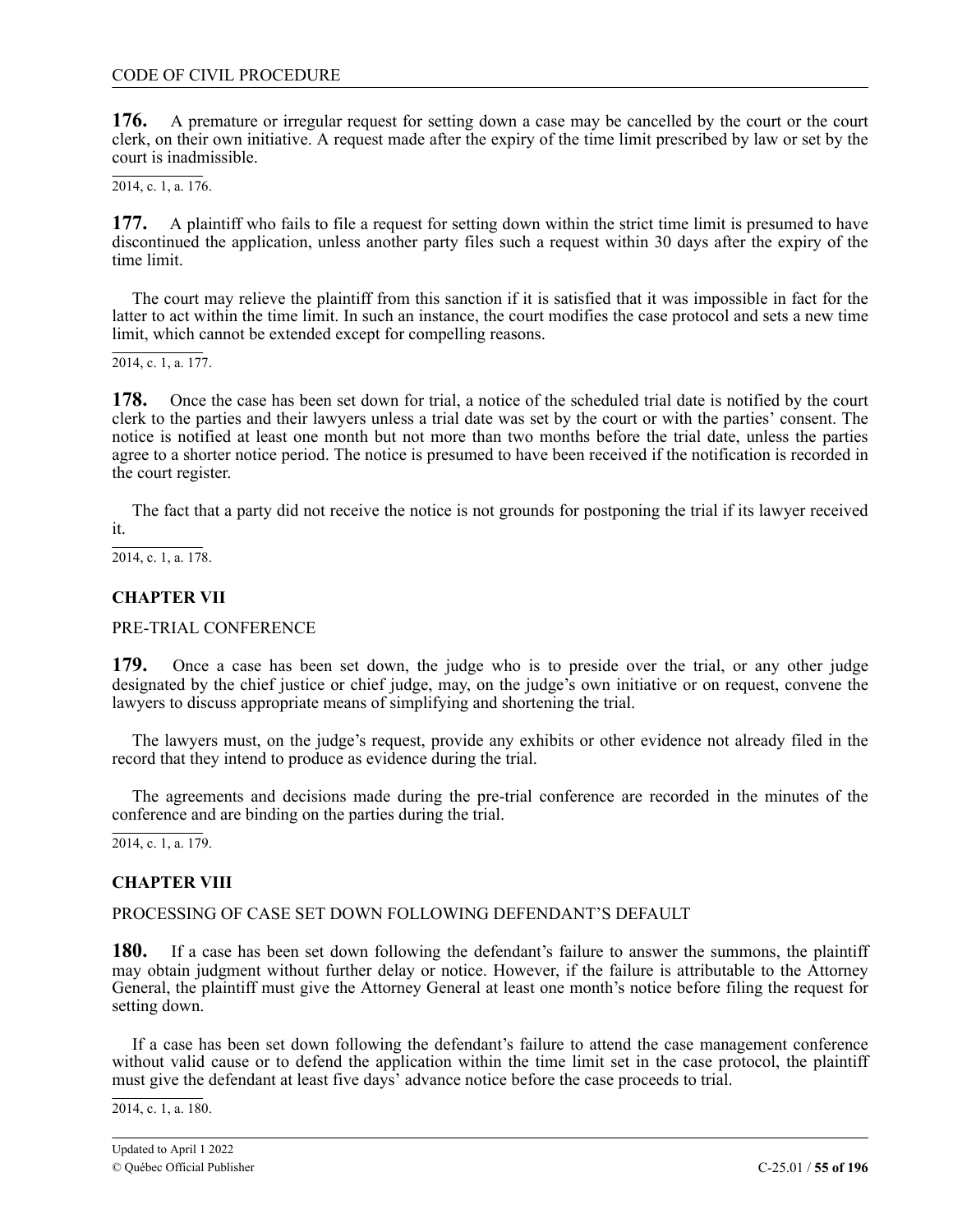**181.** In default proceedings, the special clerk may render judgment if the sole subject matter of the application is the price of a service contract or the sales price of movable property; the special clerk may also render judgment if the application seeks payment of an amount of money clearly stated in an authentic act or private writing.

The special clerk renders judgment on the face of the application, the exhibits supporting the plaintiff's claims and an affidavit by the plaintiff attesting that the amount claimed is owed to the plaintiff.

The special clerk may also, after the evidence stage, render judgment on any other matter except family matters.

2014, c. 1, a. 181.

**182.** When the presentation of evidence is necessary, the special clerk receives the evidence, which may be adduced solely in the form of affidavits.

During the evidence stage of the proceeding, the defendant cannot produce witnesses but may crossexamine any witnesses called by the plaintiff. The witnesses may also be examined by the special clerk or by the judge in chambers, if the clerk or judge sees fit. The witnesses' depositions are recorded, unless waived by the parties.

2014, c. 1, a. 182.

**183.** If there are two or more defendants but only one or some are in default, the plaintiff may proceed first against those in default and request that the case be set down for judgment by the court, after giving notice to all who are party to the case protocol. However, if the court is of the opinion that the dispute requires a uniform decision for all the defendants, given the subject matter of the application or to avoid conflicting judgments, it orders the proceeding to continue against all of them in accordance with the case protocol.

2014, c. 1, a. 183.

### **TITLE II**

INCIDENTAL PROCEEDINGS

### **CHAPTER I**

INTERVENTION OF THIRD PERSONS IN PROCEEDING

### **DIVISION I**

GENERAL PROVISIONS

**184.** Intervention is either voluntary or forced.

Intervention is voluntary when a person who has an interest in a proceeding but is not a party or whose participation in a proceeding is necessary in order to authorize, assist or represent an incapable party intervenes in the proceeding as a party. It is also voluntary when a person wishes to intervene for the sole purpose of participating in argument during the trial.

Intervention is forced when a party impleads a third person so that the dispute may be fully resolved or so that the judgment may be set up against that third person. It is also forced when a party intends to exercise a recourse in warranty against the third person.

2014, c. 1, a. 184.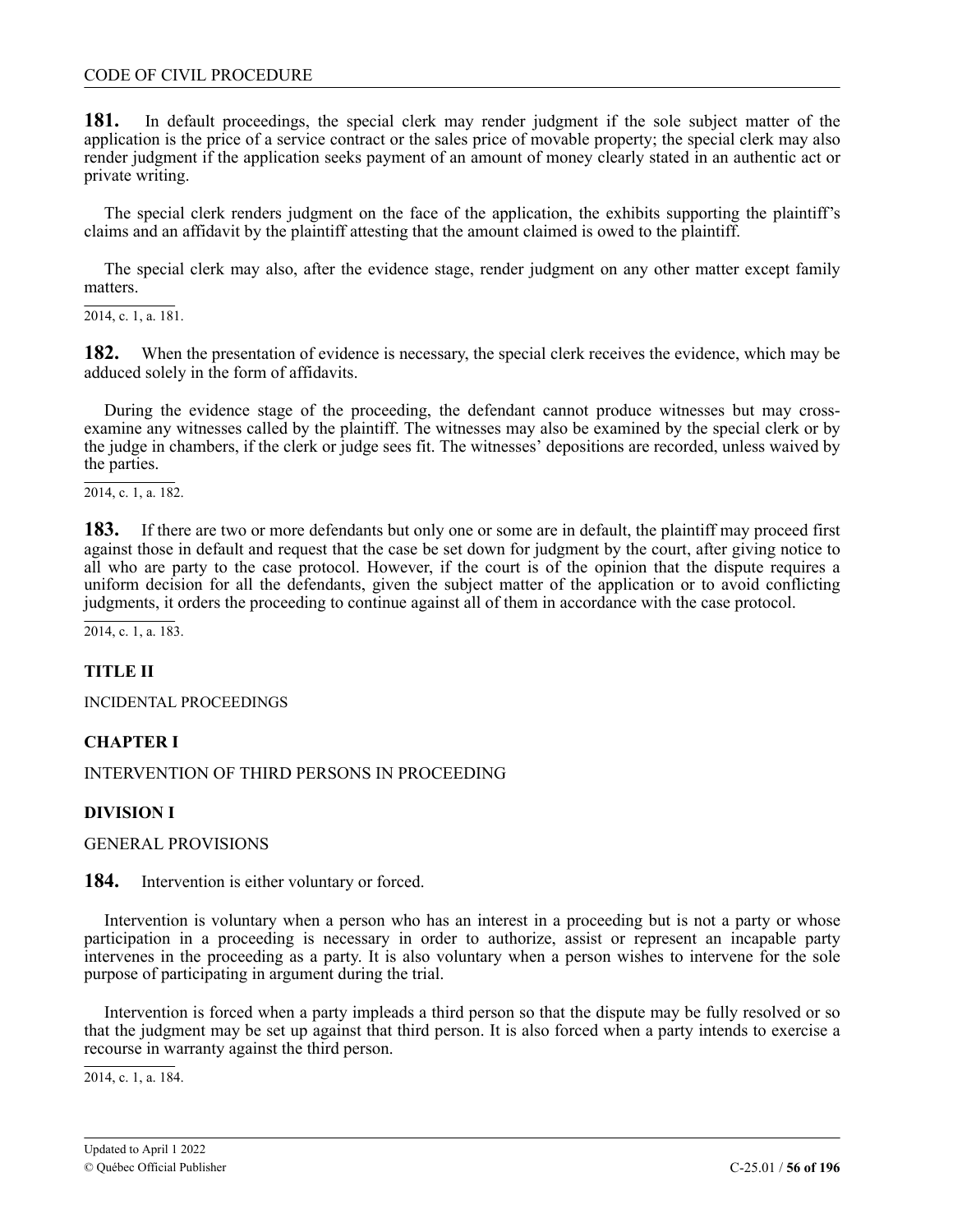# **DIVISION II**

### VOLUNTARY INTERVENTION

**185.** Voluntary intervention is termed aggressive when the third person seeks to be acknowledged as having, against the parties or one of them, a right which is in dispute. It is termed conservatory when the third person wishes to be substituted for one of the parties in order to represent it, or to be joined with one of the parties in order to assist it or support its claims. A third person is said to intervene as a friend of the court when seeking only to participate in argument during the trial.

A third person who intervenes for aggressive or conservatory purposes becomes a party to the proceeding.

2014, c. 1, a. 185.

**186.** A third person who wishes to intervene for conservatory or aggressive purposes notifies a declaration of intervention to the parties, setting out the person's interest in the case and claims, the conclusions sought and the facts justifying such conclusions. The declaration of intervention must also propose an intervention procedure, with due regard for the case protocol.

The parties have 10 days to notify their opposition to the third person and the other parties. If no opposition is notified, the third person's interest is presumed to be sufficient and the proposed intervention procedure to be accepted on the filing of the declaration of intervention with the court office. If opposition is notified, the third person presents the declaration of intervention before the court in order to obtain a ruling on the person's interest and the intervention procedure.

 $\overline{2014, c. 1, a. 186}.$ 

**187.** A third person who wishes to intervene as a friend of the court during the trial must obtain authorization from the court. The person must file a declaration of intervention setting out the purpose of and grounds for the intervention and notify it to the parties at least five days before the date the application for authorization is to be presented before the court.

After hearing the third person and the parties, the court may grant authorization if it is of the opinion that the intervention is expedient; in making its decision, the court considers the importance of the issues in dispute, particularly in relation to the public interest, and the usefulness of the third person's contribution to the debate.

2014, c. 1, a. 187.

# **DIVISION III**

### FORCED INTERVENTION

**188.** A third person is impleaded by service of a declaration of intervention setting out the grounds justifying the forced intervention of that third person as a party, together with the judicial application. The declaration of intervention must also propose an intervention procedure, with due regard for the case protocol and state to the third person that that person must answer within the following 15 days.

The declaration of intervention is also notified to the other parties and they have 10 days after the third person answers to notify their opposition.

2014, c. 1, a. 188; 2020, c. 29, s. 29.

189. When the purpose of the forced intervention is to call a third person in warranty, the warranty is termed simple if the plaintiff in warranty is being sued as personally liable. The warranty is termed formal if the plaintiff in warranty is being sued as the holder of a thing.  $\begin{bmatrix} 2 \\ 2 \end{bmatrix}$ .<br>2912 in<br>2012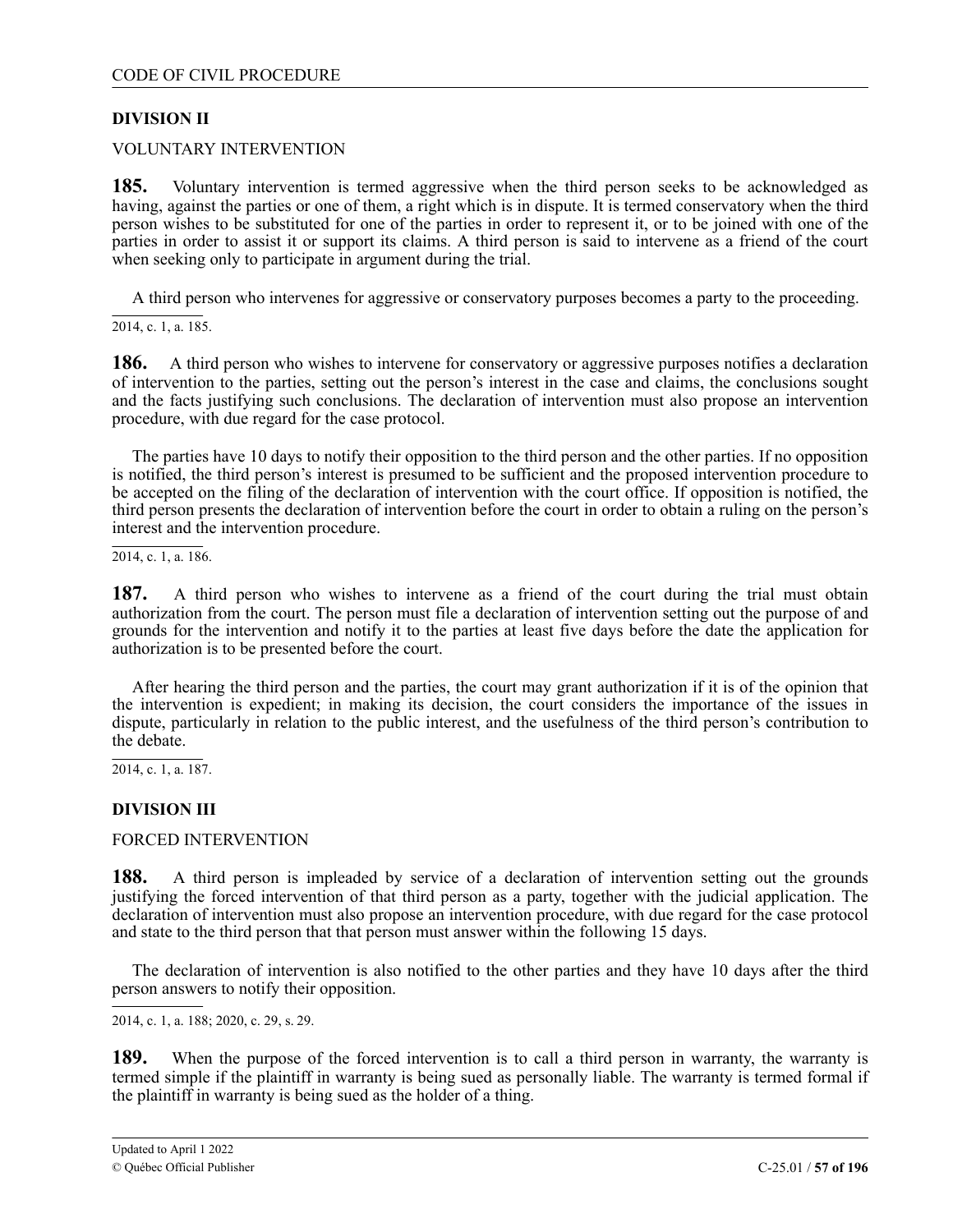A third person called in simple warranty cannot take up the defence of the plaintiff in warranty, but may merely contest the application brought against the latter, if the person sees fit.

A third person called in formal warranty may take up the defence of the plaintiff in warranty and the latter may ask to be relieved from defending. In order to preserve their respective rights, the plaintiff in warranty, although relieved from defending, may remain in the proceeding and the principal plaintiff may require that the plaintiff in warranty remain in the proceeding. A judgment rendered against the formal warrantor is enforceable against the plaintiff in warranty after it is notified to the latter.

2014, c. 1, a. 189.

**190.** The principal application and the recourse in warranty are joined in a single proceeding and, unless separated by the court, are subject to the same case protocol, which is revised to take the recourse in warranty into account. The principal application and the recourse in warranty are tried together and a single judgment decides them both.

2014, c. 1, a.  $\overline{190}$ .

### **CHAPTER II**

### INCIDENTAL PROCEEDINGS RELATING TO PARTIES' LAWYERS

**191.** A party may ask, in the course of a proceeding, that its lawyer be disavowed and that acts that exceeded the scope of that lawyer's mandate be repudiated. The application is brought by the party itself or by a specially mandated lawyer and is notified to the disavowed lawyer and the other parties.

After judgment, such a disavowal must be sought by means of an originating application. Execution of the judgment is not stayed unless the court so orders.

If the disavowal is held to be well-founded, the repudiated acts are annulled and the parties, restored to their former state.

2014, c. 1, a. 191.

**192.** If, before a case is taken under advisement, the lawyer of one of the parties withdraws, dies or becomes disqualified from practising as a lawyer, a formal notice must be given to the party to appoint another lawyer or send the other parties a notice of intention to self-represent. The party must answer the formal notice within 10 days after its notification. No pleading may be filed or judgment rendered during that time.

A party that revokes the mandate of its lawyer must notify its decision to the other parties and to the court clerk and state its intention to appoint a new lawyer or to self-represent.

The lawyer brought in as a substitute must, without delay, notify a representation statement giving the lawyer's name and contact information to the other parties and to the court clerk.

If the party does not appoint a new lawyer, the proceeding continues as though the party were not represented. If the party does not comply with the case protocol or the rules of representation, any other party, if a plaintiff in the case, may request, without prior notice, that the case be set down for judgment, or, if a defendant in the case, that the application be dismissed.

A party represented by a lawyer is deemed to have been informed of another party's lawyer's death, disqualification or appointment to a public office that is incompatible with practice as a lawyer, without notification of the death, disqualification or appointment being necessary.

2014, c. 1, a. 192; 2020, c. 29, s. 30.

2 2020<br>2020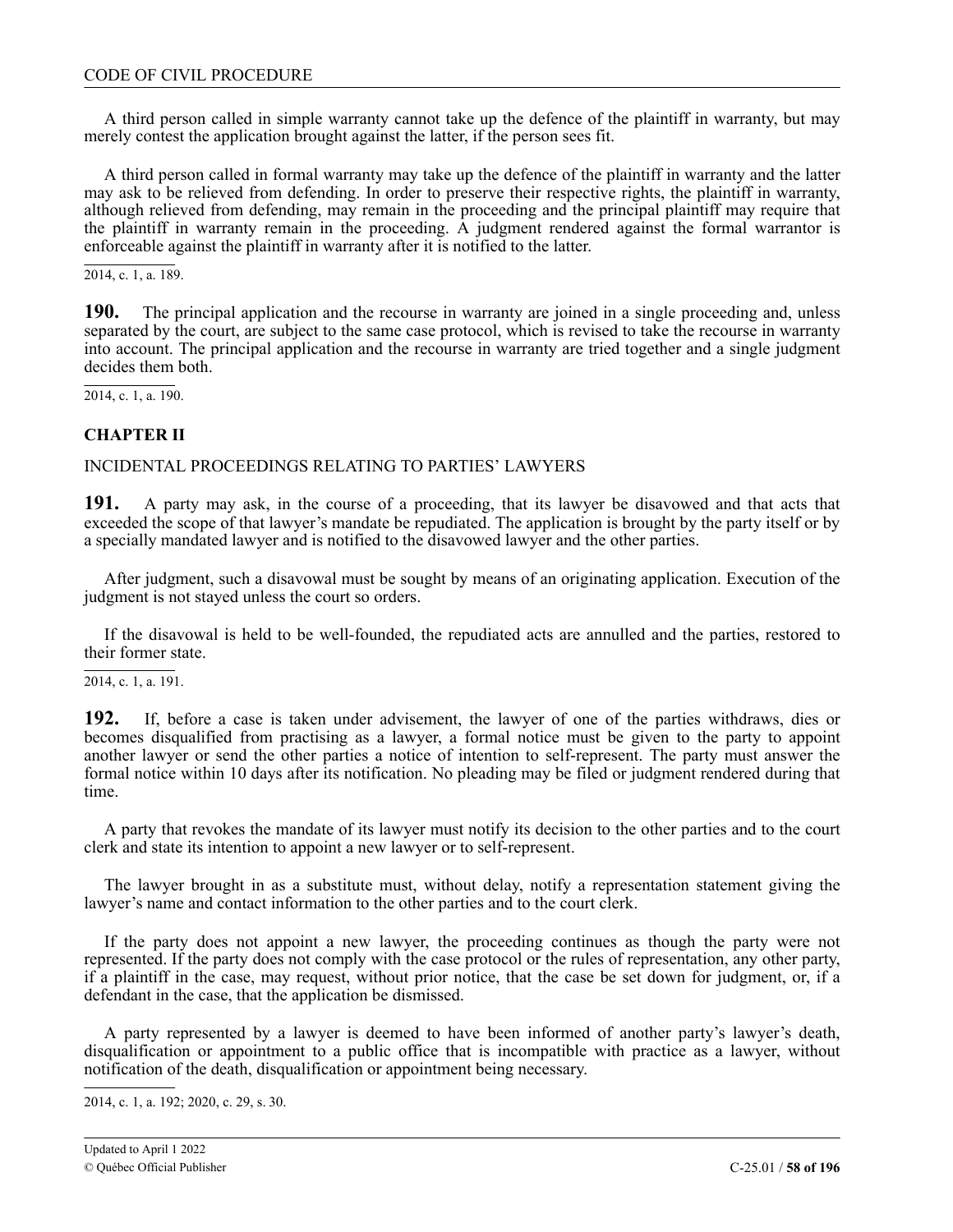**193.** On a party's application, a lawyer may be declared disqualified to act in a proceeding, as when the lawyer is in a conflict of interest situation and does not take steps to remedy it, has disclosed or is likely to disclose confidential information to another party or a third person, or is called to testify in the proceeding on essential facts. In the latter case, the lawyer may only be declared disqualified for serious cause.

2014, c. 1, a. 193.

**194.** Before a trial date has been set, a lawyer who wishes to cease representing a party may do so after notifying the party, the other parties and the court clerk.

If a trial date has been set, the lawyer cannot cease representing the party, nor may another lawyer be brought in as a substitute, without the authorization of the court.

 $\overline{2014, c. 1, a. 194}.$ 

**195.** If parties joined as plaintiffs in an application are represented by the same lawyer, the court, to avoid genuine problems and to ensure that justice is done, may adjourn the trial until each of the parties has appointed a new lawyer or filed a notice of intention to self-represent.

2014, c. 1, a. 195.

### **CHAPTER III**

### CONTINUANCE OF PROCEEDING

**196.** A proceeding is not delayed because a party has had a change of status or capacity, has ceased to exercise certain functions or has died.

However, the court may extend the strict time limit for trial readiness so that interested persons may continue the proceeding or be given a formal notice to do so. In such a case, the proceeding is stayed for the time specified by the court.

2014, c. 1, a. 196.

**197.** A lawyer who learns that the party they are representing has had a change of status or capacity, has ceased to exercise certain functions or has died is required to notify that information to the other parties.

Pleadings filed before the notification are valid. Those filed after the notification are without effect, except conservatory ones intended to preserve the rights of the persons likely to continue the proceeding.

2014, c. 1, a. 197.

**198.** A proceeding may be continued by a person who, as a result of a party's change of status or capacity or loss of capacity, has acquired the capacity and the interest required to continue the proceeding.

A proceeding may also be continued by the person succeeding to a party's functions, by the liquidator of the succession or the heirs of a deceased party or by a successor who has acquired the right that is the subject matter of the dispute.

2014, c. 1, a. 198.

**199.** Heirs who are parties to a proceeding are required to notify the liquidator's name, address and other contact information to the other parties as soon as the liquidator takes charge of the succession.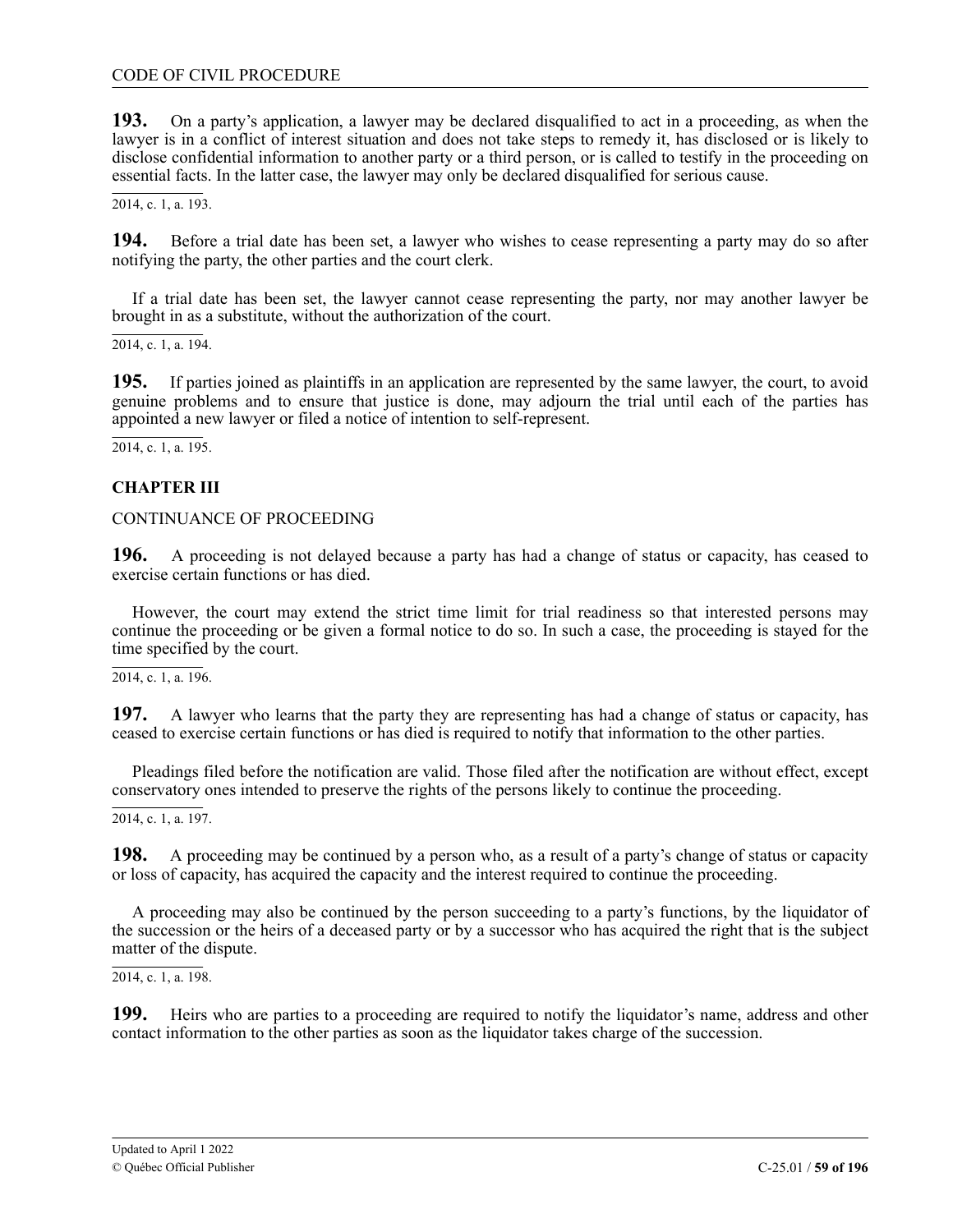Pleadings filed before the notification are valid, unless the court decides otherwise on the liquidator's request. Those filed after the notification are without effect and the proceeding is stayed until continued by the liquidator.

2014, c.  $1, a. 199$ .

**200.** A continuance of proceeding is obtained by filing with the court office a notice stating the facts giving rise to the continuance and notifying it to all the parties. The right to continue the proceeding may be contested within 10 days after the notification. If it is not contested within that time, the continuance of proceeding is deemed admitted.

If the interested persons do not continue the proceeding, a party may give them a formal notice to do so. If they fail to comply within 10 days, any plaintiff in the case may request that the case be set down for judgment as in default cases, and any defendant in the case, that the application be dismissed.

2014, c. 1, a. 200.

#### **CHAPTER IV**

**RECUSATION** 

**201.** A judge who considers that one of the parties may have serious reasons to question the judge's impartiality is required to declare as much to the chief justice or chief judge without delay. In such a case, the chief justice or chief judge designates another judge to continue or try the case and informs the parties.

A party that has serious reasons to question the judge's impartiality must declare as much without delay in a written statement notified to the judge and the other party. If the judge does not withdraw from the case within 10 days after the notification, a party may make an application for recusation. A party may, however, waive the right to recuse.

Statements and any other document relating to the recusation are filed in the record.

2014, c. 1, a. 201.

**202.** The following situations, among others, may be considered serious reasons for questioning a judge's impartiality and for justifying the judge's recusation:

(1) the judge being the spouse of one of the parties or of the lawyer of one of the parties, or the judge or the judge's spouse being related or connected by marriage or civil union to one of the parties or to the lawyer of one of the parties, up to the fourth degree inclusively;

(2) the judge being a party to a proceeding pertaining to an issue similar to the one before the judge for determination;

(3) the judge having given advice or an opinion on the dispute or having previously dealt with the dispute as arbitrator or mediator;

(4) the judge having represented one of the parties;

(5) the judge being a shareholder or an officer of a legal person or a member of a partnership or an association or another group not endowed with juridical personality that is a party to the proceeding;

(6) a serious conflict existing between the judge and one of the parties or the lawyer of one of the parties, or threats or insults having been uttered between them during the proceeding or in the year preceding the application for recusation.

2014, c. 1, a. 202.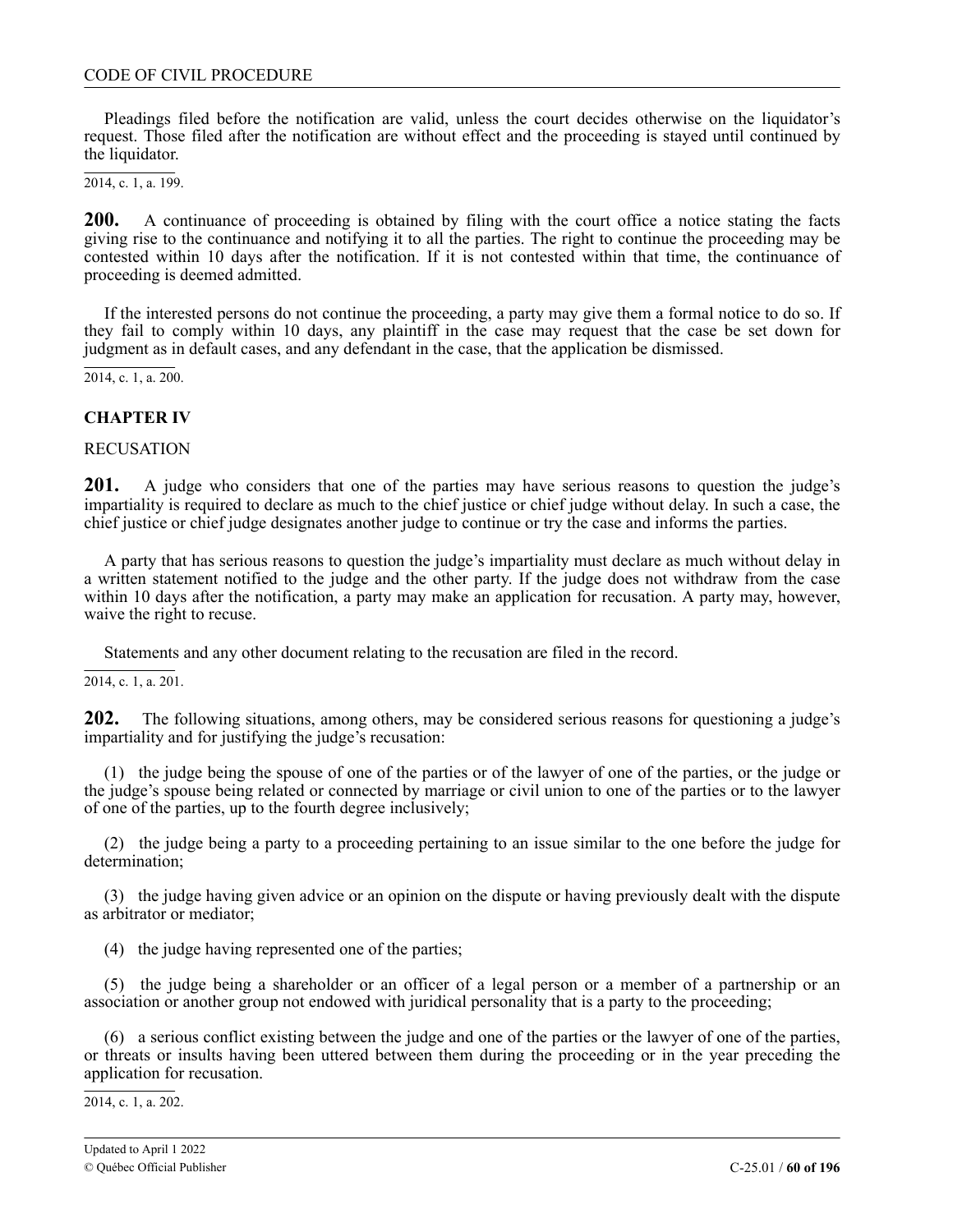**203.** A judge who has an interest or whose spouse has an interest in a case is disqualified and cannot hear the case.

 $\overline{2014}$ , c. 1, a. 203.

**204.** An application for recusation is notified to the judge and the other parties on the expiry of 10 days after notification of the statement.

If no statement was made, a party may apply for recusation at any stage of the proceeding, provided it shows that it has been diligent. The application may be made orally during the trial, in which case the reasons given are recorded in the minutes of the hearing.

If the application for recusation is against the sole judge assigned to sit in the district where the proceeding has been brought, the court clerk immediately informs the chief justice or chief judge.

2014, c. 1, a. 204.

**205.** The application for recusation is decided by the judge seized of the case. The decision may be appealed by leave of a judge of the Court of Appeal.

If the application is granted, the judge must withdraw from the case and abstain from sitting. If the application is dismissed, the judge continues to be seized of the case.

The court clerk advises the chief justice or chief judge of any case in which the trial is postponed because the judge has decided to withdraw from the case.

2014, c. 1, a. 205.

### **CHAPTER V**

INCIDENTAL PROCEEDINGS RELATING TO PLEADINGS

#### **DIVISION I**

#### WITHDRAWAL OR AMENDMENT OF PLEADING

**206.** At any time before judgment, the parties may withdraw or amend a pleading without it being necessary to obtain an authorization from the court, provided doing so does not delay the proceeding and is not contrary to the interests of justice. However, the amendment of a pleading must not result in an entirely new application having no connection with the original one.

An amendment to a pleading may be made, for instance, to replace, correct or complete statements or conclusions, allege new facts or assert a right accrued since the notification of the judicial application.

 $\overline{2014}$ , c. 1, a.  $\overline{206}$ .

**207.** A party that intends to withdraw or amend a pleading must notify the intended withdrawal or the amended pleading to the other parties, which have 10 days to notify their opposition. If no opposition is notified, the withdrawal or amendment is accepted. If opposition is notified, the party that intends to withdraw or amend the pleading presents its application before the court for a decision.

If any of the other parties must respond following the withdrawal or amendment of a pleading, the time limit for responding is set by the parties or, if the time limit is not already specified in the case protocol, by the court. If, as a result, a new defendant is brought into the proceeding, the judicial application must be notified to that party without delay.

2014, c. 1, a. 207.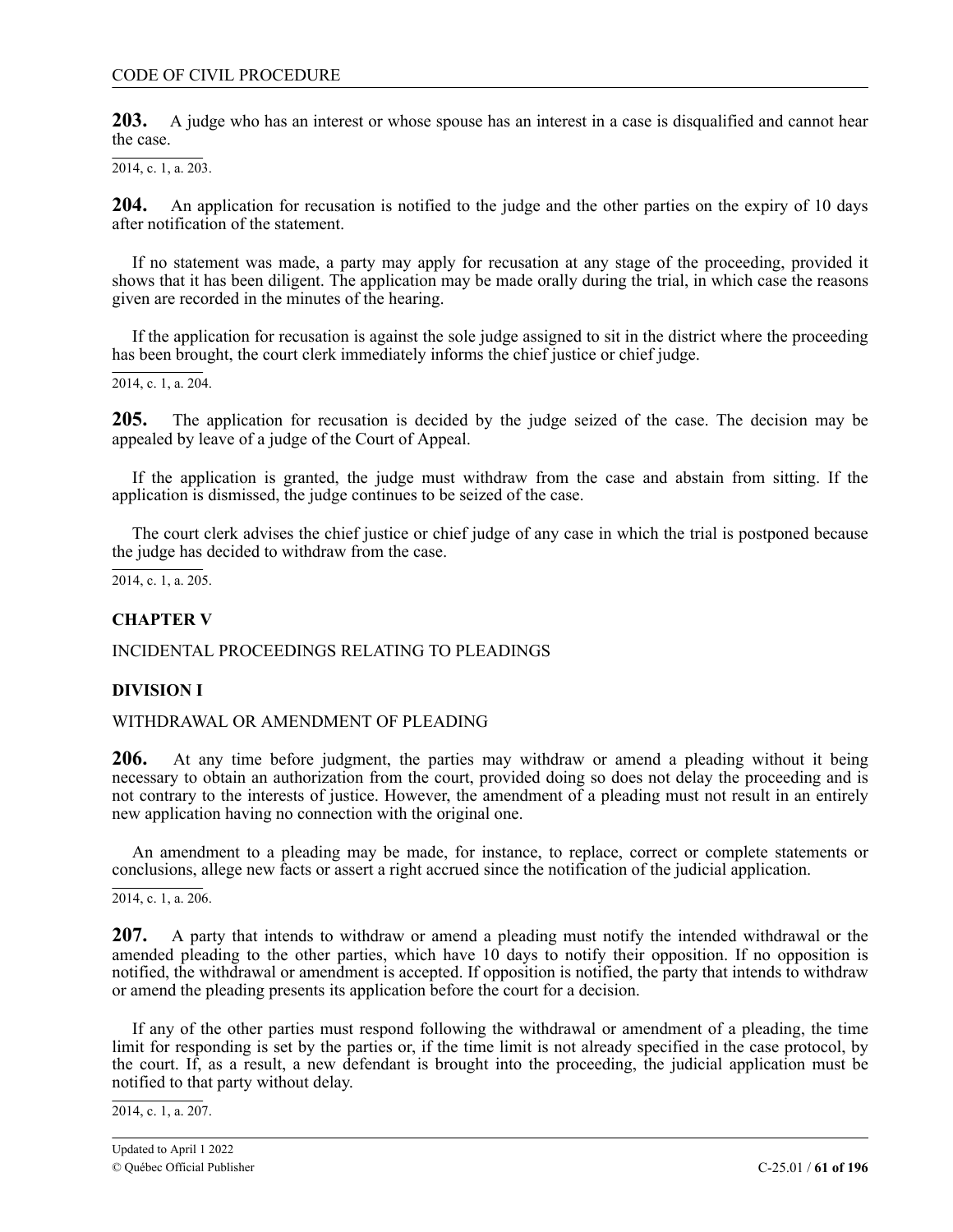**208.** During the trial and in the presence of the other parties, the court may authorize a party to withdraw or amend a pleading without formality. The decision is recorded in the minutes of the hearing and any amended pleading is filed in the record as soon as possible, without notification being necessary.

At any time before judgment, the court, on its own initiative, may order the immediate correction of any clerical error or error of form, expression or calculation in a pleading, subject to the conditions it sees fit.

2014, c. 1, a. 208.

### **DIVISION II**

DETERMINATION OF ISSUE OF LAW

**209.** The parties to a proceeding may jointly submit to the court a controversy between them on an issue of law raised by the dispute. The court determines the issue in the course of the proceeding if it considers that doing so is useful for the orderly progress of the proceeding; otherwise, it defers its determination of the issue until the judgment on the merits of the case.

2014, c. 1, a. 209.

### **DIVISION III**

### CONSOLIDATION AND SEPARATION OF PROCEEDINGS

**210.** Even when the applications do not arise from the same source or from related sources, the court may order that two or more proceedings between the same parties brought before the same court be consolidated, provided this does not result in undue delay for any of the parties or serious prejudice to a third person.

As well, the court may order that two or more proceedings pending before it, whether or not they involve the same parties, be consolidated in order to be tried at the same time and determined on the same evidence, that the evidence in one of the proceedings be used in another or that one of the proceedings be tried and determined before the others.

When applications have been joined in the same proceeding, the court, if it considers it advisable in order to protect the parties' rights, may order that they be separated and dealt with in different proceedings.

2014, c. 1, a. 210.

### **DIVISION IV**

#### SPLITTING OF PROCEEDING

211. The court, even on its own initiative, may split a proceeding if it thinks it advisable in order to protect the parties' rights. The resulting applications are tried before the same judge, unless the chief justice or chief judge decides otherwise.

 $\overline{2014, c. 1, a. 211}.$ 

# **DIVISION V**

### STAY OF PROCEEDING

**212.** If the Court of Québec is seized of an application having the same juridical basis or raising the same issues of law and fact as an application instituted before the Superior Court, it may, even on its own initiative, stay the proceeding, provided this does not result in serious prejudice to the other parties.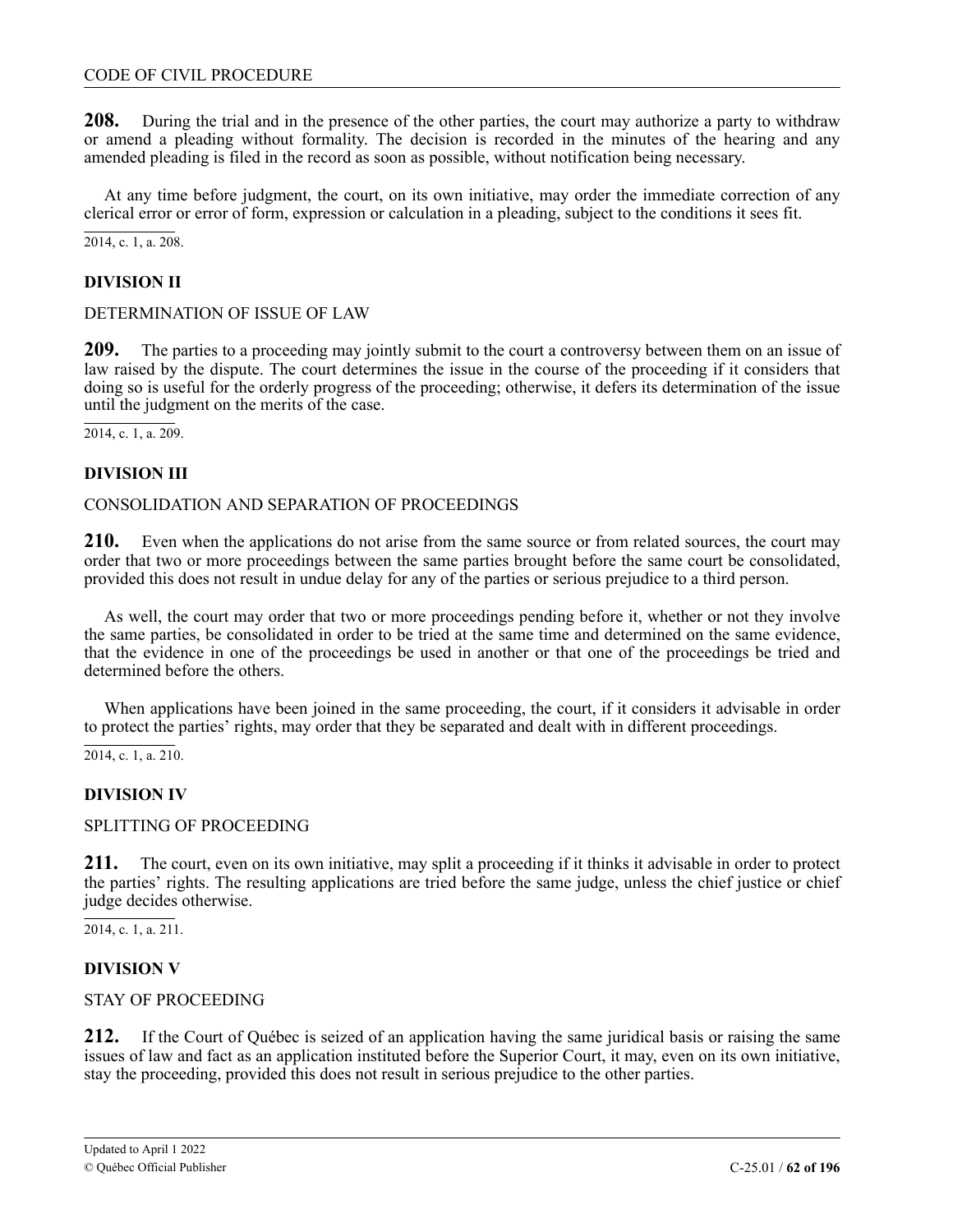A stay order is effective until the judgment rendered by the Superior Court has become final. The stay order may be revoked if new circumstances so warrant.

2014, c. 1, a. 212.

# **CHAPTER VI**

### INCIDENTAL PROCEEDINGS THAT TERMINATE PROCEEDING

### **DIVISION I**

DISCONTINUANCE

**213.** Discontinuance by the plaintiff of the whole of a judicial application terminates the proceeding on the notification of a notice of discontinuance to the other parties and its filing with the court office. It restores matters to their former state, and is effective immediately if it takes place before the court and in the presence of the parties. The legal costs are borne by the plaintiff, subject to an agreement between the parties or a decision of the court.

 $\overline{2014}$ , c. 1, a. 213.

**214.** If one of the plaintiffs in a joint application discontinues it, the other plaintiff may continue the proceeding alone. In such a case, the judicial application is amended accordingly and notified to the other parties, and the proceeding is continued in accordance with the rules applicable to any application.

 $\overline{2014}$ , c. 1, a. 214.

### **DIVISION II**

TENDER AND DEPOSIT

**215.** A party to a proceeding may make or renew a tender and confirm it in a judicial declaration, which is recorded.

If the tender is made by means of a letter of undertaking from a financial institution, a copy of the letter and proof that the letter was notified are filed in the record. If a sum of money or a security is tendered, it is deposited with a trust company, and the receipt for the deposit is filed in the record.

Unless the tender is conditional, the party to whom the tender is made may obtain the sum of money or security deposited, without prejudicing its claim to the balance.

2014, c. 1, a. 215.

**216.** For a deposit with a trust company to be valid, the trust company must be authorized to carry on trust company activities under the Trust Companies and Savings Companies Act (chapter S-29.02). The trust company must undertake to place the sum on deposit as a deposit of money within the meaning of the Deposit Institutions and Deposit Protection Act (chapter I-13.2.2) other than as a term deposit which would not be repayable at any time before maturity. The trust company must also undertake to remit the sum of money or security to the party to whom the tender is made on proof of performance of the obligation.

The document recording the undertakings of the trust company is filed with the court office.

2014, c. 1, a. 216; I.N. 2016-12-01; 2018, c. 23, ss. 736 and 811.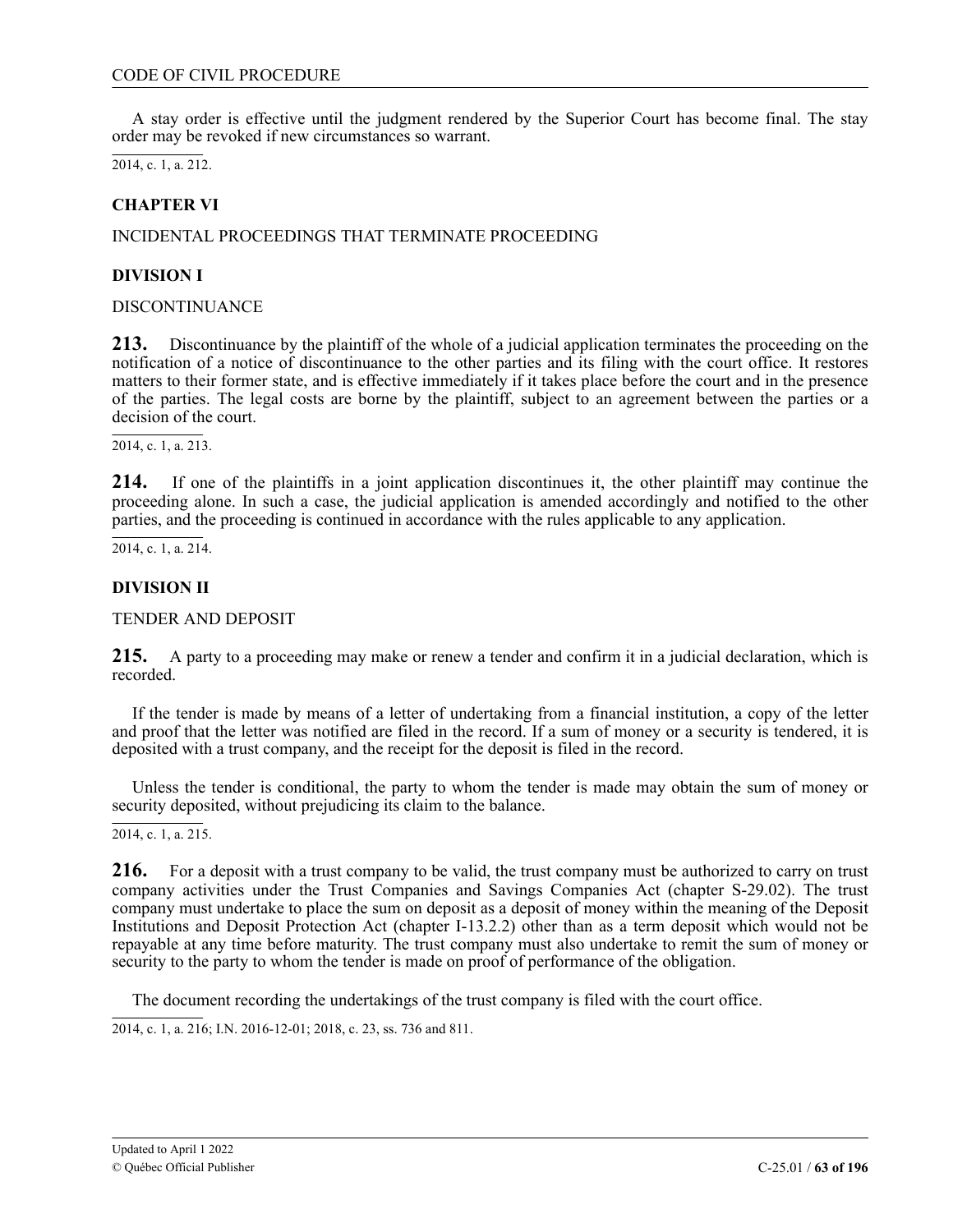# **DIVISION III**

### ACQUIESCENCE IN APPLICATION

**217.** The defendant or the defendant's specially authorized mandatary may, at any stage of the proceeding, acquiesce, in whole or in part, in the application.

A declaration of acquiescence is filed with the court office and notified to the plaintiff. If applicable, the mandatary's special authorization must be attached.

2014, c. 1, a. 217.

**218.** If acquiescence in the application is unqualified, the special clerk renders judgment immediately.

If acquiescence in the application is qualified, the plaintiff must notify acceptance or refusal to the defendant within 15 days after notification of the declaration of acquiescence. If the plaintiff accepts, the special clerk renders judgment accordingly. If the plaintiff refuses, the proceeding continues, but the plaintiff may nevertheless obtain judgment for the amount specified in the declaration of acquiescence, in which case the proceeding continues only for the balance.

If the plaintiff notifies neither acceptance nor refusal, the plaintiff is presumed to have accepted the acquiescence with its qualifications. However, the court may relieve the plaintiff from the consequences of the default before judgment is rendered on the acquiescence.

 $\overline{2014, c. 1, a. 218}.$ 

**219.** If there are two or more defendants and only one or some of them file a declaration of acquiescence, the court may render judgment against the acquiescing defendants, on notification of a notice to all the parties. Alternatively, the court may choose to continue the proceeding and render a uniform judgment with respect to all the defendants, either because of the subject matter of the application or to avoid conflicting judgments.

2014, c. 1, a. 219.

### **DIVISION IV**

#### SETTLEMENT

**220.** The parties may terminate the proceeding by making a transaction, whether they reach their agreement in or outside the presence of the court. In the latter case, they must file a notice of settlement with the court office without delay.

2014, c. 1, a. 220.

### **TITLE III**

PRE-TRIAL DISCOVERY AND DISCLOSURE

### **CHAPTER I**

PRE-TRIAL EXAMINATION

### **DIVISION I**

#### GENERAL PROVISIONS

**221.** A pre-trial examination, whether written or oral, may bear on any fact that is relevant to the dispute and on the evidence supporting such facts; it may also be for documentary disclosure purposes. Pre-trial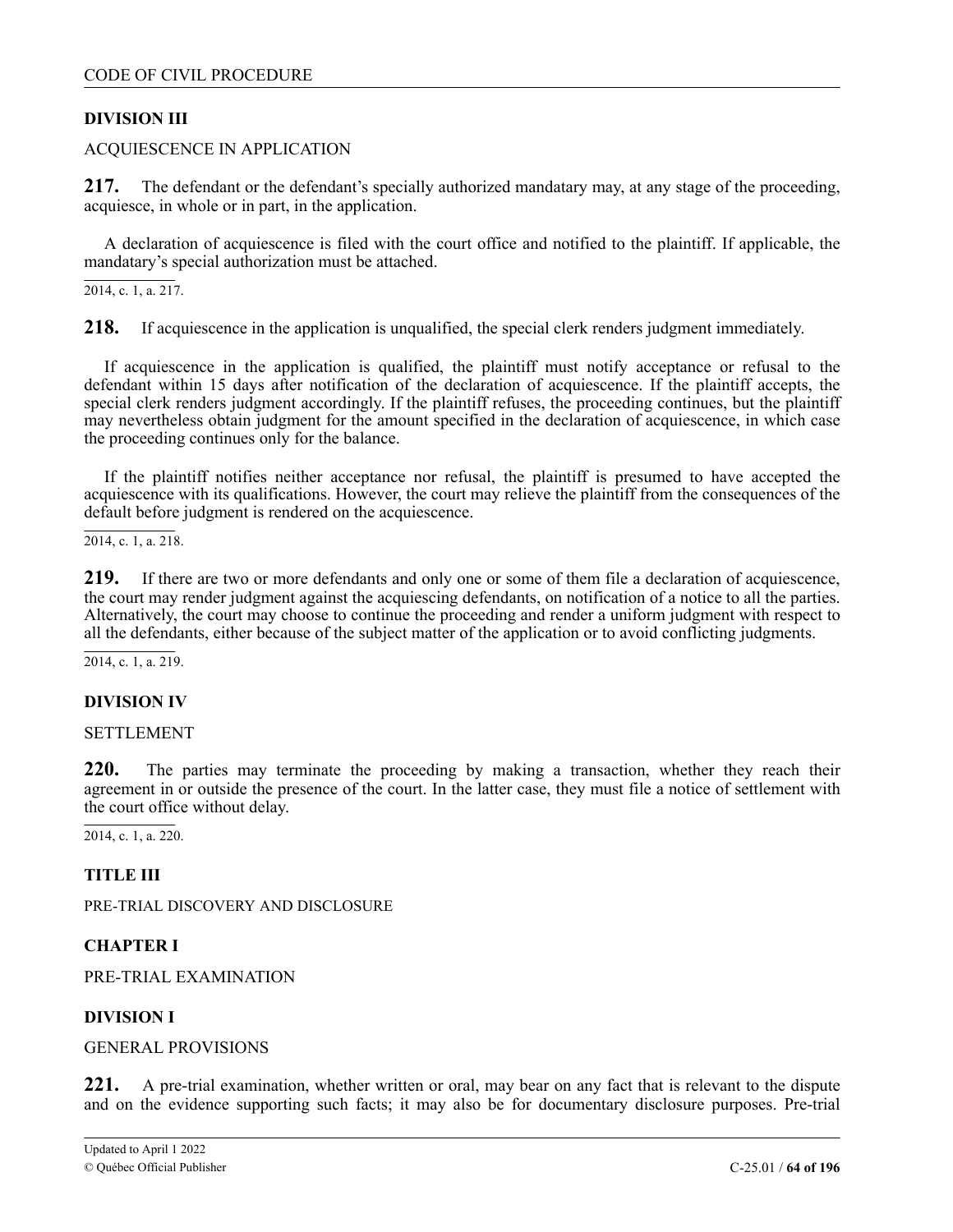examinations may be conducted only if they are provided for in the case protocol and must be in compliance with the terms, number and length specified in the case protocol.

Other than the parties, the following may be examined:

(1) a representative, an agent or an employee of a party;

(2) in a judicial application in which a party's civil liability is at issue, the victim and any person involved in the injurious act or omission;

(3) a person for whom a party acts as administrator of the property of others;

(4) a person for whom a party acts as prête-nom or whose rights a party has acquired by transfer, subrogation or other similar title.

Any other person may be examined with their consent and that of the other party, or with the judge's authorization, subject to the conditions the judge determines. Neither a minor nor an incapable person of full age may be examined without the judge's authorization.

A judgment on an application relating to an undertaking concerning the disclosure of a document made for or at a pre-trial examination may be rendered on the face of the record.

2014, c. 1, a. 221; 2020, c. 29, s. 31.

2 **222.** When a party submits testimonial evidence by affidavit, another party may call the affiant to attend in order to be examined on that affidavit. The examination may pertain not only to evidence attested to in the affidavit but also to any other relevant fact. If the affiant fails to attend, the affidavit is rejected.

2014, c. 1, a. 222.

### **DIVISION II**

#### WRITTEN EXAMINATION

**223.** A party may notify to the other party a written examination on facts relevant to the dispute, and require that other party to answer within a specified time, which cannot be shorter than 15 days or longer than one month. A party may also, after informing the other party, notify such an examination to any other person that may be examined.

The questions must be clear and specific, so that the absence of an answer can be taken as an admission, by the party or person examined, of the facts to which the questions pertain.

Any objection relating to the examination may be decided by the court on the face of the record.

The examination and the answers are filed in the court record by either of the parties.

2014, c. 1, a. 223; 2020, c. 29, s. 32.

2 **224.** The answers to a written examination are given in writing, under oath, and signed by the party or person examined. They must be direct, categorical and specific, failing which they may be rejected and the facts to which the questions pertain, held to be proved.

. If the party is a legal person, a general or limited partnership, or an association or another group not endowed with juridical personality, the answers are given by an authorized director, officer or employee,  $\ddot{\phantom{0}}$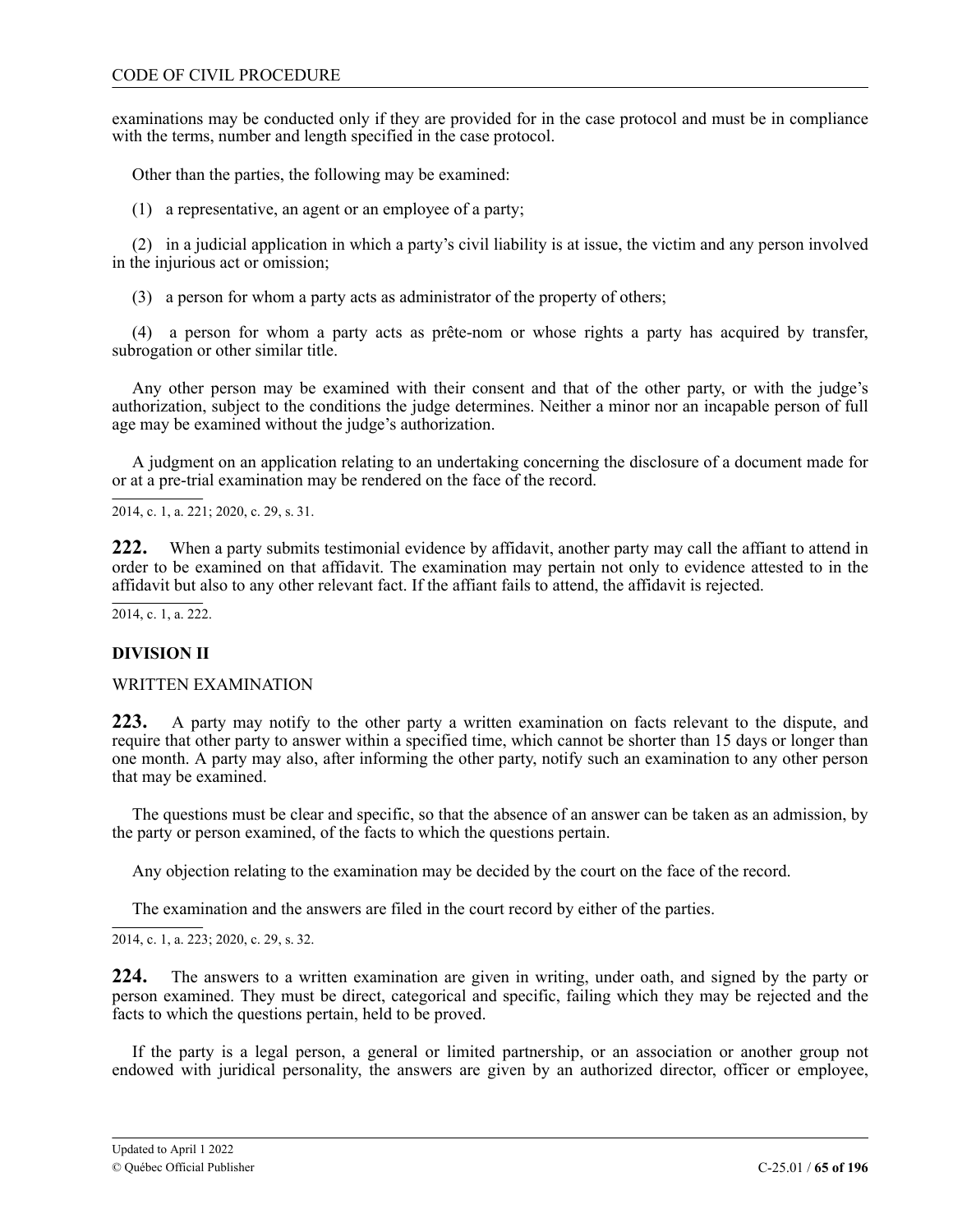unless they are determined by a special resolution of the legal person, partnership or association or group not endowed with juridical personality.

#### 2014, c. 1, a. 224.

**225.** If the party or person examined fails to answer the questions asked, the facts on which the examination bears are held to be proved as far as that party or person is concerned.

Nevertheless, the court, for valid cause, may relieve the party or person examined from the default and allow them to answer, subject to the conditions it sees fit. The court may also ask any other questions considered necessary and relevant, which the party or person examined must answer, failing which the facts to which the questions pertain are also held to be proved.

2014, c. 1, a. 225.

### **DIVISION III**

ORAL EXAMINATION

**226.** A party intending to conduct an oral pre-trial examination must inform the person it wishes to examine at least five days in advance, stating the reason why they are called as a witness and the nature, subject, time and place of the examination. If the parties have not reached an agreement on those points, the person is required to attend on the date and at the place specified in a subpoena, which must be served at least five days before the examination.

If the judicial application is founded on an injurious act or omission that is also an indictable offence, the necessary measures must be taken to ensure that the person who is a victim is not, without having consented to it, confronted with the alleged or confirmed perpetrator.

2014, c. 1, a. 226; 2021, c. 13, s. 175.

2 **227.** The deposition of the person examined is subject to the same rules as testimony given at trial; it is recorded, unless waived by the parties.

The deposition forms part of each party's file, and the party that conducted the examination may produce all or excerpts of it in evidence or not produce it at all. Another party may ask the court to order the party to produce any other excerpt that cannot be dissociated from an excerpt that has already been produced.

2014, c. 1, a. 227; I.N. 2016-12-01.

**228.** Before a pre-trial examination is held, the parties may submit the objections they anticipate to a judge for a decision or for directives as to the conduct of the examination.

If the objections raised during the examination pertain to the fact that the person examined cannot be compelled, to fundamental rights or to an issue raising a substantial and legitimate interest, the person may refrain from answering. Such objections must be presented before the court within five days for a decision.

Other objections raised during the examination, including objections based on relevance, do not prevent it from continuing, the witness being required to answer. Such objections are recorded for a decision by the court at trial unless they can be submitted to the court for an immediate decision.

The judgment on an objection may be rendered on the face of the record.

2014, c. 1, a. 228; 2020, c. 29, s. 33.

2 2 **229.** No pre-trial examination is permitted where the amount claimed or the value of the property claimed 0 0 in the judicial application is less than \$30,000. , ,  $\frac{1}{2}$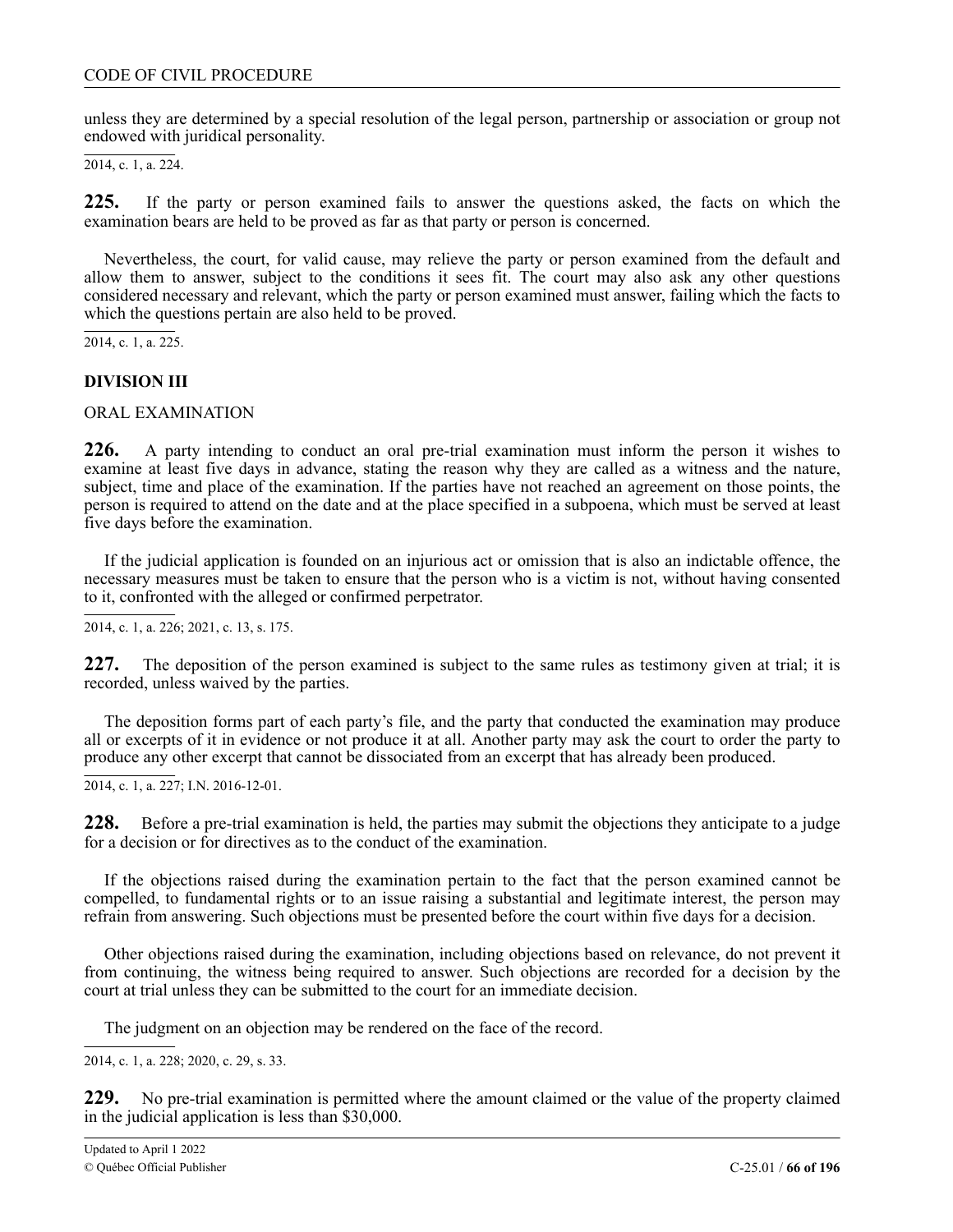No pre-trial examination may last more than five hours, or in family matters or cases where the value in dispute is less than \$100,000, three hours. In the course of the examination, the parties may agree to extend its length from five to seven hours or from three to four hours. Any other extension requires the authorization of the court.

2014, c. 1, a. 229.

**230.** The court, on request, may terminate an examination that it considers excessive or unnecessary and, on doing so, rule on the legal costs.

2014, c. 1, a. 230.

### **CHAPTER II**

EXPERT EVIDENCE

### **DIVISION I**

#### WHEN EXPERT EVIDENCE MAY BE USED

231. The purpose of expert evidence provided by a qualified expert in the area or matter concerned is to enlighten the court and assist it in assessing evidence.

To provide expert evidence is to give an expert opinion, taking into consideration the facts relating to the dispute, on particulars relating to a person's personal integrity, status or capacity or adaptation to a given set of circumstances, or on factual or real evidence; to determine or audit accounts or other data; to give an expert opinion on the liquidation or partition of property; or to ascertain the state or situation of certain premises or things.

2014, c. 1, a. 231.

**232.** The parties agree on the need for expert evidence at the case protocol stage or, with the authorization of the court, at any time before the case is ready for trial.

The parties cannot seek more than one expert opinion, whether joint or not, per area or matter of expertise, unless the court authorizes otherwise given the complexity or importance of the case or the state of knowledge in the area or matter concerned.

2014, c. 1, a. 232.

**233.** In the case of joint expert evidence, the parties determine together what parameters must be covered, what expert is to be appointed, what fee is to be paid and how it is to be paid. If the parties fail to agree on any of those points, the matter is decided by the court.

A joint expert can require that the expert fee and disbursements be deposited at the court office before submission of the report. If such a deposit has not been required, the joint expert has a right of action against all the parties to the proceeding, who are solidarily liable for the amount due.

2014, c. 1, a. 233.

234. At any stage of a proceeding, if it considers that expert evidence is necessary in order to decide the dispute, the court, even on its own initiative, may appoint one or more qualified experts to provide such evidence. The court's decision defines the expert's mission, gives the necessary instructions as to how it is to be carried out, sets the time limit within which the expert must submit a report and rules on the expert fee and its payment. The decision is notified to the expert without delay.

2014, c. 1, a. 234.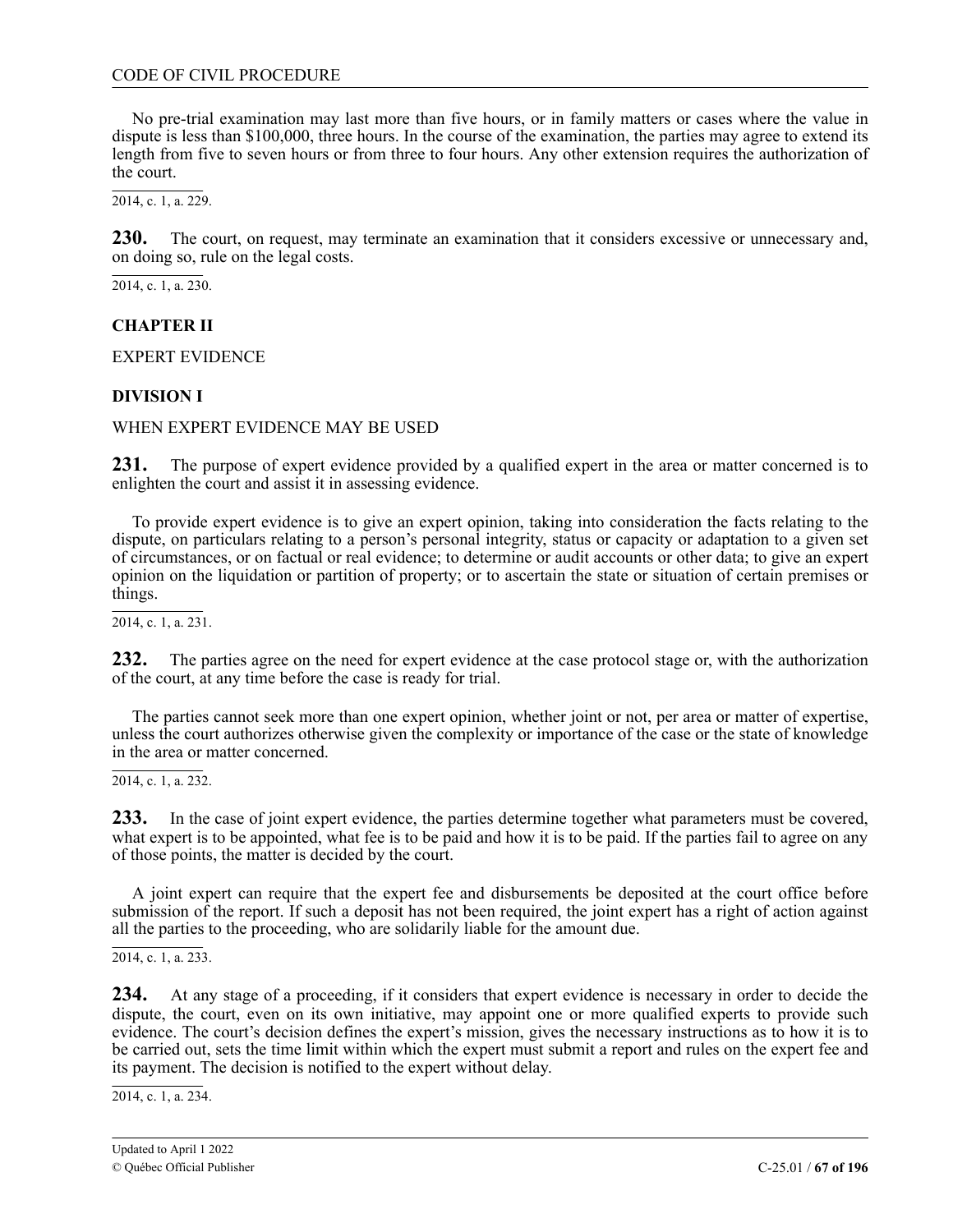### **DIVISION II**

### EXPERTS' DUTIES AND POWERS

**235.** Experts are required to give an opinion on the points submitted to them or, in the case of bailiffs, to make an ascertainment.

Experts are required, on request, to provide the court and the parties with details on their professional qualifications, the progress of the work and the instructions received from a party; they are also required to comply with the time limits given to them. They may, if necessary to carry out their mission, request directives from the court; such a request is notified to the parties.

Experts act under their professional oath. If an expert has not sworn a professional oath, the parties or the court may require that the expert be sworn in. In addition, experts must sign a declaration regarding the carrying out of their mission, corresponding to the model established by the Minister of Justice, and attach it to their report.

2014, c. 1, a. 235.

236. Court-appointed experts act under the court's authority to gather the evidence required to carry out their mission. They may examine any document or thing, visit any premises and, with the authorization of the court, take testimony under oath. They must preserve such testimony and certify its origin and integrity.

Experts are required to give the parties at least five days' notice of when and where their operations are to begin.

2014, c. 1, a. 236.

237. An expert who does not have the required qualifications or who is seriously remiss in carrying out their mission may be replaced or disavowed, including at a case management conference, on the court's initiative or on a party's request.

2014, c. 1, a. 237.

### **DIVISION III**

EXPERT REPORT

**238.** An expert report must be brief but provide sufficient details to enable the court to make its own assessment of the facts set out in the report and of the reasoning that led to the conclusions drawn by the expert. It must mention the analytical methodology used.

Any testimony taken by the expert is attached to the report and forms part of the evidence.

The expert's conclusions are not binding on the court or on the parties, unless the parties declare that they accept them.

 $2014, c. 1, a. 238.$ 

**239.** A joint or court-appointed expert submits an operations report, with conclusions, to the parties and files a copy with the court office before the expiry of the time limit given.

An expert appointed by one party submits the report to the party, which, if it intends to use the report, must disclose it to the other parties and file it in the court record within the prescribed time limits for disclosure of evidence.

2014, c. 1, a. 239.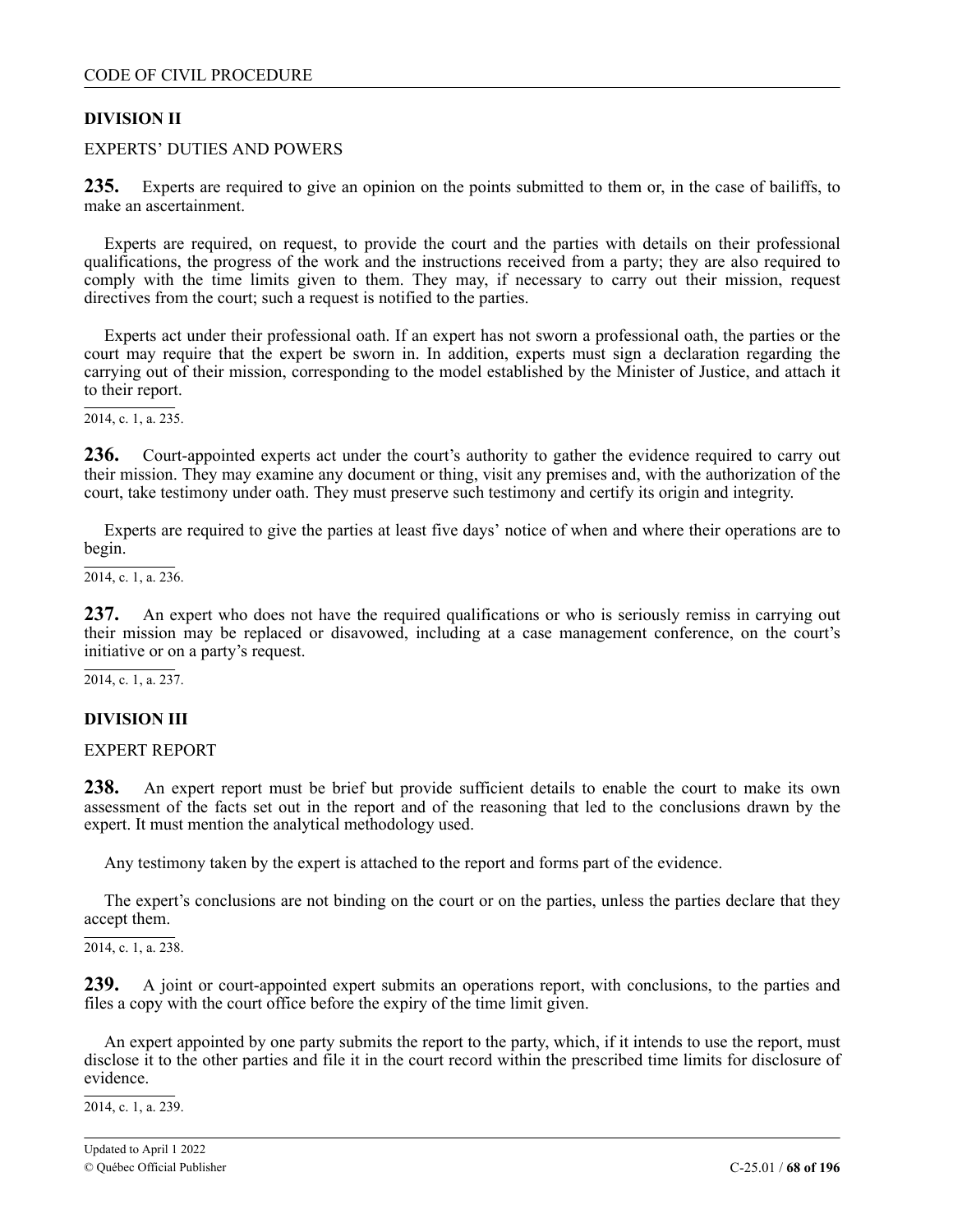240. After the report has been filed but before the trial begins, the joint or court-appointed expert must, if the court so requires or on the parties' request, provide clarifications on certain aspects of the report and meet the parties to discuss the expert's opinions ahead of the trial.

If conflicting expert reports are filed, the parties may call the experts to a meeting so that they may reconcile their opinions, identify the points on which they differ and, if necessary, prepare an additional report on those points. At any stage of the proceeding, the court, even on its own initiative, may order the experts to meet and file an additional report within a specified time.

 $\overline{2014}$ , c. 1, a. 240.

**241.** Before the trial begins, a party may apply for the dismissal of an expert report on the grounds of irregularity, substantial error or bias, in which case the application must be notified to the other parties within 10 days after the party becomes aware of the grounds for dismissing the report.

If the court considers the application well-founded, it orders that the report be corrected or that it be withdrawn. In the latter case, the court may allow other expert evidence to be appointed. It may also, to the extent it specifies, reduce the amount of the fee payable to the expert or order that the expert repay any amount already received.

2014, c. 1, a. 241; I.N. 2016-12-01.

### **DIVISION IV**

SPECIAL RULES APPLICABLE TO PHYSICAL, MENTAL OR PSYCHOSOCIAL EXAMINATION

**242.** A party, the person who is the subject of an application relating to personal integrity, status or capacity, or the person who suffered the injury having given rise to the dispute cannot be required to undergo a physical or mental examination unless their physical or mental condition must be considered in order to rule on the matter. Even in such a case, the examination must be warranted given the nature, complexity and purpose of the judicial application.

A psychosocial examination may be only requested in cases where personal integrity, status or capacity is at issue and if such an examination is necessary in order to rule on the matter. In family matters, a psychosocial examination cannot be conducted unless the person concerned consents to it or, in cases where the parents differ on the advisability of themselves or their child being subjected to such an examination, the court orders it.

2014, c. 1, a. 242.

**243.** A party that requires a physical or mental examination or requests a psychosocial examination must notify at least 10 days' notice of the place, date and time of the examination to the person concerned and the other parties' lawyers. The party must give the person the name of the expert responsible for conducting the examination and pay to the person in advance the indemnities and allowances payable to a witness, unless the person is otherwise compensated.

The person, at their own expense, may be accompanied during the examination by the expert of their choice.

2014, c. 1, a. 243.

**244.** The court can, on an application, stop an examination from taking place or change the conditions of an examination, despite an agreement between the parties, if it considers it appropriate in order to protect the person's right to personal integrity and respect.

If it considers it necessary in order to decide the matter, the court, on an application, may order the person to undergo another examination by a court-appointed expert. The place, date, time and conditions of the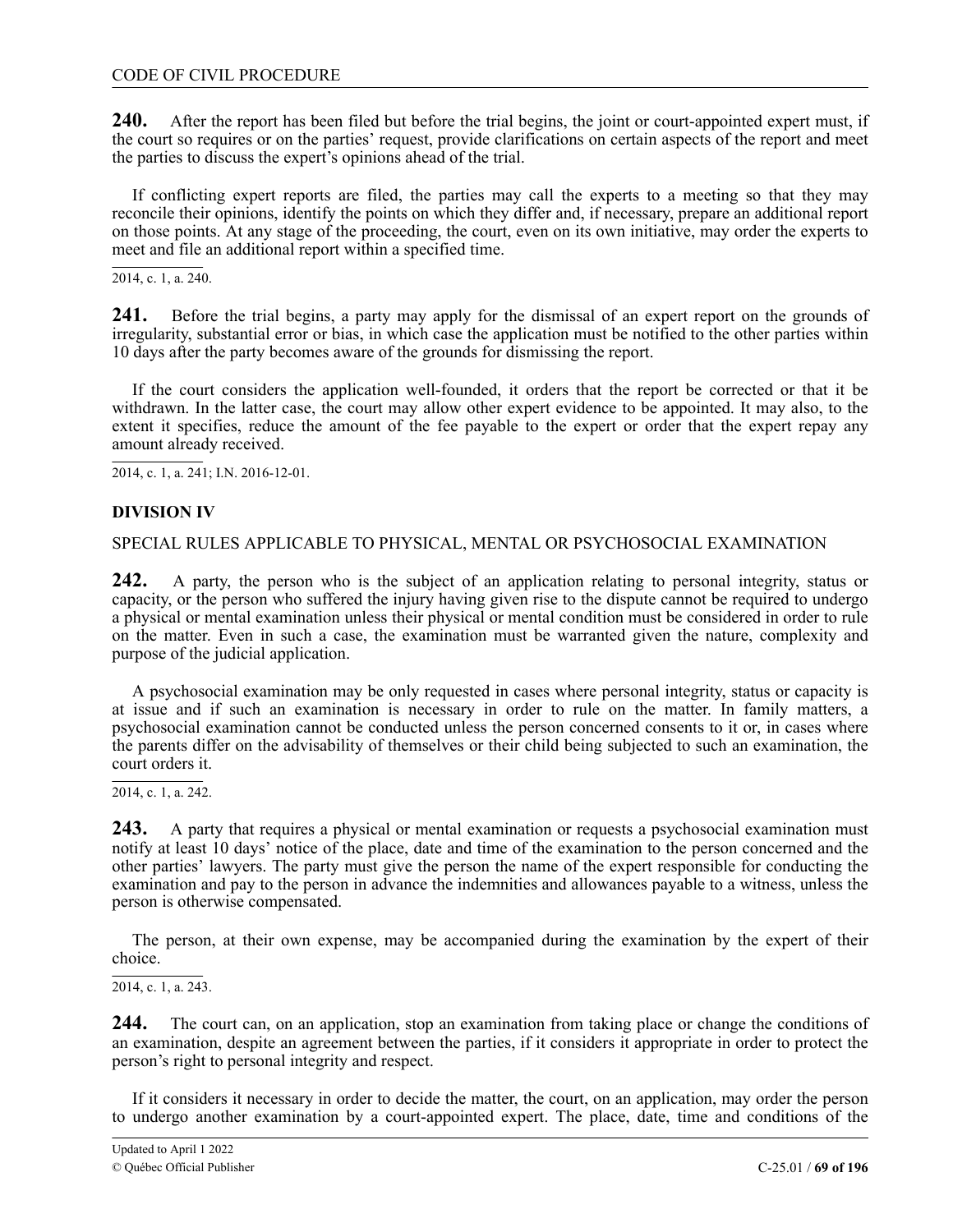examination are specified in the order. The examination is conducted at the expense of the party that applied for it.

2014, c. 1, a. 244.

**245.** If necessary in order to determine the physical or mental condition of a party or of the person who is the subject of the application or who suffered the injury having given rise to the dispute, the court may order the health and social services institution holding the record of the person who is to undergo an examination or whose death has given rise to an application based on civil liability to disclose that record to a party and allow the party to make a copy of the information that is relevant as evidence.

 $2014$ , c. 1, a. 245.

# **CHAPTER III**

DISCLOSURE AND FILING OF EXHIBITS AND OTHER EVIDENCE

### **DIVISION I**

#### GENERAL PROVISIONS

**246.** Unless otherwise determined by the court or unless the exhibits have already been disclosed, the procedure and the time limit for the disclosure of exhibits and other evidence between the parties must be set out in the case protocol in compliance with the rules of this chapter.

If the case protocol sets out no such procedure or time limit or if no case protocol is required, a party, on being informed that another party intends to use an exhibit or other evidence, may, without formality, request a copy of, or some other form of access to, the exhibit or other evidence. If the request is not complied with within 10 days, the court issues such orders as are appropriate.

2014, c. 1, a. 246; 2020, c. 29, s. 34.

### **DIVISION II**

, TIME LIMITS FOR DISCLOSURE AND FILING

247. The exhibits in support of a judicial application must be listed in the summons to the defendant; those 2 in support of a pleading must be listed in the pleading or in a notice attached to it.

No notice is required if copies of the exhibits are delivered to the other parties when the application or the pleading is notified to them.

2014, c. 1, a. 247.

**248.** A party in possession of evidence it intends to use at trial must send it to the other parties not later than with the declaration accompanying the request for setting down for trial. The party is dispensed from doing so if the evidence is an exhibit in support of a pleading or if the case protocol provides otherwise. In any other case, the evidence must be sent to the other parties within 30 days after the order to set down for trial is issued or the date of the trial is set, unless the court determines another time limit.

A party that has failed to so disclose evidence cannot produce it at trial except with the authorization of the court.

2014, c. 1, a. 248; I.N. 2016-12-01.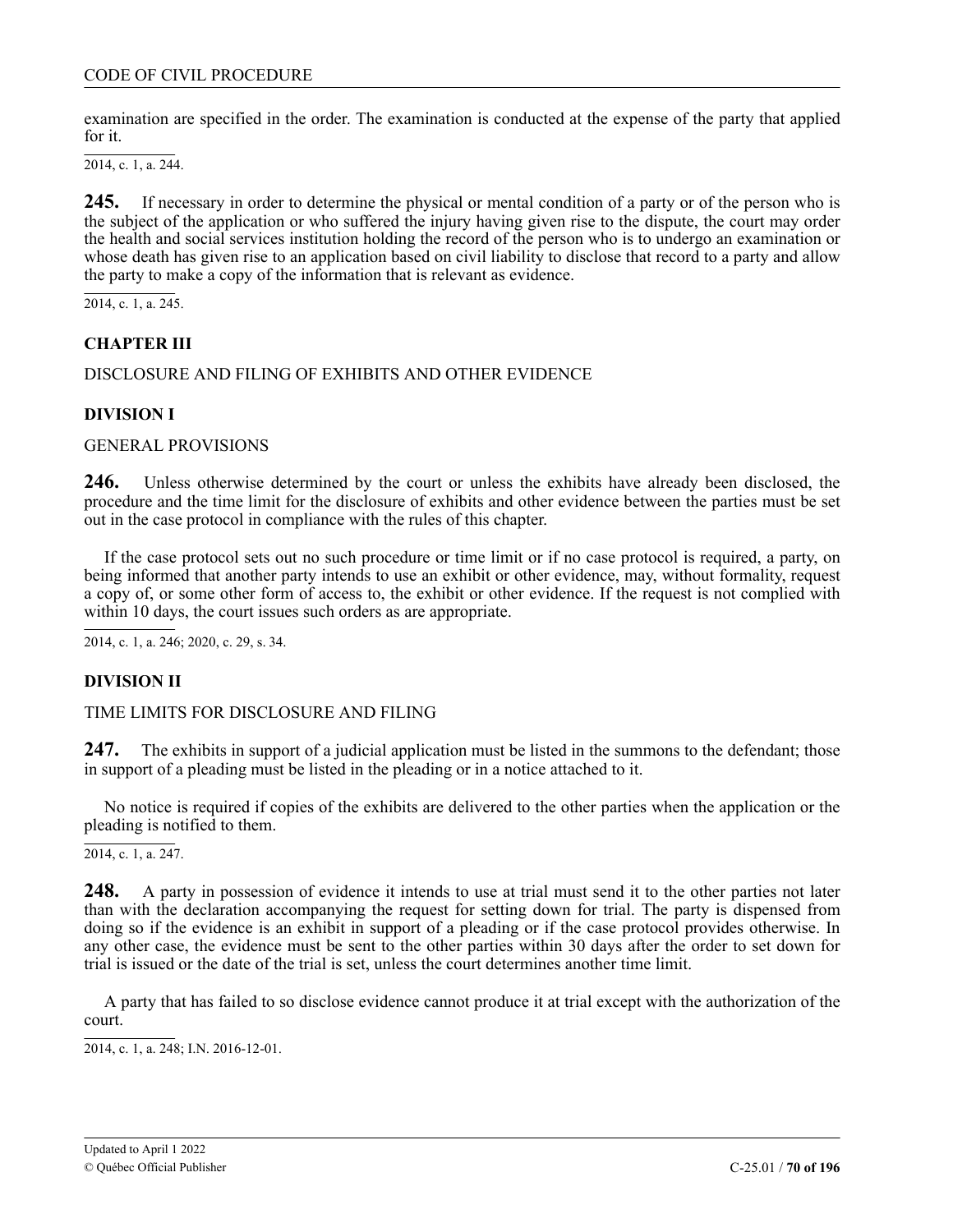**249.** A party that is unable, because of the circumstances or the nature of an exhibit or other evidence, to deliver a copy to a party that requested one is required to provide some other form of access to the exhibit or other evidence.

If the parties cannot agree, they may ask the judge to determine the procedure and the time limit for such disclosure.

2014, c. 1, a. 249.

**250.** Unless they have already been filed with the court office for the purposes of the pre-trial conference, exhibits and other evidence must be filed by the parties at least 15 days before the scheduled trial date, or at least three days before that date if the trial is to be held within 15 days. However, in all instances, the court may require that exhibits and other evidence be delivered to it within the time it specifies.

When a case proceeds following the defendant's default, exhibits and other evidence must be filed with the court office with the request for setting down for judgment.

2014, c. 1, a. 250.

# **DIVISION III**

DOCUMENT OR REAL EVIDENCE IN POSSESSION OF PARTY OR THIRD PERSON

**251.** A party in possession of real evidence is required, on request, to present it to the other parties or, subject to the conditions agreed with them, to submit it to an expert; the party is also required to preserve, until the end of the trial, the real evidence or, if applicable, a suitable representation that shows its current state.

A third person holding a document relating to a dispute or in possession of real evidence is required, if so ordered by the court, to disclose it, present it to the parties, submit it to an expert or preserve it.

2014, c. 1, a. 251.

### **DIVISION IV**

#### APPLICATIONS IN COURSE OF PROCEEDING

**252.** The exhibits and other evidence used by a party in support of an application in the course of a proceeding must be disclosed to the other party as soon as possible or, in the case of real evidence, made available to the other party as soon as possible before the hearing. Otherwise, the exhibits and other evidence cannot be produced except with the authorization of the court.

2014, c. 1, a. 252.

### **CHAPTER IV**

PRE-TRIAL DISCOVERY

### **DIVISION I**

### APPLICATIONS PRIOR TO PROCEEDING

**253.** A person who expects to become a party to a dispute and has reason to apprehend that some necessary evidence might be lost or become difficult to produce may examine witnesses whom the person fears may be absent, may die or may become incapacitated, or have a thing or property whose state may affect the outcome of the dispute inspected. The person must obtain the consent of the prospective plaintiff or defendant or the authorization of the court.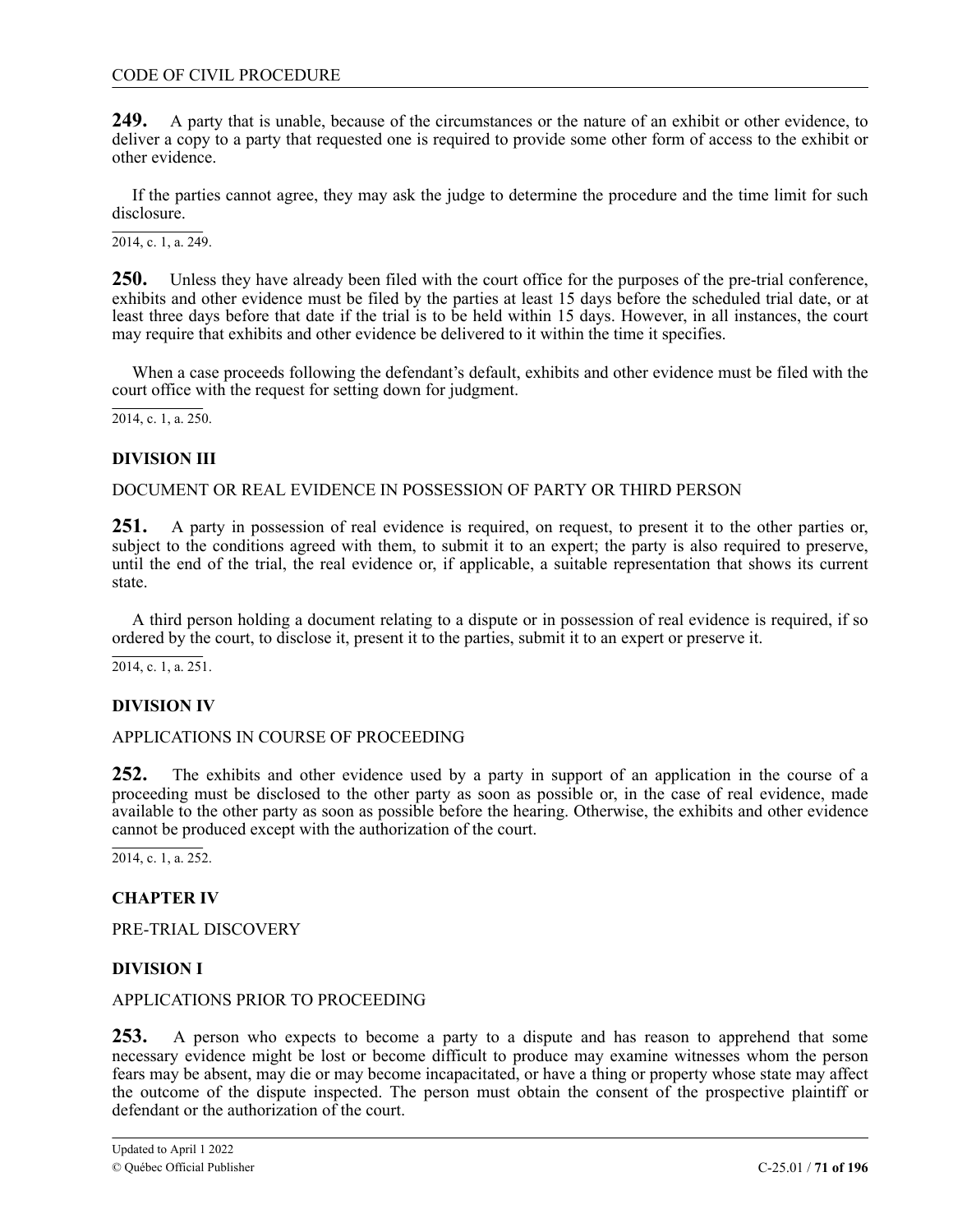A person who carries out work on an immovable that might damage a neighbouring immovable may apply for an inspection of the neighbouring immovable without being required to show that a dispute is likely.

2014, c. 1, a. 253.

**254.** The application to the court must, in addition to stating the reasons for the applicant's apprehension, include the names and contact information of all interested persons and of the witnesses to be heard, the facts that suggest that a dispute may arise and a description of the nature of the potential dispute, the facts to be dealt with by the examination, the description and situation of the thing or property to be inspected, the purpose of the inspection, and the name and contact information of the person who is to make the inspection.

The application is presented before the court before which the potential dispute could be brought, as if it were an application in the course of a proceeding.

The application must be notified, at least five days before its scheduled presentation date, to the interested persons and to any third person holding the thing or property to be inspected.

2014, c. 1, a. 254; I.N. 2016-12-01.

**255.** If the application is granted, the parties agree on where and when the witnesses will be heard or the thing or property inspected; how the thing or property will be inspected is determined by the parties unless already determined by the decision.

The discovery costs are borne by the applicant. However, if the evidence is subsequently used in a proceeding, the cost of the authorized depositions and expert reports forms part of the legal costs.

 $\overline{2014, c. 1, a. 255}.$ 

**256.** The depositions and expert reports are kept by each of the parties for use by any of them in the proceeding in anticipation of which the discovery was conducted. If a proceeding is commenced, the evidence gathered during discovery does not prevent the witnesses or experts from being called to be examined anew, nor does it adversely affect any grounds of objection that a party may later wish to raise against the actual admissibility of the evidence so gathered.

 $2014, c. 1, a. 256.$ 

### **DIVISION II**

PRE-TRIAL APPLICATIONS

**257.** Before the trial begins, a party to the proceeding, with the authorization of the court, may examine witnesses whom the party fears may be absent, may die or may become incapacitated, or have a thing or property which may be lost and whose state may affect the outcome of the dispute inspected by a person of the party's choice.

If the court grants its authorization, the parties agree on where and when the witnesses will be heard or the thing or property inspected; in the latter case, how the thing or property is to be inspected is determined by the parties unless already determined by the decision. The discovery costs form part of the legal costs if the evidence is filed in the court record.

The depositions and expert reports do not prevent the witnesses or experts from being called to be examined anew, nor do they adversely affect any grounds of objection that a party may later wish to raise against the actual admissibility of the evidence so gathered.

2014, c. 1, a. 257.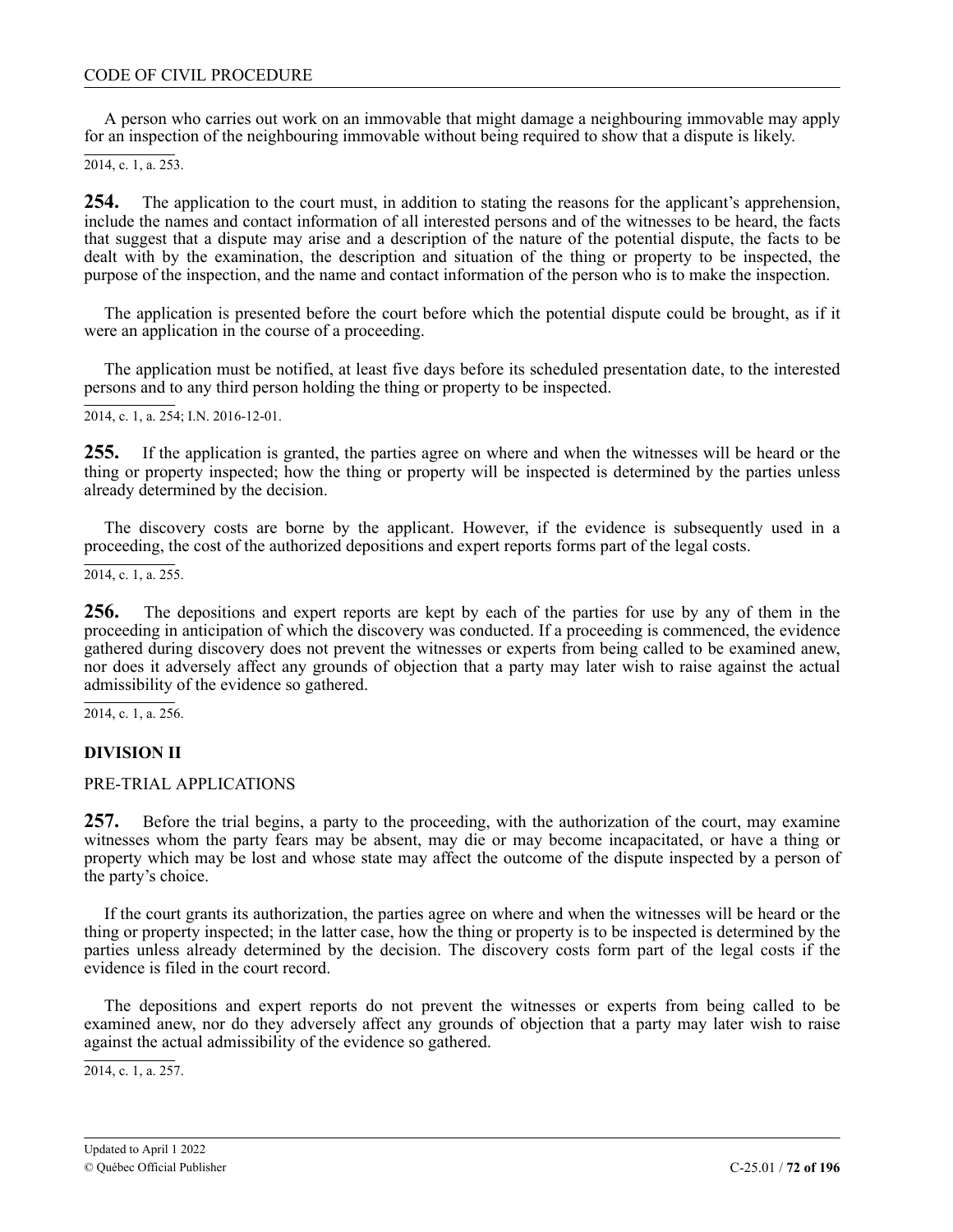# **CHAPTER V**

CONTESTATION OF EVIDENCE

## **DIVISION I**

## CONTESTATION OF AUTHENTIC ACT

**258.** In the course of a proceeding, a party may ask that an authentic act intended to be used at trial by that party or another party or already filed in the record be declared a forgery.

Such an application may be made at any time before judgment, but after evidence is closed, it may be granted only if it is shown that the party had no earlier knowledge of the forgery.

2014, c. 1, a. 258.

**259.** Before raising the allegation of forgery, the party must notify a notice to the other parties, asking them to declare whether or not they intend to use the contested act.

If the other parties do not respond within 10 days or if they declare that they do not intend to use the act, it cannot be produced at trial and, if already filed, is removed from the record. If the other parties declare that they intend to use the act, the party raising the allegation of forgery presents its application before the court for a ruling.

The grounds in support of the allegation of forgery must be set out in an affidavit notified to all the parties and to the public officer who is in possession of the original of the act.

 $\overline{2014}$ , c. 1, a, 259.

**260.** If the original of the act alleged to be a forgery has not already been filed in the record, the court, on request, may order the person who has custody of the original to file it with the court office within a specified time. If the custodian cannot surrender the original, the court may instead order that an authentic copy of the original be filed; the court may nevertheless order the filing of the original if it judges it essential.

The judgment ruling on the allegation of forgery also determines, if necessary, to whom the original is to be delivered.

 $\overline{2014, c. 1, a. 260}$ .

## **DIVISION II**

#### CONTESTATION OF CERTIFICATE

**261.** A party may ask that a certificate issued by a bailiff or other court officer, or any person authorized to make a return of notification, be declared false or inaccurate.

However, the court may authorize the correction of errors in the certificate. The parties may, at any time before a decision is rendered, give the court officer their consent to a correction.

2014, c. 1, a. 261.

## **DIVISION III**

#### CONTESTATION OF OTHER DOCUMENT

**262.** If the formalities required to establish the validity of an exhibit or other document were not observed, a party may, not later than at the time of setting down for trial and judgment, ask that the exhibit or document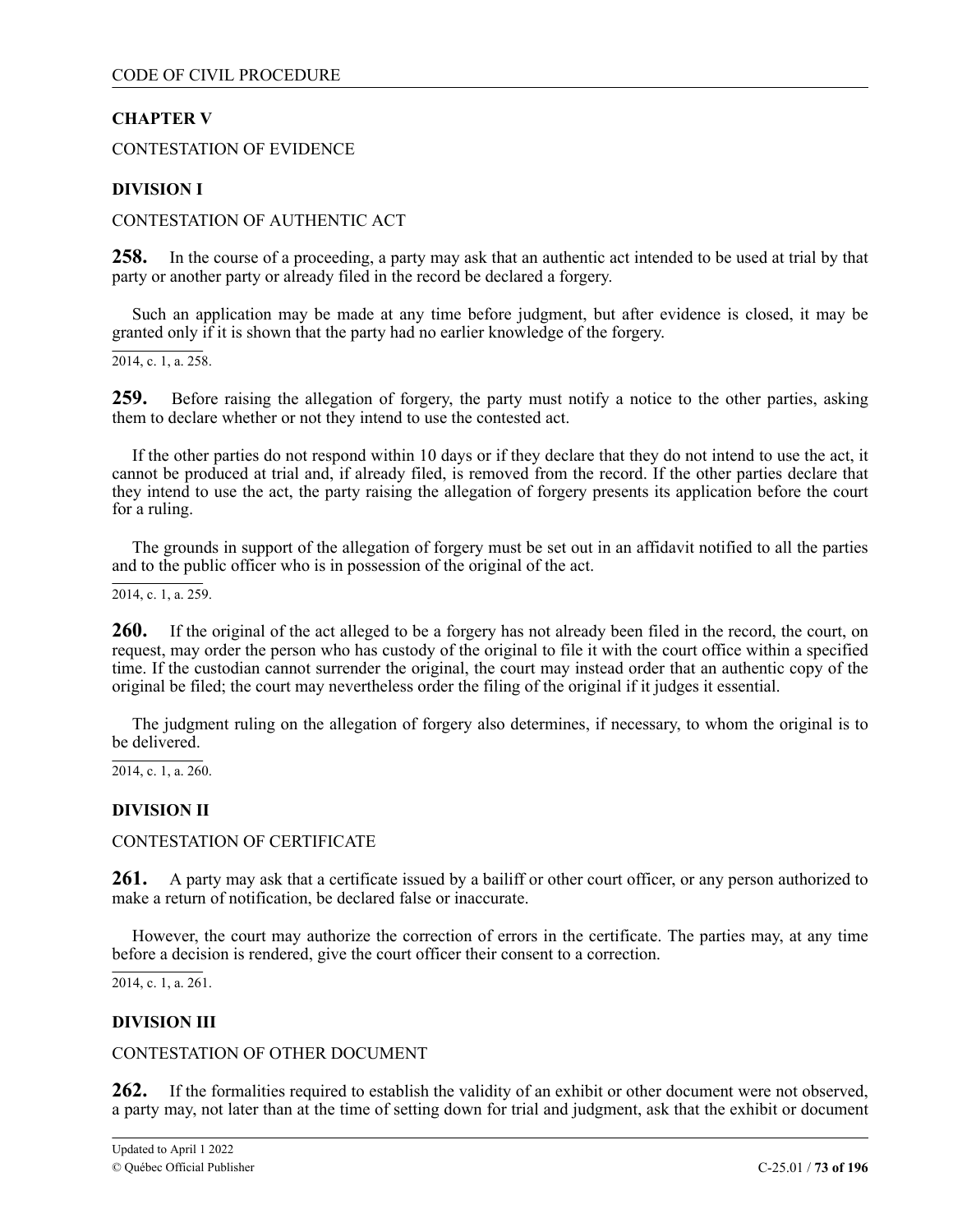not be admitted in evidence. The party may also do so if it disowns the exhibit or document, does not recognize its origin or contests the integrity of the information it contains.

A party that intends to contest the origin or integrity of a document must specify, in an affidavit, the facts and grounds that support the party's claim and make it probable.

2014, c. 1, a. 262.

**263.** If the contested document is a semi-authentic act and only a copy has been filed in the record, the party that intends to use the document is required to prove its semi-authentic character. The court may direct the person who has custody of the original to deliver it to the court office, which must in return provide a certified copy, at the contesting party's expense. If the custodian cannot surrender the original, the court may order that a certified copy be filed with the court office within a specified time.

 $2014, c. 1, a. 263.$ 

# **CHAPTER VI**

ADMISSION OF AUTHENTICITY OF EVIDENCE

**264.** A party may give another party a formal notice to admit the origin of a document or the integrity of the information it contains.

The formal notice must be notified at least 30 days before the trial. If the document or other evidence has not already been disclosed, a suitable representation of it or, in the absence of such a representation, particulars on how to access it must be attached.

The party having been given the formal notice admits or denies the origin or integrity of the evidence in an affidavit giving reasons, and notifies the affidavit to the other party within 10 days.

Failure to respond to the formal notice is deemed an admission of the origin and integrity of the evidence, but not of the truth of its contents.

2014, c. 1, a. 264.

## **TITLE IV**

TRIAL

# **CHAPTER I**

CONDUCT OF TRIAL

**265.** A trial consists of the evidence stage, followed by oral argument, in which parties make their addresses to the court.

During the evidence stage, the party on which the burden of proof lies examines its witnesses first; the other party then submits its evidence, after which the first party may submit evidence in rebuttal. The court may allow the examination of other witnesses.

After evidence is closed, the party on which the burden of proof lies presents its arguments first, followed by the other party. The first party may reply and, if the reply raises any new point of law, the other party may answer. No other address to the court may be made without leave of the court.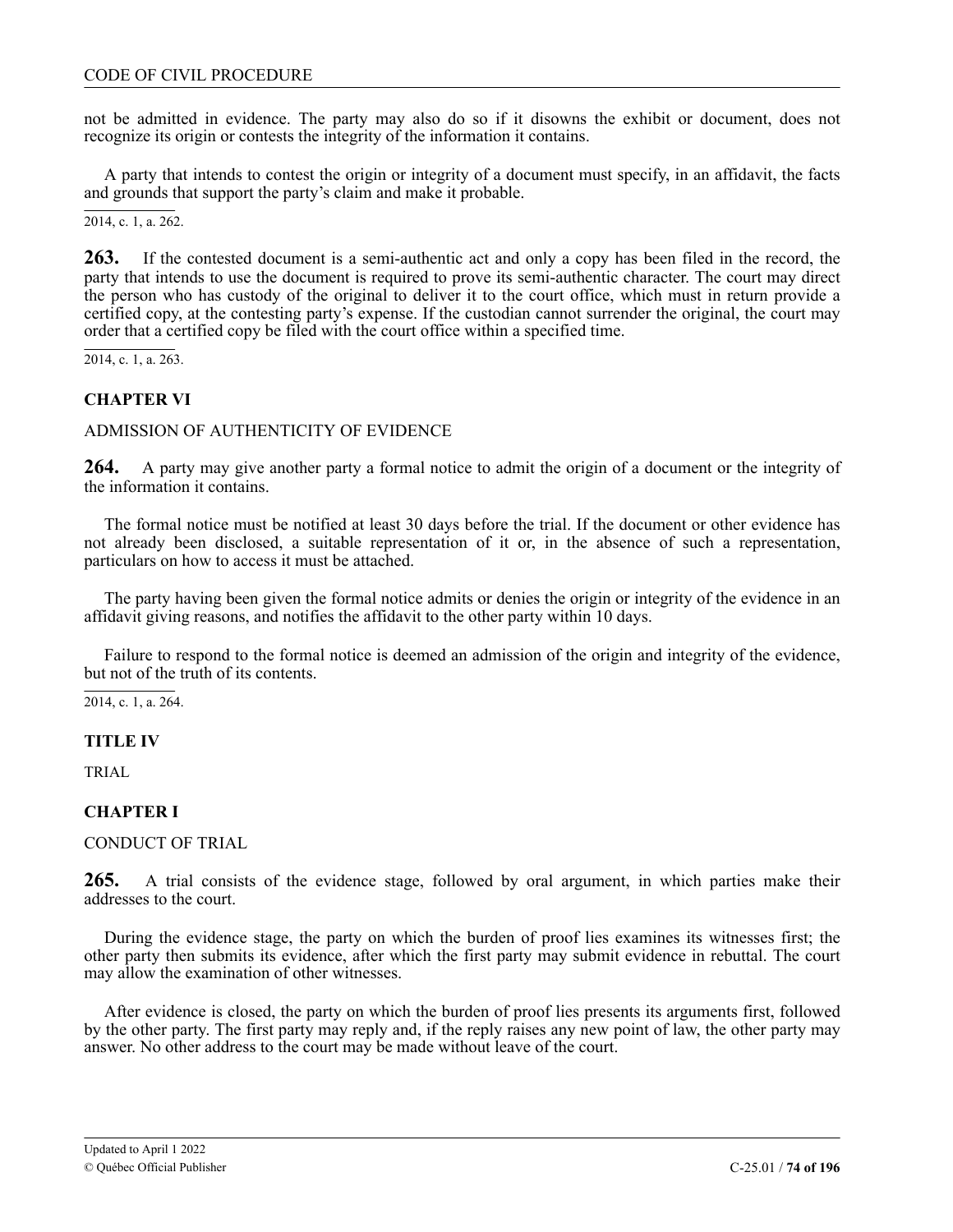If the circumstances so require, the court may adjourn a trial subject to the conditions it determines. In such a case, it immediately sets another date or asks the court clerk to set the case down again for trial so that a new date may be set.

 $\overline{2014}$ , c. 1, a. 265.

**266.** If, on the day of the trial, a party does not produce witnesses or fails to justify the absence of its witnesses, its evidence is declared closed.

However, if the party proves that it has been diligent and shows that the absent witness is necessary and that the witness's absence is not due to any contrivance on its part, the court may adjourn the trial. The adjournment can be avoided if the other party consents to the party stating under oath the facts the defaulting witness would have related, and either admits the truth of those facts or admits that the witness would have testified to those facts.

 $\overline{2014, c. 1, a. 266}.$ 

**267.** During the evidence stage, the court may issue any appropriate order allowing it to inspect the premises in order to verify disputed facts and make the observations it considers necessary in order to resolve the dispute; the court may instead ask a bailiff to ascertain the state or condition of certain premises or things.

2014, c. 1, a. 267.

**268.** At any time before judgment, the court may draw the parties' attention to any deficiency in the proof or procedure and authorize the parties to remedy it, subject to the conditions it determines.

2014, c. 1, a. 268; I.N. 2016-12-01.

## **CHAPTER II**

EVIDENCE STAGE OF TRIAL

#### **DIVISION I**

CALLING OF WITNESSES

**269.** Witnesses are called to attend at court by a subpoena issued by a judge, a court clerk acting on a party's request or a lawyer.

They must be called at least 10 days before the time at which they are scheduled to attend at court, unless there are urgent circumstances and the judge or court clerk shortens the notification period. However, the notification period cannot be shortened to less than 24 hours. The decision to shorten the notification period must be recorded on the subpoena.

A witness who is confined in an institution governed by health services and social services legislation or held in a detention centre or a penitentiary is called to attend at court to testify by an order addressed to the director or the jailer by a judge or a court clerk.

2014, c. 1, a. 269.

**270.** Witnesses may be called to give an account of facts of which they have personal knowledge, to give an opinion as an expert or to produce a document or other evidence.

Notaries and land surveyors cannot be called for the sole purpose of producing an authentic copy of an act executed en minute, unless the document has been alleged to be a forgery. Bailiffs cannot be called to testify about facts or admissions they may have become aware of in the course of notifying a pleading.

2014, c. 1, a. 270.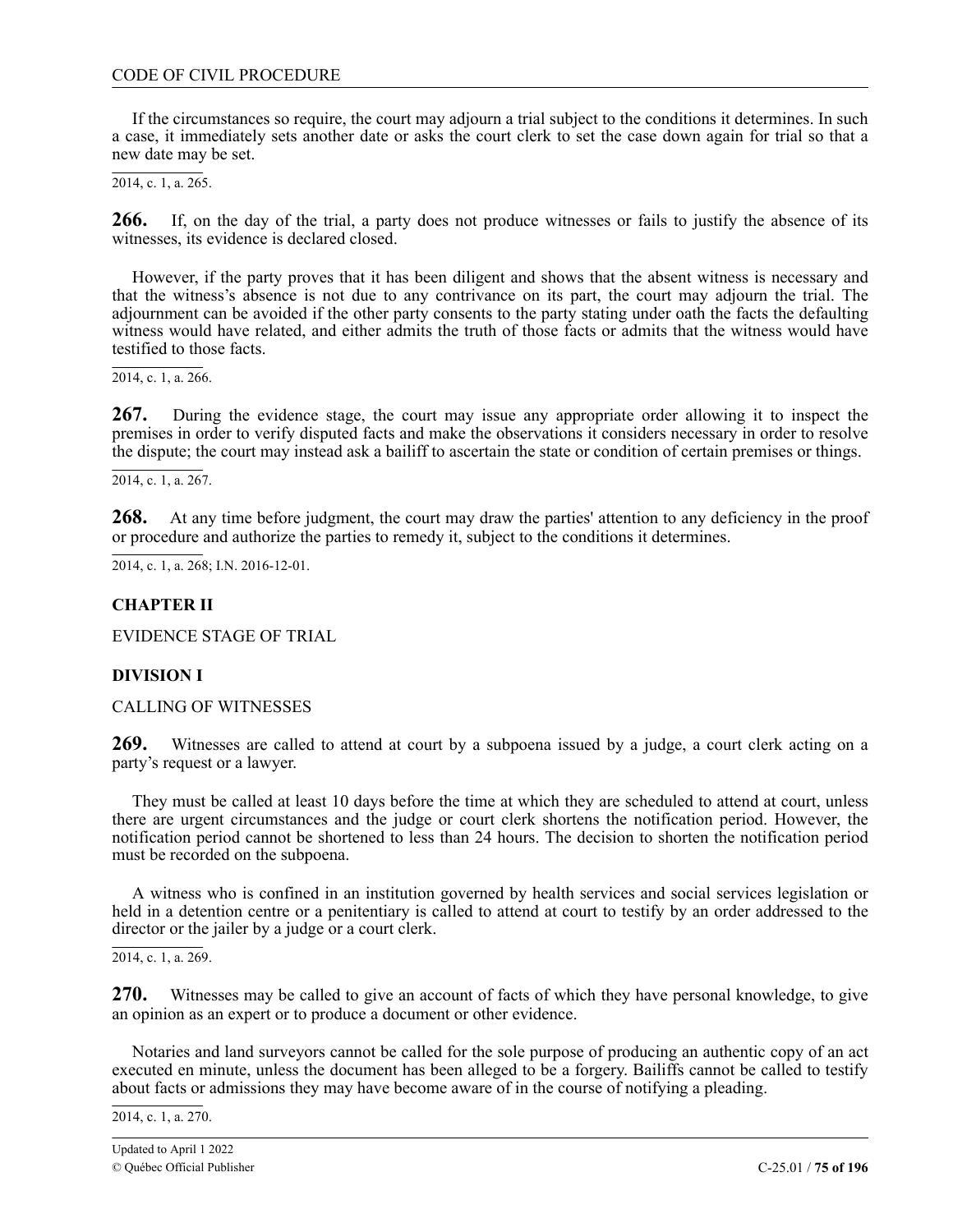**271.** A subpoena must state the nature of the application, specify where and when the witness is to attend at court and mention that witnesses have the right to request an advance on any indemnities and allowances to which they may be entitled.

The subpoena must be in keeping with the model established by the Minister of Justice and provide information on such matters as the role, rights and duties of witnesses and the consequences incurred by witnesses who fail to attend.

2014, c. 1, a. 271.

**272.** Any person present at a hearing may be required to testify as if under subpoena. A person cannot refuse to answer questions under pretext of not having received an advance for expenses.

2014, c. 1, a. 272.

# **DIVISION II**

COMPENSATION OF WITNESSES

**273.** A party that calls a witness, other than another party, sends with the subpoena an advance, covering the first day of attendance at court, on the loss of time indemnity and the travel, meal and overnight accommodation allowances prescribed by government regulation. The calling party is dispensed from this obligation for expenses which it covers directly or for which the witness is otherwise compensated.

2014, c. 1, a. 273.

**274.** A person who has been called and has received the prescribed advance is required to attend at court under pain of being compelled.

If the person fails to attend and the court considers that their testimony would be useful, it may order them to pay all or part of the costs caused by the failure to attend and issue a warrant for witness, which is executed by a bailiff.

The person may be held in custody under the warrant until they testify or are released subject to conditions determined by the court. Examination of any witness held in custody must begin without delay.

2014, c. 1, a. 274; 2020, c. 12, s. 60.

2 **275.** A witness entitled to an indemnity and allowances may pursue payment of the amount owed them against the calling party. A certificate of the court clerk attesting to the witness's attendance and to the amount due to them is equivalent to an immediately enforceable judgment.

 $\overline{2014, c. 1, a. 275}.$ 

## 2 **DIVISION III**

#### HEARING OF WITNESSES

**276.** All persons are presumed competent to testify and may be compelled to do so. However, persons who, because of their young age or physical or mental condition, are unable to relate the facts of which they have knowledge are not competent to testify.

2014, c. 1, a. 276; I.N. 2016-12-01.

**277.** Before testifying, witnesses must state their name and place of residence and swear under oath to tell the truth, the whole truth and nothing but the truth. However, if the disclosure of their address gives cause to fear for their safety, the court may dispense them from disclosing it and issue such orders as are appropriate.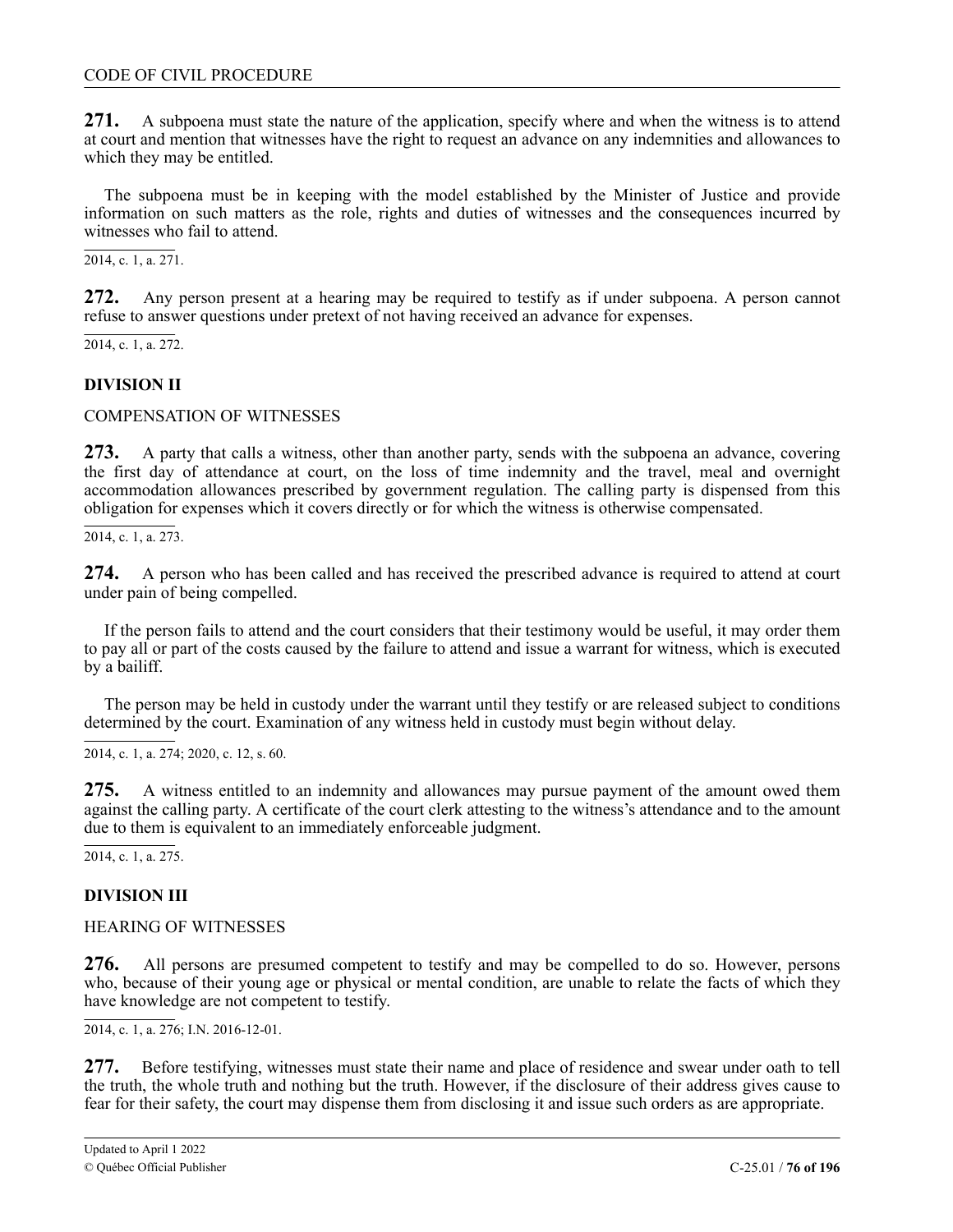A refusal to take the oath constitutes a refusal to testify; if it persists, it constitutes contempt of court.

 $\overline{2014, c. 1, a. 277}.$ 

**278.** Witnesses are entitled to the protection of the court against any intimidation tactics while they are testifying and against any abusive examination.

 $\overline{2014}$ , c. 1, a. 278.

**279.** In any defended proceeding, the witnesses are examined at the hearing, the other parties being present or having been duly called.

A party may request that witnesses testify without knowledge of the testimony given by other witnesses. However, barring exceptional circumstances, no such request may be made in the case of expert witnesses.

A witness who has been examined before the trial may be examined anew during the trial on a party's request.

If it is necessary to examine a witness at a distance, the technological means used must allow the witness to be identified, heard and seen live. The court may however decide, after consulting the parties, to hear a witness without the witness being seen.

2014, c. 1, a. 279.

**280.** Witnesses are examined by the calling party or that party's lawyer.

Questions must pertain only to the facts relevant to the dispute. They cannot be put in such a way as to suggest the desired answer; however, a leading question will be allowed if the witness is clearly trying to elude a question or to favour another party or, being a party, is adverse in interest to the examining party.

When the party has finished examining a witness it has called, any other party adverse in interest may cross-examine the witness on any fact relevant to the dispute and in any manner show cause for rebutting the witness's testimony.

The witness may be called again by the calling party, either to be examined on new facts revealed on crossexamination or to explain answers to the questions asked by another party.

Subject to the rules of evidence, the court may ask the witness any question it considers useful.

2014, c. 1, a. 280.

**281.** The party that called a witness may attack the credibility of the witness's testimony by proving the opposite through other witnesses. With leave of the court, the party may also do so by proving that the witness made previous statements which are inconsistent with their present testimony, provided the witness is first questioned about this.

2014, c. 1, a. 281.

**282.** Witnesses cannot be compelled to disclose any communication that may have been made to them by their spouse during their community of life.

2014, c. 1, a. 282.

283. Public servants called as witnesses cannot, given their duty of discretion, be compelled to disclose information obtained in the exercise of their functions if disclosing it would be contrary to the public interest.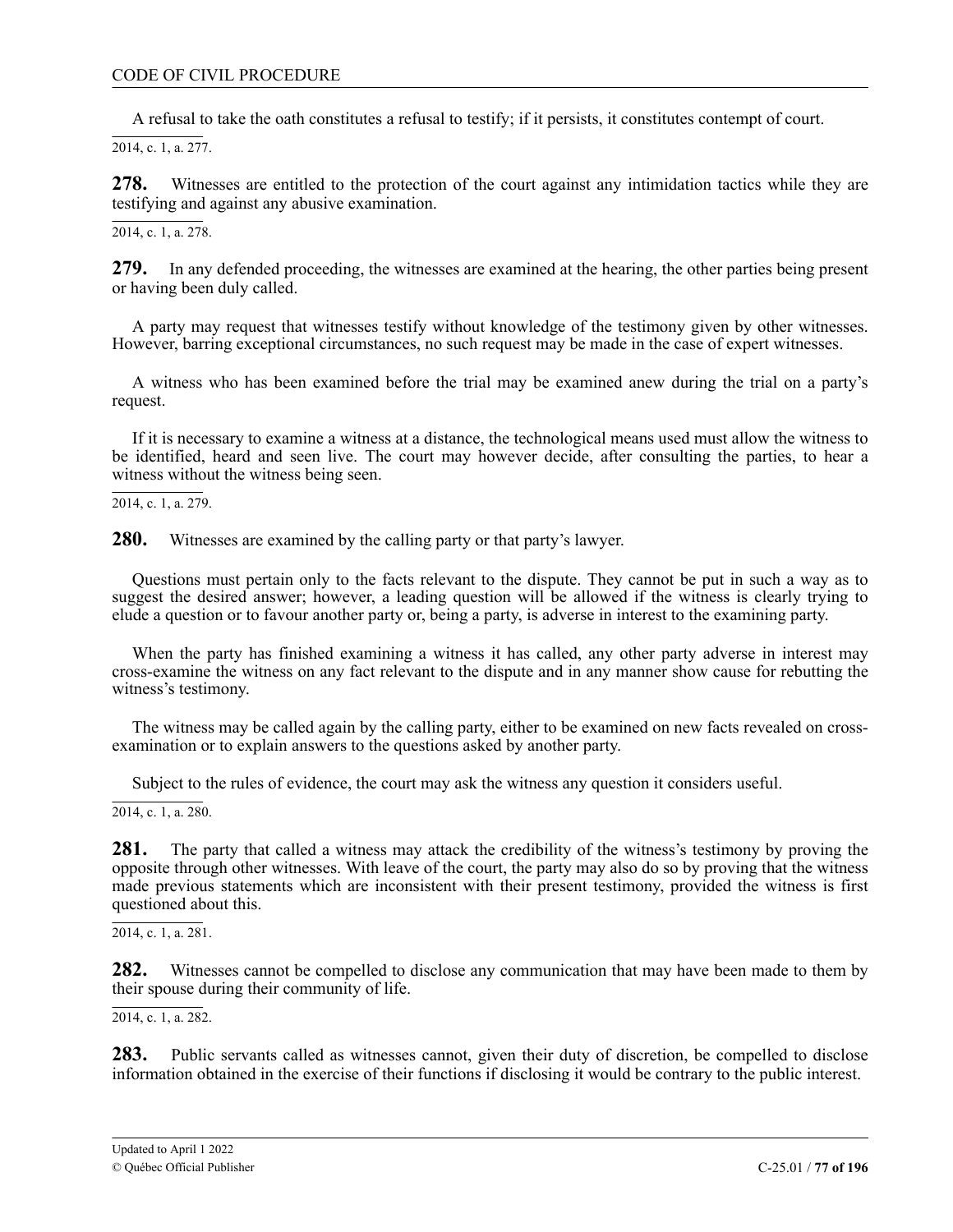The public interest reasons must be set out, for consideration by the court, in an affidavit by the minister or deputy minister to whom the public servant answers.

2014, c. 1, a. 283.

**284.** Except to the extent provided for in section 9 of the Charter of human rights and freedoms (chapter C-12), witnesses cannot be compelled if their testimony would violate professional secrecy. The court, on its own initiative, ensures that professional secrecy is respected.

2014, c. 1, a. 284.

**285.** Witnesses cannot refuse to answer a question on the grounds that the answer may tend to incriminate them or expose them to a judicial proceeding of any kind; their answers cannot be used against them, except if they are prosecuted for perjury or for the giving of contradictory testimony.

2014, c. 1, a. 285.

**286.** A witness who is in possession of a document or other evidence that is relevant to the dispute is required to produce it on request.

A copy of the evidence made, and certified as being true to the original, by the court clerk, has the same probative force as the original.

2014, c. 1, a. 286.

287. The court may order a party to produce, at the appropriate time, in the courtroom or in any other suitable place, any real evidence in its possession that a witness is called on to identify. If the party does not obey the order, the evidence is deemed identified, unless the court relieves the party from the default before the judgment is rendered.

2014, c. 1, a. 287.

**288.** A witness who refuses to answer a question without valid cause is guilty of contempt of court, as is a witness who is in possession of relevant evidence and refuses to produce it or to make it available to the court.

2014, c. 1, a. 288.

**289.** A witness cannot withdraw without leave of the court. If the deposition cannot be completed on the first day of attendance at court, the witness is required to re-attend on the next working day or at any other time specified by the court.

A witness who withdraws without leave or fails to re-attend is subject to the same sanctions as a witness who fails to attend.

2014, c. 1, a. 289.

## **DIVISION IV**

HEARING OF MINOR OR INCAPABLE PERSON OF FULL AGE

**290.** When the court is to hear a minor or an incapable person of full age, the minor or person may be accompanied by someone capable of providing assistance or reassurance.

2014 c. 1, a. 290.

**291.** The judge may examine a minor or an incapable person of full age in the courtroom or in chambers. If it is in the interests of an incapable person of full age to do so, the court, after advising the parties, may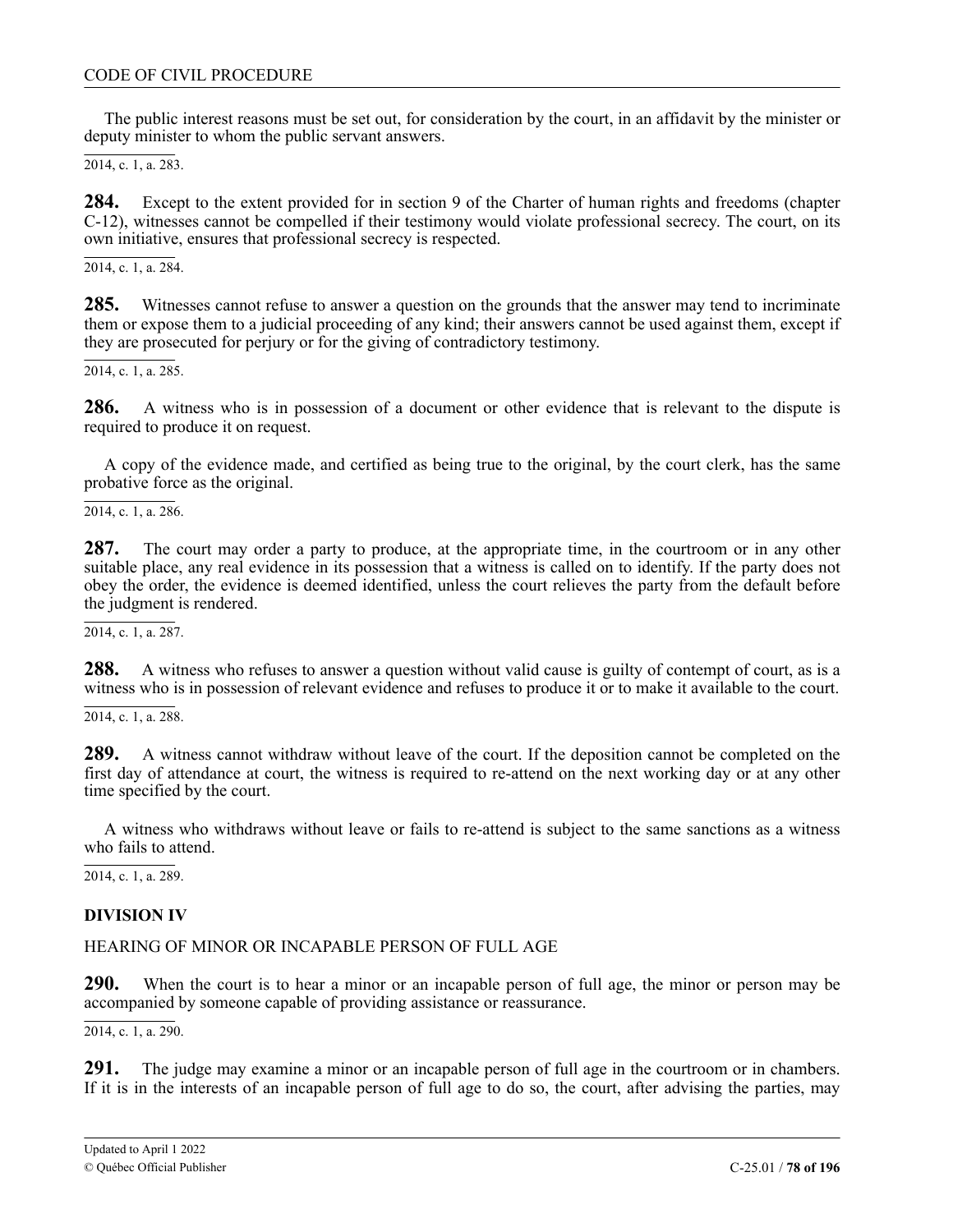examine the person where they reside or are confined, or in any other suitable place. If the circumstances so require, the judge, after advising the parties, may examine the minor or person outside their presence.

The examination by a judge in chambers, or elsewhere outside the courtroom, is conducted in the presence of the court clerk and, if the minor or person is represented by a lawyer, the person's lawyer. The parties' lawyers attend the examination unless the judge decides to examine the minor or person outside their presence, in which case the judge's decision must give reasons.

The deposition is recorded and sent to the parties on request.

 $\overline{2014}$ , c. 1, a.  $\overline{291}$ .

## **DIVISION V**

#### TESTIMONY BY AFFIDAVIT

**292.** A party may produce as testimony, besides a statement admissible under the Book on Evidence in the Civil Code, the affidavit, including a bailiff's ascertainment, provided the affidavit is only designed to prove a fact that is secondary to the dispute and has been notified to the other parties beforehand.

Any other party may, before the scheduled trial date, require the witness's presence at the evidence stage of the trial or obtain the authorization of the court to examine the witness outside the presence of the court.

 $\overline{2014}$ , c. 1, a. 292.

# **DIVISION VI**

EXPERT TESTIMONY

**293.** The report of an expert stands in lieu of their testimony. To be admissible, the expert report must have been disclosed to the parties and filed in the record within the time limits for disclosure and filing of evidence. Otherwise, it may be admitted only if it was made available to the parties by another means in a timely manner so that they could react and determine whether the expert's presence might be useful. It may however be admitted outside such time frames with leave of the court.

2014, c. 1, a. 293.

**294.** Each of the parties may examine an expert that it has appointed, a joint expert or a court-appointed expert to obtain clarifications on points covered in the expert report or to obtain the expert's opinion on new evidence introduced during the trial; they may also examine such an expert for other purposes, with the authorization of the court. A party adverse in interest may cross-examine an expert appointed by another party.

The parties cannot, however, raise a ground of irregularity, substantial error or bias against the expert report unless they were unable, despite their diligence, to know of the irregularity, substantial error or bias before the trial.

2014, c. 1, a. 294; I.N. 2016-12-01.

## **DIVISION VII**

#### TESTIMONY GIVEN OUTSIDE PRESENCE OF COURT

**295.** With leave of the court or if the parties so agree, an examination may be conducted outside the presence of the court at the place and time determined by the court or jointly by the parties.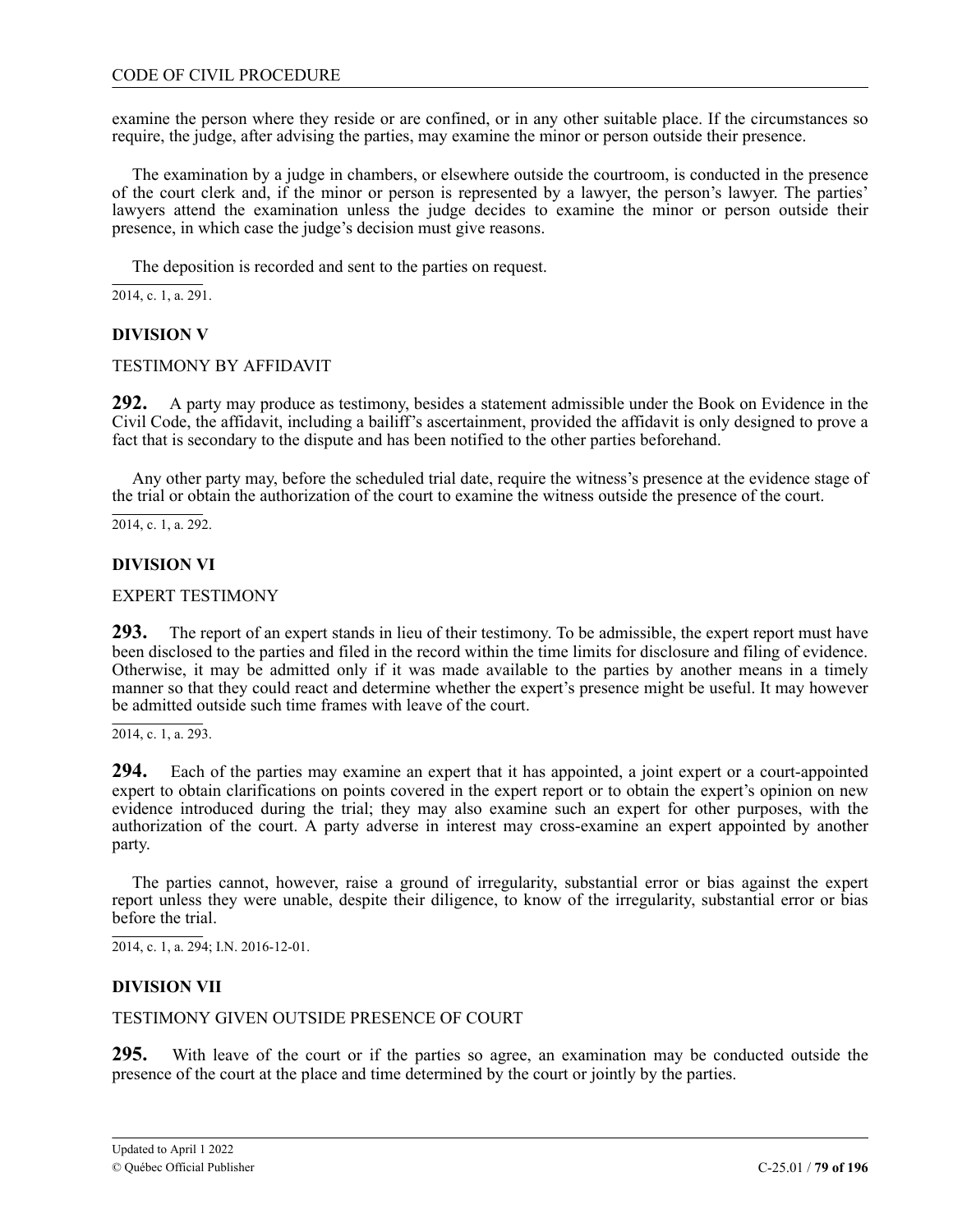The deposition of the witness is heard, all parties being present or having been duly called. It is recorded and filed in the record and has the same force and effect as if it had been given before the court.

2014, c. 1, a. 295.

**296.** If an illness or a disability prevents a witness from attending the hearing, the court, even on its own initiative, may order that the witness be examined at a distance using a technological means, or appoint a commissioner to take the witness's testimony. The court may do likewise in order to avoid unnecessary travel by a witness living in a remote location.

If the court chooses to appoint a commissioner, it gives the commissioner the necessary instructions; it also sets the time within which the examination is to be conducted and the commissioner's report is to be filed, and determines the amount to be advanced to the commissioner to cover costs. The examination is taken down in writing or recorded, and certified by the commissioner; the commissioner is authorized to make copies of any documents the witness exhibits but is not willing to surrender. The examination together with the exhibits produced by the witness are disclosed to the parties and to the court. A party that wishes to be represented at the examination must advise the commissioner in sufficient time and designate a representative, who must be given five days' notice of the date and place of the examination.

2014, c. 1, a. 296.

**297.** Objections raised during the examination of a witness outside the presence of the court do not prevent the examination from continuing, the witness being required to answer. However, if such objections pertain to the fact that the witness cannot be compelled, to fundamental rights or to an issue raising a substantial and legitimate interest, the witness may refrain from answering. In all such cases, the objections are submitted to a judge as soon as possible for a decision.

2014, c. 1, a. 297.

## **DIVISION VIII**

INTERPRETATION SERVICES

**298.** To facilitate the examination of a witness, the court may retain the services of an interpreter.

The interpreter's remuneration is borne by the Minister of Justice if one of the parties is a beneficiary, in the judicial districts of Abitibi and Roberval, under the agreement approved by the Act approving the Agreement concerning James Bay and Northern Québec (chapter C-67) or, in the judicial district of Mingan, under the agreement approved by the Act approving the Northeastern Québec Agreement (chapter C-67.1).

2014, c. 1, a. 298.

**299.** A witness who is unable to hear or to speak by reason of a disability may take the oath and testify by any means enabling them to express themselves. If such means are unavailable, the witness may be assisted by an interpreter, whose remuneration is borne by the Minister of Justice.

2014, c. 1, a. 299.

## **DIVISION IX**

## PRESERVATION OF TESTIMONY

**300.** Depositions by witnesses are recorded so that the testimony can be preserved and reproduced.

The Minister of Justice provides the court with the necessary recording systems. However, if an examination is conducted elsewhere than at the court, in a place chosen by the parties, it is up to the parties to call on the services of an official stenographer or, if needed, to agree on an appropriate method of recording to ensure the integrity of the deposition.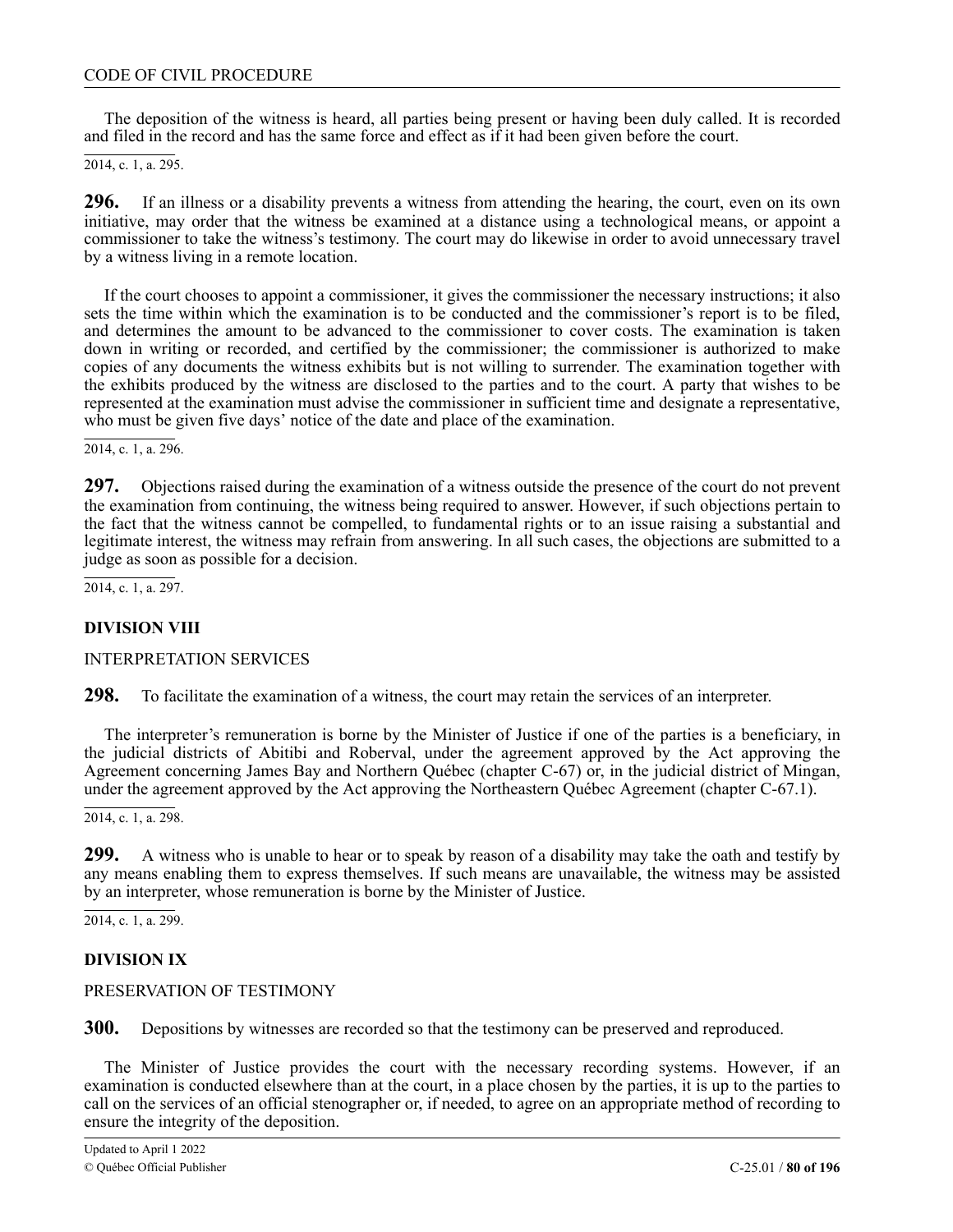Any transcript of an examination that is filed with the court must be made by an official stenographer.

 $\overline{2014}$ , c. 1, a. 300.

**301.** When the services of an official stenographer are called on, the stenographer certifies, under their oath of office, the correctness of the stenographic notes or transcript. At the beginning of each deposition, the stenographer enters the name of the judge presiding at the trial and the name of the witness. The stenographer records objections and decisions, and preserves the stenographic notes as set out in the applicable regulations.

In cases under appeal, depositions are transcribed if a party requires their transcription. They are also transcribed if the judge so orders, in which case the parties advance the cost of transcribing the depositions of their respective witnesses.

2014, c. 1, a. 301.

## **BOOK III**

PROCEDURE IN NON-CONTENTIOUS PROCEEDINGS

 $\overline{LN}$ . 2016-12-01.

## **TITLE I**

GENERAL PROVISIONS

**302.** In the absence of a dispute, applications are dealt with according to the procedure for non-contentious proceedings set out in this Book.

This is the case when the law requires, because of the nature of an act or the applicant's capacity, that an application be submitted to the courts so that they may approve or authorize an act, give a person authority to act, approve or homologate a decision or an act, or verify a fact or a legal situation and determine its consequences, or whenever the law requires that an application be so dealt with.

2014, c. 1, a. 302.

**303.** Applications dealt with according to the procedure for non-contentious proceedings include those relating to

(1) authorization to consent to care that is not required by the state of health of a person under 14 years of age or incapable of giving consent, or authorization to consent to the alienation of a part of the body of a minor or an incapable person of full age;

(2) a declaratory judgment of death, the probate of a will, letters of verification or, in succession matters, the liquidation or the partition of a succession;

(3) the alteration of the register of civil status;

(4) tutorship to an absentee or to a minor, the emancipation of a minor or the protective supervision of or a protection mandate for a person of full age;

(5) the appointment, designation or replacement of any person that is required by law to be appointed, designated or replaced by the court on its own initiative or in the absence of an agreement between the interested parties, and applications of a similar nature relating to tutorship to a minor, the protective supervision of a person of full age, a succession or the administration of the property of others;

(6) the placement and adoption of a child and the assignment of a name to the child;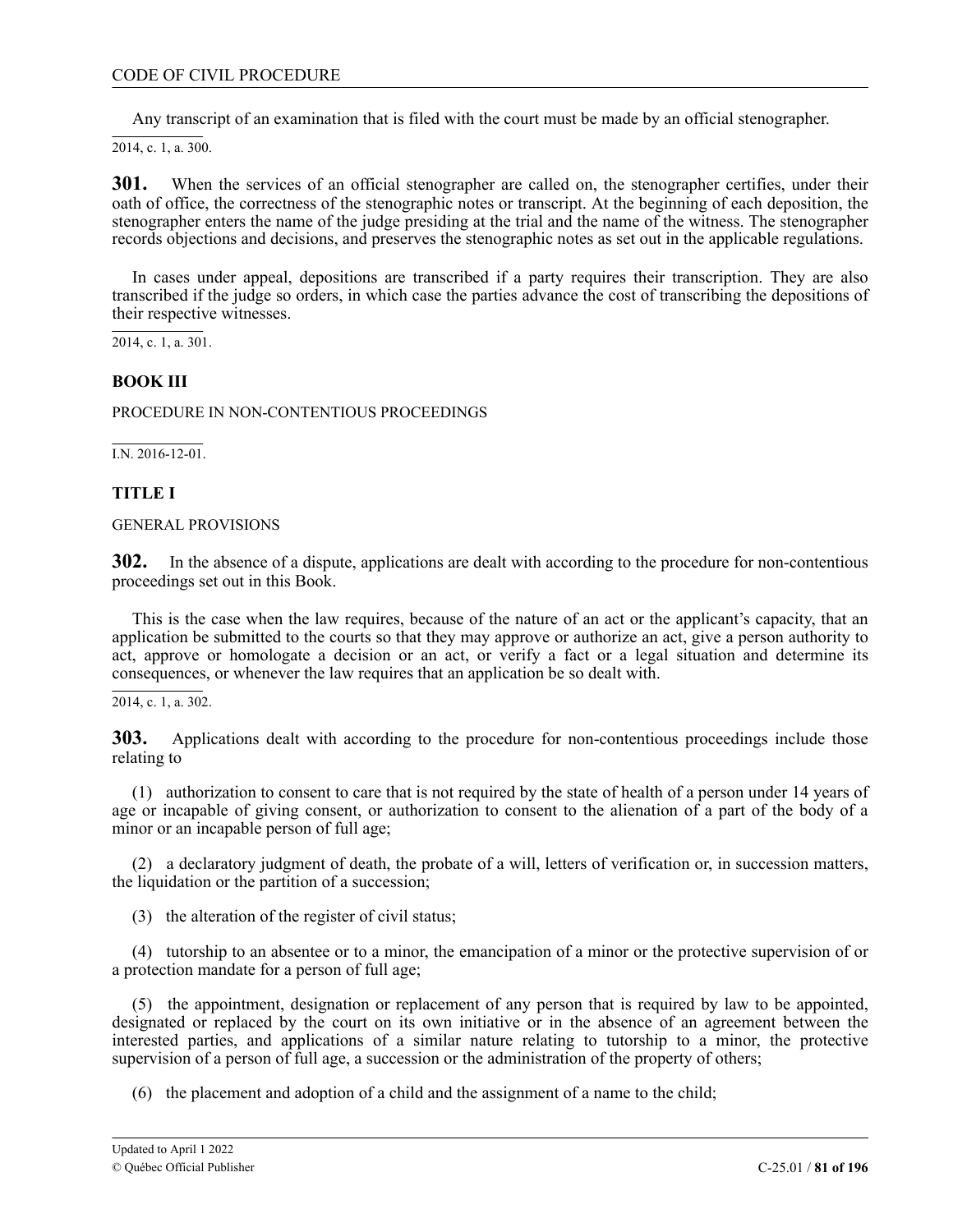(7) a draft agreement that settles the consequences of a separation from bed and board, a divorce or the dissolution of a civil union;

(8) the administration of undivided property, of a trust or of the property of others;

(9) the acquisition by prescription of ownership in an immovable;

(10) registration in the land register or the register of personal and movable real rights or the correction, reduction or cancellation of an entry in either register; and

(11) the issue of a notarial act or the replacement or reconstitution of a writing.

Any application for an exemption from the obligation to pay support and arrears to the Minister of Revenue, or for the suspension of that obligation, if the parties satisfy the conditions of section 3 or 3.1 of the Act to facilitate the payment of support (chapter P-2.2), is also dealt with according to that procedure.

 $2014, c. 1, a. 303$ ; I.N. 2016-12-01.

**304.** Non-contentious applications, whether presented before a court or a notary, are conducted according to the procedure set out in this Book, subject to the special rules for the conduct of certain civil matters set out in Book V.

However, as soon as an application is contested, it is referred to the court to be continued according to the procedure set out in Book II. Depending on the readiness of the case and on how much time has elapsed since the application was brought, the court gives the parties the instructions they need to establish a case protocol, unless the court exempts the parties from doing so and subjects the furtherance of the case to other conditions or immediately schedules a case management conference or the trial.

2014, c. 1, a. 304.

**305.** In dealing with a non-contentious case relating to personal integrity, status or capacity, the court or the notary must act in the best interests of the person concerned while protecting the person's rights and safeguarding the person's autonomy.

2014, c. 1, a. 305.

## **TITLE II**

RULES APPLICABLE BEFORE COURT

## **CHAPTER I**

#### APPLICATION

**306.** A non-contentious application is accompanied by a notice informing the person concerned and the interested persons of the place, date and time it is to be presented before the competent court. The notice must also include a list of the exhibits in support of the application, and inform the recipients that they are available, unless they are confidential.

2014, c. 1, a. 306.

**307.** An application for authorization to sell property belonging to a minor, a person of full age under tutorship or curatorship, an absentee or a person whose property is administered by another must set out the reasons for the application, describe the property and propose a method of sale, such as by agreement, through a public call for tenders or an invitation to tender, or by auction, as well as the name of a person who could effect the sale. An appraisal of the property by an expert and, if applicable, the opinion of the tutorship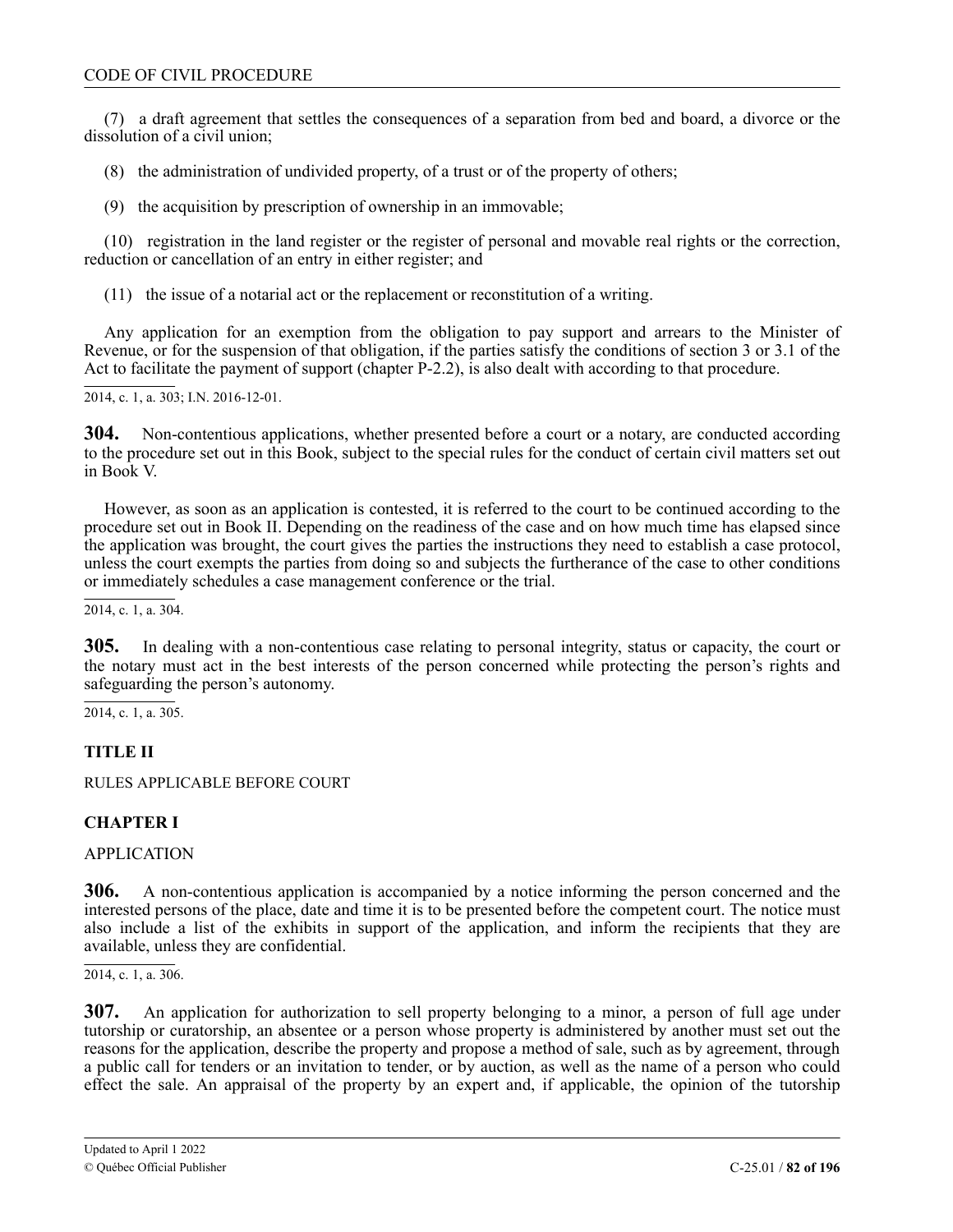council, must be attached to the application. The application may suggest a commercially reasonable reserve price.

2014, c. 1, a. 307; I.N. 2016-12-01.

# **CHAPTER II**

## **PRESENTATION**

**308.** The application is presented before the court on the date specified in the accompanying notice, unless the applicant and the person concerned, before that date, agreed with the court office on another presentation date.

The application cannot be presented less than 10 days nor more than two months after it was notified.

 $\overline{2014}$ , c. 1, a. 308.

**309.** The court ascertains that the application presented before it has been served on the person concerned and notified to the interested persons, and that the necessary opinions, reports and expert reports have been filed in the record.

The court may order that the application be notified to any person whom it considers to have an interest, call a meeting of relatives, persons connected by marriage or civil union, or friends, or request the opinion of a tutorship council; it may also require the complementary opinions, reports or expert reports it considers necessary and, if applicable, order an appraisal by an independent expert designated by the court if it has reason to believe the appraisal attached to the application does not reflect the value of the property. The court may also authorize an interested person to produce evidence in support of the view that person intends to assert. The court may take any other appropriate case management measure.

The applicant, the person concerned or another interested person may make their proof by affidavit, by testimony or by means of documents or real evidence. The evidence so submitted may pertain to any relevant fact, even one that has arisen since the application was instituted.

 $2014$ , c. 1, a.  $309$ ; I.N. 2016-12-01.

**310.** The court may invite interested persons who are present to make informal representations that might enlighten the court in making its decision.

If such representations could constitute an actual contestation of the merits of the application, the court, after verifying that the person who made them intends to contest the application, orders a postponement of the case for it to be dealt with according to the procedure for contentious proceedings, subject to the conditions it determines.

2014, c. 1, a. 310.

**311.** Persons invited to make representations or to participate in deliberations are not considered witnesses.

However, the court, if it considers it appropriate, may order the applicant or the person who is the subject of the application to pay them compensation equivalent to that paid to witnesses to cover transportation, meal and accommodation expenses. No compensation is paid to those called to a meeting of relatives, persons connected by marriage or civil union, or friends.

 $2014$ , c. 1, a. 311; I.N. 2016-12-01.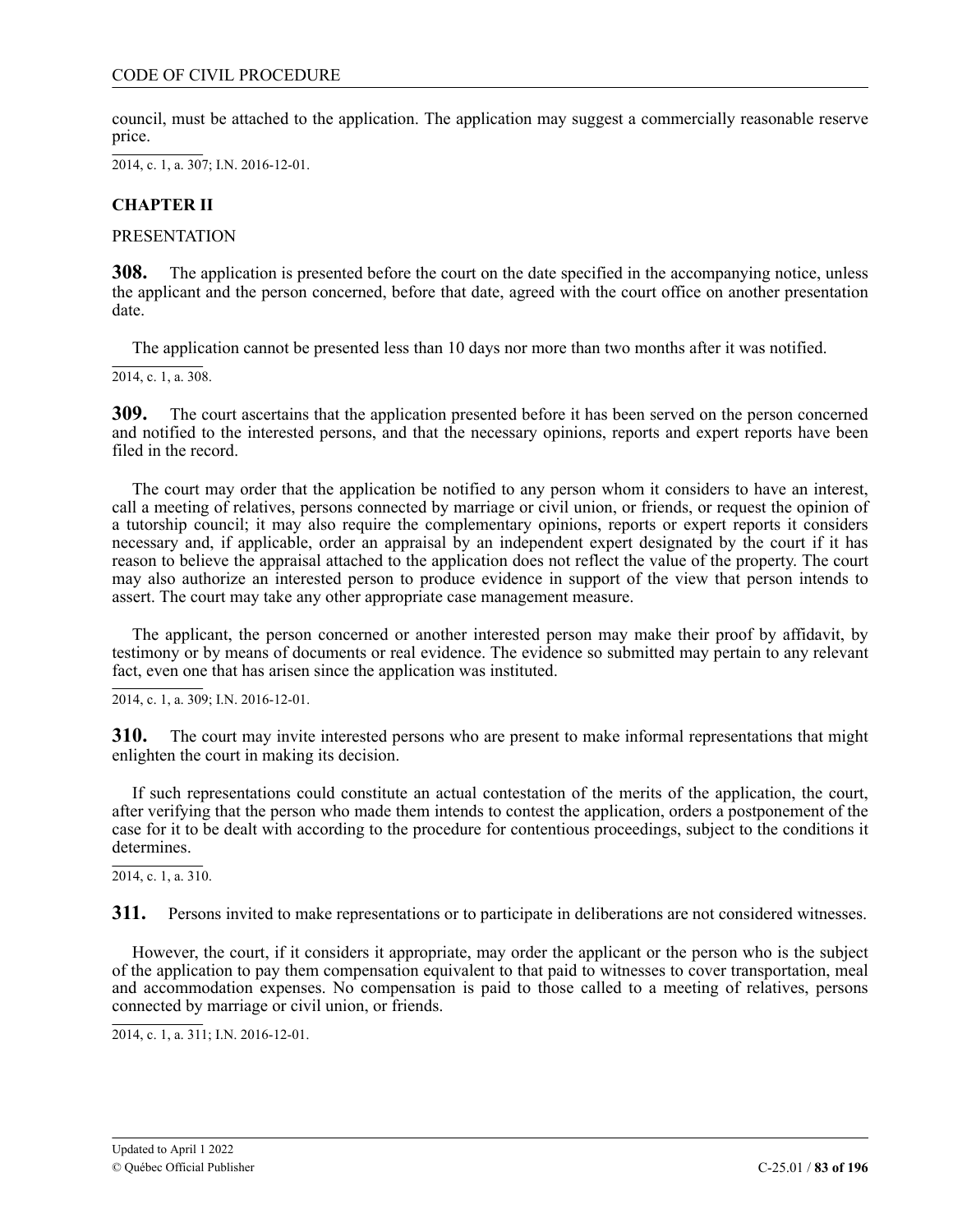# **TITLE III**

RULES APPLICABLE BEFORE NOTARY

# **CHAPTER I**

#### JURISDICTION OF NOTARY

**312.** Non-contentious applications relating to tutorship to a minor, except those relating to suppletive tutorship, and, to the protective supervision of a person of full age including applications for the appointment or replacement of a tutor or curator, to a tutorship council or to a protection mandate may be presented before a notary according to the procedure set out in this Title. Applications for the probate of a will or for letters of verification may also be presented before a notary, unless the will concerned was deposited with that notary or a member of the same firm.

The notary seized of an application may rule on any ancillary matters, except those that require a special authorization from the court.

2014, c. 1, a. 312; I.N. 2016-12-01; 2017, c. 12, s. 42.

# **CHAPTER II**

## APPLICATION

. **313.** The notary seized of an application must have it served on the person concerned and must notify it to all persons who may have an interest in it given their close relationship with that person. The notary must attach a notice stating the date, time and place the notary is to begin the notarial operations, the subject matter of the application and the rights of the interested persons, including their right to make representations they consider appropriate or to oppose the application.

The notary is required to call a meeting of relatives, persons connected by marriage or civil union, or friends in the cases provided for in the Civil Code, including when the application relates to the institution of tutorship for a minor or of protective supervision for a person of full age. The notary may call a conference if the person concerned or a person to whom the application was notified requests one, including when the application relates to the homologation of a protection mandate. The notary is required to invite the person concerned to such a conference and all those to whom the application was notified.

The notary files a copy of the application and a copy of the notice with the court office, together with the notice of meeting if a meeting or a conference is to be held, in order to secure public notice and enable any person wishing to do so to make representations to the court clerk or to the notary. The clerk informs the notary without delay of any representation or opposition received.

2014, c. 1, a. 313; I.N. 2016-12-01.

## **CHAPTER III**

#### OPERATIONS AND CONCLUSIONS

**314.** If a meeting of relatives, persons connected by marriage or civil union, or friends or a conference is held, the notary informs the applicant, the person concerned and the interested persons present of the process undertaken and hears any representations they wish to make to enlighten the notary in determining conclusions. The notary examines with them the testimony, documents and other evidence submitted, which may pertain to any relevant fact, even one that has arisen since the notary was seized of the application. If a meeting or conference is not required to be held, the notary receives their representations by any other means and records them in the minutes of the notarial operations.

2014, c. 1, a. 314; I.N. 2016-12-01.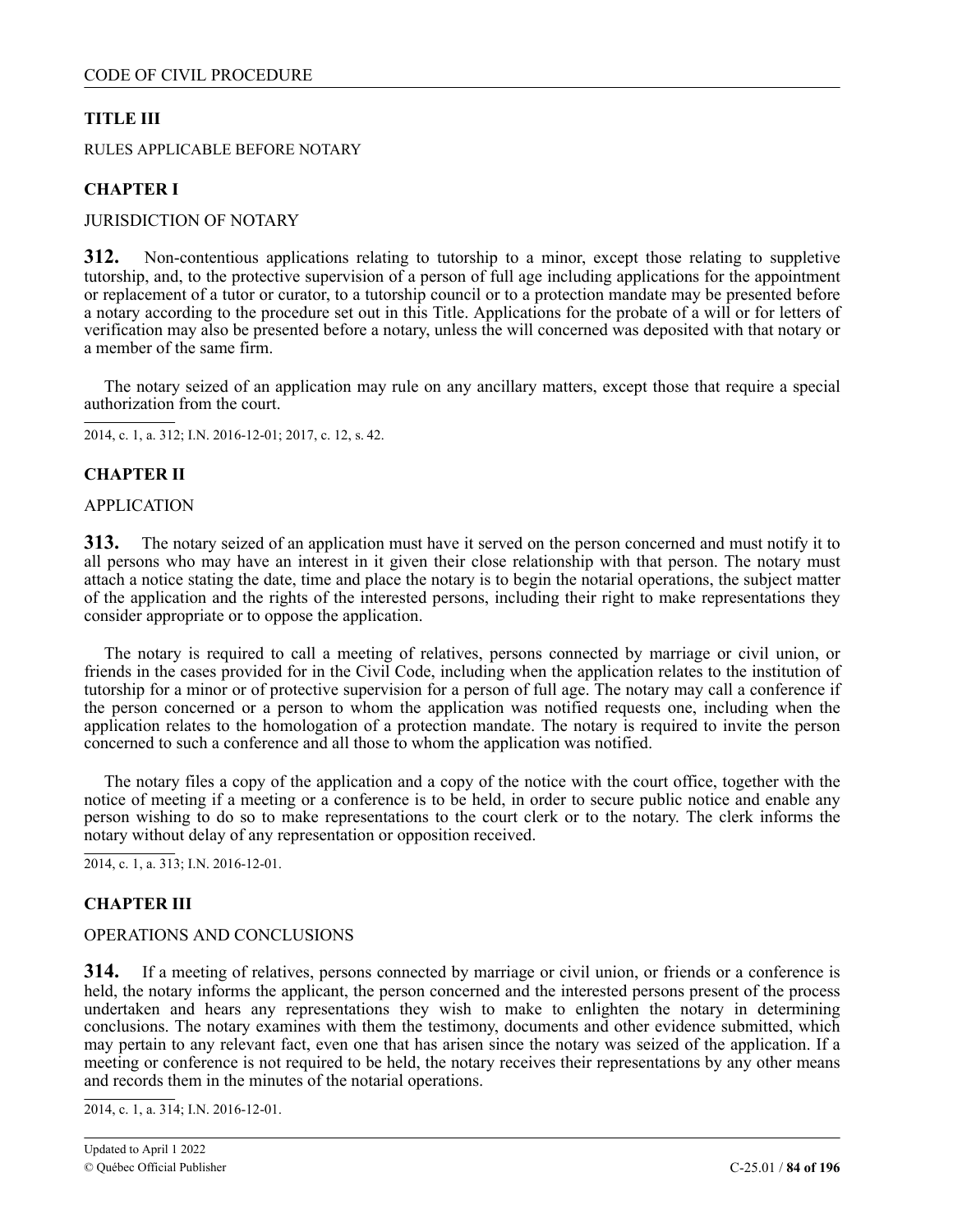**315.** If the application relates to the institution or review of protective supervision or the homologation of a protection mandate, the notary is required to verify that the person concerned is incapable, but cannot determine conclusions without having in hand the assessments required by the Civil Code and a transcript of the person's examination. The notary gives an account of the assessments and the examination to all present at the meeting or conference and informs them of any other relevant exhibits.

If the application relates to a protection mandate given in the presence of witnesses, a holograph will or a will made in the presence of witnesses, the notary confirms the existence of the document and determines whether it is valid.

2014, c. 1, a. 315; I.N. 2016-12-01.

**316.** If the notary considers that an incapable person of full age needs to be represented by a lawyer or another notary or by a tutor or curator ad hoc, or assisted by a trusted third person, the notary must inform the interested persons so that the appropriate measures may be taken. The notary may continue to act if the latter are not opposed to it.

2014, c. 1, a. 316.

**317.** If representations or oppositions are received that are equivalent to an actual contestation of the merits of the application, the notary, after verifying that the person from whom they were received intends to contest the application, must withdraw from the matter and inform the interested persons.

In such a case, the notary draws up the minutes of the operations carried out so far and transfers the matter to the competent court, which is seized of it on the filing of the minutes. If the application is for the probate of a will and the notary is in possession of the original of the will, the notary attaches it to the minutes.

If it considers it expedient, the court may ask the notary to gather all the evidence necessary for the furtherance of the matter, setting a time limit within which the notary is to report back to the court so that it can make its own assessment of the facts.

If the person contesting discontinues their judicial application, the court refers the matter back to the notary for the continuation of the notarial operations.

2014, c. 1, a. 317.

**318.** On completing the notarial operations, the notary draws up minutes and conclusions.

The minutes must identify the applicant, the person concerned, the persons to whom the application was notified, those who attended the meeting of relatives, persons connected by marriage or civil union, or friends or the conference, if one was held, and those who made representations otherwise. The minutes must state the facts on which the application is based and provide a detailed account of the operations carried out and the evidence submitted. The minutes must also provide an account of any testimony taken and any deliberations had by the tutorship council or the meeting of relatives, persons connected by marriage or civil union, or friends.

The notary promptly files the minutes and conclusions with the office of the court of competent jurisdiction, together with the documents supporting the conclusions.

2014, c. 1, a. 318; I.N. 2016-12-01.

**319.** In matters relating to the probate of a will or the issue of letters of verification, the filing of the minutes with the court office is for the sole purpose of securing public notice.

The notary advises the interested persons of the filing of the minutes.

2014, c. 1, a. 319.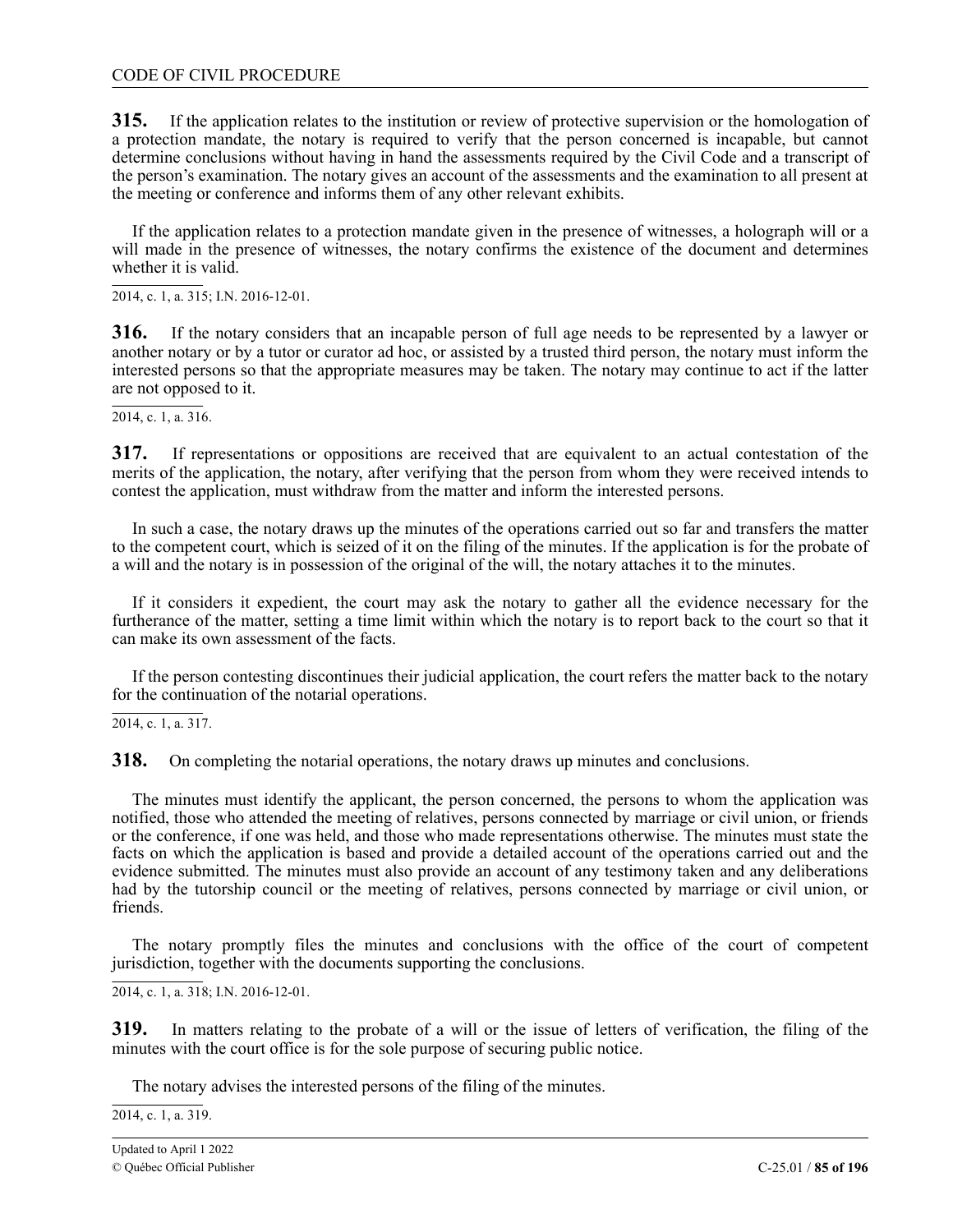**320.** In matters relating to tutorship to a minor or the protective supervision of or a protection mandate for a person of full age, the notary notifies the minutes to the minor concerned, if 14 years of age or older, or to the person of full age concerned. The notary also notifies the minutes to the tutor or curator, the mandatary, the applicant, the spouse of the person concerned, the Public Curator and the other persons to whom the application was notified. The notary informs them, on the same occasion, of their right to file their opposition with the court in the 10 days preceding the date specified by the notary for the filing of the minutes with the court office.

If no opposition is received, the appointment of a tutor to a minor or of a tutorship council becomes effective on the filing of the notary's minutes.

In any other matter, the court seized by the filing of the notary's minutes may, if no opposition is received, grant, amend or reject the conclusions set out in the minutes. The court clerk sends the judgment without delay to the persons to whom the minutes were notified.

2014, c. 1, a. 320.

## **BOOK IV**

JUDGMENT, APPLICATION FOR REVOCATION AND APPEAL

## **TITLE I**

JUDGMENT

## **CHAPTER I**

GENERAL PROVISIONS

**321.** The judgment deciding a dispute or ruling on a case terminates the application; whether given at the hearing or rendered after a period of advisement, it must be in writing and give reasons.

The judge is no longer seized of the matter and the judgment is final if it cannot or can no longer be appealed.

2014, c. 1, a. 321.

**322.** A judgment concerning support or custody or personal integrity or capacity may be reviewed if the plaintiff or applicant or any interested person is able to present new facts sufficient to result in the varying of the judgment.

The same applies to a judgment in a non-contentious case unless the decision is conclusive in character. A decision conclusive in character, particularly if it concerns a person's status, the ownership of movable or immovable property or a right in such property, has the authority of res judicata.

2014, c. 1, a. 322.

## **CHAPTER II**

## ADVISEMENT

**323.** A judge who, after taking a case under advisement, notes that a rule of law or a principle material to the outcome of the case was not debated during the trial must give the parties an opportunity to make submissions in the manner the judge considers most appropriate.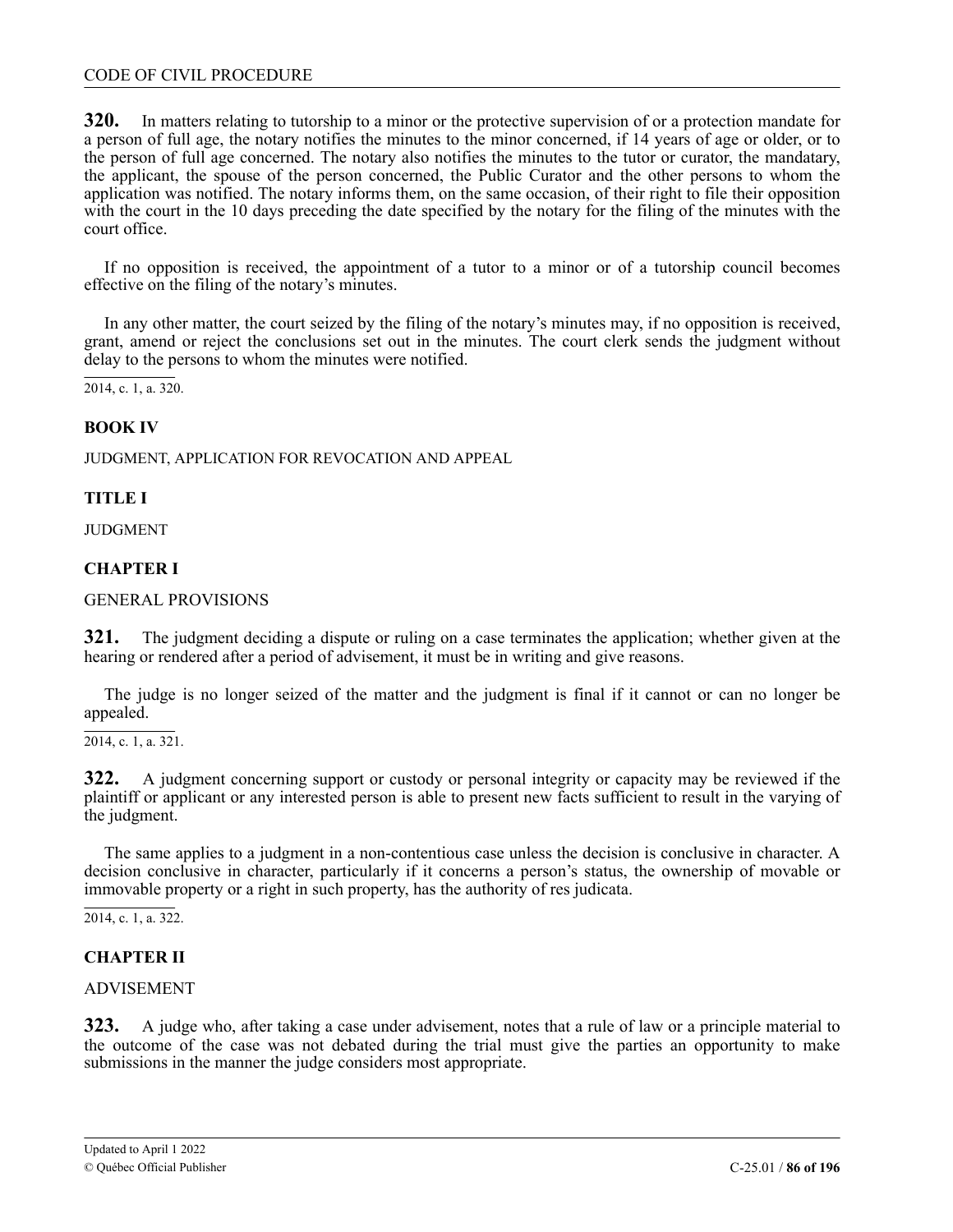Alternatively, the trial may be ordered reopened on the judge's own initiative. Such a decision must give reasons and state how the reopened trial is to be conducted. The court clerk must send the decision without delay to the chief justice or chief judge and to the parties' lawyers.

2014, c. 1, a. 323.

**324.** For the benefit of the parties, the judgment on the merits in first instance must be rendered within

(1) six months after the matter is taken under advisement in contentious proceedings;

(2) four months after the matter is taken under advisement in small claims matters under Title II of Book VI;

(3) two months after the matter is taken under advisement in child custody or child support matters and non-contentious cases;

(4) two months after the matter is taken under advisement if the judgment is to determine whether a judicial application is abusive; and

(5) one month after the case is ready for judgment if a judgment is to be rendered following the defendant's failure to answer the summons, attend the case management conference or defend on the merits.

The time limit is two months after the matter is taken under advisement in the case of a judgment in the course of a proceeding, but one month after the court is seized when it is to rule on an objection raised during a pre-trial examination and pertaining to the fact that a witness cannot be compelled, to fundamental rights or to an issue raising a substantial and legitimate interest.

The death of a party or its lawyer cannot operate to delay judgment in a matter taken under advisement.

If the advisement period has expired, the chief justice or chief judge, on their own initiative or on a party's application, may extend it or remove the judge from the case.

2014, c. 1, a. 324.

**325.** The court clerk sends the chief justice or chief judge, according to the instructions given by the latter, a list of all cases in the judicial district, whatever their nature, that have been under advisement for five months or more if the time limit for rendering a judgment is six months, three months or more if the time limit is four months, 45 days or more if the time limit is two months and 20 days or more if the time limit is one month.

2014, c. 1, a. 325.

## **CHAPTER III**

#### REPLACEMENT OF JUDGE

**326.** If a judge is removed from a case, dies, leaves office or is unable to act, the chief justice or chief judge may order that the case or cases pending before the judge be continued and completed by another judge, or be set down for a new trial, depending on the stage reached.

On the chief justice's or chief judge's request, a judge who is leaving office must, within three months, complete any cases taken under advisement. A judge who is leaving office because of an appointment to another court must, if the chief justice or chief judge of that other court agrees, continue and complete any cases pending before the judge.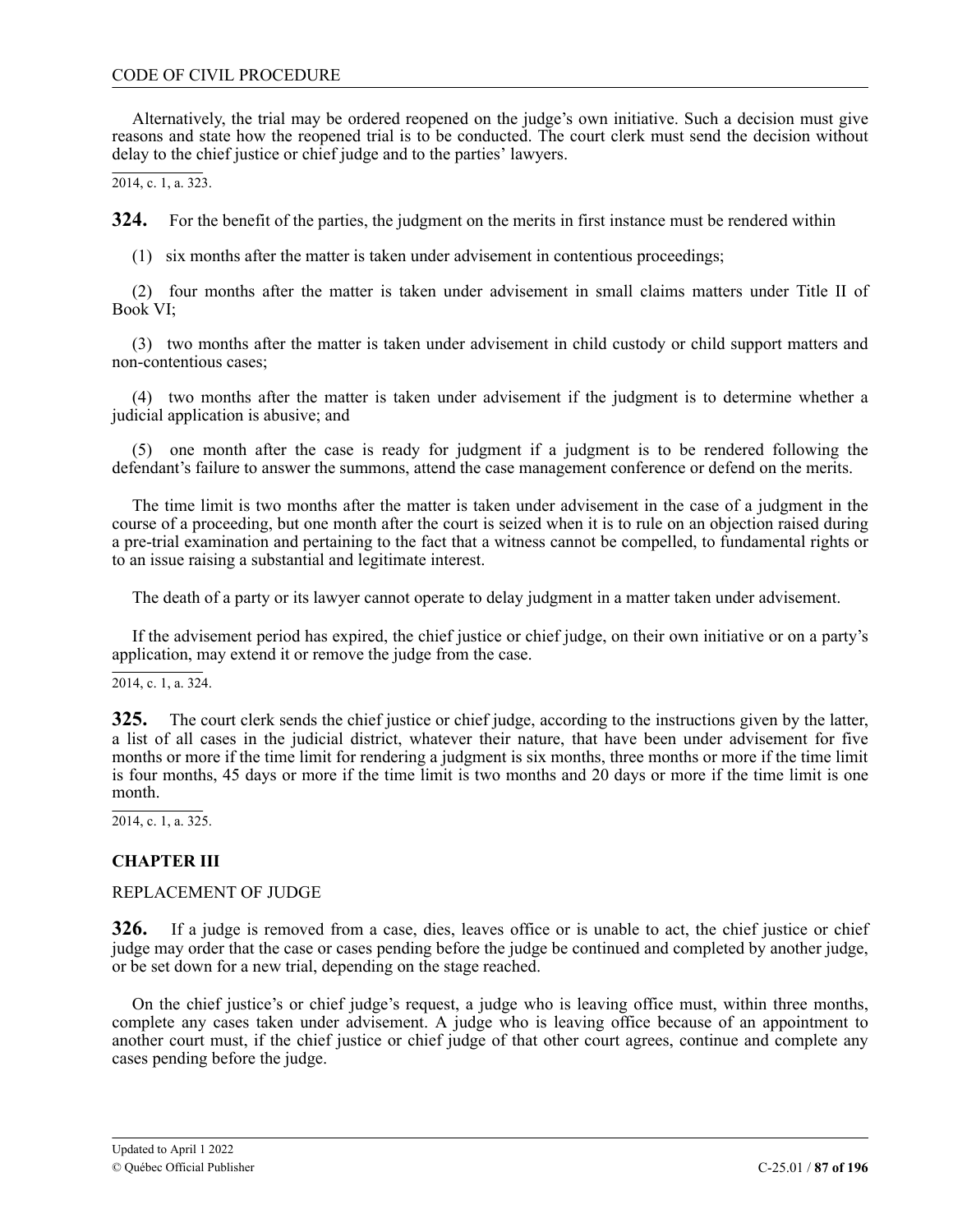The chief justice's or chief judge's decision must take the circumstances and the parties' interests into account. The chief justice or chief judge exercises the responsibilities conferred by this article personally, but may also ask a senior associate or associate chief justice or chief judge to exercise them.

In the decision, the chief justice or chief judge rules on the legal costs for any proceedings already had and may take any other measure as is considered fair and appropriate.

2014, c. 1, a. 326.

**327.** With the parties' consent, the judge assigned to continue a case or to hear a case set down for a new trial may decide to rely solely, as regards evidence, on the recording of the original trial or the transcript of stenographic notes. If that proves insufficient, the judge may recall a witness or require other evidence from the parties.

If it is necessary to have stenographic notes transcribed or witnesses recalled, the costs involved are borne by the Minister of Justice unless the judge orders otherwise.

2014, c. 1, a. 327.

## **CHAPTER IV**

RULES APPLICABLE TO JUDGMENT

**328.** A judgment rendered against a party must be capable of being executed. A judgment awarding damages must liquidate the damages; a judgment finding persons solidarily liable for injury must, if the evidence permits, determine the share of each of those persons in the award as between them only.

2014, c. 1, a. 328.

**329.** A judgment awarding damages for bodily injury that reserves the plaintiff's right to claim additional damages must specify the subject matter of the potential claim and the time within which the claim must be made.

The judgment is enforceable despite an appeal insofar as the appeal pertains to the reserved right to claim damages or the time within which it is to be exercised.

 $\overline{2014}$ , c. 1, a, 329.

**330.** A judgment granting an authorization to act expires if not acted upon within the time specified in the judgment or, if no time is determined by the court or by law, within six months.

A judgment authorizing care, the alienation of a part of a person's body or confinement in a health or social services institution expires if not acted upon within three months or within any other time specified by the court.

2014, c. 1, a. 330; I.N. 2016-12-01.

**331.** A judgment in a non-contentious case authorizing the sale of the property of another must determine the method of sale and the terms of the sale. It must also designate the person who is to effect the sale and determine the particulars of that person's remuneration, as well as those of the report on the sale to be filed with the court office.

The court sets a reserve price to ensure that the property is sold at a commercially reasonable price.

2014, c. 1, a. 331.

**332.** A judgment pertaining to immovable or movable real rights must contain a description of the property concerned so as to permit the publication of the rights in the property, if applicable.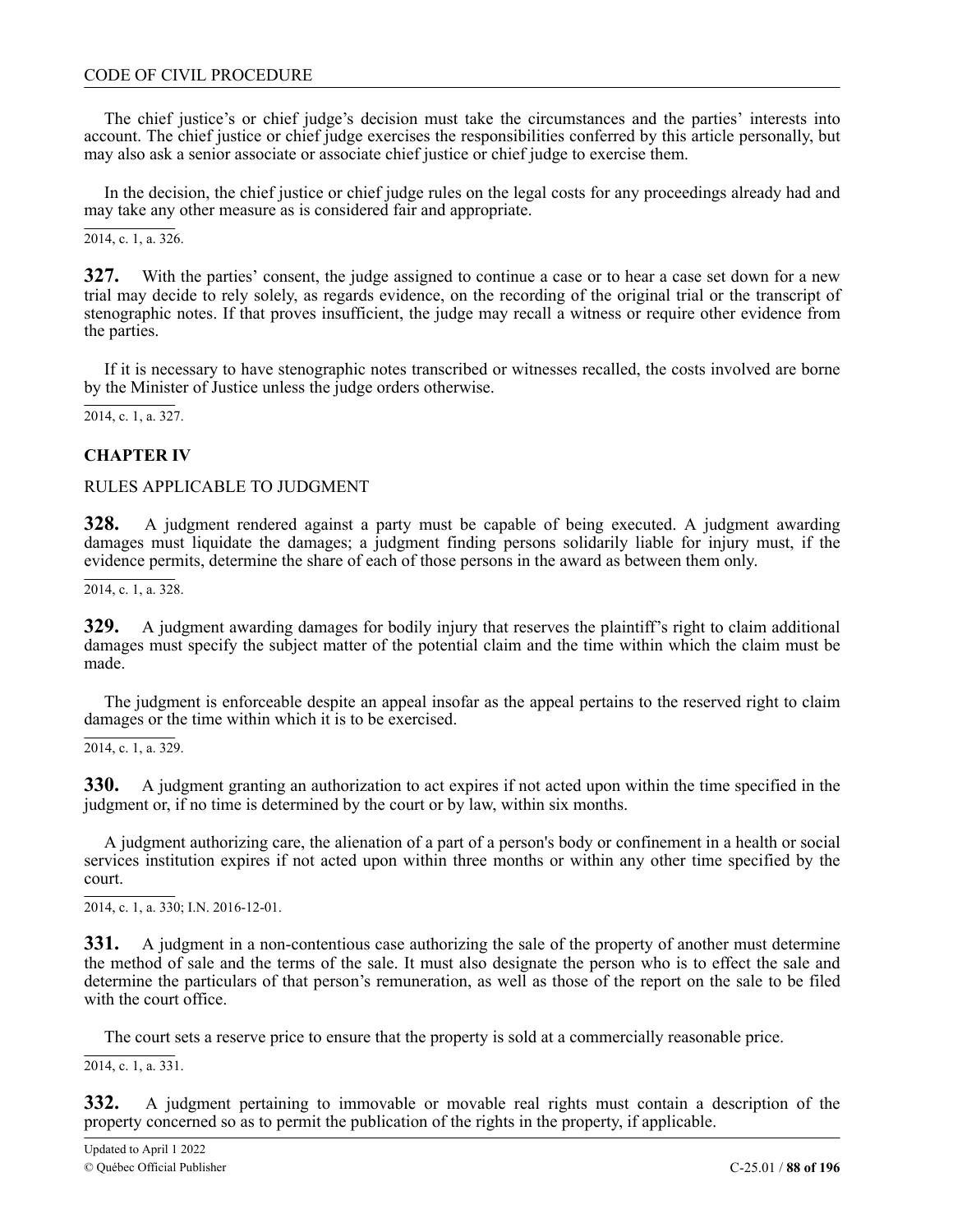A judgment ordering restitution of fruits and revenues must, if necessary, order their liquidation by an expert; the party liable to the restitution is required to deliver all necessary supporting documents to the expert.

2014, c. 1, a. 332.

**333.** A party may renounce the rights arising from a judgment in its favour by filing a renunciation with the court office. The renunciation is made by the party itself or by its mandatary acting under a special mandate.

If total and accepted by the other parties, the renunciation operates to restore the proceeding to its state prior to the judgment.

 $\overline{2014}$ , c. 1, a. 333.

# **CHAPTER V**

FORMAL JUDGMENT

**334.** A judgment dated and signed by the person who rendered it is an authentic act. It is deposited at the court office and entered without delay in the registers under the date appearing on it. It is kept in the court records.

A judgment rendered at the hearing, whether a judgment on the merits or a judgment in the course of a proceeding, is evidenced by entry of the decision and its main whereas clauses in the minutes, attested by the person who rendered the judgment. On a party's request, the judgment may also be evidenced by the transcript of the recording, signed by the person who rendered the judgment. The operative part of the judgment cannot be modified in such a transcript but the judge may correct its form.

If there is a discrepancy between the original judgment and the entries in the court registers, the former prevails, and the judge may without formality order that the necessary corrections be made in the court registers.

 $\overline{2014}$ , c. 1, a, 334.

**335.** On entry in the court registers of a judgment other than a judgment rendered at the hearing in the presence of the parties, a notice is notified to the parties and their lawyers. The judgment may be notified by technological means to the parties and lawyers who have provided the necessary contact information.

The court clerk may issue certified copies of a judgment on request and for a fee.

 $\overline{2014, c. 1, a. 335}.$ 

**336.** In a non-contentious case, a judgment on an application relating to personal integrity, status or capacity is notified to the person concerned and, if that person has a representative, to the representative according to the instructions of the court, if any are given.

A judgment concerning tutorship to an absentee or to a minor, protective supervision or a protection mandate is notified without delay to the Public Curator, except a judgment authorizing the designation of a suppletive tutor where the value of the minor's property does not exceed \$25,000. A judgment on an application relating to a person's status is notified to the registrar of civil status.

In a case relating to adoption, the judgment is notified to the parties or their representatives in compliance with the rules governing publication of judgments in family matters.

2014, c. 1, a. 336; 2017, c. 12, s. 43.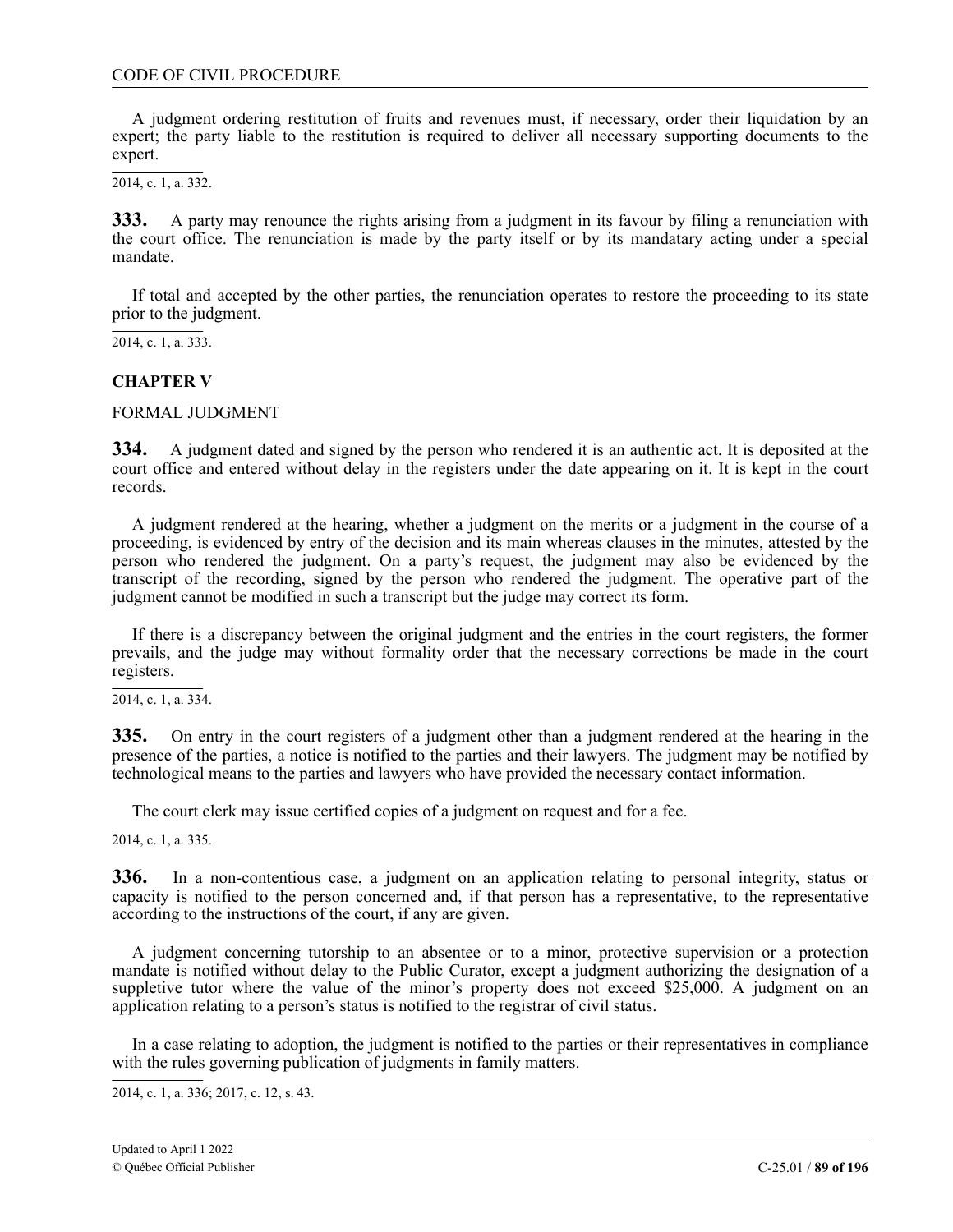**337.** The transcript of a judgment rendered at the hearing by a judge who has since died, become unable to act or left office may be signed by the chief justice or chief judge or by another judge designated by the latter.

2014, c. 1, a. 337.

**338.** A judgment containing an error in writing or calculation, or any other clerical error, including an error in the description of property, may be corrected by the person who rendered it. The same applies to a judgment which, by obvious inadvertence, grants more than was sought or does not rule on part of the application.

The correction may be made on the judge's own initiative as long as execution of the judgment has not begun, or at any time on a party's request unless the judgment is under appeal. If the person who rendered the judgment has left office or is unable to act, the court may make the correction.

If the correction is to the operative part of the judgment, the time limits for appeal and execution begin to run on the date of the correction.

2014, c. 1, a. 338.

## **TITLE II**

#### LEGAL COSTS

**339.** The legal costs of a case comprise court costs and fees, including disbursements incurred for the physical preparation of appeal briefs and memorandums, professional fees and expenses for the service or notification of pleadings and documents, witness indemnities and allowances as well as any expert fees, interpreter fees and fees for registration in the land register or the register of personal and movable real rights. They may also include the costs related to taking and transcribing testimony filed in the court record, if that was necessary.

Expert fees include the costs related to the drafting of the report and, if applicable, preparing testimony, and remuneration for the time spent testifying and, to the extent useful, attending the trial.

A party to a proceeding may, given their financial situation, apply to be exempted from paying the costs prescribed for each hearing day required to try the merits of a case. Such an exemption is exceptionally granted by the court, in whole or in part, taking into account any appropriate factor, including such factors as may be specified by government regulation, if it is shown to the court that paying those costs would result, for that party, in difficulties so excessive that the party would not be able to effectively conduct its case.

An application for such an exemption may be made at any time during the proceeding. It suspends the obligation to pay the costs concerned until the court rules on the application. The decision of the court cannot be appealed. The court may, however, even on its own initiative, revoke an exemption it has granted or review its decision to refuse an exemption if a significant change in the party's financial situation justifies doing so.

The court may not, however, grant such an exemption if it is related to a judicial application or pleading by the party that is clearly unfounded, frivolous or intended to delay or is otherwise abusive.

```
2014, c. 1, a. 339; 2015, c. 26, s. 1.
```
**340.** Legal costs are owed to the party that was successful, unless the court decides otherwise.

However, the legal costs are borne by each of the parties in family matters, by the plaintiff or applicant in personal integrity or status matters and by the person concerned in personal capacity matters. In any such cases, the court may decide otherwise.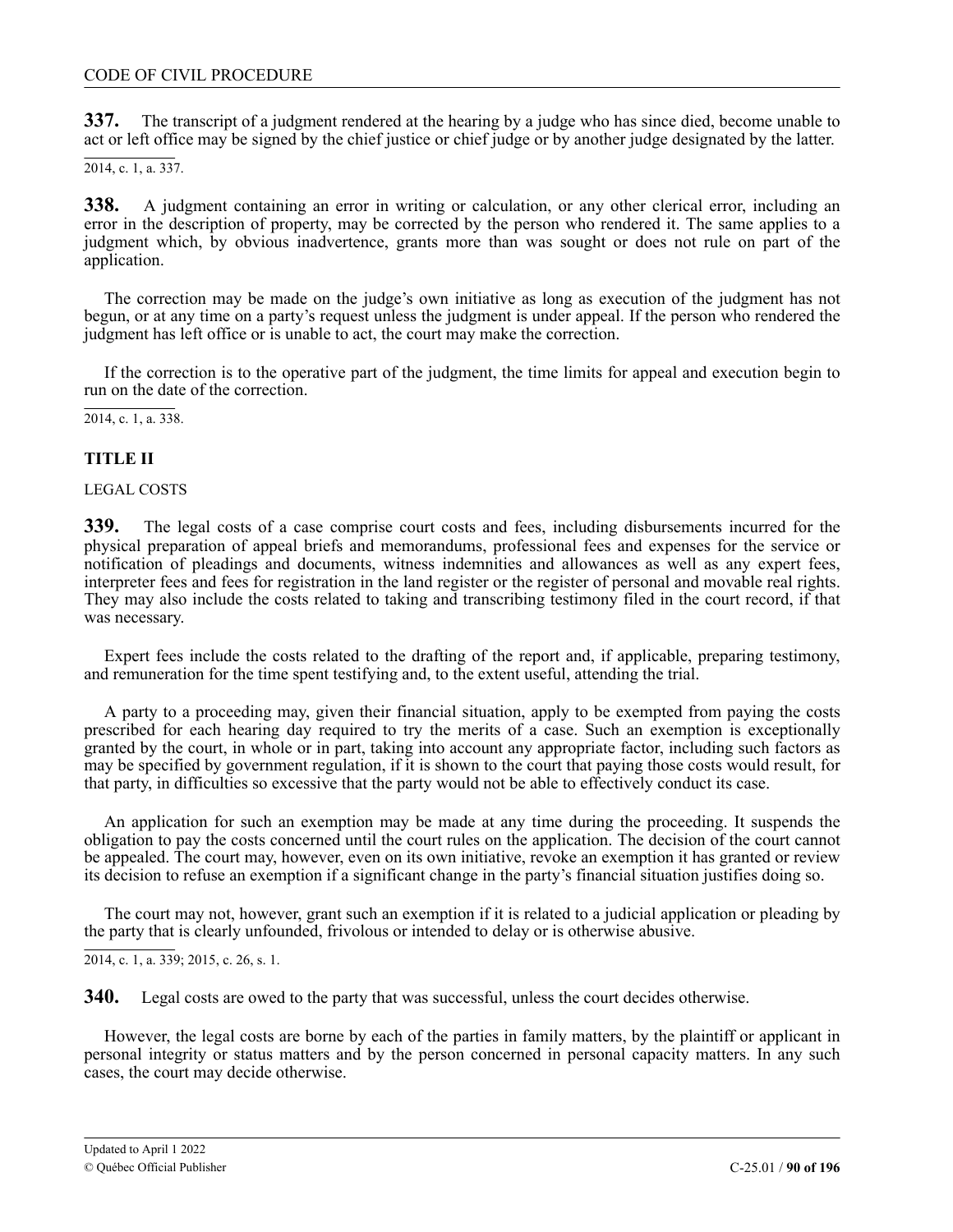When the court authorizes representation of a child or an incapable person of full age by a lawyer, the related legal costs are decided by the court according to the circumstances.

The costs related to joint applications are apportioned equally between the parties unless they have agreed otherwise.

2014, c. 1, a. 340.

**341.** The court may order the successful party to pay the legal costs incurred by another party if it is of the opinion that the successful party did not properly observe the principle of proportionality or committed an abuse of procedure, or that such an order is necessary to prevent serious prejudice to a party or to permit a fair apportionment of the costs, including those incurred for expert fees, the taking of testimony or its transcription.

The court may also make such an order if the successful party breached its undertakings with regard to the conduct of the proceeding, such as by failing to meet time limits, if it unduly delayed in presenting an incidental application or filing a notice of discontinuance, if it needlessly required a witness to attend at court or if it refused, without valid cause, to accept tenders, to admit the origin or integrity of evidence or, in a family matter, to participate in a parenting and mediation information session.

As well, the court may make such an order if the successful party delayed in raising grounds that resulted in the expert report being corrected or rejected or a new expert's opinion being necessary.

2014, c. 1, a. 341.

**342.** The court, after hearing the parties, may punish substantial breaches noted in the conduct of the proceeding by ordering a party to pay to another party, as legal costs, an amount that it considers fair and reasonable to cover the professional fees of the other party's lawyer or, if the other party is not represented by a lawyer, to compensate the other party for the time spent on the case and the work involved.

2014, c. 1, a. 342.

**343.** Legal costs bear interest at the legal rate as of the date of the judgment awarding them and are payable to the party to which they are awarded. If legal costs are awarded against two or more parties, they are solidarily liable for paying them.

2014, c. 1, a. 343.

**344.** The party entitled to legal costs prepares a bill of costs based on the tariffs in force and notifies it to the debtor party, which then has 10 days to notify its opposition.

If such opposition is notified, the bill of costs is sent for taxation to the court clerk, who, to determine the costs, may require that it be proved by affidavit or witness testimony that the costs were incurred. In appeal, legal costs are taxed by the appellate clerk.

Once the bill of costs has been drawn up, a party may ask the clerk to homologate it. The clerk's decision may be reviewed within 10 days by the court or, as applicable, by an appellate judge. The bailiff may also, within 10 days after becoming aware of the decision, ask for its review as regards the bailiff costs.

The decision concerning the taxation or homologation of the legal costs is executed in accordance with the rules of provisional execution.

2014, c. 1, a. 344.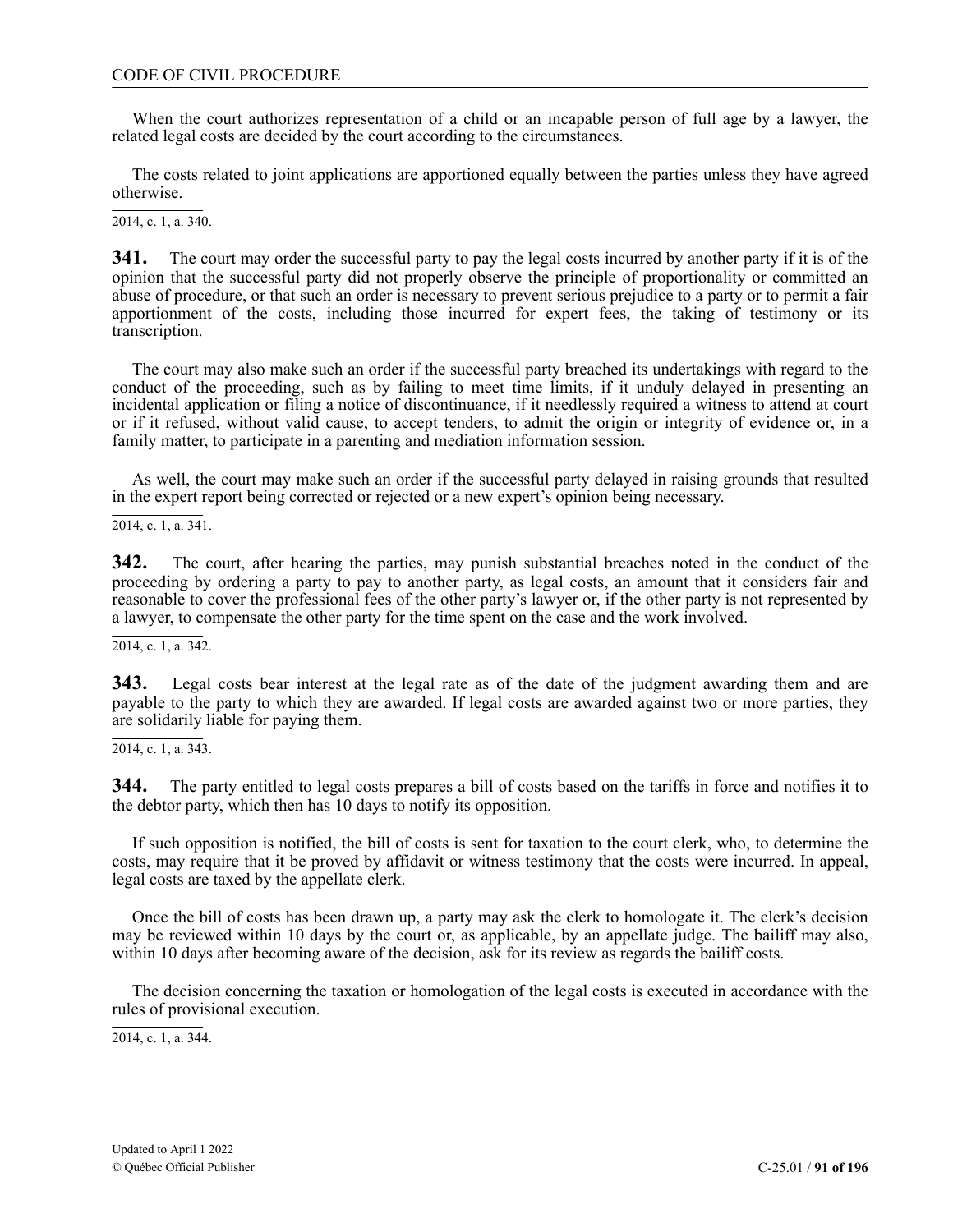# **TITLE III**

REVOCATION OF JUDGMENT

# **CHAPTER I**

## REVOCATION ON APPLICATION BY PARTY

**345.** A judgment may, on a party's application, be revoked by the court that rendered it if letting the judgment stand would tend to bring the administration of justice into disrepute. The judgment may be revoked, for instance, if fraud was committed by another party, if the judgment was based on false exhibits or if the production of decisive exhibits was prevented by superior force or by the act or omission of another party.

As well, a judgment may be revoked if

(1) the judgment adjudicated beyond the conclusions set out in the application or did not rule on one of them;

(2) no valid defence was produced in support of the rights of a minor or of a person of full age under tutorship or curatorship or for whom a protection mandate has been homologated;

(3) a ruling was made on the basis of invalid consent or following an unauthorized tender that was subsequently disavowed; or

(4) evidence was subsequently discovered that would probably have led to a different judgment if the party concerned or its lawyer had become aware of that evidence in sufficient time, although they acted with due diligence.

 $\overline{2014}$ , c. 1, a. 345.

**346.** A party against which a default judgment has been rendered following failure to answer the summons, attend the case management conference or defend on the merits but that was prevented from doing so owing to fraud, surprise or any other cause considered sufficient may apply to the court that rendered the judgment for the revocation of the judgment and the dismissal of the original application.

The application for revocation must contain the reasons justifying the revocation as well as the grounds of defence raised against the original application.

2014, c. 1, a. 346.

**347.** An application for revocation must be served on all parties to the proceeding within 30 days after the day on which the cause preventing the party from filing a defence ceased to exist, or after the day on which the party became aware of the judgment, evidence or fact that constitutes grounds for the revocation. In the case of a minor, the 30-day period only begins to run as of notification of the judgment after the person reaches full age.

The application for revocation must be presented before the court within 30 days after service, as if it were an application in the course of a proceeding. It cannot be presented if more than six months have elapsed since the judgment.

These are strict time limits.

2014, c. 1, a. 347.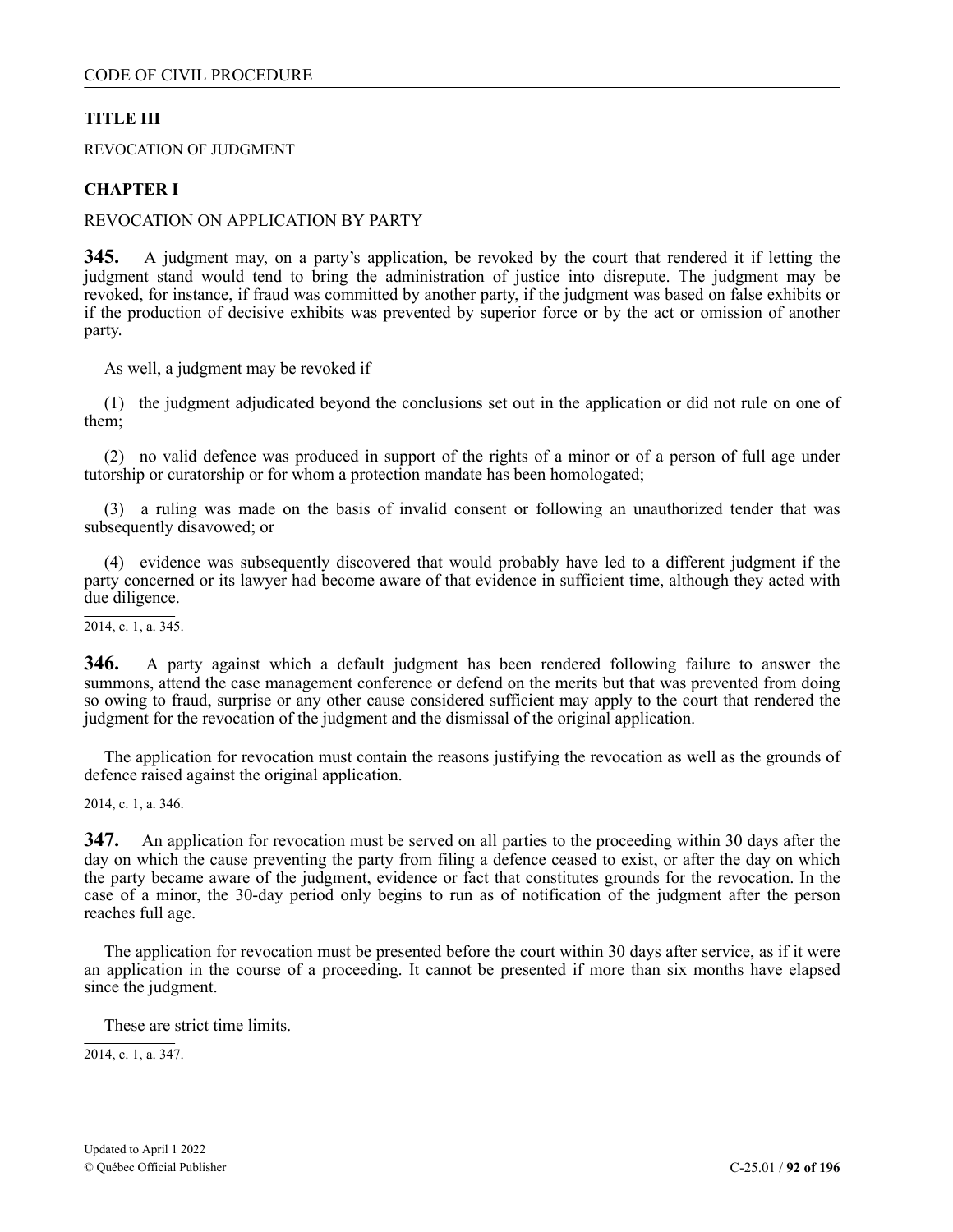**348.** If, when the application for revocation is presented, the reasons given are found to be sufficient, the parties are restored to their former state and the court stays execution of the judgment; it continues the original proceeding after agreeing with the parties on a new case protocol.

If circumstances permit, the court may decide the application for revocation and the original application at the same time.

2014, c. 1, a. 348.

# **CHAPTER II**

## REVOCATION ON APPLICATION BY THIRD PERSON

**349.** Any person whose interests are affected by a judgment rendered in a proceeding in which neither they nor their representatives were called may apply for the revocation of the judgment if it prejudices their rights. The application for revocation commences a proceeding before the court that rendered the judgment.

Except if personality rights or personal status or capacity are at issue, the application must be brought within six months after the person becomes aware of the judgment. It must be served on the parties to the judgment whose revocation is sought or, if the application is brought within one year after the judgment, on the persons who represented them in the case.

 $\overline{2014, c. 1, a. 349}.$ 

# **CHAPTER III**

## EFFECT OF APPLICATION FOR REVOCATION

**350.** An application for revocation does not stay execution of the judgment. However, the court may order such a stay and, in urgent circumstances, may do so without prior notice.

On notification of the application for revocation and the stay order, the executing bailiff immediately stays the execution proceedings, except for conservatory measures.

2014, c. 1, a. 350.

#### **TITLE IV**

APPEAL

## **CHAPTER I**

COMMENCEMENT OF APPEAL PROCEEDING

## **DIVISION I**

INITIATION OF APPEAL

**351.** The right to appeal belongs to any party to the judgment in first instance having an interest in appealing, unless the party has waived that right. In a non-contentious case, an appeal is also available to third persons to whom the judgment was notified.

 $\overline{2014}$ , c. 1, a. 351.

**352.** The Court of Appeal is seized and an appeal initiated by filing a notice of appeal with the office of the Court of Appeal, together with proof of service on the respondent.

2014, c. 1, a. 352.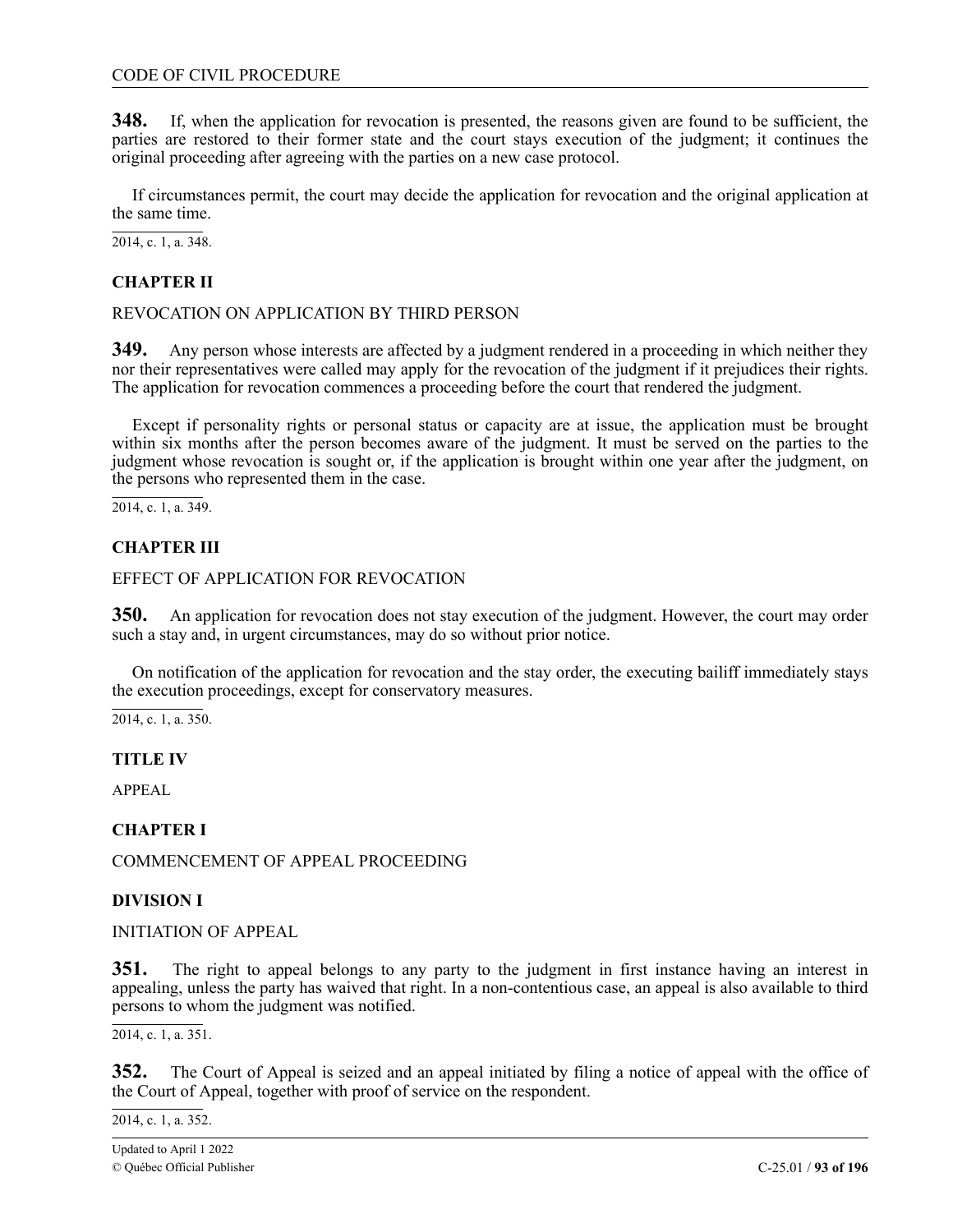**353.** The notice of appeal must designate the parties and specify the court that rendered the judgment in first instance, the judgment date and the duration of the trial. It must be filed together with a copy of the judgment in first instance.

The notice of appeal must state the grounds of law or fact the appellant intends to argue to have the judgment varied or quashed, the conclusions sought by the appellant and, if applicable, the value of the subject matter of the dispute.

The appellant must, within 45 days after the date of the judgment under appeal, file the notice of appeal together with a certificate certifying that no transcript of depositions is necessary for the appeal or stating that it has given instructions to an official stenographer for the transcription of the depositions it intends to use.

2014, c. 1, a. 353.

**354.** The notice of appeal is notified to the office of the court of first instance. The court clerk informs the judge who rendered the judgment of the appeal and, on the appellate clerk's request, sends the case record without delay to the Court of Appeal, along with an inventory of the exhibits in the record and a list of the relevant entries in the court registers.

The court clerk must do so within two days after notification if the appeal concerns a person's release or personal integrity.

 $\overline{2014}$ , c. 1, a. 354.

**355.** A properly initiated appeal stays execution of the judgment, except if provisional execution has been ordered or is provided for by law.

If the sole object of the appeal is to obtain an increase or a decrease in the amount awarded by the judgment, a judge of the Court of Appeal may, on an application, order the party against which the judgment was awarded to comply with the judgment up to the uncontested amount.

2014, c. 1, a. 355.

**356.** If the appellant is not able, before the expiry of the time limit for appeal, to provide in the notice of appeal a detailed statement of all the grounds it plans to argue, an appellate judge, on an application and if serious reasons so warrant, may authorize the filing of a supplementary statement within a specified time.

2014, c. 1, a. 356.

**357.** If leave to appeal is required, the related application is attached to the notice of appeal together with the judgment and the exhibits and evidence necessary to obtain leave. The application is presented without delay and contested orally before an appellate judge, who decides whether or not to grant leave. The appellate clerk sends the judgment without delay to the office of the court of first instance and to the parties.

If leave to appeal is granted, the notice of appeal is deemed to have been filed on the date of the judgment granting leave. If leave to appeal is denied, the judgment must give brief reasons and the Court of Appeal is no longer seized of the matter.

If leave to appeal was not required and the appeal could have been initiated solely by filing a notice of appeal, the notice of appeal is deemed to have been filed on the date the judge takes note of its filing.

The appellant has 15 days as of the judgment granting leave to appeal or as of the date the judge takes note of the filing of the notice of appeal to file the certificate concerning the transcription of depositions with the court office and to notify it to the other party.

2014, c. 1, a. 357.

Updated to April 1 2022 4 1 © Québec Official Publisher C-25.01 / **94 of 196**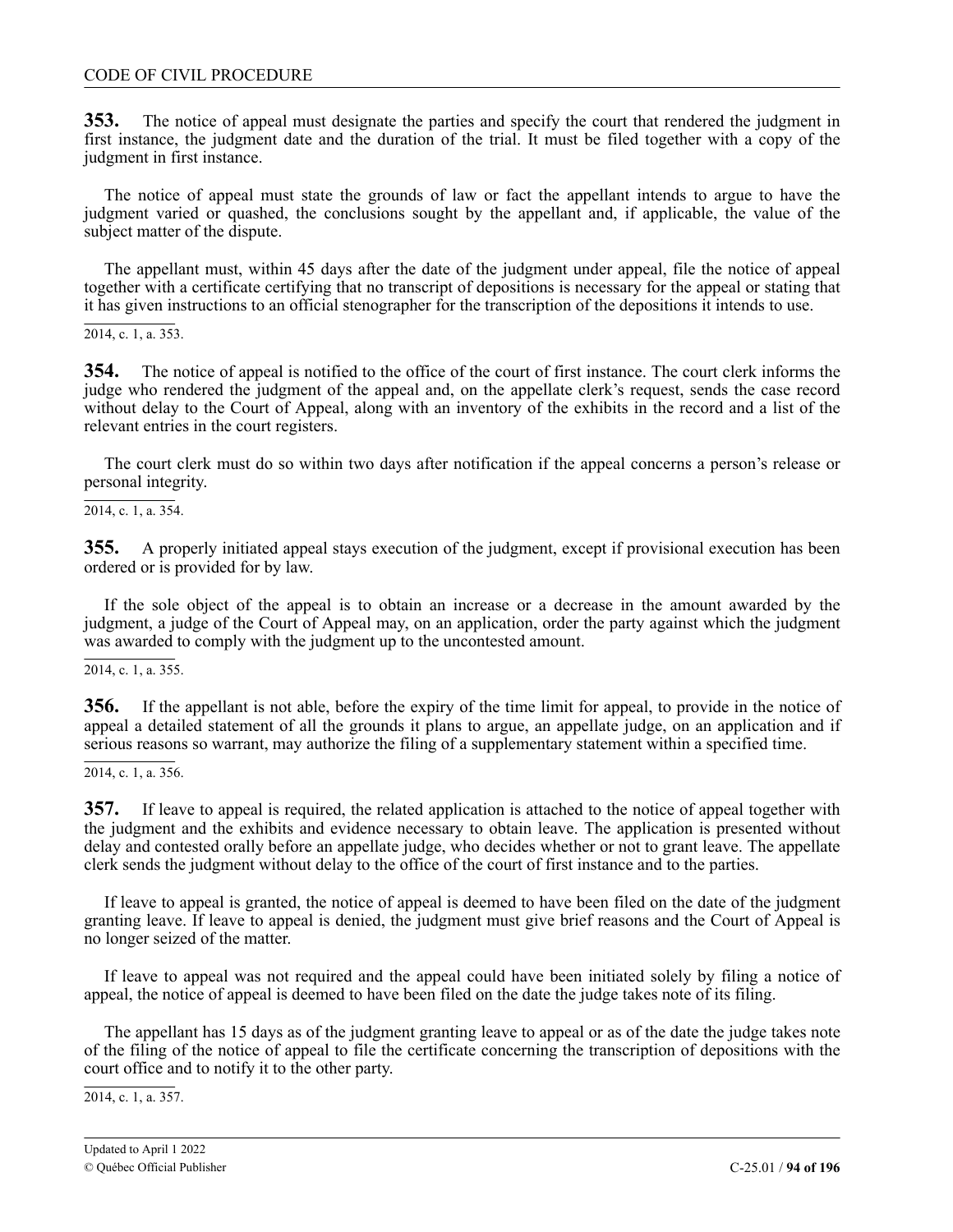**358.** The notice of appeal, including, if applicable, the application for leave to appeal, is served on the respondent and notified to the lawyer who represented the respondent in first instance before the expiry of the time limit for appeal. It is also notified, before the expiry of that time limit, to persons with an interest in the appeal as intervenors or impleaded parties.

Within 10 days after notification, the respondent, the intervenors and the impleaded parties must file a representation statement giving the name and contact information of the lawyer representing them or, if they are not represented, a statement indicating as much. If an application for leave to appeal is attached to the notice of appeal, the intervenors and the impleaded parties are only required to file such a statement within 10 days after the judgment granting leave or after the date the judge takes note of the filing of the notice of appeal.

The lawyer who represented the respondent in first instance, if no longer acting for the respondent, must so inform the respondent, the appellant and the office of the Court of Appeal without delay.

2014, c. 1, a. 358.

**359.** If a notice of appeal has been filed by a party, another party in the case may initiate an incidental appeal by filing a notice of incidental appeal with the office of the Court of Appeal. An incidental appeal is continued despite the withdrawal or dismissal of the principal appeal.

2014, c. 1, a. 359.

## **DIVISION II**

APPEAL TIME LIMITS

**360.** A party intending to appeal a judgment is required to file a notice of appeal within 30 days after the date of the notice of judgment or after the date of the judgment if it was rendered at the hearing. If leave to appeal is required, the notice of appeal must be filed together with an application for leave to appeal.

A notice of incidental appeal must be filed and served within 10 days after service of the notice of appeal or after the date of the judgment granting leave to appeal.

2014, c. 1, a. 360.

**361.** The time limit for appealing a judgment that lifts an interlocutory injunction or denies a person's release is 10 days; the time limit for appealing a judgment confirming or quashing a seizure before judgment is also 10 days.

The time limit for opposing a person's release or appealing a judgment granting an application for authorization relating to personal integrity or ordering confinement for or after a psychiatric assessment is five days.

2014, c. 1, a. 361.

**362.** If a party dies before the expiry of the time limit for appeal without having exercised their right to appeal, the time runs against the successors as of the time the judgment in first instance is notified to them.

2014, c. 1, a. 362.

**363.** The time limits for appeal are strict time limits, and the right to appeal is forfeited on their expiry.

Nevertheless, the Court of Appeal may authorize an appeal if not more than six months have elapsed since the judgment and if it considers that the appeal has a reasonable chance of success and that, in addition, it was impossible in fact for the appellant to act earlier. The Court may, even after the time limit has expired, authorize an incidental appeal if it considers it appropriate.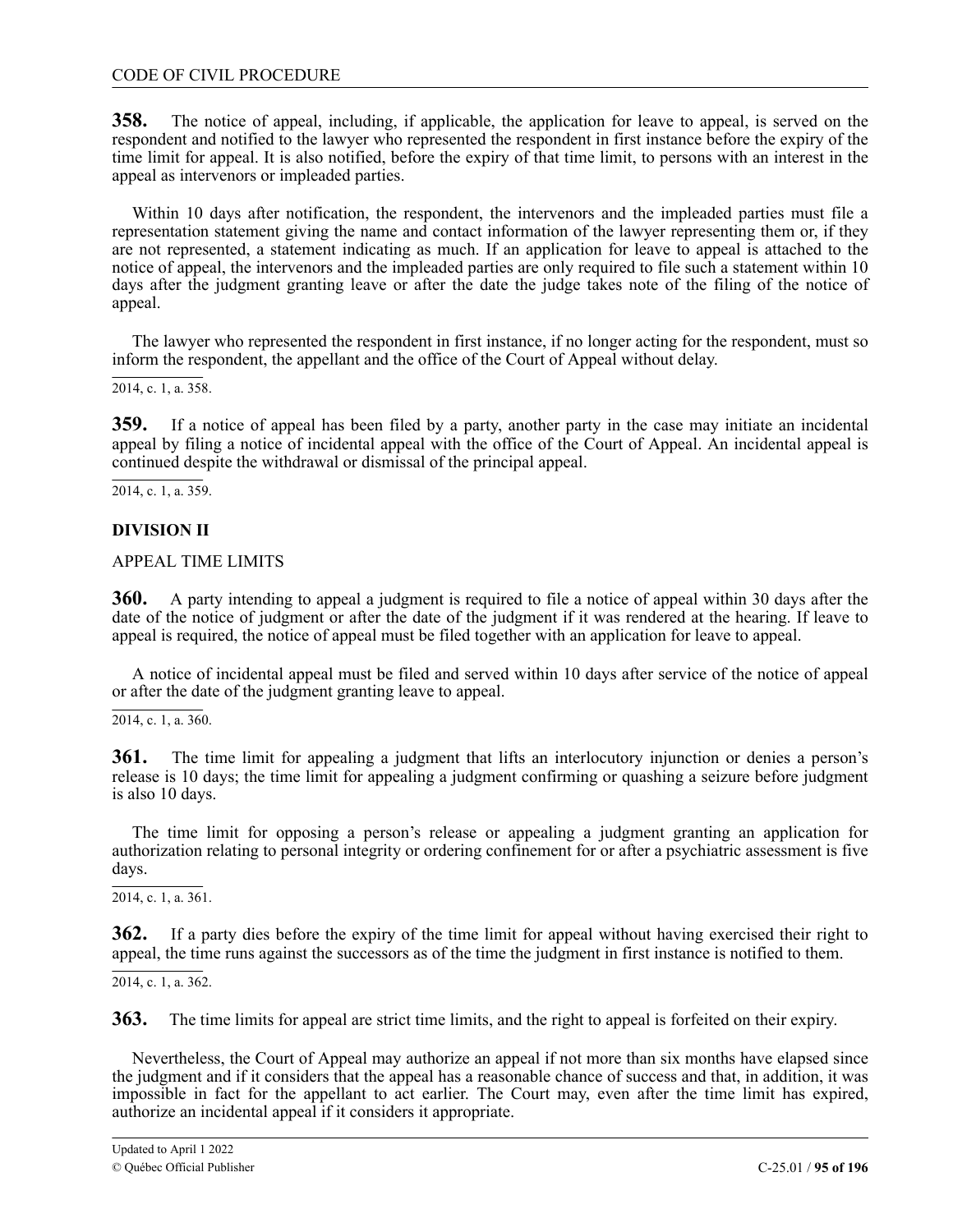An appellate judge may, on an application, suspend the time limits for appeal if the judgment has reserved the plaintiff's right to claim additional damages for bodily injury. The judge suspends such time limits if there are compelling reasons for an appeal against the judgment and an appeal concerning the application for additional damages to be heard together; in such a case, the duration and terms of the suspension are determined by the judge.

2014, c. 1, a. 363.

# **DIVISION III**

CONDITIONS IMPOSED ON APPEAL OR DISMISSAL OF APPEAL

**364.** The Court of Appeal or an appellate judge, on their own initiative or on an application by the respondent, may, for good cause, subject an appeal to the provision of a suretyship to guarantee payment of the appeal costs and of the judgment amount if the judgment is affirmed.

The Court or the judge determines the amount of the suretyship and the time limit within which the appellant is required to furnish the surety.

2014, c. 1, a. 364.

**365.** The Court of Appeal, even on its own initiative, may dismiss an appeal if the right to appeal is nonexistent or has been forfeited or the appeal is abusive or improperly initiated. It may also, on an application by the respondent, dismiss an appeal if the surety is not furnished within the time limit determined, the judgment under appeal has been acquiesced in or a party in whose favour the judgment was rendered has renounced the rights arising from it, or if the appeal has no reasonable chance of success.

The application for the dismissal of an appeal must be filed with the office of the Court within 20 days after service of the notice of appeal, and cannot be presented before 30 days have elapsed since its filing. The time limits for preparing the appeal record are suspended until judgment is rendered on the application for the dismissal of the appeal.

The inadmissibility of an appeal may be urged despite a failure to oppose the appeal within the allotted time.

2014, c. 1, a. 365.

**366.** The Court of Appeal may, on the face of the record, deny an application for the dismissal of an appeal that is based on the grounds that the appeal has no reasonable chance of success or is abusive.

2014, c. 1, a. 366.

## **CHAPTER II**

#### APPEAL MANAGEMENT

**367.** An appellate judge may, at any time, on the judge's own initiative or on request, convene the parties to confer with them on the advisability of adopting appeal management measures in order to define the issues really in dispute and determine possible ways of simplifying and shortening the proceedings.

After giving the parties the opportunity to make representations, the judge may suggest that they take part in a settlement conference and may determine or limit the pleadings and the documents to be filed, setting the time limit for doing so. As well, the judge may decide, despite the rules otherwise applicable, that it is best to proceed by way of briefs or memorandums or may, if necessary, modify time limits prescribed by this Code. The judge may also set the date, time and duration of the hearing and, if required by the circumstances, refer the matter to the Court so that appropriate measures, including dismissal of the appeal, may be taken.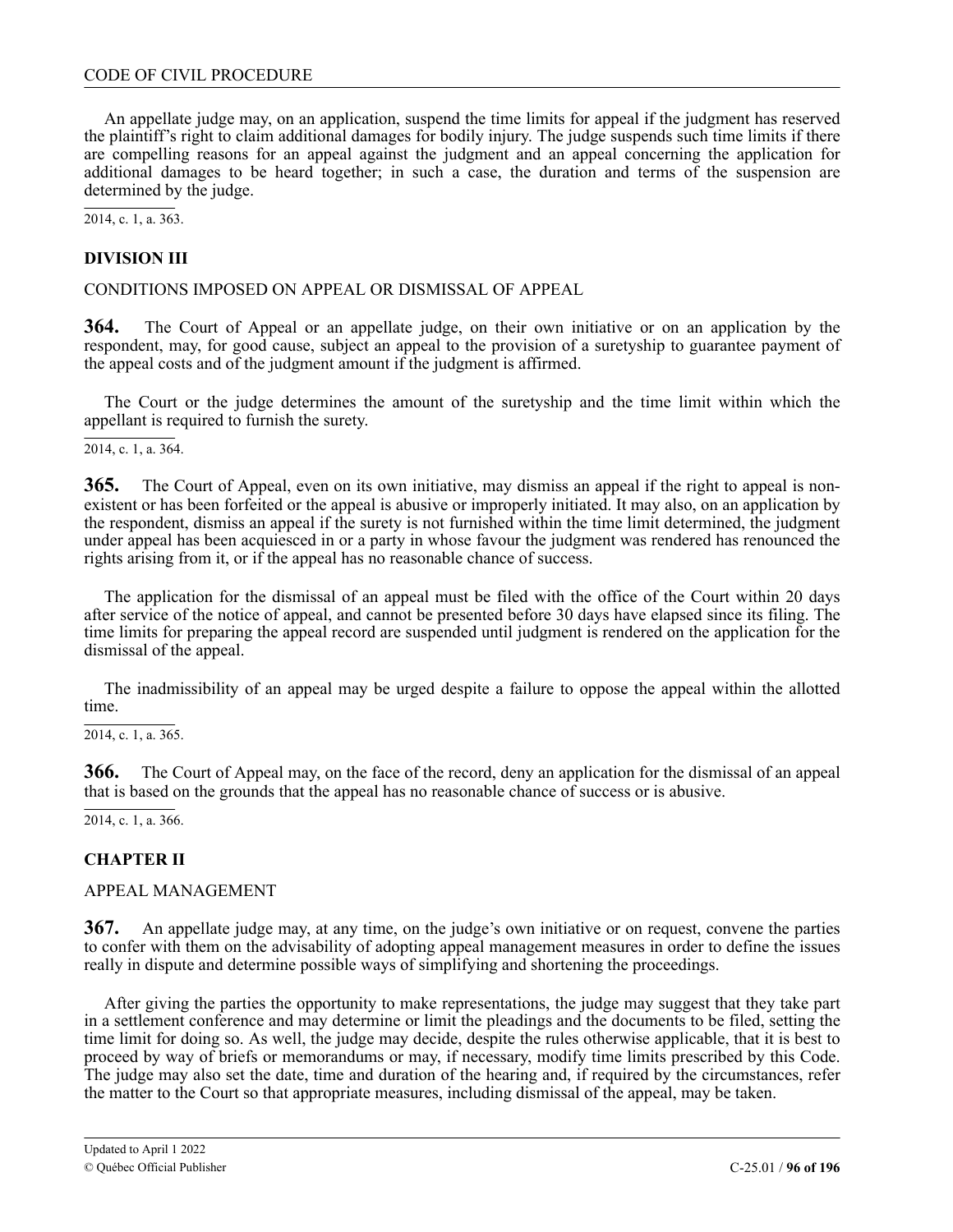The appeal management conference is held without formality and requires no prior documents. Any appropriate means of communication may be used.

Appeal management decisions are binding on the parties.

2014, c. 1, a. 367.

**368.** In matters where the appeal record is to comprise memorandums, the appellate clerk may set the date and time of the hearing and establish a calendar, with the parties, for the filing of documents.

2014, c. 1, a. 368.

**369.** At any time during the appeal proceeding, a party may, without formality, request directives from the chief justice for the subsequent conduct of the appeal.

2014, c. 1, a. 369.

## **CHAPTER III**

#### APPEAL BRIEF AND MEMORANDUM

**370.** The contentions of the parties to an appeal are stated in their respective briefs or memorandums, which are governed, as regards their content and physical preparation, by the regulations of the Court of Appeal.

A hard copy transcript of relevant extracts from the evidence must be attached to each brief or memorandum. A full transcript of the depositions and evidence is filed only if available on a technological medium.

2014, c. 1, a. 370.

**371.** A respondent making an incidental appeal includes all particulars relevant to the incidental appeal in its brief or memorandum on the main appeal.

 $\overline{2014, c. 1, a. 371}.$ 

**372.** In its brief, each of the parties sets out the arguments raised and the conclusions sought in relation to the issues in dispute, a list of the authorities relied on and relevant excerpts from the depositions and exhibits. In the absence of a joint statement by the parties, it includes the party's statement of the facts and issues in dispute.

The parties' joint statement, if included, sets out the facts and the issues in dispute and identifies the evidence that is relevant to the appeal. It must be filed with the office of the Court of Appeal within 45 days after the notice of appeal is filed.

2014, c. 1, a. 372.

**373.** Briefs must be filed with the office of the Court of Appeal and notified to the other parties to the proceeding within the time limit specified in the appeal management decision made by an appellate judge or, in the absence of such a decision, within three months after the notice of appeal is filed in the appellant's case and within the following two months in the respondent's case. Any other party must file a brief within four months after notification of the appellant's brief.

A respondent in an incidental appeal may file and notify a brief in reply to the incidental appeal within two months after notification of the incidental appellant's brief.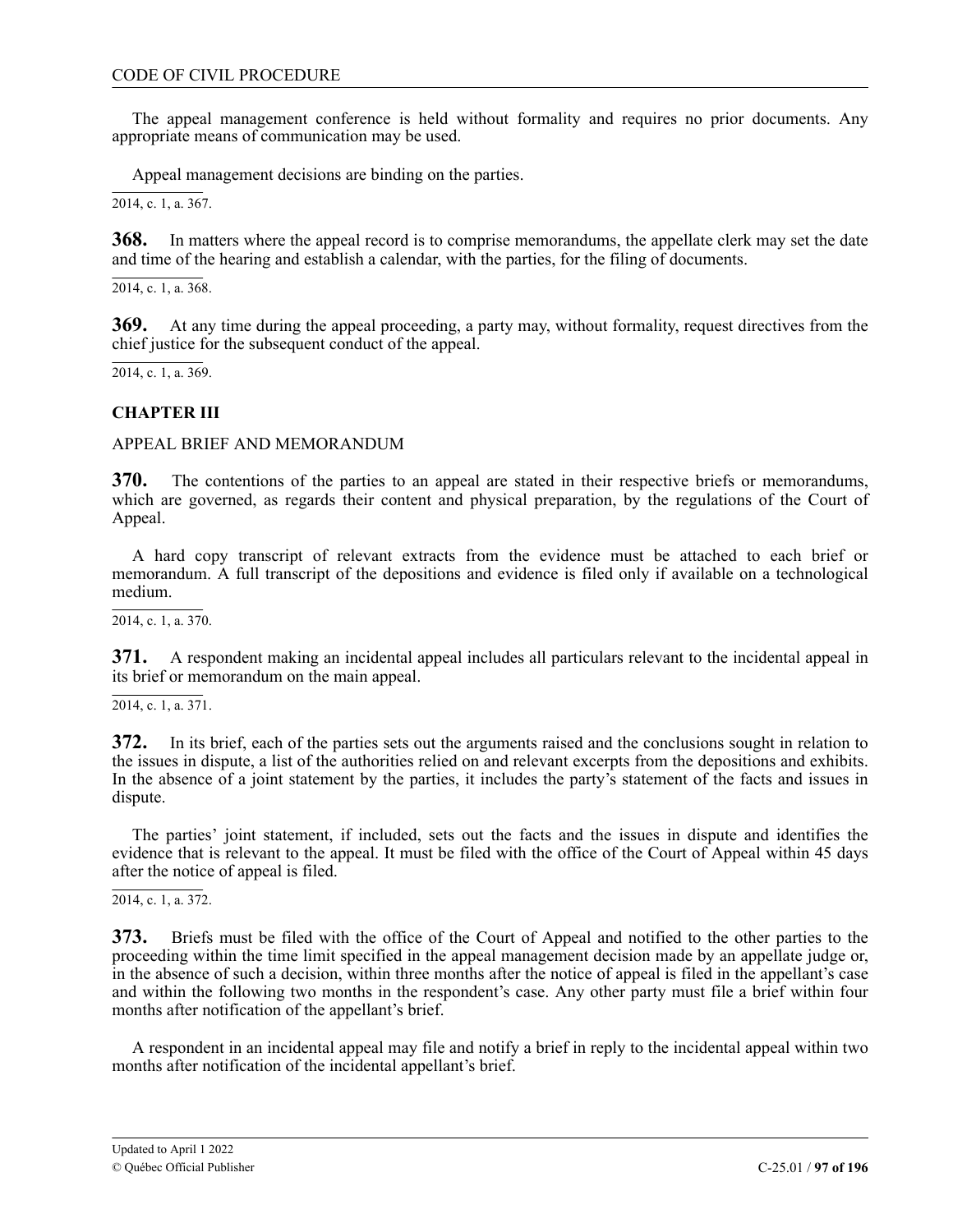An appellate judge may extend a time limit if an application for an extension is made before the time limit expires.

2014, c. 1, a. 373.

**374.** In an appeal against a judgment in a personal integrity, status or capacity, habeas corpus, family, international child abduction or seizure matter, or against a judgment rendered in a non-contentious proceeding or in the course of a proceeding, a memorandum is filed. A memorandum is also filed in other cases if so ordered by an appeal management decision of an appellate judge.

A memorandum concisely states the facts, the issues in dispute as well as the party's contentions, conclusions and main arguments.

Memorandums are filed with the office of the Court of Appeal and notified to the other parties to the proceeding within the time limits specified in the appeal management decision of the appellate clerk or an appellate judge.

2014, c. 1, a. 374.

**375.** At any time before the hearing, after a brief or joint statement or memorandum has been filed, an appellate judge may ask a party to file additional notes in the appeal record.

 $\overline{2014}$ , c. 1, a, 375.

**376.** The appeal lapses if the appellant does not file a brief or a memorandum within the time limit for filing. The appellate clerk issues a certificate of lapse of appeal, unless an appellate judge is seized of an application for an extension.

A respondent or any other party that does not make a timely filing of its brief or memorandum is precluded from filing and cannot be heard at the hearing unless so authorized by the Court of Appeal.

 $\overline{2014, c. 1, a. 376}.$ 

#### **CHAPTER IV**

CONDUCT OF APPEAL

## **DIVISION I**

APPLICATIONS IN COURSE OF PROCEEDING AND INCIDENTAL APPLICATIONS

**377.** Any application in the course of a proceeding must be in writing and be notified to the other parties, together with a notice of the date of presentation, at least five days before that date if the application is to be presented before the Court of Appeal or at least two days before that date if it is to be presented before an appellate judge or the appellate clerk.

2014, c. 1, a. 377; I.N. 2016-12-01.

**378.** Incidental applications available in first instance may be presented on appeal, insofar as they are applicable.

An appellate judge sitting alone is competent to decide incidental applications, except those that relate to the merits of the case.

However, applications to cease representing a party, for a substitution of lawyer or for the consolidation or separation of appeals, or appeal management applications for the setting or extension of time limits or for authorization to file a supplementary statement are decided by an appellate judge sitting alone or the appellate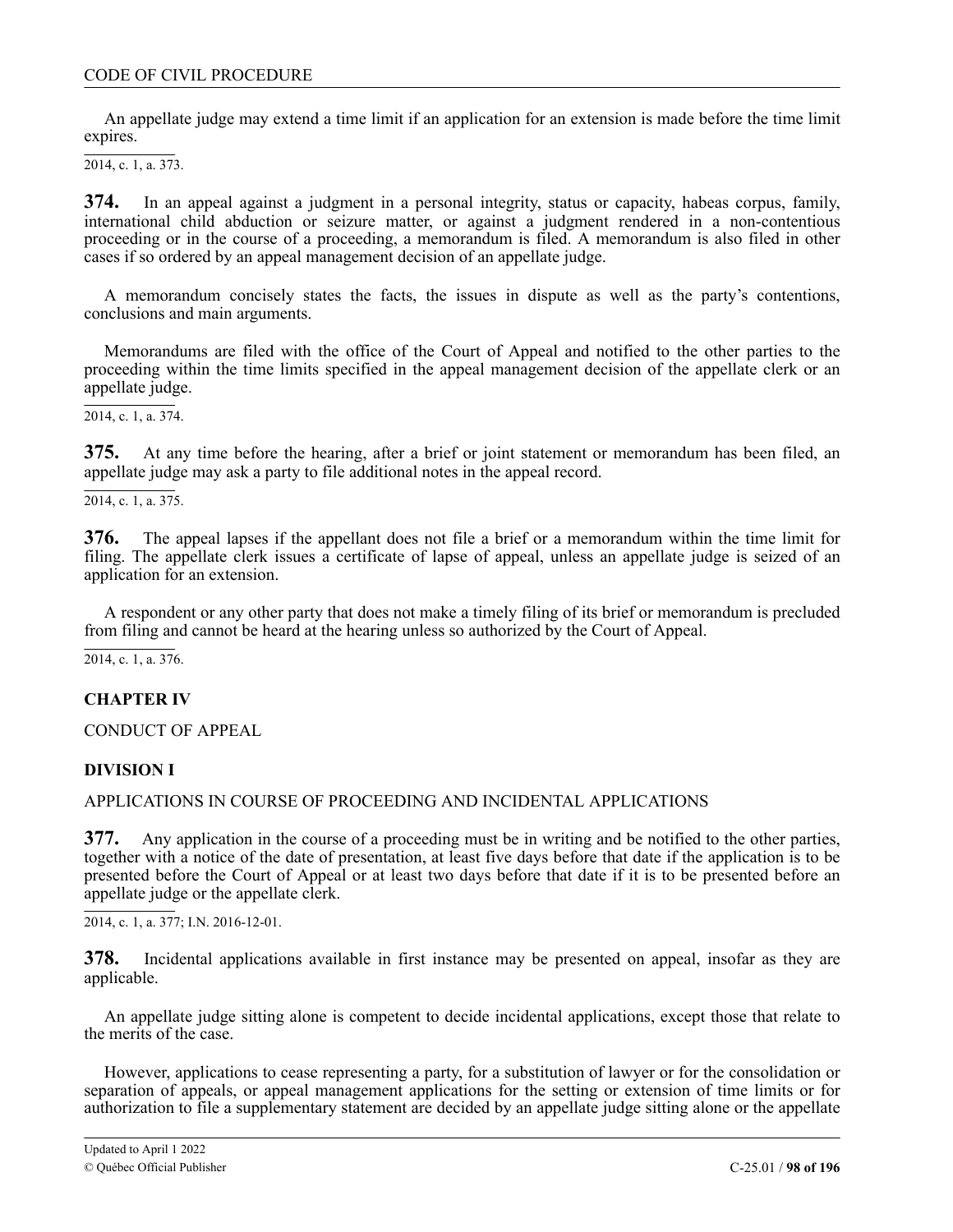clerk. In all cases, the appellate clerk may refer an application to a judge, or the appellate judge, to a panel of the Court of Appeal, if the clerk or judge considers that the interests of justice so require. Such applications are filed by means of a letter and notified to the other parties.

 $\overline{2014}$ , c. 1, a. 378.

**379.** In any case before the Court of Appeal, an appellate judge may issue a safeguard order or authorize the correction, within the time and subject to the conditions the judge determines, of any irregularity in the appeal proceeding, provided the notice of appeal has been duly filed and notified.

 $\overline{2014}$ , c. 1, a. 379.

**380.** The Court of Appeal may authorize a party to present indispensable new evidence after giving the parties an opportunity to make representations.

The Court decides how the evidence is to be presented, and may even refer the case back to the court of first instance so that further proof may be made.

2014, c. 1, a. 380.

## **DIVISION II**

#### SETTLEMENT CONFERENCE

**381.** On the parties' request, an appellate judge may, at any time, preside over a settlement conference to assist the parties in resolving the issues under appeal.

Notice of the settlement conference is given to the appellate clerk by the parties, and the holding of the conference suspends the time limits prescribed by this Title.

2014, c. 1, a. 381.

**382.** A settlement conference is held in camera in the presence of the parties and of their lawyers. It is conducted at no cost to the parties and without formality and requires no prior documents. Anything said, written or done during the conference is confidential. All other rules governing the conference are defined by the judge and the parties.

A transaction terminating the case is submitted to the Court of Appeal by the appellate clerk to be homologated and made enforceable.

2014, c. 1, a. 382.

#### **DIVISION III**

#### SETTING DOWN FOR HEARING

**383.** The appellate clerk sets an appeal down for hearing as soon as it is ready to be heard, that is, once the appeal record has been completed by the filing of all the briefs or memorandums, or when the Court of Appeal so orders.

If the appeal concerns a person's release or personal integrity, it is set down to be heard at the earliest opportunity after the appellant's brief is filed.

If the respondent has not filed nor notified a brief or a memorandum within the allotted time, the appeal is nevertheless set down by the appellate clerk for hearing.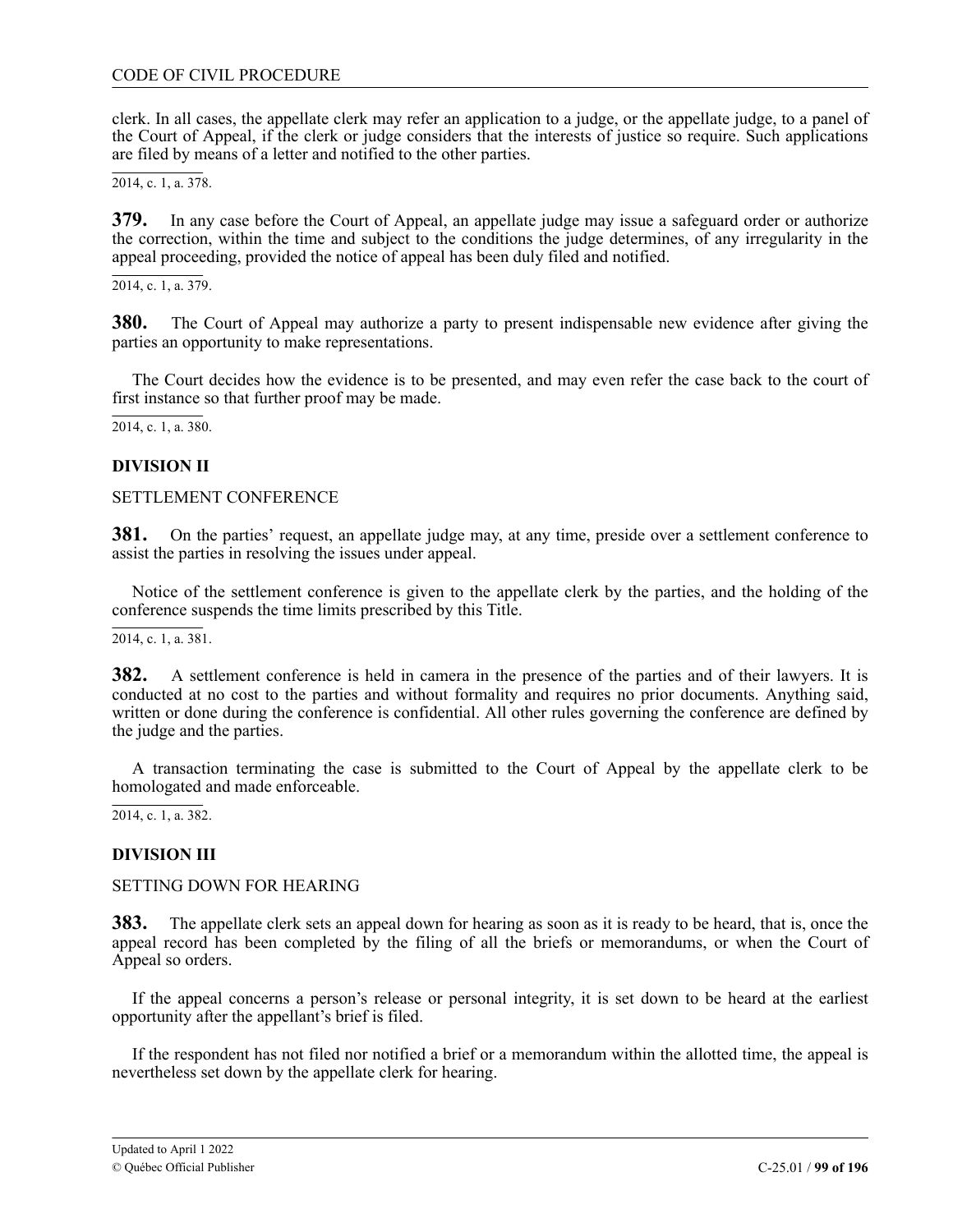An appellate judge or the appellate clerk may strike an appeal from the roll and postpone the hearing to a later date.

2014, c. 1, a. 383.

**384.** The Court of Appeal or an appellate judge, on the parties' request, may decide that the appeal will be decided on the face of the record.

In such a case, the appellate clerk informs the parties of the date on which the appeal is to be taken under advisement and of the identity of the judges on the panel. At any time during the advisement period, the judges may ask the appellate clerk to set the appeal down for hearing if they consider that a hearing is necessary.

2014, c. 1, a. 384.

# **DIVISION IV**

HEARING

**385.** The appellate clerk informs the parties of the hearing date and specifies the time allotted to each party for oral argument.

2014, c. 1, a. 385.

**386.** The Court of Appeal hears the parties in a three-judge panel, but that number may be increased if the chief justice sees fit.

The appellate judge who was the trial judge in first instance or who presided over a settlement conference concerning the matter cannot hear the appeal.

2014, c. 1, a. 386.

## **CHAPTER V**

DECISION

**387.** A decision is rendered by the Court of Appeal when a majority of the judges having heard the appeal concur. The decision may be given at the hearing by the judge who presided over the appeal hearing, even in the absence of the other judges; alternatively, it may be deposited at the office of the Court under the signature of all or the majority of the judges who heard the appeal.

The appellate clerk informs the parties without delay that a decision has been rendered by the Court of Appeal and sends it to the court of first instance along with the record.

All decisions of the Court of Appeal and its judges are subject to the rules of this Book governing judgments, with the necessary modifications.

2014, c. 1, a. 387.

**388.** The fact that a judge who heard the appeal cannot make their opinion known does not prevent the other judges, if sufficient in number, from rendering a decision. Otherwise, the chief justice may order a new hearing if the interests of justice so require.

A judge who is unable to act or has left office, including because of an appointment to another court, may nonetheless participate in the decision.

2014, c. 1, a. 388.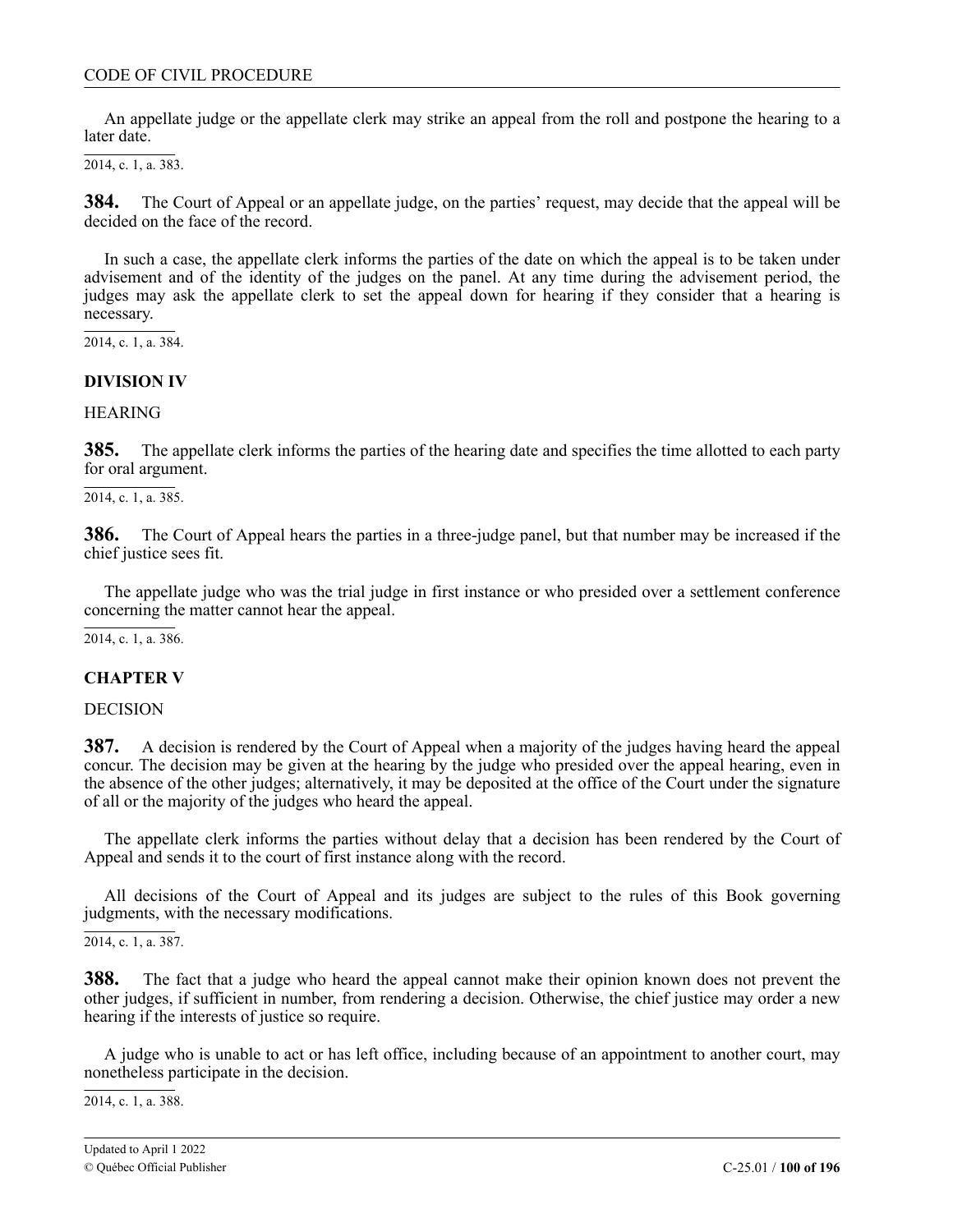**389.** In addition to the operative part, a decision of the Court of Appeal must contain the names of the judges who heard the appeal and mention any judge who does not concur in the opinion of the majority.

The decision must give reasons, unless it refers to one or more opinions issued by the judges.

2014, c. 1, a. 389.

**390.** A decision of the Court of Appeal is enforceable immediately and bears interest from the date it is rendered, unless it specifies otherwise. Its execution, as regards both the principal and any legal costs, is carried out by the court of first instance.

However, the Court of Appeal or one of its judges, on an application, may order execution stayed, on appropriate conditions, if the party shows that it intends to bring an application for leave to appeal to the Supreme Court of Canada.

2014, c. 1, a. 390.

## **BOOK V**

RULES APPLICABLE TO CERTAIN CIVIL MATTERS

## **TITLE I**

APPLICATIONS IN MATTERS GOVERNED BY LAW OF PERSONS

# **CHAPTER I**

GENERAL PROVISIONS

**391.** A person of full age or a minor who is competent to testify and who is the subject of an application relating to personal integrity, status or capacity must, before a decision is made by the court seized or minutes of the operations and conclusions are drawn up by the notary, as applicable, be heard in person for the purpose of making representations, giving their opinion or answering questions.

An exception to this rule applies if it is impossible to hear the person, if it is clearly inexpedient to insist on such representations, opinion or testimony being given because of the urgency of the situation or the person's state of health, or if it is shown to the court that requiring that the person testify could be harmful to the person's health or safety or that of other persons.

 $\overline{2014}$ , c. 1, a. 391.

**392.** The court seized of an application may delegate the responsibility of hearing the person of full age or the minor, and of drawing up minutes recording their answers, to a judge or a court clerk in the judicial district of the person's residence or, at the parties' expense, to a notary practising in that district. The minutes are sent to the court and to the applicant.

In the case of a person of full age living in a remote location, the notary seized of an application may delegate the responsibility of hearing the person to another notary in order to avoid excessive travel expenses. If not sufficiently fluent in the person's language, the notary may also mandate a notary who speaks the language. The latter hears the person, draws up minutes of the meeting and attaches the answers recorded. If it is necessary for the notary seized of the application or the other notary to retain the services of an interpreter, the interpreter, in the notary's presence, records the answers, and attests to their faithfulness, in a document that the notary attaches to the minutes.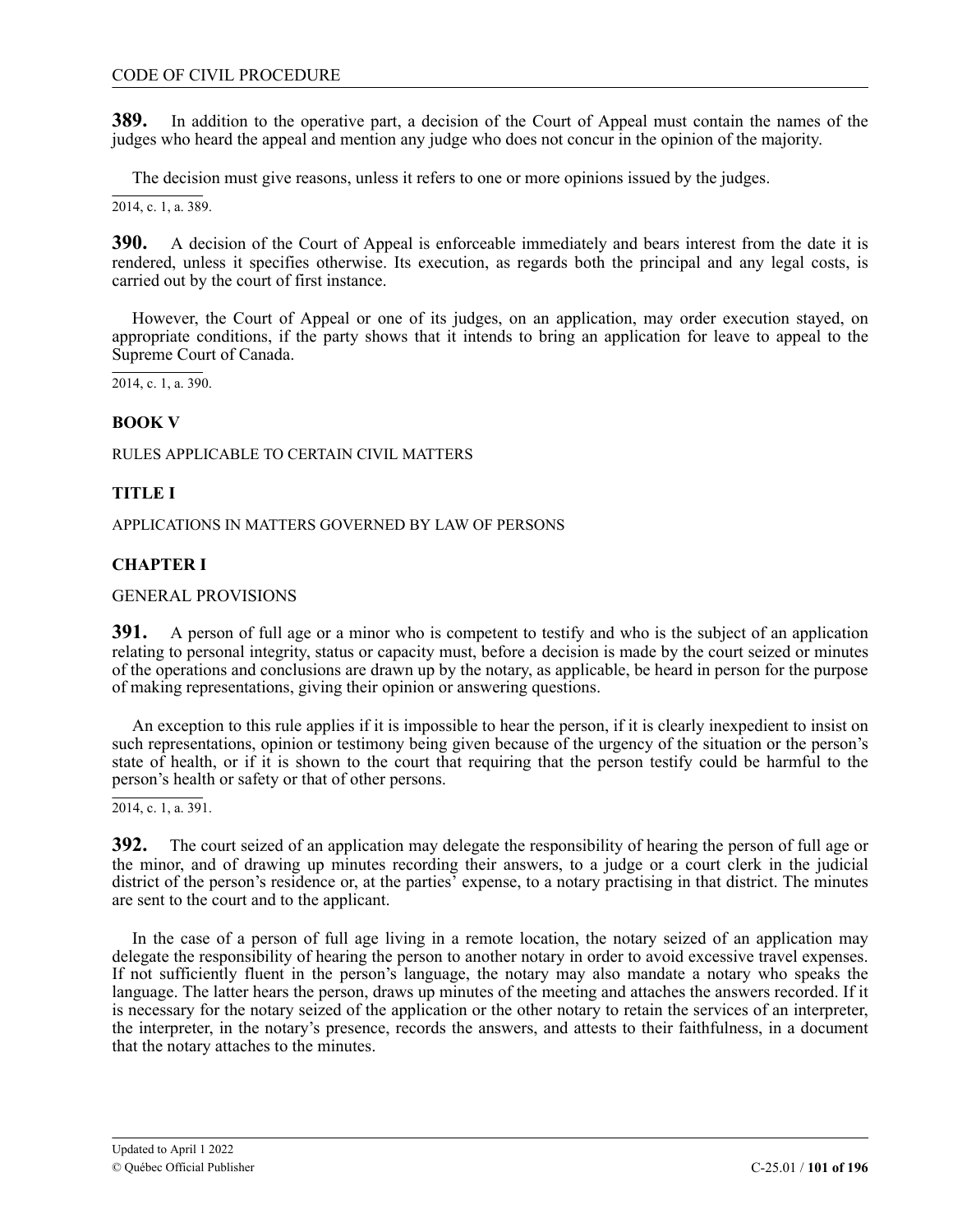If the person has not been examined, that fact is recorded, with reasons, in the judgment rendered by the court or in the minutes drawn up by the notary seized of the application.

2014, c. 1, a. 392.

**393.** An application relating to the personal integrity, status or capacity of a person of full age or a minor 14 years of age or older must be served on that person. In the case of a minor, it must also be served on the person having parental authority and the tutor.

An application relating to suppletive tutorship must be served on the minor if the minor is 10 years of age or over.

The application must be accompanied by a notice, in keeping with the model established by the Minister of Justice, informing the person of their rights and obligations, including their right to be represented. The bailiff who serves the application must draw the person's attention to the content of the notice.

2014, c. 1, a. 393; 2017, c. 12, s. 44.

1 **394.** All applications relating to the institution or review of tutorship to a minor, except applications relating to suppletive tutorship where the value of the minor's property does not exceed \$25,000, the emancipation of a minor or protective supervision for a person of full age, the replacement of the tutor or c curator to a minor or to a person of full age under protective supervision or the replacement of the tutor to an . absentee and all applications relating to the homologation or revocation of a protection mandate must be 1 notified to the Public Curator together with the exhibits in support of the application. The proceeding is stayed until proof of notification is received by the court office.

The Public Curator, on the Public Curator's own initiative and without notice, may take part in the trial of any such application.

2014, c. 1, a. 394; 2017, c. 12, s. 45.

# **CHAPTER II**

, APPLICATIONS RELATING TO PERSONAL INTEGRITY

## **DIVISION I**

## CARE AND CONFINEMENT IN INSTITUTION

**395.** An application to obtain authorization from the court for the provision of care to a minor or a person of full age incapable of giving consent, or for the alienation of a part of their body, cannot be presented before the court less than five days after the application is notified to the interested persons, including the person having parental authority, the tutor or the curator or, in the case of a person of full age, the mandatary designated by the person at the time the person was capable of giving consent or, if not so represented, by a person who could consent to care for the person. If there are no such persons, the application and exhibits are notified to the Public Curator. These persons may consult or copy the court record.

2014, c. 1, a. 395; I.N. 2016-12-01; 2020, c. 29, s. 36.

2 **396.** An application concerning a person's confinement in a health or social services institution for or after a psychiatric assessment cannot be presented before the court less than two days after it is notified, in the case of a minor, to the person having parental authority and the tutor and, in the case of a person of full age, to the tutor, curator or mandatary or, if the person is not so represented, to a member of the person's family, to the . person in whose custody the person is confined or to a person who shows a special interest in the person. If 2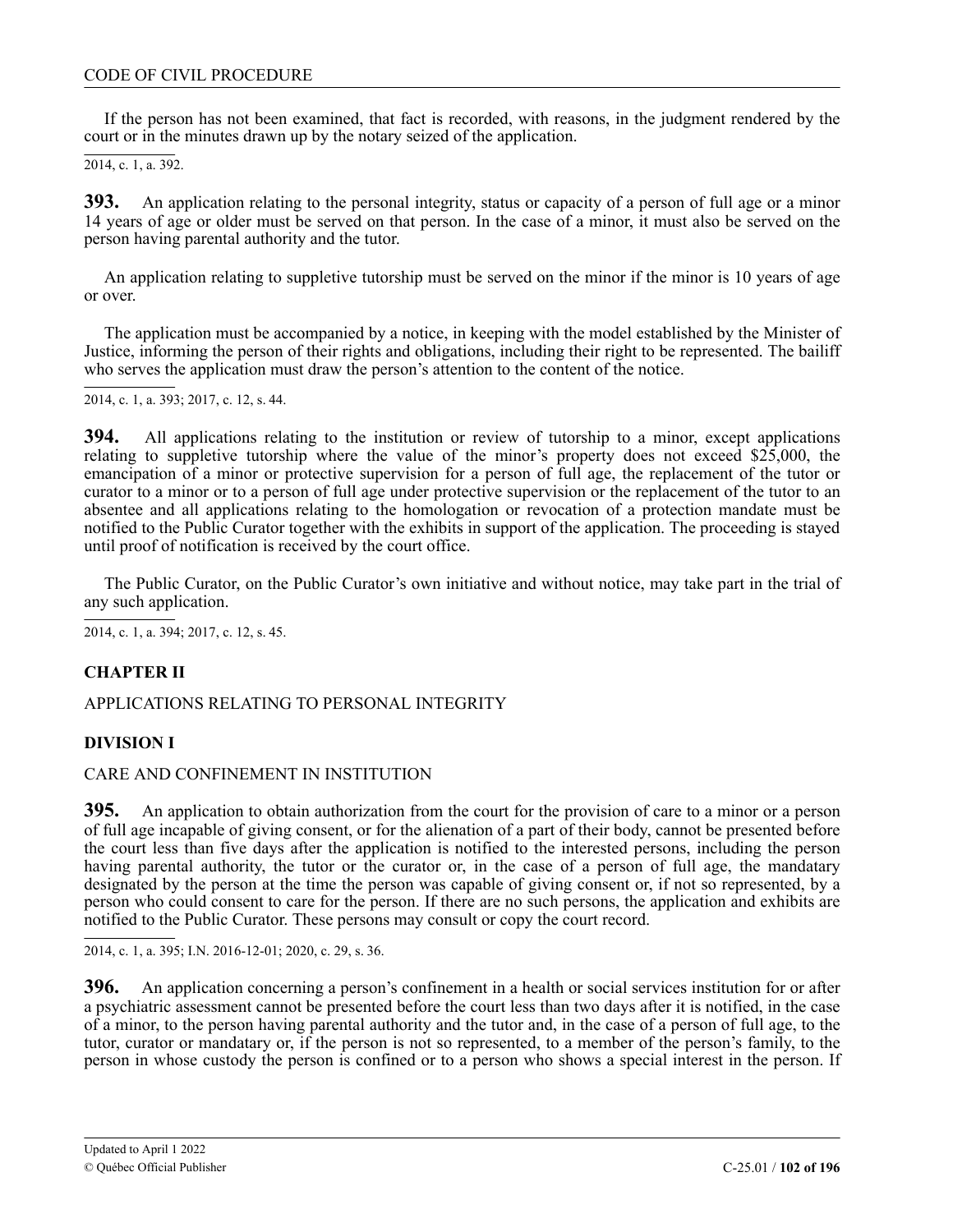there are no such persons, the application and exhibits are notified to the Public Curator. These persons may consult or copy the court record.

2014, c. 1, a. 396; 2020, c. 29, s. 37.

2 **397.** A judgment ordering a person's confinement for or after a psychiatric assessment is enforceable immediately. A judge of the Court of Appeal may, however, suspend execution of the judgment.

The court clerk sends the judgment and the record without delay to the Administrative Tribunal of Québec, at no cost to the parties. In addition, the judgment is notified to every person to whom the application was  $\mathbf{z}$ notified. It may be executed by a peace officer.

2014, c. 1, a. 397.

## **DIVISION II**

HABEAS CORPUS

**398.** Any person deprived of liberty without it having been ordered by a decision of the competent court may ask the Superior Court to rule on the lawfulness of the detention and order the person's release if the detention is unlawful. A third person may act on the person's behalf.

The summons directs the detaining authority to appear before the court on the date specified in order to explain the reasons for the detention.

If the deprivation of liberty is due to confinement in an institution governed by health services and social services legislation or to detention in a correctional facility or a penitentiary, the application must be notified to the Attorney General, together with a notice of the date of presentation.

2014, c. 1, a. 398.

**399.** The application must be tried on the day it is presented. The plaintiff's proof may be made by affidavit.

If the court considers that the Attorney General has a sufficient interest, it orders that the application be notified to the Attorney General and adjourns the trial to an early date, which cannot be more than three days later.

 $2014$ , c. 1, a. 399.

**400.** If the application cannot be tried on the day it is presented, the court may authorize the person's immediate release; however, if the person is in detention, the court may determine conditions to ensure the person's attendance at the trial and compliance with any orders that may be issued.

2014, c. 1, a. 400.

**401.** A habeas corpus order is served personally, unless circumstances prevent it, in which case the court determines the method of notification it considers most appropriate.

2014, c. 1, a. 401.

**402.** The court's decision is enforceable on the expiry of the time for appeal or as soon as the adverse party and the Attorney General, if party to the proceeding, indicate that they do not wish to appeal.

If there is an appeal, the court or a judge of the Court of Appeal may order the person's provisional release and set the conditions of release.

2014, c. 1, a. 402.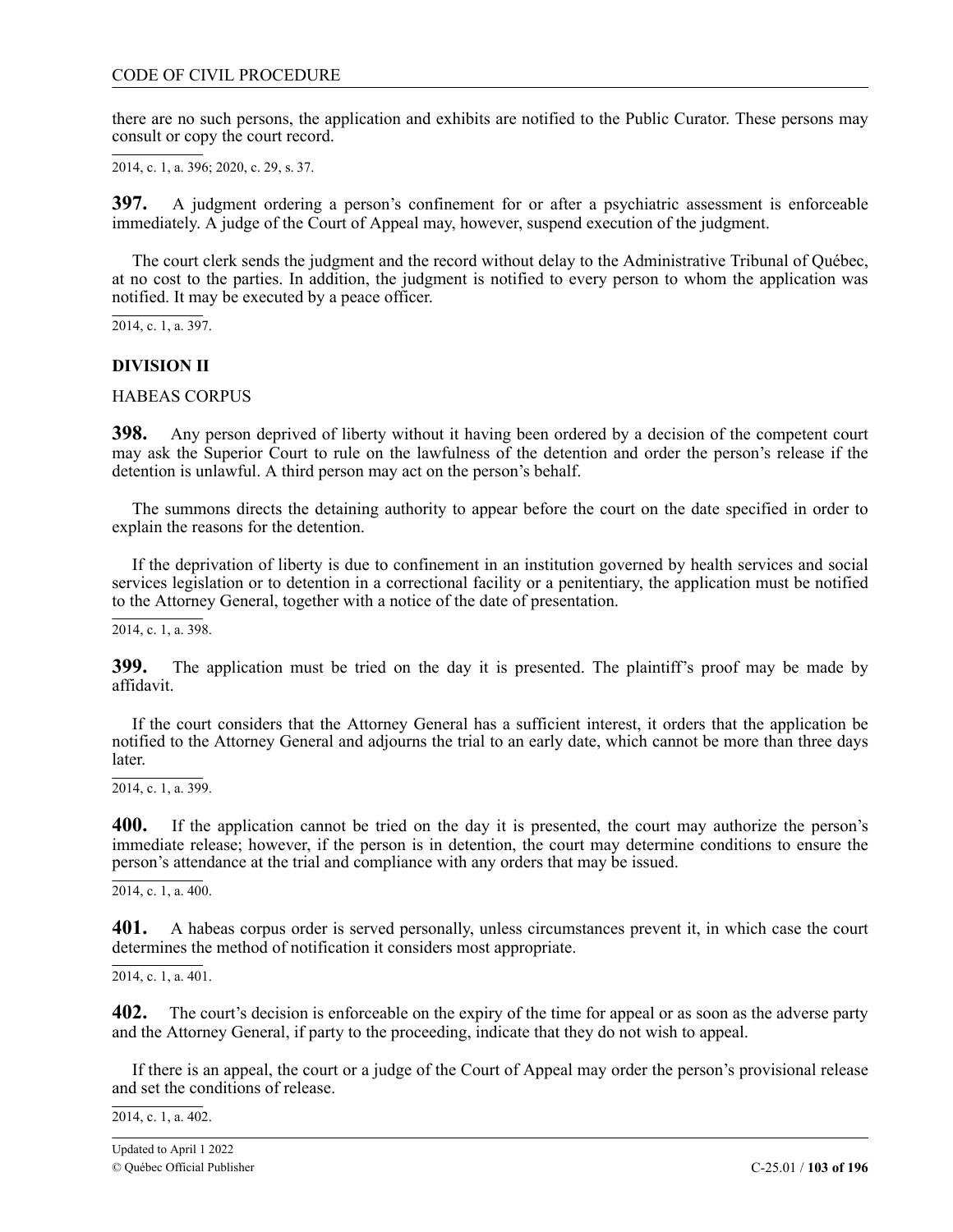# **CHAPTER III**

# APPLICATIONS RELATING TO PERSONAL STATUS AND CAPACITY

**403.** An application for the review of a decision of the registrar of civil status is admissible only if it is instituted within 30 days after the decision is notified to the plaintiff. The registrar of civil status sends the relevant record to the court office without delay.

2014, c. 1, a. 403.

**403.1.** An application for authorization of the designation of a suppletive tutor must be served on the youth protection director having jurisdiction in the place where the minor resides if the minor is the subject of a report. The director may intervene as of right as regards such an application.

2017, c. 12, s. 46.

404. 7 the person's spouse, father and mother or children of full age. If there are no such persons, it is notified to at least two persons who show a special interest in the person. **404.** An application relating to protective supervision for a person of full age is notified, as applicable, to

as mandatary or substitute mandatary or to receive a rendering of account. It is also notified to at least two other persons from the mandator's family or who show a special interest in the mandator. An application relating to a protection mandate is notified to the person designated by the mandator to act

2014, c. 1, a. 404.

**405.** If it is necessary to call a meeting of relatives, persons connected by marriage or civil union, or friends in connection with an application concerning a minor or a person of full age, the notice of meeting is drawn up by the special clerk or the notary, depending on whether the application is presented before the court or before a notary.

The notice of meeting is notified to the relatives, persons connected by marriage or civil union, or friends, informing them of the date and time of the meeting and of the place where they must attend or, as applicable, of the technological means to be used to enable them to communicate with each other. The date of the meeting cannot be less than 10 days nor more than two months after notification.

The meeting is presided over by the special clerk or the notary, as applicable.

2014, c. 1, a. 405; I.N. 2016-12-01.

**406.** The Public Curator may apply for the institution of protective supervision and propose a suitable person to assist or represent the person of full age as provided for in section 14 of the Public Curator Act (chapter C-81) if, within 30 days after the Public Curator's recommendation to that effect is filed with the court office, the court clerk informs the Public Curator that no other person is applying for the institution of such supervision.

2014, c. 1, a. 406.

# **CHAPTER IV**

# LEGAL PERSONS

**407.** The Attorney General or any interested person may ask the court to annul a legal person's constituting act or impose any other sanction prescribed by law if

(1) the legal person was not constituted in accordance with the law;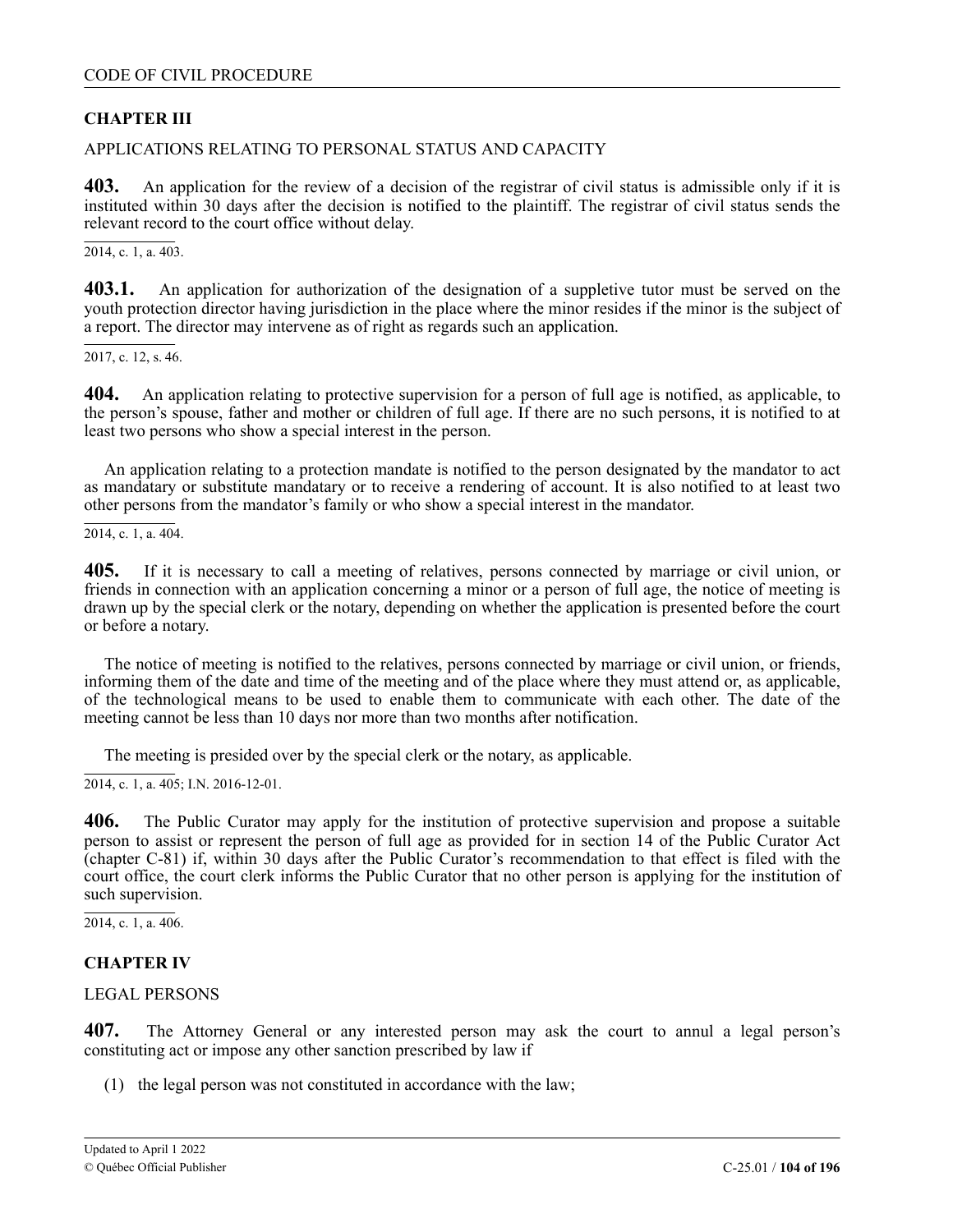(2) juridical personality was obtained unlawfully or by fraud or was granted in ignorance of some essential fact;

(3) the legal person, its founders or their successors or its directors or officers repeatedly act in contravention of the laws governing them, or exercise powers the legal person does not have; or

(4) the legal person does or omits to do something, which act or omission amounts to a waiver of its rights.

The Attorney General or any interested person may also ask the court to annul any instrument amending a legal person's constituting act and any related certificate if the amending instrument contains unlawful provisions or false or erroneous statements.

To apply for the annulment of letters patent that are either a legal person's constituting act or an instrument amending a legal person's constituting act, an interested person must be expressly authorized by the Attorney General.

2014, c. 1, a. 407.

**408.** A judgment annulling a legal person's constituting act must designate a liquidator to liquidate the property as provided in the applicable legislation or in the Civil Code. The judgment is notified to the enterprise registrar.

The legal costs are paid out of the legal person's patrimony and, if it is insufficient, out of the personal patrimony of its directors and officers. However, when a judgment declares a legal person without share capital to have been unlawfully constituted, the legal costs constitute a personal debt of the persons forming the legal person.

2014, c. 1, a. 408.

#### **TITLE II**

APPLICATIONS IN FAMILY MATTERS

#### **CHAPTER I**

#### RULES GOVERNING APPLICATION AND PROCEEDING

2020

**409.** Applications under Book Two of the Civil Code as well as applications under the Divorce Act (R.S.C. 1985, c. 3 (2nd Suppl.)) are governed by the general rules that apply to all judicial applications, subject to the provisions of this chapter.

2014, c. 1, a. 409.

**410.** An application for the annulment of a marriage or a civil union, for separation from bed and board or as to property, for a divorce or for dissolution of a civil union may be declared to the Land Registrar by either of the spouses. Such a declaration must be made if one of the spouses may claim to have a right in an immovable under the matrimonial or civil union regime or if the immovable serving as the family residence is the property of one of the spouses.

The declaration is made by presenting a notice to the Land Registrar, which the latter enters in the land register. If one of the spouses asks for the cancellation of the entry in the register, the court may order the cancellation subject to a sufficient suretyship being provided.

2014, c. 1, a. 410; 2020, c. 17, s. 64.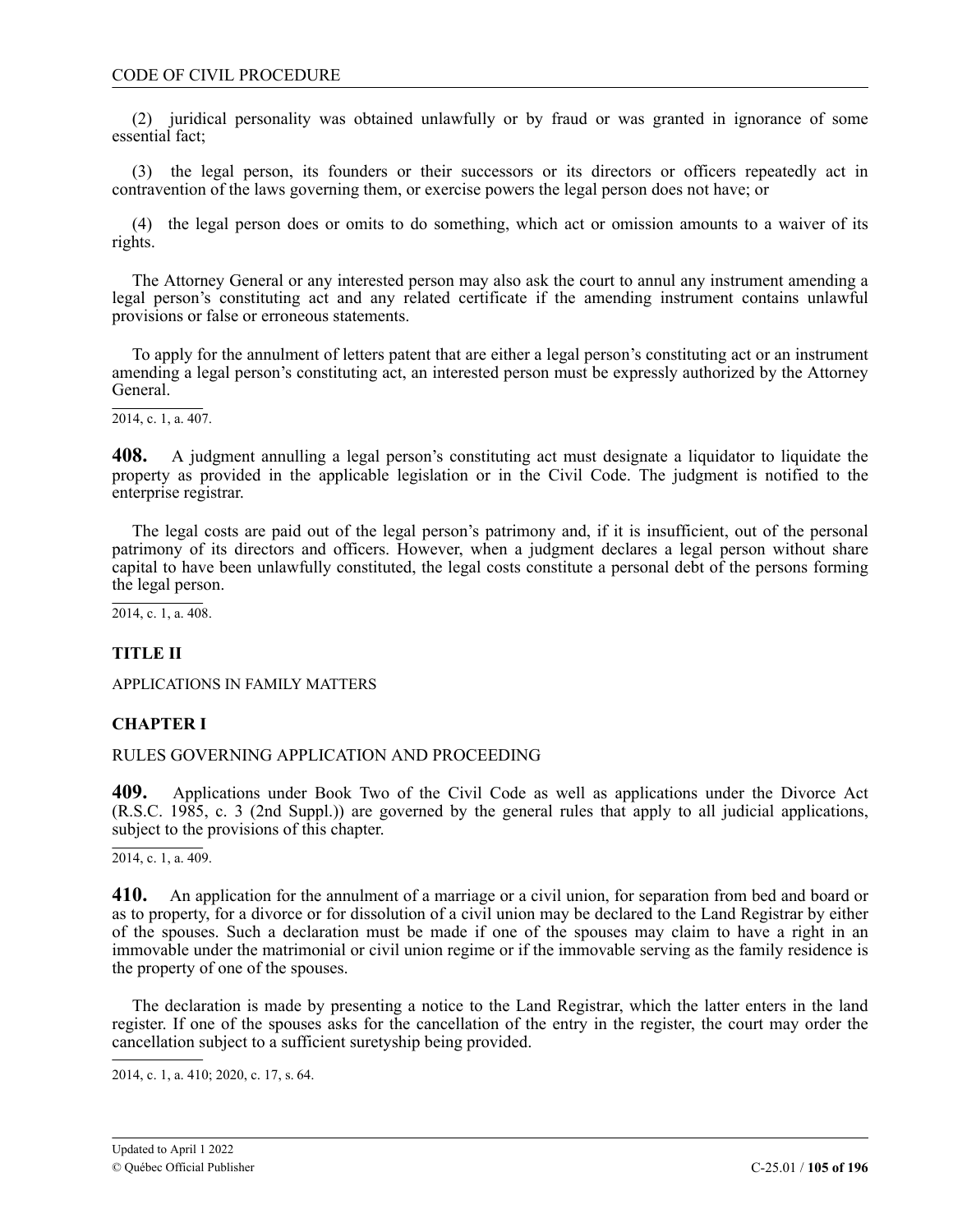**411.** An originating application whose conclusions pertain exclusively to a support obligation, child custody or related provisional measures cannot be presented before the court less than 10 days after it is served. The application is tried and determined by preference.

If an application with such conclusions is joined with an application for the annulment of a marriage or a civil union, for separation from bed and board, for a divorce or for the dissolution of a civil union, it is heard in the same manner as an application in the course of a proceeding.

2014, c. 1, a. 411.

**412.** Applications between parents relating to patrimonial rights arising from their community of life may be joined with an application relating to child custody or parental child support obligations if the parents were de facto spouses before the application was instituted.

 $\overline{2014}$ , c. 1, a. 412.

**413.** If one of the conclusions sought in an application is the partition of family patrimony, each party must attach to the case protocol a statement listing all its property and indicating, for each item, whether it is included in the family patrimony.

If a party is seeking support for itself, the application cannot be decided unless the party files an income and expense statement and a balance sheet with the court office at least 10 days before the application is to be presented. The defendant must file such a statement and balance sheet at least five days before the presentation date, unless it admits having the resources to pay the amount sought; even when a party admits as much, the court may ask that it produce a statement of property.

 $\overline{2014, c. 1, a. 413}.$ 

**414.** The parties may make their proof by affidavit. Each party files a single affidavit, but the plaintiff may file a second one if the defendant has also chosen to proceed in this manner. Any further affidavits must be authorized by the court.

 $2014$ , c. 1, a. 414; I.N. 2016-12-01.

**415.** Whenever it is asked to rule on an agreement in a family matter, the court makes sure that each party has given its consent freely and that the agreement sufficiently protects the interests and rights of the parties and the children.

For that purpose, the court may convene and hear the parties, together or separately, in the presence of their lawyers or, as applicable, of the notary presenting the joint application on a draft agreement.

 $\overline{2014, c. 1, a. 415}.$ 

**416.** The court may order a party to pay a provision for costs to the other party if the circumstances so warrant, as when the court notes that without such assistance the other party's financial situation would likely prevent it from effectively conducting its case.

2014, c. 1, a. 416.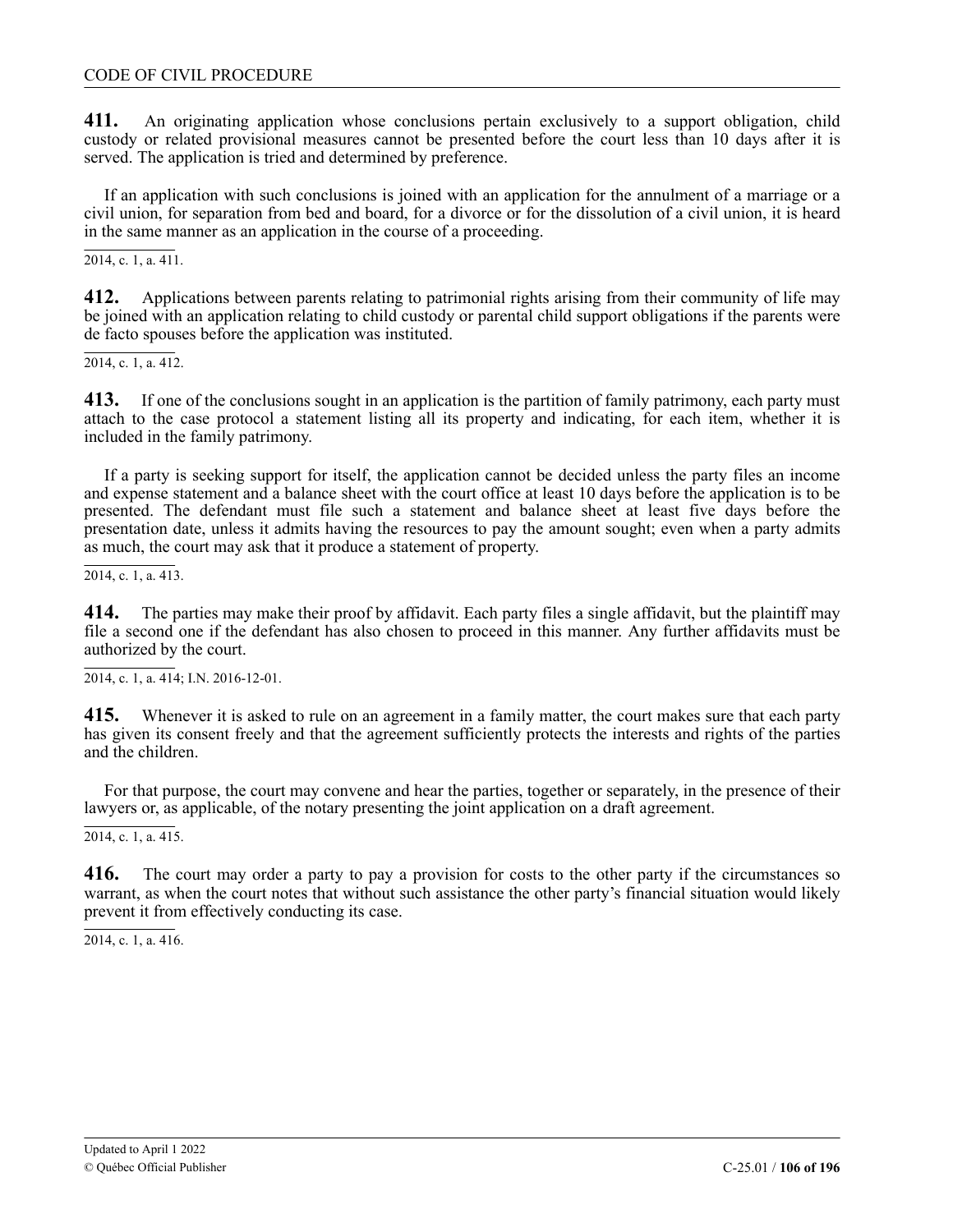# **CHAPTER II**

## MEDIATION IN COURSE OF PROCEEDING

## **DIVISION I**

## PARENTING AND MEDIATION INFORMATION SESSION

**417.** Any case in which the interests of the parties and their children are at stake in connection with child custody, spousal or child support, the family patrimony, other patrimonial rights arising from the marriage or civil union or the partition of property between de facto spouses cannot proceed to trial unless the parties have jointly or separately participated in a parenting and mediation information session.

Persons who have filed with the court office a certificate attesting that they have already participated in such an information session in connection with a prior dispute or confirming that they have gone to an assistance organization for persons who are victims that is recognized by the Minister of Justice for help as a person who is a victim of domestic violence are exempted from participating in such a session. In any such case, the court, in the children's interests, may nonetheless order participation in such an information session.

Exceptionally, where required by circumstances to ensure proper case management and orderly conduct of proceedings, or to prevent prejudice to one of the parties or to their children, the court may try the case without the parties having jointly or separately participated in such a session but must order them to take part in such a session within three months after the order, unless the court considers it inappropriate.

2014, c. 1, a. 417; 2020, c. 29, s. 38; 2021, c. 13, s. 175.

418. The information session deals with parenting issues, such as the effects of conflict on the children, and with the parental responsibilities of parties, and explains the nature and purpose of mediation, the process involved and how the mediator is chosen.

2014, c. 1, a. 418.

419. The information session is conducted in a group setting; it is given by two mediators certified in accordance with the regulations under article 619, only one of whom must be a lawyer or a notary. The session may be held using any appropriate technological means available.

If the parties wish to attend separate sessions, their wish must be respected.

After the session, a participation certificate is issued by the Family Mediation Service.

2014, c. 1, a. 419.

## **DIVISION II**

## MEDIATION

**420.** The court may, at any time, stay the proceeding or adjourn the trial to enable the parties to enter into or continue mediation with a certified mediator of their choice, or to ask the Family Mediation Service to work with the parties.

Before making such a decision, the court considers such factors as whether the parties have already met with a certified mediator, whether there is an equal balance of power between the parties, whether there have been incidents of family or spousal violence and whether mediation is in the interests of the parties and their children.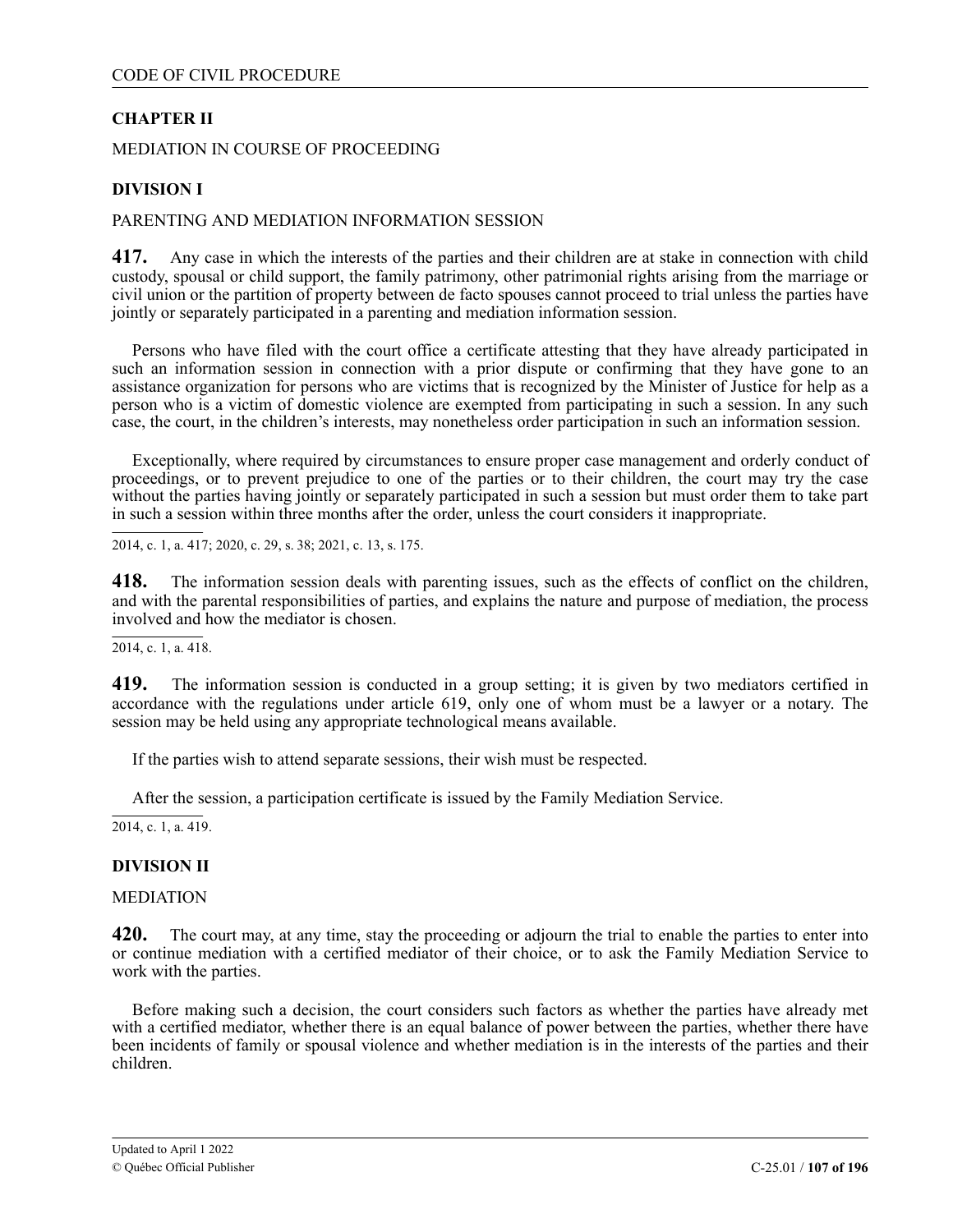Mediation is governed by the general principles set out in this Code and conducted in keeping with the process provided for in this Code.

2014, c. 1, a. 420.

**421.** The court may stay the proceeding or adjourn the trial for not more than three months. On or before the expiry of that time, if mediation has not begun or if it has been ended, the proceeding is continued unless the court extends the stay or adjournment, with the parties' consent, for the time it specifies.

The judge who stays the proceeding or adjourns the trial remains seized of the matter, unless the chief justice decides otherwise.

2014, c. 1, a. 421.

**422.** When intervening at the court's request, the Family Mediation Service designates a mediator and sets the date of the first meeting, which must be held within 20 days after the decision. A mediator chosen by the parties is required to begin the mediation within the same time.

2014, c. 1, a. 422.

**423.** If the parties do not enter into mediation within the allotted time or if they put an end to mediation before the dispute is resolved, the mediator files a report to that effect with the court office. The mediator also sends the report to the Family Mediation Service, to each of the parties and, if represented, to their lawyers.

The court clerk records the report filing date in the court register, then informs the judge seized of the matter and delivers the case record to the latter so that a trial date can be set. The stay or adjournment ends on the recording of that date in the court register.

2014, c. 1, a. 423.

**424.** Any part of the mediator's fee that is not borne by the Family Mediation Service is apportioned between the parties based on their respective income or according to their agreement, unless the court orders a different apportionment.

 $\overline{2014}$ , c. 1, a, 424.

#### **CHAPTER III**

#### ASSESSMENT BY PSYCHOSOCIAL ASSESSMENT SERVICE

**425.** In any family law case in which the interests of a minor child are at stake, the court, on its own initiative or on an application, may order the Psychosocial Assessment Service of the Superior Court to appoint an expert to enlighten the court on any custody-related or other issue affecting the child.

The decision must define the expert's mission and set the time limit within which the expert report is to be submitted with the Psychosocial Assessment Service, which must not exceed three months after the expert's appointment.

2014, c. 1, a. 425; I.N. 2016-12-01.

**426.** The court clerk immediately notifies the decision as well as the other relevant documents to the Psychosocial Assessment Service. The Service appoints an expert and informs the judge who made the decision or the chief justice of the expert's name.

2014, c. 1, a. 426.

**427.** The Psychosocial Assessment Service takes the necessary measures to ensure that the appointed expert complies with the time limit for submitting the expert report.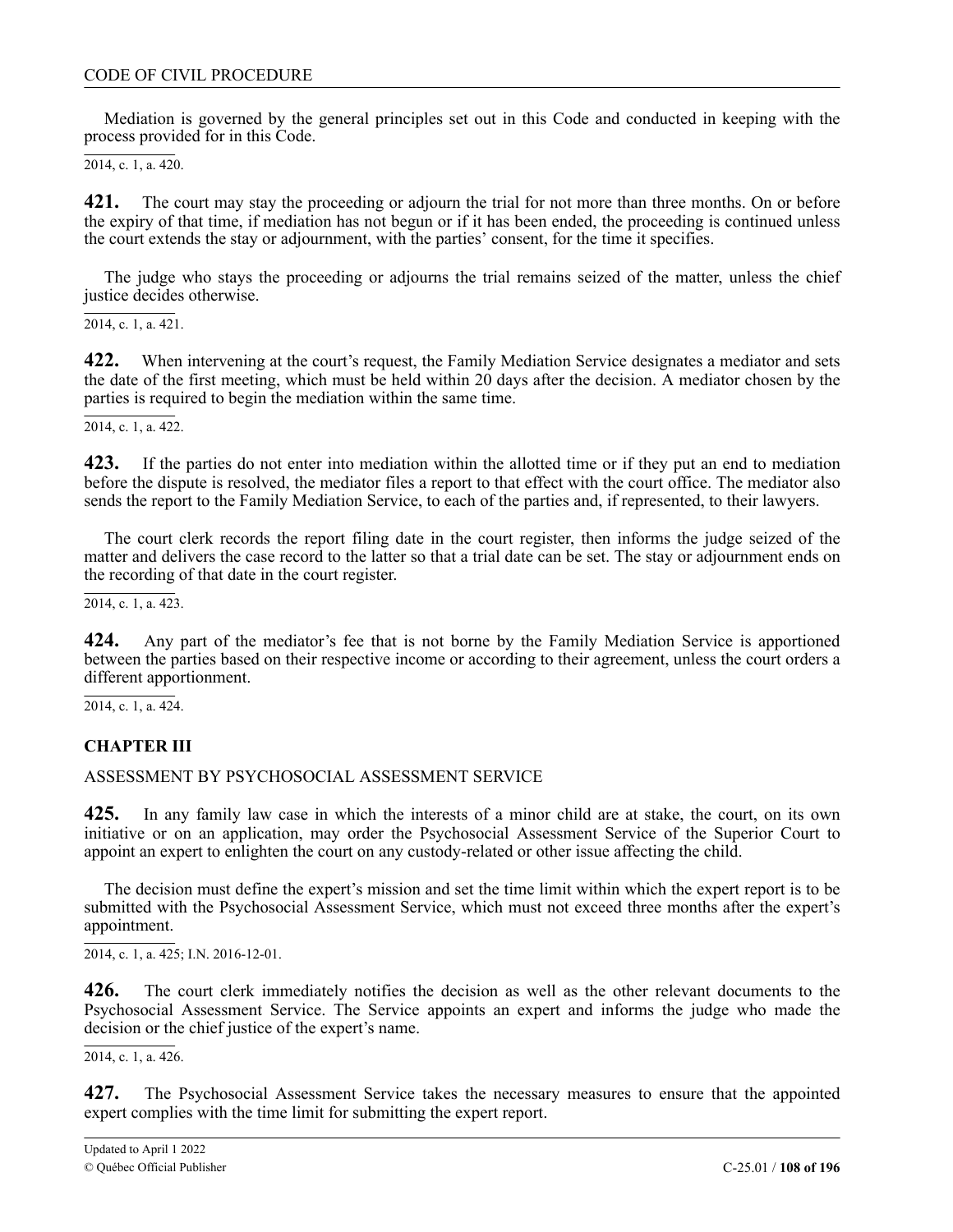However, if the expert shows that it was impossible in fact to submit the report within the time limit, the expert may, after informing the Service, ask the court to extend the time limit. If an extension is granted, the court clerk so informs the Service.

 $2014$ , c. 1, a.  $427$ ; I.N. 2016-12-01.

**428.** The expert submits the report with the Psychosocial Assessment Service, which forwards it to the court clerk. The court clerk sends the report to the judge who ordered the assessment or, if that judge is no longer seized of the matter, to the chief justice or the judge designated by the latter, and to the parties.

2014, c. 1, a. 428; I.N. 2016-12-01.

**429.** The court may order an institution governed by the Act respecting health services and social services (chapter S-4.2) to give an appointed expert access to any information in a user's record that is necessary for the purposes of the expert's assessment.

2014, c. 1, a. 429.

## **CHAPTER IV**

#### JOINT APPLICATION FOR SEPARATION FROM BED AND BOARD, DIVORCE OR DISSOLUTION OF CIVIL UNION ON BASIS OF DRAFT AGREEMENT

**430.** Spouses filing a joint application for separation from bed and board, a divorce or the dissolution of their civil union may, together with the application, submit to the court for approval a draft agreement, dated and signed by them, that provides a complete settlement of the consequences of their application.

The draft agreement applies from the date of the application to the date of the judgment, subject to any provisional measures that the spouses have set out in it.

The draft agreement must identify, if one is required, the liquidator of the matrimonial or civil union regime and of the spouses' other patrimonial rights.

 $\overline{2014, c. 1, a. 430}$ .

**431.** The joint application lapses if, following an adjournment order, the spouses fail to present an amended draft agreement within three months or any other time limit set by the court. The joint application also lapses if one of the spouses discontinues it and neither of them amends it and continues the proceeding within the following three months.

2014, c. 1, a. 431.

## **CHAPTER V**

#### APPLICATIONS RELATING TO ADOPTION

**431.1.** Applications relating to the adoption of a child must state the child's name, date and place of birth, place of residence and domicile, nationality and status as a Canadian citizen, permanent resident or person authorized to stay or settle permanently in Canada.

Such applications must also state, if known, the names of the child's parents of origin, their place of residence and domicile and, if the parents are domiciled outside Québec, their nationality and their status as Canadian citizens, permanent residents or persons authorized to stay or settle permanently in Canada, if applicable.

2017, c. 12, s. 47.

 $\overline{a}$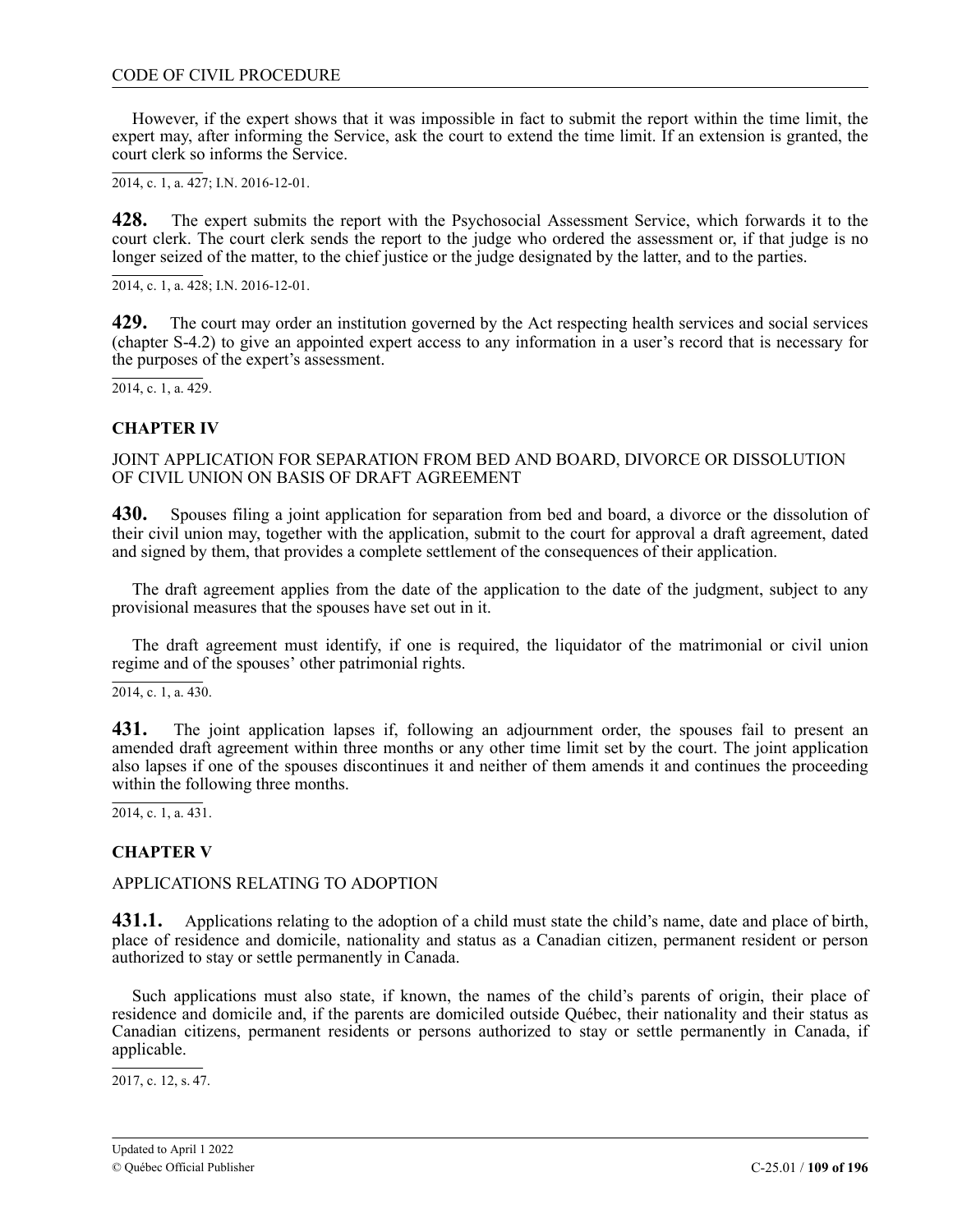**432.** Applications relating to the adoption of a minor child that are supported by general consent, by special consent if the child is the subject of a report, or by a declaration of eligibility for adoption are notified to the director of youth protection having jurisdiction in the child's place of residence or, if the child is domiciled outside Québec, in the adopter's place of domicile. In the latter case, the application is also notified to the Minister of Health and Social Services. The director or the Minister may intervene as of right as regards such applications.

If a notice of the applications must be notified to a party or to an interested person, it is notified by the director. The notice must ensure that the adopters remain anonymous to the father and mother or the tutor and vice versa, and must state the subject matter of the application, the grounds on which the application is based and the conclusions sought.

2014, c. 1, a. 432; 2017, c. 12, s. 48.

1 **433.** If the adoption process is based on general consent to the child's adoption or on a declaration of eligibility for adoption, the court admits to its hearings any member of the Commission des droits de la , personne et des droits de la jeunesse or any other person expressly authorized to attend by the Commission. Such a person cannot disclose, or be compelled to disclose, anything that was said or disclosed or that . occurred at a hearing.

2014, c. 1, a. 433; 2017, c. 12, s. 49.

1 **434.** An application by a person who, having given consent to a child's adoption and having failed to withdraw it within the prescribed time, is seeking to have the child returned to them is served on the person to whom the child was entrusted or, if general consent was given, notified to the director of youth protection. The latter gives notice of the application to the person having or exercising parental authority, to the father or . mother if they no longer have parental authority and, if applicable, to the tutor.

In either case, unless all the parties agree otherwise, the court takes the necessary measures to ensure that the persons seeking the child's return never meet the adopters face to face and, if general consent was given to the child's adoption, can never identify them or be identified by them.

2014, c. 1, a. 434; I.N. 2016-12-01.

**435.** An application for a declaration of eligibility for adoption is served on the child's father and mother, if known, on the child's tutor, if the child has one, and on the child if the child is 14 years of age or older; the judge may order that the application be served on the child if the child is 10 years of age or older.

2014, c. 1, a. 435.

**436.** An application for placement of a child is made by the adopter and the director of youth protection; if special consent was given to the child's adoption, the application may be made by the adopter alone.

An application for placement of a child may also be made by the child's parent or a spouse who, alone, made an application for a declaration of eligibility for adoption in accordance with article 560 of the Civil Code.

2014, c. 1, a. 436.

**437.** A notice of the application for placement, stating the applicant's name and place of domicile, is notified to the child concerned if the child is 10 years of age or older. The director of youth protection notifies a notice of the application to the child's father, mother or tutor if they are domiciled in Québec and consented to the adoption in the year preceding the application.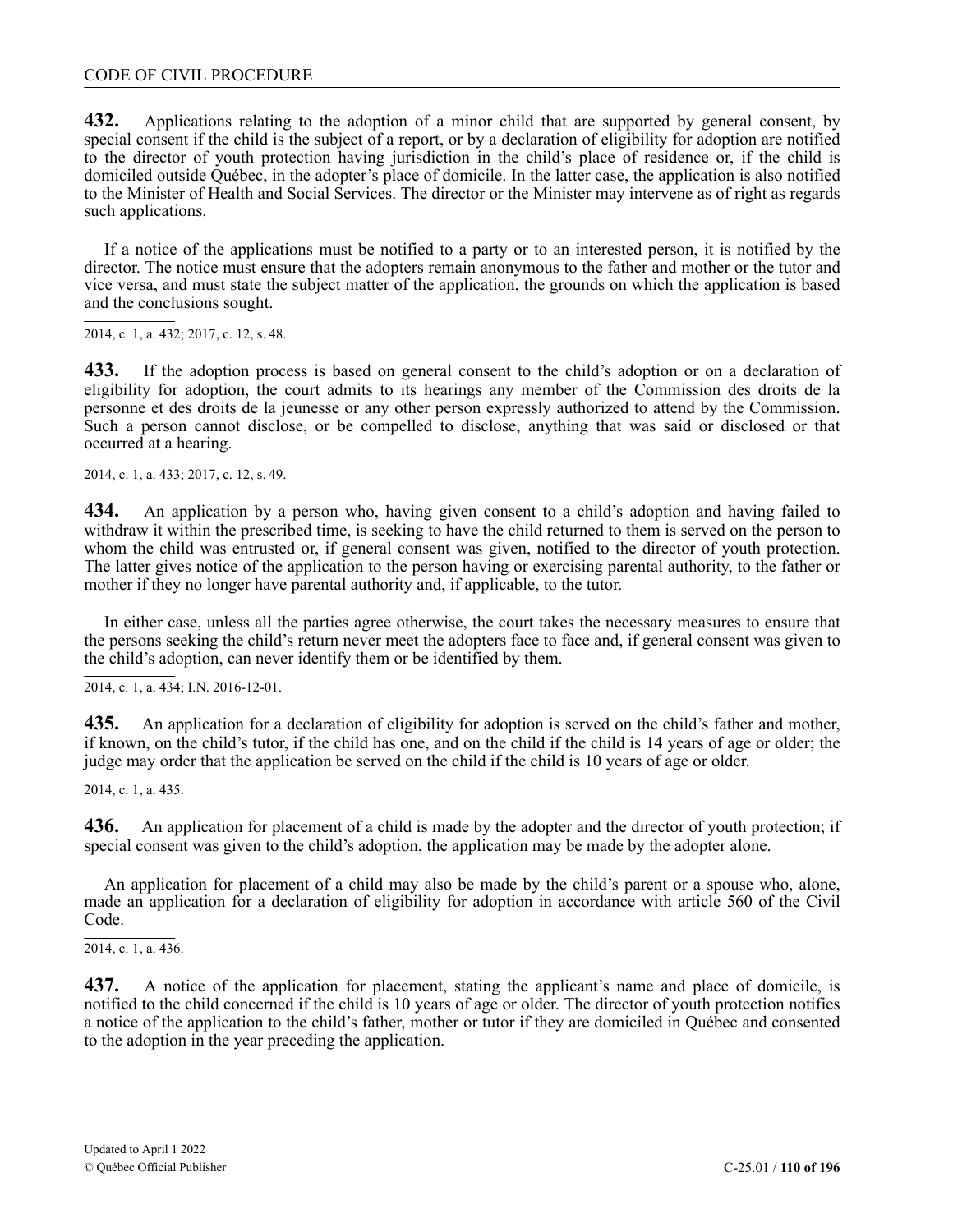If the adoption process is based on special consent to the child's adoption, the notice of the application for placement is notified by the applicant.

2014, c. 1, a. 437; 2 2017, c. 12, s. 50.1

1 **438.** An application for the revocation of a placement order is notified to the director of youth protection, who gives notice of the application to those to whom the application for placement was notified.

If special consent was given to the child's adoption, the application for revocation is served on the adopter and on the child if the child is 10 years of age or older.

2014, c. 1, a. 438.

**439.** If a report stating that the child has not adapted to the adoptive family is filed with the court, the court sends the report to the adopter and, if applicable, to the child's tutor or lawyer, and informs them of the time within which they may contest the report.

If the child is 14 years of age or older, the court may send the report to the child if it sees fit; it is required to do so if it intends to dismiss the application for adoption on the basis of the report.

2014, c. 1, a. 439.

**440.** An application for adoption is made by the adopter. If there are two adopters, the application is made jointly.

2014, c. 1, a. 440.

**441.** In addition to being served on the person concerned, an application for the adoption of a person of full age is notified to the person's married or civil union spouse, children 14 years of age or older and ascendants.

2014, c. 1, a. 441.

**442.** To be admissible, an application for recognition of an adoption order made outside Québec must be filed together with certified copies of the adoption order and the foreign legislation. The applicant may attach ancillary applications such as for a change of the adoptee's surname or given name.

2014, c. 1, a. 442; I.N. 2016-12-01.

**442.1.** The parties to an agreement referred to in article 579 of the Civil Code may, without presenting an application to the courts, call on a mediator who is certified in accordance with the regulations made under article 619 to assist them in negotiating or reviewing such an agreement following the order of placement or whenever a dispute arises on how the agreement is to be applied. Articles 617 to 619 apply.

2017, c. 12, s. 51.

# **CHAPTER VI**

## , APPLICATIONS RELATING TO SUPPORT OBLIGATIONS

443. by a parent. The standards are established on the basis of, among other factors, the combined basic child support contribution payable by the parents, childcare expenses, postsecondary education expenses, special **443.** The Minister of Justice, by regulation, establishes standards for determining the child support payable expenses for the child and the custodial time of each parent.

The Minister of Justice prescribes and publishes in the *Gazette officielle du Québec* the statement form and the support determination form the parties are required to file. The Minister also prescribes and publishes a table determining the combined basic child support contribution payable by the parents on the basis of their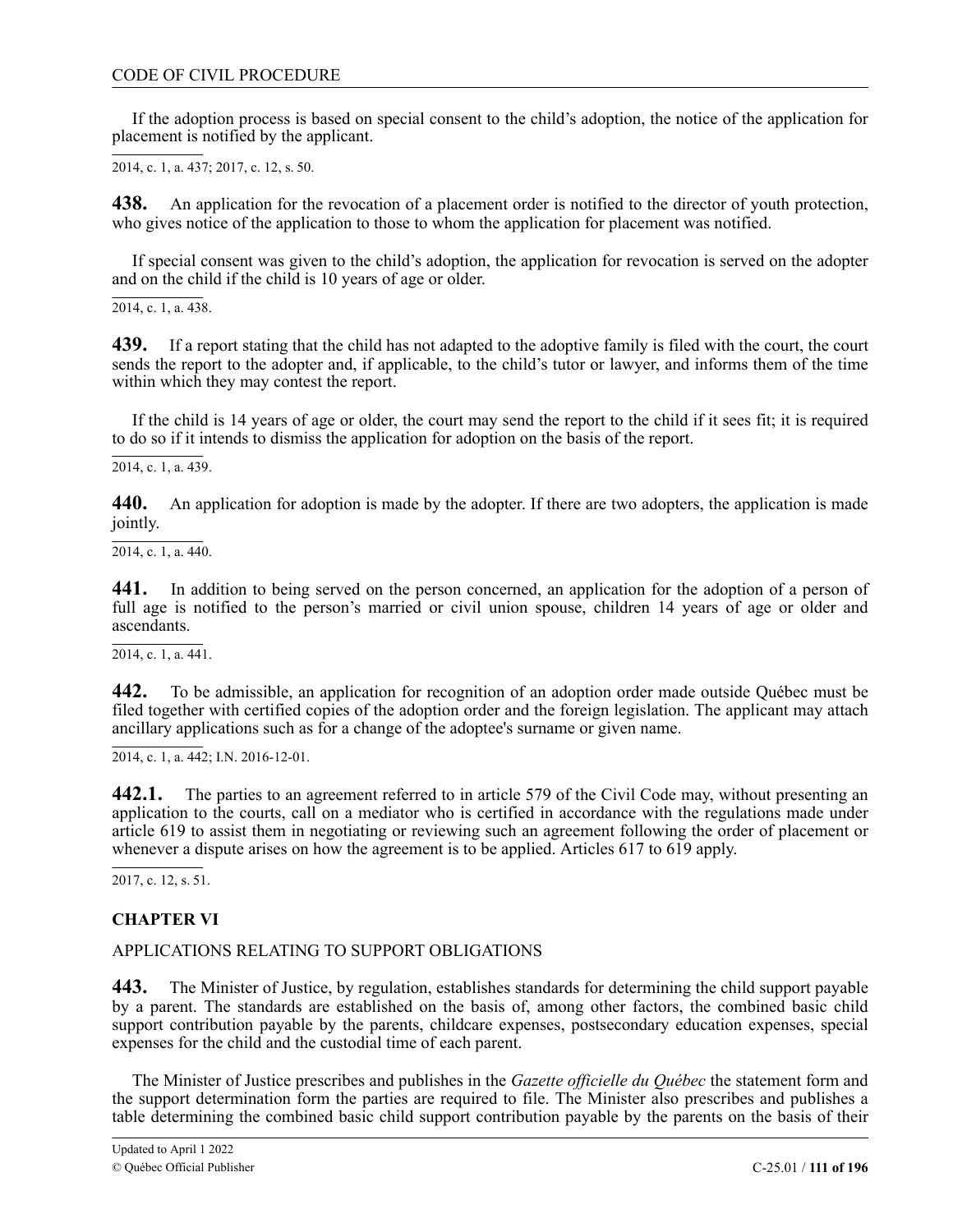disposable income and the number of children they have. The Minister also identifies the documents that must be filed with the forms.

2014, c. 1, a. 443; 2020, c. 29, s. 39.

2 **444.** No ruling on a support obligation may be made unless the parties have each filed a statement containing the information prescribed by regulation with the court office and, in the case of a parental child support obligation, the support determination form duly completed by each party and the other prescribed documents.

If the defendant fails to file those documents, their defence cannot be heard, and the court may make a ruling after hearing, and examining the documents filed by, the plaintiff. Before making a ruling, the court may nevertheless relieve the defendant from the default, subject to the conditions it determines.

The statements filed with the court office are destroyed if no support is granted by the court or if no judgment is rendered within one year after they are filed.

2014, c. 1, a. 444; I.N. 2016-12-01.

**445.** Unless the parties have made an agreement on the delivery of documents, the applicant parent notifies the application for child support, together with the prescribed documents, to the other parent. After receiving notification of the application, the latter must in turn notify the prescribed documents to the applicant at least five days before the application is to be presented.

2014, c. 1, a. 445.

**446.** If the particulars in a prescribed document are incomplete or contested, or in any circumstances it considers it necessary, the court may supplement the information. The court may determine a parent's income by considering, among other things, the value of the parent's assets and the income they generate or could generate, as it considers appropriate.

 $\overline{2014}$ , c. 1, a. 446.

**447.** Child support is determined without consideration of any spousal support claimed by a parent for themselves.

A judgment awarding child support and spousal support must clearly specify the amount to be paid in child support and the amount to be paid in spousal support.

The support determination form used by the court to determine the child support payable must be attached to the judgment awarding child support.

 $2014$ , c. 1, a.  $447$ .

**448.** Parents who agree on a child support amount that differs from the amount that would be payable under the child support determination rules must clearly set out, in their agreement and in the support determination form, the reasons for the difference.

If the judgment awards child support that does not reflect the parents' agreement or, in the case of a contested application, the particulars in the forms filed by the parents, the judgment must clearly state the reasons for the difference, referring, if applicable, to the relevant sections of the form.

2014, c. 1, a. 448; I.N. 2016-12-01.

**449.** If an agreement is reached on an application relating to a support obligation and one of the parties is receiving benefits under a social assistance or social solidarity program created under the Individual and Family Assistance Act (chapter A-13.1.1), that party must state as much in the agreement. If a party was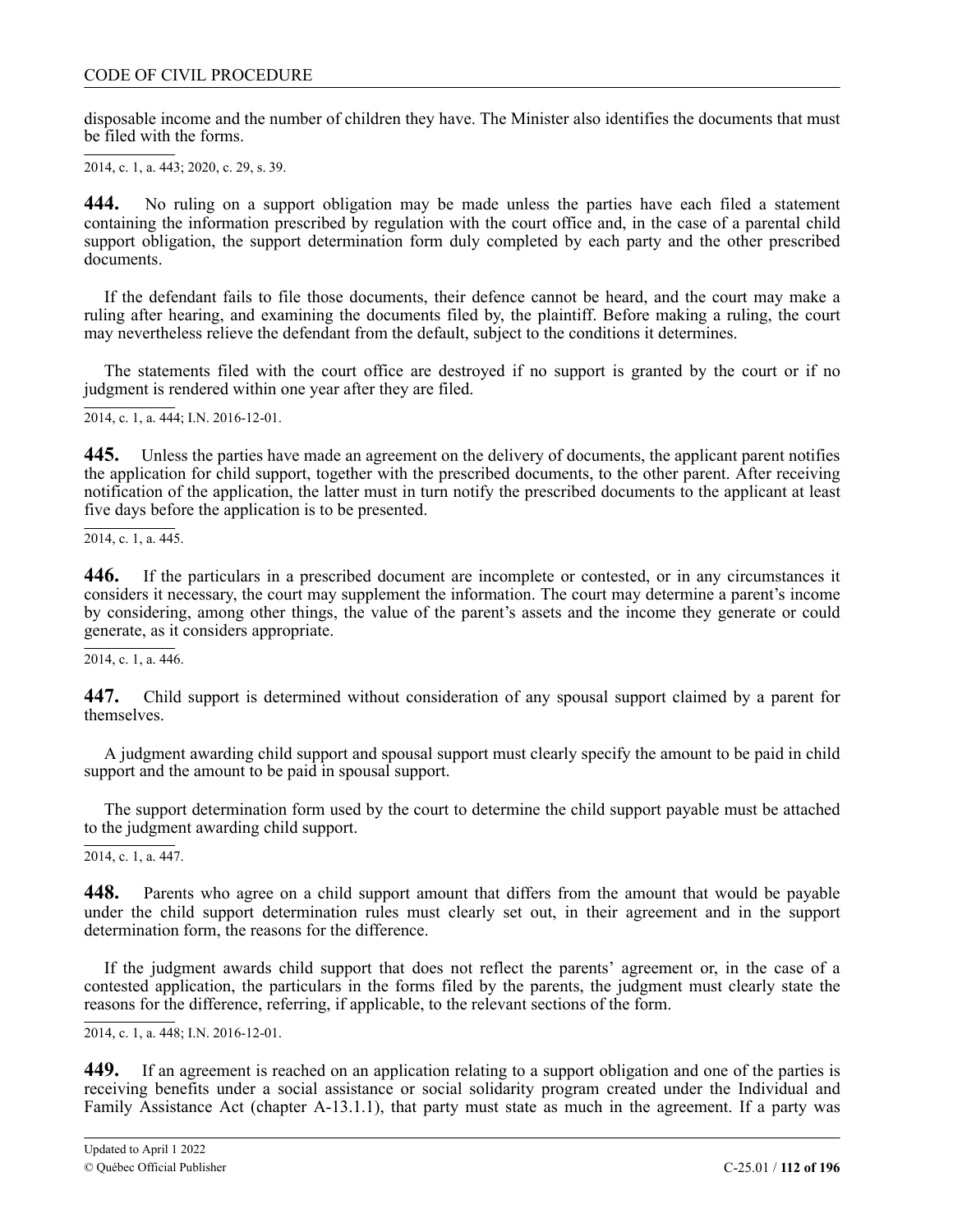receiving benefits under such a program during any period covered by the agreement, that fact must also be stated in the agreement.

2014, c. 1, a. 449.

**450.** As soon as a judgment awarding support or varying a judgment awarding support is rendered, the court clerk enters the relevant information from the judgment and statements in the register of support payments and sends the statements to the Minister of Revenue with the judgment.

Information entered in the register of support payments is confidential.

2014, c. 1, a. 450.

# **CHAPTER VII**

#### APPLICATIONS RELATING TO PARENTAL AUTHORITY

**451.** An application for deprivation of parental authority or for withdrawal of an attribute of parental authority or of its exercise is served on the persons having parental authority and the child's tutor and notified to the director of youth protection having jurisdiction in the child's place of residence. The director may intervene as of right as regards the application.

An application by the mother and father, or by either parent, to have their authority restored is served on the person having parental authority or, as applicable, on the tutor and notified to the persons who were party to the application for deprivation or withdrawal.

2014, c. 1, a. 451; I.N. 2016-12-01.

**452.** The court, even on its own initiative, may order the establishment of a tutorship council so that it may seek its advice on the designation of a person to hold parental authority or on the appointment of a tutor.

2014, c. 1, a. 452.

#### **CHAPTER VIII**

JUDGMENT

**453.** When granting the annulment of a marriage or a civil union, separation from bed and board, a divorce or the dissolution of a civil union, the court rules on ancillary applications, such as applications relating to the custody, maintenance or education of the children or to child or spousal support. At the same time or at a later date, if warranted by the circumstances, the court rules on issues relating to family patrimony and other patrimonial rights arising from the marriage or civil union.

 $\overline{2014, c. 1, a. 453}.$ 

**454.** The court seized of an application for the homologation of an agreement or a draft agreement between the parties may amend the agreement or draft agreement on the basis of the interests of the children or one of the spouses. The court may also postpone its decision until the parties have amended the agreement or draft agreement, or deny homologation, in which case the proceeding continues.

2014, c. 1, a. 454.

**455.** A judgment ordering the drawing up or correction of an act of civil status or the alteration of the register of civil status must specify the entries to be made in the register. The judgment is binding on the registrar of civil status.

2014, c. 1, a. 455.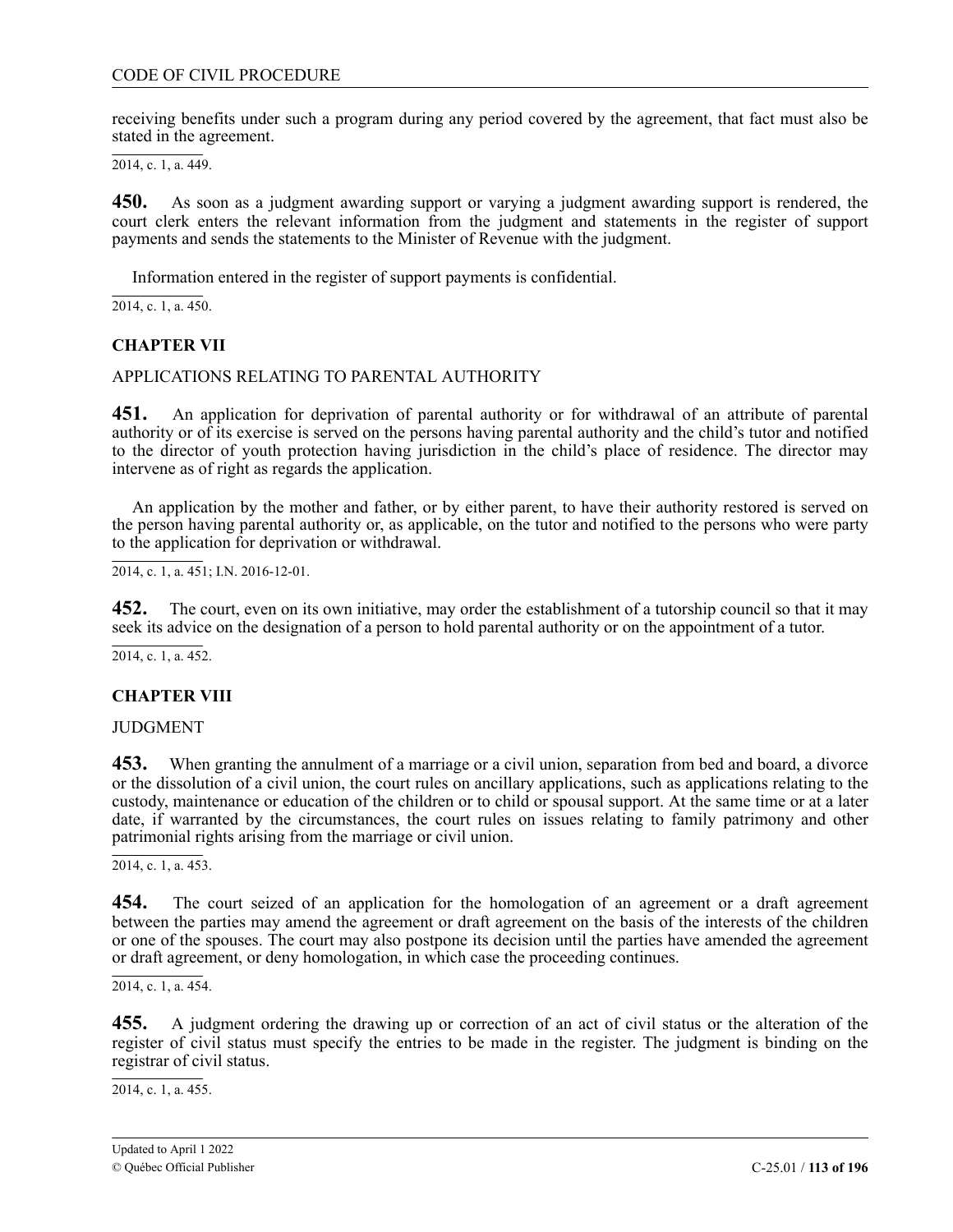**456.** The court clerk notifies a judgment granting the annulment of a marriage or a civil union, separation from bed and board or as to property, a divorce or the dissolution of a civil union to the registrar of civil status, the personal and movable real rights registrar, Retraite Québec, the depositary of the original of the marriage contract or civil union contract and the depositary of the original of any contract modifying the matrimonial or civil union regime.

The depositary is required to bring to the attention of persons who refer to the original or a copy of such a contract the fact that a judgment has been rendered in connection with the contract and to give them the information needed to access the judgment, including the judgment date, the court record number, the court that rendered the judgment, and the judicial district in which the judgment was rendered.

2014, c. 1, a. 456; 2015, c. 20, s. 61.

**456.1.** The court clerk notifies every judgment concerning the adoption of a minor child to the youth protection director having jurisdiction in the place where the child resides. In addition, if the child or the adopter is domiciled outside Québec, the clerk notifies the judgment, together with, if applicable, the certificate issued under article 573.1 of the Civil Code, to the Minister of Health and Social Services.

2017, c. 12, s. 52.

1 **457.** If a judgment varying support obligations, child custody or provisional measures is rendered in a different judicial district than the one in which the initial judgment was rendered, the court clerk sends the judgment to the court clerk of the district in which the initial judgment was rendered.

 $\overline{a}$ . 2014, c. 1, a. 457.

# 2 **CHAPTER IX**

# OPPOSITION TO MARRIAGE OR CIVIL UNION

**458.** An opposition to a marriage or civil union must be notified, at least five days before the date the opposition is to be presented, to the officiant, to the registrar of civil status and to the intended spouses.

Unless it is abusive, the court admits the opposition and sets an early hearing date. Admission of the opposition stays the solemnization of the marriage or civil union. If the opposition is not presented on the scheduled date, any party may obtain a default certificate from the court clerk. On receiving notification of the default certificate, the officiant may proceed with the solemnization of the marriage or civil union.

When dismissing an opposition, the court, on an application, may immediately order the opposer to pay damages or may schedule a date to hear evidence on damages. The court may also, on an application by the opposer, order that damages be paid by anyone who takes or threatens to take reprisals against the opposer because of the opposer's opposition.

2014, c. 1, a. 458; 2 2016, c. 12, s. 20.1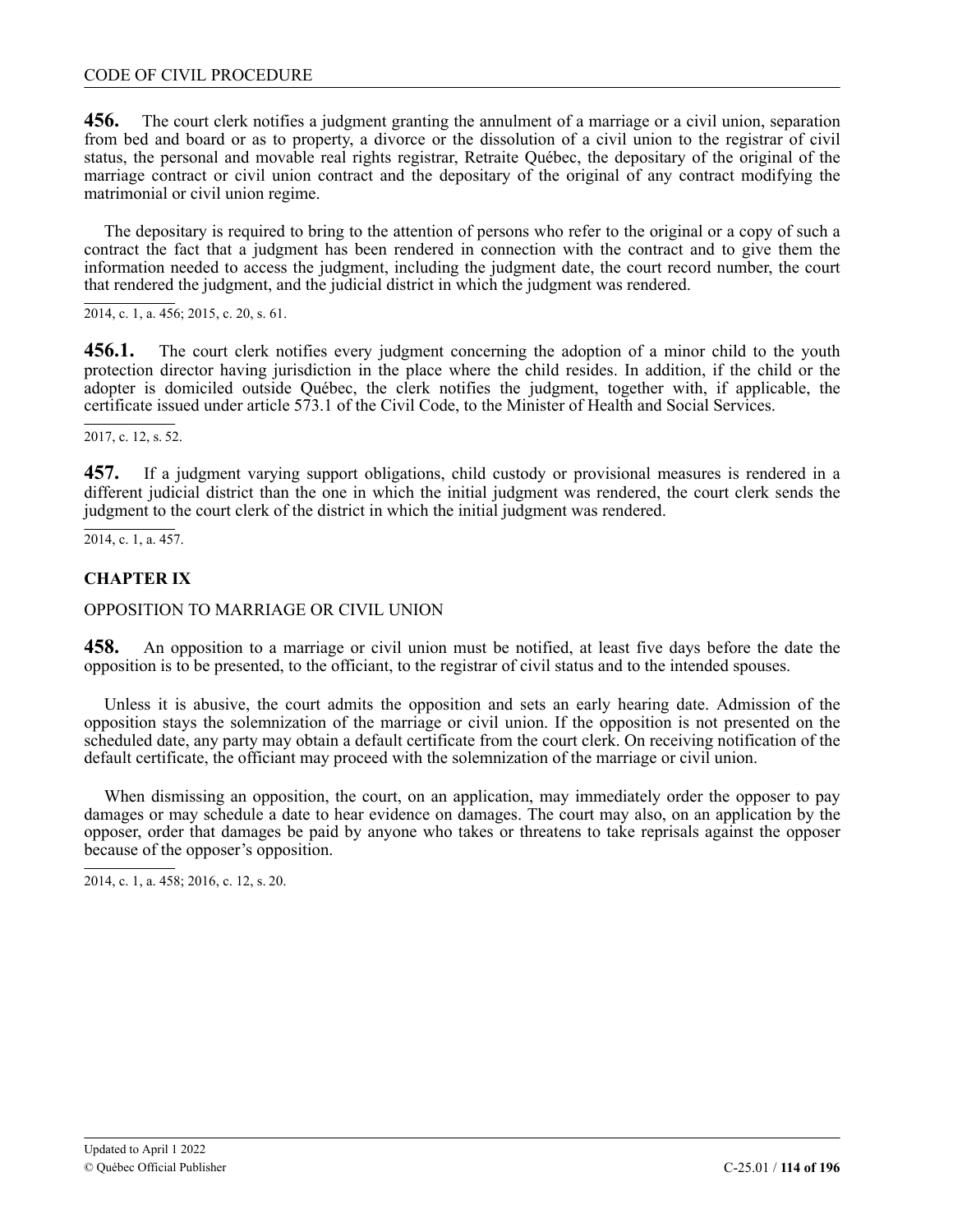# **TITLE III**

APPLICATIONS RELATING TO SUCCESSIONS, PROPERTY, SECURITY AND EVIDENCE

# **CHAPTER I**

PROBATE OF WILLS AND LETTERS OF VERIFICATION

## **DIVISION I**

#### PROBATE OF WILLS

**459.** When it would prove impractical or too costly to call all the known successors to the probate of a will, the special clerk may grant an exemption from that requirement and determine the persons to be notified by the applicant or the notary seized of the probate application.

 $\overline{2014, c. 1, a. 459}.$ 

**460.** If the original of the will is in the hands of a third person, the special clerk may order the person to file it with the court office or to deliver it to the notary designated by the special clerk so that the notary may examine it.

2014, c. 1, a. 460.

**461.** A will probated by the court is deposited at the court office. The court clerk issues to any interested person, on request, certified copies of the will, the judgment probating the will and any evidence produced in support of the probate application.

A will probated by a notary is attached to the minutes of the probate and kept in the notary's records. The notary issues certified copies of the will and minutes of the probate to any interested person on request.

2014, c. 1, a. 461.

**462.** A will may, subsequent to its probate, be contested by any interested person who did not oppose the probate application or who, having opposed it, raises grounds they were not in a position to raise at the time.

2014, c. 1, a. 462.

## **DIVISION II**

LETTERS OF VERIFICATION

**463.** Any interested person may apply for letters of verification, for use outside Québec, to prove their capacity as heir, legatee by particular title or liquidator of the succession.

The letters of verification certify that the succession has opened and identify the liquidator of the succession. In the case of an intestate succession, the letters of verification also certify that the property of the deceased devolves to the persons named in the proportions specified. In the case of a testamentary succession, the letters of verification certify that it has been proved that the will, a copy of which is attached to the letters of verification, is the only will made by the deceased or the last will made by the deceased; in the latter case, they certify that the will revokes previous wills in whole or in part.

2014, c. 1, a. 463.

**464.** The application for letters of verification is notified to the liquidator of the succession, if known, and to all known heirs and legatees by particular title who are resident in Québec.

2014, c. 1, a. 464.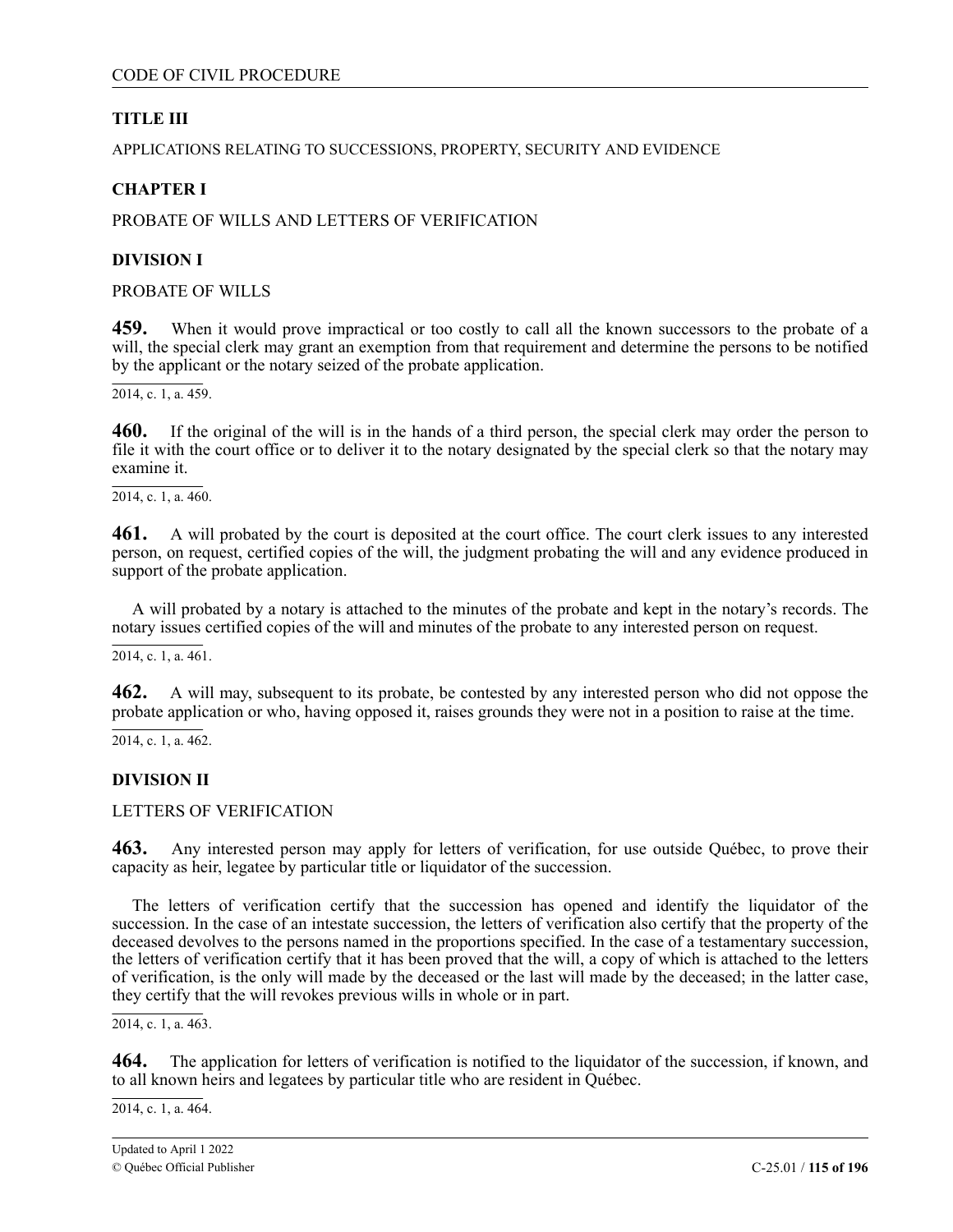**465.** Letters of verification may be revoked or corrected on an application by any interested person who did not oppose their issue or who, having opposed it, raises grounds they were not in a position to assert at the time.

2014, c. 1, a. 465.

**466.** The court clerk or the notary issues certified copies of letters of verification to any interested person on request. However, if the letters of verification are contested, no copies may be issued until the application has been dealt with.

If letters of verification are corrected by a judgment, the court clerk issues new letters of verification to replace the initial ones.

 $2014$ , c. 1, a. 466; I.N. 2016-12-01.

## **CHAPTER II**

APPLICATIONS RELATING TO PUBLICATION OF RIGHTS AND TO ACQUISITIVE PRESCRIPTION OF AN IMMOVABLE

**467.** An application relating to registration in the land register or in the register of personal and movable real rights, or to the correction, reduction or cancellation of an entry in either register, must be supported by a statement, certified by the registrar, setting out the rights registered in the register in respect of the property, the nature of the universality, or the name of the grantor.

2014, c. 1, a. 467.

**468.** An application relating to acquisitive prescription of an immovable must be supported by a recent statement, certified by the Land Registrar, setting out the rights registered in the land register. It must also be supported by a copy of or an extract from the cadastral plan or, if the immovable is not immatriculated or is a part of a lot, by a technical description of the immovable and the related plan, both prepared by a land surveyor. If a construction has been erected on the immovable, a location certificate must also be attached.

The court that is to determine the right of ownership may, even on its own initiative, order a determination of the boundaries of the immovable if the accuracy of the plan is contested by the owners of the adjoining immovables.

2014, c. 1, a. 468; 2020, c. 17, s. 65.

## 2 **CHAPTER III**

#### , BOUNDARY DETERMINATION

. **469.** A formal notice for the determination of boundaries must set out the demand and the reasons for it, without any reference to disturbances, damage or other claims. It must describe the immovables concerned and include the name and contact information of the land surveyor proposed to perform the operations.

If, following the formal notice, the owners agree to a boundary determination and on the choice of a land surveyor, they record their agreement in a document stating the reasons for the boundary determination, describing the immovables concerned and identifying the land surveyor.

In the absence of an agreement, the person who gave the formal notice may ask the court to rule on the right to a boundary determination or to designate a land surveyor.

 $2014$ , c. 1, a.  $469$ ; I.N. 2016-12-01.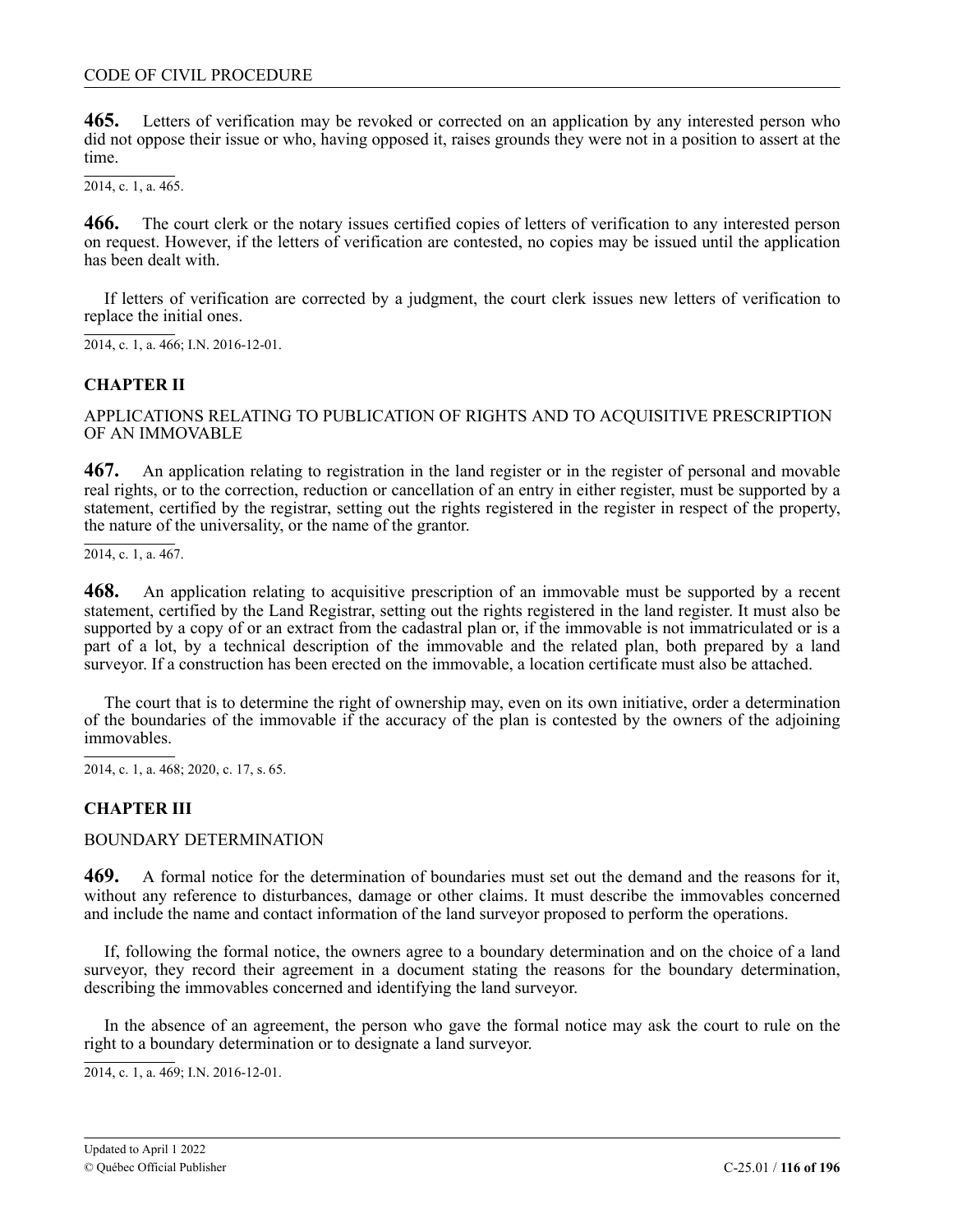**470.** The land surveyor chosen by the owners or designated by the court draws up a boundary determination report under the surveyor's professional oath and in the surveyor's capacity as an expert. The report must give an account of all the operations necessary to determine the boundaries of the immovables concerned. It must include a plan of the premises, state the respective contentions of the owners concerned and establish the boundaries between the immovables that appear to the surveyor to be the most accurate. The land surveyor, after filing the report with the court office if the land surveyor was designated by the court, notifies a copy of it to the owners and informs them of the consequences of their accepting, not accepting or contesting the report.

The expert fees are apportioned equally among the owners.

 $\overline{2014, c. 1, a. 470}.$ 

**471.** If the owners accept the boundary determination report, they record their agreement in writing, sign it in the presence of the land surveyor and ask the land surveyor to place boundary markers, to draw up minutes of the boundary marking operations and to register the minutes in the land register; the report may be attached to the minutes. The boundary determination is, between the parties, declaratory as regards the boundary lines of the immovables and ownership rights.

2014, c. 1, a. 471.

**472.** If one of the owners does not accept the boundary determination report, that owner, within one month after the notification of the report, may ask the court to rule on the boundary determination and determine the boundary lines of the immovables. If no such application is instituted within that strict time limit, the other owner may ask the court to homologate the report.

After examining the report, the court rules on the boundary determination, determines the boundary lines of the immovables and orders the land surveyor to place boundary markers in the presence of witnesses, to draw up minutes of the boundary marking operations and to register the minutes and the judgment in the land register; the report may be attached to the minutes. The court issues the same orders if it agrees to homologate the report.

The judgment is, for all, declaratory as regards the boundary lines of the immovables and ownership rights, and the registration of the minutes of the boundary marking operations constitutes proof of the execution of the judgment.

 $\overline{2014}$ , c. 1, a. 472.

**473.** If, in the course of the proceeding, an owner transfers their rights in the immovable that is the subject of the boundary determination, the transferee may be compelled to continue the proceeding.

2014, c. 1, a. 473.

**474.** If a boundary determination might affect immovables that are not adjoining to the plaintiff's immovable, the court, even on its own initiative, may order the owners of the non-adjoining immovables to intervene in the matter. A land surveyor appointed by the parties may also ask the court to order such intervention.

 $\overline{2014}$ , c. 1, a. 474.

**475.** The costs of the boundary marking operations and of the minutes are apportioned according to the length of the boundary line of each immovable, as determined.

2014, c. 1, a. 475.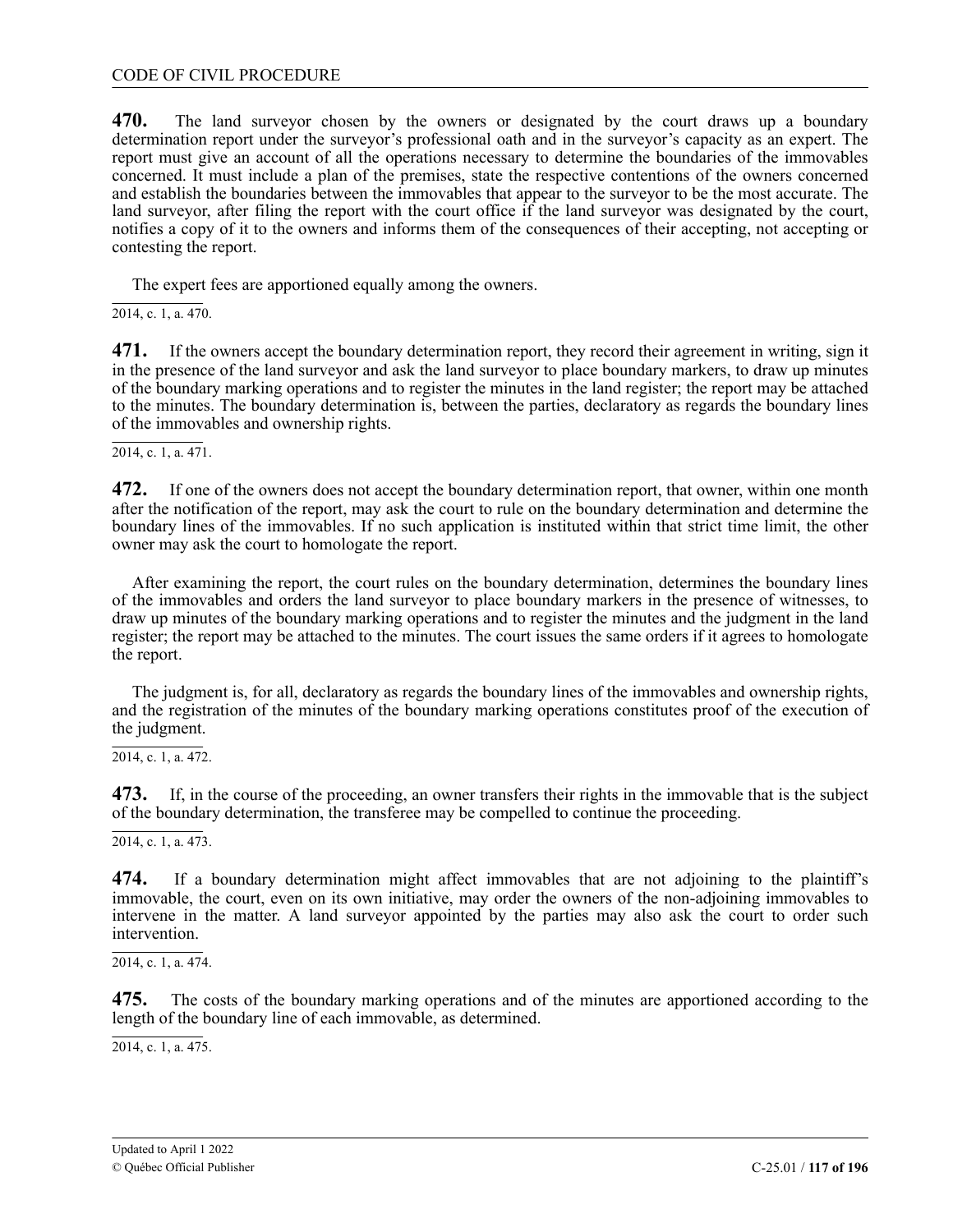## **CHAPTER IV**

#### CO-OWNERSHIP AND PARTITION

**476.** In granting an application for the partition of undivided property, the court may order either a partition in kind or the sale of the property.

The court may appoint an expert, or more than one expert if necessary, to assess the value of the property, divide the property into lots and distribute the lots, if the property can conveniently be divided and distributed, or to sell the property in the manner determined by the court. On completion of the operations, the expert prepares a report, files it with the court office and delivers a copy to the co-owners.

The expert must have the report homologated; the homologation application may be contested by any interested person. When homologating the report, the court may, if necessary, direct the court clerk or any other person it designates to hold a drawing of the lots; minutes of this operation must be filed in the court record.

2014, c. 1, a. 476.

**477.** An application relating to divided co-ownership of an immovable is notified to the syndicate of coowners, which must inform all the co-owners of the subject matter of the application within five days after the notification.

2014, c. 1, a. 477.

## **CHAPTER V**

#### SAFETY DEPOSIT BOXES

**478.** A person may open a safety deposit box leased by another person in a financial institution if authorized to do so by that person or, if that person is deceased, by the liquidator of the succession or, in the absence of a liquidator, by the successors. As well, a person may open such a safety deposit box if authorized by the court to do so.

The court grants its authorization only if it is satisfied that all those who may have rights in the property contained in the safety deposit box have been notified of the application or that sufficient effort has been made to notify them. The court may authorize the opening of the box subject to the conditions it specifies.

When the safety deposit box is opened, a notary or a bailiff draws up minutes stating the names of the persons present and describing the content of the box and the property removed from the box. If the lessee of the box is deceased, only a notary is authorized to draw up the minutes.

2014, c. 1, a. 478.

**479.** Before the safety deposit box is opened, the applicant pays to the lessor an amount sufficient to cover the cost of opening and restoring the box.

2014, c. 1, a. 479.

## **CHAPTER VI**

#### APPLICATIONS RELATING TO SECURITY

**480.** An application relating to security must be supported by a recent statement from the relevant register, certified by the registrar.

2014, c. 1, a. 480.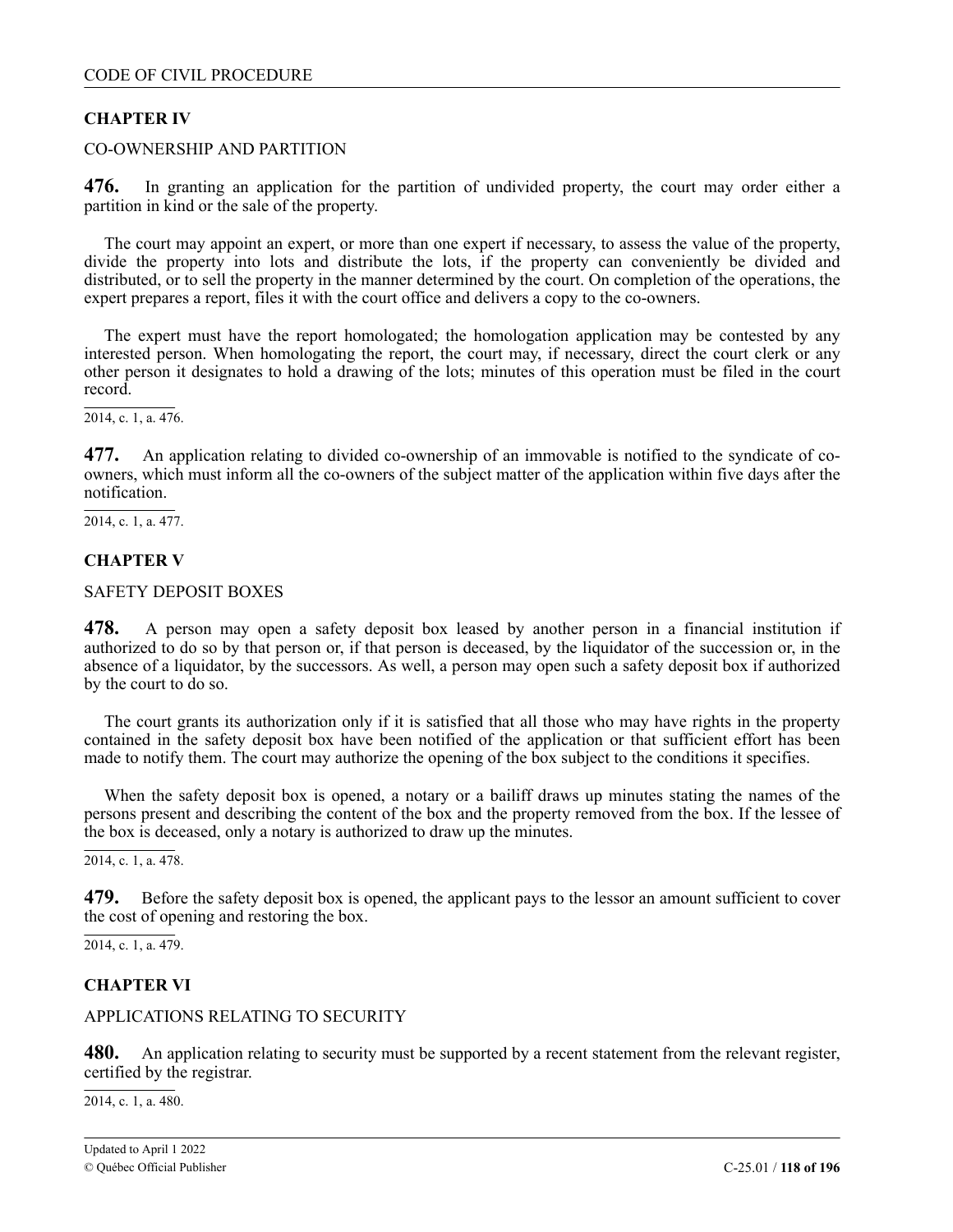**481.** A judgment ordering the forced surrender of property specifies the time within which, the manner in which and the person to whom the property is to be surrendered. The judgment also orders that, on failure to surrender the property within the time specified, the debtor or the possessor or holder of the property be evicted, or the property be taken away from them, as applicable.

2014, c. 1, a. 481.

**482.** An order to surrender property issued before the expiry of the time specified in the prior notice of the exercise of a hypothecary right may be annulled by the court on the application of the possessor or holder of the property if the allegations in the original application that led to the issue of the order are insufficient or false.

The application for the annulment of the order must be notified to all the parties to the proceeding within five days after notification of the order.

If the order is annulled, the creditor is required to return the property or pay back the alienation price, as applicable.

2014, c. 1, a. 482.

**483.** Where the identity of the owner or of one of the owners of hypothecated property is unknown or uncertain and the application was notified by public notice, the court may authorize the creditor to exercise a hypothecary right if no one contests the application or exercises the rights of the hypothecary debtor or of the person against whom the right is exercised.

 $\overline{2014}$ , c. 1, a. 483.

## **CHAPTER VII**

COPIES OF OR EXTRACTS FROM NOTARIAL ACTS

 $\overline{LN}$ . 2016-12-01.

**484.** Notaries are required, subject to payment of their professional fees and expenses, to give access to or issue copies of or extracts from any act in their records, or in the records of which they are the assignee or custodian, to the parties to the act, their heirs or their representatives and, at their request, to persons who, in the absence of a will, would have been called to the succession.

They are not required, however, to give access to or issue a copy of a will that has been revoked or of an act that is not required to be published, unless ordered by the court or requested by the testator or a party to the act.

2014, c. 1, a. 484; I.N. 2016-12-01.

**485.** If a notary refuses, or fails to respond, any person who establishes their right or their interest may request a court order directing the notary to give access to or issue a copy of or extract from an act.

The order specifies the date and time when access must be given or the copy or extract issued. It must be notified in sufficient time to the notary; the notary certifies on the act that they are acting on the order of the court.

 $2014$ , c. 1, a.  $485$ ; I.N. 2016-12-01.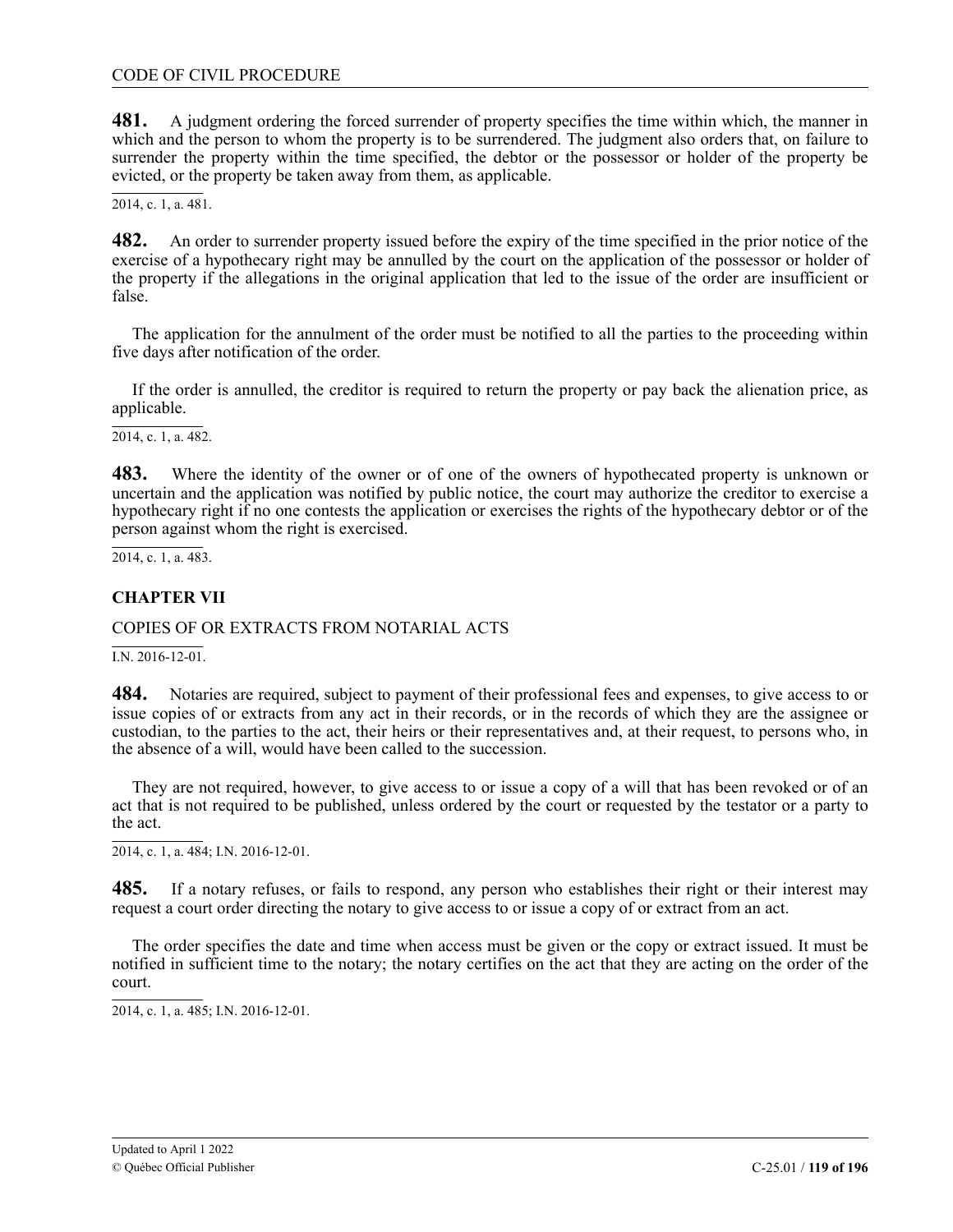# **CHAPTER VIII**

#### RECONSTITUTION OF CERTAIN DOCUMENTS

**486.** When the minute or the original of an authentic act or of a public register has been lost, destroyed or removed, any person holding an authentic copy of or extract from the act or register, or any interested person, may ask the court to authorize or order that it be deposited with the public officer the court designates to serve as the original.

The applicant pays the depositing fee and provides a new copy to the original holder as well as compensation for the disbursements incurred.

2014, c. 1, a. 486.

**487.** When an authentic act or a public register cannot be replaced, the public officer who had custody of the act or register establishes and implements a procedure for reconstituting it.

If the public officer does not act in a timely manner, any interested person may ask the court to designate a person to establish a reconstitution procedure.

The court homologates the reconstituted document on being satisfied that the procedure followed was suitable and provides a valid reconstitution.

2014, c. 1, a. 487.

**488.** The homologated reconstituted document serves as the original; it is deposited with the public officer who had custody of the original or with that officer's transferee.

Homologation does not prevent an interested person from contesting the content of the document or asking for corrections or additions.

2014, c. 1, a. 488.

## **TITLE IV**

APPLICATIONS INVOLVING PRIVATE INTERNATIONAL LAW

## **CHAPTER I**

#### GENERAL PROVISIONS

**489.** Any person having the capacity under the applicable law to take part in judicial proceedings may do so before the courts of Québec. If, under the law governing such capacity, the person must be represented, assisted or authorized, they must, before the courts of Québec, be represented, assisted or authorized in the manner specified by that law or by Québec law.

Any person who may take part in judicial proceedings in a certain capacity under the law of a foreign State may do so in the same capacity before the courts of Québec.

Any group of persons authorized by its constituting Act to take part in judicial proceedings may do so before the courts of Québec.

 $2014, c. 1, a. 489.$ 

**490.** Where a Québec court is seized of a dispute that involves a foreign element and the defendant has no domicile, residence or establishment in Québec, the latter has 30 days to answer the summons and the parties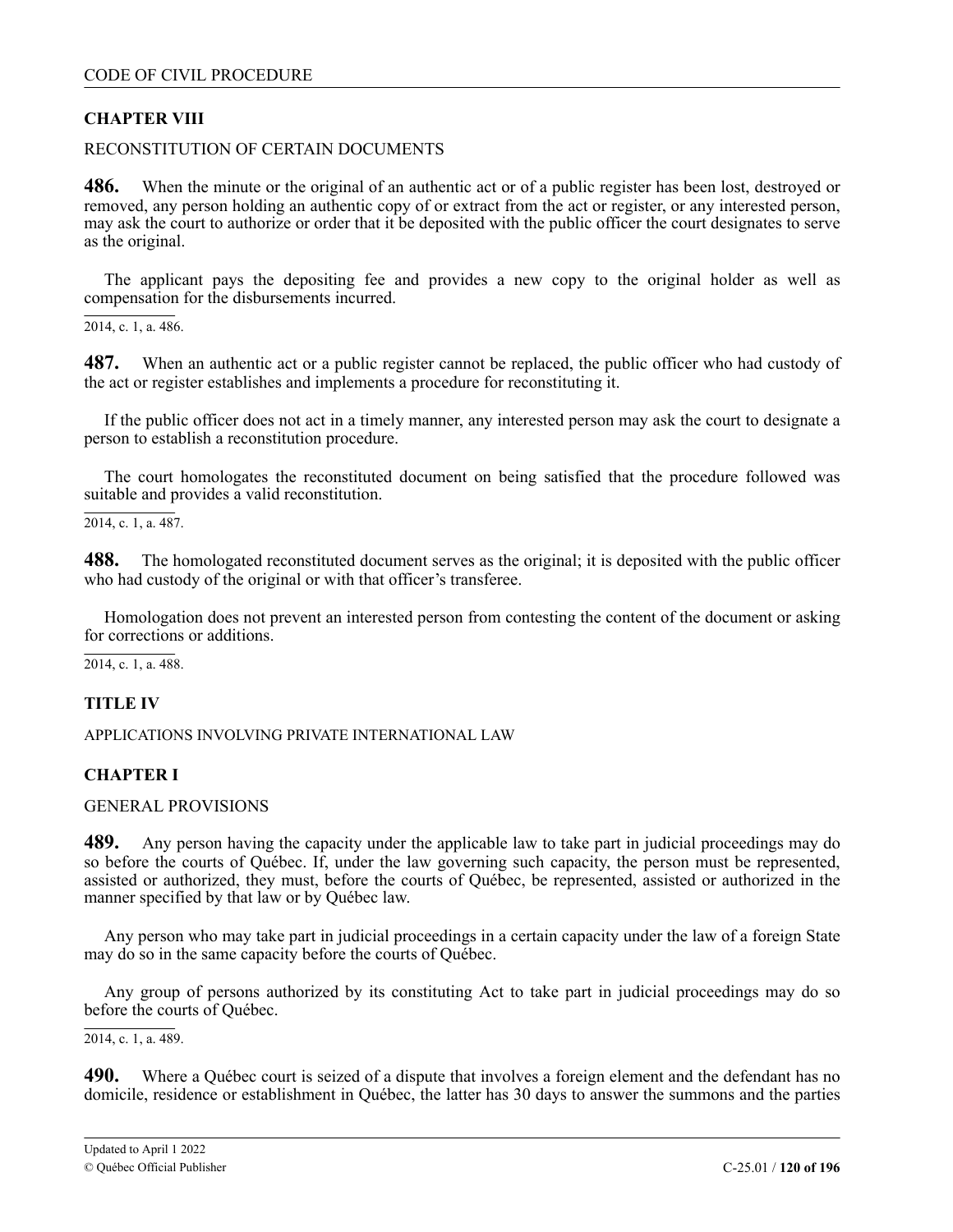have three months from the date on which the originating application is served to file a case protocol; these time limits may be shortened if the parties consent or if, in an urgent situation, the judge so orders.

2014, c. 1, a. 490.

## **CHAPTER II**

## PRELIMINARY EXCEPTIONS AND SURETYSHIP

**491.** An application urging a Québec court to decline international jurisdiction, stay its ruling or dismiss an application for lack of international jurisdiction is made in the same way as any preliminary exception.

When ruling on its international jurisdiction, the court considers the guiding principles of procedure in addition to the provisions of the Civil Code.

 $\overline{2014}$ , c. 1, a. 491.

**492.** If a plaintiff is not resident in Québec or, being a legal person, is not domiciled in Québec, the defendant may, at any stage of the proceeding, require that the plaintiff be ordered, under pain of dismissal of the application, to provide a suretyship, within a specified time, as security for the legal costs the court could award against the plaintiff.

A person acting for another person under the rules of representation before the courts may also be required to provide a suretyship if the representative or one of the representative's mandators is not resident in Québec or, being a legal person, is not domiciled in Québec.

In determining the amount of the suretyship, the court considers the nature, complexity and importance of the case, including the costs involved, as well as the plaintiff's financial situation and the value of the plaintiff's property in Québec; if the plaintiff is acting on behalf of a mandator who is not resident in Québec, the court considers the mandator's financial situation. On a party's request, the court may increase or reduce the amount of suretyship if warranted by developments in the case or by the plaintiff's circumstances.

2014, c. 1, a. 492.

**493.** No suretyship covering legal costs may be ordered in judicial proceedings relating to family matters or in situations that are subject to the Act respecting the civil aspects of international and interprovincial child abduction (chapter A-23.01) or the Act to secure the carrying out of the Entente between France and Québec respecting mutual aid in judicial matters (chapter A-20.1).

2014, c. 1, a. 493.

## **CHAPTER III**

## INTERNATIONAL NOTIFICATION

**494.** In States party to the Convention on the Service Abroad of Judicial and Extrajudicial Documents in Civil or Commercial Matters, made at The Hague on 15 November 1965, international notification is made in accordance with the Convention, which is reproduced in a schedule to this Code and has force of law in Québec.

In States not party to the Convention, notification is made as provided for in Book I or in accordance with the law in force in the place where the notification is made. The court, on request, may authorize a different method of notification if it is required by the circumstances.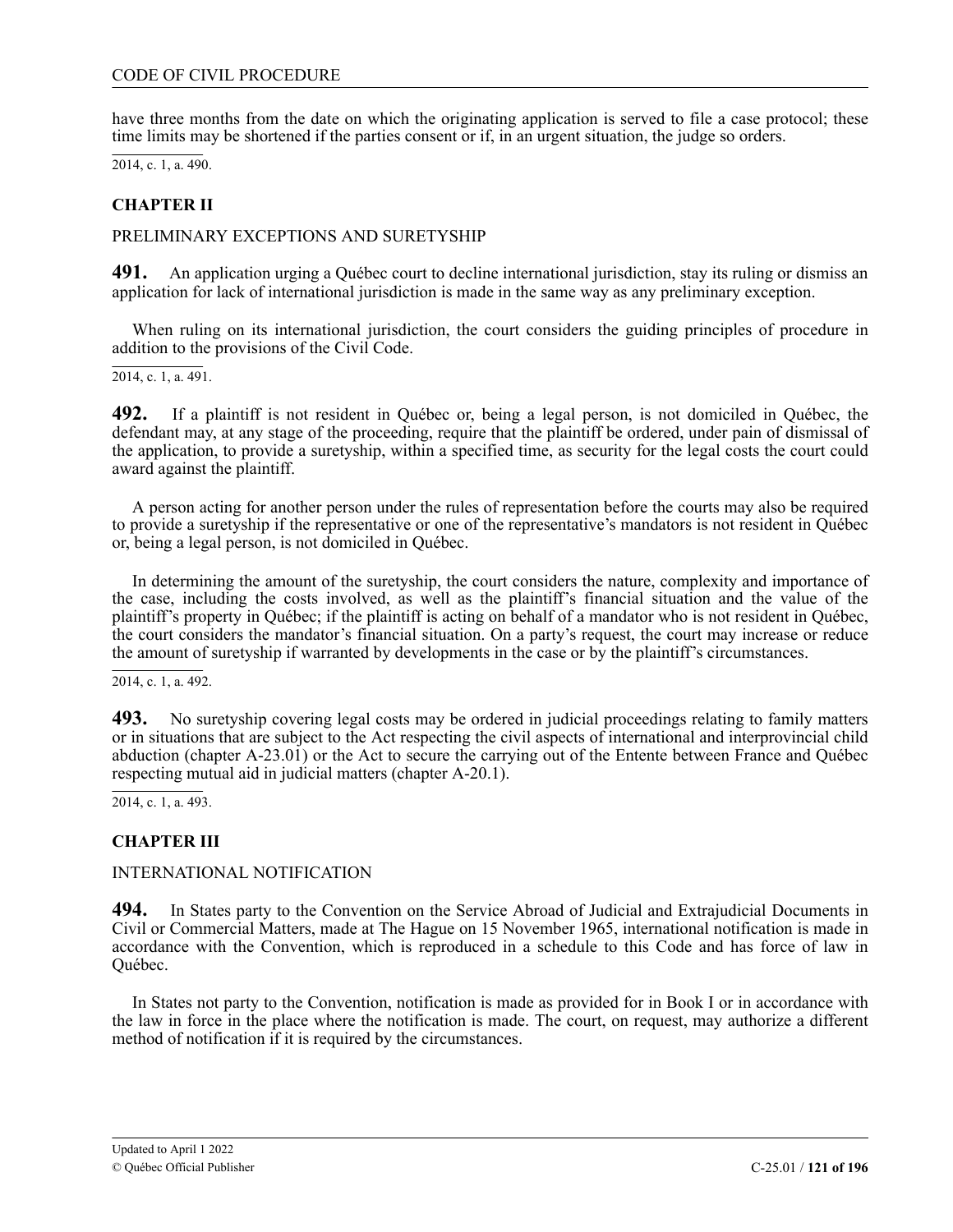The certificate of notification is sent to the notifying party through the same channels as those used to send the request for notification.

2014, c. 1, a. 494.

**495.** If it is established that no certificate of notification was received within six months after an originating application was sent to a foreign State for notification in that State according to a method recognized by the law of that State for the notification of pleadings from abroad, despite reasonable efforts to secure the certificate through the competent authorities of the foreign State, the court may render judgment against the defendant.

A party against which a default judgment is so rendered following failure to answer the summons or defend on the merits may, within one year after the judgment date, apply for the revocation of the judgment if it can show that, by no fault of its own, it did not become aware of the proceeding in sufficient time to file a defence or to exercise a recourse against the decision, and if the grounds raised in its defence do not appear completely unfounded.

2014, c. 1, a. 495.

**496.** The Minister of Justice, on a request received by the Government through diplomatic or consular channels, may direct a bailiff to notify a pleading from a foreign State to a person in Québec.

The pleading to be notified must be certified by an officer of a court of justice of the place from which it originates. If it is not in French or English, it must be accompanied by a certified translation, and the certificate of notification must state that a translation is attached to the notified pleading.

The notifying party pays the notification costs in advance or undertakes to reimburse them, unless otherwise provided by an international commitment binding on Québec.

2014, c. 1, a. 496.

#### **CHAPTER IV**

#### CALLING OF WITNESSES

**497.** A person resident in another province or in a territory of Canada may be called to attend at court as a witness. The witness's testimony is heard at a distance unless it is established to the satisfaction of the court that attendance in person is necessary or possible without any major inconvenience to the witness.

The court issues a certificate in keeping with the model established by the Minister of Justice and with the requirements of the law of the witness's place of residence if it is established that the witness's attendance at court is necessary to resolve the matter regarding which the witness is called to attend. The subpoena, together with the advance on the witness indemnity and the certificate, must be homologated and notified in accordance with the law of the witness's place of residence.

During the period in which the witness is present to attend at the court, the witness is deemed not to be subject to the jurisdiction of Québec courts otherwise than as a witness in the matter regarding which the witness was called to attend at court. Furthermore, the witness enjoys immunity that prohibits notifying pleadings to, undertaking execution measures against and compelling or imprisoning the witness under Québec law, unless it results from a fact that occurred during that period.

A defaulting witness resident outside Québec, unless the person is in Québec at the time of the default, may only be punished by the court of their residence, on the face of the certificate of default issued by the court seized.

2014, c. 1, a. 497; 2020, c. 12, s. 61.

2 2020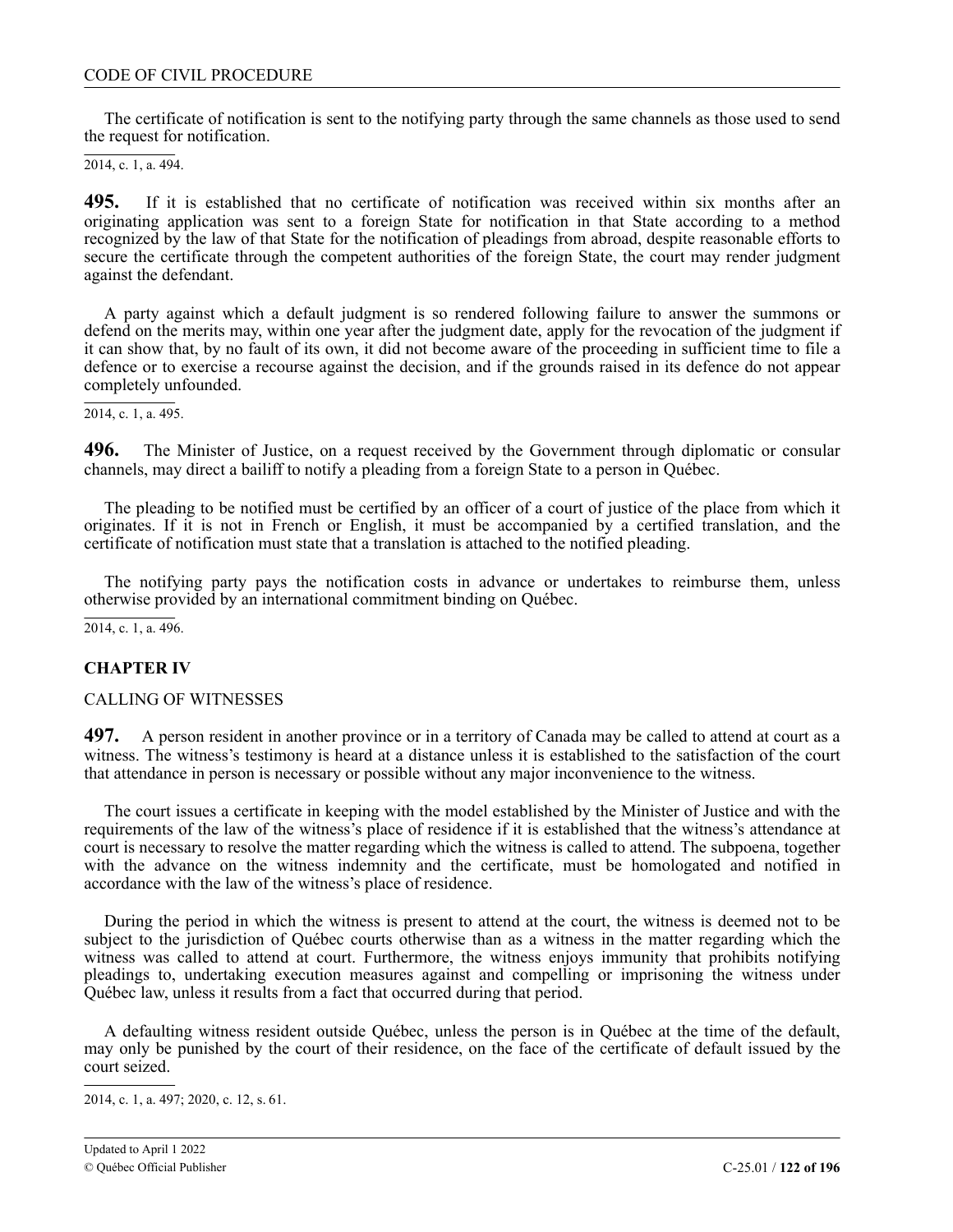**498.** The court homologates a subpoena issued by an authority in another province or in a territory of Canada if it is accompanied by the advance on the witness indemnity and a certificate stating that the authority is convinced that the witness's attendance at court is necessary to resolve the matter regarding which the witness is called to attend.

If the witness's attendance in person is required, the court homologates the subpoena only if the law of the witness's place of residence provides for immunity similar to that provided for in article 497.

Once homologated, the subpoena must be notified to the witness at least 10 days before the time at which the witness is scheduled to attend at court.

2014, c. 1, a. 498; 2 2020, c. 12, s. 62.1

## **CHAPTER V**

, ROGATORY COMMISSIONS

## **DIVISION I**

#### 2 ROGATORY COMMISSION ISSUED IN QUÉBEC

**499.** The court may, on the parties' application, appoint a commissioner to examine a witness or to gather evidence in a foreign State if the court is convinced that the witness cannot be examined or the evidence gathered using technological means.

If the application concerns a person who is domiciled or resident in a foreign State, the court may issue a rogatory commission either to a competent authority in that State or to Canadian diplomatic or consular authorities. If required by the foreign State, the decision is accompanied by a translation, the cost of which is borne by the party that wishes to conduct the examination.

A commission for the examination of a person in active service in the Canadian Armed Forces outside Québec is addressed to the Judge-Advocate General to be executed by a person designated by the latter.

 $\overline{2014}$ , c. 1, a. 499.

**500.** A decision appointing a commissioner sets out the names of the persons to be examined and the manner in which they are to be sworn, the instructions needed to guide the commissioner in the execution of the commission, and the time within which the commissioner's report must be filed; it may also determine an amount to cover the commissioner's expenses and disbursements and direct that it be filed with the court office by the party that applied for the commission.

The party that applied for the commission, or if that party fails to act, the party that joined in obtaining it, is required to see that it is delivered and executed promptly.

 $\overline{2014}$ , c. 1, a. 500.

**501.** If a party wishes to be represented at the examination, it must advise the commissioner in sufficient time and provide the name and address of its representative; the commissioner is required to give the representative at least five days' notice of the date, time and place the proceedings in execution of the commission are to take place.

2014, c. 1, a. 501.

**502.** A party may ask the court to attach written examinations and written cross-examinations to the commission.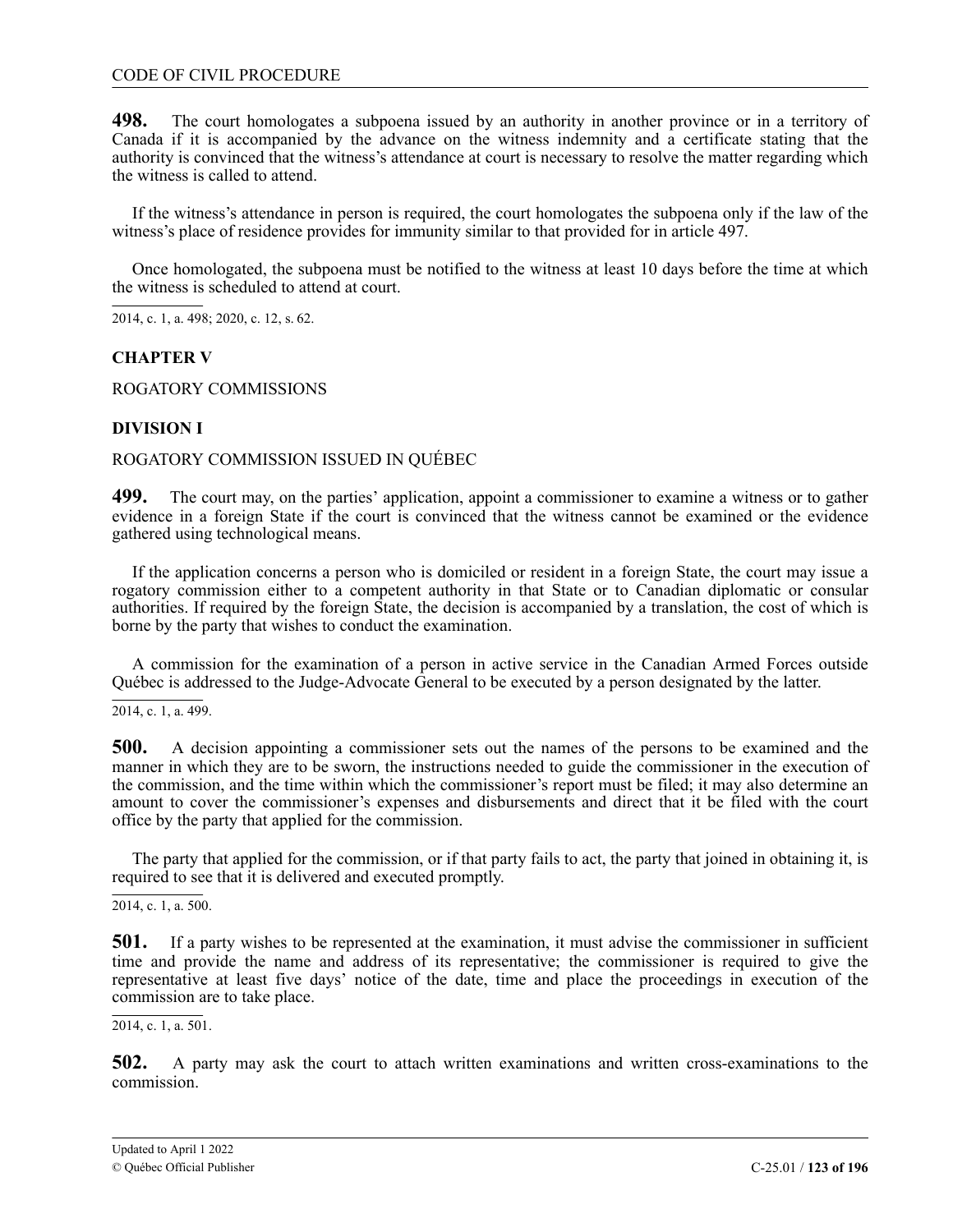Whether or not any questions have been formulated in advance, the commissioner may ask a witness any relevant question and allow any relevant question to be asked. The commissioner reserves any objections to evidence, the parties retaining the right to present them before the court.

 $\overline{2014}$ , c. 1, a. 502.

**503.** Within the time specified in the decision, the commissioner notifies to the court clerk a report on the execution of the commission together with the transcripts or recordings of the witness examinations, attested by the commissioner, and the exhibits produced by the witnesses; the documents must be in a sealed envelope bearing a list of its content and the case name.

An unjustified failure to file a commission report cannot prevent the court from hearing the case.

2014, c. 1, a. 503.

## **DIVISION II**

#### ROGATORY COMMISSION ISSUED IN FOREIGN STATE

**504.** A foreign party or authority may apply to the court for execution of a rogatory commission. The court may appoint a commissioner to examine a witness or to gather evidence if no commissioner is designated in the commission.

The same rules, with the necessary modifications, apply to an application presented by a commission of inquiry established by the Governor General in Council or a Lieutenant Governor in Council.

2014, c. 1, a. 504.

**505.** The rogatory commission is executed in accordance with the rules of this Code, unless the foreign authority has requested a different procedure. The foreign authority must in any event give an undertaking to guarantee the payment of costs.

The party that applied for execution of the commission informs the foreign authority of when and where the proceedings are to take place.

 $\overline{2014}$ , c. 1, a, 505.

**506.** The documents attesting to the execution of the rogatory commission, or the court decision refusing to allow its execution, are sent to the foreign authority through the same channels as those used to send the application for execution of the commission.

2014, c. 1, a. 506.

## **CHAPTER VI**

RECOGNITION AND ENFORCEMENT OF FOREIGN DECISIONS AND FOREIGN PUBLIC DOCUMENTS

**507.** The recognition and enforcement of a decision rendered outside Québec is sought by means of an originating application.

It may also be sought by means of an incidental application in the course of a proceeding by any of the parties.

2014, c. 1, a. 507.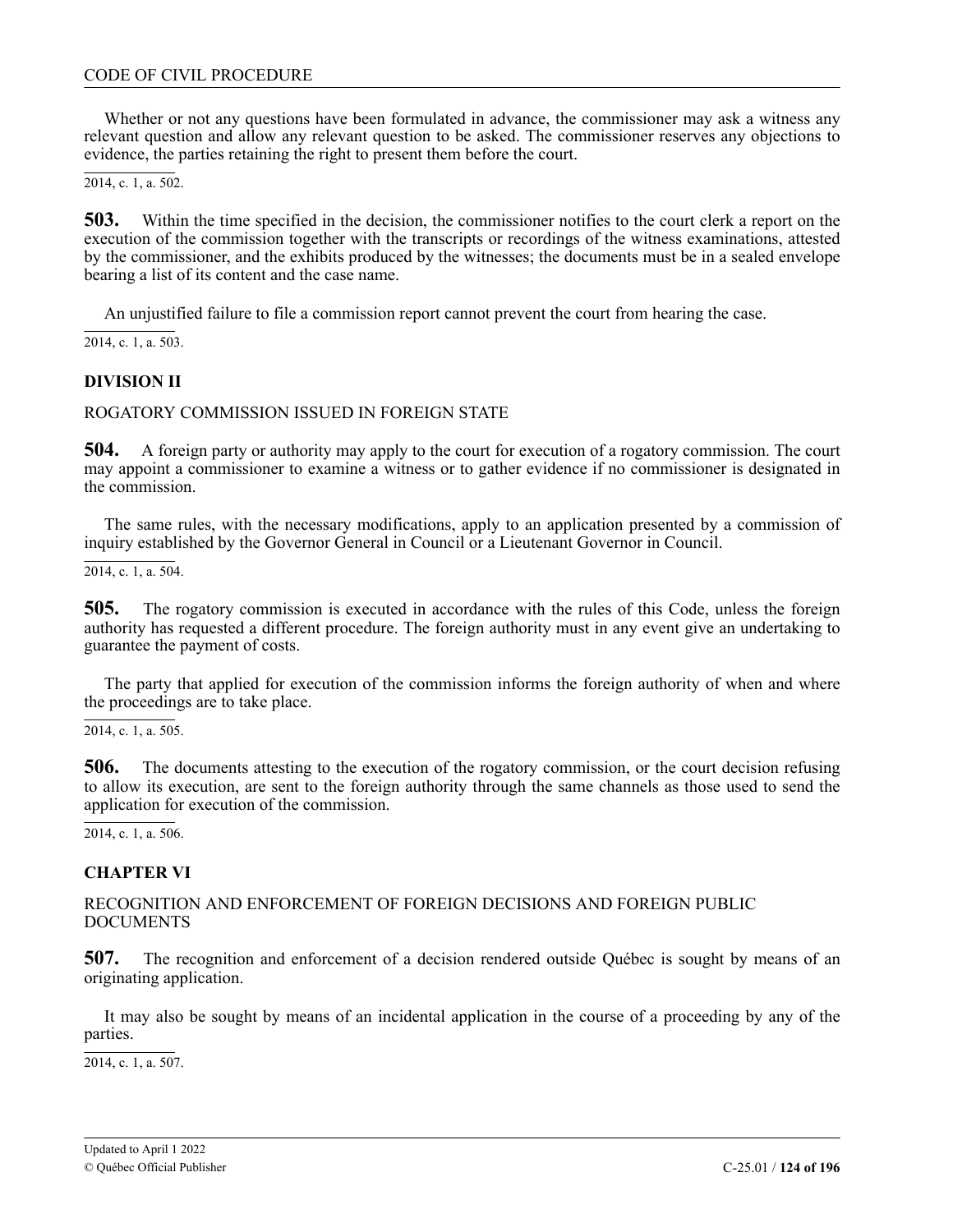**508.** A party seeking the recognition or the enforcement of a foreign decision attaches the decision to the application, together with a certificate from a competent foreign public official stating that the decision is no longer appealable in the State in which it was rendered or that it is final or enforceable.

If the decision was rendered by default, certified documents showing that the originating application was properly notified to the defaulting party must also be attached to the application.

Documents in a language other than French or English must be accompanied by a translation certified in Québec.

2014, c. 1, a. 508.

# **BOOK VI**

SPECIAL PROCEDURES

I.N. 2016-12-01.

## **TITLE I**

PROVISIONAL AND CONTROL MEASURES

## **CHAPTER I**

INJUNCTION

**509.** An injunction is an order of the Superior Court directing a person or, in the case of a legal person, a partnership or an association or another group not endowed with juridical personality, its officers or representatives to refrain from or cease doing something or to perform a specified act.

Such an injunction may direct a natural person to refrain from or cease doing something or to perform a specified act in order to protect another natural person whose life, health or safety is threatened. Such an injunction, called a protection order, may be obtained, in particular, in a context of violence, such as violence based on a concept of honour. A protection order may only be issued for the time and on the conditions determined by the court, without however exceeding three years.

A protection order may also be requested by another person or a body if the threatened person consents to it or, failing that, with the authorization of the court.

A judgment granting an injunction is served on the parties and the other persons identified in the judgment.

2014, c. 1, a. 509; 2016, c. 12, s. 21.

**510.** A party may ask for an interlocutory injunction in the course of a proceeding or even before the filing of the originating application if the latter cannot be filed in a timely manner. An application for an interlocutory injunction is served on the other party with a notice of its presentation.

. In an urgent case, the court may grant a provisional injunction, even before service. A provisional 1 injunction cannot be granted for a period exceeding 10 days without the parties' consent.

 $\overline{2014, c. 1, a. 510}.$ 

**511.** An interlocutory injunction may be granted if the applicant appears to have a right to it and it is judged necessary to prevent serious or irreparable prejudice to the applicant or to avoid creating a factual or legal situation that would render the judgment on the merits ineffective.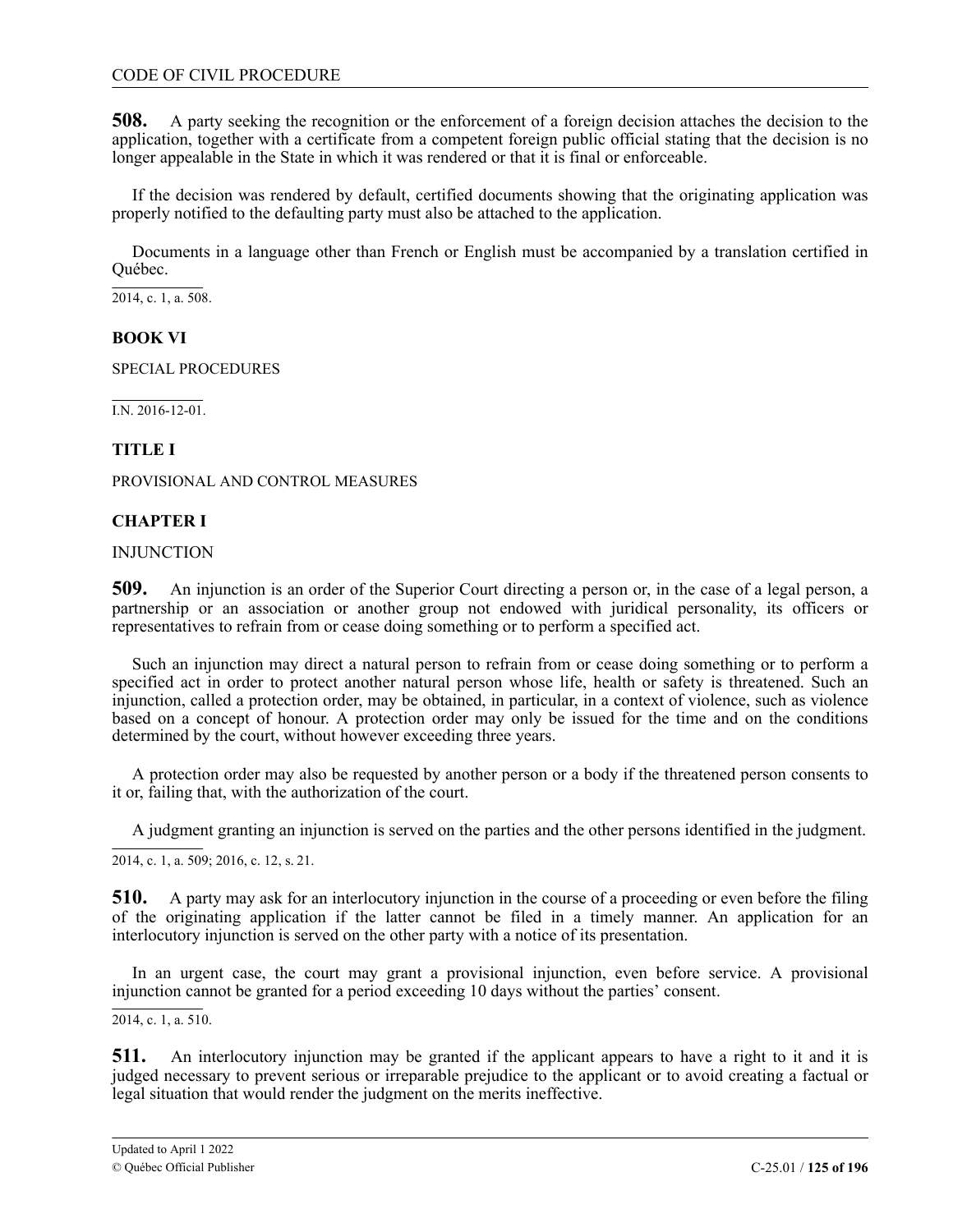The court may grant an interlocutory injunction subject to a suretyship being provided to cover the costs and any resulting prejudice.

It may suspend or renew an interlocutory injunction for the time and subject to the conditions it determines.

2014, c. 1, a. 511.

**512.** If an interlocutory injunction is granted, it is served on the other party and the other persons identified.

If the originating application has not yet been served, it is served with the injunction; if the originating application has not yet been filed, the injunction is served without the originating application, but the latter must be served within the time set by the court.

2014, c. 1, a. 512.

**513.** An injunction cannot be granted to restrain judicial proceedings or the exercise of an office within a legal person established in the public interest or for a private interest, except in the cases described in article 329 of the Civil Code.

2014, c. 1, a. 513.

**514.** An injunction remains in force despite an appeal; an interlocutory injunction remains in force despite a judgment on the merits dissolving the injunction if the applicant initiates an appeal.

In either case, a judge of the Court of Appeal may provisionally stay the injunction for a specified time.

2014 c. 1, a. 514

**515.** When imposing a contempt sanction for violation of an injunction, the court may order the destruction or removal of anything done contrary to the injunction.

2014, c. 1, a. 515; I.N. 2016-12-01.

## **CHAPTER II**

SEIZURE BEFORE JUDGMENT AND SEQUESTRATION

#### **DIVISION I**

SEIZURE BEFORE JUDGMENT

**516.** The purpose of a seizure before judgment is to place property in the hands of justice while a proceeding is pending. A seizure before judgment is carried out in the same manner and according to the same rules as a seizure after judgment, subject to the rules of this chapter.

A seizure before judgment may be carried out before the commencement or in the course of a proceeding or while the case is under appeal, but in the latter case with the authorization of the court of first instance.

A third person is given custody of the seized property, unless the seizor authorizes the bailiff to leave the property in the custody of the person from whom it is seized.

2014, c. 1, a. 516.

**517.** A plaintiff, as of right, may seize the following before judgment:

(1) movable property the plaintiff has the right to revendicate;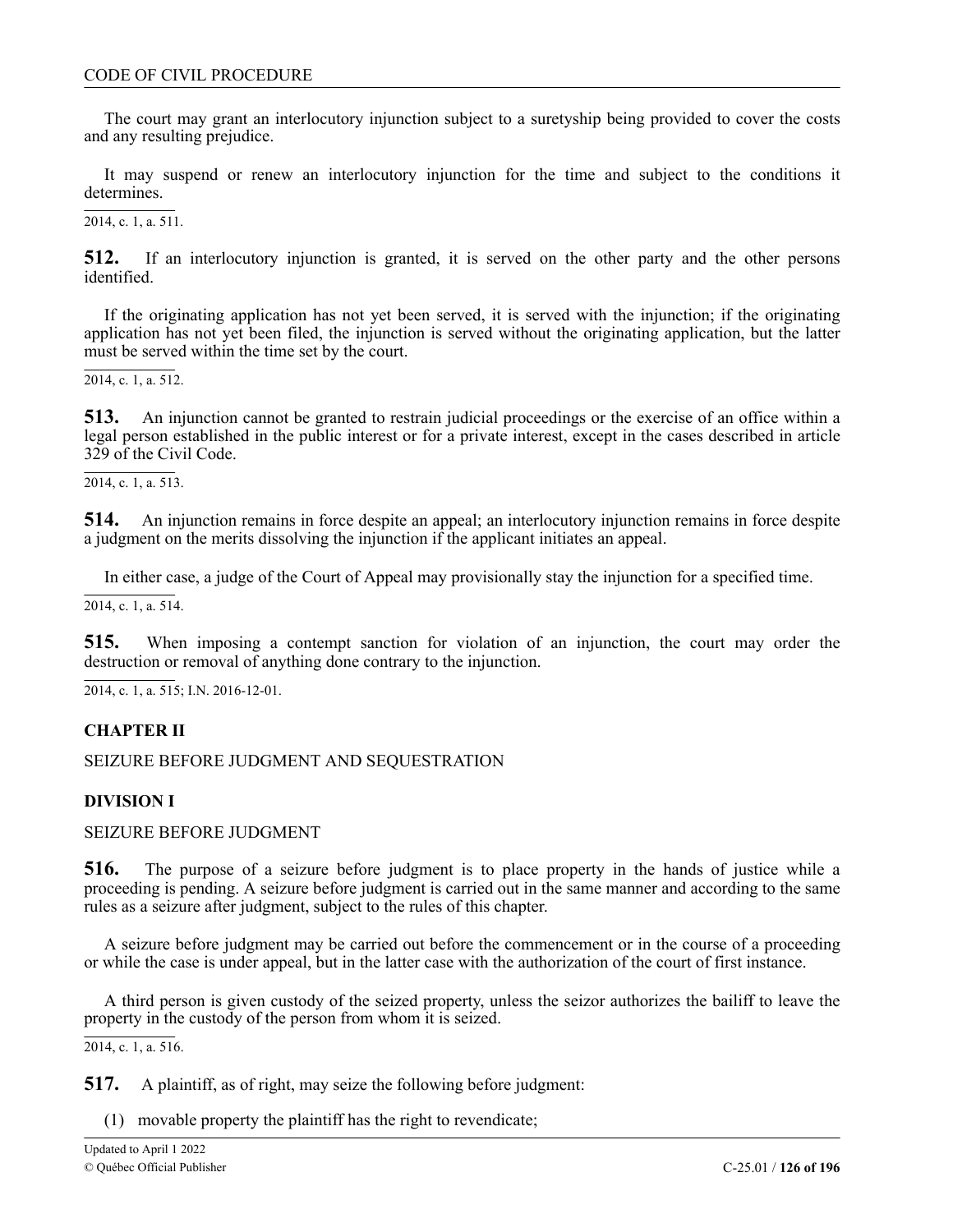(2) movable property for whose price the plaintiff is entitled to be collocated by preference and which is being used in such a manner as to jeopardize the realization of the plaintiff's prior claim; and

(3) movable property the plaintiff is permitted by law to seize in order to secure the exercise of rights in the property.

However, the authorization of the court is necessary to seize a technological medium or a document stored on such a medium.

2014, c. 1, a. 517.

**518.** With the authorization of the court, the plaintiff may seize the defendant's property before judgment if there is reason to fear that recovery of the claim might be jeopardized without the seizure.

2014, c. 1, a. 518.

**519.** In a proceeding for the annulment of a marriage or a civil union, for separation from bed and board or as to property, for divorce or for the dissolution of a civil union, or for payment of a compensatory allowance, each spouse, as of right, may seize before judgment movable property belonging to that spouse whether it is in the hands of the other spouse or a third person. With the authorization of the court, each spouse may also seize property belonging to the other spouse for the share the spouse would be entitled to on the dissolution of the matrimonial or civil union regime; the court determines who is to be the custodian of the property so seized.

 $\overline{2014, c. 1, a. 519}.$ 

**520.** A seizure before judgment is carried out under a notice of execution and according to the seizor's instructions, supported by an affidavit in which the seizor affirms the existence of the claim and the facts justifying the seizure, specifying, if applicable, the source of the information relied on. If the authorization of the court is necessary, it must appear on the seizor's affidavit.

The instructions direct the officiating bailiff to seize all the defendant's movable property or only certain specified movables or immovables. The bailiff serves the notice of execution on the defendant along with the seizor's affidavit.

2014, c. 1, a. 520.

**521.** If a seizure before judgment is carried out before service of the originating application, the seizor files the originating application with the court office and serves it on the defendant within five days after service of the notice of execution.

 $\overline{2014}$ , c. 1, a, 521.

**522.** Within five days after service of the notice of execution, the defendant may ask that the seizure be quashed on the grounds that the allegations in the seizor's affidavit are insufficient or false. If this proves to be true, the court quashes the seizure; if not, it confirms the seizure and may revise its scope.

2014, c. 1, a. 522.

**523.** The defendant may prevent the removal of property, be released from the seizure or recover seized property by giving a sufficient guarantee to the bailiff. If the bailiff refuses the guarantee offered, the defendant may ask the court for a decision.

The deposit of a sum of money, of a guarantee issued by a financial institution carrying on business in Québec or of an insurance policy guaranteeing the performance of the defendant's obligations constitutes a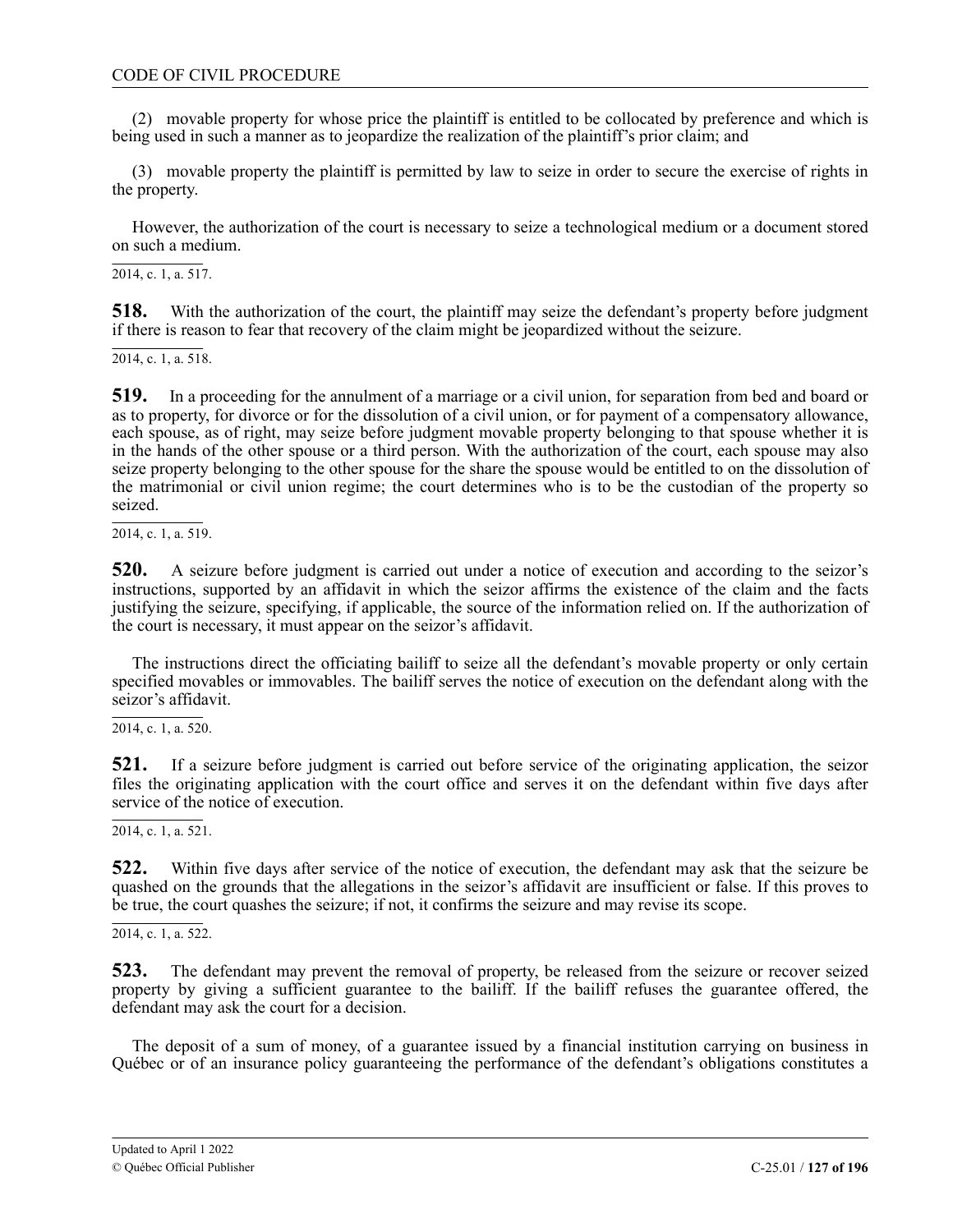sufficient guarantee. The amount of the guarantee is determined by the amount claimed or the value of the seized property.

2014, c. 1, a. 523.

## **DIVISION II**

SEQUESTRATION

**524.** The court, even on its own initiative, may order the sequestration of disputed property if it considers it necessary to preserve the parties' rights in the property. When ordering sequestration, the court designates the sequestrator or convenes the parties to appear before it on a specified date to choose the sequestrator.

If an appeal has been initiated, the court of first instance may order sequestration of the property.

 $\overline{2014}$ , c. 1, a, 524.

**525.** The sequestrator takes an oath before the court clerk and is placed in possession of the property by a bailiff. The bailiff draws up minutes describing the property, which are authenticated by the bailiff and the sequestrator.

2014, c. 1, a. 525.

**526.** The sequestrator is bound by all the obligations of conventional sequestration, unless the court decides otherwise.

The costs and remuneration of the sequestrator are taxed by the court clerk and are owed solidarily by the parties to the dispute, unless the court decides otherwise.

2014, c. 1, a. 526.

## **CHAPTER III**

#### AUTHORIZATION, APPROVAL AND HOMOLOGATION

**527.** An application for authorization, approval or homologation is, when there is a dispute, presented before the court on the date specified in the attached notice of presentation. The presentation date cannot be less than five days after notification of the application.

2014, c. 1, a. 527.

**528.** Homologation is approval by a court of a juridical act in the nature of a decision or of an agreement. It gives the homologated act the same force and effect as a judgment of the court.

The homologating court only examines the legality of the act; it cannot rule on its advisability or merits unless a specific provision empowers it to do so.

2014, c. 1, a. 528.

## **CHAPTER IV**

JUDICIAL REVIEW

#### **DIVISION I**

GENERAL RULES

**529.** In a judicial review, the Superior Court may, depending on the subject matter,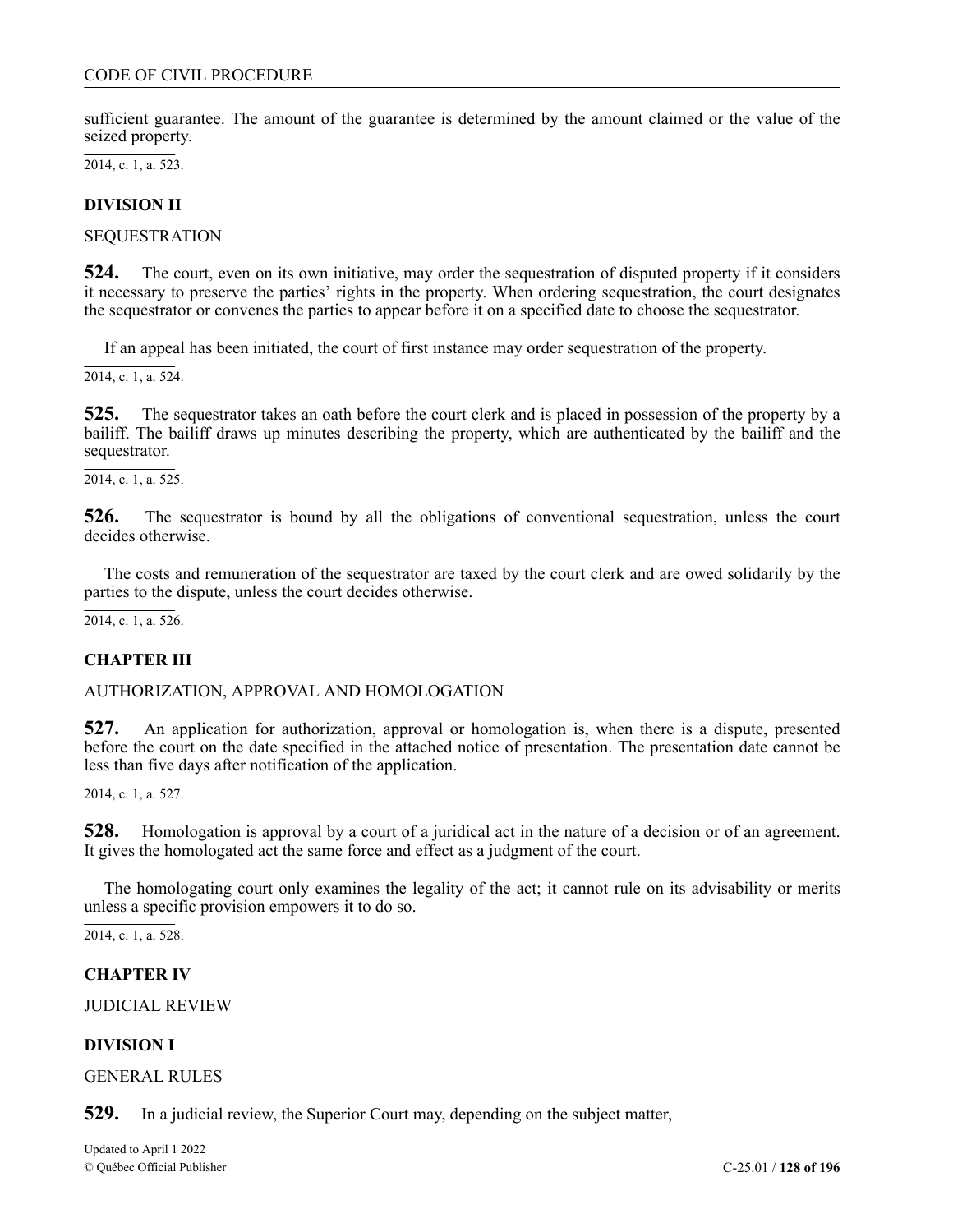(1) declare inapplicable, invalid or inoperative a provision of an Act of the Parliament of Québec or the Parliament of Canada, a regulation made under such a law, an order in council, a minister's order or any other rule of law;

(2) evoke, on a party's application, a case pending before a court, or review or quash a judgment rendered by a court or a decision made by a person or body under the authority of the Parliament of Québec, if the court, body or person acted without jurisdiction or in excess of jurisdiction, or if the procedure followed was affected by some serious irregularity;

(3) direct a person holding an office within a public body, a legal person, a partnership or an association or another group not endowed with juridical personality to perform an act which they are by law required to perform, provided the act is not of a purely private nature; or

(4) dismiss a person who, without right, is occupying or exercising a public office or an office within a public body, a legal person, a partnership or an association or another group not endowed with juridical personality.

Except in the case of lack or excess of jurisdiction, judicial review is available only if the judgment or the decision cannot be appealed or contested.

An application for judicial review must be served within a reasonable time after the act or the fact on which it is based.

2014, c. 1, a. 529.

**530.** An application for judicial review is presented before the Superior Court on the date specified in the attached notice of presentation, which cannot be less than 15 days after service of the application. The judicial review is conducted by preference.

Unless the court decides otherwise, the application does not stay proceedings pending before another court or the execution of the judgment or decision under review. If necessary, the court orders that the exhibits it specifies be sent without delay to the court clerk.

A review judgment that rules in favour of the applicant is served on the parties if it orders that something be done or not be done.

2014, c. 1, a. 530; I.N. 2016-12-01.

**531.** At any time after a notice of appeal has been filed, an appellate judge may order a stay of any proceeding or of any decision whose execution is not stayed by the appeal.

2014, c. 1, a. 531.

# **DIVISION II**

SPECIAL RULES APPLICABLE TO USURPATION OF OFFICE

**532.** On removing the defendant from office, the court, on an application, may confer the office on another person if facts proving that person's right to the office are set out in the application for judicial review. The review judgment may award punitive damages against the defendant.

2014, c. 1, a. 532.

**533.** If the review judgment is based on the grounds that the defendant may have committed an indictable offence, it is effective immediately despite an appeal. Nevertheless, the office is only deemed vacant as of the day on which the judgment becomes final, unless it is vacated at an earlier time for another reason; in the meantime, the defendant is not entitled to the benefits attached to the office.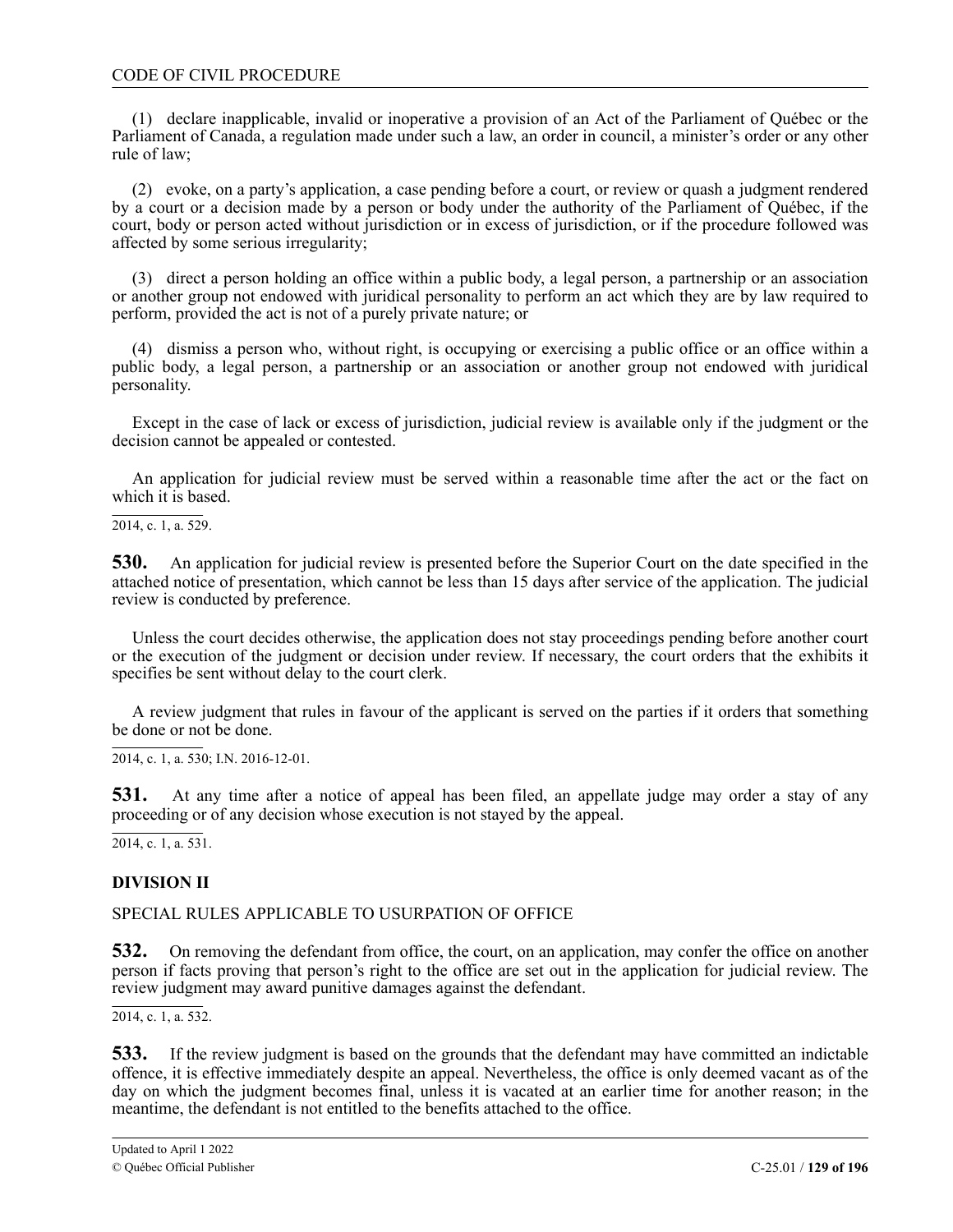If the office concerned is a seat on the council of a municipality that is subject to Title I of the Act respecting elections and referendums in municipalities (chapter E-2.2), the effects of provisional execution of the judgment are specified by that Act.

 $\overline{2014}$ , c. 1, a, 533.

**534.** The person on whom the court confers the office may exercise it after taking the required oath and providing the required suretyship, and may demand that the defendant hand over the property incidental to the office. If the defendant refuses, the court may direct a bailiff to take possession of the property and hand it over to the rightful person.

 $\overline{2014}$ , c. 1, a, 534.

**535.** The election of a warden in accordance with section 210.29.2 of the Act respecting municipal territorial organization (chapter O-9) or of a mayor or a municipal councillor cannot be contested under this chapter, except for lack of qualification.

2014, c. 1, a. 535.

## **TITLE II**

RECOVERY OF SMALL CLAIMS

## **CHAPTER I**

GENERAL PROVISIONS

**536.** An application for recovery of a claim not exceeding \$15,000, excluding interest, is instituted under the rules of this Title if the plaintiff is acting in their own name and for their own account or is acting as administrator of the property of others, tutor or curator or under a protection mandate. The same applies to an application seeking the resolution, resiliation or cancellation of a contract provided neither the value of the contract, nor the amount claimed, if any, exceeds \$15,000.

A legal person, a partnership or an association or another group not endowed with juridical personality cannot act as plaintiff under the rules of this Title unless a maximum of 10 persons bound to it by an employment contract were under its direction or control at any time during the 12-month period preceding the application.

2014, c. 1, a. 536.

**537.** This Title does not apply to applications arising from the lease of a dwelling, applications for support or applications alleging defamation.

Nor does it apply to applications brought by a person, a partnership or an association or another group not endowed with juridical personality on the basis of a claim assigned to them in return for payment.

 $\overline{2014, c. 1, a. 537}.$ 

**538.** A plaintiff may voluntarily reduce the amount claimed to \$15,000 or less, but cannot divide a claim exceeding that amount into two or more claims not exceeding that amount, under pain of dismissal of the application.

However, a plaintiff is not deemed to have divided a claim if it arises from a credit contract providing for repayment by instalments or from a contract involving the sequential performance of obligations, such as a lease, an employment contract, a disability insurance contract or other similar contract, and if the amount claimed in the application does not exceed \$15,000.

2014, c. 1, a. 538.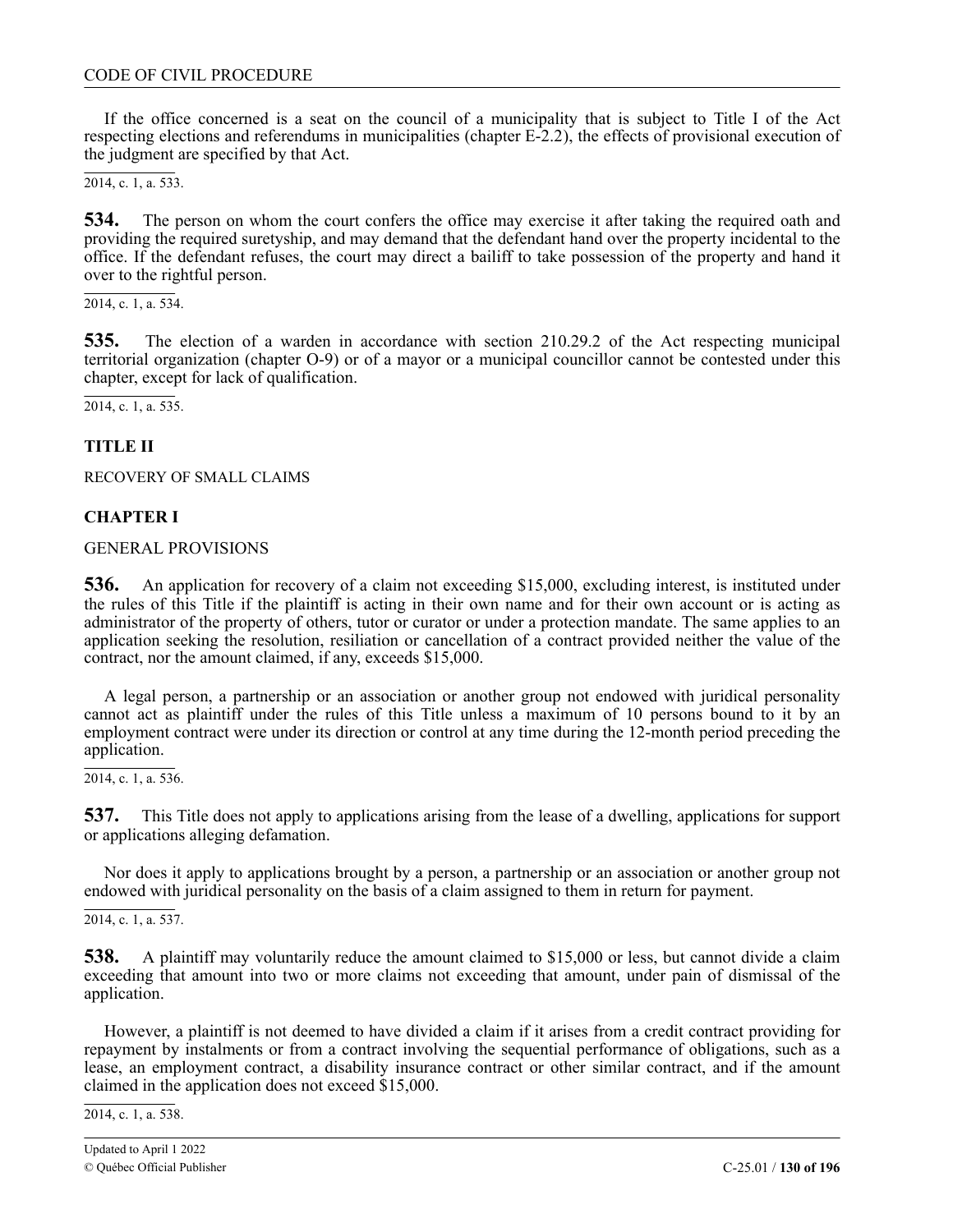**539.** Two or more creditors may join their applications if they have the same juridical basis or raise the same points of law and fact and none of them exceeds \$15,000. The court may separate the applications at any time.

2014, c. 1, a. 539.

**540.** At any time in the course of the proceeding, the court, even on its own initiative, may take the case management measures it sees fit and, if necessary, convene a case management conference or hear a preliminary application and issue any appropriate order.

If the court considers it necessary in order to assess facts relating to the dispute, it may impose joint expert evidence, specifying the applicable terms; it may also ask a bailiff to ascertain the state or condition of certain premises or things.

If circumstances permit, the court may attempt to reconcile the parties during the hearing or at a settlement conference. If an agreement or a settlement is reached, the judge homologates it. If no settlement is reached after conciliation is held during the hearing, the judge may continue the trial. If no settlement is reached after a settlement conference, the judge may take the appropriate case management measures or, with the parties' consent, convert the conference into a case management conference, but may not subsequently try the case or decide any incidental application.

2014, c. 1, a. 540; 2020, c. 29, s. 40.

541. When the operability, constitutionality or validity of a provision of a law, a regulation, an order in council, a minister's order or any other rule of law is challenged before the court, the court may order that the application be referred to the competent court or tried according to the procedure set out in Book II.

 $\overline{2014}$ , c. 1, a, 541.

## **CHAPTER II**

#### REPRESENTATION OF PARTIES

**542.** Natural persons must self-represent; they may, however, give their spouse, a relative, a person connected to them by marriage or civil union or a friend a non-remunerated mandate to represent them. The mandate must be recorded in a document identifying the mandatary and stating the reasons why the mandator is unable to self-represent, and be signed by the mandator.

The State, legal persons, partnerships and associations and other groups not endowed with juridical personality can only be represented by an officer or employee in their sole service who is not a lawyer.

Despite section 34 of the Charter of human rights and freedoms (chapter C-12), lawyers or collection agents cannot act as mandataries except to recover professional fees owed to the partnership to which they belong. By way of exception, if a case raises a complex issue on a point of law, the court, on its own initiative or on a party's request, after obtaining the consent of the chief judge of the Court of Québec, may authorize the parties to be represented by lawyers. In such a case, except for parties who do not qualify as plaintiffs under this Title, the lawyers' professional fees and costs are borne by the Minister of Justice but cannot exceed those set in the tariff of fees established by the Government under the Act respecting legal aid and the provision of certain other legal services (chapter A-14).

Both natural persons and legal persons may consult a lawyer, including for the purpose of preparing the presentation of their case.

2014, c. 1, a. 542.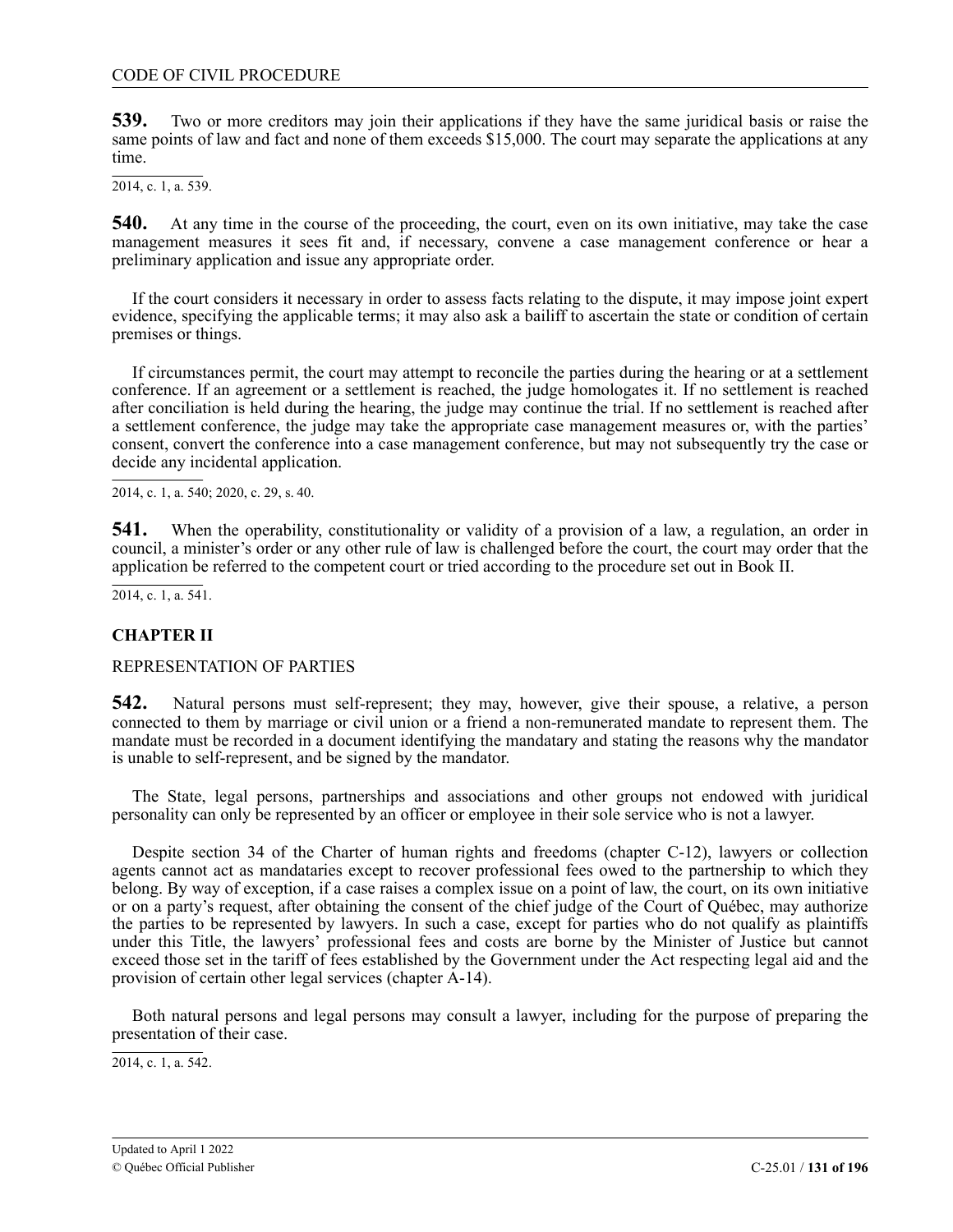# **CHAPTER III**

**PROCEDURE** 

# **DIVISION I**

## INSTITUTION OF APPLICATION, AND DEFENCE

**543.** The parties may inquire with the court office for information on the conduct of the proceeding and the execution of the judgment and, more specifically, on key procedural steps and the rules governing the venue for the application, the disclosure of exhibits, the production of evidence and the legal costs. If necessary, the court clerk assists the parties in preparing pleadings or completing the forms placed at their disposal, but cannot give them legal advice.

2014, c. 1, a. 543.

**544.** The application must set out the facts on which it is based, the nature of the claim, the amount of the claim and interest and the conclusions sought, and include a list of the exhibits in support of the application. It must be supported by a statement by the plaintiff, which is deemed to be an affidavit, attesting that the facts alleged are true and that the amount claimed is due. The application must also state the plaintiff's name and domicile or residence and, if applicable, those of the plaintiff's mandatary, as well as the defendant's name and domicile or last known place of residence. In addition, the application must specify whether the plaintiff might consider mediation.

If the plaintiff is a legal person, a partnership or an association or another group not endowed with juridical personality, the plaintiff's statement must attest that a maximum of 10 persons bound to it by an employment contract were under its direction or control at any time during the 12-month period preceding the application.

The application may be filed with the office of the court nearest to the plaintiff's domicile, residence or establishment. If applicable, the court clerk forwards it to the office of the court having territorial jurisdiction designated by the plaintiff.

 $\overline{2014}$ , c. 1, a. 544.

**545.** The application is presented to the court clerk, who determines whether it is admissible. If the application is admissible, the court record is opened. If the application is not admissible, the court clerk notifies a notice so informing the plaintiff and specifying that the latter may, within 15 days after the notification, ask for a review of the decision by the court, which decides the matter on the face of the record.

If admissible, the application is filed with the court office and the exhibits or copies of the exhibits must be filed within 10 days after the application is filed. If originals of the exhibits are not filed within that time limit, they may be produced on the day of the trial.

2014, c. 1, a. 545; 2020, c. 29, s. 41.

546. The court clerk notifies the application to the defendant together with a notice setting out the options available to the defendant, and the list of exhibits.

The notice must be in keeping with the model established by the Minister of Justice; it states that if the . defendant fails to indicate the option chosen to the court clerk within 20 days after the notification, judgment may be rendered against the defendant without further notice or extension.

 $2014$ , c. 1, a. 546.

**547.** The options available to the defendant are the following: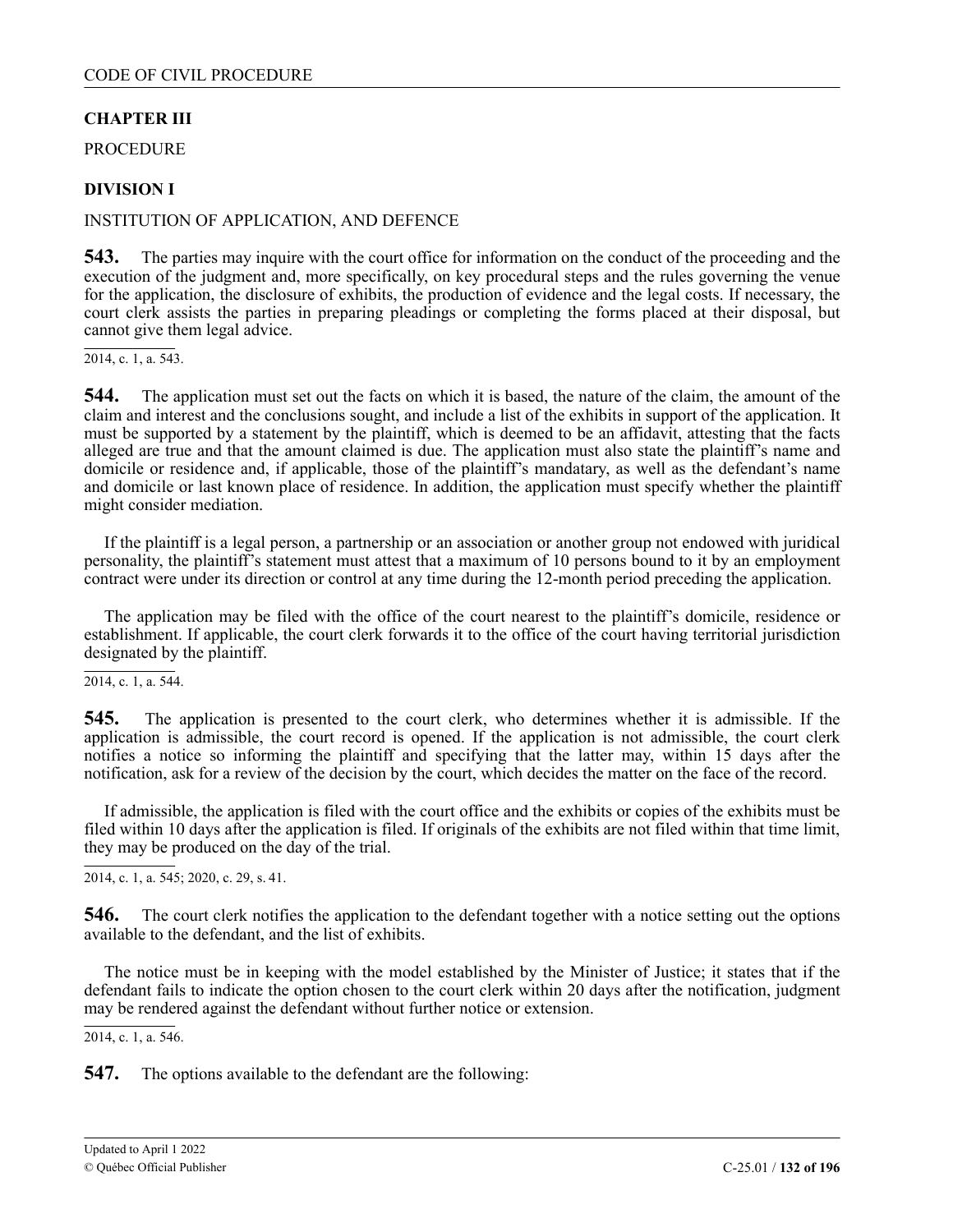(1) to pay the amount claimed and the costs borne by the plaintiff to the court office or pay them directly to the plaintiff and send the proof of payment or acquittance obtained from the plaintiff to the court office, or to reach a settlement with the plaintiff and send a document recording the settlement agreement to the court office; or

(2) to defend on the merits and so inform the court office, specifying the grounds of defence, which may include prescription.

In addition, a defendant who chooses to defend the application may

(1) ask that the dispute be referred to mediation;

(2) ask that the application be dismissed, that the case be referred to another judicial district or to another court or to the competent administrative tribunal, or that the case be tried by the same court but under the rules of Book II, specifying the reasons for the request;

(3) ask that a third person be forced to intervene as a co-defendant or an impleaded party, in order to assert a recourse in warranty against that person or allow full resolution of the dispute, in which case the defendant informs the court clerk of the person's name and last known address;

(4) assert the defendant's own claim against the plaintiff, provided it arises from the same source as the application or from a related source and the amount claimed would make it admissible under this Title, or ask for the resolution, resiliation or annulment of the contract on which the application is founded; or

(5) make a tender and deposit the amount tendered with the court office or with a trust company authorized under the Trust Companies and Savings Companies Act (chapter S-29.02).

2014, c. 1, a. 547; I.N. 2016-12-01; 2018, c. 23, s. 737.

548. If the defendant has paid the plaintiff, the court clerk closes the record; if the parties have reached a settlement and one of the parties so requests, the court clerk homologates the settlement agreement as a judgment.

. If the defendant has asked for a referral of the case, the court clerk so informs the plaintiff, specifying that the plaintiff has 10 days after being so informed to make representations in writing. On the expiry of that time, the court clerk submits the request and any representations to the court, which decides the matter on the face of the record. If the court considers the request to be well-founded, the court clerk sends the record to the office of the court having jurisdiction.

If the defendant has made a tender, the court clerk so informs the plaintiff.

2014, c. 1, a. 548.

**549.** If the defendant chooses to defend on the merits, the defendant specifies the grounds of defence and files the exhibits or copies of the exhibits in support of the contentions of the defence with the court office within 10 days after the defence. If originals of the exhibits are not filed within that time limit, they may be produced on the day of the trial.

The court clerk notifies the defence to the plaintiff along with a list of the exhibits filed. If no grounds of defence are provided, the court clerk directs the defendant to make such grounds known within 10 days, specifying that failure to do so will result in the defendant being considered in default for failure to defend.

2014, c. 1, a. 549; 2020, c. 29, s. 42.

550. The defendant, regardless of the number of employees in the defendant's employ, may assert against the plaintiff the defendant's own claim arising from the same source as the application or from a related source, provided the amount claimed does not exceed \$15,000, or request the resolution, resiliation or l.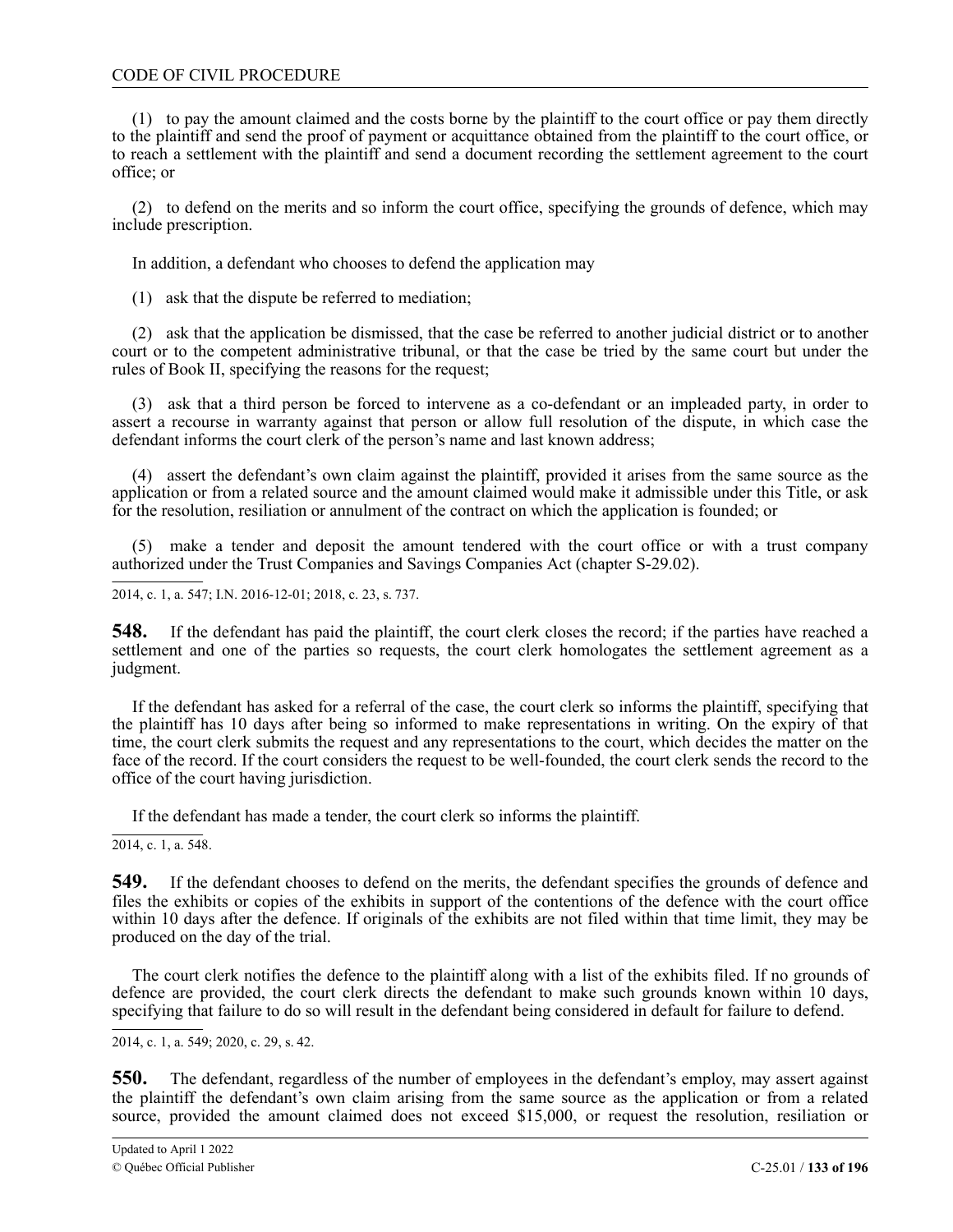annulment of the contract on which the application is founded. The defendant files the exhibits in support of the contentions of the defence with the court office within 10 days after filing the application. If the defendant's own claim is not admissible as a small claim, the court clerk notifies a notice so informing the defendant and specifying that the defendant may, within 15 days after the notification, ask for a review of the decision by the court, which decides the matter on the face of the record.

2014, c. 1, a. 550; 2020, c. 29, s. 43.

551. If the defendant is requiring the intervention of a third person, the defendant explains the grounds for the intervention to the court clerk and files the exhibits in support of the related contentions with the court , office within 10 days of the application for intervention. The court clerk informs the plaintiff and notifies the application and the defence to the intervenor, specifying that the intervenor's attendance is required on the . defendant's request. The court clerk also informs the intervenor, as if the latter were a defendant, of the 2 options available and the applicable time limits.

2014, c. 1, a. 551; 2020, c. 29, s. 44.

552. If the defendant is in default for failure to defend, the special clerk renders judgment on the face of the application and the exhibits filed in the record or, if the special clerk considers it necessary, after hearing , the plaintiff's evidence.

2014, c. 1, a. 552.

553. A defendant being sued under Book II may request that the case be heard under this Title provided the defendant would qualify to act as plaintiff under this Title. The same request may be made when the application is based on a claim assigned to a third person in return for payment provided the defendant would qualify to act as plaintiff under this Title.

The request is presented to the clerk of the court seized of the matter, at any time before the case is set down for trial and judgment. If the request is found to be admissible, the court clerk notifies the decision to the plaintiff and the latter may, within 15 days after the notification, ask for a review of the decision by the court seized of the application. In the absence of a review, the court clerk transfers the record so that the case may be continued under this Title.

2014, c. 1, a. 553.

# **DIVISION II**

#### NOTICE OF HEARING AND CALLING OF WITNESSES

**554.** Once the case is ready, at least six weeks but not more than three months before the scheduled hearing date, the court clerk notifies a notice of the hearing to the plaintiff and to the other parties that have filed a defence.

The notice of hearing mentions that a party may, on request, examine the exhibits and the documents filed with the court office by the other parties and obtain copies of them. It also informs the parties that any other document not yet filed must be filed at least 30 days before the scheduled hearing date, and that any person mandated to represent the plaintiff must file the mandate with the court office.

The notice of hearing reminds the parties that they must bring their witnesses to the hearing, but that a witness's testifying at court may be replaced by an affidavit. It also informs the parties that they must, at least 30 days before the scheduled hearing date, give the court clerk the names of any witnesses they wish to have called, specifying the reason they are called as witnesses and the subject matter of their testimony, and file the affidavits of any witnesses who will not be attending at court. As well, it warns the parties that, if the judge considers that a witness was needlessly called and required to attend at court, they may be ordered to pay the related legal costs.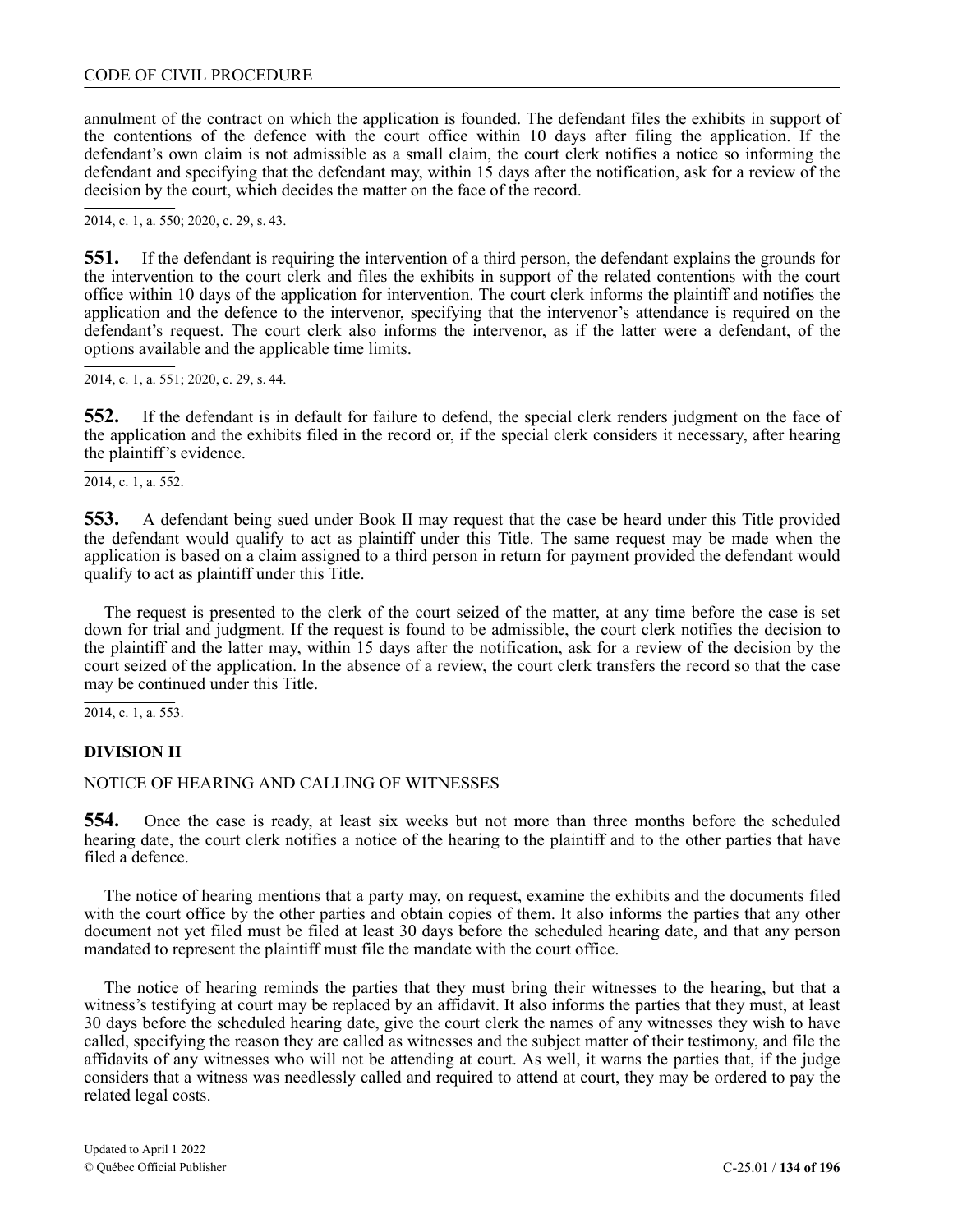The court clerk notifies a subpoena to the witnesses named by the parties and informs them that they will not be compensated, unless the court decides otherwise. If the number of witnesses appears to be needlessly high, the court clerk may request instructions from the court.

2014, c. 1, a. 554; 2020, c. 29, s. 45.

555. If, at least 30 days before the scheduled hearing date, a party files with the court office a person's affidavit as factual testimony or as testimony in lieu of an expert report, the court clerk notifies the affidavit to , the other party. If it considers it necessary, the other party may request, at least 15 days before that date, the c court clerk to call the affiant to attend at court.

2014, c. 1, a. 555; 2020, c. 29, s. 46.

# 02 **DIVISION III**

MEDIATION

556. The court clerk informs the parties at the earliest opportunity that they may at no additional cost submit their dispute to mediation. If the parties consent to mediation, they may request the court clerk to refer them to the mediation service. In that case, the mediation session is presided over by a lawyer or a notary, certified as a mediator by their professional order. certified as a mediator by their professional order.

The mediator files a report with the court office giving an account of the facts, the parties' positions and the points of law raised.

If the parties reach a settlement, they file with the court office either a notice that the case has been settled or the signed settlement agreement. A settlement agreement confirmed by the special clerk or the court is equivalent to a judgment.

2014, c. 1, a. 556.

## **DIVISION IV**

HEARING

**557.** In all cases where a hearing is necessary, the court clerk, to the extent possible, sets a date and time for the hearing that will allow the parties and their witnesses to attend. The court may hold the hearing elsewhere than where the application was filed.

The court clerk may postpone a case on a party's request if it is the first request of the kind and it is made at least one month before the scheduled hearing date. The court clerk informs the other party without delay of the request and hears the other party's representations. If the request is granted, the court clerk rules on the costs incurred by the latter party; the decision on costs may be revised by the court at the hearing on the merits. Any further request for a postponement must be submitted to the court for a decision.

2014, c. 1, a. 557.

**558.** If the Superior Court or the Court of Québec is seized, pursuant to Book II, of an application that has the same juridical basis or raises the same issues of law as an application that is before the court under this Title, the court may stay the hearing on a party's request, provided this cannot result in serious prejudice to the other party.

The stay is maintained until the judgment on the other application has become final, although the court may revise its stay decision if warranted by new circumstances.

2014, c. 1, a. 558.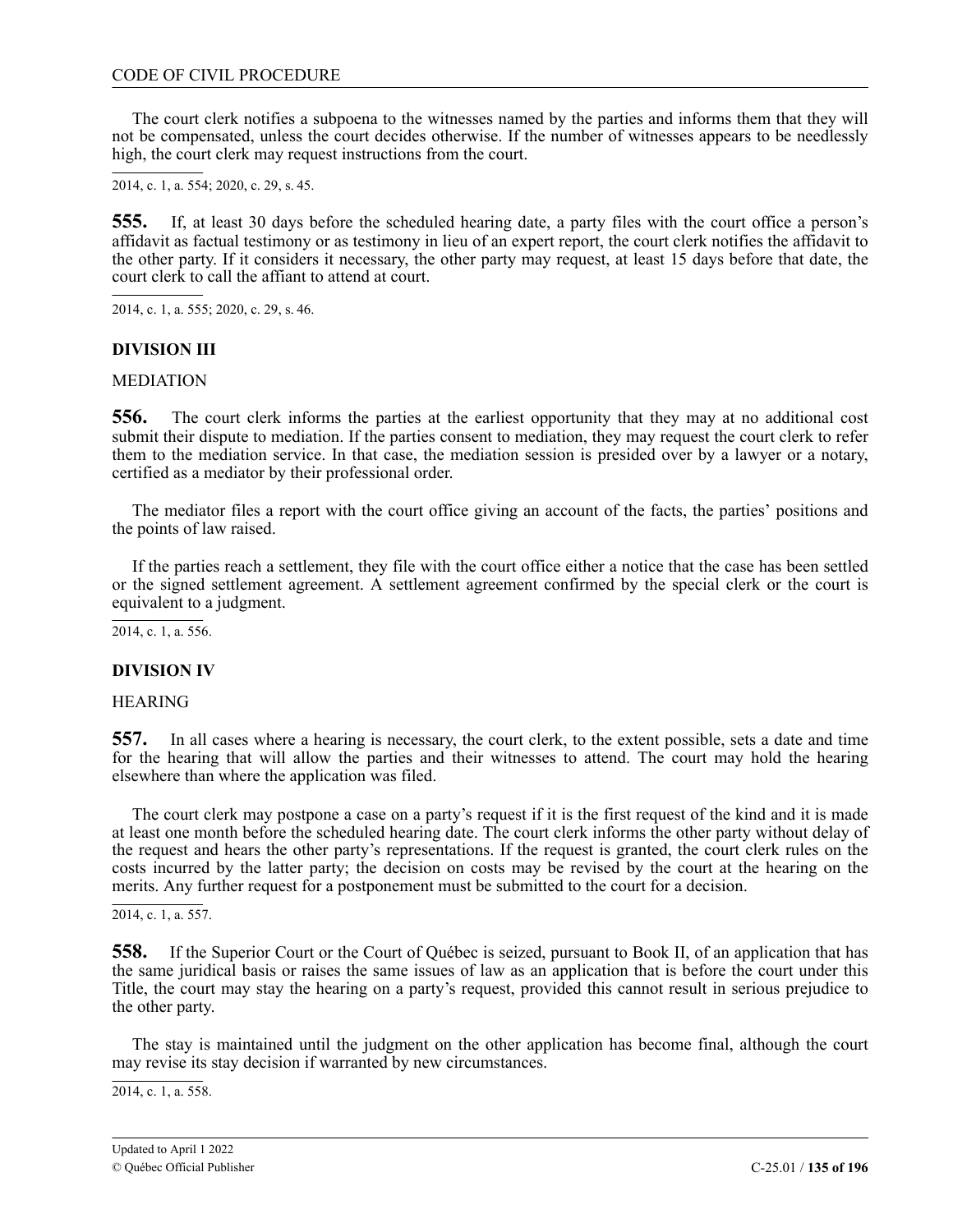**559.** If, at the time set for the hearing, a party or the parties are absent, the court may either postpone the hearing or render a judgment on the basis of the evidence offered.

2014, c. 1, a. 559.

**560.** At the hearing, the court instructs the parties summarily as to the applicable rules of evidence and the procedure it considers appropriate. At the invitation of the court, the parties state their contentions and produce their witnesses. The court itself examines the parties and the witnesses, and provides fair and impartial assistance to each of them so as to bring out the substantive law and ensure that it is carried out. The court may, on its own initiative, raise the exception resulting from prescription by allowing the parties to respond to it.

The defendant or an intervenor may raise any grounds of defence and, if appropriate, propose terms of payment.

The court may accept an expert's oral testimony in lieu of an expert report; it may also accept the filing of any document, even though the prescribed filing time has expired.

At the end of the hearing, the court identifies the witnesses to whom indemnities are payable under the tariffs in force.

2014, c. 1, a. 560; I.N. 2016-12-01; 2020, c. 29, s. 47.

561. If, after conciliation, the parties reach a settlement, the court clerk draws up minutes in which the settlement agreement is recorded. Once signed by the parties and homologated by the court, the settlement agreement is equivalent to a judgment. e<br>g

2014, c. 1, a. 561.

#### **DIVISION V**

JUDGMENT

562. As soon as the judgment is signed, the court clerk notifies a copy to each party, together with a notice 4 outstanding claim within the time limits prescribed by this Code could result in the person's assets, including 712 income and investments, being seized and, if necessary, sold under judicial authority. to the debtor stating that since the judgment has been rendered against that person, failure to settle the

The court clerk may issue a certified true copy of the judgment on request.

2014, c. 1, a. 562.

**563.** The judgment has the authority of res judicata only with respect to the parties to the dispute and for the amount claimed. It cannot be cited in an application between the same parties for the same cause before a different court. Any application or proof based on the judgment must be dismissed by the court on its own initiative or on a party's request.

2014, c. 1, a. 563.

**564.** The judgment cannot be appealed.

A judgment or proceeding relating to a small claim is not open to judicial review except on the grounds of lack or excess of jurisdiction.

2014, c. 1, a. 564.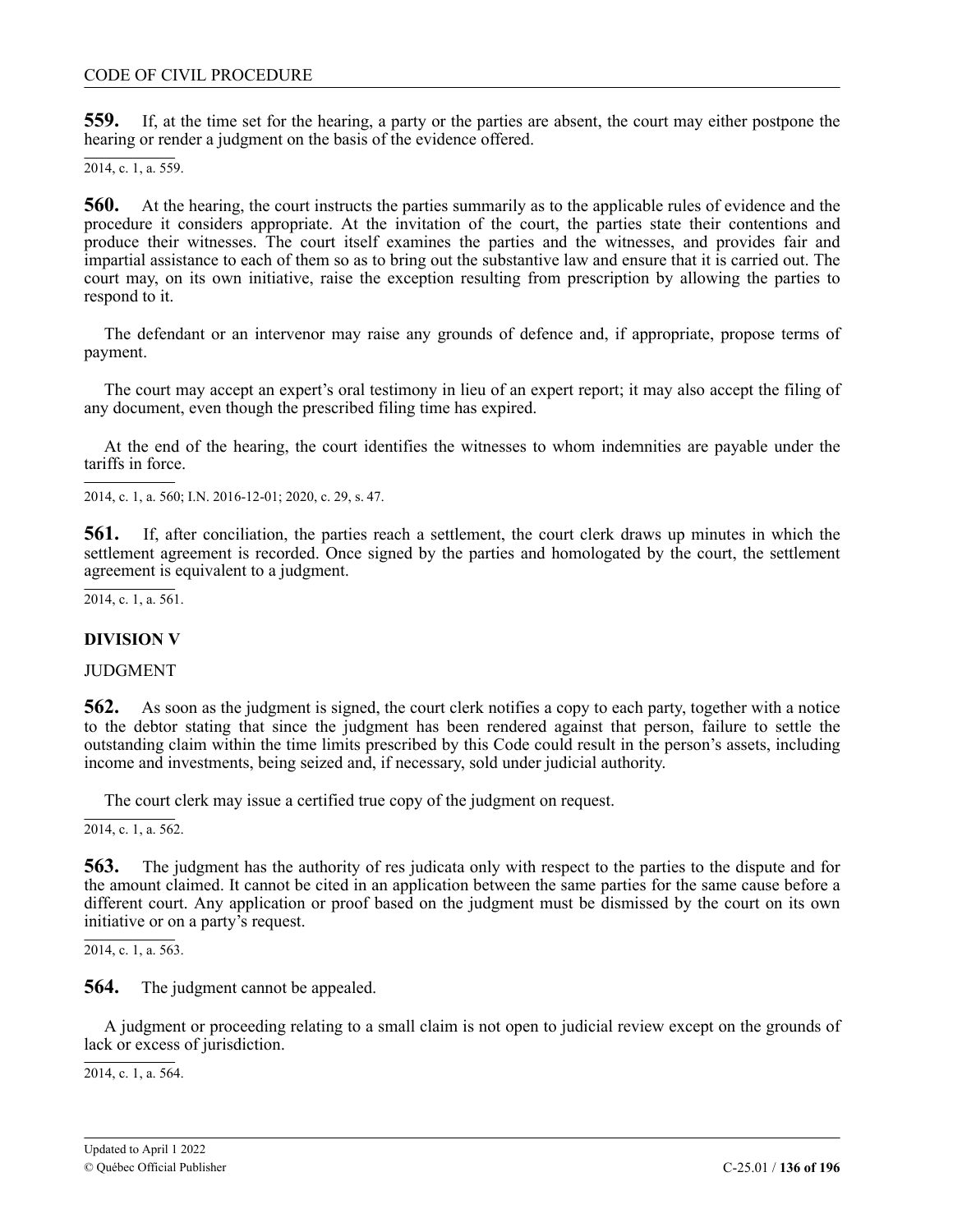**565.** The court may order a different time limit for the execution of a judgment than those prescribed by Book VIII and, for instance, authorize earlier execution of the judgment if the creditor establishes, in an affidavit, a fact that justifies a seizure before judgment.

The court may also authorize the debtor to execute the judgment by means of instalments to be paid to the creditor in accordance with terms specified by the court. The debtor loses the benefit of the term on defaulting on an instalment and failing to remedy the default within 10 days.

If the value of the property that is subject to execution proceedings exceeds \$15,000, the court may order that the matter be transferred to the court that is competent to deal with claims in that amount, for continuation of the execution procedings.

2014, c. 1, a. 565.

**566.** The judgment creditor may themselves draw up the notice of execution if the only execution measure is seizure of the debtor's income in the hands of a third person. The notice is signed and filed in the court office by the court clerk then notified by the creditor to the debtor and the garnishee. It directs the garnishee to notify a declaration to the creditor and the court clerk and remit to the latter the seizable portion of what the garnishee owes to the debtor. The creditor notifies the declaration to the debtor.

The ensuing administration of the seizable portion of the debtor's income, including its receipt and distribution, is entrusted to the court clerk.

If incidental applications are filed in relation to execution of the judgment, the court clerk informs without delay the parties and, if applicable, the bailiff, and calls the parties to a hearing on a specified date.

The court clerk may assist the creditor in the execution of the judgment.

2014, c. 1, a. 566.

**567.** The judgment execution costs that may be claimed from the debtor are set out in the tariffs applicable under this Title.

2014, c. 1, a. 567.

**568.** An application for revocation of the judgment must include an affidavit setting out the grounds on which the application is based and the revocation is sought, and be filed with the court office within 30 days after the party becomes aware of the judgment, but not more than six months after the date of the judgment, these being strict time limits. If, on the face of the record, the grounds appear sufficient, the court may stay forced execution of the judgment; the court clerk then summons the parties so that they may be heard on the application for revocation and, if applicable, on the merits of the dispute.

 $2014$ , c. 1, a. 568.

## **CHAPTER IV**

MISCELLANEOUS PROVISIONS

**569.** Pleadings cannot be accepted by the court clerk unless the filing fee prescribed under the applicable tariff of judicial fees is paid. However, a person who provides proof of being a recipient under a social assistance or social solidarity program established under the Individual and Family Assistance Act (chapter A-13.1.1) is exempted from paying the filing fee.

If a pleading is refused, the amount paid to the court office is refunded.

2014, c. 1, a. 569.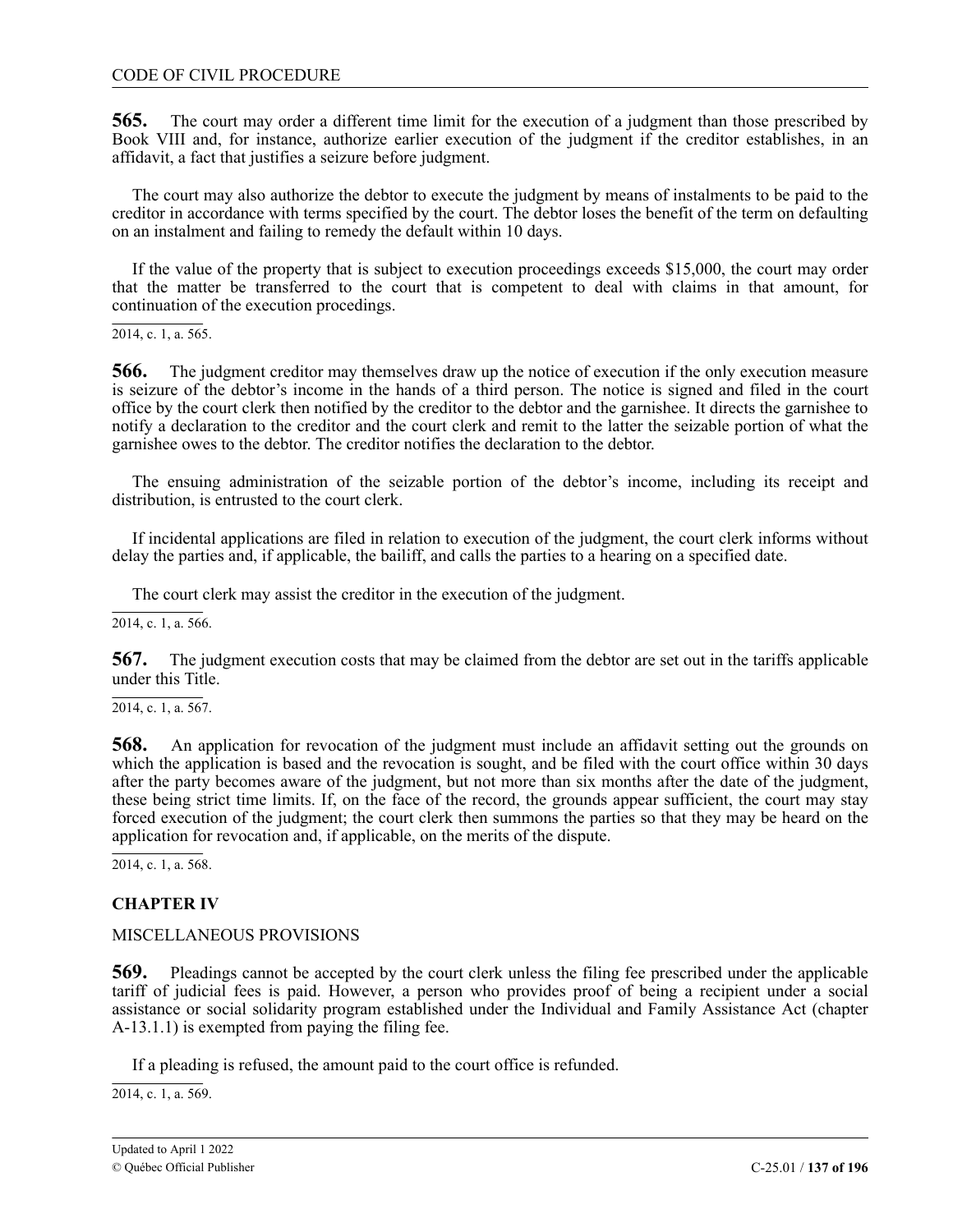**570.** The Government, by regulation, may establish

(1) a tariff of court costs and fees for the filing or presentation of applications and pleadings under this Title and for the execution of judgments, as well as a tariff of professional fees payable to bailiffs by debtors;

(2) a tariff of professional fees payable to certified mediators by the mediation service, and the maximum number of sessions for which a mediator may be paid fees in relation to the same application; and

(3) special rules and obligations with which certified mediators must comply in the exercise of their functions, as well as the sanctions applicable for non-compliance.

2014, c. 1, a. 570.

# **TITLE III**

SPECIAL RULES FOR CLASS ACTIONS

# **CHAPTER I**

## INTRODUCTORY PROVISIONS

**571.** A class action is a procedural means enabling a person who is a member of a class of persons to sue, without a mandate, on behalf of all the members of the class and to represent the class.

In addition to natural persons, legal persons established for a private interest, partnerships and associations or other groups not endowed with juridical personality may be members of the class.

A legal person established for a private interest, a partnership or an association or another group not endowed with juridical personality may, even without being a member of a class, ask to represent the class if the director, partner or member designated by that entity is a member of the class on behalf of which the entity is seeking to institute a class action, and the designee's interest is related to the purposes for which the entity was constituted.

2014, c. 1, a. 571.

**572.** As soon as an application for authorization to institute a class action is filed, the chief justice, unless the chief justice decides otherwise, assigns a judge as special case management judge to manage the proceeding and hear all procedural matters relating to the class action. The chief justice may assign a judge despite there being grounds for the judge's recusation, provided the chief justice considers the situation, in the context of the case, does not undermine the impartiality of the judiciary.

After considering the interests of the parties and of the class members, the chief justice may determine the district in which the application for authorization is to be heard or the class action instituted.

## $\overline{2014}$ , c. 1, a. 572.

**573.** A central registry of class actions is kept at the Superior Court under the authority of the chief justice. Applications for authorization and originating applications, pleadings filed in the course of a proceeding and notices to class members, as well as any other documents specified in the chief justice's instructions, are registered in the registry.

2014, c. 1, a. 573.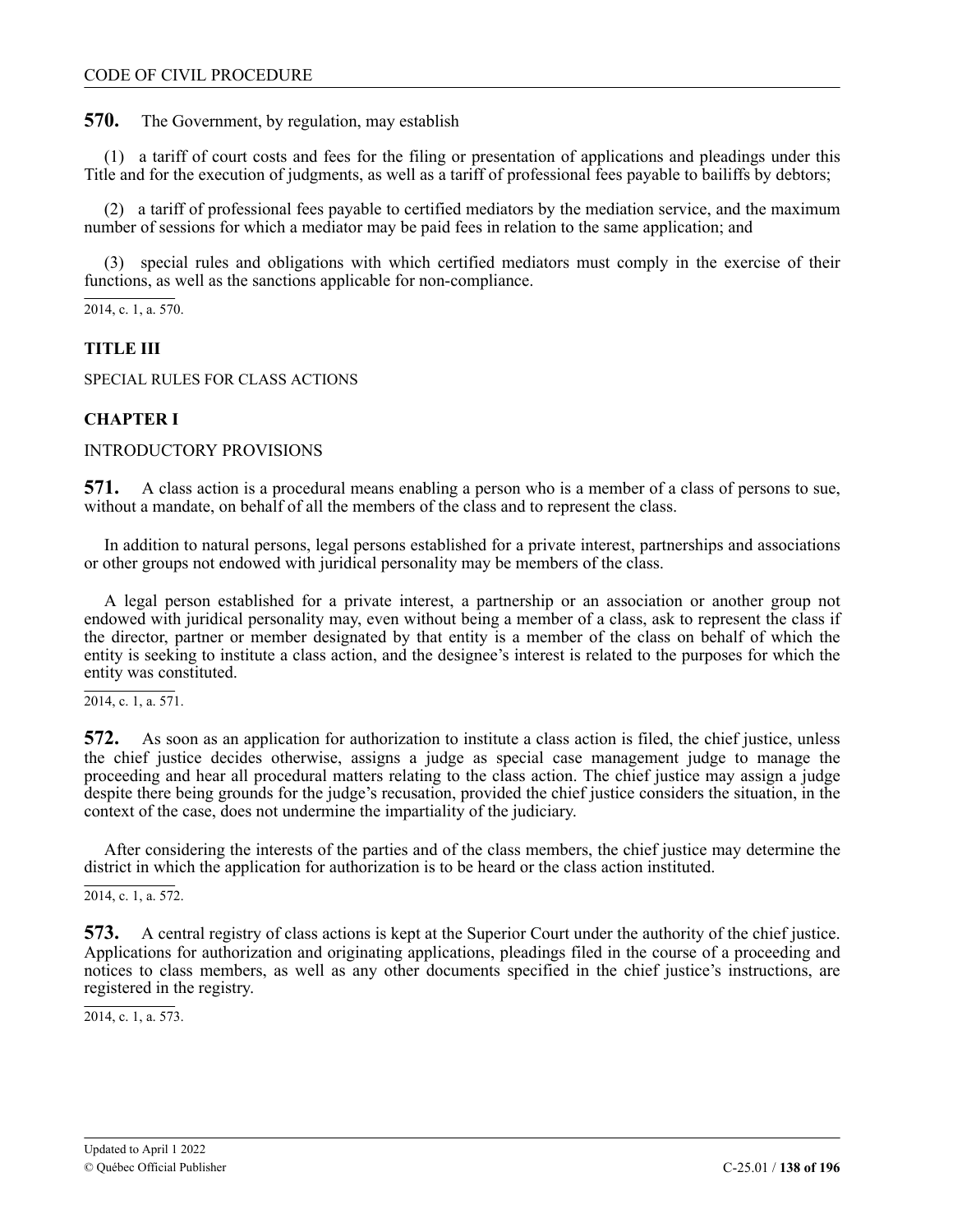# **CHAPTER II**

## AUTHORIZATION TO INSTITUTE CLASS ACTION

**574.** Prior authorization of the court is required for a person to institute a class action.

The application for authorization must state the facts on which it is based and the nature of the class action, and describe the class on whose behalf the person intends to act. It must be served on the person against whom the person intends to institute the class action, with at least 30 days' notice of the presentation date.

An application for authorization may only be contested orally, and the court may allow relevant evidence to be submitted.

 $\overline{2014}$ , c. 1, a, 574.

**575.** The court authorizes the class action and appoints the class member it designates as representative plaintiff if it is of the opinion that

(1) the claims of the members of the class raise identical, similar or related issues of law or fact;

(2) the facts alleged appear to justify the conclusions sought;

(3) the composition of the class makes it difficult or impracticable to apply the rules for mandates to take part in judicial proceedings on behalf of others or for consolidation of proceedings; and

(4) the class member appointed as representative plaintiff is in a position to properly represent the class members.

2014, c. 1, a. 575.

**576.** The judgment authorizing a class action describes the class whose members will be bound by the class action judgment, appoints the representative plaintiff and identifies the main issues to be dealt with collectively and the conclusions sought in relation to those issues. It describes any subclasses created and determines the district in which the class action is to be instituted.

The judgment orders the publication of a notice to class members; it may also order the representative plaintiff or a party to make information on the class action available to the class members, including by setting up a website.

The judgment also determines the time limit for opting out of the class. The opting-out period cannot be shorter than 30 days or longer than six months after the date of the notice to class members. The time limit for opting out is a strict time limit, although a class member, with leave of the court, may opt out after its expiry on proving that it was impossible in fact for the class member to act sooner.

 $\overline{2014}$ , c. 1, a, 576.

**577.** The court cannot refuse to authorize a class action on the sole ground that the class members are part of a multi-jurisdictional class action already under way outside Québec.

If asked to decline jurisdiction, to stay an application for authorization to institute a class action or to stay a class action, the court is required to have regard for the protection of the rights and interests of Québec residents.

If a multi-jurisdictional class action has been instituted outside Québec, the court, in order to protect the rights and interests of class members resident in Québec, may disallow the discontinuance of an application for authorization, or authorize another plaintiff or representative plaintiff to institute a class action involving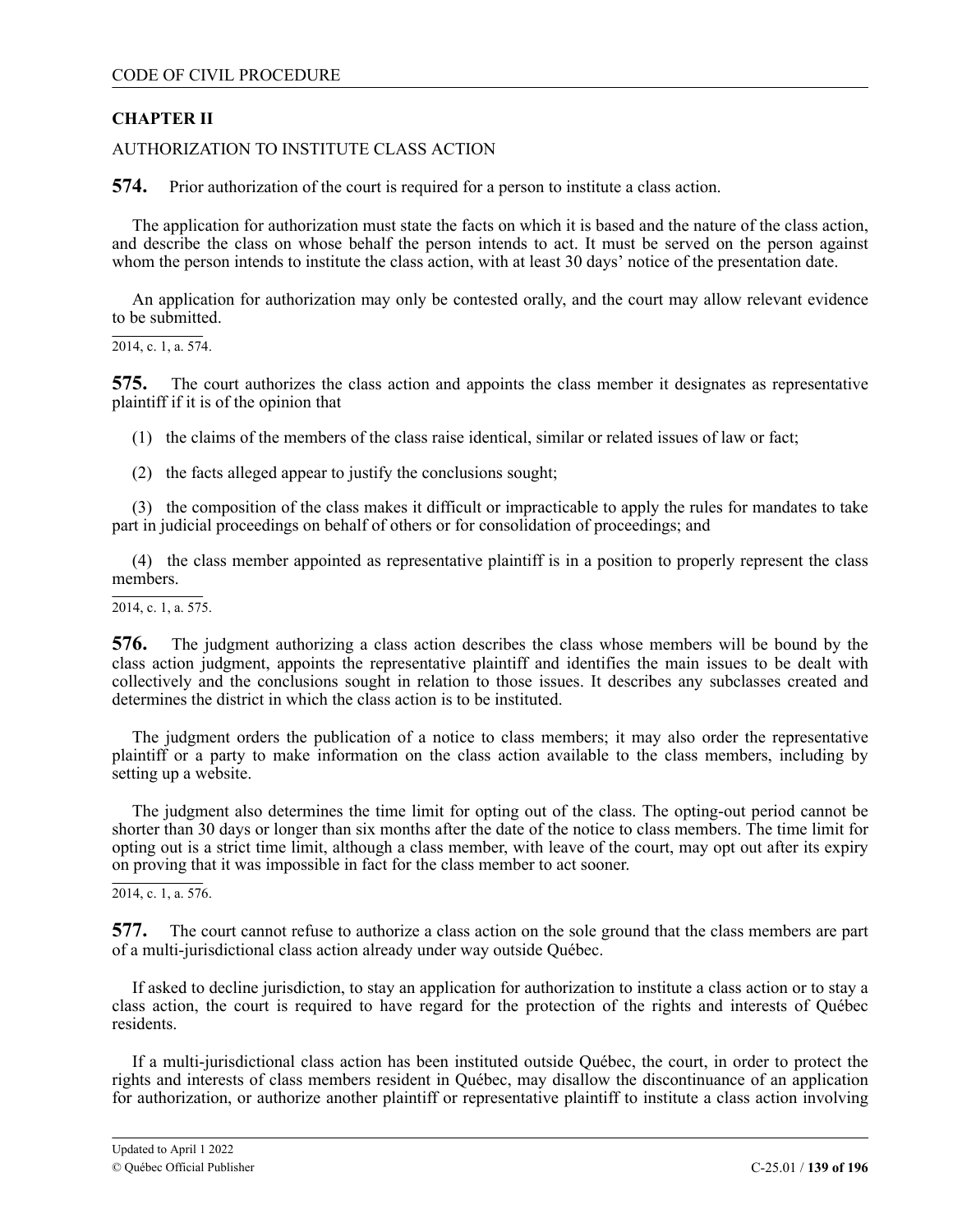the same subject matter and the same class if it is convinced that the class members' interests would thus be better served.

2014, c. 1, a. 577; I.N. 2016-12-01.

**578.** A judgment authorizing a class action may be appealed only with leave of a judge of the Court of Appeal. A judgment denying authorization may be appealed as of right by the applicant or, with leave of a judge of the Court of Appeal, by a member of the class on whose behalf the application for authorization was filed.

The appeal is heard and decided by preference.

2014, c. 1, a. 578.

## **CHAPTER III**

**NOTICES** 

**579.** When a class action is authorized, a notice is published or notified to the class members

(1) describing the class and any subclass;

(2) setting out the principal issues to be dealt with collectively and the conclusions sought in relation to those issues;

(3) stating the representative plaintiff's name, the contact information of the representative plaintiff's lawyer and the district in which the class action is to proceed;

(4) stating that class members have the right to seek intervenor status in the class action;

(5) stating that class members have the right to opt out of the class and specifying the procedure and time limit for doing so;

(6) stating that no class member other than the representative plaintiff or an intervenor may be required to pay legal costs arising from the class action; and

(7) providing any additional information the court considers useful, including the address of the website for the central registry of class actions.

The court determines the date, form and method of publication of the notice, having regard to the nature of the class action, the composition of the class and the geographical location of its members. The notice identifies, by name or a description, any class members who are to receive individual notification. If the court sees fit, it may authorize the publication of an abbreviated notice.

 $\overline{2014, c. 1, a. 579}.$ 

**580.** A class member who wishes to opt out of the class or a subclass is required to so inform the court clerk before the time limit for doing so has expired. A person who has opted out is not bound by any judgment on the representative plaintiff's application.

A class member who does not discontinue an originating application having the same subject matter as the class action before the time for opting out has expired is deemed to have opted out.

2014, c. 1, a. 580.

**581.** At any stage of a class action, the court may order a notice to be published or notified to the class members if it considers it necessary for the protection of their rights. The notice, which must describe the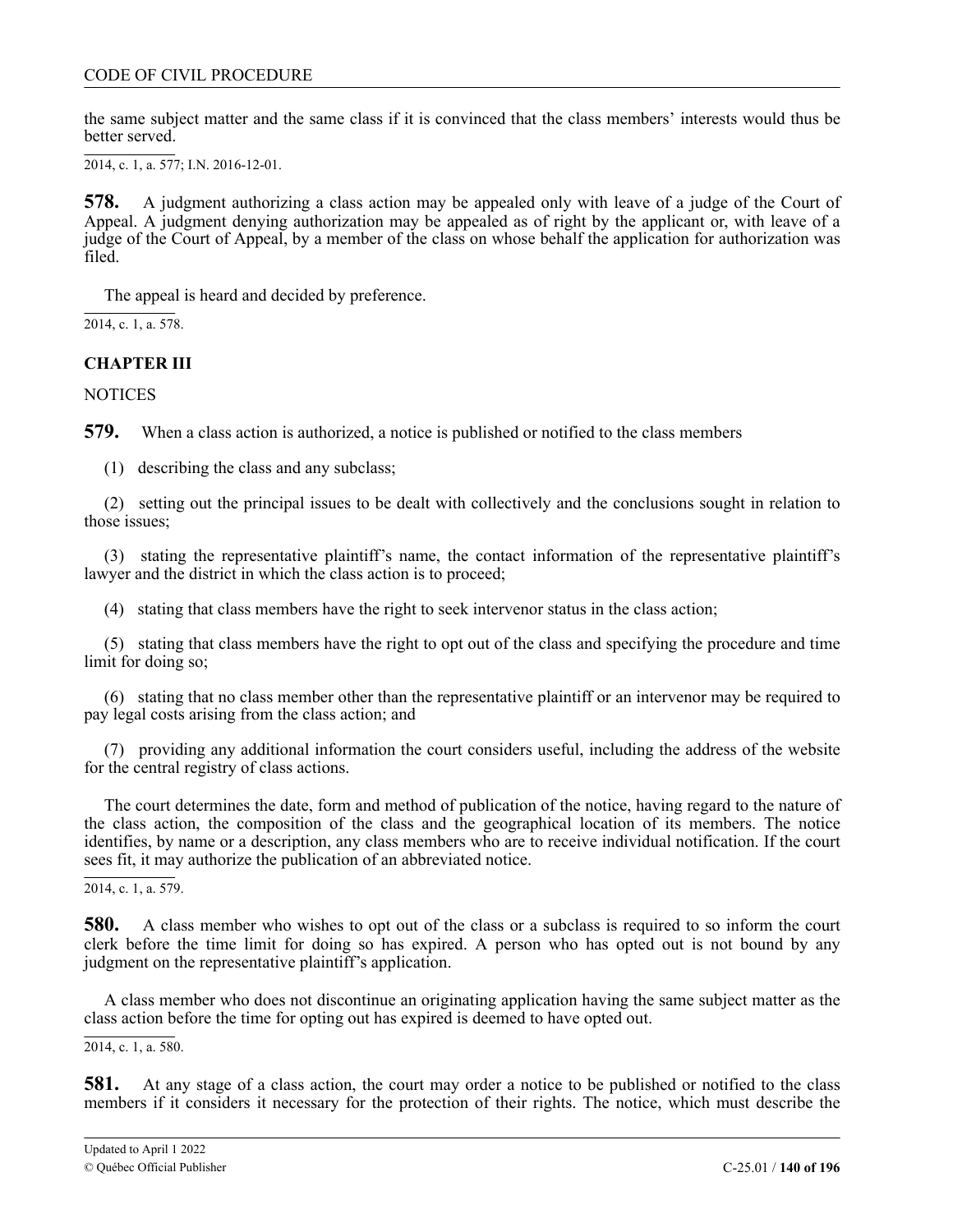class and include the parties' names, their lawyers' contact information and the representative plaintiff's name, must be clear and concise.

2014, c. 1, a. 581.

**582.** In cases where the sending of a notice of claim is required by the Cities and Towns Act (chapter C-19), the Municipal Code of Québec (chapter C-27.1) or a municipal charter as a prior condition to the institution of an action, a notice of claim given by one class member is valid for all class members, and insufficiency of the notice cannot be urged against the representative plaintiff.

2014, c. 1, a. 582.

# **CHAPTER IV**

CONDUCT OF CLASS ACTION

**583.** The originating application in a class action must be filed with the court office not later than three months after the class action is authorized, under pain of the authorization being declared lapsed.

If an application for a declaration of lapse is filed, notice of the application, using the method of publication determined by the court, must be given to the class members at least 15 days before the date on which the application is to be presented. The representative plaintiff, or another class member asking to be substituted as representative plaintiff, may prevent the authorization from being declared lapsed by filing an originating application with the court office.

2014, c. 1, a. 583.

**584.** The defendant cannot urge a preliminary exception against the representative plaintiff unless it concerns a substantial number of the class members and pertains to an issue to be dealt with collectively. Nor may the defendant request a splitting of the proceeding or institute a cross-application.

2014, c. 1, a. 584.

**585.** The representative plaintiff must have the authorization of the court to amend a pleading, to discontinue the application, to withdraw a pleading or to renounce rights arising from a judgment. The court may impose any conditions it considers necessary to protect the rights of the class members.

An admission by the representative plaintiff is binding on the class members unless the court considers that the admission causes them prejudice.

2014, c. 1, a. 585.

**586.** A class member cannot intervene voluntarily for the plaintiffs except to assist the representative plaintiff or to support the representative plaintiff's application or contentions. The court authorizes an intervention if it is of the opinion that the intervention will be helpful to the class. The court may limit an intervenor's right to file a pleading or participate in the trial.

2014, c. 1, a. 586.

**587.** A party cannot subject a class member other than the representative plaintiff or an intervenor to a pretrial examination or to a medical examination, nor may a party examine a witness outside the presence of the court. The court may make exceptions to these rules if it considers that doing so would be useful for its determination of the issues of law or fact to be dealt with collectively.

2014, c. 1, a. 587.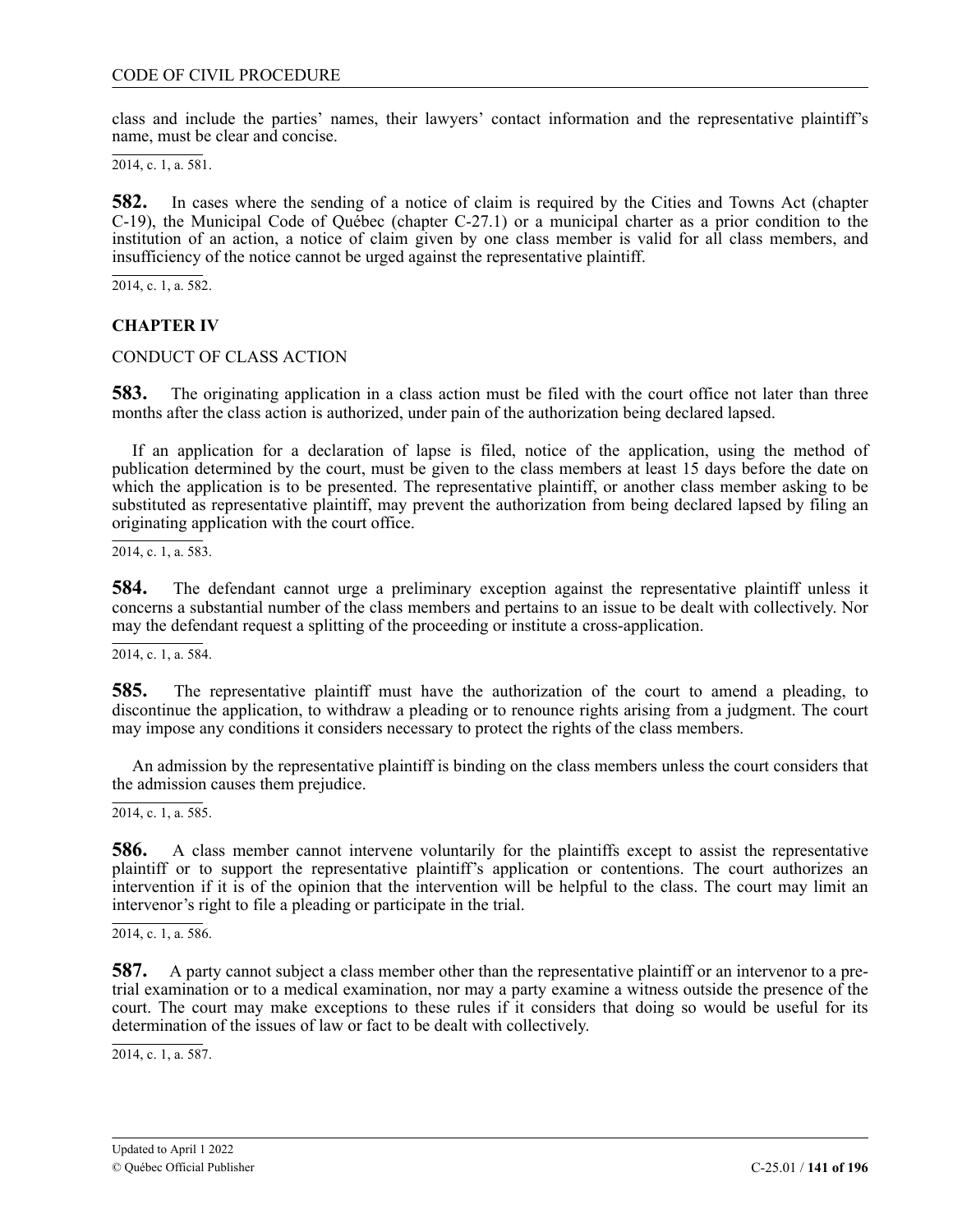**588.** The court may at any time, on the application of a party, revise or annul the authorization judgment if it considers that conditions relating to the issues of law or fact or to the composition of the class are no longer satisfied.

If the court revises the authorization judgment, it may allow the representative plaintiff to amend the conclusions sought. In addition, if circumstances so require, the court may, even on its own initiative, modify or divide the class at any time.

If the court annuls the authorization judgment, the proceeding continues between the parties before the competent court according to the procedure set out in Book II.

2014, c. 1, a. 588.

**589.** The representative plaintiff is deemed to retain sufficient interest to act even if that person's personal claim is extinguished. The representative plaintiff cannot waive the status of representative plaintiff without the authorization of the court, which cannot be given unless the court is able to appoint another class member as representative plaintiff.

If the representative plaintiff is no longer in a position to properly represent the class members or if that person's personal claim is extinguished, another class member may ask the court to be substituted as representative plaintiff or propose some other class member for that purpose.

A substitute representative plaintiff continues the proceeding from the stage it has reached; with the authorization of the court, the substitute may refuse to confirm any prior acts if they have caused irreparable prejudice to the class members. The substitute is not liable for legal costs and other expenses in relation to any act prior to the substitution that the substitute has not confirmed, unless the court orders otherwise.

2014, c. 1, a. 589.

**590.** A transaction, acceptance of a tender, or an acquiescence is valid only if approved by the court. Such approval cannot be given unless notice has been given to the class members.

In the case of a transaction, the notice must state that the transaction will be submitted to the court for approval on the date and at the place indicated. It must specify the nature of the transaction, the method of execution chosen and the procedure to be followed by class members to prove their claim. The notice must also inform class members that they may assert their contentions before the court regarding the proposed transaction and the distribution of any remaining balance. The judgment approving the transaction determines, if necessary, the mechanics of its execution.

2014, c. 1, a. 590.

# **CHAPTER V**

JUDGMENT AND EXECUTION MEASURES

## **DIVISION I**

#### JUDGMENT, AND ITS EFFECTS AND PUBLICATION

**591.** The judgment on a class action describes the class to which it applies, and is binding on all class members who have not opted out.

Once the judgment has become final, the court of first instance orders the publication of a notice stating the substance of the judgment and notification of the notice to each known class member.

2014, c. 1, a. 591.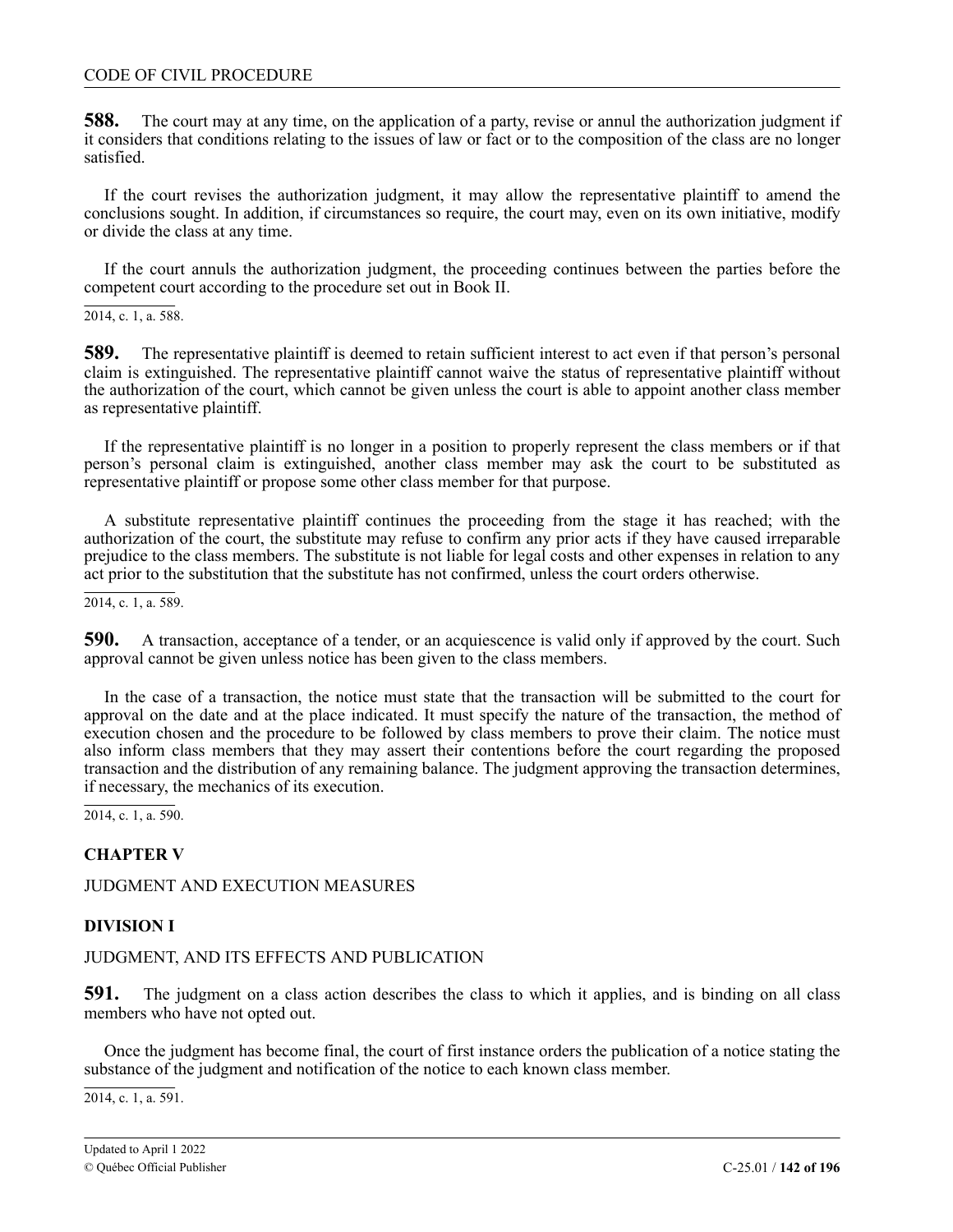**592.** If the judgment awards damages or a monetary reimbursement, it specifies whether members' claims are to be recovered collectively or individually.

#### 2014, c. 1, a. 592.

**593.** The court may award the representative plaintiff an indemnity for disbursements and an amount to cover legal costs and the lawyer's professional fee. Both are payable out of the amount recovered collectively or before payment of individual claims.

In the interests of the class members, the court assesses whether the fee charged by the representative plaintiff's lawyer is reasonable; if the fee is not reasonable, the court may determine it.

Regardless of whether the Class Action Assistance Fund provided assistance to the representative plaintiff, the court hears the Fund before ruling on the legal costs and the fee. The court considers whether or not the Fund guaranteed payment of all or any portion of the legal costs or the fee.

 $2014$ , c. 1, a. 593.

**594.** When an application for the homologation of a transaction or the recognition of a judgment in a foreign class action is made to the court, the court makes sure that the rules of the Civil Code that apply to the recognition and enforcement of foreign decisions have been complied with and that the notices given in Québec in connection with the class action were sufficient.

As well, the court is required to make sure that the requirements that governed the exercise of the rights of Québec residents are equivalent to those imposed in class actions brought before a Québec court, that Québec residents may exercise their rights in Québec in accordance with the rules applicable in Québec and that, in the case of collective recovery of claims, the remittance of any remaining balance to a third person will be decided by it insofar as the Québec residents' share is concerned.

2014, c. 1, a. 594.

# **DIVISION II**

#### COLLECTIVE RECOVERY OF CLAIMS

**595.** The court orders collective recovery of the class members' claims if the evidence allows a sufficiently precise determination of the total claim amount. The total claim amount is determined without regard to the identity of individual class members or the exact amount of their respective claims.

After determining the total claim amount, the court may order that it be deposited in its entirety, or according to the terms it specifies, with a financial institution carrying on business in Québec; the interest on the amount deposited accrues to the class members. The court may reduce the total claim amount if it orders an additional form of reparation, or may order reparation appropriate to the circumstances instead of a monetary award.

If execution measures prove necessary, instructions are given to the bailiff by the representative plaintiff.

2014, c. 1, a. 595.

**596.** A judgment that orders collective recovery makes provision for individual liquidation of the class members' claims or for distribution of an amount to each class member.

The court designates a person to carry out the operation, gives them the necessary instructions, including instructions as to proof and procedure, and determines their remuneration.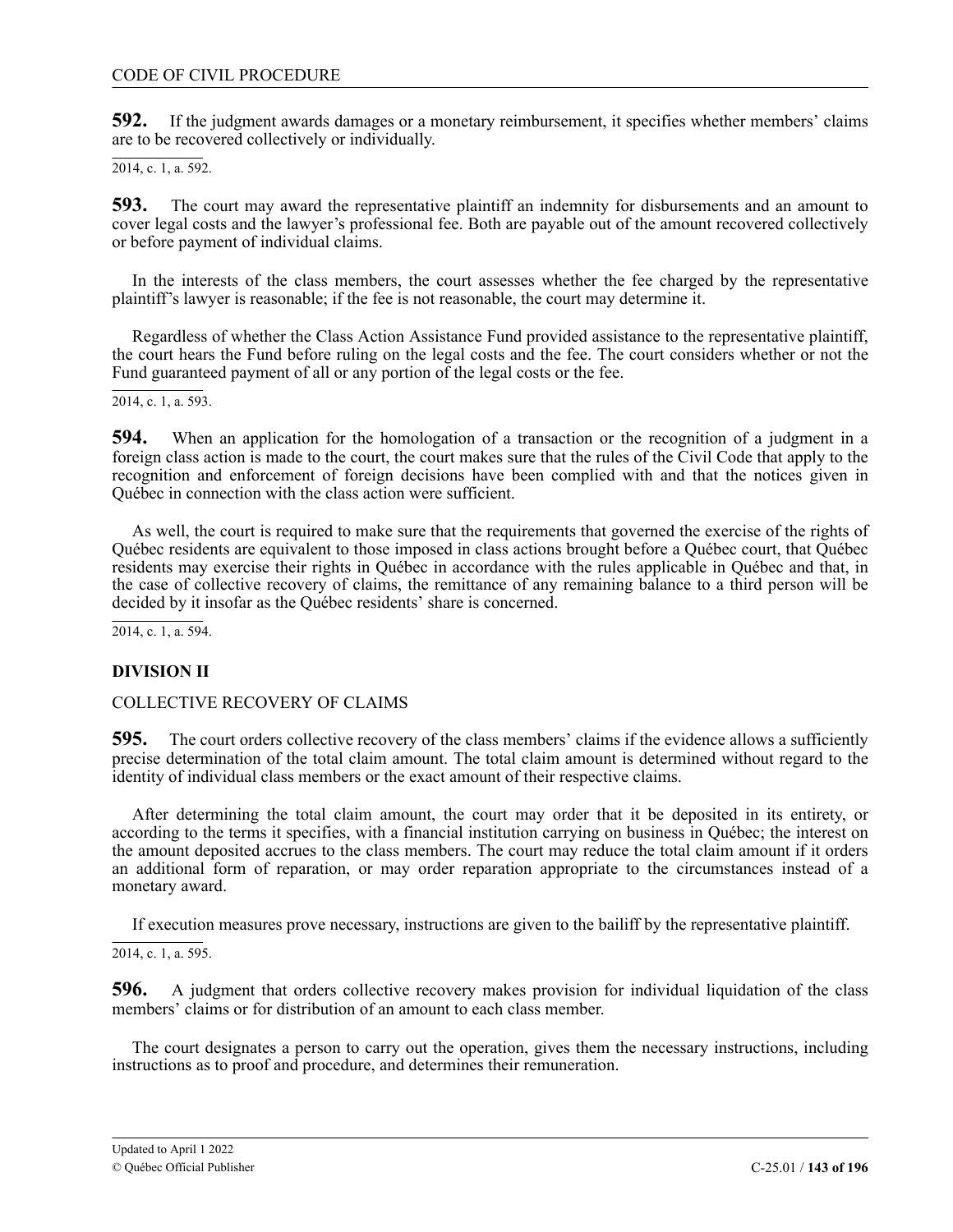The court disposes of any remaining balance in the same manner as when remitting an amount to a third person, having regard, among other things, to the members' interests. If the judgment is against the State, the remaining balance is paid into the Access to Justice Fund.

2014, c. 1, a. 596.

**597.** If the individual liquidation of the class members' claims or the distribution of an amount to each class member is impracticable, inappropriate or too costly, the court determines the balance remaining after the collocation of the costs, fee and disbursements and orders that the amount be remitted to a third person it designates.

However, before remitting the amount to a third person, the court hears the representations of the parties, the Class Action Assistance Fund and any other person whose opinion the court considers useful.

 $\overline{2014}$ , c. 1, a, 597.

**598.** The liquidation, distribution or remittance of the amount recovered collectively is effected after payment, in the following order, of

(1) the legal costs, including the cost of notices and the remuneration of the person designated to carry out the liquidation or distribution;

(2) the fee of the representative plaintiff's lawyer, to the extent determined by the court; and

(3) the representative plaintiff's disbursements, to the extent determined by the court.

2014, c. 1, a. 598.

# **DIVISION III**

INDIVIDUAL RECOVERY OF CLAIMS

**599.** A judgment ordering individual recovery specifies what issues remain to be decided in order to determine individual claims. It sets out the content of the judgment notice to class members, which must include explanations as to those issues and as to the information and documents to be provided in support of an individual claim and any other information determined by the court.

Within one year after the publication of the notice, class members must file their claim with the office of the court in the district where the class action was heard or in any other district the court specifies.

2014, c. 1, a. 599.

**600.** The court determines the claim of each class member or orders the special clerk to determine it according to the procedure it establishes. The court may determine special methods of proof and procedure for such purpose.

 $\overline{2014}$ , c. 1, a. 600.

**601.** At the trial of an individual claim, the defendant may urge against a claimant a preliminary exception that this Title did not earlier permit against the representative plaintiff.

 $\overline{2014, c. 1, a. 601}$ .

#### **DIVISION IV**

APPEAL

**602.** The judgment on a class action may be appealed as of right.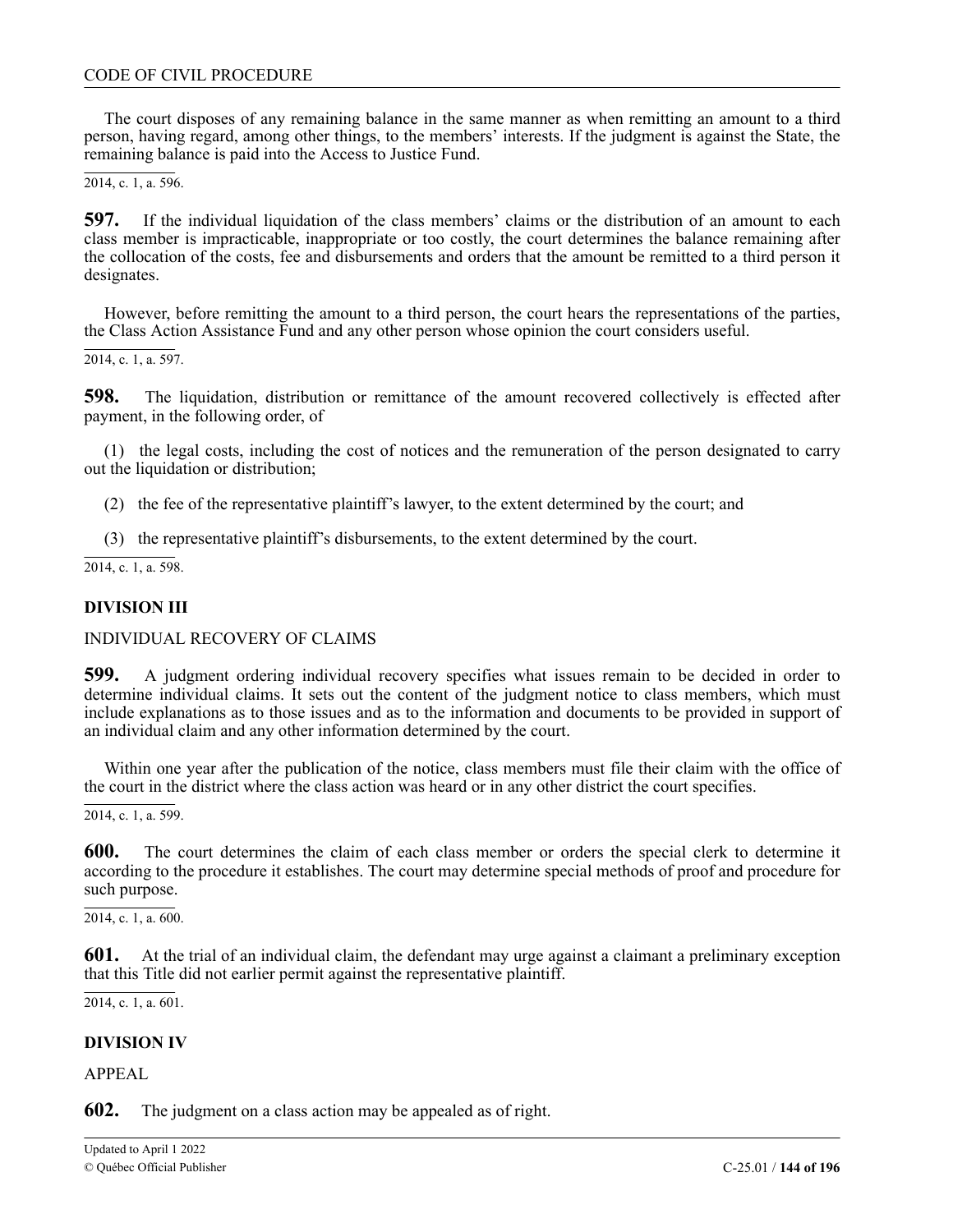If the representative plaintiff does not initiate an appeal or if the appeal is dismissed on the grounds that it was not properly initiated, a class member may, within two months after the publication or notification of the judgment notice, apply to the Court of Appeal for permission to be substituted as representative plaintiff in order to appeal the judgment.

The time limit in this article is a strict time limit.

2014, c. 1, a. 602.

**603.** The appellant asks the court of first instance to determine the content of the notice to be given to class members.

2014, c. 1, a. 603.

**604.** If the Court of Appeal grants the representative plaintiff's appeal, even in part, it may order that the record be sent to the court of first instance for collective recovery of claims or for determination of individual claims.

2014, c. 1, a. 604.

## **BOOK VII**

PRIVATE DISPUTE PREVENTION AND RESOLUTION PROCESSES

### **TITLE I**

MEDIATION

# **CHAPTER I**

#### ROLES AND DUTIES OF PARTIES AND MEDIATOR

**605.** A mediator is chosen, directly or through a third person, by mutual agreement of the parties.

The mediator helps the parties to engage in dialogue, clarify their views, define the issues in dispute, identify their needs and interests, explore solutions and reach, if possible, a mutually satisfactory agreement. The parties may ask the mediator to develop with them a proposal to prevent or resolve the dispute.

The mediator is required to draw the parties' attention to any conflict of interest or any situation that may be seen to create a conflict of interest or that may cast doubt on the mediator's impartiality.

2014, c. 1, a. 605.

**606.** The mediator and mediation participants cannot be compelled, in arbitration, administrative or judicial proceedings, whether related or unrelated to the dispute, to disclose anything they hear or learn in the course of the mediation process. Nor can the mediator and mediation participants be compelled to produce a document prepared or obtained in the course of the mediation process, unless the law requires its disclosure, a person's life, safety or personal integrity is at stake or its disclosure is necessary for the mediator to be able to defend against a claim of professional fault. No information given or statement made in the course of the mediation process may be admitted in evidence in such proceedings.

To claim the privilege of non-compellability, the mediator must be certified by a body recognized by the Minister of Justice. In addition, the mediator must be subject to rules of professional conduct and be required to take out civil liability insurance or provide some other form of security to cover injury to third persons.

2014, c. 1, a. 606; I.N. 2016-12-01.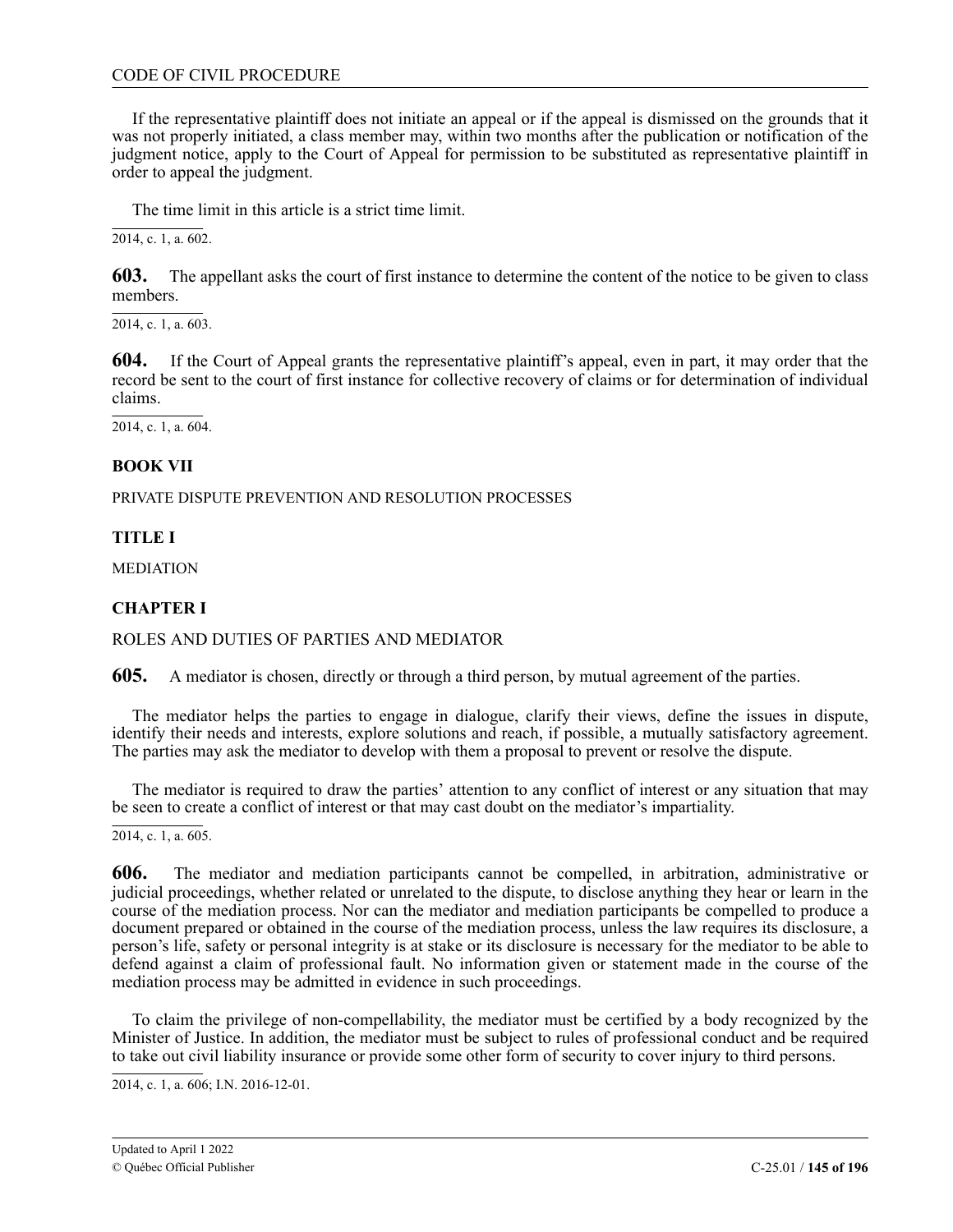**607.** Despite section 9 of the Act respecting Access to documents held by public bodies and the Protection of personal information (chapter A-2.1), no one has a right of access to a document contained in the mediation record, or the right to object to the use of a document in the course of a mediation process on the grounds that it may contain personal information.

2014, c. 1, a. 607.

# **CHAPTER II**

CONDUCT OF MEDIATION

**608.** Mediation begins, without formality, on the day on which the parties agree to enter into a mediation process by mutual agreement or at the initiative of one of them. In the latter case, failure by the other party to respond constitutes a refusal to participate in the mediation process.

 $\overline{2014, c. 1, a. 608}.$ 

**609.** Before starting the mediation process, the mediator informs the parties of a mediator's role and duties, and determines with them the rules applicable to and the length of the mediation process.

The parties must undertake to attend all meetings to which they are invited by the mediator. They may, if all consent, even tacitly, bring persons whose contribution may be useful for the orderly progress of the mediation process and helpful in resolving the dispute. The parties are required to ensure that the persons who have the authority to make a settlement agreement are present or that they can be reached in sufficient time to give their consent.

2014, c. 1, a. 609.

**610.** The mediator has a duty to treat the parties fairly, and must see that each party has an opportunity to argue its case.

The mediator may suspend the mediation process at any time, in the interests of the parties or of one of the parties.

 $\overline{2014, c. 1, a. 610}.$ 

**611.** The mediator may communicate with each party separately, but in that case is required to inform the parties.

No information relevant to the mediation received from a party may be disclosed by the mediator, without that party's consent, to the other party.

2014, c. 1, a. 611.

**612.** If the parties enter into mediation while a judicial application is already in progress, they must agree to a stay of the proceeding, provided the law or the court seized permits it, until the end of the mediation process.

2014, c. 1, a. 612.

# **CHAPTER III**

## END OF MEDIATION

**613.** A settlement agreement contains the undertakings of the parties and terminates the dispute. The settlement agreement constitutes a transaction only if the subject matter and the circumstances permit and the parties' wishes in that respect are clear.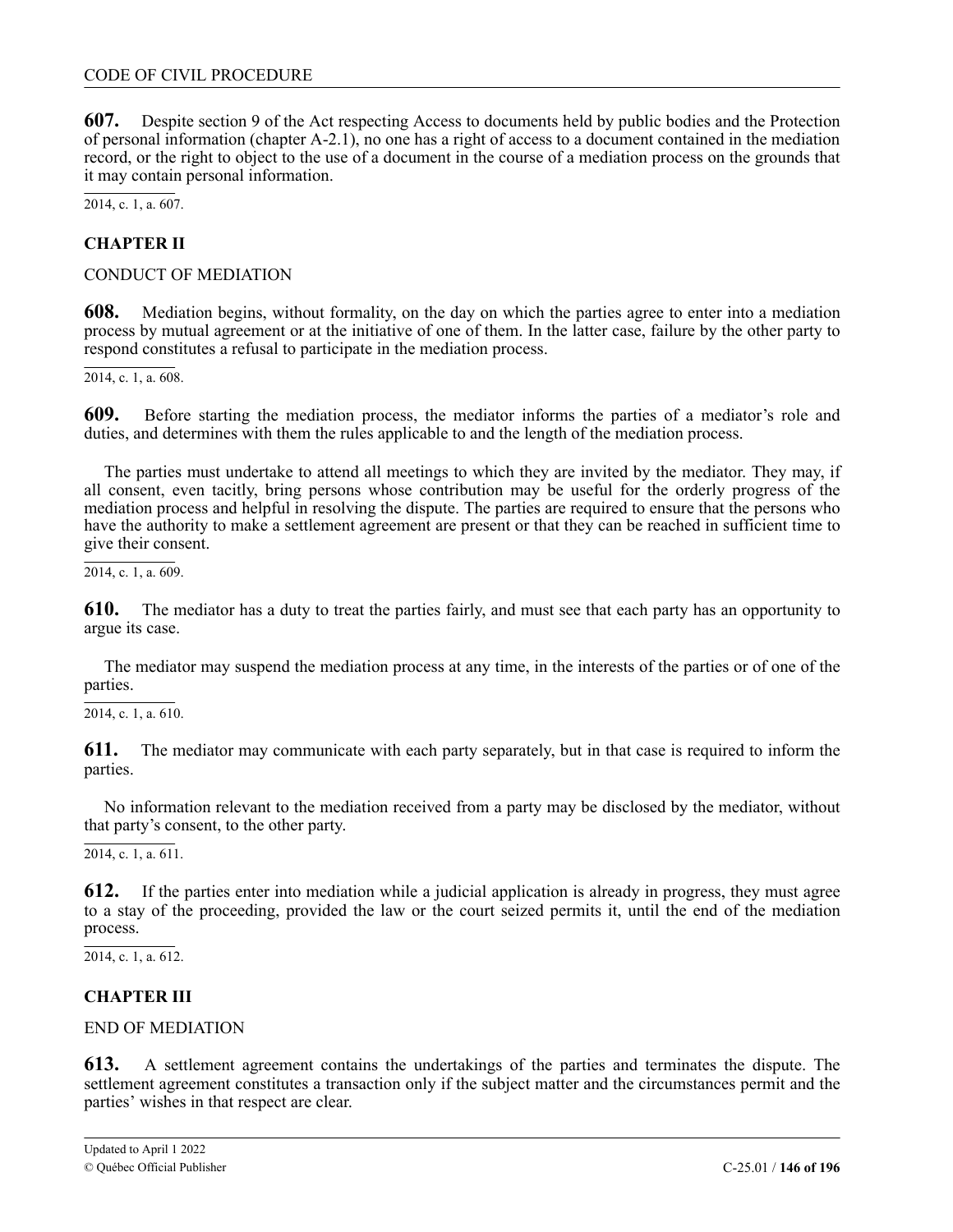The mediator must see that the parties understand the agreement.

 $\overline{2014}$ , c. 1, a. 613.

**614.** A party may withdraw from or put an end to the mediation process at any time at its own discretion and without being required to give reasons.

The mediator, too, may put an end to the mediation process if, in the mediator's opinion, it is warranted by the circumstances, in particular if the mediator is convinced that the mediation process is doomed to failure or is likely, if continued, to cause serious prejudice to one of the parties.

 $\overline{2014}$ , c. 1, a, 614.

**615.** As soon as the mediation process ends, the mediator renders an account to the parties of the sums received and determines the costs, which are borne equally by the parties, unless a different apportionment has been agreed, or has been ordered by the court if the mediation process took place in the course of a proceeding.

The costs include the mediator's fee, travel expenses and other disbursements, as well as any costs related to expert evidence or other interventions agreed by the parties. All other expenses incurred by a party are borne by that party.

 $\overline{2014}$ , c. 1, a. 615.

## **CHAPTER IV**

SPECIAL PROVISIONS APPLICABLE TO FAMILY MEDIATION

**616.** Mediation of a family dispute that is entered into on a purely private basis or without a judicial application being brought may only be conducted by a family mediator certified in accordance with the regulations under article 619. If a child's interests are at stake, the mediator is required to inform the parties that they must participate in a parenting and mediation information session as provided in article 417.

2014, c. 1, a. 616.

**617.** Mediation sessions take place in the presence of both parties and a mediator or, if the parties so agree, two mediators. The sessions may also, if all agree, take place in the presence of a single party, in the presence of the child concerned or in the presence of other persons who are neither experts nor advisers if their contribution may be helpful in resolving the dispute.

If required by the circumstances, the mediator may, with the parties' consent, use any appropriate, readily available technological means.

When the mediation process ends, the mediator files a dated and signed report with the Family Mediation Service, and delivers a copy to the parties. The report records the presence of the parties and the points, if any, on which an agreement was reached. It contains no other information.

 $\overline{2014, c. 1, a. 617}.$ 

**618.** If the mediator considers that a proposed settlement agreement is likely to lead to a dispute in the future or cause prejudice to one of the parties or to the children, the mediator is required to invite the parties to remedy the situation and, if necessary, to seek advice from a third person. If convinced that the possibility of prejudice cannot be eliminated, the mediator may put an end to the mediation process.

2014, c. 1, a. 618.

**619.** The Government designates the persons, bodies or associations that may certify family mediators and, by regulation, determines the standards with which those persons, bodies or associations must comply.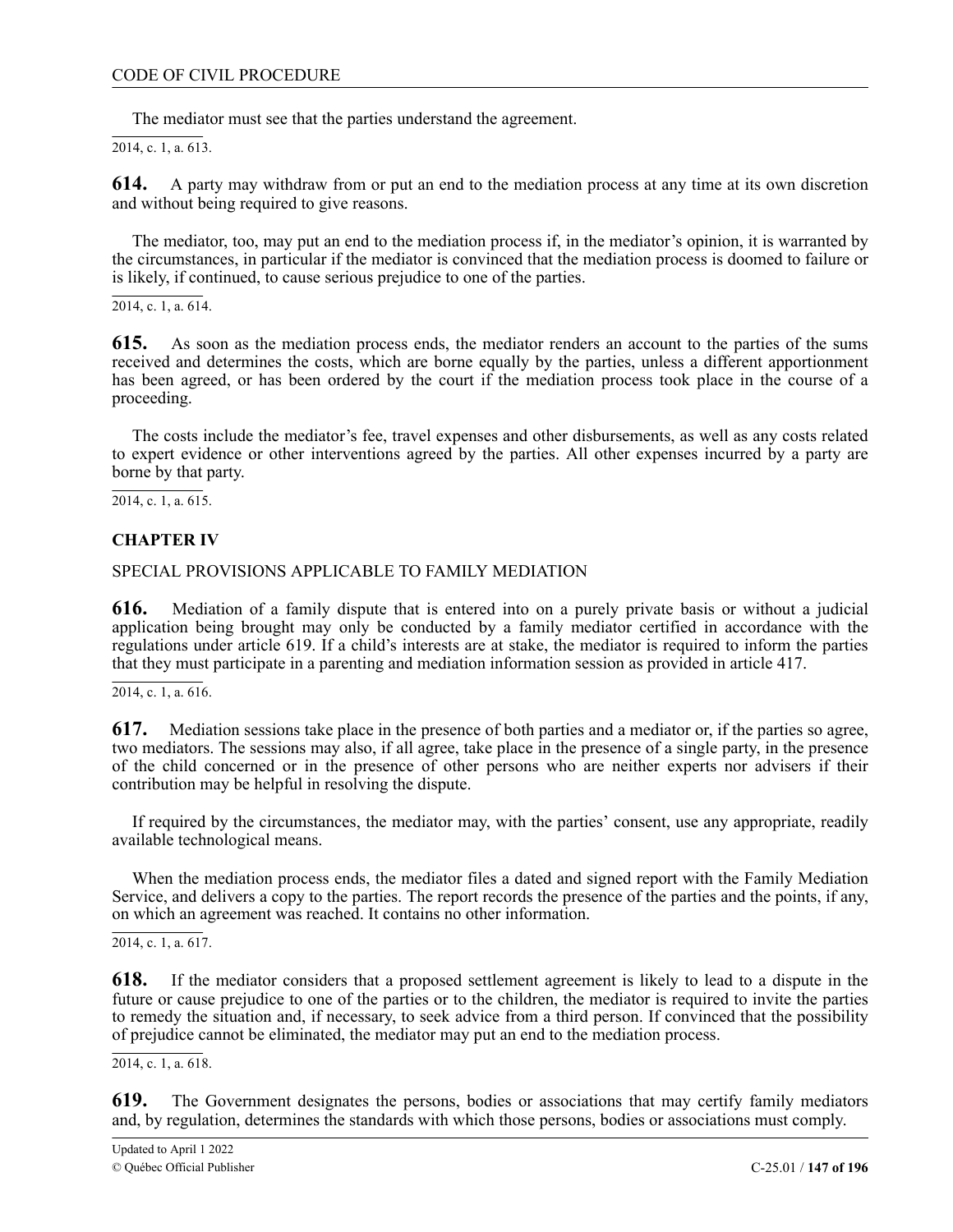The Government, by regulation, may define the conditions mediators must satisfy to be certified and determine the standards with which certified mediators must comply in the exercise of their functions, as well as the sanctions applicable for non-compliance.

The Government, by regulation, may also determine what services are payable by the Family Mediation Service, set the tariff of professional fees the Service may pay certified family mediators and determine the time limit and procedure for claiming such professional fees and the applicable terms of payment. In addition, it may determine the tariff of professional fees the parties may be charged for services not covered by the Family Mediation Service or for services provided by a mediator designated by the Service or by more than one mediator.

The Minister of Justice, by order, determines the conditions subject to which technological means may be used by the Family Mediation Service, and specifies other services the Service may provide as well as the applicable conditions.

 $\overline{2014, c. 1, a. 619}.$ 

### **TITLE II**

ARBITRATION

### **CHAPTER I**

#### GENERAL PROVISIONS

**620.** Arbitration is the submission of a dispute to an arbitrator for a decision in accordance with the rules of law and, if appropriate, for a determination of damages. The arbitrator may act as *amiable compositeur* if the parties have so agreed. In all instances, the arbitrator decides the dispute in accordance with the stipulations of the contract between the parties and takes into account any applicable usages.

The arbitrator's mission also includes attempting to reconcile the parties, if they so request and circumstances permit, and continuing the arbitration process, with the parties' express consent, if the conciliation attempt fails.

 $\overline{2014, c. 1, a. 620}.$ 

**621.** Arbitrators cannot be prosecuted for an act performed in the course of their arbitration mission, unless they acted in bad faith or committed an intentional or gross fault.

 $\overline{2014}$ , c. 1, a, 621.

**622.** Unless otherwise provided by law, the issues on which the parties have an arbitration agreement cannot be brought before a court even though it would have jurisdiction to decide the subject matter of the dispute.

A court seized of a dispute on such an issue is required, on a party's application, to refer the parties back to arbitration, unless the court finds the arbitration agreement to be null. The application for referral to arbitration must be made within 45 days after the originating application or within 90 days when the dispute involves a foreign element. Arbitration proceedings may be commenced or continued and an award made for so long as the court has not made its ruling.

The parties cannot, through their agreement, depart from the provisions of this Title that determine the jurisdiction of the court or from those relating to the application of the adversarial principle or the principle of proportionality, to the right to receive notification of a document or to the homologation or the annulment of an arbitration award.

2014, c. 1, a. 622.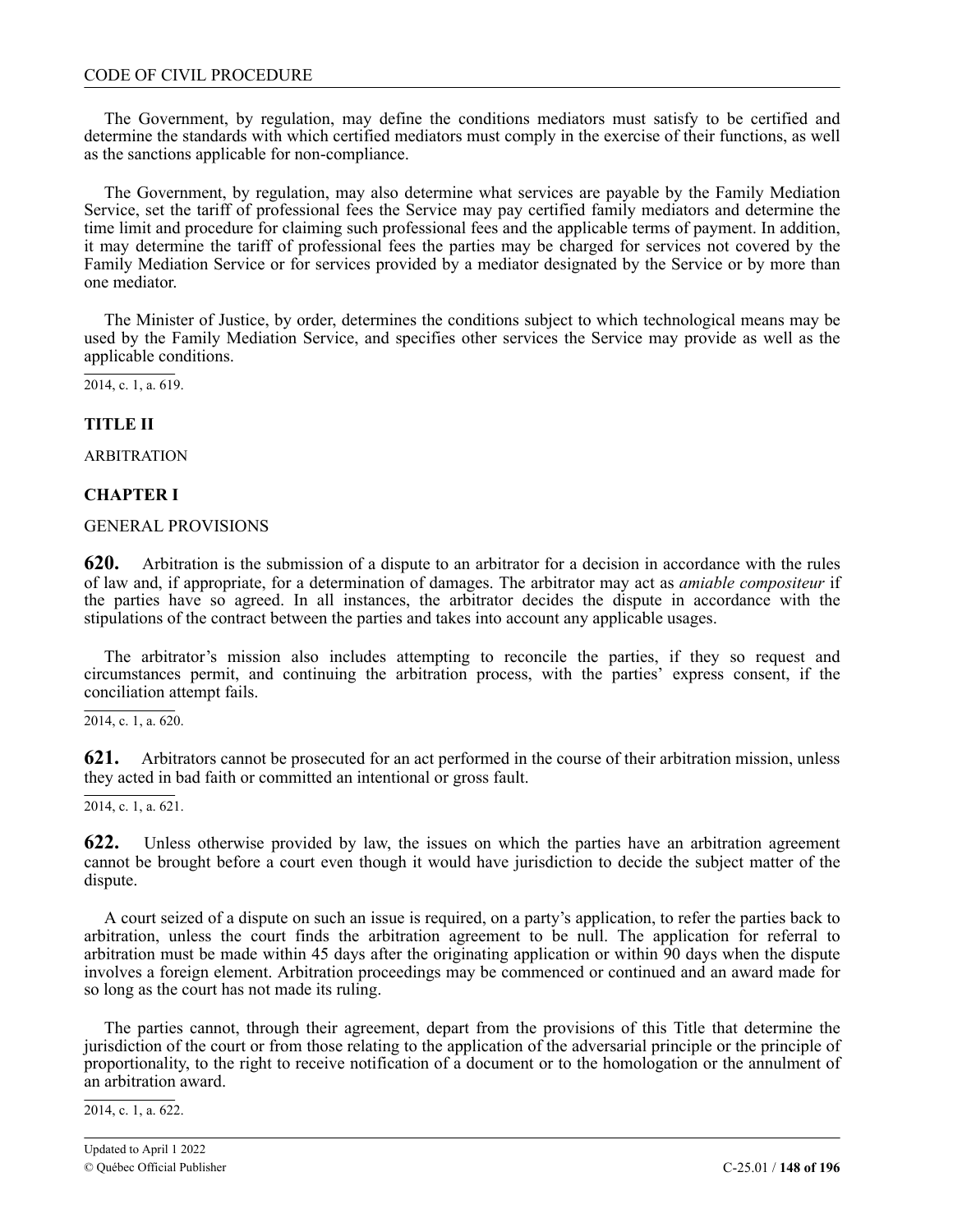**623.** The court, on an application, may grant provisional measures or safeguard orders before or during arbitration proceedings.

2014, c. 1, a. 623.

# **CHAPTER II**

APPOINTMENT OF ARBITRATORS

**624.** The parties appoint an arbitrator to decide their dispute. They do so by mutual agreement, unless they ask a third person to make the appointment.

The parties may choose to appoint a panel of arbitrators, in which case each party appoints one arbitrator, and the two so appointed appoint the third.

If an arbitrator must be replaced, the procedure for the appointment of an arbitrator applies.

2014, c. 1, a. 624.

**625.** If the appointment of an arbitrator proves difficult, the court, on a party's request, may take any necessary measure to see to the appointment.

For example, if a party fails to appoint an arbitrator within 30 days after having been required by another party to do so, the court may make the appointment. As well, the court may appoint an arbitrator if, 30 days after two arbitrators are appointed, they cannot agree on the choice of the third arbitrator.

2014, c. 1, a. 625.

**626.** An arbitrator may be recused if there is serious reason to question their impartiality or if the arbitrator does not have the qualifications agreed by the parties.

An arbitrator is required to declare to the parties any fact that could cast doubt on the arbitrator's impartiality and justify a recusation.

 $2014$ , c. 1, a. 626.

**627.** A party may ask for an arbitrator's recusation by notifying a document stating its reasons to the other party, to the arbitrator concerned and, if applicable, to the other arbitrators, within 15 days after becoming aware of the appointment or appointments or of the cause for recusation.

A party may only ask for the recusation of an arbitrator it appointed for a cause which arose or was discovered after the appointment was made.

The arbitrator or arbitrators are required to rule on the recusation request without delay, unless the arbitrator concerned withdraws or, the other party supporting the request, is compelled to withdraw.

If the recusation cannot be so obtained, a party may, within 30 days after being advised of it, ask the court to rule on the recusation. The arbitrator concerned and, if there are more than one, the other arbitrators, may nonetheless continue the arbitration proceedings and make an award for so long as the court has not made its ruling.

2014, c. 1, a. 627.

**628.** A party may ask the court to revoke an arbitrator if it is impossible for the arbitrator to carry out their mission or if the arbitrator does not discharge their functions within a reasonable time.

2014, c. 1, a. 628.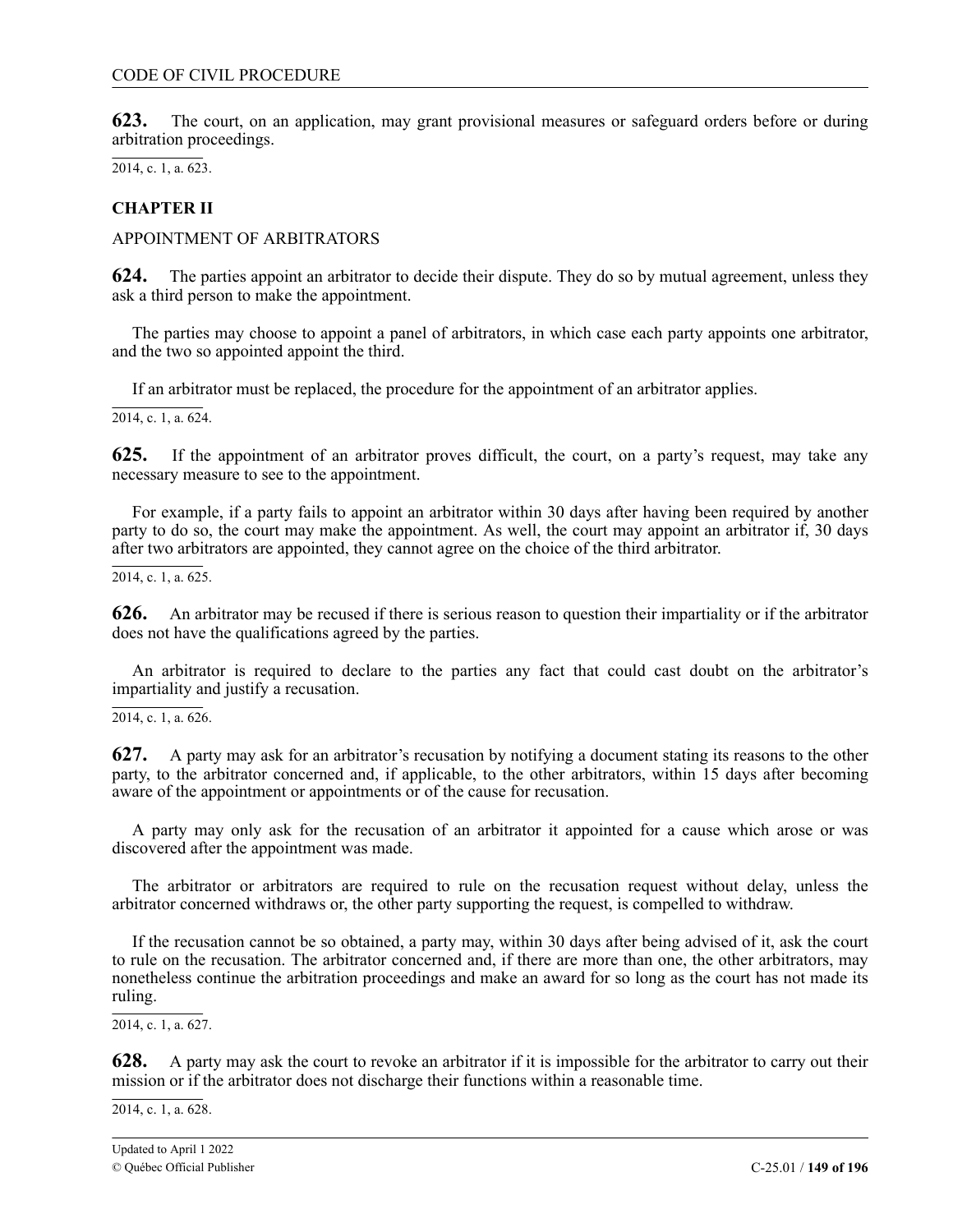**629.** If the procedure provided for in the arbitration agreement for the recusation or revocation of an arbitrator proves difficult to implement, the court may, on a party's request, rule on the matter.

2014, c. 1, a. 629.

**630.** Decisions of the court on appointment, recusation or revocation cannot be appealed.

2014, c. 1, a. 630.

# **CHAPTER III**

### CONDUCT OF ARBITRATION

**631.** Arbitration proceedings commence on the date of notification of one party to the other of a notice stating that it is submitting a dispute to arbitration and specifying the subject matter of the dispute.

The notice, like any other document that is required to be notified, is notified in accordance with this Code. 2014, c. 1, a. 631.

**632.** Arbitrators conduct the arbitration according to the procedure they determine; they are required, however, to see that the adversarial principle and the principle of proportionality are observed.

Arbitrators have all the necessary powers to exercise their jurisdiction, including the power to administer oaths, the power to appoint an expert and the power to rule on their own jurisdiction.

If an arbitrator rules on the arbitrator's own jurisdiction, a party, within 30 days after being advised of the decision, may ask the court to rule on the matter. A decision of the court recognizing the jurisdiction of the arbitrator cannot be appealed.

For so long as the court has not made its ruling, the arbitrator may continue the arbitration proceedings and make an award.

2014, c. 1, a. 632.

**633.** Arbitration proceedings are conducted orally, at a hearing, unless the parties agree on the matter being decided on the face of the record. In either case, a party may state its case in writing.

The arbitrator may require each party to send the arbitrator, within a specified time, a statement of its contentions and any exhibits mentioned, and to send them to the other party, if not already done. Any expert reports and other documents on which the arbitrator may base the arbitration award must also be sent to the parties.

The arbitrator advises the parties of the date of the hearing and, if applicable, of the date on which the arbitrator will inspect the property or visit the premises.

Witnesses are called, heard and indemnified according to the rules applicable to a trial before a court.

 $2014, c. 1, a. 633$ ; I.N. 2016-12-01.

**634.** The arbitrator, or a party with leave of the arbitrator, may request the assistance of the court to obtain evidence, including to compel a witness who refuses, without valid reason, to attend, answer or produce real evidence in their possession.

2014, c. 1, a. 634.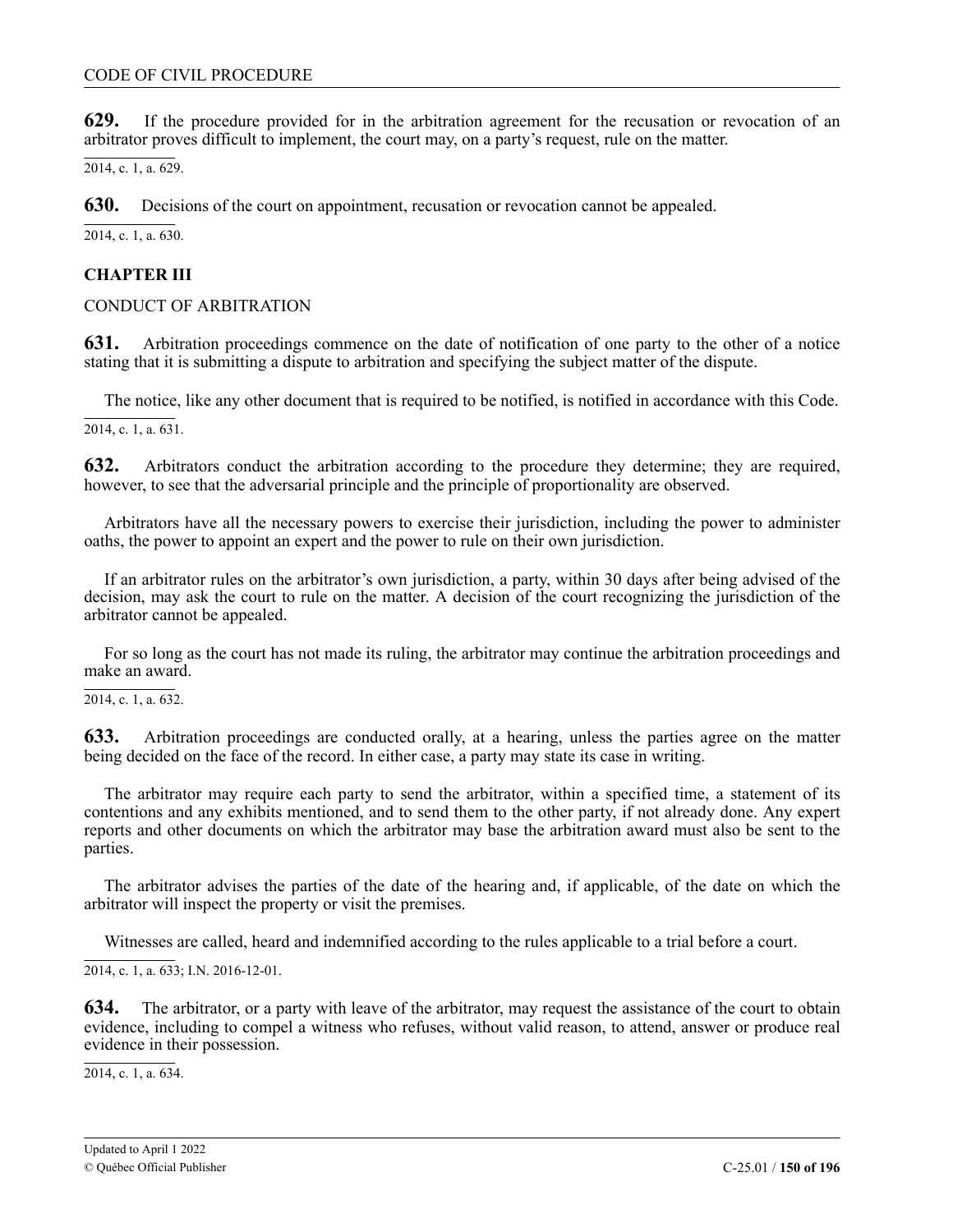**635.** If a party fails to state its contentions, attend at the hearing or present evidence in support of its contentions, the arbitrator, after recording the default, may continue the arbitration.

However, if the party that submitted the dispute to arbitration fails to state its contentions, the arbitration is ended unless the other party objects.

 $\overline{2014, c. 1, a. 635}.$ 

**636.** Decisions during arbitration proceedings are made immediately or, if they cannot be made immediately, as soon as possible; if they are in writing, they must be signed, as must the arbitration award.

If more than one arbitrator has been appointed, decisions are made by a majority of the panel. However, an arbitrator may rule alone on a question of procedure if so authorized by the parties or by all the other arbitrators.

2014, c. 1, a. 636.

**637.** The parties, subject to their agreement or unless the arbitrator decides otherwise, are equally liable for the arbitrator's professional fee and expenses.

2014, c. 1, a. 637.

## **CHAPTER IV**

#### EXCEPTIONAL MEASURES

**638.** The arbitrator may, on a party's request, take any provisional measure or any measure to safeguard the parties' rights for the time and subject to the conditions the arbitrator determines and, if necessary, require that a suretyship be provided to cover costs and the reparation of any prejudice that may result from such a measure. Such a decision is binding on the parties but one of them may, if necessary, ask the court to homologate the decision to give it the same force and effect as a judgment of the court.

2014, c. 1, a. 638.

**639.** In an urgent situation, even before a request for a provisional or safeguard measure is notified to the other party, the arbitrator may issue a provisional order for a period which may in no case exceed 20 days. The arbitrator requires the party that requested the order to provide a suretyship unless, in the arbitrator's opinion, it is inappropriate or of no use.

The provisional order must be notified to the other party as soon as it is issued, with all the evidence attached. It is binding on the parties and cannot be homologated by the court.

2014, c. 1, a. 639.

**640.** The parties must disclose to the arbitrator without delay any material change in the circumstances based on which a provisional or safeguard measure or a provisional order was requested or granted.

The arbitrator may amend, stay or revoke a provisional or safeguard measure or a provisional order on the parties' request. In exceptional circumstances, the arbitrator may do so on the arbitrator's own initiative but must, in compliance with the adversarial principle, invite the parties to make representations.

2014, c. 1, a. 640.

**641.** If the arbitrator subsequently decides that a provisional or safeguard measure or a provisional order should not have been granted, the party that obtained the measure or order may be required to provide reparation for any prejudice caused to another party by the measure or order and to reimburse the costs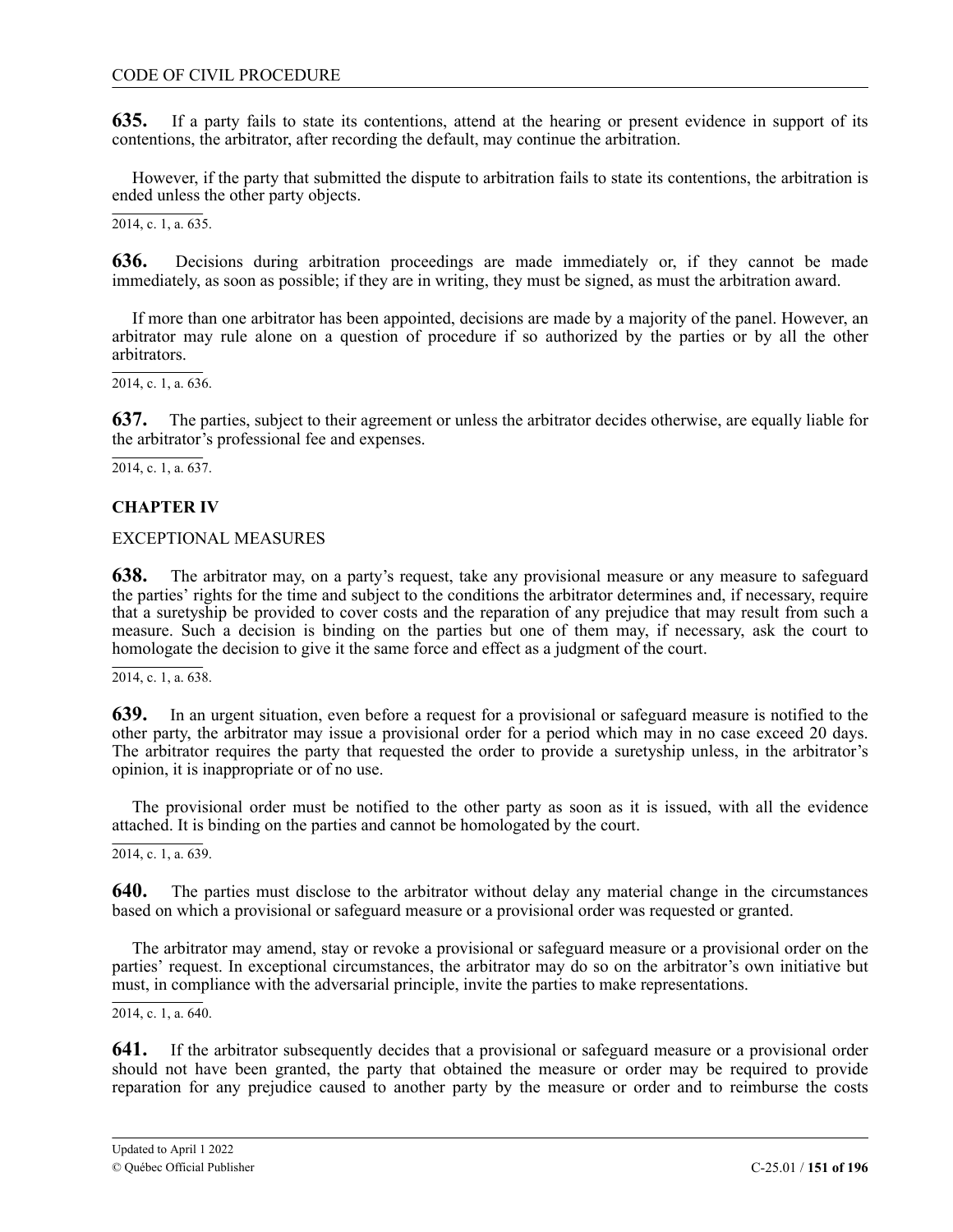incurred by that other party. The arbitrator may award such reparation and costs at any time during the arbitration proceedings.

2014, c. 1, a. 641.

# **CHAPTER V**

ARBITRATION AWARD

**642.** The arbitration award is binding on the parties. It must be made in writing and be signed by the arbitrator or arbitrators, and include reasons. It must state its date and the place where it was made. The award is deemed to have been made on that date and at that place.

In arbitration proceedings with more than one arbitrator, the arbitration award must be made by a majority of the panel. If one of the arbitrators refuses or is unable to sign the award, the others record that fact, and the award has the same effect as if it were signed by all of them.

The arbitration award must be made within three months after the matter is taken under advisement, but the parties may, more than once, agree to extend the time limit or, if it is expired, set a new one. In the absence of an agreement, the court may do as much, on a party's or the arbitrator's request. The decision of the court cannot be appealed.

If the parties settle the dispute, the agreement is recorded in an arbitration award.

The arbitration award is notified without delay to each party.

2014, c. 1, a. 642.

**643.** The arbitrator, on their own initiative, may correct any error in writing or calculation or any other clerical error in the arbitration award within 30 days after the award date.

Within 30 days after receiving the award, a party may ask the arbitrator to correct any clerical error or ask for a supplemental award on a part of the dispute that was not dealt with in the award or, with the other party's consent, for an interpretation of a specific passage of the award, in which case the interpretation forms an integral part of the award.

The decision correcting, supplementing or interpreting the arbitration award must be made within two months after it is requested. The rules applicable to the arbitration award apply to such a decision. If the decision is not rendered before the expiry of the prescribed time, a party may ask the court to issue an order to safeguard the parties' rights. The decision of the court cannot be appealed.

2014, c. 1, a. 643; I.N. 2016-12-01.

**644.** The arbitrator is required to preserve the confidentiality of the arbitration process and protect deliberative secrecy but violates neither by stating conclusions and reasons in the award.

 $2014$ , c. 1, a. 644.

# **CHAPTER VI**

#### HOMOLOGATION

**645.** A party may apply to the court for the homologation of an arbitration award. As soon as it is homologated, the award acquires the force and effect of a judgment of the court.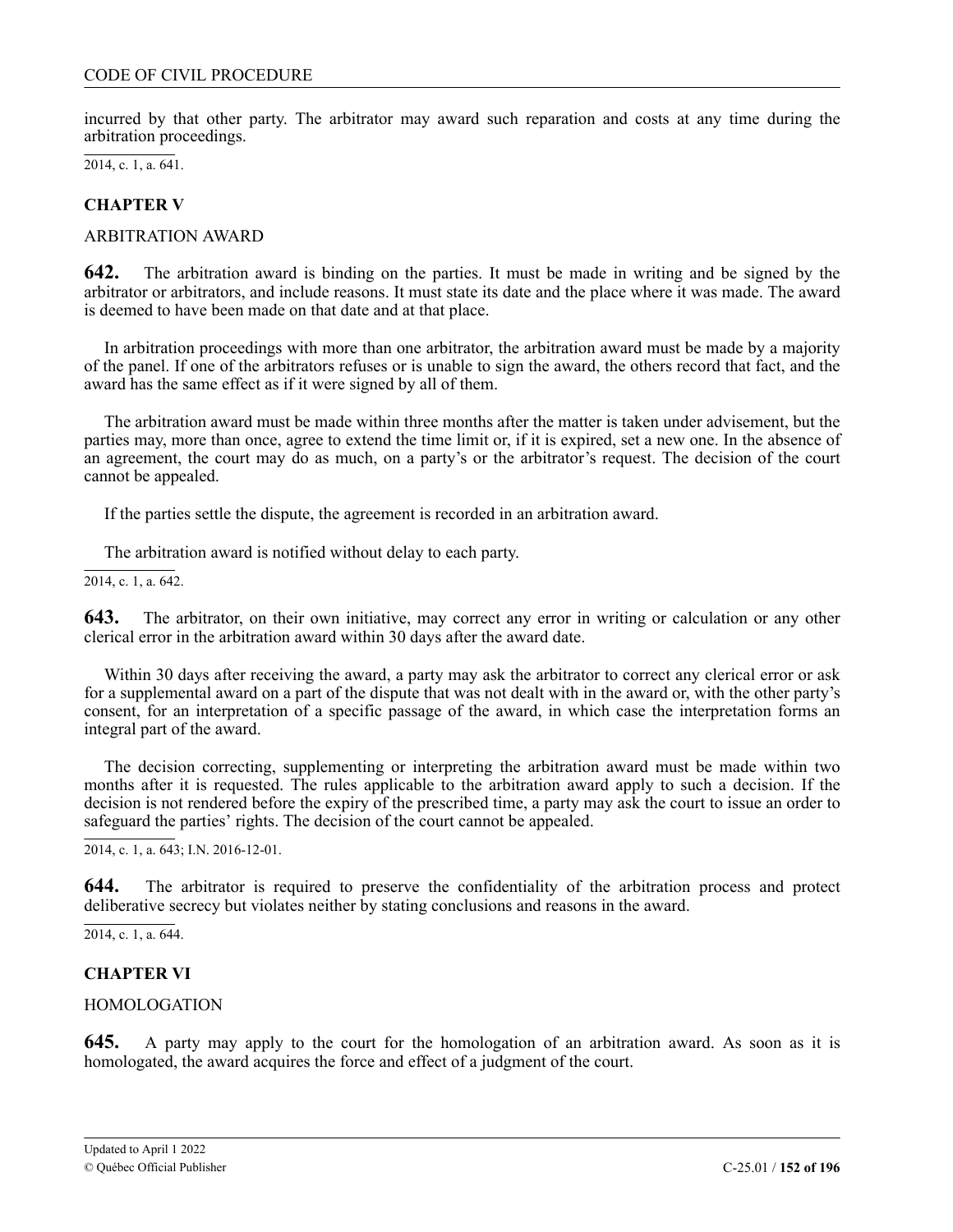The court seized of an application for the homologation of an arbitration award cannot review the merits of the dispute. It may stay its decision if the arbitrator has been asked to correct, supplement or interpret the award. In such a case, if the applicant so requires, the court may order a party to provide a suretyship.

 $\overline{2014}$ , c. 1, a, 645.

**646.** The court cannot refuse to homologate an arbitration award or a provisional or safeguard measure unless it is proved that

(1) one of the parties did not have the capacity to enter into the arbitration agreement;

(2) the arbitration agreement is invalid under the law chosen by the parties or, failing any indication in that regard, under Québec law;

(3) the procedure for the appointment of an arbitrator or the applicable arbitration procedure was not observed;

(4) the party against which the award or measure is invoked was not given proper notice of the appointment of an arbitrator or of the arbitration proceedings, or it was for another reason impossible for that party to present its case; or

(5) the award pertains to a dispute not referred to in or covered by the arbitration agreement, or contains a conclusion on matters beyond the scope of the agreement, in which case only the irregular provision is not homologated if it can be dissociated from the rest.

The court cannot refuse to homologate the arbitration award on its own initiative unless it notes that the subject matter of the dispute is not one that may be settled by arbitration in Québec or that the award or measure is contrary to public order.

2014, c. 1, a. 646.

**647.** The court seized of an application for the homologation of a provisional or safeguard measure may deny the application if the arbitrator's decision to require a suretyship has not been complied with or the measure has been revoked or stayed by the arbitrator.

The court may order the applicant to provide a suretyship if the arbitrator has not already ruled on that subject or if such a decision is necessary to protect the rights of third persons.

2014, c. 1, a. 647.

## **CHAPTER VII**

#### ANNULMENT OF ARBITRATION AWARD

**648.** An arbitration award may only be challenged by way of an application for its annulment. Such an application is subject to the same rules as those governing an application for the homologation of an arbitration award, with the necessary modifications.

Whether it constitutes an originating application or is presented to contest an application for homologation, the application for annulment must be presented within three months after receipt of the arbitration award or of the decision on the request for a correction, a supplemental award or an interpretation. This is a strict time limit.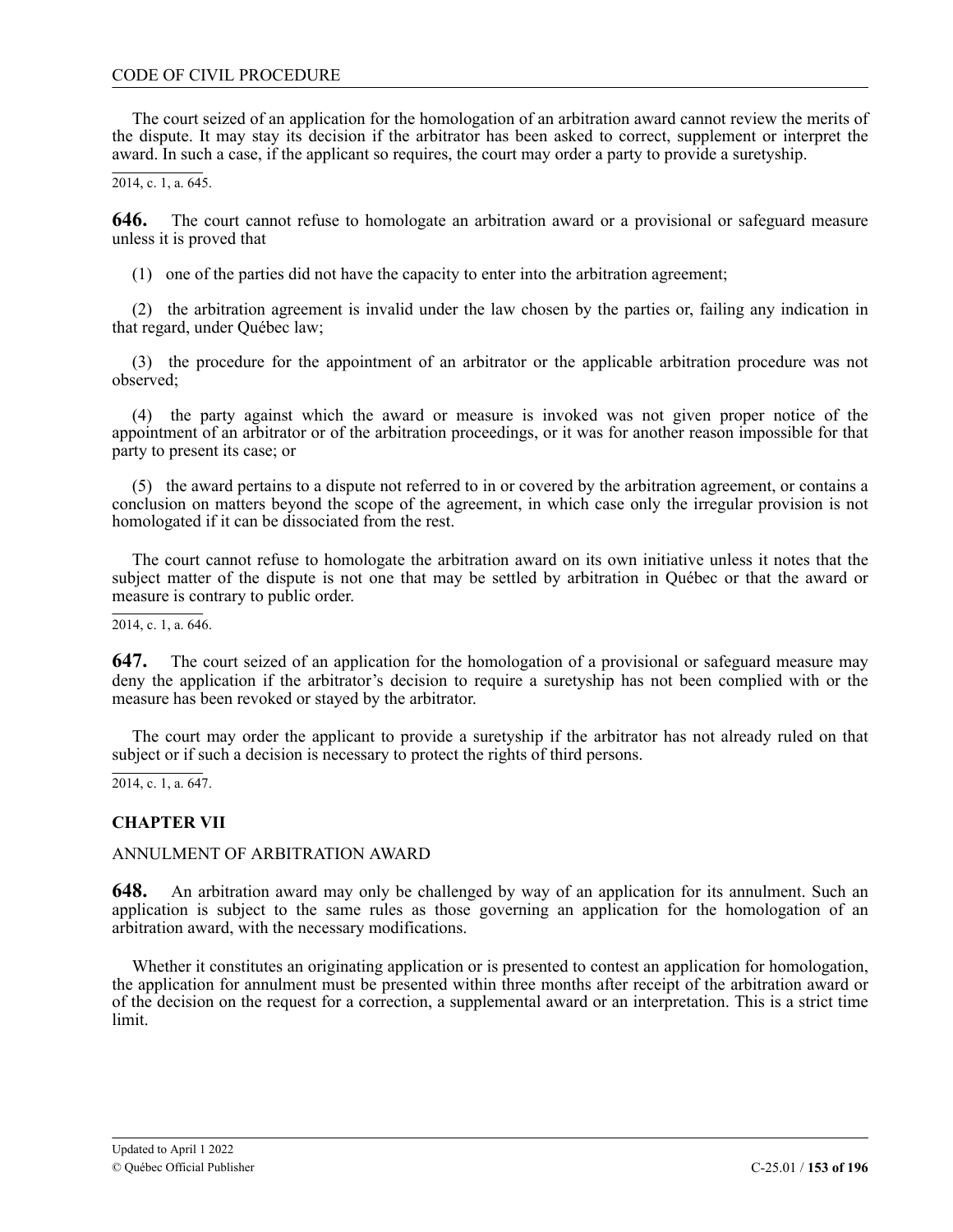The court, on request, may stay the application for annulment for the time it considers necessary to allow the arbitrator to take such action as will eliminate the grounds for annulment, even if the time prescribed for correcting, supplementing or interpreting the award has expired.

2014, c. 1, a. 648; I.N. 2016-12-01.

# **CHAPTER VIII**

SPECIAL PROVISIONS APPLICABLE TO INTERNATIONAL COMMERCIAL ARBITRATION

**649.** If international trade interests, including interprovincial trade interests, are involved in arbitration proceedings, consideration may be given, in interpreting this Title, to the Model Law on International Commercial Arbitration adopted by the United Nations Commission on International Trade Law on 21 June 1985, and its amendments.

Recourse may also be had to documents related to that Model Law, including

(1) the Report of the United Nations Commission on International Trade Law on its eighteenth session held in Vienna from 3 to 21 June 1985; and

(2) the Analytical Commentary on the draft text of a model law on international commercial arbitration contained in the report of the Secretary-General to the eighteenth session of the United Nations Commission on International Trade Law.

2014, c. 1, a. 649.

**650.** International trade interests are considered to be involved in arbitration proceedings if, among other possibilities, the parties to the arbitration agreement have, at the time of the conclusion of that agreement, their places of business in different States or if the place where they choose to conduct the arbitration is outside the State in which they have their places of business. Such interests are also considered to be involved in arbitration proceedings if the place where a substantial part of the obligations of the commercial relationship is to be performed, or the place with which the subject matter of the dispute is most closely connected, is outside the State in which they have their places of business, or if the parties have expressly agreed that the subject matter of the arbitration agreement relates to more than one State.

2014, c. 1, a. 650.

**651.** The arbitrator decides the dispute in accordance with the rules of law chosen by the parties or, failing any such designation, in accordance with the rules of law the arbitrator considers appropriate.

2014, c. 1, a. 651.

## **CHAPTER IX**

RECOGNITION AND ENFORCEMENT OF ARBITRATION AWARDS MADE OUTSIDE QUÉBEC

**652.** An arbitration award made outside Québec, whether or not confirmed by a competent authority, may be recognized and declared to have the same force and effect as a judgment of the court if the subject matter of the dispute is one which could be submitted to arbitration in Québec and if recognition and enforcement of the award are not contrary to public order. The same applies for a provisional or safeguard measure.

The application for recognition and enforcement must be accompanied by the arbitration award or measure concerned and the arbitration agreement and by a translation certified in Québec of those documents if they are drawn up in a language other than French or English.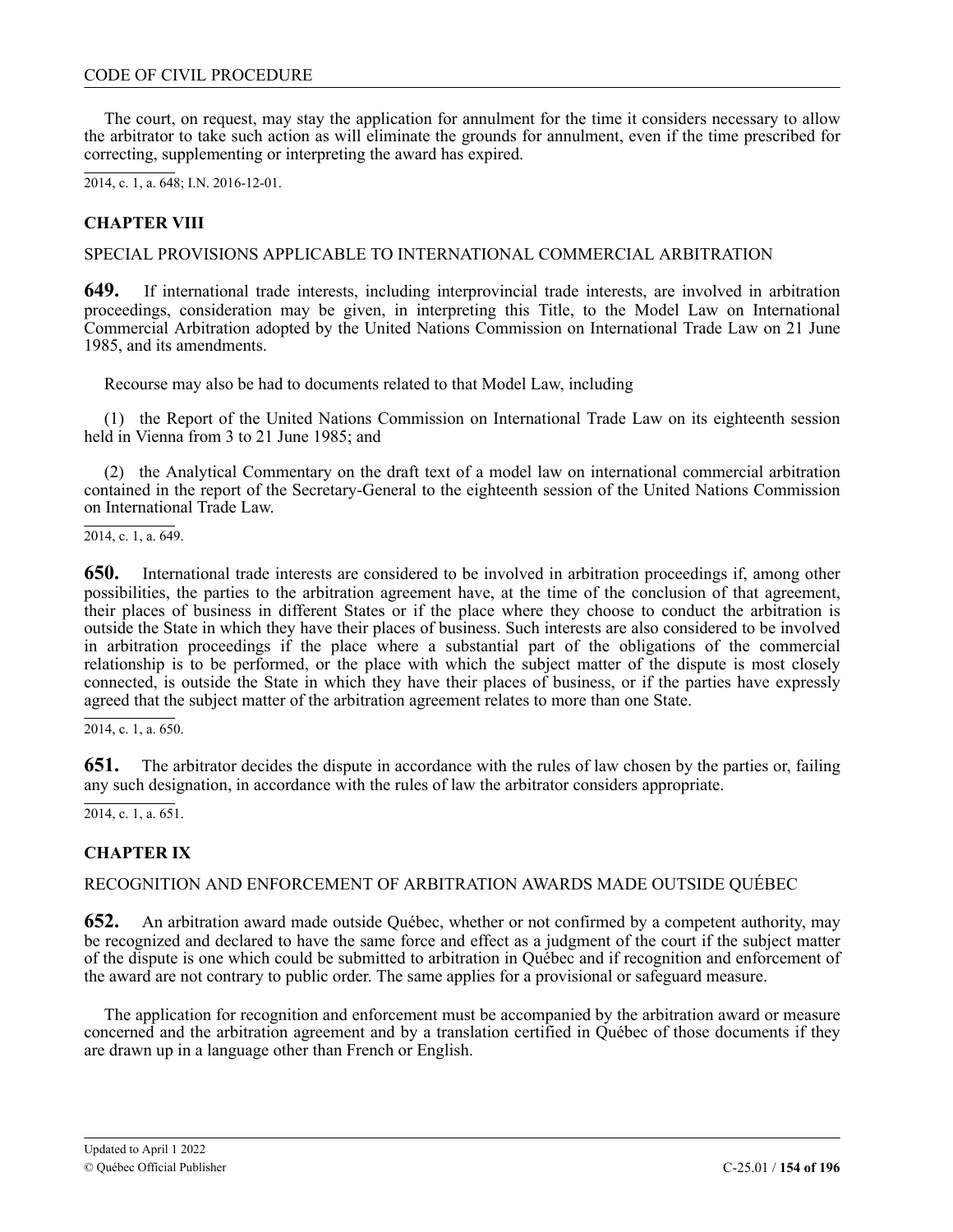Consideration may be given, in interpreting the rules in this matter, to the Convention on the Recognition and Enforcement of Foreign Arbitral Awards adopted by the United Nations Conference on International Commercial Arbitration at New York on 10 June 1958.

2014, c. 1, a. 652.

**653.** The court examining an application for recognition and enforcement of an arbitration award or a provisional or safeguard measure cannot review the merits of the dispute.

A party against which an award or a measure is invoked cannot oppose its recognition and enforcement unless the party proves that

(1) one of the parties did not have the capacity to enter into the arbitration agreement;

(2) the arbitration agreement is invalid under the law chosen by the parties or, failing any indication in that regard, under the law of the place where the award was made or the measure decided;

(3) the procedure for the appointment of an arbitrator or the arbitration procedure was not in accordance with the arbitration agreement or, failing such an agreement, with the law of the place where the arbitration proceedings were held;

(4) the party against which the award or the measure is invoked was not given proper notice of the appointment of an arbitrator or of the arbitration proceedings, or it was for another reason impossible for that party to present its case;

(5) the award pertains to a dispute not referred to in or covered by the arbitration agreement, or contains a conclusion on matters beyond the scope of the agreement, in which case only the irregular provision is not recognized and declared enforceable if it can be dissociated from the rest; or

(6) the award or measure has not yet become binding on the parties or has been annulled or stayed by a competent authority of the place where or under whose law the arbitration award was made or the measure decided.

The court may also deny an application for recognition and enforcement of a provisional or safeguard measure if the arbitrator's decision to require a suretyship was not complied with, if the measure was revoked or stayed by the arbitrator or if the measure is incompatible with the powers conferred on the court unless, in the latter case, the court decides to reformulate the provisional measure to adapt it to its own powers and procedures without modifying its substance.

 $\overline{2014, c. 1, a. 653}.$ 

**654.** The court may stay its decision in respect of the recognition and enforcement of an arbitration award if an application for the annulment or suspension of the award is pending before the competent authority of the place where or under whose law the arbitration award was made.

If the court stays its decision, it may, on the request of the party applying for recognition and enforcement of the award, order the other party to provide a suretyship.

#### 2014, c. 1, a. 654.

**655.** The court may order the party applying for recognition and enforcement of a provisional or safeguard measure to provide a suretyship if the arbitrator has not already ruled on that subject or if such a decision is necessary to protect the rights of third persons.

2014, c. 1, a. 655.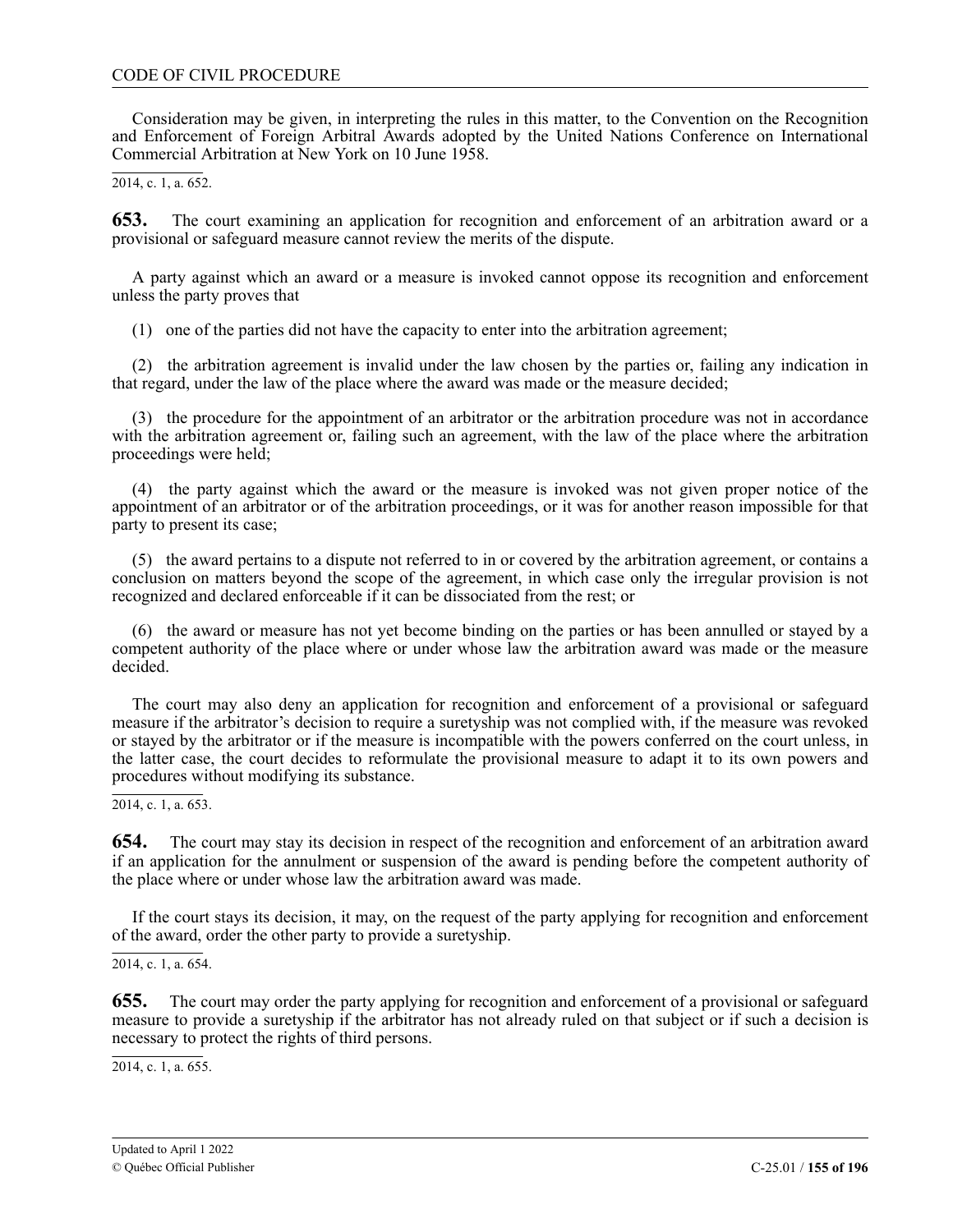# **BOOK VIII**

EXECUTION OF JUDGMENTS

# **TITLE I**

PRINCIPLES AND GENERAL RULES

# **CHAPTER I**

#### GENERAL PROVISIONS

**656.** Judgments, including decisions of an administrative tribunal or a public body filed with the court office and juridical acts on which the law confers the force and effect of a judgment, are executed voluntarily by the payment of money, the surrender of property or the performance of what is ordered, either before the expiry of the time limits prescribed by law or within the time limit set out in the judgment or agreed between the parties.

Execution may be forced if the debtor refuses to comply voluntarily and the judgment has become final. However, in the case of a judgment under Title II of Book VI, execution may be forced only after the expiry of 30 days since it was rendered or, in the case of a default judgment following failure to answer the summons, attend a case management conference or defend on the merits, after the expiry of 10 days since it was rendered.

A judgment that has yet to become final may be executed if provisional execution is permitted by law or ordered by the court.

2014, c. 1, a. 656.

**657.** After the judgment, the court may issue any order to facilitate execution, whether forced or voluntary, in the manner that is most advantageous for the parties and most consistent with their interests.

2014, c. 1, a. 657.

**658.** Acts necessary for the purpose of executing a judgment are performed by a court bailiff acting as court officer under the authority of the court.

The bailiff may, in the course of executing a judgment, ask the court for any instruction the bailiff needs in order to act.

2014, c. 1, a. 658.

**659.** Any application, contestation or opposition with respect to execution is presented as if it were an application in the course of a proceeding. It is heard and decided without delay. It is presented without formality if the judgment was rendered under Title II of Book VI. In such a case, the rules of representation applicable under that Title also apply with respect to execution.

The application, contestation or opposition is presented in the district of the court that rendered the judgment. However, a bailiff applying for an authorization or presenting any other incidental application to the court or to the court clerk may do so in the district of the place where the execution proceedings are to be carried out.

When execution proceedings concern two or more judgments, the application, contestation or opposition is presented before the court that rendered the judgment which gave rise to the initial notice of execution, but if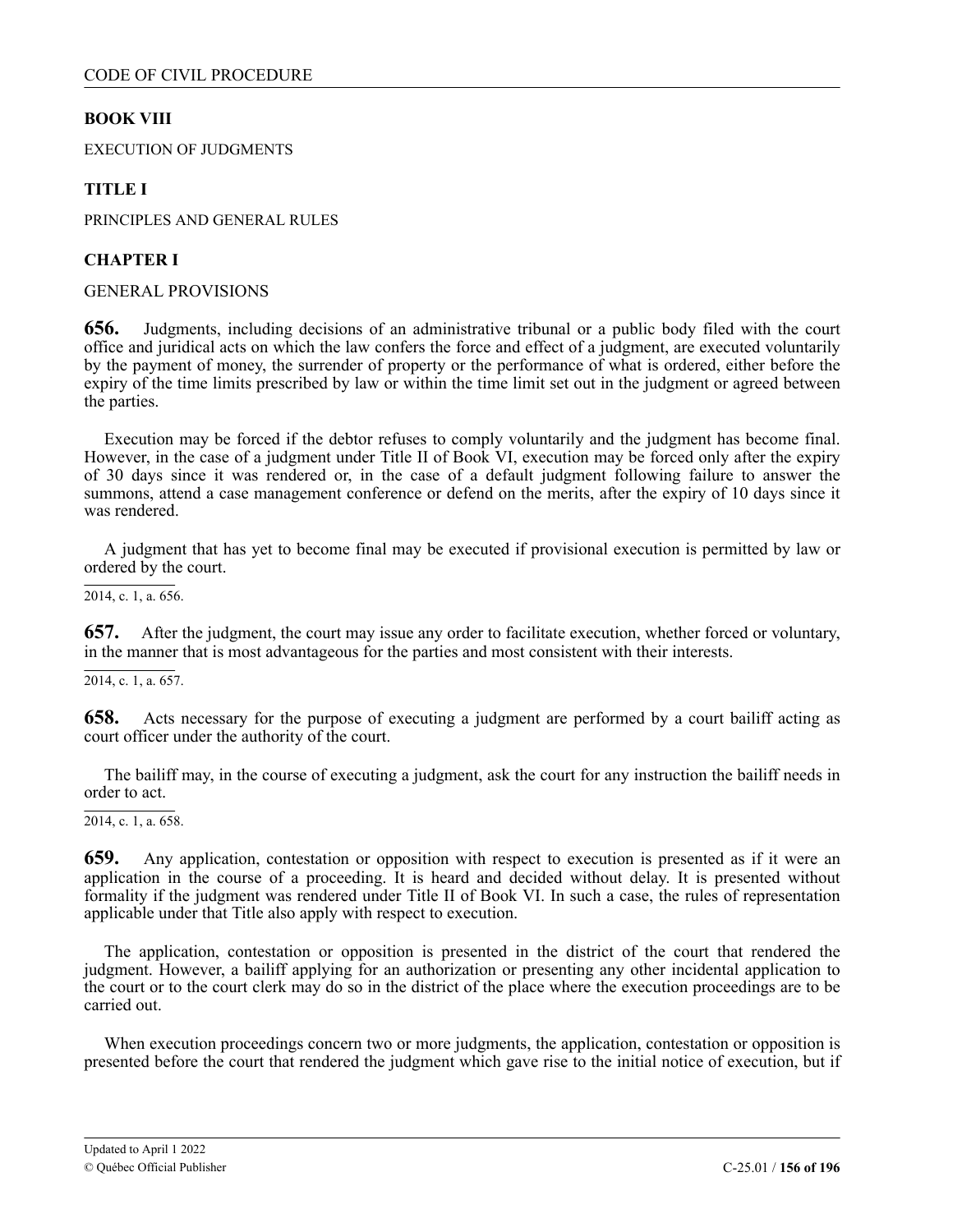the judgments were rendered at different jurisdictional levels, it is presented before the Court of Québec or, if the execution proceedings concern a judgment of the Superior Court, before the Superior Court.

2014, c. 1, a. 659.

## **CHAPTER II**

PROVISIONAL EXECUTION

**660.** A judgment is provisionally executed as of right, if it

(1) concerns support payments or a support provision, determines arrangements regarding the custody of children or adjudicates on parental authority;

(2) orders a child's return under the Act respecting the civil aspects of international and interprovincial child abduction (chapter A-23.01);

(3) appoints, removes or replaces a tutor, curator or other administrator of the property of others, or homologates or revokes a protection mandate;

(4) orders urgent repairs;

(5) orders an eviction in the absence of a lease or after the lease has expired or been resiliated or cancelled;

- (6) orders a rendering of account or an inventory;
- (7) orders any measure for the liquidation of a succession;
- (8) adjudicates on the possession of property;
- (9) adjudicates on the sequestration of property;
- (10) adjudicates on an abuse of procedure;
- (11) orders a provision for costs; or
- (12) rules on legal costs, but only with respect to the portion not exceeding \$15,000.

The judge may order the stay of provisional execution by a decision giving reasons. A judge of the Court of Appeal may also do so, or may lift a stay ordered by the judge of first instance.

2014, c. 1, a. 660; I.N. 2016-12-01.

**661.** If bringing an appeal is likely to cause serious or irreparable prejudice to one of the parties, the judge may, on an application, order provisional execution, even for part only of the judgment. The judge may also make provisional execution conditional on a surety being furnished.

If provisional execution is not ordered by the judgment itself, it cannot be ordered subsequently except on appeal, with or without a surety. A judge of the Court of Appeal may also stay or lift provisional execution if it has been ordered, or order that a suretyship be provided by a party that was exempted from doing so by the court of first instance.

2014, c. 1, a. 661.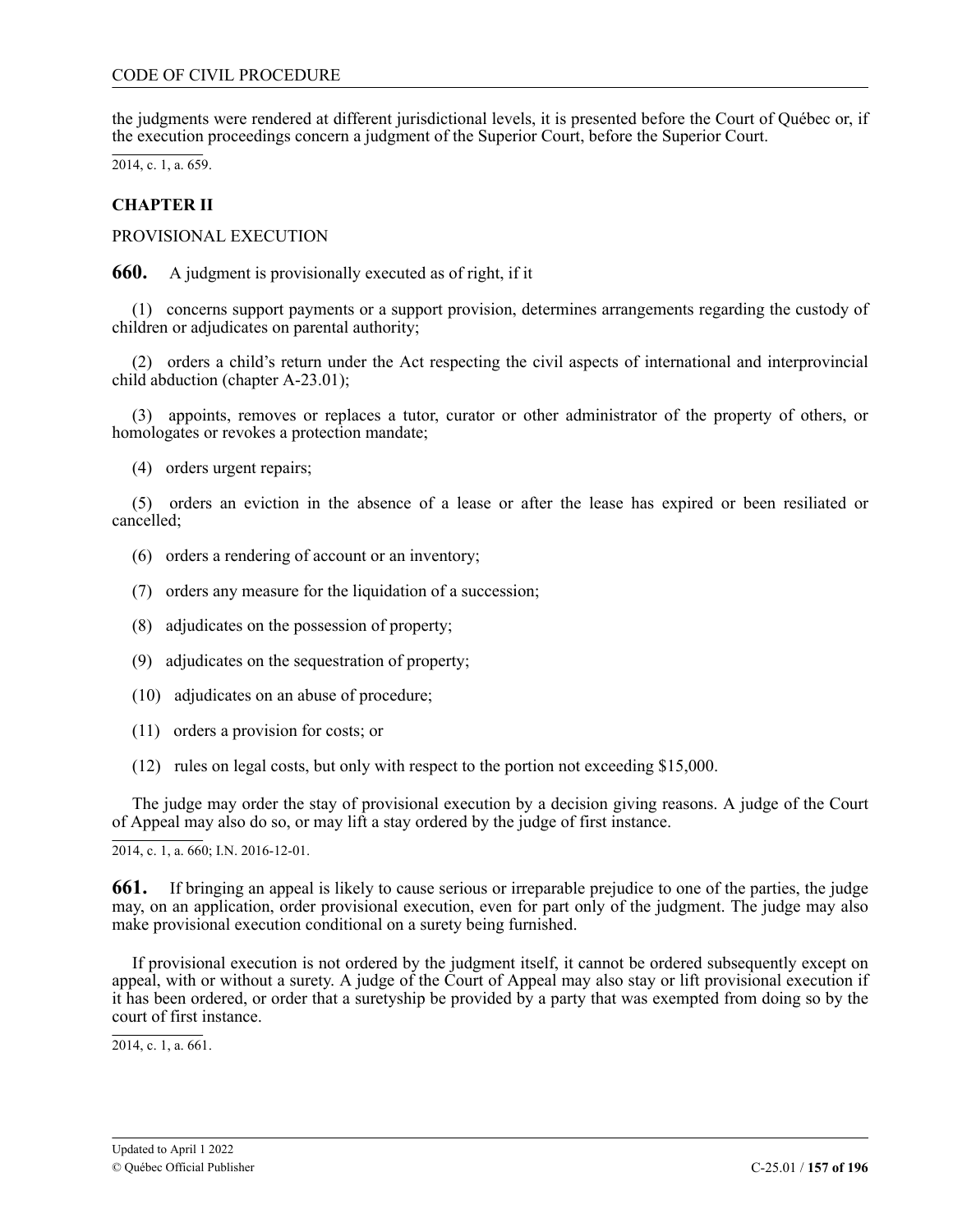# **CHAPTER III**

# VOLUNTARY EXECUTION

### **DIVISION I**

PAYMENT

§ 1. — *General rule*

**662.** A judgment ordering a party to pay a sum of money is executed voluntarily by payment of the sum within the time limit and in the manner determined by the judgment or agreed between the parties.

2014, c. 1, a. 662.

### § 2. — *Payment in instalments*

**663.** Payment in instalments is a manner of execution by which the debtor gives an undertaking to the executing bailiff to make regular payments for the benefit of the creditor in satisfaction of the judgment. The amounts, due dates and other terms of payment are set out in an agreement, which must be approved by the creditor.

The instalments cannot be spread over more than one year. The debtor may, at any time, waive the benefit of paying in instalments by discharging the balance.

The instalment payment agreement, whether made before or after the filing of the notice of execution, is filed with the court office, in the record concerned, as is any waiver of that method of payment or any notice stating that the debtor has lost the benefit of the term. The agreement ends without notice as soon as another creditor seeks execution of a judgment rendered in their favour.

2014, c. 1, a. 663.

#### § 3. — *Voluntary deposit*

**664.** Voluntary deposit is a manner of execution by which the debtor undertakes by means of a declaration, which is deemed sworn, to make regular payments to the office of the Court of Québec, in an amount which cannot be less than the seizable portion of their income, and to declare any change in their situation to the court clerk.

The declaration is registered with the court office. In addition to the debtor's contact information and statement as to income, family responsibilities and creditors, it contains a determination of the amount payable and the terms of payment, and specifies the supporting documents the debtor must provide.

The debtor must inform the court office of any change in the information contained in the debtor's declaration within 10 days after the change occurs. The debtor must also update the information yearly.

2014, c. 1, a. 664.

**665.** A debtor is exempt from seizure so long as the voluntary deposit undertaking is complied with: creditors can neither seize the debtor's property nor sue the debtor. Prescription of their right of action against the debtor is suspended.

In the event of failure to comply with the voluntary deposit undertaking, the debtor has 30 days to remedy the situation counting from notification of a notice from the court clerk directing the debtor to do so. If in default, the debtor loses the benefit of voluntary deposit unless there is a serious reason for the default, in which case the court clerk may grant the debtor a maximum additional extension of 30 days.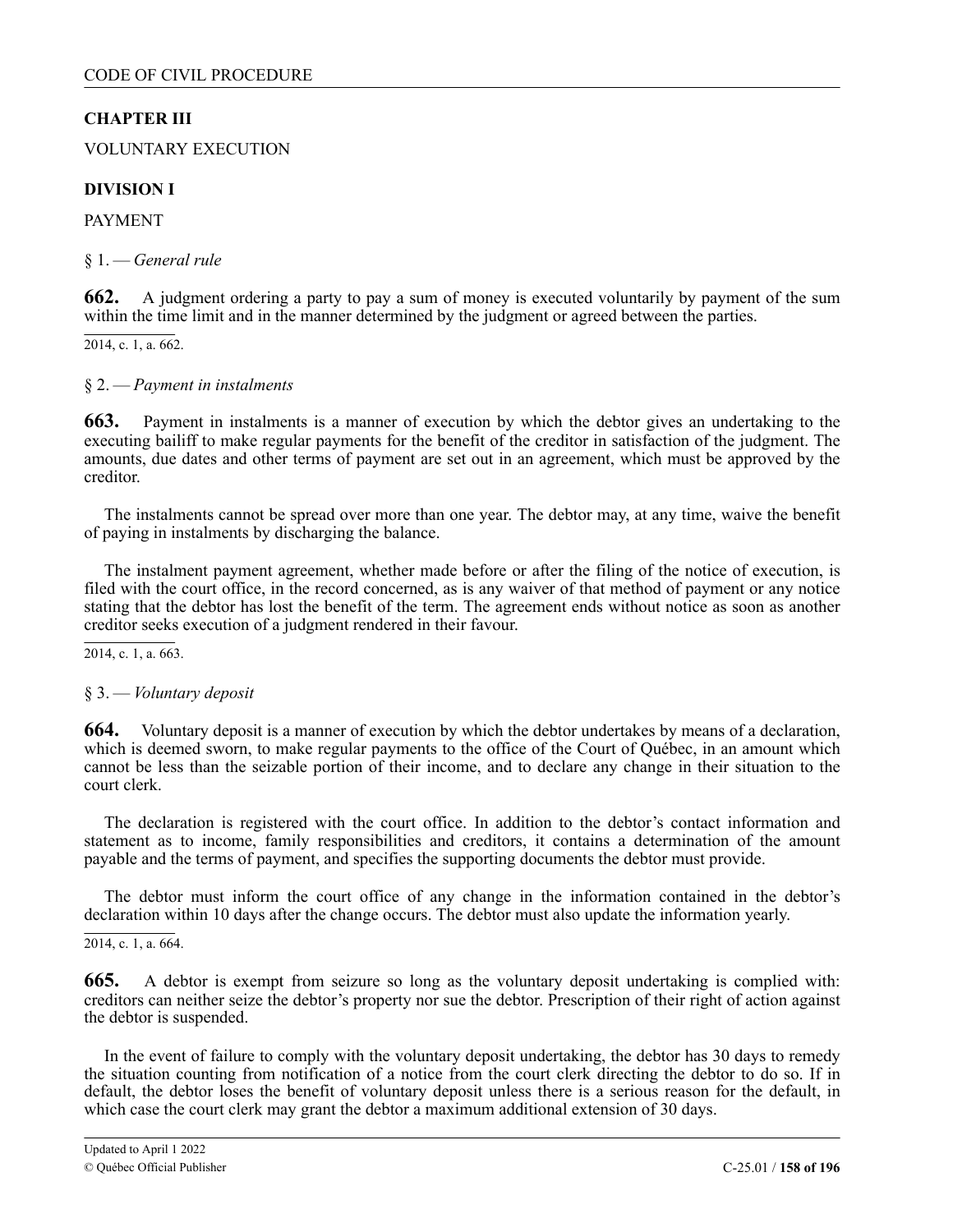The debtor may, at any time, waive the benefit of voluntary deposit by means of a notice notified to the court clerk.

Should the debtor lose or waive the benefit of voluntary deposit, the court clerk informs the creditors and, if applicable, the bailiff.

2014, c. 1, a. 665.

**666.** The court clerk notifies the debtor's declaration to the creditors named in it, at no cost to the debtor, and invites them, for the purpose of participating in the distribution, to file their claim with the court office and make any representations they may have. The court clerk gives the list of declared creditors to any creditor who requests it. The court clerk also notifies to the creditors any declaration of a change in the debtor's situation.

Creditors are required to file their claim, which is deemed to be a sworn claim, within 30 days after the notification. The claim must set out the nature, date and amount of the debt and be filed with supporting documents. It is deemed, for the purpose of computing interest, to have been notified on the date of the debtor's initial or subsequent declaration.

A creditor who delays in notifying their claim or in filing supporting documents is only entitled, until the delay is remedied, to the amount determined according to the debtor's declaration.

 $\overline{2014}$ , c. 1, a. 666.

**667.** A creditor or any other interested person may contest the debtor's declaration within 15 days after becoming aware of it. The contestation must be notified to the debtor, the court clerk and the bailiff, if applicable.

 $\overline{2014}$ , c. 1, a. 667.

**668.** The court clerk distributes the sums collected according to the provisions on distributing seized income. The court costs and fees are included in the execution costs.

2014, c. 1, a. 668.

**669.** A deduction notice or payment order sent in accordance with the Act to facilitate the payment of support (chapter P-2.2) and a seizure under that Act remain effective even if the support debtor resorts to voluntary deposit. The amount deducted at source, paid or seized under that Act is subtracted from the amount to be deposited with the court clerk.

2014, c. 1, a. 669.

**670.** If a contracting party, an employer or another third person substantially changes or ends a contractual relationship with the debtor, the onus is on them, under pain of damages, to prove that they did not do so because the debtor resorted to voluntary deposit.

2014, c. 1, a. 670.

## **DIVISION II**

SURRENDER

**671.** A judgment which orders the handing over of movable or immovable property is executed by the delivery of the movable property or the surrender of the immovable property so that the party entitled to it may take possession of it. However, the judgment may provide for another method of surrender.

2014, c. 1, a. 671.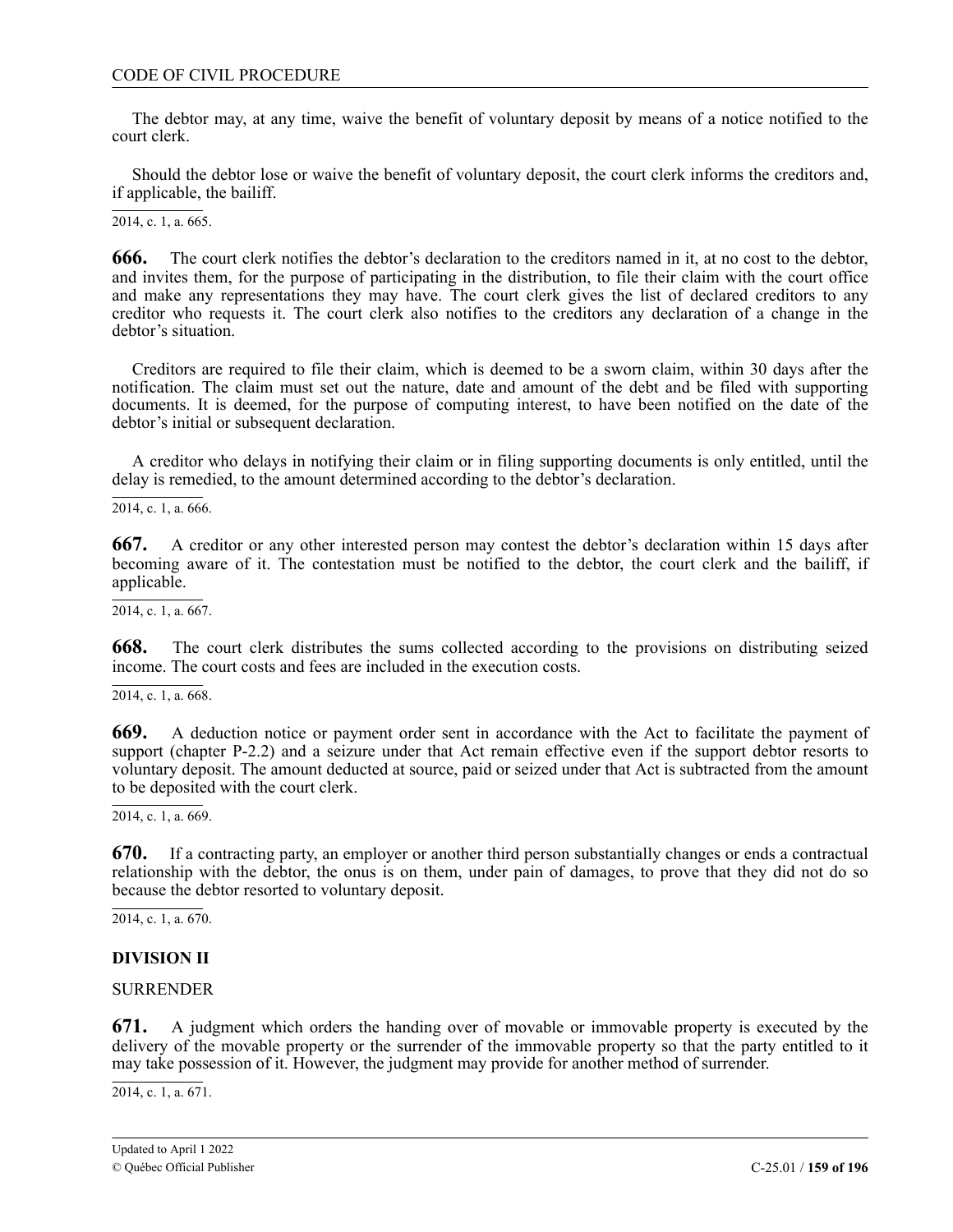# **DIVISION III**

SURETYSHIP

**672.** A judgment requiring a suretyship to be provided sets the amount of the surety's liability and the time within which the surety is to be presented.

2014, c. 1, a. 672.

**673.** The judgment is executed by filing with the court office a notice presenting the surety, or stating the intention of the person required to provide a suretyship to instead provide other sufficient security and specifying the nature of that security.

By undertaking to act as surety, the surety, whose name and contact information are stated in the notice, agrees to show solvency, to provide information on guarantees and on property owned, and to produce the related titles.

The surety or the other security may be contested for not meeting the requirements prescribed by law or for insufficiency of the amount or guarantee offered.

2014, c. 1, a. 673.

**674.** If the surety is accepted, the suretyship agreement is filed with the court office and subsists despite a revocation of judgment or an appeal.

2014, c. 1, a. 674.

### **DIVISION IV**

RENDERING OF ACCOUNT

**675.** A judgment ordering a rendering of account is executed by notifying the account and supporting documents, within the time set by the judgment, to the party that required the rendering of account. On such notification, the accounting party and its agent may be examined on any fact relating to the account, or be required to hand over any relevant document.

2014, c. 1, a. 675.

**676.** The account is prepared according to generally accepted accounting standards and the rules of the Civil Code dealing with the administration of property of others. Receivables are considered as income, and the cost of preparing and verifying the account, as expenditure. The legal costs are not taken into consideration, unless the court so allows.

 $\overline{2014}$ , c. 1, a, 676.

**677.** The account is deemed to have been admitted if the party that required it has not contested it within 15 days after notification. Any remaining balance is then due.

The party may obtain and execute judgment for the remaining balance, without prejudice to its right to contest the remainder of the account. If the party contests it, the party files its grounds and their justification. The grounds are deemed valid if, within 10 days after notification, the party required to account has not filed its grounds and their justification. After the filing of grounds, the parties proceed to trial.

The judgment on the contestation must determine the precise balance of the account.

 $\overline{2014, c. 1, a. 677}.$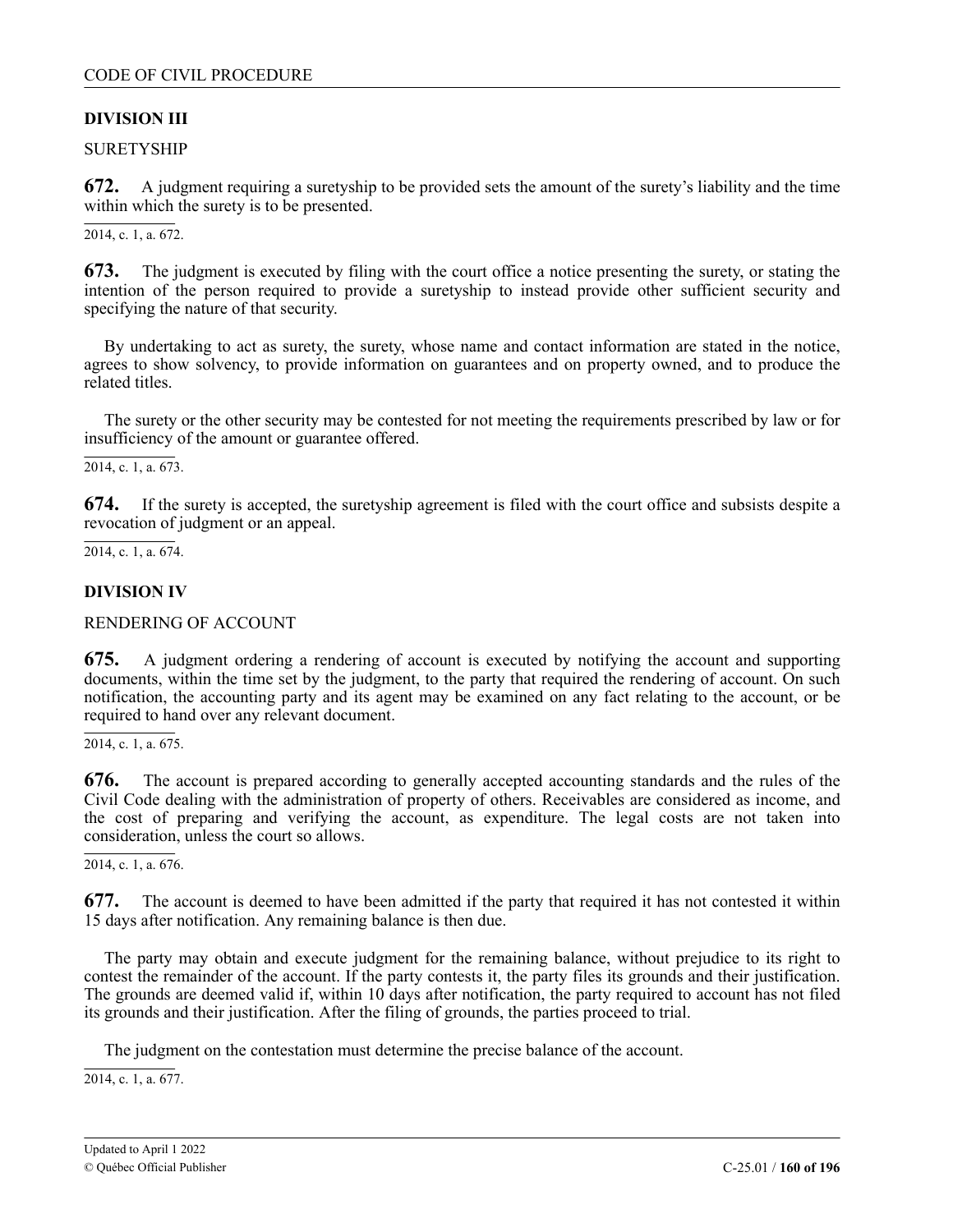**678.** Failing voluntary execution, the party that required the rendering of account may prepare the account and have it set down for judgment. In that case, the party required to account cannot debate the account but may cross-examine the witnesses.

2014, c. 1, a. 678.

## **CHAPTER IV**

FORCED EXECUTION

### **DIVISION I**

#### GENERAL RULES

**679.** Forced execution is undertaken by the judgment creditor if the debtor does not execute the judgment voluntarily.

2014, c. 1, a. 679.

**680.** A creditor who wishes to force execution of a judgment gives execution instructions to a bailiff.

The instructions direct the bailiff to seize the debtor's property, including the debtor's income, and to dispose of it so as to satisfy the claim; they may also direct the bailiff to place the seizing creditor in possession of an item of property or to evict the person against whom the judgment has been rendered. The instructions must contain the information the bailiff needs to execute the judgment.

The creditor sends to the bailiff, together with the instructions, the money necessary for the execution of the judgment.

2014, c. 1, a. 680.

**681.** Execution begins by the filing of a notice of execution, in keeping with the model established by the Minister of Justice, with the court office.

On receiving the creditor's instructions, the bailiff completes the notice of execution by identifying the judgment to be executed, including its date, by writing in the name and contact information of the creditor, the debtor and the bailiff, and the amount of the claim, indicating, if such is the case, that the judgment has been partially executed, and by describing the execution measures to be taken. If the judgment is to be executed against an immovable, the immovable is described in accordance with the rules of the Civil Code, and its address is given.

The notice is served on the debtor and notified to the creditor.

2014, c. 1, a. 681.

**682.** All execution measures are set out in a single notice of execution. The notice may be amended, to complete execution, if the creditor gives new instructions or if another creditor commences execution of another judgment against the same debtor. In the latter case, the new creditor is required, as seizor, to join in the execution proceedings already commenced in the district where they were commenced. The new creditor gives instructions to the executing bailiff.

The bailiff files with the court office, in each of the records concerned, an amended notice identifying any creditor joining in the execution proceedings, setting out the particulars of that creditor's claim and describing any additional execution measures considered expedient. The bailiff notifies the amended notice to the debtor and to the creditors who gave the bailiff instructions.

<sup>2014,</sup> c. 1, a. 682.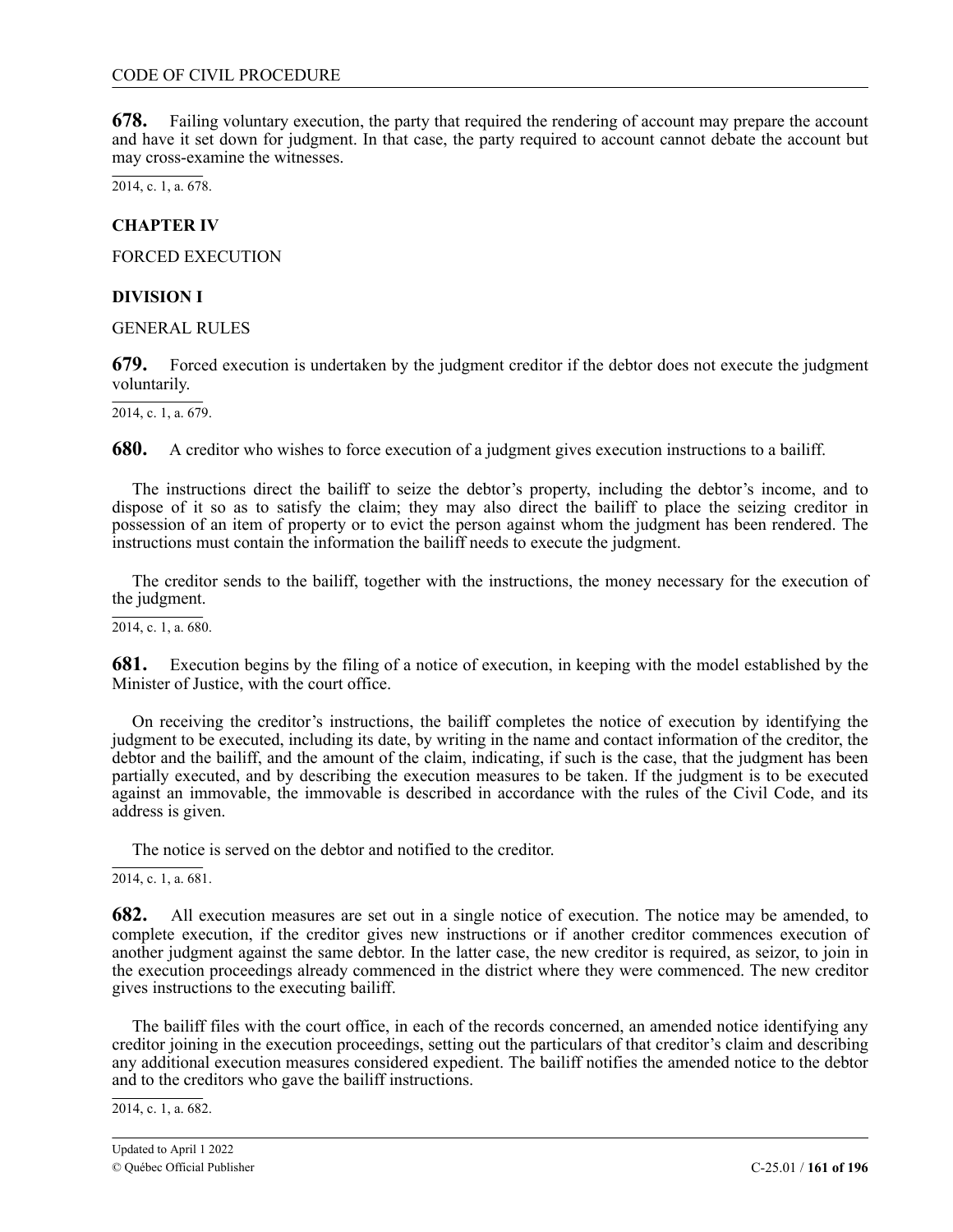# **DIVISION II**

# RIGHTS AND OBLIGATIONS OF PARTICIPANTS IN EXECUTION PROCEEDINGS

### § 1. — *General provisions*

**683.** On notification of a notice of execution, all participants in the execution proceedings are required, in addition to acting in accordance with the requirements of good faith, to co-operate in the proper execution of the judgment and abstain from doing anything likely to hinder it.

 $\overline{2014}$ , c. 1, a, 683.

**684.** On being served with the notice of execution, the debtor is required to provide the bailiff with all the information needed to identify the debtor, including their date of birth, and information on their patrimonial situation, including a list of all creditors who could join in the execution proceedings in the course of the year, or who hold a hypothec on or have a right to revendicate the seized property.

On the bailiff's request, the court may order a person, a public officer or a public body to provide the bailiff with any information they have concerning the debtor's home and work contact information.

The order is enforceable despite any provision to the contrary in a general law or special Act providing for the confidentiality or non-disclosure of certain information or documents, subject to compliance with professional secrecy.

 $\overline{2014, c. 1, a. 684}.$ 

### § 2. — *Bailiffs*

**685.** Bailiffs have a duty of impartiality toward all participants in execution proceedings, as well as a general duty to provide information to them. Bailiffs may perform any act necessary for the exercise of their mission.

Specifically, a bailiff is required to inform the debtor and any garnishees of the content of the notice of execution and of their rights, and, on their request, explain the execution proceedings to them and the rules for computing the seizable portion of income. The bailiff is also required to carry out the creditors' instructions in the manner that is most advantageous not only for them but for all the parties. The bailiff informs the creditors named in the list provided by the debtor that a notice of execution has been filed and invites them to inform the bailiff of the nature and amount of their claim.

Unless they acted in bad faith or committed an intentional or gross fault, bailiffs cannot be held liable for the exercise of functions that are assigned to them in forced execution matters and relate to an eviction, the removal of property or the seizure of the debtor's property or of a passenger vehicle or to a sale under judicial authority as the method of realization in execution of a judgment.

2014, c. 1, a. 685.

**686.** If force must be used to enter a place for the purpose of seizing or removing property or evicting a person, the bailiff, before entering, must obtain the authorization of the special clerk of the district where the bailiff must carry out the execution proceedings. This authorization gives the bailiff access to all rooms, buildings and things on the premises.

The bailiff, if concerned about possible difficulties, may request the assistance of a peace officer.

2014, c. 1, a. 686.

**687.** The bailiff has, with respect to seized property, the powers of an administrator of the property of others charged with simple administration.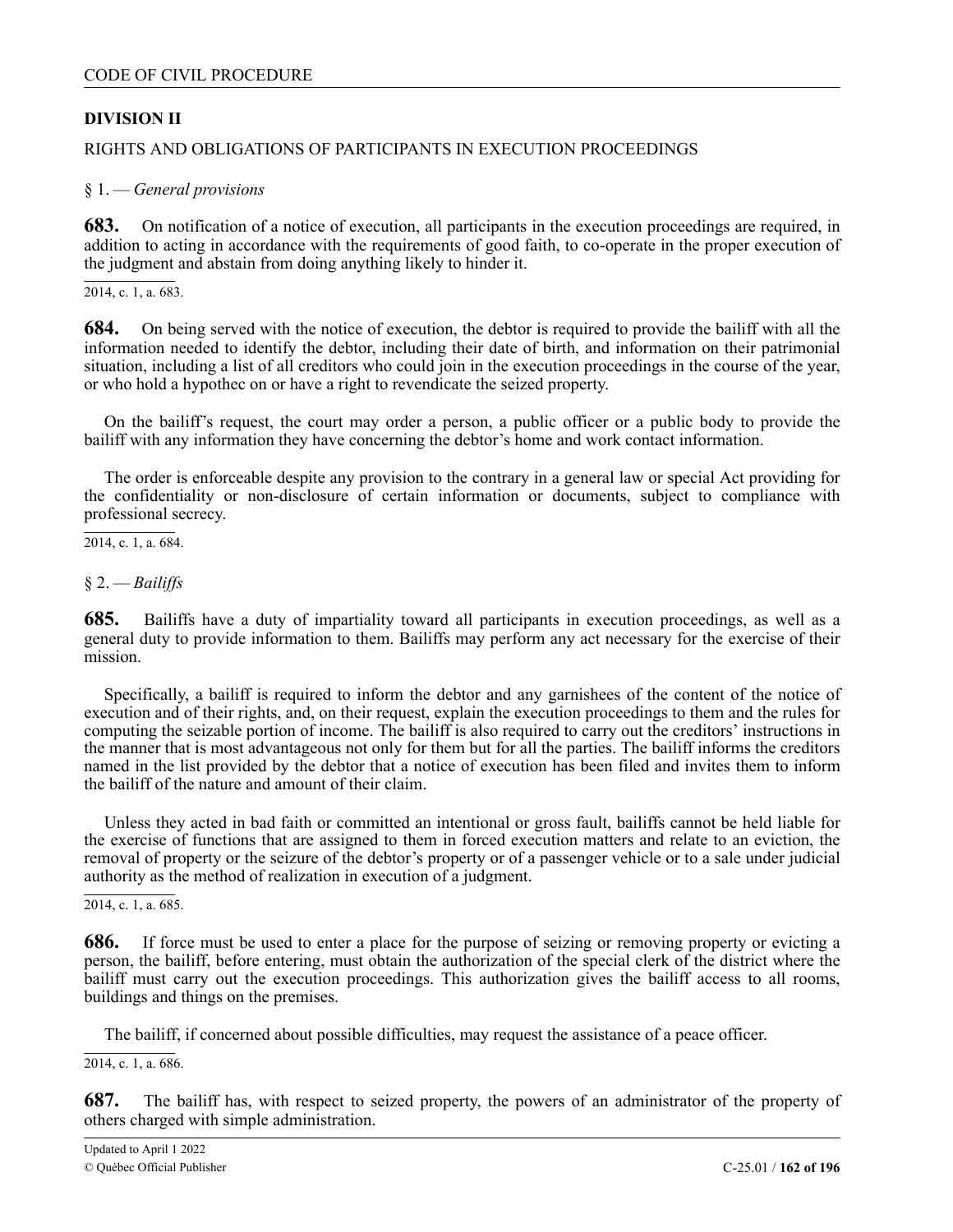All sums seized by the bailiff, paid to the bailiff under an instalment payment agreement or derived from the disposition of property are deposited in a trust account until distribution.

2014, c. 1, a. 687.

#### **DIVISION III**

#### POST-JUDGMENT EXAMINATION

**688.** When a judgment has become enforceable, the judgment creditor or the bailiff may examine the debtor as to their income, obligations and debts, any sums owing to the debtor, any property the debtor owns or has owned since incurring the debt that is the basis for the judgment, and the property that is the subject of the judgment. During the examination, the debtor may be required to produce a document.

The creditor or the bailiff may also examine any other person who is in a position to provide information about the debtor's patrimony or any rights registered in the land register or the register of personal and movable real rights. If the person does not consent to being examined, the creditor or the bailiff must obtain the authorization of the court to conduct the examination.

2014, c. 1, a. 688.

**689.** The creditor or the bailiff informs the person to be examined of the nature of the examination and agrees with the person on its time and place. If they cannot agree on these points, the person is called to attend at court on the date specified in a subpoena, which must be served at least five days before that date.

The person's deposition is governed by the rules applicable to testimony given at trial. It is recorded, unless waived by the parties.

Any difficulty arising during the examination must be submitted to the court as soon as possible for a decision.

2014, c. 1, a. 689.

#### **DIVISION IV**

RULES APPLICABLE IN EVENT OF DEATH OR IN CASE OF INCAPACITY

**690.** The death of the debtor or the creditor does not interrupt the execution of the judgment.

If the debtor dies before a seizure is made, the judgment cannot be executed against the property of the succession until 10 days after service of the judgment on the liquidator, under pain of nullity of the seizure.

If the creditor dies, the judgment may be executed in the creditor's name unless it orders the performance of something that is purely personal to the creditor.

2014, c. 1, a. 690.

**691.** A judgment rendered against the tutor of a minor, or the tutor, curator or mandatary of a person of full age, in that capacity, cannot be executed against the minor or the person of full age, once they become capable of exercising their rights, until 10 days after it has been served on them.

A judgment rendered in favour of a representative may be executed in the representative's name, even after that person ceases to be a representative.

2014, c. 1, a. 691.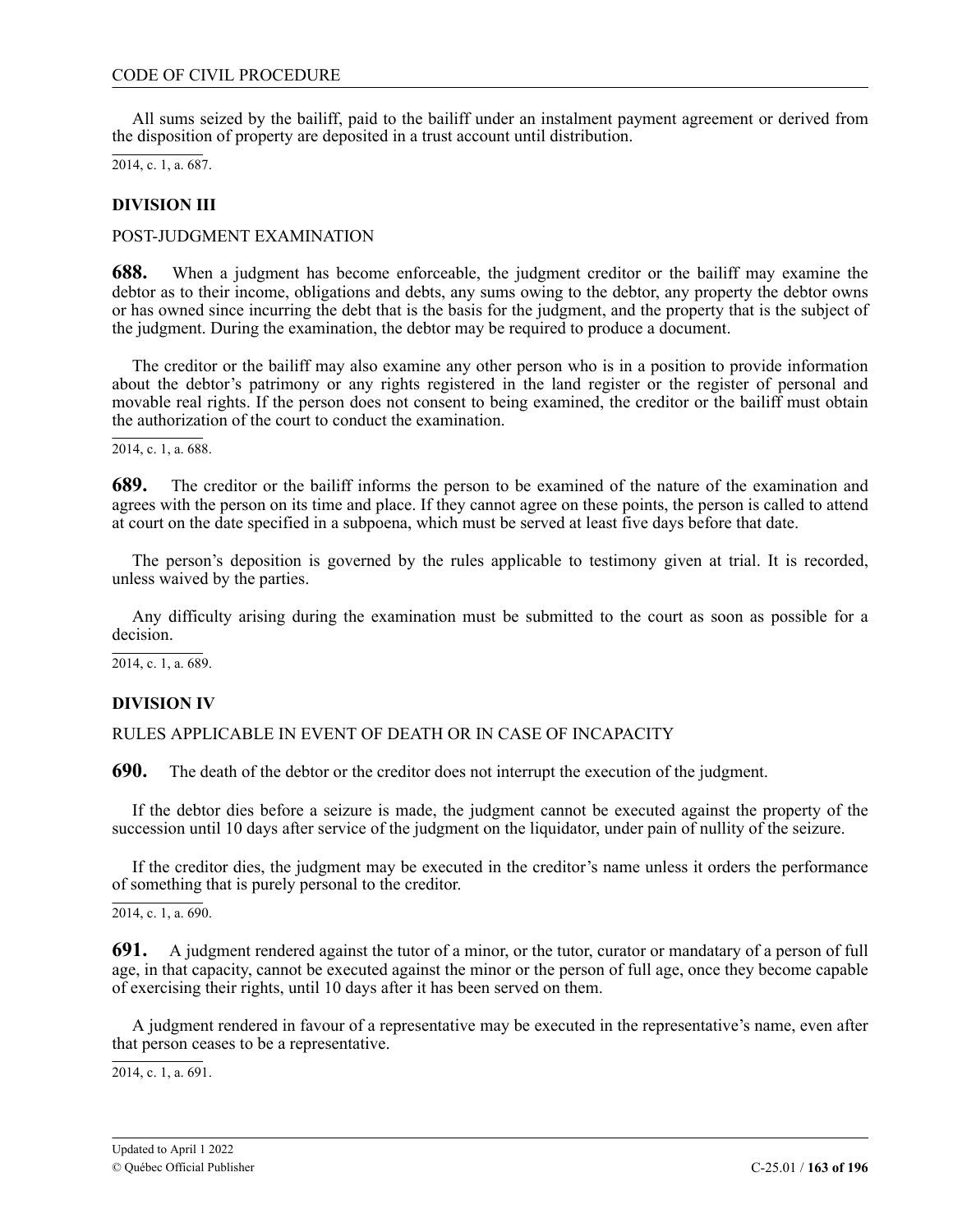## **DIVISION V**

# SPECIAL RULES APPLICABLE TO FORCED EXECUTION IN REAL ACTIONS

**692.** If the party ordered to deliver or surrender property fails to do so within the time set by the judgment ordering the eviction of the debtor or the removal of property or by a subsequent agreement between the parties, the judgment creditor may be placed in possession of the property by the notice of execution.

If it involves eviction, the notice must be served at least five days before it is to be executed. It orders the debtor to remove all movable property within a specified time limit or pay the costs incurred for its removal and informs the debtor that if the debtor fails to comply, the movable property will be deemed to have been abandoned.

No eviction may be carried out on a holiday or during the period extending from 24 December to 2 January.

2014, c. 1, a. 692.

**693.** Any movable property left on the premises on eviction of the debtor is deemed to have been abandoned by the debtor and the bailiff may sell it for the benefit of the creditor, give it away to a charity if it is not likely to be sold or otherwise dispose of it as the bailiff sees fit if it cannot be given away.

2014, c. 1, a. 693.

# **DIVISION VI**

### EXEMPTION FROM SEIZURE

**694.** A debtor's movable property that furnishes or decorates the debtor's principal residence, that is for the family's use and is needed for the life of the family, up to a market value of \$7,000 as determined by the bailiff, and, if that value has not been attained, the personal objects the debtor chooses to keep may be exempted from seizure. Such movable property is presumed to belong to the debtor.

Work instruments needed for the personal exercise of the debtor's professional activities may also be exempted from seizure.

Such property may nevertheless be seized and sold for the amounts owed on the sale price, or seized and sold by a creditor holding a hypothec on it, as applicable.

Companion animals and the following property are exempt from seizure in the hands of debtors:

(1) the food, fuel, linens and clothing needed for their life and the life of their family;

(2) the things they need or a member of their family needs in order to compensate for a handicap or treat an illness;

- (3) *(subparagraph repealed);*
- (4) family papers and portraits, medals and other decorations.

Any waiver of the exemption of such property from seizure is null.

2014, c. 1, a. 694; 2015, c. 35, s. 7; I.N. 2016-12-01.

**695.** A passenger motor vehicle cannot be seized if the vehicle is necessary in order to maintain work income or an active job search. Nor can it be seized if it is necessary in order to meet the basic needs of the debtor and the debtor's dependants or ensure that they receive the care required by their state of health or can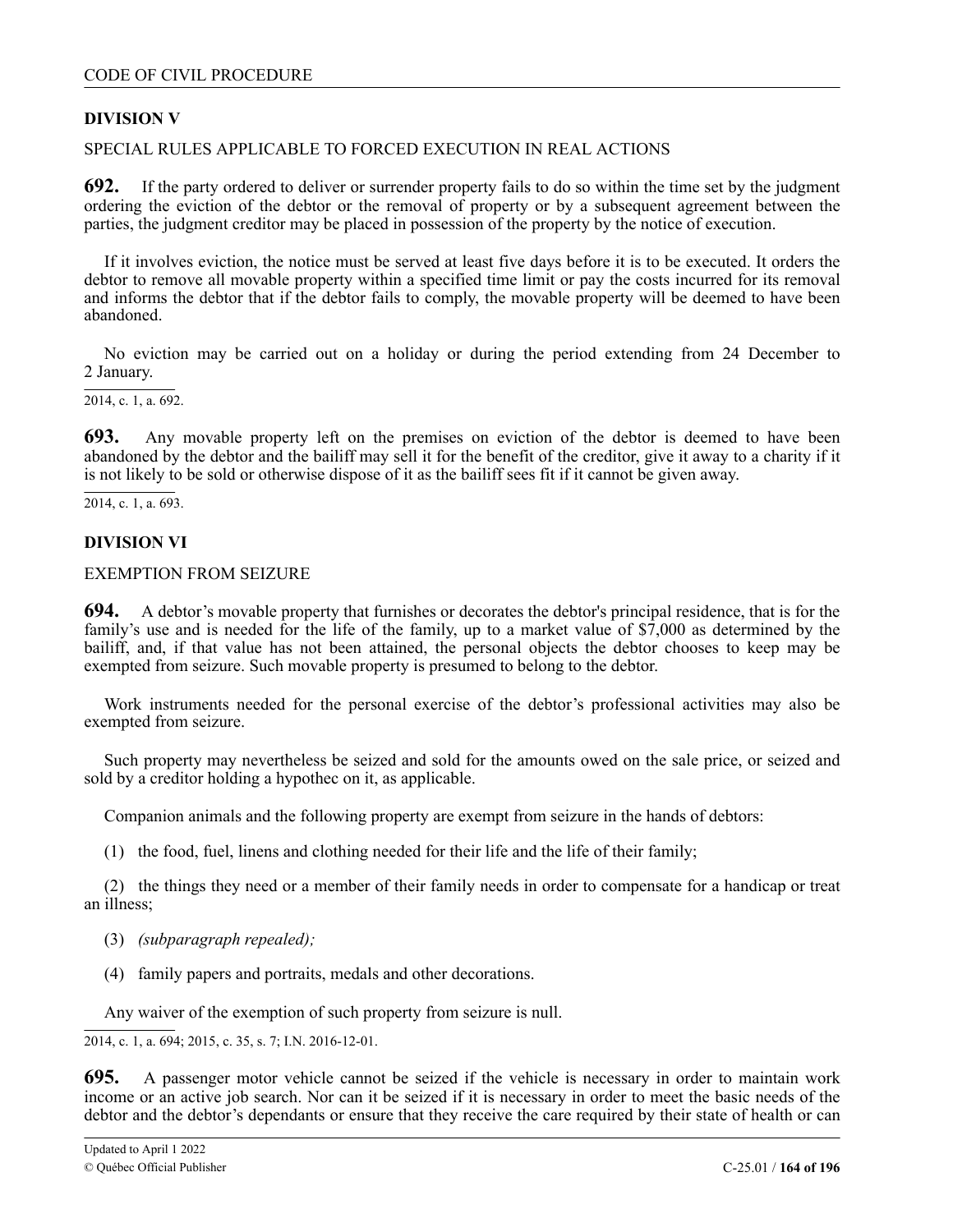pursue their education. Nevertheless, such a motor vehicle may be seized if the bailiff considers that the debtor can meet essential travel needs by using public transit, another vehicle that is available to the debtor or a replacement vehicle of lesser value.

A motor vehicle's exemption from seizure is ineffective against the seller as regards the amounts owed on the sale price and against a hypothecary creditor; it is also ineffective against a seizure in execution of a judgment that is subject to the rules of execution set out in the Code of Penal Procedure (chapter C-25.1).

 $2014$ , c. 1, a. 695.

**696.** The following are exempt from seizure:

(1) consecrated vessels and other things used for religious worship;

(2) books of account, debt securities and other papers if in the possession of a debtor who does not operate an enterprise, except bonds, promissory notes and other instruments payable to order or to bearer;

(3) amounts reimbursed to the debtor for costs relating to an illness, a disability or an accident;

(4) anything declared unseizable by law.

The following are also exempt from seizure:

(1) lump sum amounts and compensation, other than income replacement indemnities, paid in execution of a judgment or under a public compensation plan covering costs and losses resulting from a person's death or from bodily or moral injury;

(2) property declared by the donor or testator to be exempt from seizure, if the stipulation is made in an act by gratuitous title and is temporary and justified by a serious and legitimate interest. However, the property may be seized on the request of creditors whose claims are subsequent to the gift or the opening of the legacy, with leave of the court and to the extent it determines;

(3) contributions paid or to be paid into a supplemental pension plan to which an employer contributes on behalf of employees, or into another pension plan established or governed by law;

(4) the capital accumulated for the payment of an annuity or accumulated in a retirement savings instrument if the capital has been alienated or is under the control of a third person and satisfies the other prescriptions of law.

Nevertheless, the property described in the second paragraph may be seized up to a limit of 50% to execute partition of a family patrimony, a support claim or a compensatory allowance. This rule has precedence over any contrary legislative provision.

2014, c. 1, a. 696.

**697.** Works of art and other cultural or historical property brought into Québec and placed or intended to be placed on public exhibit in Québec are exempt from seizure if the Government declares them so by order, for the period specified in the order. The order comes into force on its publication in the *Gazette officielle du Québec*.

Such exemption from seizure does not prevent the execution of a judgment against the property if it was originally designed, produced or created in Québec, or the execution of a judgment enforcing a service contract relating to the transportation, warehousing or exhibition of the property.

2014, c. 1, a. 697.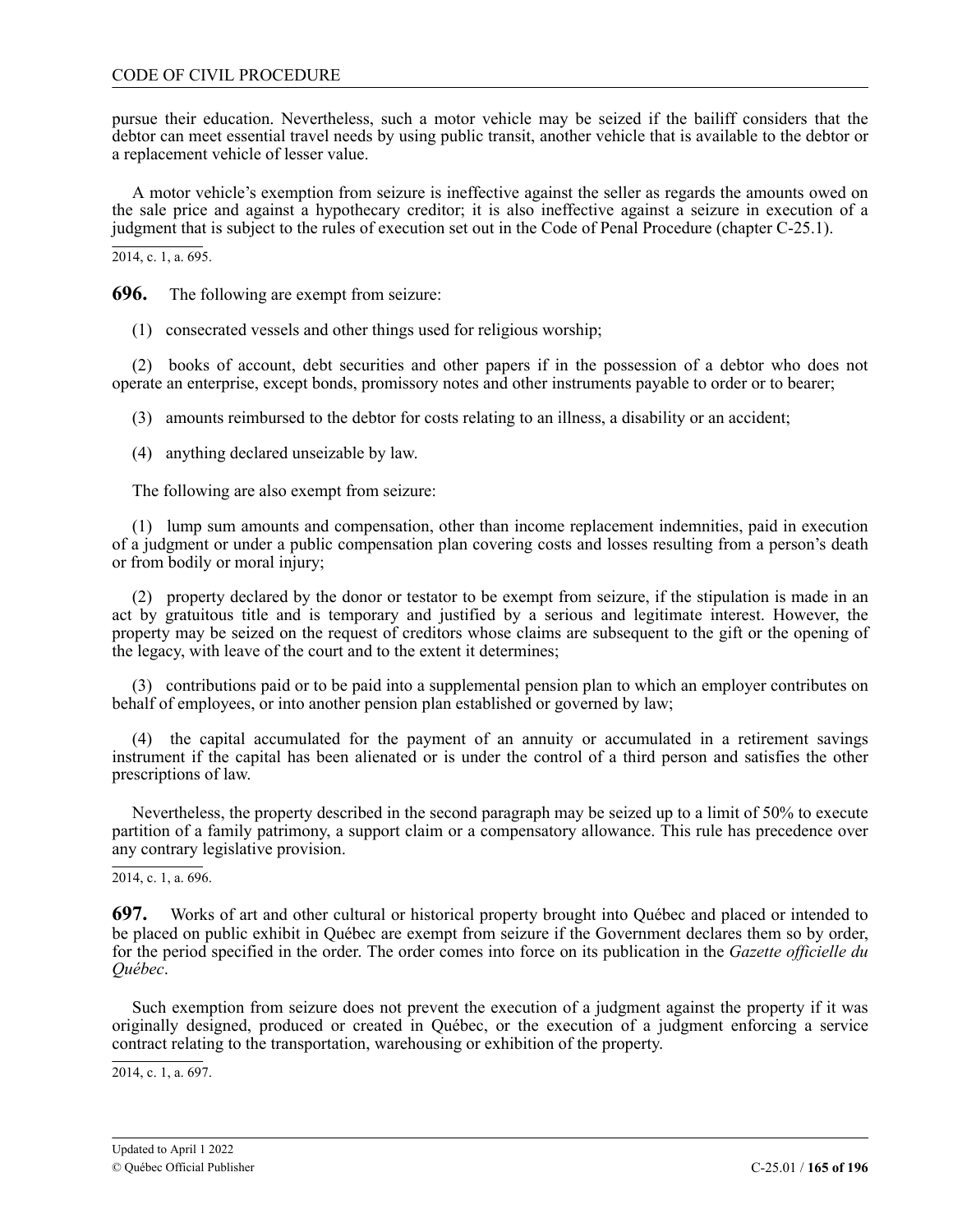**698.** The debtor's income is exempt from seizure except the portion determined by the formula (A -  $B) \times C$ .

A is the debtor's income, made up of

(1) remuneration in money, kind or services, paid for services rendered in the exercise of an office or under an employment contract, a service contract or a contract of enterprise or mandate;

(2) money paid as a retirement benefit, a pension, an income replacement indemnity or judicially awarded support, this money, however, being exempt from seizure in the hands of the payer; and

(3) money paid as a social assistance benefit, an Aim for Employment benefit or a social solidarity allowance, except that sums received under the Individual and Family Assistance Act (chapter A-13.1.1) and declared by that Act to be exempt from seizure in the hands of the recipient are so exempt from seizure.

The following are not included in the debtor's income, however:

(1) support declared by the donor or testator to be exempt from seizure, except for the portion determined by the court;

- (2) judicially awarded support, if intended to provide for a minor child;
- (3) employer contributions to a retirement, insurance or social security fund;
- (4) the value of food and lodging provided or paid by the employer for work-related travel.

B is the total of the exemptions to which the debtor is entitled for basic needs and those of dependants. Those exemptions are determined on the basis of the monthly amount granted as a social solidarity allowance to single persons under the Individual and Family Assistance Act, which amount is annualized then calculated on a weekly basis by the Minister of Justice, that is, \$262.62; for the debtor, the exemption is 125% of the latter amount, that is, \$328.27, for the first dependant, 50%, that is, \$131.31, and for any other dependant, 25%, that is, \$65.65; these figures are updated by the Minister on 1 April each year.

C is the seizure percentage, that is, 30%. However, for the execution of partition of a family patrimony or for the payment of a support debt or a compensatory allowance, the percentage is 50%.

2014, c. 1, a. 698; I.N. 2015-07-01; I.N. 2016-04-01; I.N. 2017-04-01; 2016, c. 25, s. 40; I.N. 2018-03-01; I.N. 2019-03-01; I.N. 2020-03-01; I.N. 2020-12-10; I.N. 2021-12-01.

6 **699.** A debtor whose income consists in earnings as a self-employed worker or is received from an employer not resident in Québec must, to benefit from exemption from seizure for a portion of that income, enter into an agreement with the bailiff to pay in instalments over the period of time they determine, which . may exceed the one year prescribed in article 663, or make a voluntary deposit undertaking with the court 2 clerk. The debtor benefits from the exemption from seizure so long as all undertakings are complied with. The debtor may, to determine that income, subtract any expenses incurred to earn it.

2014, c. 1, a. 699.

**700.** The immovable serving as the debtor's principal residence may be seized to execute a support claim or to execute another claim of \$20,000 or more, not including legal costs.

It may also be seized to execute a claim of any amount secured by a prior claim or a hypothec. In the case of a legal hypothec arising out of a judgment, however, the amount of the claim must be at least \$20,000; otherwise, the registration of such a hypothec is valid only for conservatory purposes.

2014, c. 1, a. 700; I.N. 2016-12-01.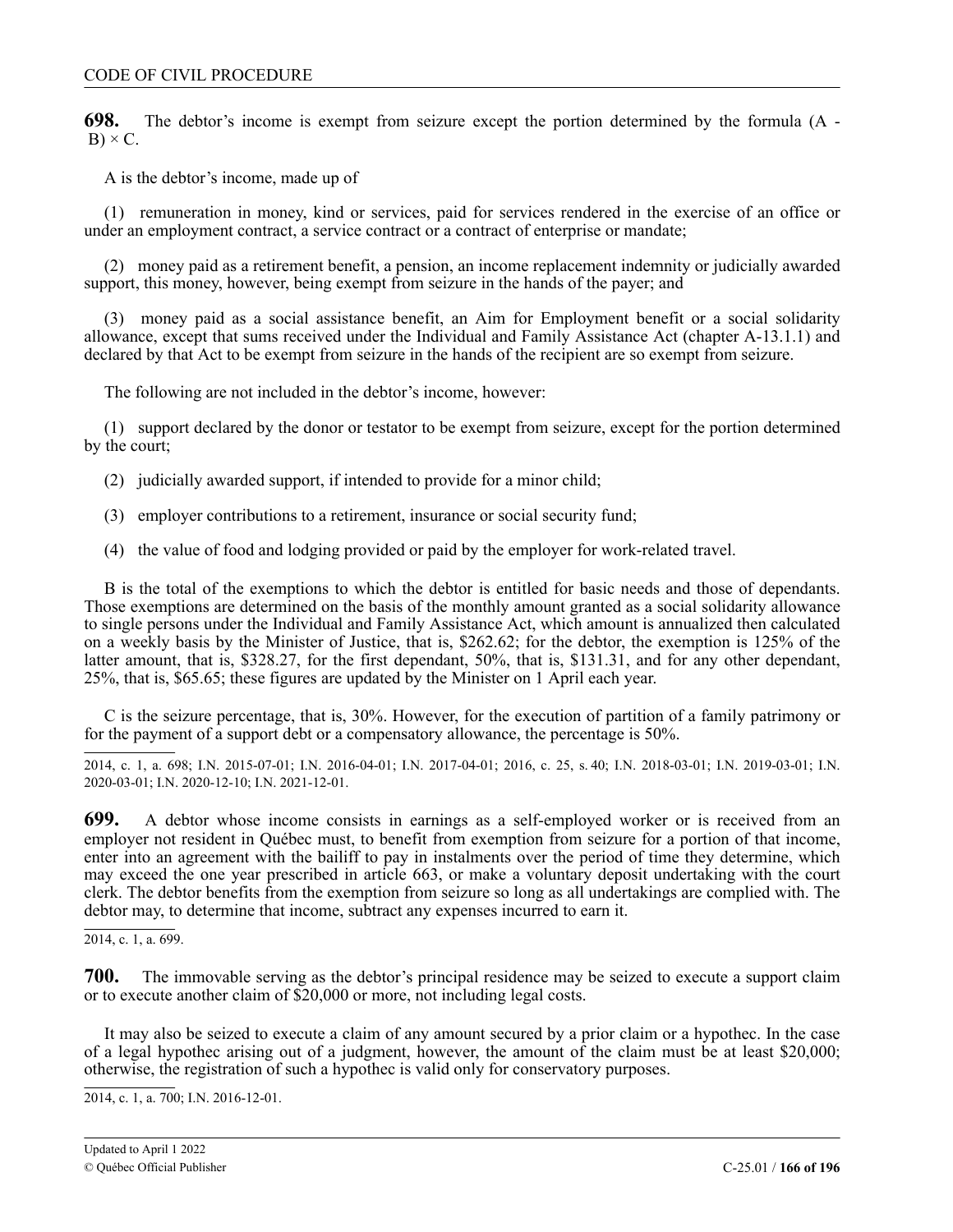**701.** A decision made by the bailiff under the exemption from seizure rules may, on an application, be reviewed by the court.

2014, c. 1, a. 701.

# **TITLE II**

SEIZURE OF PROPERTY

# **CHAPTER I**

GENERAL PROVISIONS

**702.** A judgment creditor may exercise different means of execution at the same time.

A judgment creditor may seize any of the debtor's movable property that is in the debtor's possession or that is held by the creditor or a third person. The judgment creditor may also seize any immovables possessed by the debtor.

The effect of seizure is to place the property belonging to the debtor under judicial control.

2014, c. 1, a. 702.

**703.** Movable property is seized by the bailiff on the premises where it is located. Income or money is seized in the hands of the third persons who owe it, through notification of the notice of execution to them.

Fruits and other products of the soil that are seized are considered movable property even if they are not separated or extracted from the land.

2014, c. 1, a. 703.

## **CHAPTER II**

#### SEIZURE OF MOVABLE AND IMMOVABLE PROPERTY IN EXECUTION

**704.** The seizure of movable property may be effected between 7 a.m. and 9 p.m. on any day except a holiday by serving the notice of execution on the debtor and the garnishee. It may be effected outside those hours with the permission of the court clerk obtained without formality and recorded on the notice of execution, and even on a holiday if the property is misappropriated, conveyed or abandoned.

A seizure not completed at 9 p.m. may be continued without formality past that time if the bailiff considers it necessary in the parties' interests; otherwise, it is continued as soon as possible in the following working days, after taking the necessary security measures.

2014, c. 1, a. 704; I.N. 2016-12-01.

**705.** The seizure of an immovable is effected by registering the minutes of seizure, together with the notice of execution and proof of service on the debtor, in the land register.

The Land Registrar registers the seizure on presentation of the minutes and notice.

2014, c. 1, a. 705; 2020, c. 17, s. 66.

2 2 **706.** Movables permanently and physically attached or joined to an immovable that are immovables under article 903 of the Civil Code may only be seized with the immovable to which they are attached or joined; tl<br>e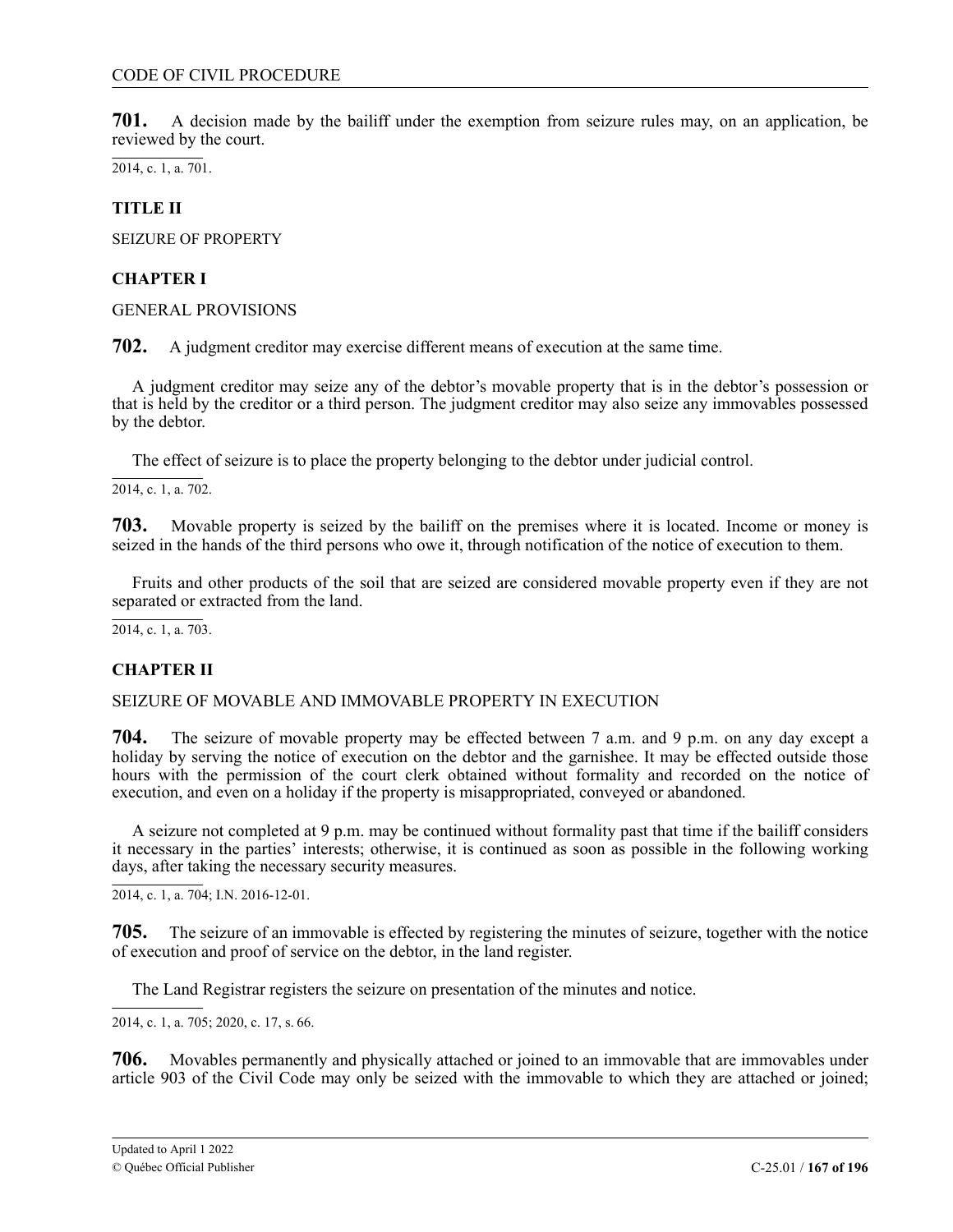however, they may be seized separately by a prior or hypothecary creditor, or by another creditor if they do not belong to the owner of the immovable.

2014, c. 1, a. 706.

**707.** A seizure is recorded in minutes prepared by the bailiff. The minutes must mention whether or not the debtor was present at the time of the seizure, and contain

- (1) mention of the title under which the seizure is made;
- (2) the date of the notice of execution and the name of the seizing creditor;
- (3) the date and time and the nature of the seizure;
- (4) a description of the property seized; and

(5) the name of the custodian and, if an authorization was granted by the court, a reference to that authorization.

In the case of a seizure of movable property, the minutes must also contain a list and the market value of the movable property left to the debtor if the value of the property seized is insufficient to pay the claim of the seizing creditor.

The minutes are notified to the debtor and the seizing creditor, as well as to all creditors having rights in the seized property and to any third person appointed as custodian.

2014, c. 1, a. 707.

**708.** When seizing movable property of an enterprise, a road vehicle, other movable property which, according to the regulation under article 2683 of the Civil Code, may be hypothecated or a group of such items of property, the bailiff checks in the register of personal and movable real rights whether rights in the property have been granted.

2014, c. 1, a. 708.

**709.** The debtor has two months from the seizure to sell a seized immovable by agreement unless it is hypothecated. If the debtor waives this right or does not exercise it within the prescribed time, the bailiff may sell the seized property.

A sale by the debtor is subject to the approval of the bailiff, who determines whether the sale price is commercially reasonable. If that is the case, the bailiff notifies a notice of sale to the seizing creditor, all creditors having rights in the seized property and the garnishee, who have 10 days to oppose the sale.

If no opposition is filed, the sale may be concluded on the expiry of that time limit. The sale price obtained must be deposited in the hands of the bailiff.

 $\overline{2014}$ , c. 1, a. 709.

**710.** At any time before the sale of seized property, the debtor may obtain release of seizure by paying the judgment amount, including execution costs. If the seizure of certain property causes prejudice to the debtor and if the bailiff authorizes it, the debtor may also replace the seized property, unless it is hypothecated, by property whose sale will allow full satisfaction of the judgment.

If the debtor obtains release of seizure before the sale of the property, the bailiff attests to the release of seizure on the request of any interested person and files a notice of release in each of the records concerned at the court office.

2014, c. 1, a. 710.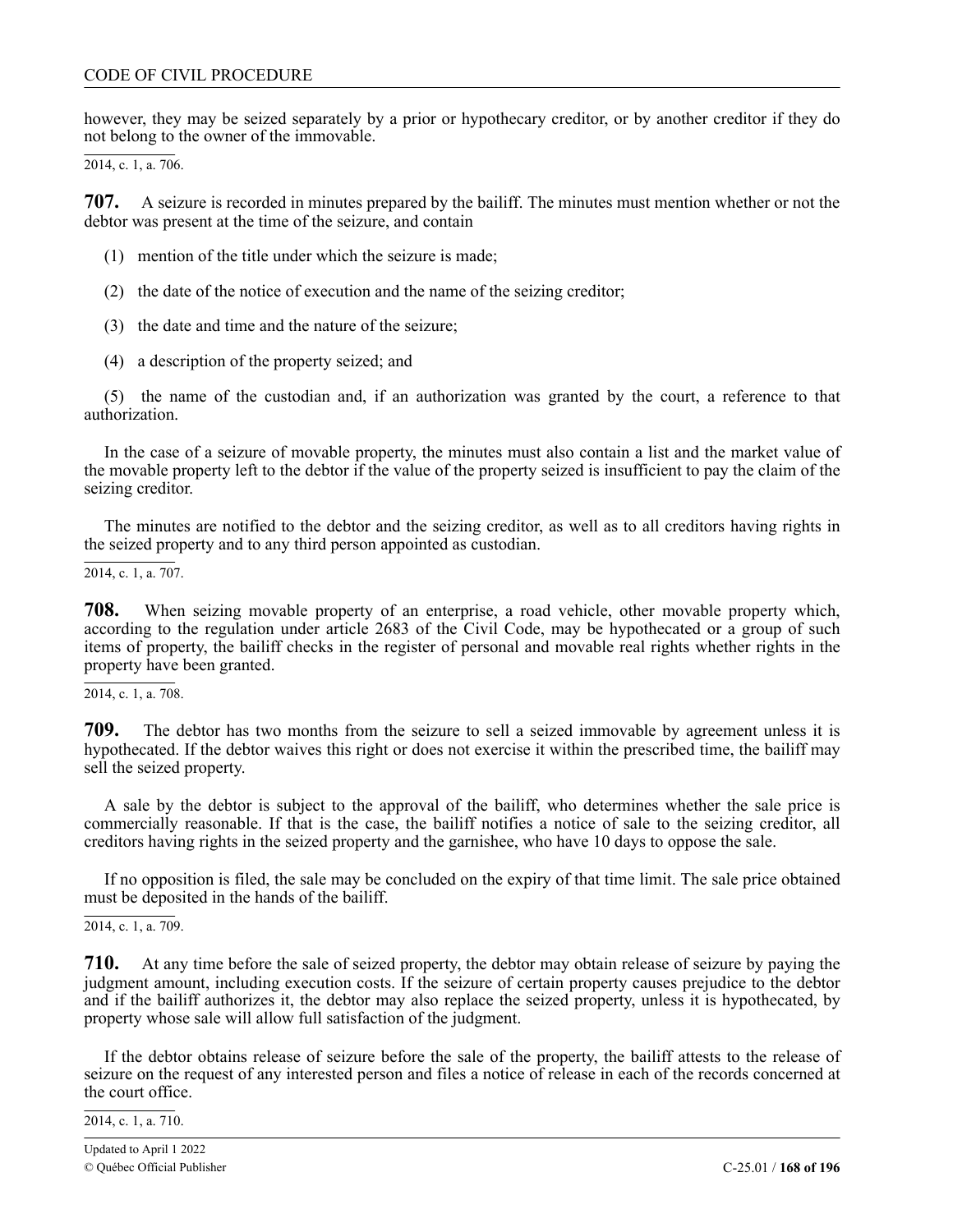# **CHAPTER III**

### SEIZURE IN THE HANDS OF THIRD PERSONS

### **DIVISION I**

GENERAL RULES

**711.** The notice of execution served on the garnishee directs that person to declare to the bailiff, within 10 days, the amount, cause and terms of their current or potential indebtedness to the debtor at the time the declaration is made. The garnishee must provide with the declaration a detailed statement of the debtor's property that is in the garnishee's possession, specifying under what title the property is held. The garnishee must also disclose any seizures made in the garnishee's hands.

The bailiff files the garnishee's declaration with the court office and notifies it to the seizing creditor and the debtor, who have  $10$  days to contest it. If the execution proceedings are for two or more judgments or if two or more creditors are involved in the execution proceedings, the bailiff files the declaration in each of the records concerned.

2014, c. 1, a. 711.

**712.** Seizure makes the garnishee the custodian of the property seized.

On the bailiff's request or on the court clerk's order, the garnishee is required to deliver the debtor's property that is in the garnishee's possession to the bailiff. The garnishee is also required to give the bailiff, on request, all relevant documents relating to the garnishee's debt toward the debtor. In addition, on the seizing creditor's or the bailiff's express request, the garnishee is required to submit to an examination to complete the garnishee's declaration, as if it were a post-judgment examination.

2014, c. 1, a. 712.

**713.** If income of the debtor is seized, the garnishee is required, within 10 days after service of the notice of execution, to remit to the bailiff the seizable portion of what the garnishee owes to the debtor.

If the debtor has multiple sources of income, the bailiff, after determining the seizable portion of the income, determines the portion that each garnishee must withhold and remit to the bailiff. If the debtor's sources of income are not easily identifiable or are non-recurring, the bailiff determines, subject to an instalment payment agreement, the amount the debtor must pay to the bailiff.

If the garnishee substantially changes or ends the contractual relationship with the debtor, the garnishee is required to declare as much to the bailiff without delay. If a dispute arises between the garnishee and the debtor, the onus is on the garnishee, under pain of damages, to prove that the contractual relationship was not changed or ended because of the seizure of income.

The seizure remains binding for so long as the debtor's sources of income are maintained and all claims filed by the creditors have not been paid.

2014, c. 1, a. 713.

**714.** If the garnishee declares that the debtor works for the garnishee without being paid or for remuneration that is clearly less than the value of the services rendered, the bailiff or a creditor may ask the court to assess the value of the services rendered and determine a fair remuneration. The remuneration determined by the court is deemed to be the debtor's remuneration from the date of the application until it is shown that the amount should be changed. The application is notified to the debtor and the garnishee at least five days before it is to be presented before the court; the decision of the court cannot be appealed.

2014, c. 1, a. 714.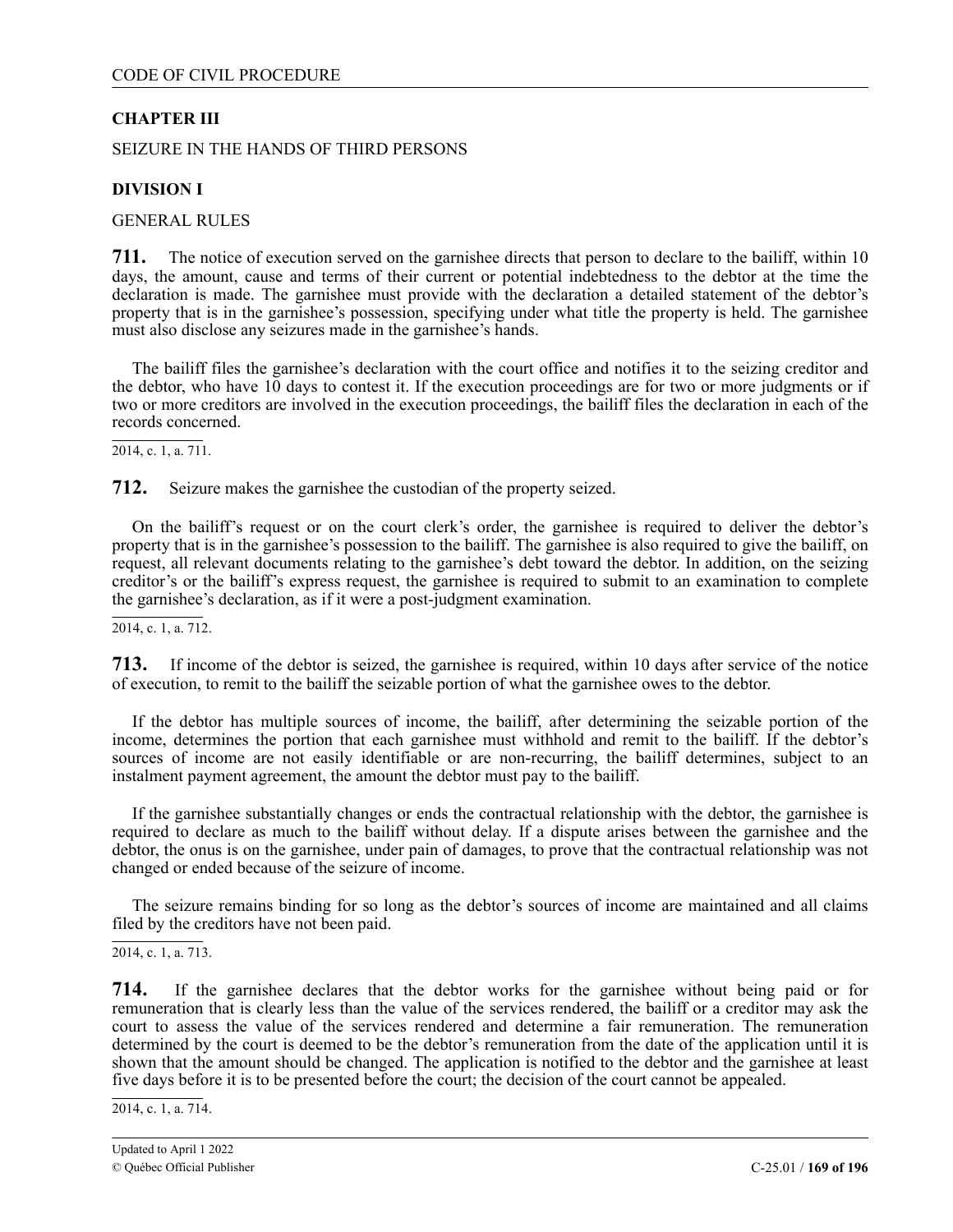**715.** If the garnishee's debt is payable at a future time, the garnishee must, at maturity, pay to the bailiff what the garnishee owes to the debtor. If it is subject to a condition or to the performance of an obligation by the debtor, the seizure is binding until the condition is fulfilled or the obligation performed.

2014, c. 1, a. 715.

**716.** If the garnishee declares not being indebted to the debtor and cannot be proved to be so, the garnishee or the debtor may obtain a release of seizure from the bailiff, with execution costs to be borne by the seizing creditor.

2014, c. 1, a. 716.

**717.** If the garnishee is in default for failure to declare, withhold or deposit a sum of money or makes a declaration that proves to be false, the garnishee may be ordered to pay the sum owing to the seizing creditor as if the garnishee were the debtor.

The garnishee may, however, obtain the authorization to declare or deposit at any time, even after judgment, on payment of the sums the garnishee should have withheld and deposited since notification of the notice of execution. In such a case, the garnishee is required to pay all costs resulting from the default.

2014, c. 1, a. 717.

**718.** If, while a seizure is binding or its execution is stayed, a judgment ordering partition of a family patrimony or awarding support or a compensatory allowance operates to change the amount that the garnishee must pay, the bailiff, on being informed of the judgment, so advises the garnishee, the debtor and the other parties.

2014, c. 1, a. 718.

## **DIVISION II**

#### SPECIAL RULES IN SUPPORT MATTERS

**719.** If a seizure of income is effected under a judgment awarding support, it applies to payments to become due as well as to arrears, as indexed if applicable; it remains binding until release is given. The same applies if the seizure is effected under the Family Orders and Agreements Execution Assistance Act (R.S.C. 1985, c. 4 (2nd Suppl.)).

Release may be given on the expiry of one year after the payment of all arrears, if there is no other claim in the record and execution has not been stayed; release cannot be given, however, if the Minister of Revenue is acting in the capacity of claimant or seizing creditor under the Act to facilitate the payment of support (chapter P-2.2).

2014, c. 1, a. 719.

**720.** If a judgment awarding support has been executed by the creditor by a seizure of income and there is no other claim in the record, the bailiff, on the debtor's request, may, once the arrears are paid, stay the execution of the seizure provided the debtor undertakes to make the support payments, as they become due, directly to the bailiff and provides sufficient guarantees to secure compliance with that undertaking.

Such a stay may be granted for not less than six months nor more than one year; the bailiff advises the support creditor and the other creditors, as well as the garnishee, who then ceases to make deposits. During that period, the bailiff pays the sums received from the debtor to the support creditor at least monthly.

2014, c. 1, a. 720.

**721.** The bailiff grants release of seizure if the seizure does not become enforceable again at the end of the stay.

Updated to April 1 2022 4 1 © Québec Official Publisher C-25.01 / **170 of 196**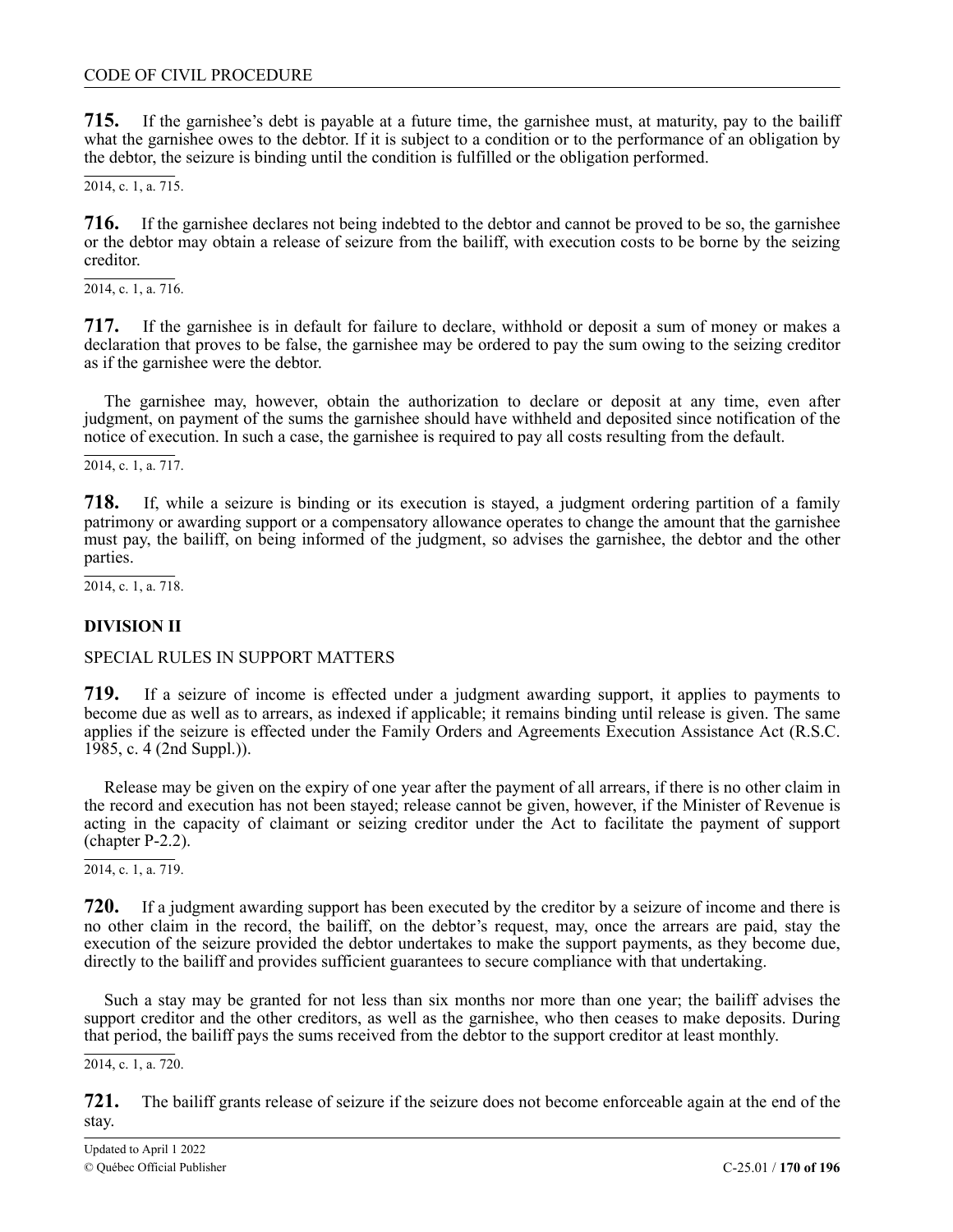The seizure becomes enforceable again if the debtor fails to make a payment when it becomes due, or if a claim is filed in the debtor's record by a third person. The bailiff advises the support creditor, the other creditors as well as the garnishee, who must, within 10 days after being advised, remit the seizable portion of the debtor's income to the bailiff.

2014, c. 1, a. 721.

## **CHAPTER IV**

SPECIAL RULES APPLICABLE TO CERTAIN SEIZURES

### **DIVISION I**

SEIZURE ON DEBTOR'S PERSON

**722.** If the bailiff is convinced that there is property of value on the debtor's person, the bailiff may apply to the court for authorization to seize the property on the debtor's person and to obtain the assistance of a peace officer if necessary. The application need not be notified to the debtor.

Before making the seizure so authorized, the bailiff must ask the debtor to hand over the property. If the debtor refuses, the bailiff may search the debtor, with the assistance of a peace officer if necessary. The search and seizure is carried out in such a manner as to limit violations of personal rights and freedoms.

2014, c. 1, a. 722.

## **DIVISION II**

SEIZURE OF SECURITIES OR SECURITY ENTITLEMENTS TO FINANCIAL ASSETS

**723.** Certificated securities are seized by seizing certificates, through service of the notice of execution on the person holding the certificates and on the issuer or the issuer's transfer agent in Québec. If certificates that should have been issued were not issued, the securities are seized in the hands of the issuer, who is then required to issue a certificate in the debtor's name and hand it over to the bailiff.

Uncertificated securities or security entitlements to financial assets are seized by serving the notice of execution on the issuer or on the securities intermediary that maintains the debtor's securities account, as applicable.

2014, c. 1, a. 723.

**724.** Securities, whether certificated or uncertificated, or security entitlements to financial assets may be seized by serving the notice of execution on a secured creditor if

(1) the certificates representing the securities are in the secured creditor's possession;

(2) the uncertificated securities are registered in the secured creditor's name in the issuer's records; or

(3) the security entitlements to financial assets are held in the secured creditor's name in a securities account maintained for the debtor by a securities intermediary.

 $\overline{2014}$ , c. 1, a. 724.

**725.** The seizure of securities or security entitlements to financial assets entails the seizure of the interest, dividends, distributions and other rights attached.

2014, c. 1, a. 725.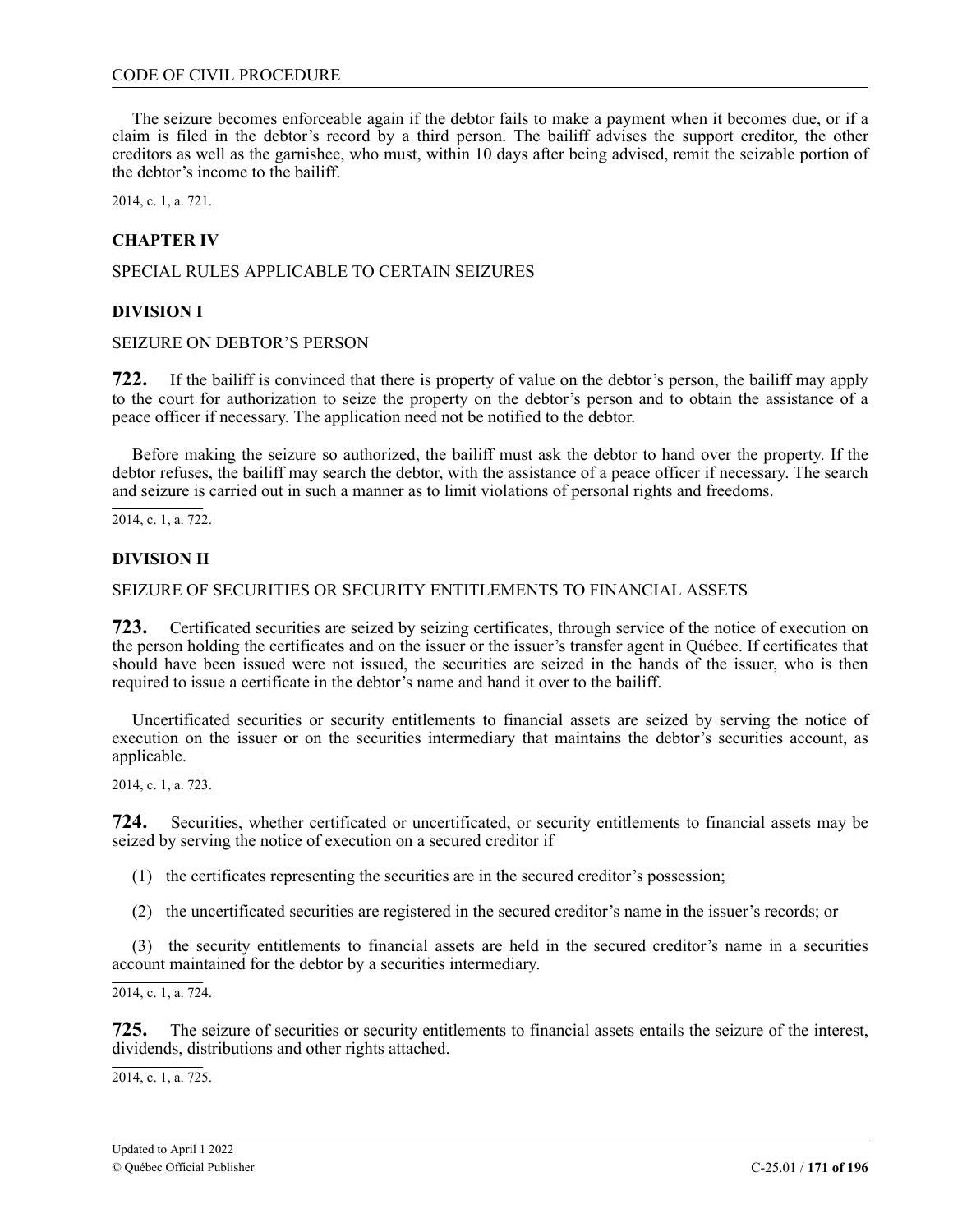**726.** When certificated securities are seized, the issuer must declare to the bailiff the number of securities held by the debtor, the extent to which the securities are paid up and the interest, dividends or other distributions declared but not yet paid.

2014, c. 1, a. 726.

## **DIVISION III**

SEIZURE OF TECHNOLOGICAL MEDIA

**727.** On seizing a technological medium, the bailiff is required to inform the debtor or the garnishee of their right to transfer any documents they wish to preserve from the seized medium to another medium.

If custody of the seized medium has been entrusted to a third person, the debtor or the garnishee is required to advise the bailiff, within 15 days after the seizure, of their intention to transfer documents.

The costs of the transfer are borne by the debtor or the garnishee.

 $\overline{2014}$ , c. 1, a. 727.

**728.** If there is no opposition to the seizure or the opposition has been dismissed, the bailiff destroys all documents on the medium before the sale and draws up minutes recording their destruction.

If the bailiff considers it necessary, a specialist may be called on to assist with the destruction of the documents. If any of the documents are covered by the professional secrecy imposed on the debtor or the garnishee, the bailiff must be assisted by a representative designated by the professional order of the debtor or the garnishee.

2014, c. 1, a. 728.

## **DIVISION IV**

#### SEIZURE OF PROPERTY IN SAFE OR SAFETY DEPOSIT BOX

**729.** Property in a safe or a safety deposit box is seized through the opening of the safe or box and the drawing up of minutes of seizure by the bailiff. The minutes of seizure, which must state the names of the persons present and describe the content of the safe or box and the property seized, are notified to the creditor and the debtor and, if applicable, to the lessor in the lessor's capacity as custodian.

If the bailiff cannot obtain the debtor's co-operation in opening the safe or safety deposit box, the court, on an application, may authorize the opening of the safe or box in the manner it determines. The application is notified to the debtor and, if applicable, to the lessor and any other lessees of the safe or box. As of the notification, the lessor is prohibited from giving access to the safe or box in the bailiff's absence.

2014, c. 1, a. 729.

## **DIVISION V**

## SEIZURE OF REGISTERED ROAD VEHICLES

**730.** A registered road vehicle may be seized through notification of the notice of execution to the Société de l'assurance automobile du Québec. The notice of execution contains the number appearing on the registration plate of the seized vehicle and the identification number, model and year of the vehicle.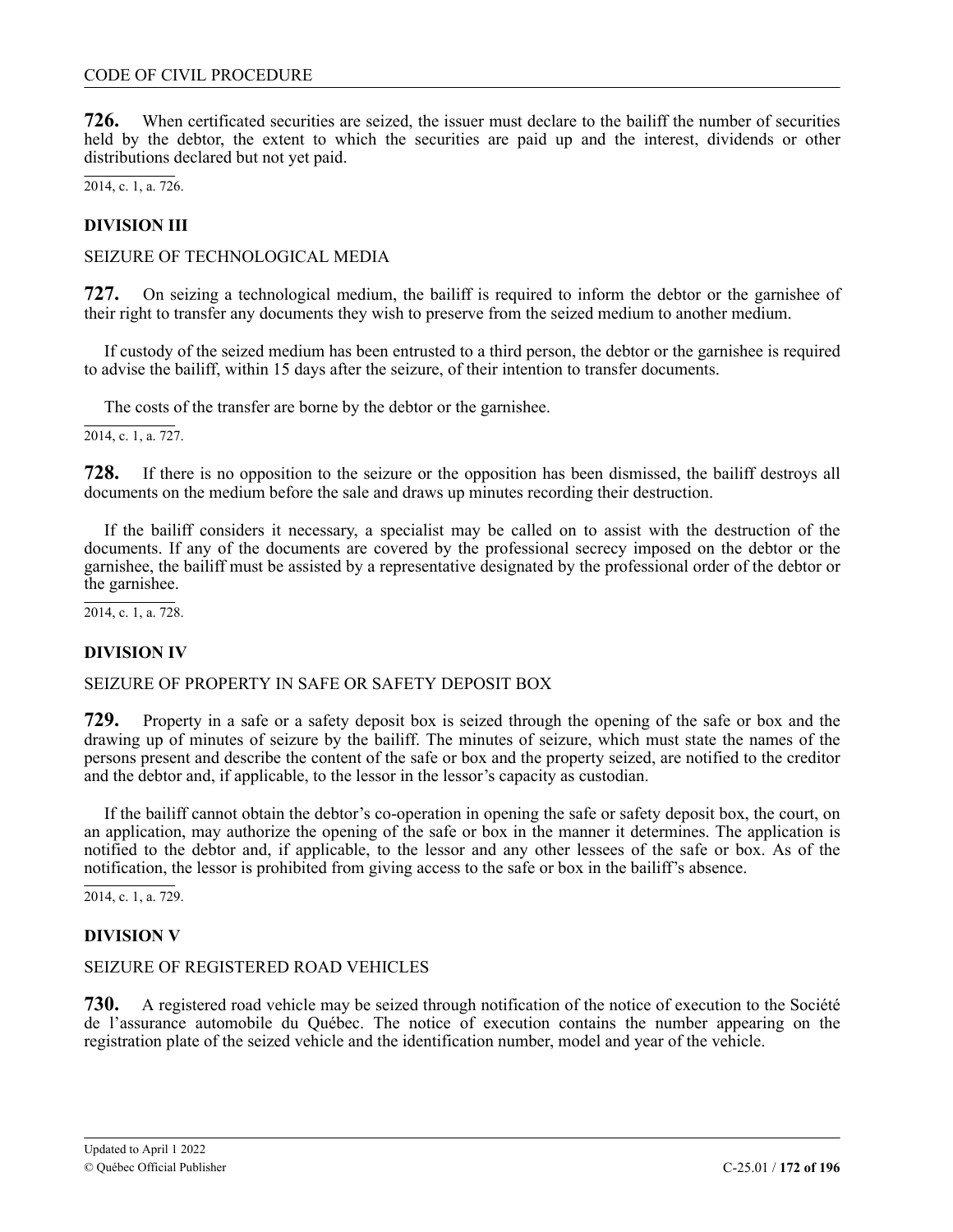No transfer of registration may be made after notification of the notice of execution unless the Société is informed by the bailiff that a release of seizure has been granted.

2014, c. 1, a. 730.

# **CHAPTER V**

CUSTODY OF SEIZED PROPERTY

**731.** The bailiff gives custody of the seized property to the debtor, who is required to accept it. If the debtor is a legal person, the bailiff gives custody of the property to its officers or to one of its officers.

With the authorization of the court, the bailiff may entrust the seized property to a custodian other than the debtor. Custody of the property cannot be given to an insolvent person or to a person who may be placed in a conflict of interest situation as a result, and the custody costs must be reasonable under the circumstances.

The seizing creditor, the creditor's attorney, their spouses and persons related to them or connected to them by marriage or civil union up to the fourth degree cannot act as custodian, except if they are already in possession of the property and consent to the seizure.

The custodian of seized property is required to disclose to the bailiff any situation which may result in the loss of the property.

 $\overline{2014}$ , c. 1, a. 731.

**732.** If the seizure is against an immovable, the bailiff may ask the court to appoint a sequestrator.

The sequestrator so appointed is answerable to the bailiff for the sequestrator's administration; the sequestrator, after advising the interested persons, collects the fruits and revenues of the immovable, which, after deducting expenses, are immobilized to be distributed in the same manner as the proceeds of the sale.

2014, c. 1, a. 732.

**733.** The custodian of seized property may move the property, with the bailiff's consent. The custodian is required to produce the property on the bailiff's request and, on doing so, is entitled to a discharge or receipt for the property delivered.

If the custodian removes the property without the bailiff's consent, fails to produce it, damages it or fails to disclose a situation that results in its loss, the custodian is required to provide reparation for any resulting prejudice and is liable to contempt of court.

 $\overline{2014}$ , c. 1, a. 733.

**734.** The bailiff may replace a custodian, other than the debtor, who has become insolvent or wishes to be discharged, for any cause considered sufficient.

Before entrusting the property to a new custodian, the bailiff draws up a report ascertaining the state or condition of the property.

2014, c. 1, a. 734.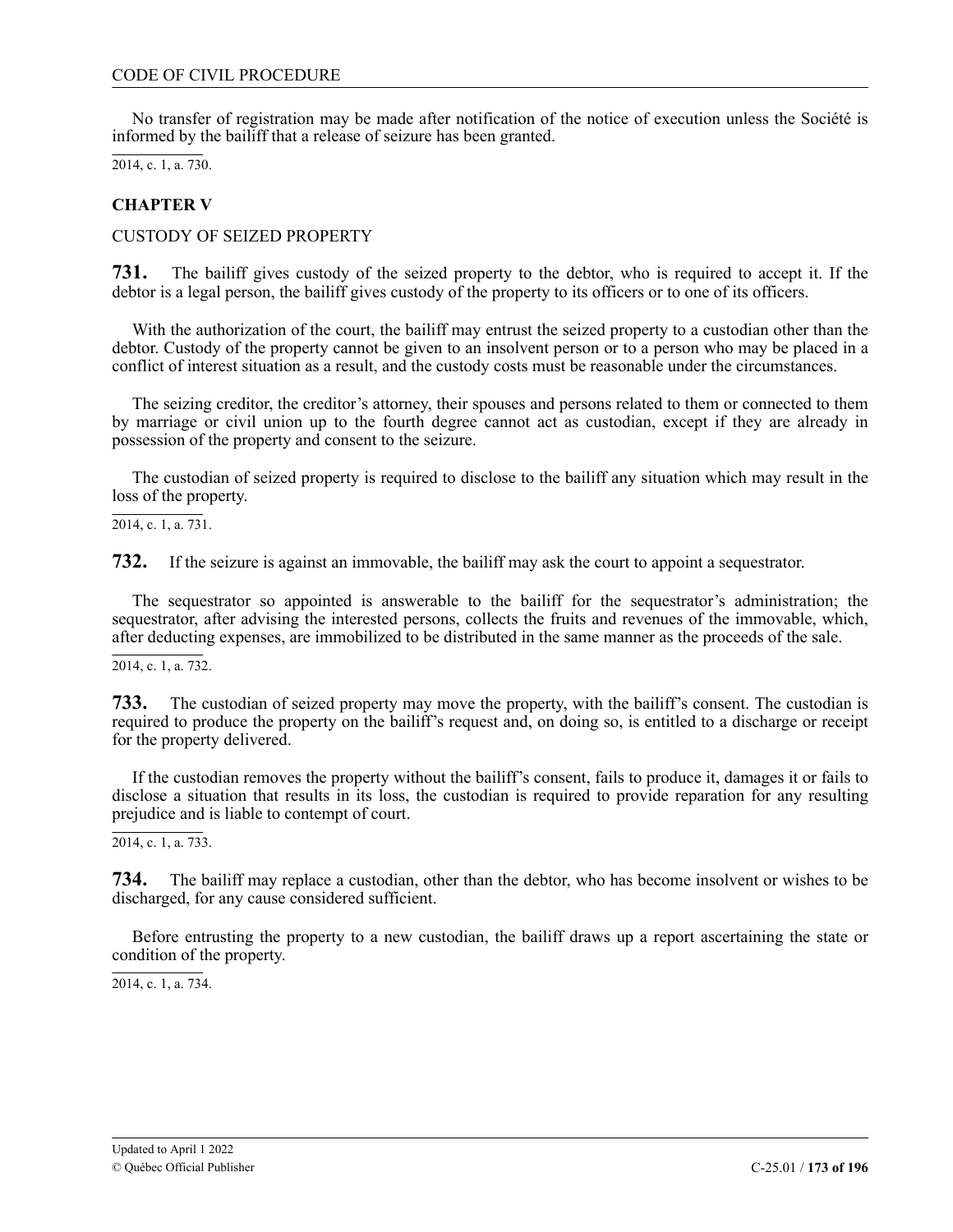# **CHAPTER VI**

OPPOSITION TO SEIZURE AND SALE

## **DIVISION I**

GENERAL PROVISIONS

**735.** A person may oppose the seizure or proposed sale of property and ask for the annulment in whole or in part of the seizure or sale proceedings if

(1) the property is exempt from seizure;

- (2) the debt is extinguished;
- (3) the proposed sale price is not commercially reasonable;

(4) the proceedings are affected by an irregularity resulting in serious prejudice, subject to the power of the court to authorize the bailiff or the seizing creditor to remedy the irregularity; or

(5) a right may be exercised to revendicate the seized property or any part of it.

The debtor's creditors may oppose the proposed sale only if the proposed sale price is not commercially reasonable or if the sale may be affected by serious irregularities.

A third person in whose favour an encumbrance exists against the property may also oppose the sale if the property is advertised without any mention of the encumbrance and the encumbrance will be discharged by the sale.

As well, any person whose interests are adversely affected by reason of the seized property being advertised as being subject to an encumbrance may oppose the property being sold subject to the encumbrance, unless sufficient security is given to guarantee that the property will be sold for a price that will ensure payment of the person's claim.

2014, c. 1, a. 735.

**736.** The opposition must, within 15 days after notification of the minutes of seizure, the notice of sale or the seizure in the hands of a third person, be served on the bailiff, the debtor, the seizing creditor and the garnishee, and notified to the other creditors and the persons whose rights in the property are registered in the land register or the register of personal and movable real rights.

2014, c. 1, a. 736.

# **DIVISION II**

#### EFFECTS OF OPPOSITION

**737.** Notification of an opposition stays execution.

If, however, the opposition is made solely to obtain a reduction of the amount claimed or a withdrawal from seizure of part of the seized property, it does not stay execution; the bailiff proceeds with execution to satisfy the uncontested part of the claim or to realize the property against which the opposition is not directed, unless the court orders a stay of all proceedings.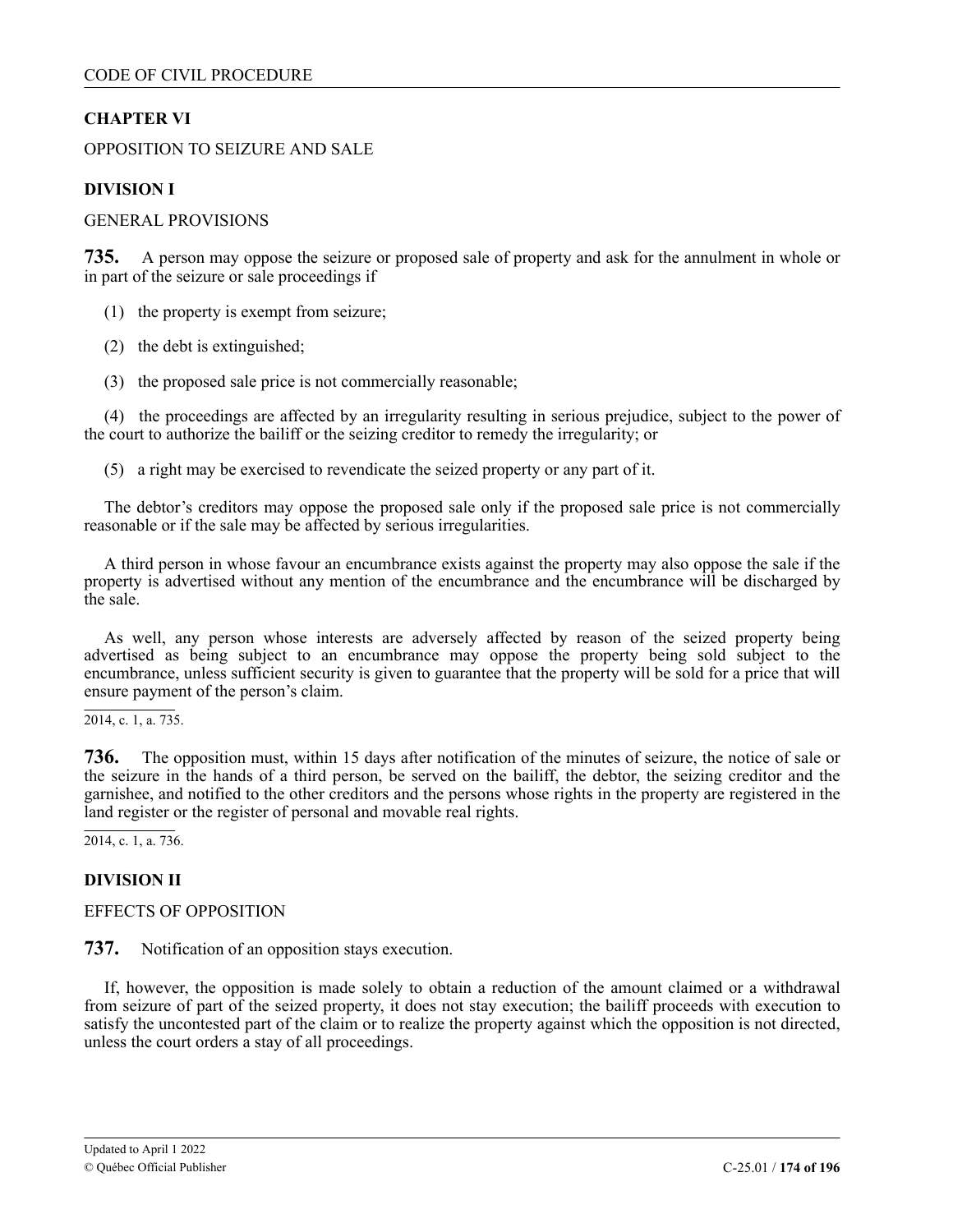An opposition made after the prescribed time that is notified before the sale cannot stop the sale, except if the court so orders on the opposer showing sufficient cause.

2014, c. 1, a. 737.

**738.** An opposition to a seizure of income stays only the distribution of the sums seized. However, if a judgment awarding support is being executed, the distribution of the income already seized is not stayed unless the court orders it stayed for exceptional reasons.

2014, c. 1, a. 738.

**739.** If the bailiff has received execution instructions or claims from two or more creditors, and an opposition relates to the instructions given by one of them only, the bailiff, to the extent possible and after having advised the opposer, continues to execute in order to satisfy the instructions and claims of the other creditors.

 $\overline{2014}$ , c. 1, a. 739.

**740.** An opposer whose opposition is dismissed is liable toward the creditors, the debtor and the garnishee for the interest on the amount due to the creditors and for the cost of safekeeping the property for the time during which execution was stayed.

 $\overline{2014}$ , c. 1, a. 740.

**741.** An opposition by a person whose earlier opposition was dismissed does not stay execution unless it is based on facts that occurred after the earlier opposition was made and the stay is ordered by the court. The application for stay, which may be made without formality, must be preceded by two days' notice to the seizing creditor, unless the court dispenses with such notice.

2014, c. 1, a. 741.

## **TITLE III**

SALE UNDER JUDICIAL AUTHORITY

## **CHAPTER I**

CONDUCT OF SALE

**742.** A sale under judicial authority is conducted to sell property seized to execute a judgment or property that is surrendered or whose surrender is ordered on the exercise of hypothecary rights.

In the former case, the sale is under the responsibility of a bailiff and governed by the rules of this Title. In the latter case, the sale is under the responsibility of the person designated under article 2791 of the Civil Code and is governed by the rules of that Code and, with the necessary modifications, by the rules of this Title.

2014, c. 1, a. 742.

**743.** The bailiff in charge of the sale is responsible for the conduct of all related operations. The bailiff is required to inform the interested persons and, at the time of the sale, the purchaser, of the capacity in which the bailiff is acting.

The bailiff is duty-bound to keep the creditor, the debtor and any other interested person who so requests informed of any steps taken, and to keep records that are sufficiently detailed for the rendering of an account to the court and to the interested persons.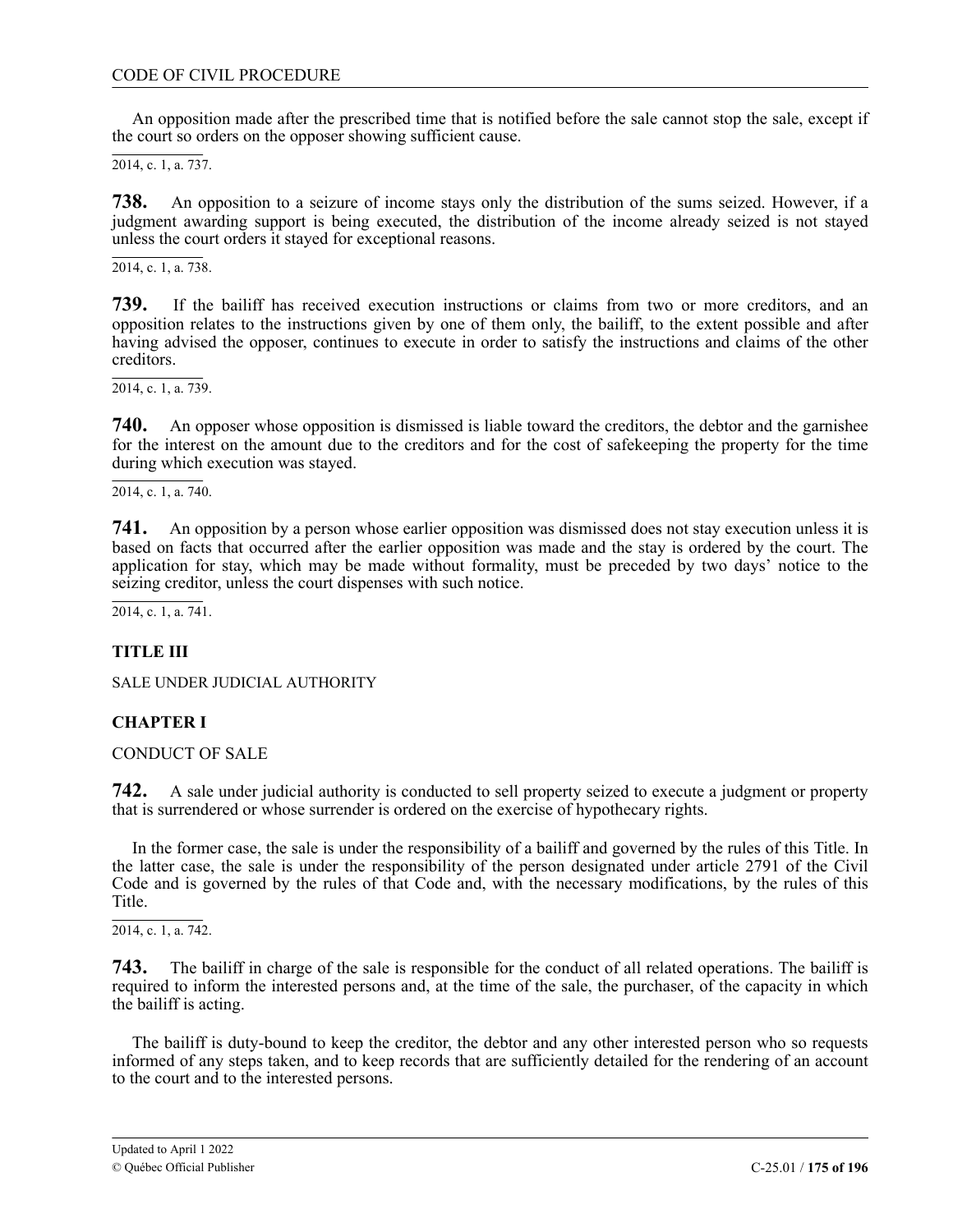The bailiff, if they consider it necessary, may ask the court for any instruction or order to facilitate the performance of their duties and ensure the most advantageous sale.

2014, c. 1, a. 743.

**744.** The bailiff has the option, depending on the nature of the property, of selling by agreement, through a call for tenders or by auction; the bailiff sets the terms of the sale.

The sale must be made in the interests of the debtor and the creditors, at a commercially reasonable price and using the most appropriate method of realization in the circumstances.

 $\overline{2014}$ , c. 1, a. 744.

**745.** The bailiff may sell, without delay or formality, movable property that is perishable, likely to depreciate rapidly or expensive to preserve.

2014, c. 1, a. 745.

**746.** If several items of property have been seized, only those whose sale is necessary to pay the claims, including principal, interest and costs, may be sold, unless the debtor consents in writing to the sale of all the seized property. The debtor has the right, except as regards rights conferred by law to hypothecary creditors, to determine the order in which the seized property is to be sold.

2014, c. 1, a. 746.

# **CHAPTER II**

### METHOD OF REALIZATION

**747.** The bailiff may fix a reserve price for property offered for sale. The bailiff may seek an expert appraisal if the nature or value of the property justifies doing so.

 $\overline{2014}$ , c. 1, a. 747.

**748.** Whether the sale is by agreement, through a call for tenders or by auction, it must be preceded by the publication of a notice setting out the nature of the property, the method of sale used and the charges and terms and conditions of the sale. The notice of sale is published in the sales register kept by the Minister of Justice, as well as in the land register if the property is an immovable.

In order to achieve a better realization of the property, the bailiff may also, on the request and at the expense of the debtor or a creditor, further publicize the sale.

The Minister may, by regulation, establish standards concerning the presentation, form and content of notices, the storage medium for and the manner of keeping the sales register, consultation procedures, the storage medium and schedule for preserving the notices, as well as any other rules needed to set up and run the register, including the applicable tariffs.

 $\overline{2014}$ , c. 1, a. 748.

**749.** The notice of sale must be so published at least 30 days before the scheduled sale date.

The bailiff notifies the notice without delay to the debtor, the garnishees and any creditors having advised the bailiff of their claim or registered their right in the seized property in the register of personal and movable real rights or the land register and having required the registration of their address in connection with the property.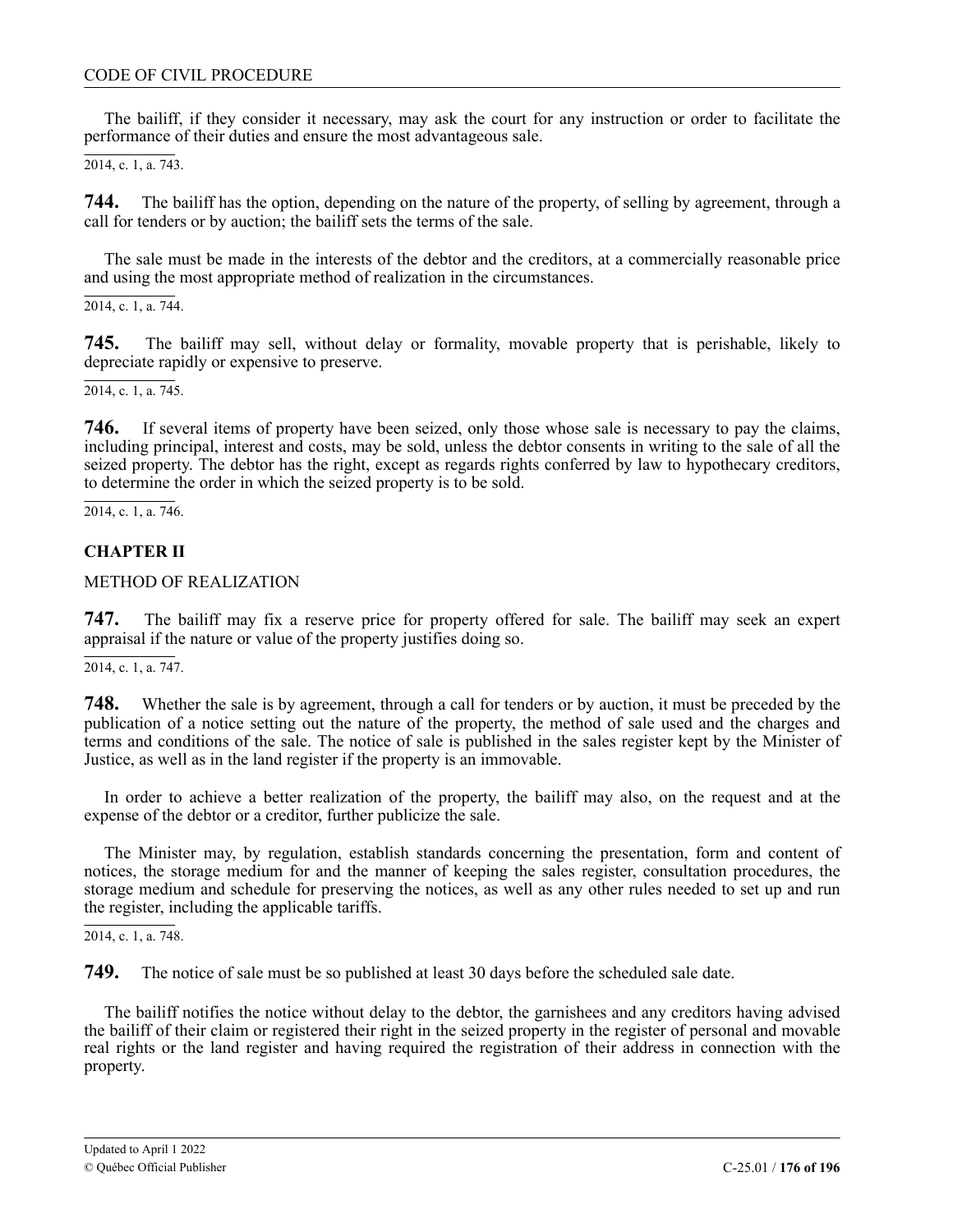If the sale does not take place, the bailiff records as much in the sales register and, if applicable, informs the land registrar so that the notice of sale may be struck from the land register.

2014, c. 1, a. 749.

**750.** The bailiff may take into consideration any representations made by the debtor, a creditor or a third person pursuing an interest in the property on the method of sale chosen, the terms of sale or the reserve price.

Within 10 days before the sale of the property, anyone who is not satisfied with the bailiff's response may go before the court. However, the sale is stayed only if the court orders that it be stayed.

2014, c. 1, a. 750.

**751.** If the sale is stayed, either because an application is pending, the court has ordered it or the debtor and the creditors have consented to it, the bailiff publishes a notice of the stay in the sales register. When the stay is lifted, if the sale can take place on the date initially stated in the notice, the bailiff records as much in the sales register. If the sale cannot take place on that date, the bailiff must publish a new notice of sale.

2014, c. 1, a. 751.

**752.** The bailiff conducting the sale is deemed to represent the owner of the property for the conclusion of the contract of sale, which the bailiff has power to sign in the owner's name. The purchaser is required to pay the price to the bailiff.

2014, c. 1, a. 752.

**753.** A bailiff conducting the sale by a call for tenders may do so by invitation or by a public call for tenders. Sufficient information must be included in the call for tenders to allow bidders to tender in sufficient time.

The bailiff is required to accept the highest tender unless the conditions attached to it render it less advantageous than another lower tender, or unless the price tendered is not commercially reasonable.

2014, c. 1, a. 753; I.N. 2016-12-01.

**754.** In the case of a sale by auction, the bailiff sets out in the notice of sale the nature of the property, the reserve price, if any, and sufficient information to allow bids to be made. Also to be included is the bailiff's name and contact information and those of the auctioneer selected, if any.

If bids may be entered by way of information technology, the notice must state how and when bids will be received and must specify the closing date.

At the sale, the bailiff or the auctioneer, as applicable, may, in the interests of the creditors or the debtor, refuse a bid, withdraw the property and put it up for sale again, with or without a reserve price, or end the sale.

2014, c. 1, a. 754.

**755.** The bailiff is bound by the conditions and restrictions that govern the transfer of securities and the establishment of security entitlements to financial assets and are set out in the issuer's constituting act or bylaws or in the instrument governing the securities account maintained by a securities intermediary. As well, the bailiff is bound by the conditions and restrictions set out in an agreement to which the debtor is party. The bailiff may apply to the court for an order authorizing the sale if such conditions and restrictions significantly reduce the value of the securities or security entitlements; in such a case, the court determines the applicable conditions.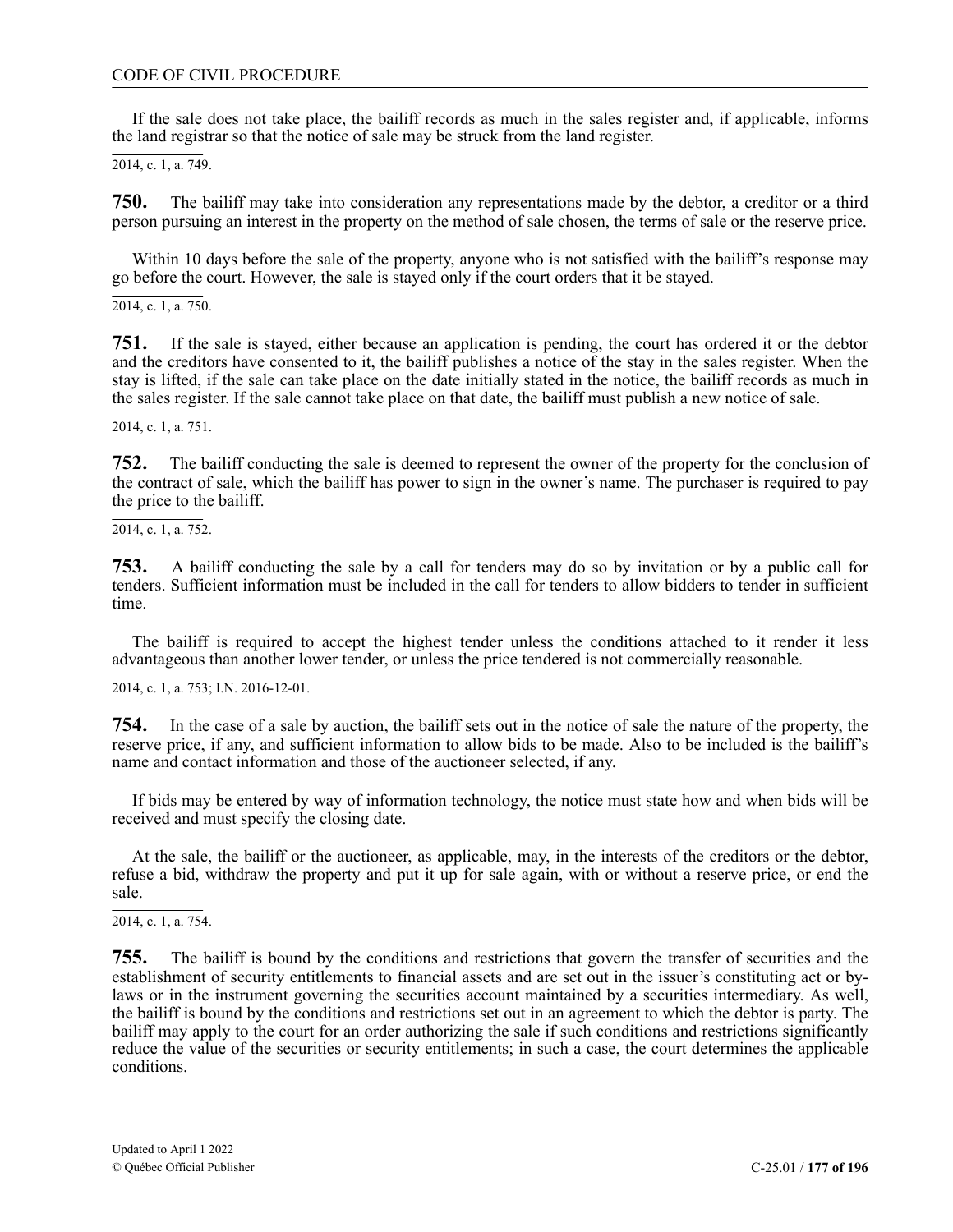The purchaser of the securities or security entitlements is subject to the conditions and restrictions set out in the legal person's constituting act and by-laws and any unanimous shareholder agreement. The purchaser must be informed beforehand of any restrictions attached to the securities or security entitlements.

 $\overline{2014}$ , c. 1, a. 755.

**756.** If property cannot be sold, the bailiff returns it to its owner. If the owner refuses the property, the bailiff may give it away to a charity or, if it cannot be given away, dispose of it as the bailiff sees fit.

2014, c. 1, a. 756.

### **CHAPTER III**

#### SALE AND EFFECTS OF SALE

**757.** As soon as the sale is made, the bailiff publishes in the sales register a notice stating the price and the terms of the sale. The notice is also filed with the court office.

2014, c. 1, a. 757.

**758.** If the purchaser refuses to sign the deed of sale, to pay the sale price, or to take possession of the property, the bailiff, on the expiry of 10 days after the sale, may obtain an order from the court having the same force and effect as a deed of sale or an order for forced surrender, for eviction from the immovable or for forced removal of the movable property.

2014, c. 1, a. 758.

**759.** The sale discharges all real rights not included in the terms of sale. It does not discharge

(1) servitudes;

(2) emphyteusis, the rights needed to exercise superficies, and substitutions not yet open, except when a prior or preferred claim is mentioned in the court record; or

(3) the administrative encumbrance affecting a low-rental housing complex.

The sale does not terminate leases in progress that are registered in the register of personal and movable real rights or the land register.

Nor does the sale affect the legal hypothec securing the rights of legal persons established in the public interest in respect of special municipal or school taxes that are not yet due and the payment of which is spread over a number of years; such taxes do not become due by reason of the sale of the immovable and are not collocated, but remain payable in accordance with the terms of their imposition.

 $\overline{2014, c. 1, a. 759}.$ 

**760.** The sale may be annulled on the application of the purchaser if the latter is liable to eviction by reason of some real right not discharged by the sale, or if the property differs so much from the description given in the notice of sale or the minutes of seizure that it is to be presumed that the purchaser would not have bought it had the purchaser been aware of the true description. The sale may also be annulled on the application of the debtor or a creditor if the property is sold for a price that is clearly unreasonable given market conditions or if the sale is affected by serious irregularities that could not, despite reasonable diligence, be raised before the sale.

The application for the annulment of a sale must be notified within 20 days after the sale in the case of movable property, or within 60 days after the sale in the case of immovable property. These are strict time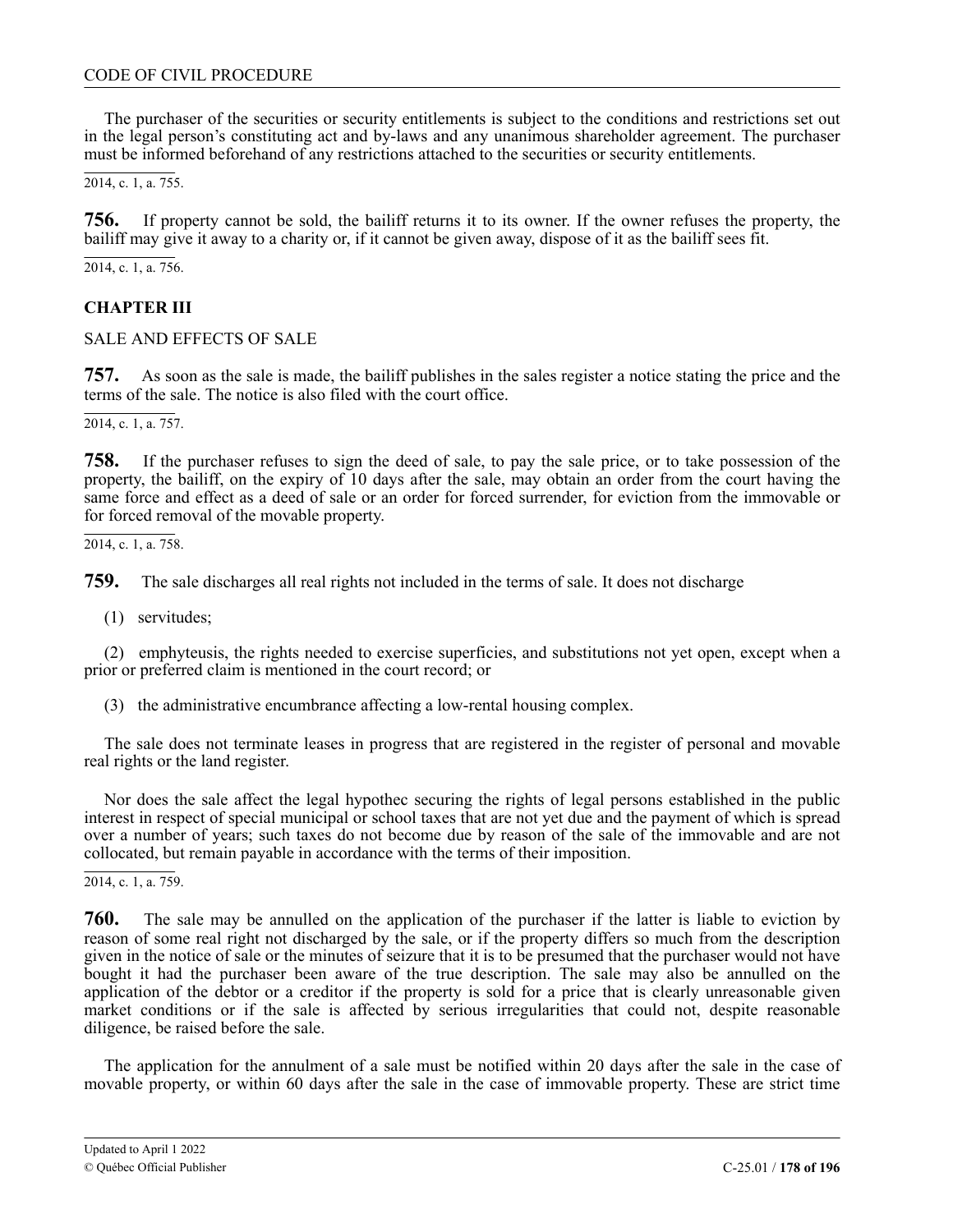limits. On the expiry of the time limits, the court clerk may, on request, issue a certificate attesting that no application for the annulment of the sale has been filed.

2014, c. 1, a. 760.

**761.** The sale of property is considered to have been made at a commercially reasonable price if, in light of the specific circumstances of the sale, the sale price corresponds, to the extent possible, to the market value of the property.

In the case of an immovable, the sale price may in no case be lower than 50% of its assessed value as entered on the municipal assessment roll, multiplied by the factor determined for that roll by the minister responsible for municipal affairs under the Act respecting municipal taxation (chapter F-2.1), unless the court is convinced that the immovable cannot be sold within an acceptable time for such a price.

 $2014$ , c. 1, a. 761.

# **TITLE IV**

DISTRIBUTION OF PROCEEDS OF EXECUTION

# **CHAPTER I**

#### GENERAL PROVISIONS

**762.** A bailiff who sells property following a judicial authorization or a seizure or who seizes sums of money is responsible for distributing the proceeds of the sale or the sums seized to the creditors. A bailiff or a court clerk who periodically collects income of a debtor is responsible for distributing the sums collected to the creditors.

If the bailiff considers it necessary, the bailiff may retain the services of a lawyer or a notary to assist in preparing the collocation scheme, or ask the court for any order to facilitate the distribution of the proceeds of the sale or the sums seized.

2014, c. 1, a. 762.

# **CHAPTER II**

DISTRIBUTION OF PROCEEDS OF SALE OR MONEY SEIZED

## **DIVISION I**

#### BAILIFF'S REPORT

**763.** Within 30 days after the sale is made, the sums of money seized are remitted to the bailiff or an affirmative declaration is made by the garnishee, the bailiff files a report with the court office, attaching all supporting documents, including any appraisal obtained beforehand, the confirmation given by the dealer in charge of the sale of securities or security entitlements listed and traded on a stock exchange, or the statement certified by the registrar.

The report states the names and contact information of the debtor and of the seizing creditor as well as those of the garnishee if property has been seized in the hands of a third person and those of the purchaser if a sale has occurred. If applicable, the report records the garnishee's declaration and the fact that it was not contested, and sets out the terms and conditions of the sale. It refers to the minutes of seizure and the publications made, mentions any opposition filed, and specifies all sums obtained; it mentions any minutes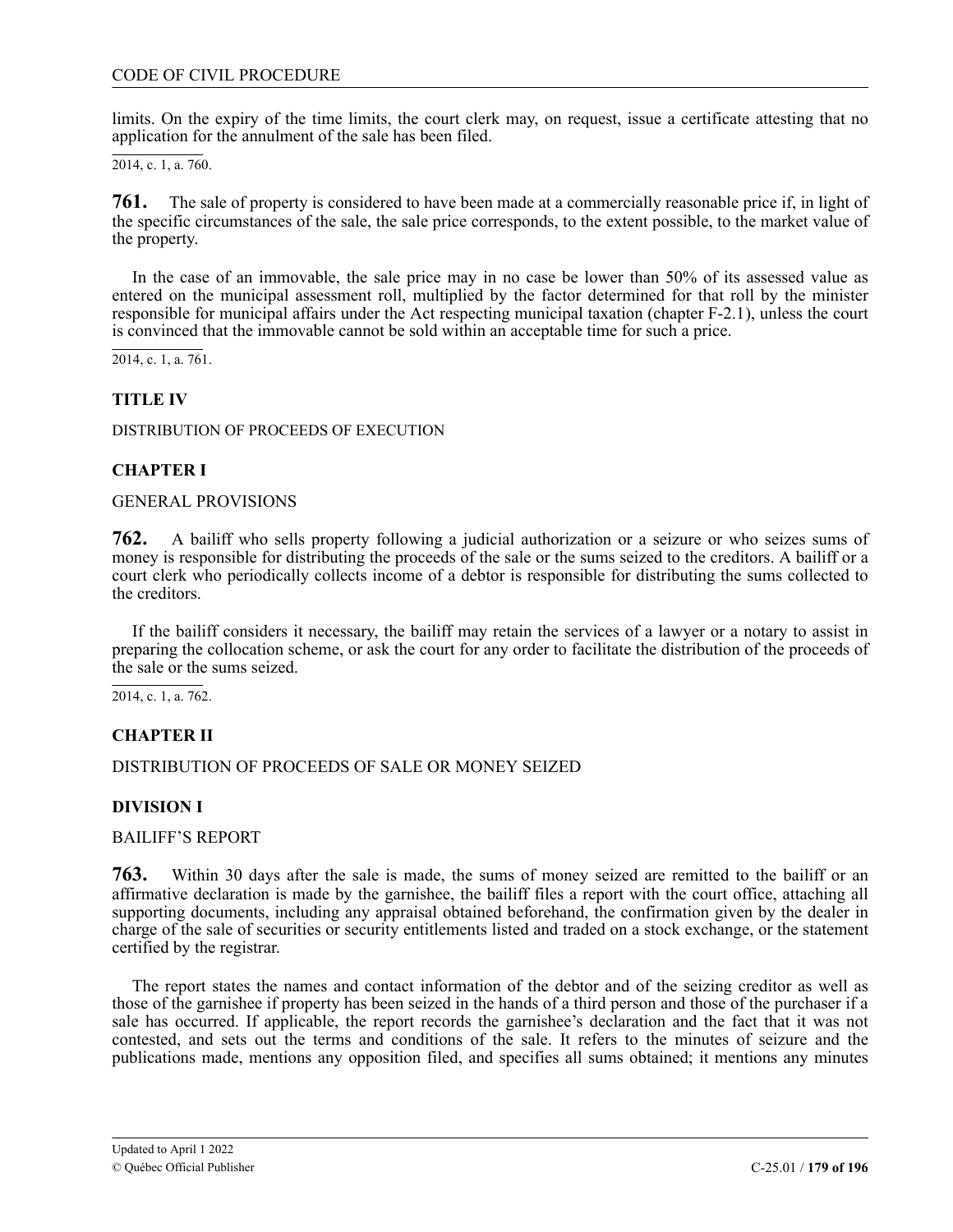drawn up in the course of execution. If two or more persons are entitled to the proceeds of the sale or the sums seized, it must also include a collocation scheme.

2014, c. 1, a. 763.

**764.** For the preparation of the report, the bailiff may call a creditor to attend in order to be examined on facts relating to an encumbrance mentioned in the statement certified by the registrar or a claim filed in the record.

An admission by the creditor has full effect against the creditor without any further proceeding or formality.

2014, c. 1, a. 764.

**765.** The bailiff's report is notified to the debtor, to the creditors entitled to the proceeds of the sale or the sums seized, to the creditors whose rights are registered in the land register or the register of personal and movable real rights, and, in the case of an immovable, to the municipality and the school service centre or school board in whose territory the immovable is located.

2014, c. 1, a. 765; 2020, c. 1, s. 310.

### **DIVISION II**

#### , COLLOCATION SCHEME

. **766.** The collocation scheme states the names and contact information of the creditors, the nature of their claim, the date of the title and of its registration, if applicable, and the amount to which each creditor is entitled. It specifies, for each creditor, whether the claim pertains to the whole amount to be distributed or only to the proceeds of the sale of a particular item of property or of part of an item of property.

The scheme determines the order of collocation according to the rank of the creditors, as follows:

- (1) execution costs, in the following order:
	- the cost of the bailiff's report;
	- the cost of the sale and the cost of distributing the proceeds of the sale or the sums seized;

 — the cost of the seizure, including the cost of any post-judgment examination, and costs relating to the transportation and safekeeping of the property;

- the professional fee and other expenses of the bailiff;
- the cost of incidental proceedings subsequent to the judgment; and
- the legal costs, if any, of the seizing creditor;
- (2) prior claims against the property sold;
- (3) hypothecary claims against the property sold;
- (4) unsecured claims.

If an opposition to the seizure was made tardily by a person revendicating the property or holding a real right in the property, and the opposition was allowed after the sale, the bailiff enters the person's claim in the collocation scheme, according to the person's rank.

```
2014, c. 1, a. 766.
```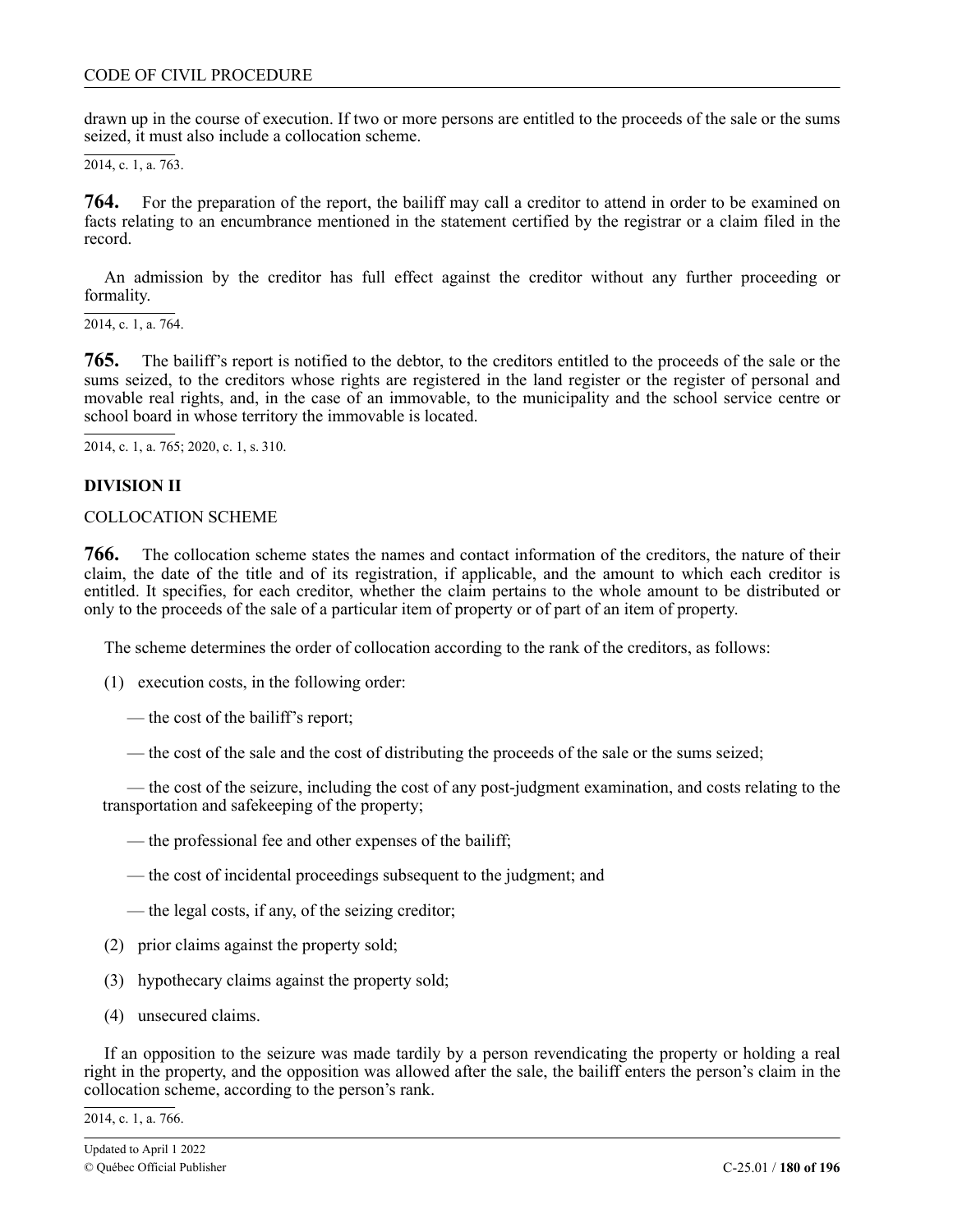**767.** If there are indeterminate or unliquidated claims, the bailiff must reserve a sum sufficient to cover them out of the available moneys; the sum is deposited in a trust account until the claims are determined or liquidated, unless a judge orders otherwise.

If there are conditional claims, the creditors concerned are collocated according to their rank, but the amount of their claims is paid to subsequent creditors whose claims are payable, provided they give security, within the month following notification of the bailiff's report, for the return of the money when the condition is fulfilled. If the subsequent creditors fail to give security, or if there are no subsequent creditors, the amount is paid to the debtor, on condition of security being given, or, if the debtor fails to give security, to the conditional creditors, on condition of security being given for the return of the money in the event that the condition fails or becomes impossible, and paying interest to the bailiff, who distributes the interest to the creditors or remits it to the debtor after satisfying the creditors.

If there is a hypothecary claim with a term of payment, it becomes due on the sale of the hypothecated immovable, and is collocated accordingly.

2014, c. 1, a. 767.

**768.** If two or more items of property separately charged with different claims are sold for an aggregate price or if a creditor has a claim against part only of an item of property, the bailiff prorates the amount to be distributed if it is insufficient, and obtains an expert opinion if the record does not contain sufficient information. The share to be given to each creditor is calculated by determining the value of each item or part of property in relation to the value of the whole.

2014, c. 1, a. 768.

**769.** The bailiff, on their own initiative or on the request of an interested person, may revise the collocation scheme if it contains an error, in which case the bailiff is required to notify the collocation anew and file it with the court office.

2014, c. 1, a. 769.

**770.** Within 10 days after notification of the bailiff's report or the revised collocation scheme, any interested person may contest the scheme and ask the court for a determination of the persons to whom the proceeds of the sale and the sums seized are to be distributed.

The application is notified to the bailiff and to all those who received the bailiff's report. On such notification, the bailiff stays the distribution proceedings either entirely or only for the contested claim and subsequent claims.

 $\overline{2014, c. 1, a. 770}.$ 

**771.** If there is no contestation or as soon as a judgment is rendered dismissing the contestation, the bailiff distributes the proceeds of the sale and the sums seized without delay, as provided in the bailiff's report.

2014, c. 1, a. 771.

# **CHAPTER III**

#### DISTRIBUTION OF SEIZED INCOME

**772.** Periodically seized or collected income must be distributed to the creditors by the bailiff or, as applicable, by the court clerk at least quarterly, but in the case of a support creditor, at least monthly.

 $\overline{2014}$ , c. 1, a. 772.

**773.** While a seizure of income remains binding, not only the seizing creditor but all creditors may participate in the distribution of the income; they must however have notified their claim, setting out the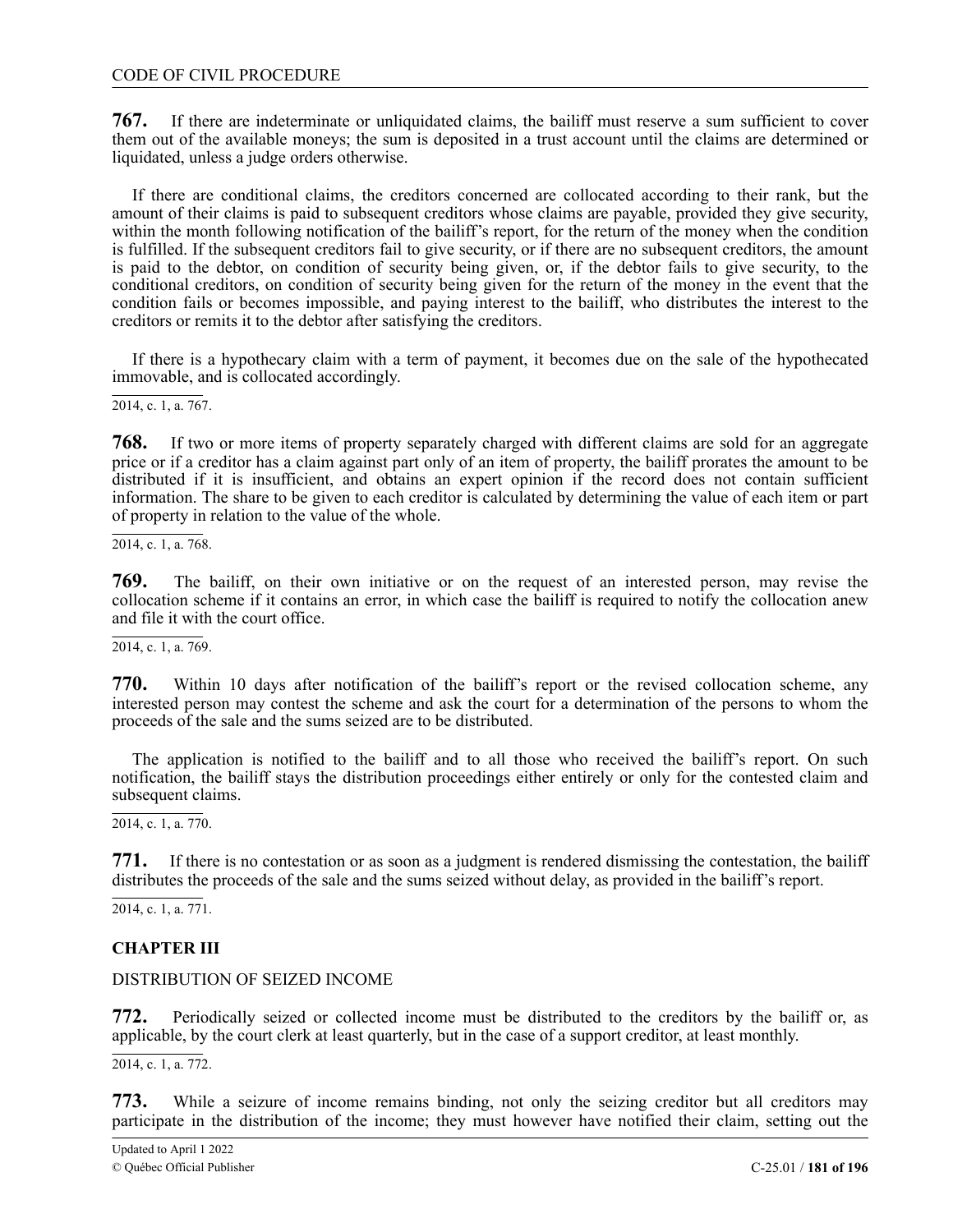nature, date and amount of the debt, to the bailiff or the court clerk and to the debtor, the seizing creditor and the garnishee, and have provided supporting documents.

In the absence of supporting documents, the claim is not admissible, unless it is established to the satisfaction of the court that it is impossible for the creditor to produce such documents.

2014, c. 1, a. 773.

**774.** A claim bears interest from the date it was notified to the bailiff or the court clerk, at the lesser of the legal rate and the rate agreed between the parties; no claim relating to the difference between the interest rate agreed between the parties and the legal rate, for any period during which the legal rate is applicable, may be accepted.

2014, c. 1, a. 774.

**775.** Any interested party may, within 15 days after receiving notification of a creditor's claim, contest the claim by notifying the contestation to the bailiff or the court clerk, the debtor and the seizing creditor. The bailiff or the court clerk retains the sums the creditor would have been entitled to until a decision is rendered on the contestation.

2014, c. 1, a. 775.

**776.** The bailiff or the court clerk distributes seized income according to the following order of collocation:

(1) execution costs, including the cost of administering an instalment payment agreement and distributing the seized income, if applicable;

(2) support claims, for the difference between the portion of the income seized by reason of the particular nature of the claim and the portion of income that is ordinarily seizable, in proportion to the amount of the claims;

- (3) prior claims;
- (4) hypothecary claims; and
- (5) unsecured claims.

In all cases, the bailiff or the court clerk pays to a support creditor, out of the portion of income that is ordinarily seizable, the amount required to make the total amount distributed to that creditor equal to at least one-half of the sums distributed every month, up to the amount of support due.

However, a spouse's claim based on a marriage or civil union contract cannot be paid until all other claims have been discharged.

When the full amount of a claim has been paid to the creditor, the bailiff or the court clerk notifies a notice of payment to the debtor and the creditor. If the notice is not contested by the creditor within 15 days after the notification, the bailiff or the court clerk may, on request, give an acquittance by certifying on the debtor's copy of the notice of payment that it has not been contested.

2014, c. 1, a. 776.

**777.** The Minister of Justice may, when required by the situation, determine by order the cases and circumstances in which a court clerk may, in the bailiff's place, administer and distribute seized income, and determine the applicable conditions.

2014, c. 1, a. 777.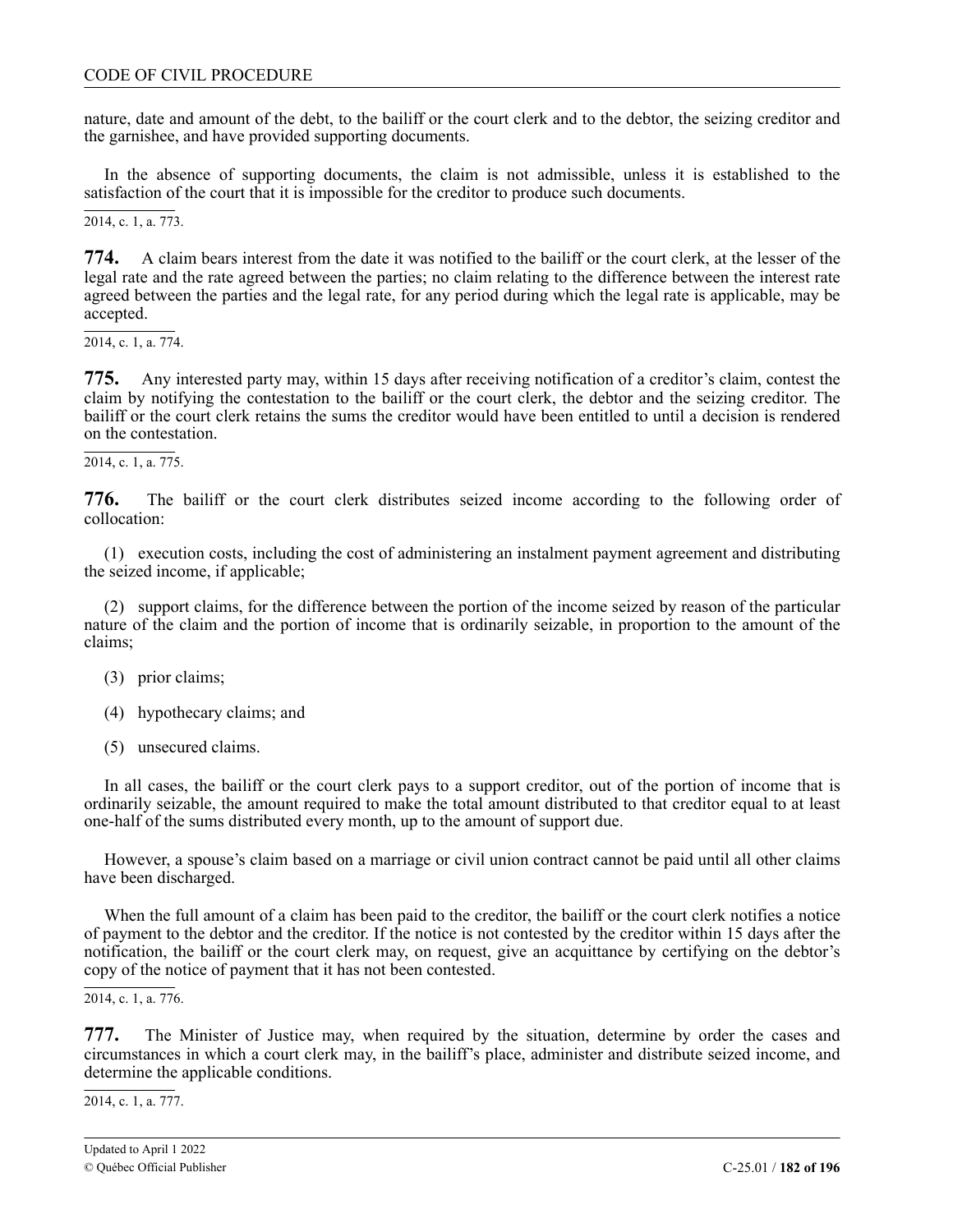# AMENDING AND FINAL PROVISIONS

### GENERAL AMENDING PROVISIONS

**778.** In any Act or statutory instrument, the following terminological changes are made, with the necessary modifications:

(1) "recours collectif" in the French text, and "recours" in the French text when it means "recours collectif", are replaced by "action collective" and "action", respectively;

(2) "distress warrant", "writ", "writ of execution", "writ of seizure", "writ of seizure in execution", "writ of seizure in execution of an immovable", "writ of seizure in execution of movable property", "writ of seizure of immovables", "writ of seizure of movable property", "writ of seizure of movable property in execution", and "writ of seizure of property" are replaced by "notice", "notice of execution" or "order", depending on the context, if a substitution is necessary, and if not, they are struck out;

(3) "juridiction" in the French text, when referring to the jurisdiction of a court of justice or an administrative tribunal, is replaced by "compétence";

(4) "extrajudicial costs", "extrajudicial fees", "extra-judicial professional fees", are replaced by "professional fees", and "judicial fees" is struck out;

(5) "juridical day" is replaced by "working day" and "non-juridical day" is replaced by "holiday";

(6) "mandate given in the anticipation of the mandator's incapacity" or the equivalent is replaced by "protection mandate";

(7) "writ of seizure by garnishment" and "writ of attachment" are replaced by "order to seize property in the hands of a third person";

(8) "writ of possession" and "writ in an action of ejectment" are replaced by "eviction order";

(9) "writ of habeas corpus" is replaced by "habeas corpus order";

(10) "certified mail", "certified or registered mail", "registered or certified mail", "registered or certified post", "registered letter", "registered or certified letter", "registered mail", "certified or registered letter" and "recommended or certified mail" are replaced by "registered mail";

(11) any text, whether or not it contains an express reference to the Code of Civil Procedure (chapter C-25), that mentions an action or a recourse under article 33 of the Code of Civil Procedure, an extraordinary recourse or remedy provided for or within the meaning of the Code of Civil Procedure or an extraordinary recourse contemplated, provided or provided for in or provided by articles 834 to 850 of the Code of Civil Procedure is replaced by "application for judicial review under the Code of Civil Procedure (chapter  $C-25.01$ ";

(12) "minutes of the determination of the boundaries", "minutes of determination of boundaries", "minutes of boundary determination", "minutes of a boundary determination" are replaced by "minutes of the boundary-marking operations";

(13) "rules of practice" is replaced by "court regulations" or "tribunal regulations" as appropriate;

(14) "sale by judicial authority" and "judicial sale" are replaced by "sale under judicial authority". 2014, c. 1, a. 778.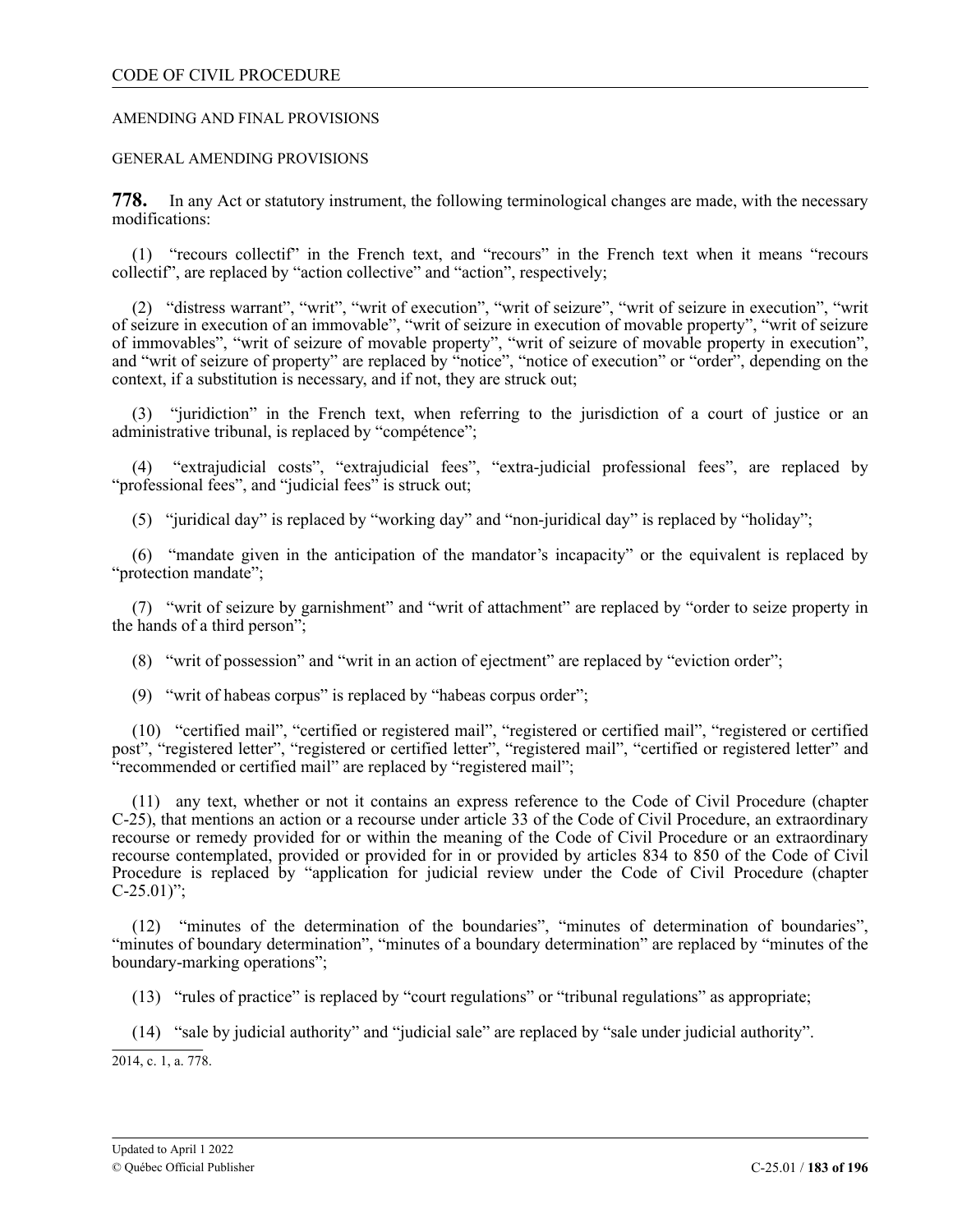**779.** *(Amendment integrated into c. A-32 s. 358; C-23.1, s. 86; C-25.1, aa. 265, 291 and 367; C-26, s. 194; E-20.1, s. 74.4; R-9, s. 28; S-11.011, s. 16.1; S-29.01, s. 244).*

2014, c. 1, a. 779.

**780.** *(Amendment integrated into c. C-19, ss. 14.1, 468.45.8, 568, 569 and 573.3.4; C-27.1, aa. 19, 614.8, 938.4, 1082 and 1094; C-37.01, s. 118.2; C-37.02, s. 111.2; S-30.01, s. 108.2; T-14, s. 6, V-6.1, ss. 204 and 358).*

2014, c. 1, a. 780.

**781.** *(Amendment integrated into c. A-6.002, s. 41; B-1.1, s. 146; E-2.2, ss. 37 and 657; E-3.3, s. 573; F-3.1.1, s. 114; R-8.1, s. 18; T-12, s. 86; V-5.01, s. 53).*

2014, c. 1, a. 781.

**782.** In any Act or statutory instrument, a reference to a provision of the former Code is replaced by a reference to the corresponding provision of the new Code.

2014, c. 1, a. 782.

**783.** Before updating the Compilation of Québec Laws and Regulations to enter the changes made necessary by the replacement of concepts predating the new Code of Civil Procedure (chapter C-25.01), the Minister of Justice publishes, on the website of the Québec Official Publisher, at least six months before the planned update, a consultation document explaining the nature and scope of the updating operations the Minister plans to carry out. The Minister tables the consultation document in the National Assembly. The Minister subsequently receives any comments submitted and publishes an information note prior to the publication of the update of the compilation, as required by section 4 of the Act respecting the Compilation of Québec Laws and Regulations (chapter R-2.2.0.0.2).

2014, c. 1, a. 783.

SPECIFIC AMENDING PROVISIONS

CIVIL CODE OF QUÉBEC

**784.** *(Amendment integrated into the Civil Code, a. 234).*

2014, c. 1, a. 784.

**785.** *(Amendment integrated into the Civil Code, a. 237).*

2014, c. 1, a. 785.

**786.** *(Amendment integrated into the Civil Code, aa. 568 and 574 — French).*

2014, c. 1, a. 786.

**787.** *(Amendment integrated into the Civil Code, a. 596.1).*

 $2014$ , c. 1, a. 787.

**788.** *(Amendment integrated into the Civil Code, a. 978).*

 $2014$ , c. 1, a. 788.

# **789.** *(Amendment integrated into the Civil Code, a. 1529).*

2014, c. 1, a. 789.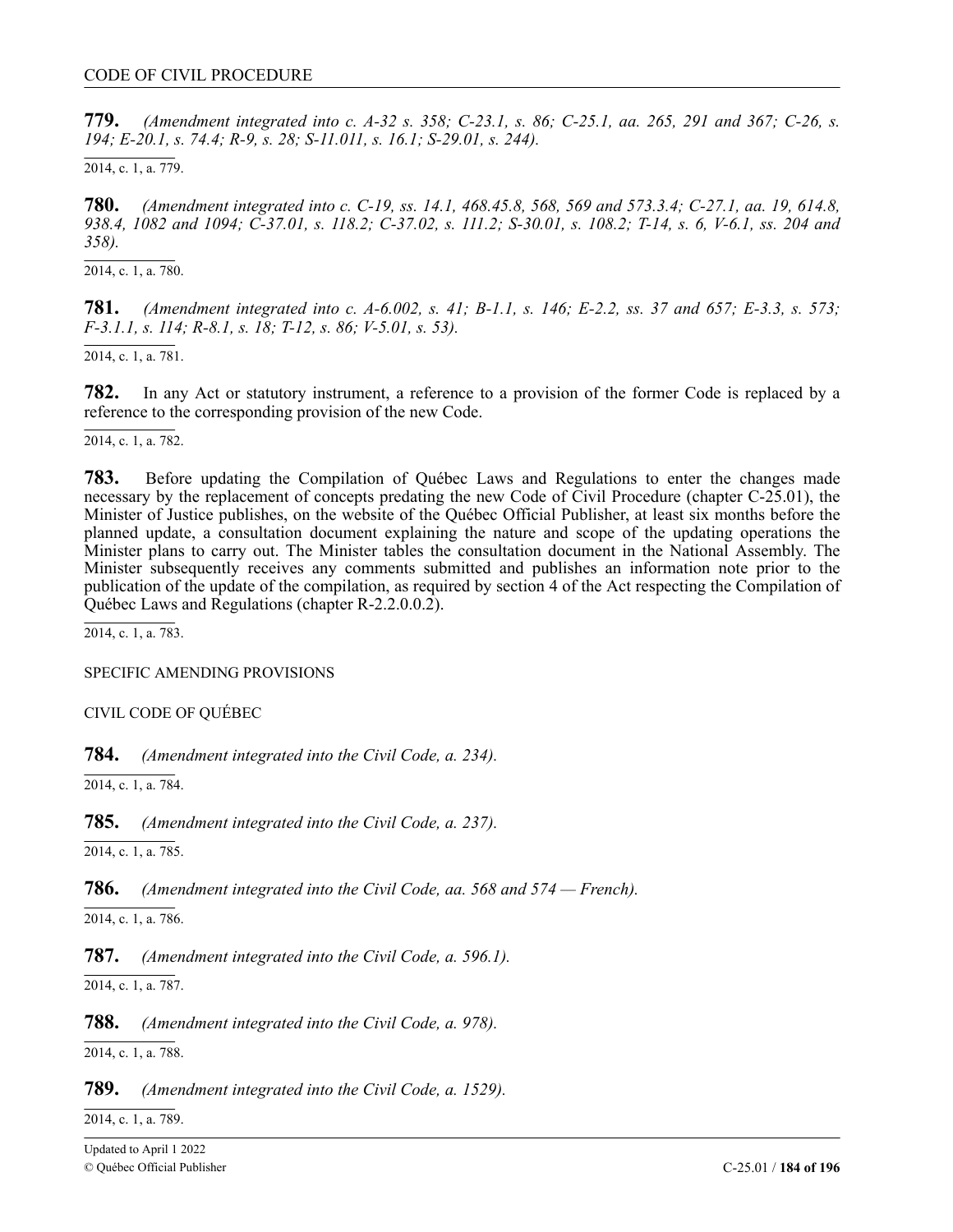**790.** *(Amendment integrated into the Civil Code, a. 1605).*

 $\overline{2014}$ , c. 1, a. 790.

**791.** *(Amendment integrated into the Civil Code, a. 1641).*  $\overline{2014, c. 1, a. 791}.$ 

**792.** *(Amendment integrated into the Civil Code, a. 1644).* 2014, c. 1, a. 792.

**793.** *(Amendment integrated into the Civil Code, a. 1758).*  $\overline{2014}$ , c. 1, a. 793.

**794.** *(Amendment integrated into the Civil Code, heading of Section IV of Chapter IX of Title II of Book V).*

2014, c. 1, a. 794.

**795.** *(Amendment integrated into the Civil Code, a. 2166).*  $\overline{2014, c. 1, a. 795}.$ 

**796.** *(Amendment integrated into the Civil Code, a. 2387).*  $\overline{2014}$ , c. 1, a, 796.

**797.** *(Amendment integrated into the Civil Code, a. 2648).* 2014, c. 1, a. 797.

**798.** *(Amendment integrated into the Civil Code, a. 2718).*  $\overline{2014}$ , c. 1, a. 798.

**799.** *(Amendment integrated into the Civil Code, a. 2759).*  $\overline{2014, c. 1, a. 799}.$ 

**800.** *(Amendment integrated into the Civil Code, a. 2787).*  $\overline{2014}$ , c. 1, a. 800.

**801.** *(Amendment integrated into the Civil Code, a. 2791).*  $\overline{2014}$ , c. 1, a,  $\overline{801}$ .

**802.** *(Amendment integrated into the Civil Code, a. 2793).* 2014, c. 1, a. 802.

**803.** *(Amendment integrated into the Civil Code, a. 2794).*  $\overline{2014}$ , c. 1, a. 803.

**804.** *(Amendment integrated into the Civil Code, a. 2892).*

 $\overline{2014, c. 1, a. 804}.$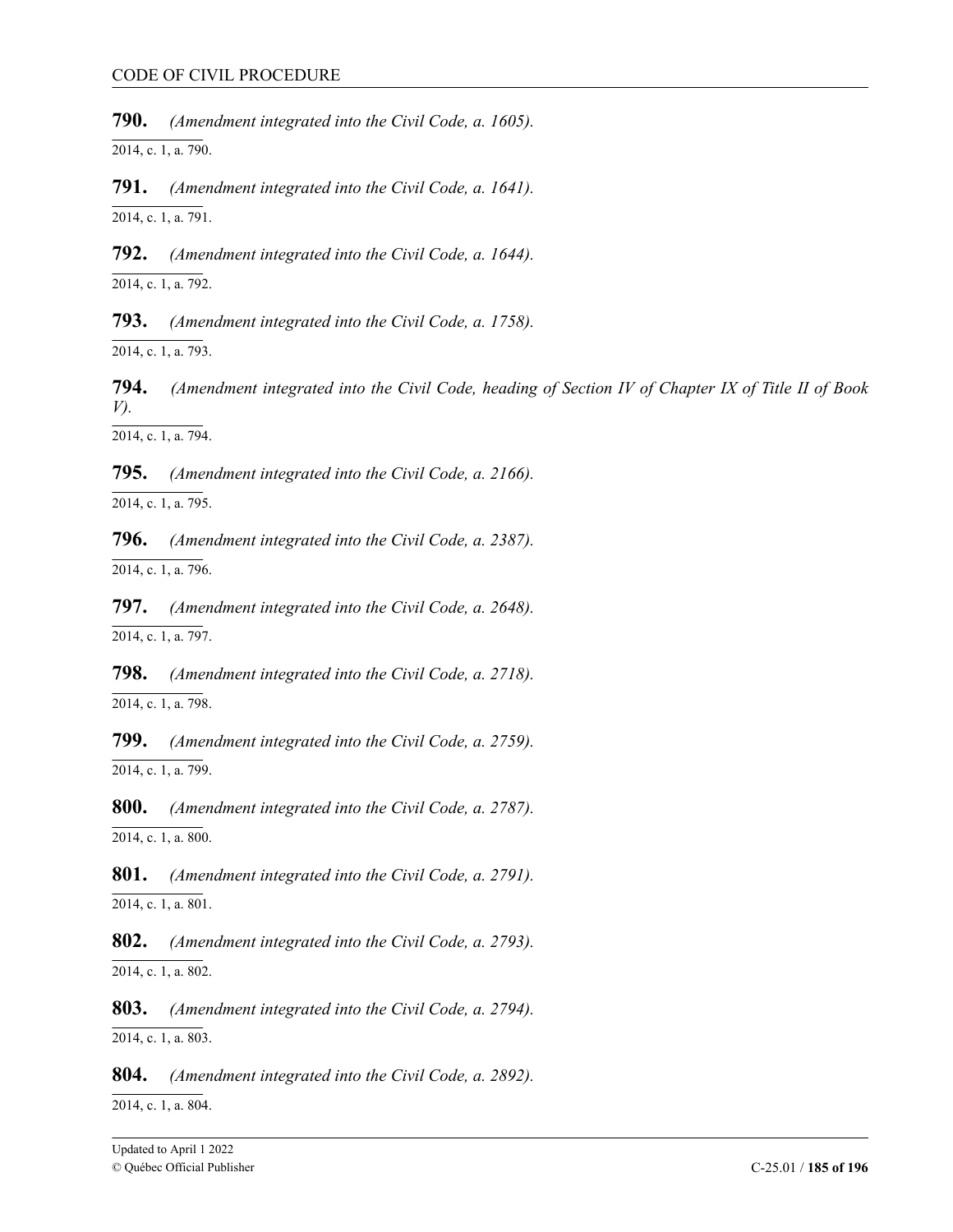**805.** *(Amendment integrated into the Civil Code, a. 2908).*  $\overline{2014}$ , c. 1, a. 805.

**806.** *(Amendment integrated into the Civil Code, a. 2958).*  $\overline{2014}$ , c. 1, a, 806.

**807.** *(Amendment integrated into the Civil Code, a. 2996).* 2014, c. 1, a. 807.

**808.** *(Amendment integrated into the Civil Code, a. 3000).*  $\overline{2014}$ , c. 1, a. 808.

**809.** *(Amendment integrated into the Civil Code, a. 3017).*  $\overline{2014}$ , c. 1, a, 809.

**810.** *(Amendment integrated into the Civil Code, a. 3069).* 2014, c. 1, a. 810.

INDIVIDUAL AND FAMILY ASSISTANCE ACT

**811.** *(Amendment integrated into c. A-13.1.1, s. 103.1).*

2014, c. 1, a. 811.

ACT RESPECTING FINANCIAL ASSISTANCE FOR EDUCATION EXPENSES

**812.** *(Amendment integrated into c. A-13.3, a. 31.0.1).*

 $\overline{2014}$ , c. 1, a, 812.

ACT RESPECTING LEGAL AID AND THE PROVISION OF CERTAIN OTHER LEGAL SERVICES

**813.** *(Amendment integrated into c. A-14, s. 4.6).*

 $\overline{2014, c. 1, a. 813}.$ 

ACT RESPECTING PARENTAL INSURANCE

**814.** *(Amendment integrated into c. A-29.011, a. 31.1).*

 $\overline{2014}$ , c. 1, a. 814.

ACT RESPECTING THE BARREAU DU QUÉBEC

**815.** *(Amendment integrated into c. B-1, s. 1).*  $\overline{2014, c. 1, a. 815}.$ 

**816.** *(Amendment integrated into c. B-1, heading of Division XII).*

2014, c. 1, a. 816.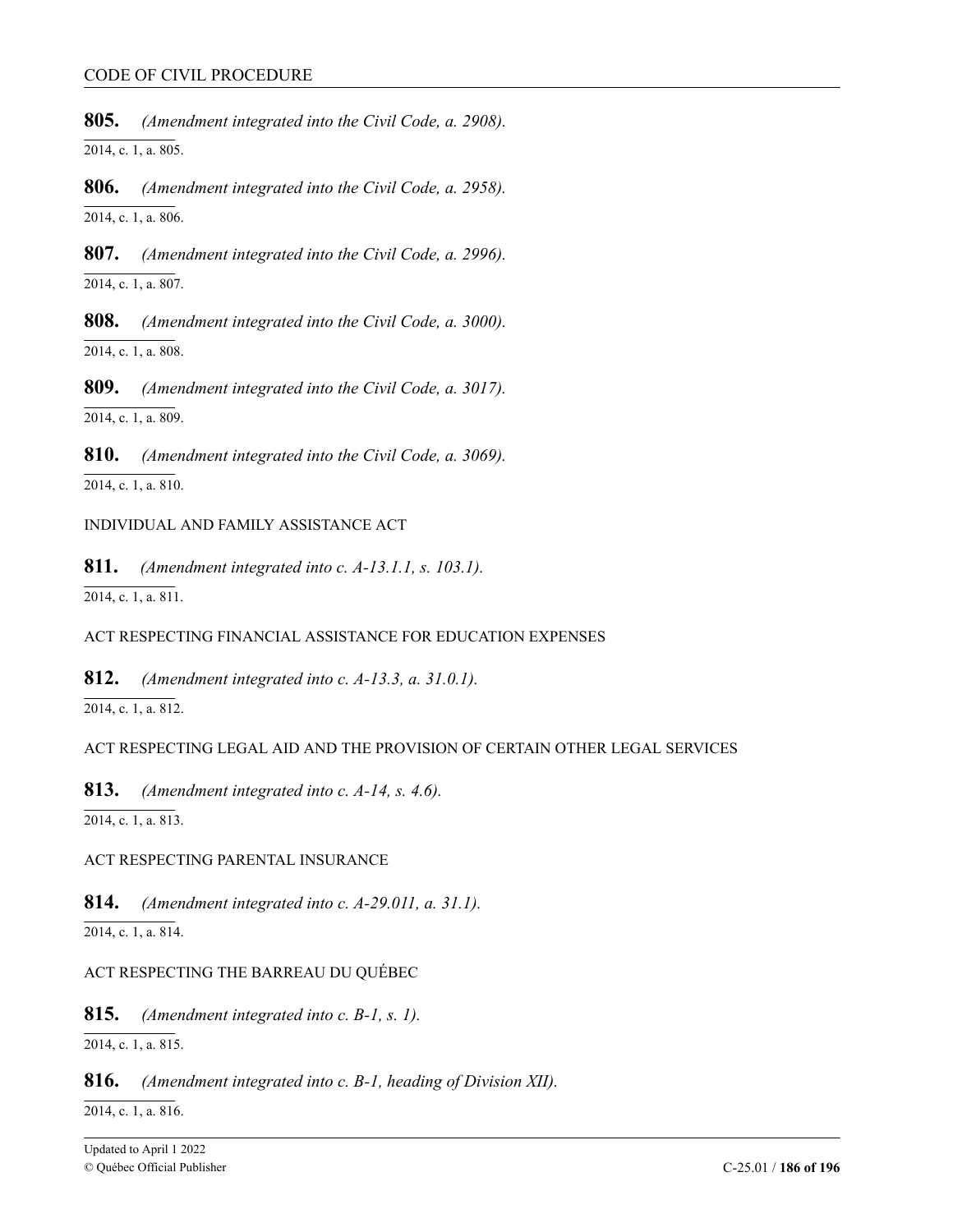**817.** *(Amendment integrated into c. B-1, s. 125).*  $\overline{2014, c. 1, a. 817}.$ 

**818.** *(Amendment integrated into c. B-1, s. 126).*  $\overline{2014, c. 1, a. 818}.$ 

**819.** *(Amendment integrated into c. B-1, s. 127.1).* 2014, c. 1, a. 819.

CODE OF PENAL PROCEDURE

**820.** *(Amendment integrated into c. C-25.1, a. 330).* 2014, c. 1, a. 820.

**821.** *(Amendment integrated into c. C-25.1, a. 331).*  $\overline{2014, c. 1, a. 821}.$ 

# ACT RESPECTING MUNICIPAL COURTS

**822.** *(Repealed).*

 $2014$ , c. 1, a. 822; 2014, c. 10, s. 6.

COURT BAILIFFS ACT

**823.** *(Amendment integrated into c. H-4.1, s. 13).* 2014, c. 1, a. 823.

SPECIAL PROCEDURE ACT

**824.** *(Omitted).*

2014, c. 1, a. 824.

YOUTH PROTECTION ACT

**825.** *(Amendment integrated into c. P-34.1, s. 82).*

 $\overline{2014}$ , c. 1, a, 825.

**826.** *(Amendment integrated into c. P-34.1, s. 85).* 2014, c. 1, a. 826.

ACT RESPECTING THE CLASS ACTION

**827.** *(Amendment integrated into c. R-2.1, Title of the Act).*

2014, c. 1, a. 827.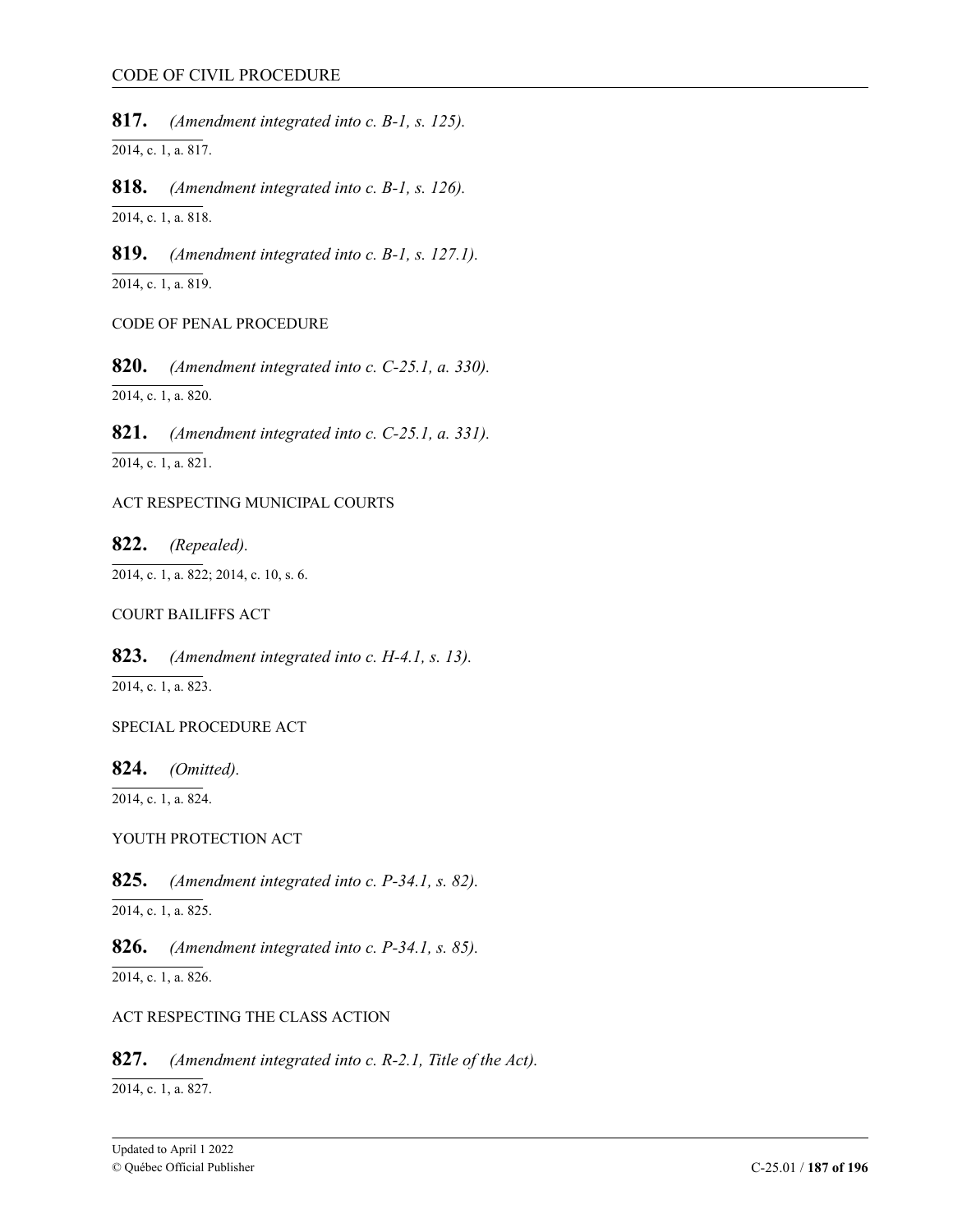**828.** *(Amendment integrated into c. R-2.1, s. 20).*

2014, c. 1, a. 828.

COURTS OF JUSTICE ACT

**829.** *(Amendment integrated into c. T-16, s. 12).*

 $2014$ , c. 1, a. 829.

**830.** *(Amendment integrated into c. T-16, s. 146).*

2014, c. 1, a. 830.

**831.** *(Amendment integrated into c. T-16, s. 147).*

2014, c. 1, a. 831.

**832.** *(Amendment integrated into c. B-1, r. 22).*

2014, c. 1, a. 832.

FINAL PROVISIONS

**833.** The new Code of Civil Procedure (chapter C-25.01) replaces the former Code of Civil Procedure (chapter C-25).

The Code applies as soon as it comes into force. However,

(1) in first instance, originating applications that have already been filed continue to be governed by the former Code solely as regards agreements concerning the conduct of the proceeding and the presentation of the application before the court and time limits;

(2) cases that would be under the jurisdiction of a different court continue before the court already seized of the matter and those that would be under the jurisdiction of the Small Claims Division of the Court of Québec continue before the division of the Court of Québec already seized of the matter;

(3) in appeal, the time limits for preparing the appeal record continue to apply to cases already in appeal;

(4) if already under way, the execution of a judgment, of a decision or of a juridical act that has the same force and effect as a judgment continues in accordance with the former Code, except in the case of execution proceedings already under way in accordance with the rules governing voluntary deposit;

(5) for the purposes of Book VIII, until an order of the Minister of Justice is published in the *Gazette officielle du Québec* indicating that the sales register is operational, the publication of notices in the sales register is to be as follows:

*(a)* the notice preceding the sale, required by article 748, is to be published in accordance with the rules established by the new Code for notification by public notice and to be notified to the persons mentioned in the second paragraph of article 749;

*(b)* the notice indicating that the sale will not take place or is suspended, if such is the case, is to be notified to the persons to whom the notice of sale was notified;

*(c)* the notice following the sale, required by article 757, is to be filed at the office of the court where the notice of execution is filed;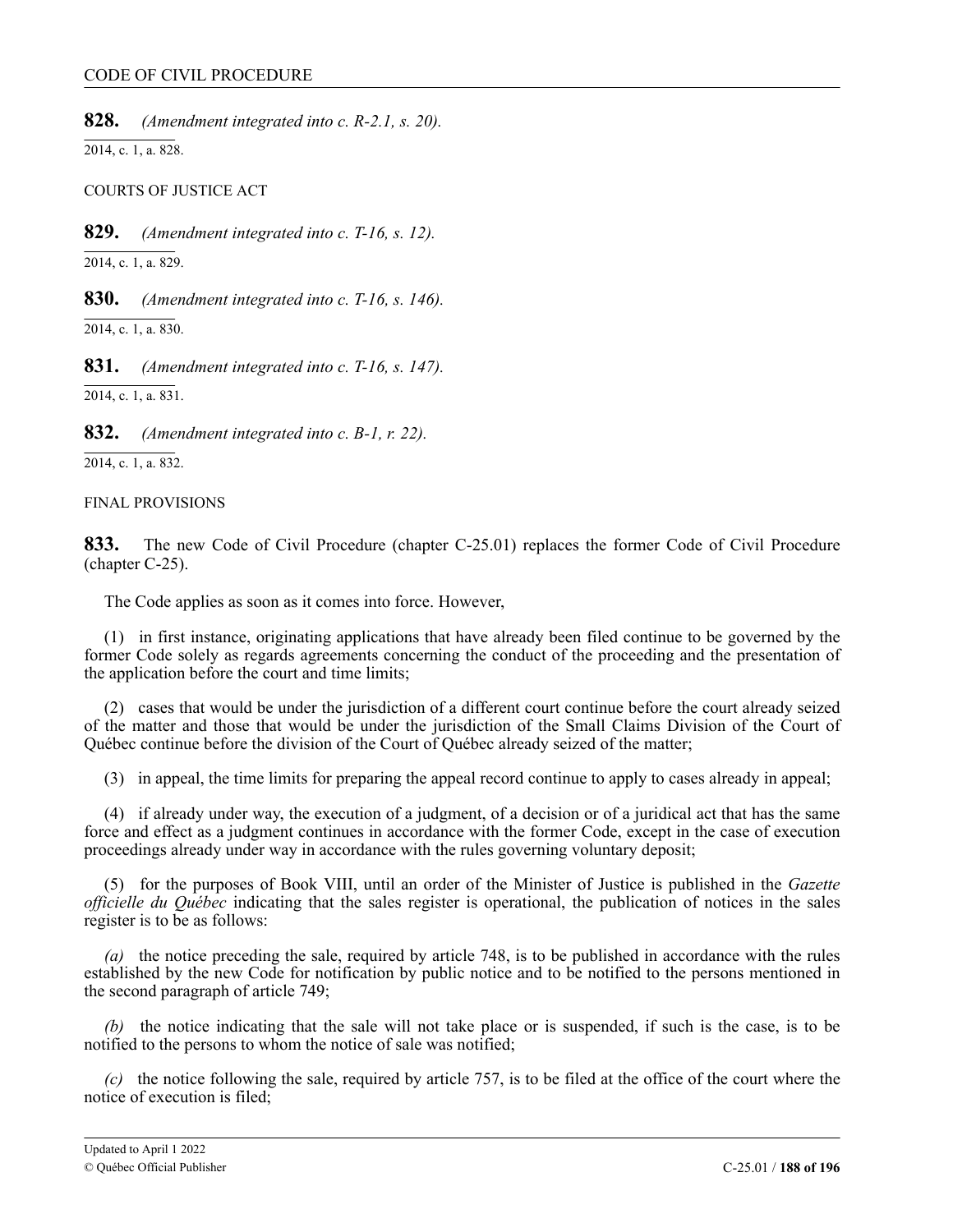*(d)* a notice of sale published before the date set in the ministerial order is not required to be published in the sales register; the rules prescribed in subparagraphs *b* and *c* apply in such a case, with the necessary modifications.

 $\overline{2014}$ , c. 1, a. 833.

**834.** The Government may, by a regulation made before 1 January 2016, adopt any other transitional or consequential provision or any measure that is necessary to facilitate the carrying out of Book VIII of the new Code of Civil Procedure (chapter C-25.01).

2014, c. 1, a. 834.

**835.** In any Act or statutory instrument, summoning a person by a summons, subpoena or writ or by any other means is equivalent to calling a person to attend at court by a subpoena and a pleading cannot be invalidated for the sole reason that it is identified by any of these other terms rather than as a subpoena or, conversely, as a subpoena rather than by any of these other terms.

In addition, in any Act or statutory instrument, except where the law requires that service be made by bailiff, the service of a pleading is equivalent to its notification and, subject to the same exception, the notification of a pleading cannot be invalidated for the sole reason that it is referred to as service nor can the service of a pleading be invalidated for the sole reason that it is referred to as notification.

 $2014$ , c. 1, a. 835.

**836.** *(Omitted).*

2014, c. 1, a. 836.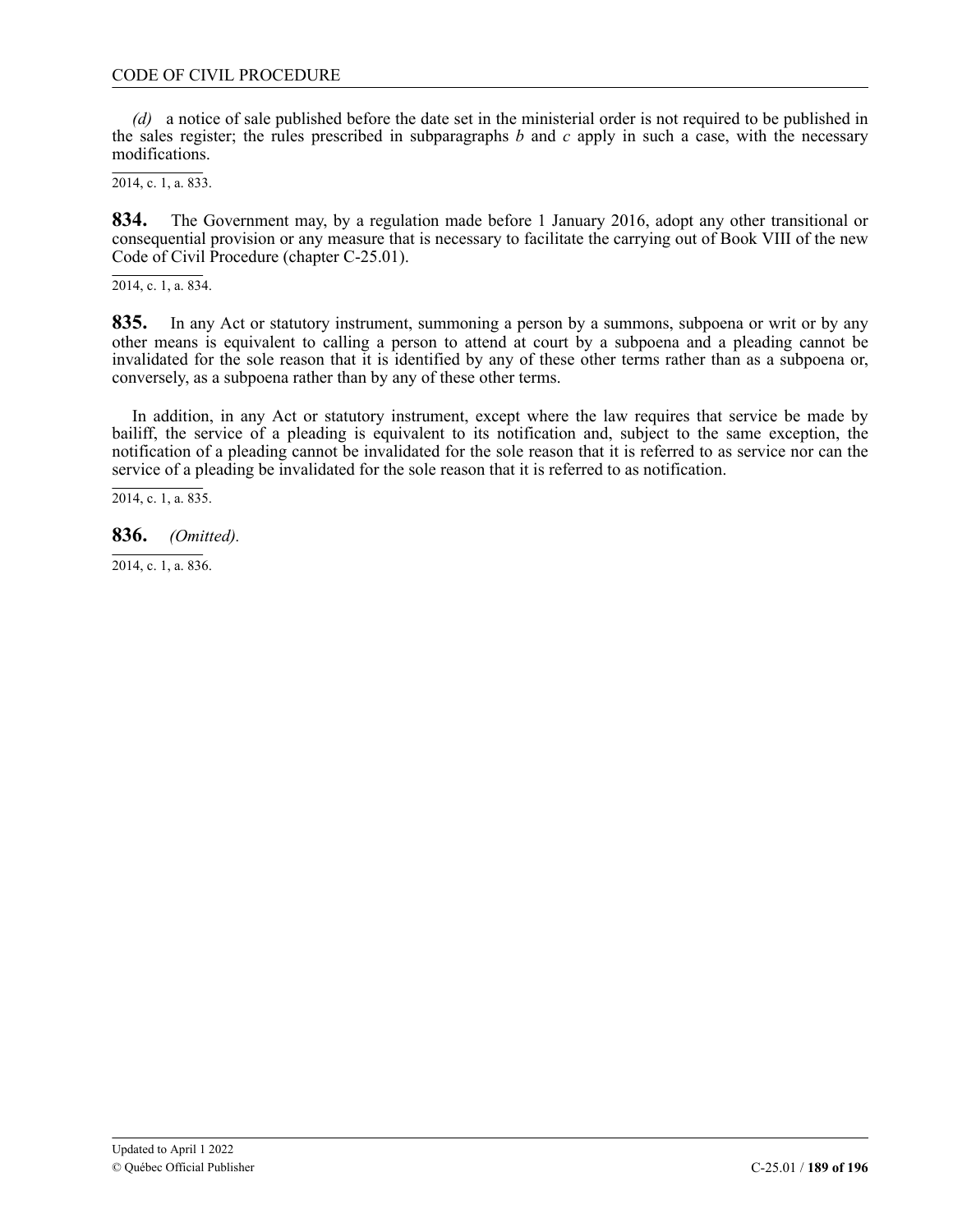# **SCHEDULE I**

(*Article 494*)

# **CONVENTION ON THE SERVICE ABROAD OF JUDICIAL AND EXTRAJUDICIAL DOCUMENTS IN CIVIL OR COMMERCIAL MATTERS**

*(Concluded 15 November 1965)*

The States signatory to the present Convention,

Desiring to create appropriate means to ensure that judicial and extrajudicial documents to be served abroad shall be brought to the notice of the addressee in sufficient time,

Desiring to improve the organisation of mutual judicial assistance for that purpose by simplifying and expediting the procedure,

Have resolved to conclude a Convention to this effect and have agreed upon the following provisions:

Article 1

The present Convention shall apply in all cases, in civil or commercial matters, where there is occasion to transmit a judicial or extrajudicial document for service abroad.

This Convention shall not apply where the address of the person to be served with the document is not known.

# CHAPTER I – JUDICIAL DOCUMENTS

Article 2

Each Contracting State shall designate a Central Authority which will undertake to receive requests for service coming from other Contracting States and to proceed in conformity with the provisions of Articles 3 to 6.

Each State shall organise the Central Authority in conformity with its own law.

Article 3

The authority or judicial officer competent under the law of the State in which the documents originate shall forward to the Central Authority of the State addressed a request conforming to the model annexed to the present Convention, without any requirement of legalisation or other equivalent formality.

The document to be served or a copy thereof shall be annexed to the request. The request and the document shall both be furnished in duplicate.

Article 4

If the Central Authority considers that the request does not comply with the provisions of the present Convention it shall promptly inform the applicant and specify its objections to the request.

Article 5

The Central Authority of the State addressed shall itself serve the document or shall arrange to have it served by an appropriate agency, either –

*a)* by a method prescribed by its internal law for the service of documents in domestic actions upon persons who are within its territory, or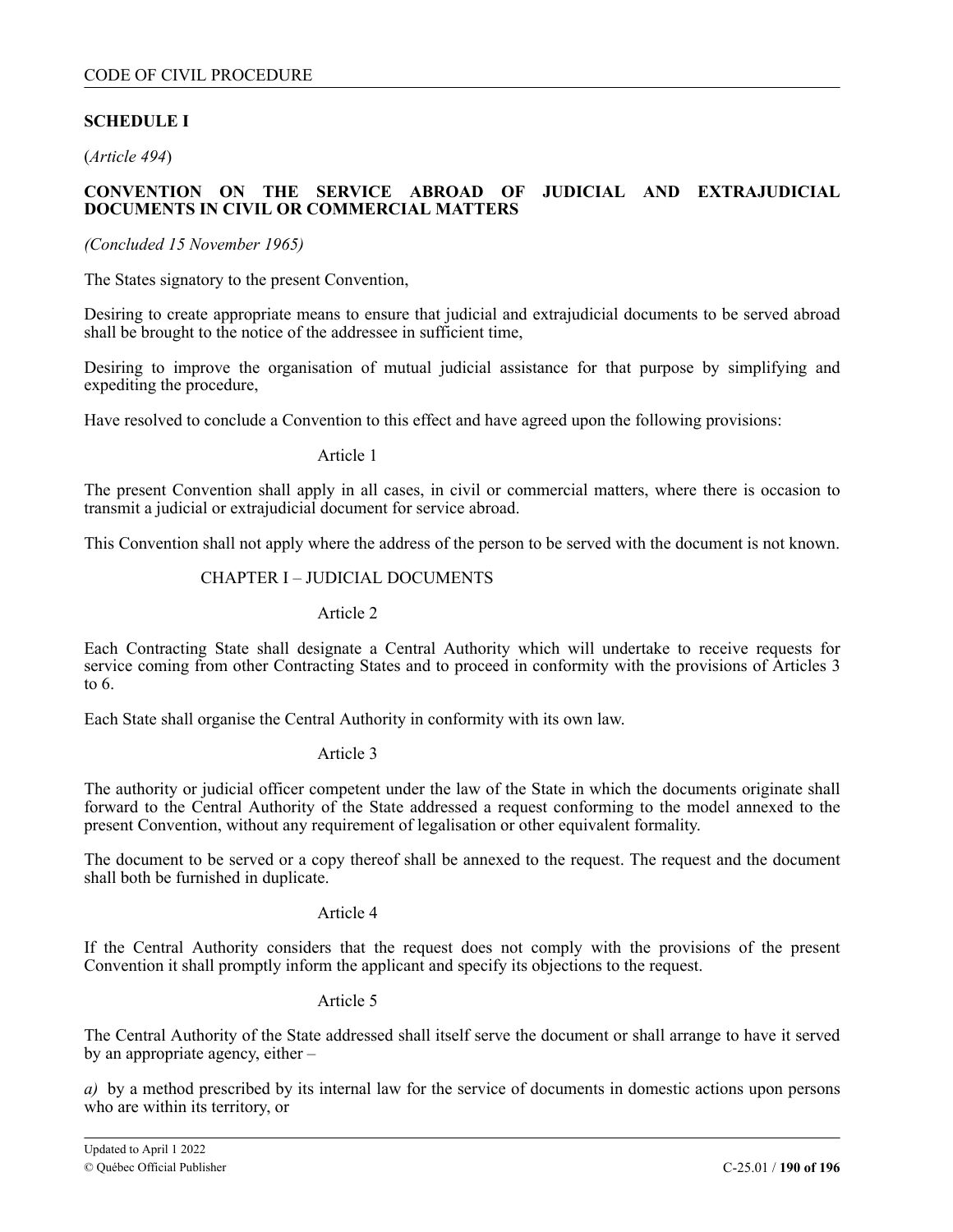*b)* by a particular method requested by the applicant, unless such a method is incompatible with the law of the State addressed.

Subject to sub-paragraph *(b)* of the first paragraph of this Article, the document may always be served by delivery to an addressee who accepts it voluntarily.

If the document is to be served under the first paragraph above, the Central Authority may require the document to be written in, or translated into, the official language or one of the official languages of the State addressed.

That part of the request, in the form attached to the present Convention, which contains a summary of the document to be served, shall be served with the document.

#### Article 6

The Central Authority of the State addressed or any authority which it may have designated for that purpose, shall complete a certificate in the form of the model annexed to the present Convention.

The certificate shall state that the document has been served and shall include the method, the place and the date of service and the person to whom the document was delivered. If the document has not been served, the certificate shall set out the reasons which have prevented service.

The applicant may require that a certificate not completed by a Central Authority or by a judicial authority shall be countersigned by one of these authorities.

The certificate shall be forwarded directly to the applicant.

# Article 7

The standard terms in the model annexed to the present Convention shall in all cases be written either in French or in English. They may also be written in the official language, or in one of the official languages, of the State in which the documents originate.

The corresponding blanks shall be completed either in the language of the State addressed or in French or in English.

# Article 8

Each Contracting State shall be free to effect service of judicial documents upon persons abroad, without application of any compulsion, directly through its diplomatic or consular agents.

Any State may declare that it is opposed to such service within its territory, unless the document is to be served upon a national of the State in which the documents originate.

# Article 9

Each Contracting State shall be free, in addition, to use consular channels to forward documents, for the purpose of service, to those authorities of another Contracting State which are designated by the latter for this purpose.

Each Contracting State may, if exceptional circumstances so require, use diplomatic channels for the same purpose.

# Article 10

Provided the State of destination does not object, the present Convention shall not interfere with –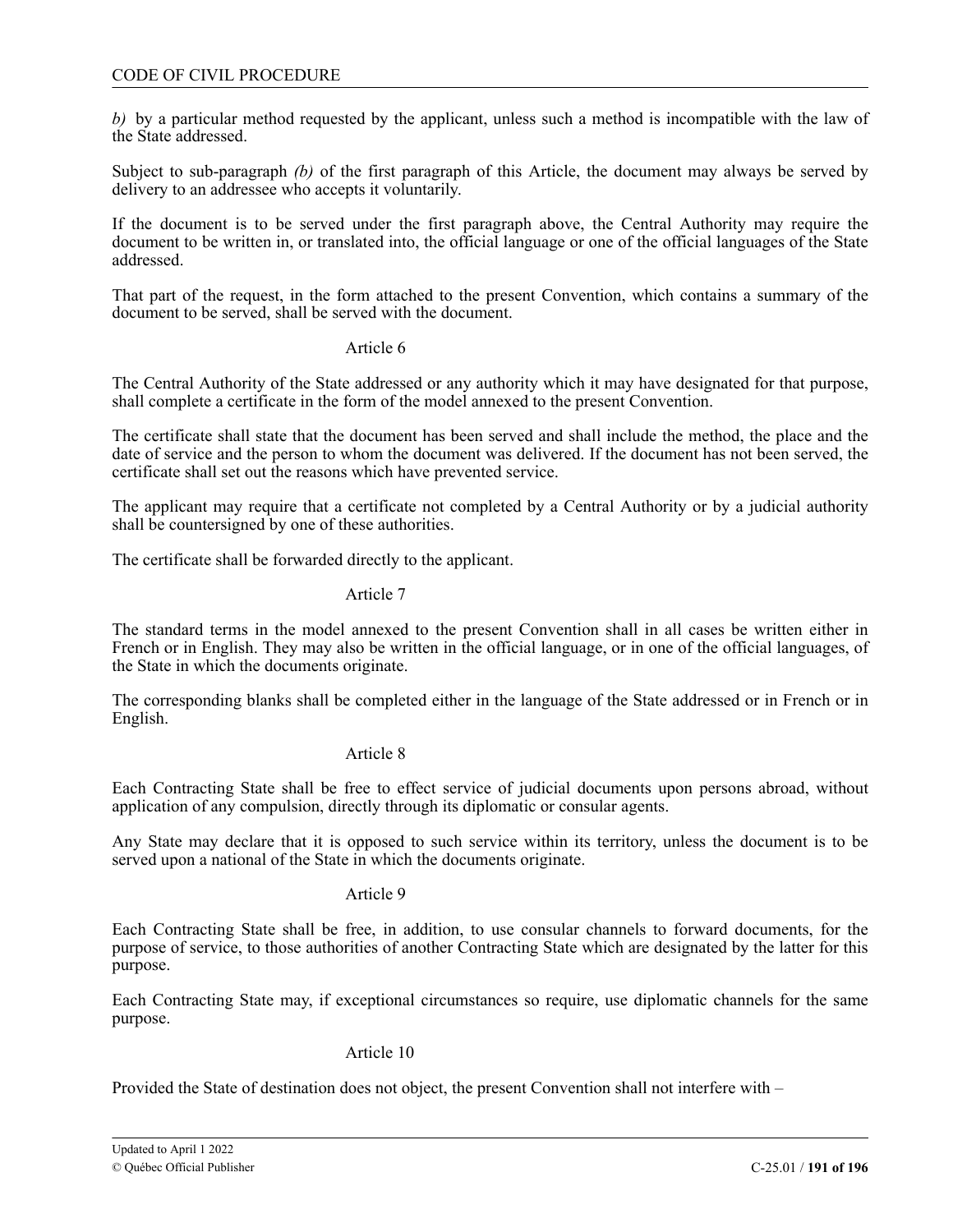*a*) the freedom to send judicial documents, by postal channels, directly to persons abroad,

*b*) the freedom of judicial officers, officials or other competent persons of the State of origin to effect service of judicial documents directly through the judicial officers, officials or other competent persons of the State of destination,

*c)* the freedom of any person interested in a judicial proceeding to effect service of judicial documents directly through the judicial officers, officials or other competent persons of the State of destination.

#### Article 11

The present Convention shall not prevent two or more Contracting States from agreeing to permit, for the purpose of service of judicial documents, channels of transmission other than those provided for in the preceding Articles and, in particular, direct communication between their respective authorities.

#### Article 12

The service of judicial documents coming from a Contracting State shall not give rise to any payment or reimbursement of taxes or costs for the services rendered by the State addressed.

The applicant shall pay or reimburse the costs occasioned by  $-$ 

*a)* the employment of a judicial officer or of a person competent under the law of the State of destination,

*b)* the use of a particular method of service.

#### Article 13

Where a request for service complies with the terms of the present Convention, the State addressed may refuse to comply therewith only if it deems that compliance would infringe its sovereignty or security.

It may not refuse to comply solely on the ground that, under its internal law, it claims exclusive jurisdiction over the subject-matter of the action or that its internal law would not permit the action upon which the application is based.

The Central Authority shall, in case of refusal, promptly inform the applicant and state the reasons for the refusal.

# Article 14

Difficulties which may arise in connection with the transmission of judicial documents for service shall be settled through diplomatic channels.

#### Article 15

Where a writ of summons or an equivalent document had to be transmitted abroad for the purpose of service, under the provisions of the present Convention, and the defendant has not appeared, judgment shall not be given until it is established that  $-$ 

*a)* the document was served by a method prescribed by the internal law of the State addressed for the service of documents in domestic actions upon persons who are within its territory, or

*b)* the document was actually delivered to the defendant or to his residence by another method provided for by this Convention, and that in either of these cases the service or the delivery was effected in sufficient time to enable the defendant to defend.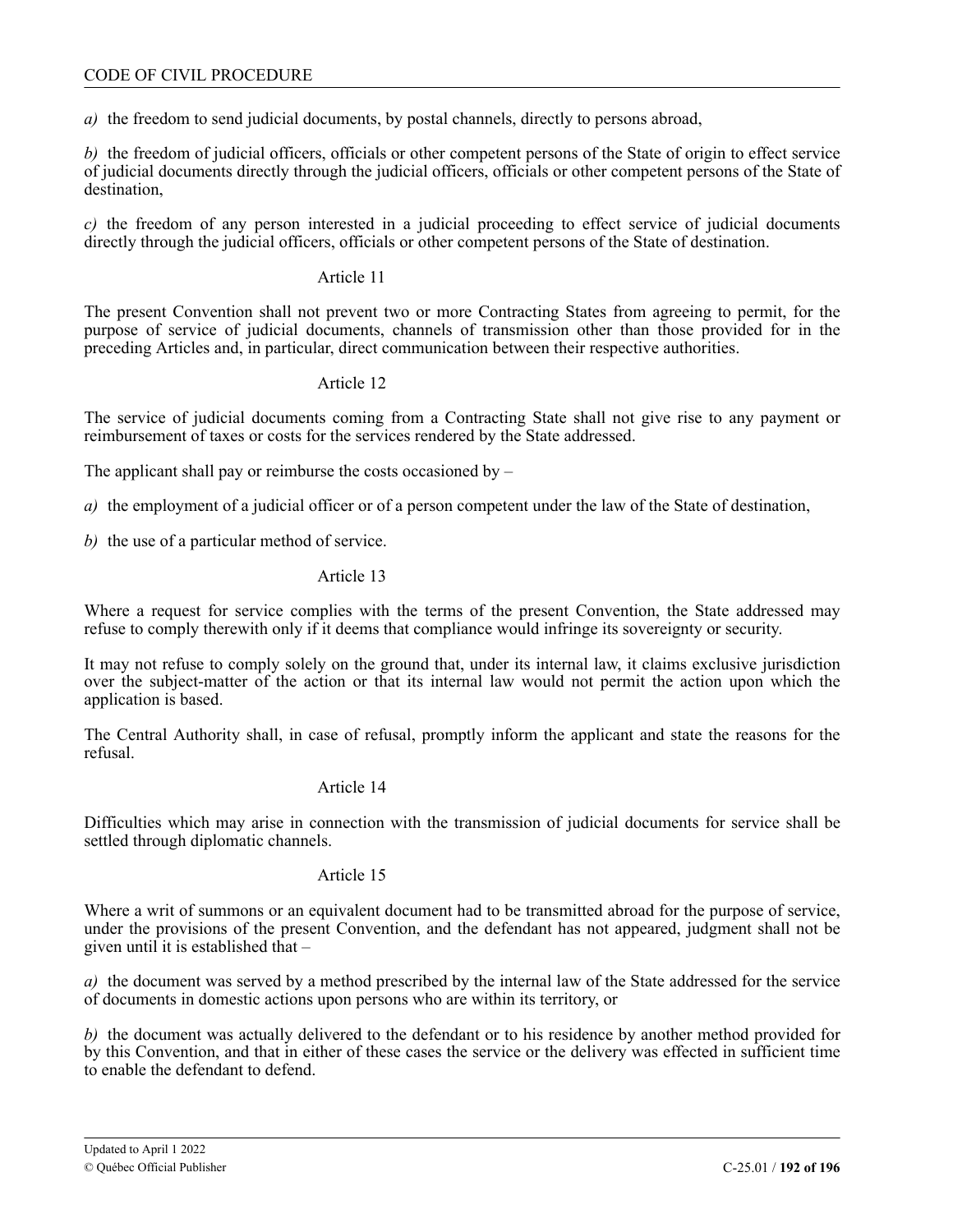Each Contracting State shall be free to declare that the judge, notwithstanding the provisions of the first paragraph of this Article, may give judgment even if no certificate of service or delivery has been received, if all the following conditions are fulfilled –

*a)* the document was transmitted by one of the methods provided for in this Convention,

*b)* a period of time of not less than six months, considered adequate by the judge in the particular case, has elapsed since the date of the transmission of the document,

*c)* no certificate of any kind has been received, even though every reasonable effort has been made to obtain it through the competent authorities of the State addressed.

Notwithstanding the provisions of the preceding paragraphs the judge may order, in case of urgency, any provisional or protective measures.

#### Article 16

When a writ of summons or an equivalent document had to be transmitted abroad for the purpose of service, under the provisions of the present Convention, and a judgment has been entered against a defendant who has not appeared, the judge shall have the power to relieve the defendant from the effects of the expiration of the time for appeal from the judgment if the following conditions are fulfilled  $-$ 

*a)* the defendant, without any fault on his part, did not have knowledge of the document in sufficient time to defend, or knowledge of the judgment in sufficient time to appeal, and

*b)* the defendant has disclosed a *prima facie* defence to the action on the merits.

An application for relief may be filed only within a reasonable time after the defendant has knowledge of the judgment.

Each Contracting State may declare that the application will not be entertained if it is filed after the expiration of a time to be stated in the declaration, but which shall in no case be less than one year following the date of the judgment.

This Article shall not apply to judgments concerning status or capacity of persons.

# CHAPTER II – EXTRAJUDICIAL DOCUMENTS

#### Article 17

Extrajudicial documents emanating from authorities and judicial officers of a Contracting State may be transmitted for the purpose of service in another Contracting State by the methods and under the provisions of the present Convention.

# CHAPTER III – GENERAL CLAUSES

#### Article 18

Each Contracting State may designate other authorities in addition to the Central Authority and shall determine the extent of their competence.

The applicant shall, however, in all cases, have the right to address a request directly to the Central Authority.

Federal States shall be free to designate more than one Central Authority.

Article 19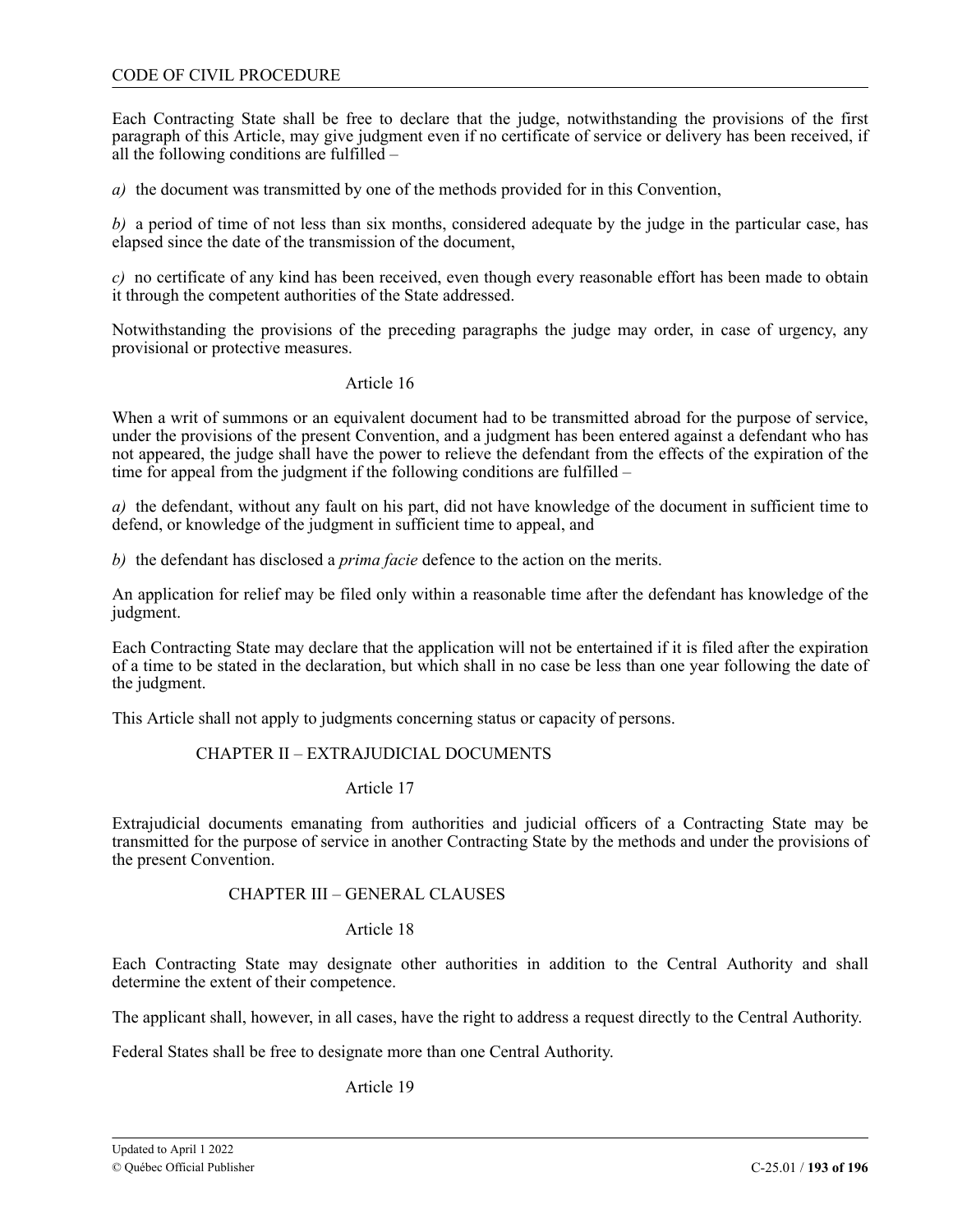To the extent that the internal law of a Contracting State permits methods of transmission, other than those provided for in the preceding Articles, of documents coming from abroad, for service within its territory, the present Convention shall not affect such provisions.

### Article 20

The present Convention shall not prevent an agreement between any two or more Contracting States to dispense with –

*a)* the necessity for duplicate copies of transmitted documents as required by the second paragraph of Article 3,

*b)* the language requirements of the third paragraph of Article 5 and Article 7,

*c)* the provisions of the fourth paragraph of Article 5,

*d)* the provisions of the second paragraph of Article 12.

Article 21

Each Contracting State shall, at the time of the deposit of its instrument of ratification or accession, or at a later date, inform the Ministry of Foreign Affairs of the Netherlands of the following –

*a)* the designation of authorities, pursuant to Articles 2 and 18,

*b*) the designation of the authority competent to complete the certificate pursuant to Article 6,

*c)* the designation of the authority competent to receive documents transmitted by consular channels, pursuant to Article 9.

Each Contracting State shall similarly inform the Ministry, where appropriate, of –

*a)* opposition to the use of methods of transmission pursuant to Articles 8 and 10,

- *b)* declarations pursuant to the second paragraph of Article 15 and the third paragraph of Article 16,
- *c)* all modifications of the above designations, oppositions and declarations.

#### Article 22

Where Parties to the present Convention are also Parties to one or both of the Conventions on civil procedure signed at The Hague on 17th July 1905, and on 1st March 1954, this Convention shall replace as between them Articles 1 to 7 of the earlier Conventions.

# Article 23

The present Convention shall not affect the application of Article 23 of the Convention on civil procedure signed at The Hague on 17th July 1905, or of Article 24 of the Convention on civil procedure signed at The Hague on 1st March 1954.

These Articles shall, however, apply only if methods of communication, identical to those provided for in these Conventions, are used.

#### Article 24

Supplementary agreements between Parties to the Conventions of 1905 and 1954 shall be considered as equally applicable to the present Convention, unless the Parties have otherwise agreed.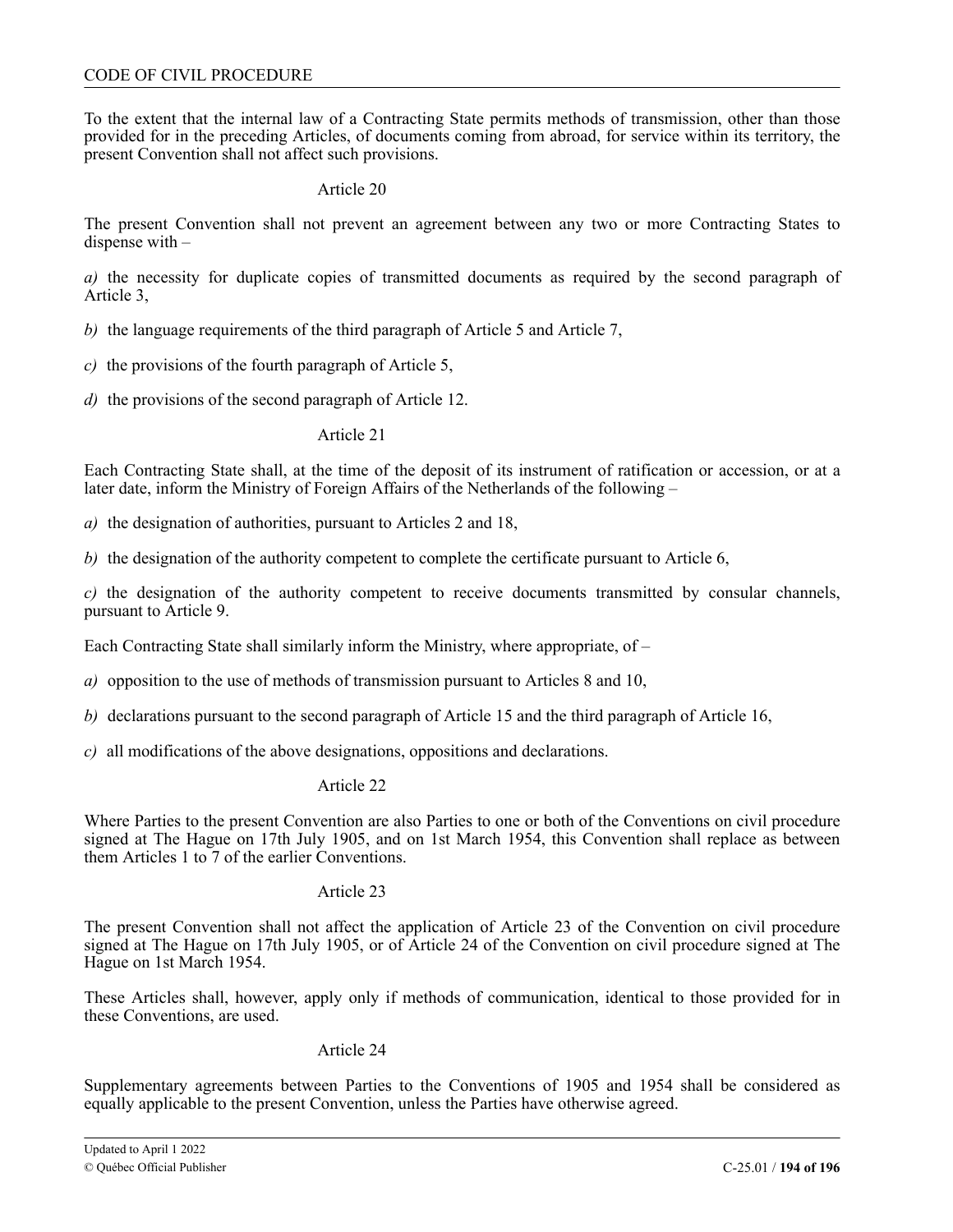### Article 25

Without prejudice to the provisions of Articles 22 and 24, the present Convention shall not derogate from Conventions containing provisions on the matters governed by this Convention to which the Contracting States are, or shall become, Parties.

# Article 26

The present Convention shall be open for signature by the States represented at the Tenth Session of the Hague Conference on Private International Law.

It shall be ratified, and the instruments of ratification shall be deposited with the Ministry of Foreign Affairs of the Netherlands.

# Article 27

The present Convention shall enter into force on the sixtieth day after the deposit of the third instrument of ratification referred to in the second paragraph of Article 26.

The Convention shall enter into force for each signatory State which ratifies subsequently on the sixtieth day after the deposit of its instrument of ratification.

# Article 28

Any State not represented at the Tenth Session of the Hague Conference on Private International Law may accede to the present Convention after it has entered into force in accordance with the first paragraph of Article 27. The instrument of accession shall be deposited with the Ministry of Foreign Affairs of the Netherlands.

The Convention shall enter into force for such a State in the absence of any objection from a State, which has ratified the Convention before such deposit, notified to the Ministry of Foreign Affairs of the Netherlands within a period of six months after the date on which the said Ministry has notified it of such accession.

In the absence of any such objection, the Convention shall enter into force for the acceding State on the first day of the month following the expiration of the last of the periods referred to in the preceding paragraph.

#### Article 29

Any State may, at the time of signature, ratification or accession, declare that the present Convention shall extend to all the territories for the international relations of which it is responsible, or to one or more of them. Such a declaration shall take effect on the date of entry into force of the Convention for the State concerned.

At any time thereafter, such extensions shall be notified to the Ministry of Foreign Affairs of the Netherlands.

The Convention shall enter into force for the territories mentioned in such an extension on the sixtieth day after the notification referred to in the preceding paragraph.

#### Article 30

The present Convention shall remain in force for five years from the date of its entry into force in accordance with the first paragraph of Article 27, even for States which have ratified it or acceded to it subsequently.

If there has been no denunciation, it shall be renewed tacitly every five years.

Any denunciation shall be notified to the Ministry of Foreign Affairs of the Netherlands at least six months before the end of the five year period.